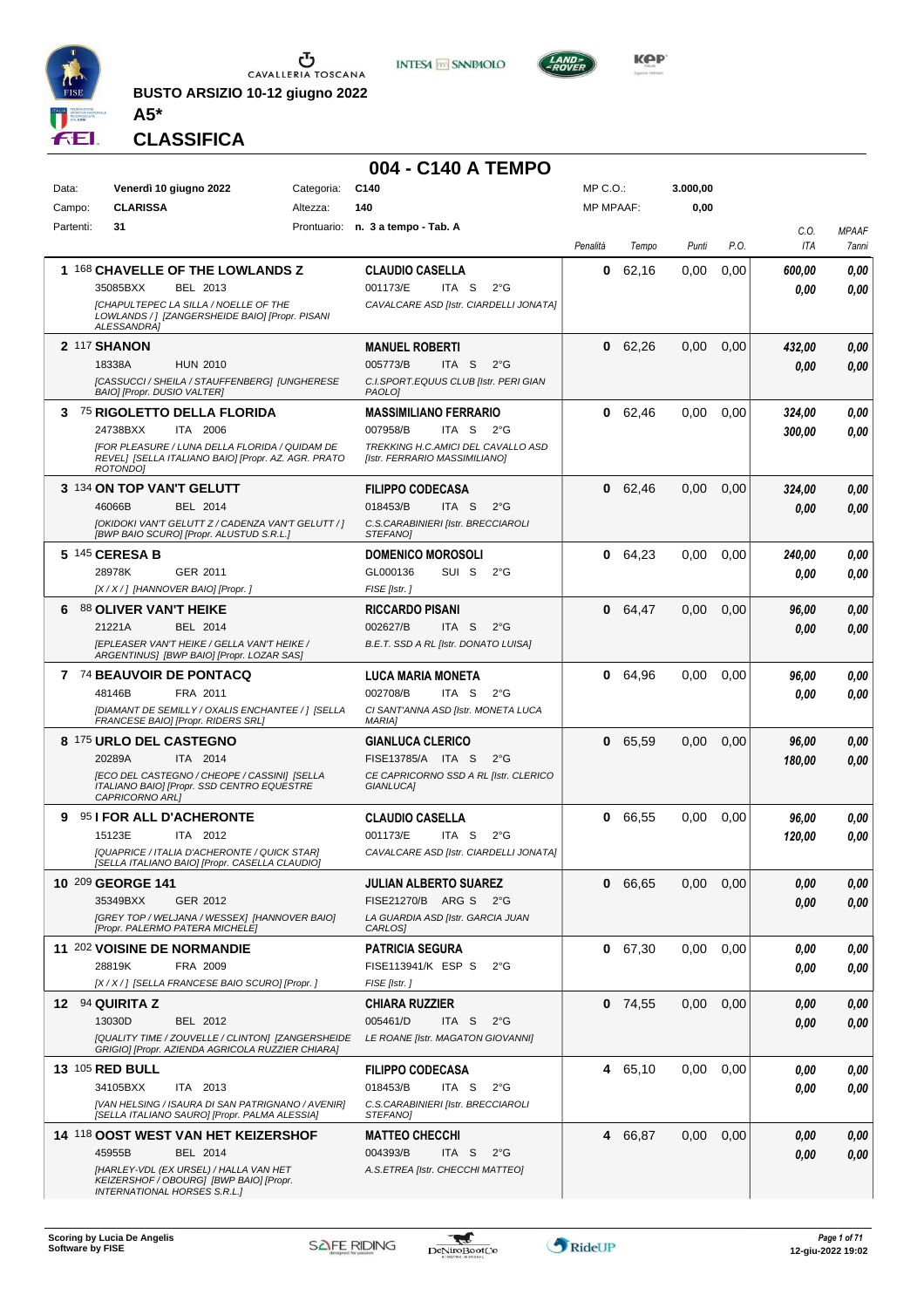

**BUSTO ARSIZIO 10-12 giugno 2022**





**A5\* CLASSIFICA**

|                      |                                                                                                                                    |            | 004 - C140 A TEMPO                                                        |                  |          |          |      |              |                       |
|----------------------|------------------------------------------------------------------------------------------------------------------------------------|------------|---------------------------------------------------------------------------|------------------|----------|----------|------|--------------|-----------------------|
| Data:                | Venerdì 10 giugno 2022                                                                                                             | Categoria: | C <sub>140</sub>                                                          | MP C.O.:         |          | 3.000,00 |      |              |                       |
| Campo:               | <b>CLARISSA</b>                                                                                                                    | Altezza:   | 140                                                                       | <b>MP MPAAF:</b> |          | 0,00     |      |              |                       |
| Partenti:            | 31                                                                                                                                 |            | Prontuario: n. 3 a tempo - Tab. A                                         | Penalità         | Tempo    | Punti    | P.O. | C.O.<br>ITA  | <b>MPAAF</b><br>7anni |
|                      | 15 190 EVEREST DU MILON                                                                                                            |            | <b>LUCA MARIA MONETA</b>                                                  | 4                | 67,19    | 0,00     | 0,00 | 0.00         | 0,00                  |
|                      | 48196B<br>FRA 2014                                                                                                                 |            | 002708/B<br>ITA S<br>$2^{\circ}G$                                         |                  |          |          |      | 0.00         | 0.00                  |
|                      | [AIR JORDAN / HIMALAYA III / ] [SELLA FRANCESE BAIO]<br>[Propr. RIDERS SRL]                                                        |            | CI SANT'ANNA ASD [Istr. MONETA LUCA<br><b>MARIAI</b>                      |                  |          |          |      |              |                       |
|                      | 16 84 GOMES VAN DE SMEETS                                                                                                          |            | <b>ELENA CODECASA</b>                                                     | 4                | 67,76    | 0,00     | 0,00 | 0,00         | 0,00                  |
|                      | 28130BXX<br><b>BEL 2006</b><br>[CLINTON / D'ULIEN VAN DE SMEETS / THUNDER VAN DE                                                   |            | FISE33115/B ITA S<br>$2^{\circ}$ G<br>LA FORNACETTA ASD [Istr. CODECASA   |                  |          |          |      | 0.00         | 0,00                  |
|                      | ZUUTHOEVE] [BWP GRIGIO POMELLATO] [Propr.<br>CODECASA EQUISPORT]                                                                   |            | <b>OMAR LUCAI</b>                                                         |                  |          |          |      |              |                       |
|                      | <b>17 204 CANANI S</b>                                                                                                             |            | <b>GIULIA PIZZOCARO</b>                                                   | 4                | 69,29    | 0,00     | 0,00 | 0,00         | 0,00                  |
|                      | 48147B<br>GER 2008                                                                                                                 |            | FISE75429/B ITA J<br>$2^{\circ}G$                                         |                  |          |          |      | 0.00         | 0.00                  |
|                      | [CHACCO BLUE / QUELLCHEN S / ] [DEUTSCHE<br>FEDERATION SAURO] [Propr. FIDIA FARMACEUTICI SPA]                                      |            | IL GHIRO SSARLD [Istr. NUTI PAOLO]                                        |                  |          |          |      |              |                       |
|                      | <b>18 199 CASALL DE FUSSIEUX</b>                                                                                                   |            | <b>VALENTINA ROSSINI</b>                                                  | 4                | 69,54    | 0,00     | 0,00 | 0.00         | 0,00                  |
|                      | 25885K<br>SUI 2007                                                                                                                 |            | GL000076<br>SUI S<br>$2^{\circ}$ G                                        |                  |          |          |      | 0.00         | 0,00                  |
|                      | [X / X / ] [ZANGERSHEIDE SAURO] [Propr. ]                                                                                          |            | FISE [Istr.]                                                              |                  |          |          |      |              |                       |
| <b>19 139 GURFEE</b> |                                                                                                                                    |            | <b>GIANLUCA PARACCIANI</b>                                                |                  | 4 71,80  | 0.00     | 0.00 | 0.00         | 0,00                  |
|                      | 31057K<br><b>NED 2011</b><br>[X / X / 1 [SELLA OLANDESE BAIO SCURO] [Propr. ]                                                      |            | 000463/B<br>ITA S<br>$2^{\circ}G$<br>C.I.LA LURA [Istr. COLOMBO GIUSEPPE] |                  |          |          |      | 0.00         | 0.00                  |
|                      | 20 179 CAID DE YARSAY Z                                                                                                            |            | <b>GIANLUCA MARIO PIROVANO</b>                                            |                  | 4 74,24  | 0.00     | 0,00 |              |                       |
|                      | 48215B<br><b>BEL 2010</b>                                                                                                          |            | FISE37835/B ITA S 2°G                                                     |                  |          |          |      | 0,00<br>0.00 | 0,00<br>0,00          |
|                      | [CLINTON / WYSAN / ] [ZANGERSHEIDE GRIGIO] [Propr.<br><b>BATTAGLINO TERESA LOREDANA]</b>                                           |            | C.I.IL QUADRIFOGLIO [Istr. BATTAGLINO<br><b>TERESA LOREDANA</b>           |                  |          |          |      |              |                       |
|                      | <b>21 130 VANITY Z</b>                                                                                                             |            | <b>SILVIA BAZZANI</b>                                                     | 4                | 75,00    | 0.00     | 0.00 | 0.00         | 0,00                  |
|                      | 22944A<br>BEL 2014                                                                                                                 |            | 002572/B<br>ITA S<br>$2^{\circ}G$                                         |                  |          |          |      | 0.00         | 0.00                  |
|                      | [VANTAST Z / PAGALUNA / BALOU DU ROUET]<br>[ZANGERSHEIDE BAIO] [Propr. LOZAR SAS]                                                  |            | B.E.T. SSD A RL [Istr. DONATO LUISA]                                      |                  |          |          |      |              |                       |
|                      | 22 149 OZZY TER LEYDONCK                                                                                                           |            | <b>PAOLO NUTI</b>                                                         | 8                | 64,75    | 0,00     | 0,00 | 0.00         | 0,00                  |
|                      | 29533K<br>BEL 2014                                                                                                                 |            | 004301/B<br>ITA S<br>$2^{\circ}G$                                         |                  |          |          |      | 0.00         | 0,00                  |
|                      | [X / X / ] [BWP SAURO] [Propr. ]                                                                                                   |            | IL GHIRO SSARLD [Istr. CARBONELLI<br><b>VALENTINA</b>                     |                  |          |          |      |              |                       |
|                      | 23 135 BALTIMORA DU SUD                                                                                                            |            | <b>SAMUELE MAESTRI</b>                                                    | 8                | 64,86    | 0,00     | 0,00 | 0,00         | 0,00                  |
|                      | 31447BXX<br>FRA 2011                                                                                                               |            | FISE14041/B ITA S<br>$2^{\circ}G$<br><b>LUCKY HORSE SRL SSD [Istr.</b>    |                  |          |          |      | 0.00         | 0,00                  |
|                      | [HELIOS DE LA COUR II / ORIELE DE KEOS / DIAMANT DE<br>SEMILLY] [SELLA FRANCESE BAIO] [Propr. M.G.<br><b>INTERNATIONAL L.T.D.1</b> |            | DOUKHOVSKAIA OXANAJ                                                       |                  |          |          |      |              |                       |
|                      | <b>24 186 CELKIS D'OUILLY</b>                                                                                                      |            | <b>CAMILLA VITTADINI</b>                                                  |                  | 8 67,44  | 0,00     | 0,00 | 0,00         | 0,00                  |
|                      | 31130K<br>FRA 2012                                                                                                                 |            | 011001/B<br>ITA S<br>$2^{\circ}$ G                                        |                  |          |          |      | 0,00         | 0,00                  |
|                      | [X / X / ] [SELLA FRANCESE GRIGIO] [Propr. ]                                                                                       |            | CI SANT'ANNA ASD [Istr. MONETA LUCA<br><b>MARIAI</b>                      |                  |          |          |      |              |                       |
|                      | 25 372 JOLIE COEUR D'AVRIL                                                                                                         |            | <b>LUCA MARIA MONETA</b>                                                  |                  | 8 67,88  | 0.00     | 0.00 | 0,00         | 0,00                  |
|                      | 26997K<br>SUI 2014                                                                                                                 |            | 002708/B<br>ITA S<br>$2^{\circ}$ G                                        |                  |          |          |      | 0.00         | 0,00                  |
|                      | [X / X / ] [SELLA SVIZZERO BAIO] [Propr. ]                                                                                         |            | CI SANT'ANNA ASD [Istr. MONETA LUCA<br><b>MARIAI</b>                      |                  |          |          |      |              |                       |
|                      | 26 86 FIGO D'ACCEGLIO                                                                                                              |            | <b>LORIS CAVALLO</b>                                                      |                  | 9 80,21  | $0.00\,$ | 0.00 | 0.00         | 0,00                  |
|                      | 19324A<br>ITA 2012<br>[CALVARO / QUELINDA MAIL / DOLLAR DU MURIER]                                                                 |            | 007104/A<br>ITA S<br>$2^{\circ}$ G<br>S. SETTE SALTI [Istr. MULATTIERI    |                  |          |          |      | 0.00         | 0,00                  |
|                      | [SELLA ITALIANO BAIO] [Propr. BROCCHIERO GABRIELLA]                                                                                |            | GIUSEPPE]                                                                 |                  |          |          |      |              |                       |
|                      | 27 101 NASA JW<br>34388BXX<br>BEL 2013                                                                                             |            | <b>SOFIA CAPPELLETTI</b><br>014884/B<br>ITA S<br>$2^{\circ}$ G            |                  | 12 70,24 | 0.00     | 0.00 | 0.00         | 0,00                  |
|                      | [I AM MOERHOEVE'S STAR / KARO / ERCO VAN'T<br>ROOSAKKER] [BWP BAIO] [Propr. DEL POPOLO<br>ALESSANDRO]                              |            | CI A COLORI ASD [Istr. CAPPELLETTI SOFIA]                                 |                  |          |          |      | 0.00         | 0,00                  |
|                      | 28 124 SANSONETTO                                                                                                                  |            | <b>VALENTINA CARLINO</b>                                                  |                  | 12 72,50 | 0,00     | 0,00 | 0.00         | 0,00                  |
|                      | 30777BXX<br>ITA 2011                                                                                                               |            | FISE88746/B ITA J<br>$2^{\circ}$ G                                        |                  |          |          |      | 0.00         | 0,00                  |
|                      | [LAKOTA / LA BAIA / AVENIR] [SELLA ITALIANO BAIO]                                                                                  |            | LA FORNACETTA ASD [Istr. CODECASA                                         |                  |          |          |      |              |                       |

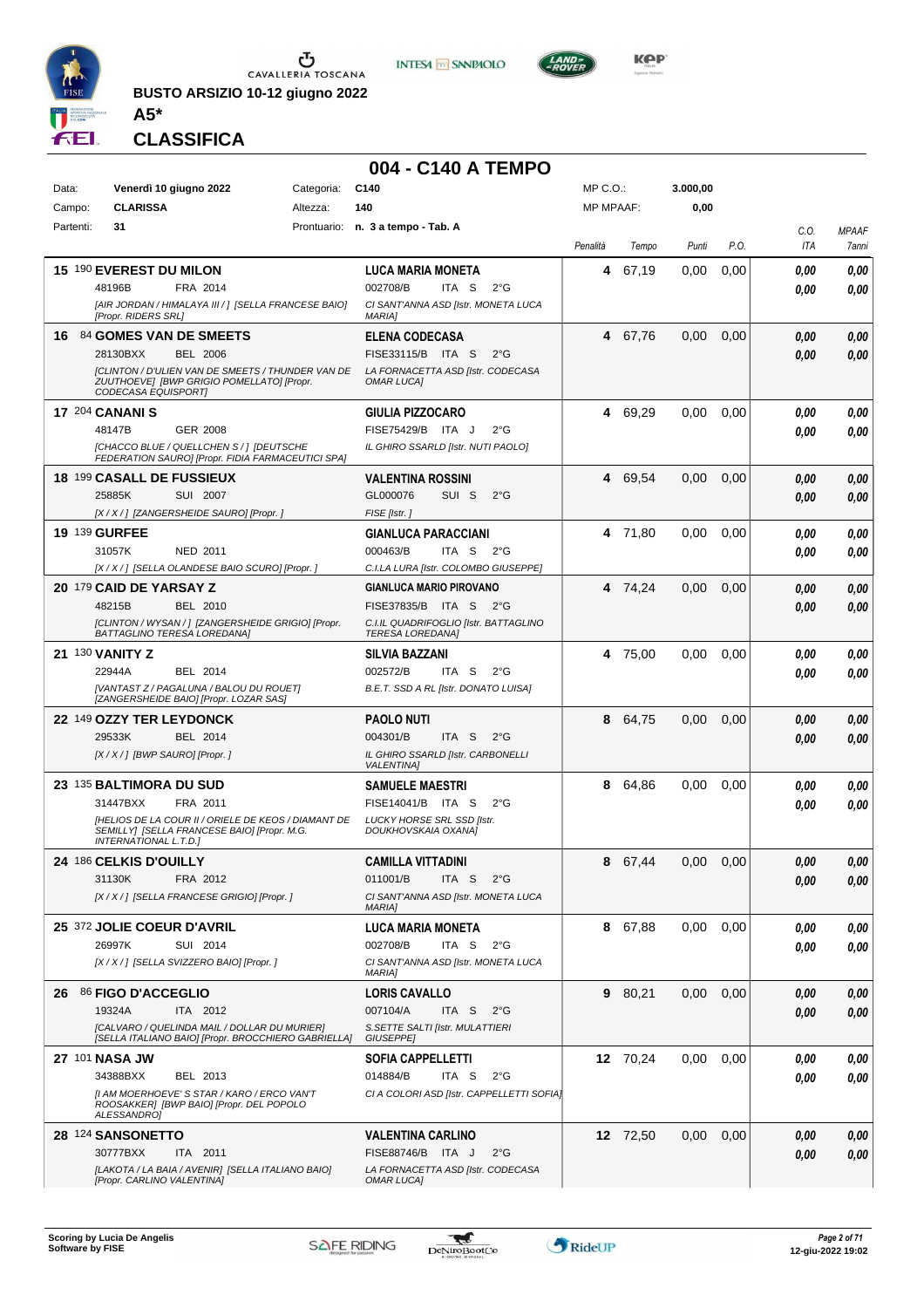

Ⴠ CAVALLERIA TOSCANA

**BUSTO ARSIZIO 10-12 giugno 2022 A5\***



#### **004 - C140 A TEMPO**

**INTESA M** SANPAOLO

| Data:     |                           | Venerdì 10 giugno 2022                                                                           | Categoria:  | C140                                                                |            |    |              | $MP C. O.$ :     |       | 3.000.00 |      |      |              |
|-----------|---------------------------|--------------------------------------------------------------------------------------------------|-------------|---------------------------------------------------------------------|------------|----|--------------|------------------|-------|----------|------|------|--------------|
| Campo:    | <b>CLARISSA</b>           |                                                                                                  | Altezza:    | 140                                                                 |            |    |              | <b>MP MPAAF:</b> |       | 0,00     |      |      |              |
| Partenti: | 31                        |                                                                                                  | Prontuario: | n. 3 a tempo - Tab. A                                               |            |    |              |                  |       |          |      | C.O. | <b>MPAAF</b> |
|           |                           |                                                                                                  |             |                                                                     |            |    |              | Penalità         | Tempo | Punti    | P.O. | ITA  | 7anni        |
| 29        |                           | 104 BARBY DELLA FLORIDA                                                                          |             | <b>MASSIMILIANO FERRARIO</b>                                        |            |    |              | 12               | 74.05 | 0,00     | 0.00 | 0,00 | 0.00         |
|           | 32942BXX                  | <b>ITA 2013</b>                                                                                  |             | 007958/B                                                            | ITA I      | -S | $2^{\circ}G$ |                  |       |          |      | 0,00 | 0.00         |
|           | ROTONDO]                  | [CANTURO / LUNA DELLA FLORIDA / QUIDAM DE REVEL]<br>[SELLA ITALIANO BAIO] [Propr. AZ. AGR. PRATO |             | TREKKING H.C.AMICI DEL CAVALLO ASD<br>[Istr. FERRARIO MASSIMILIANO] |            |    |              |                  |       |          |      |      |              |
| 30        | <b>90 VARIUS COT CHAT</b> |                                                                                                  |             | <b>VALENTINA ROSSINI</b>                                            |            |    |              | 25               | 92,60 | 0,00     | 0,00 | 0,00 | 0,00         |
|           | 25565K                    | FRA 2009                                                                                         |             | GL000076                                                            | <b>SUI</b> | -S | $2^{\circ}G$ |                  |       |          |      | 0,00 | 0.00         |
|           |                           | [X / X / ] [SELLA FRANCESE SAURO] [Propr. ]                                                      |             | FISE [Istr.]                                                        |            |    |              |                  |       |          |      |      |              |
|           | 62 BOBBY BROWN            |                                                                                                  |             | <b>EDOARDO PIOVANI</b>                                              |            |    |              | Rit.             | 0,00  | 0,00     | 0,00 | 0.00 | 0,00         |
|           | 32432BXX                  | GER 2012                                                                                         |             | FISE34027/A                                                         | ITA        | Y. | $2^{\circ}G$ |                  |       |          |      | 0,00 | 0.00         |
|           |                           | [BOB / WINNIE / WALDSTAR] [HANNOVER BAIO] [Propr.<br>EQUESTRIAN PROJECTS S.R.L.1                 |             | SCUDERIA DELLA ROVERE SSD A RL [Istr.<br><b>MILLA MARIA]</b>        |            |    |              |                  |       |          |      |      |              |

Collegio Giudicante *Presidente MARINA SERAFINO GIADA IACOMELLI ELISABETTA NEGRI MARIA GIOVANNA VIGNATI VALENTINA ZUCCHINALI*

#### **005 - C135 A FASI QUALIFICANTE**

| Data:<br>Campo: | <b>CLARISSA</b>                                | Venerdì 10 giugno 2022                                                                                                                           | Categoria:<br>Altezza: | C <sub>135</sub><br>135                                                                                                           | $MP C. O.$ :<br><b>MP MPAAF:</b> |             | 2.400,00<br>0,00 |      |                  |                       |
|-----------------|------------------------------------------------|--------------------------------------------------------------------------------------------------------------------------------------------------|------------------------|-----------------------------------------------------------------------------------------------------------------------------------|----------------------------------|-------------|------------------|------|------------------|-----------------------|
| Partenti:       | 44                                             |                                                                                                                                                  |                        | Prontuario: n. 19.2 speciale a fasi consecutive - Tab. A                                                                          | Penalità                         | Tempo       | Punti            | P.O. | C.0.<br>ITA      | <b>MPAAF</b><br>7anni |
|                 | 1 146 VENU TOT<br>26905K                       | FRA 2009<br>[X / X / ] [SELLA FRANCESE SAURO] [Propr. ]                                                                                          |                        | <b>PATRICIA SEGURA</b><br>FISE113941/K ESP S<br>$2^{\circ}$ G<br>FISE [Istr.]                                                     | 0/0                              | 30,03       | 0,00             | 0,00 | 506,37<br>0.00   | 0,00<br>0.00          |
|                 | 33386BXX                                       | 2 150 APRIL FLOWER DEL BARONCIO<br>ITA 2012<br>[DIARADO / ICE FLOWER DEL BARONCIO / ] [SELLA<br>ITALIANO BAIO] [Propr. BORRA ELEONORA VITTORIA]  |                        | <b>ELEONORA VITTORIA BORRA</b><br>007736/B<br>ITA S<br>$2^{\circ}$ G<br>C.I.DE LA MONDA [Istr.]                                   | 0/0                              | 30.36       | 0.00             | 0.00 | 365,25<br>240,00 | 0,00<br>0.00          |
|                 | 46987B                                         | 3 189 D-DAY VAN DE KEIHOEVE Z<br>FRA 2015<br>[DON'T TOUCH TIJI HERO / QUEL DAME Z / QUINAR Z]<br>[ZANGERSHEIDE BAIO] [Propr. EUROPA CAVALLI SAS] |                        | <b>MANUEL ROBERTI</b><br>005773/B<br>ITA S<br>$2^{\circ}G$<br>C.I.SPORT.EQUUS CLUB [Istr. PERI GIAN<br>PAOLO <sub>1</sub>         | 0/0                              | 31,01       | 0,00             | 0,00 | 304,77<br>0.00   | 0.00<br>250,00        |
|                 | 4 121 FAELZENS DOROTHE<br>28795K               | GER 2013<br>[X / X / ] [HOLSTEINER GRIGIO] [Propr. ]                                                                                             |                        | <b>DOMENICO MOROSOLI</b><br>SUI S<br>GL000136<br>$2^{\circ}$ G<br>FISE [Istr.]                                                    | 0/0                              | 31,33       | 0.00             | 0.00 | 244.29<br>0.00   | 0.00<br>0.00          |
| 5               | 83 GUGANO DEL BEIRO<br>33172BXX                | BEL 2012<br>[UGANO SITTE / UNIVERS / HEARTBREAKER] [SELLA<br>BELGA BAIO] [Propr. ARIMANE ANNA]                                                   |                        | <b>CAMILLA VITTADINI</b><br>011001/B<br>ITA <sub>S</sub><br>$2^{\circ}$ G<br>CI SANT'ANNA ASD [Istr. MONETA LUCA<br><b>MARIA]</b> |                                  | $0/0$ 31,45 | 0.00             | 0.00 | 203,97<br>0.00   | 0,00<br>0.00          |
| 6               | 82 BEAUTY STAR PH Z<br>34592BXX<br><b>SRL1</b> | BEL 2014<br>[BIG STAR JR KZ / MRS. BLUE Z / MR. BLUE]<br>[ZANGERSHEIDE BAIO] [Propr. INTERNATIONAL HORSES                                        |                        | <b>MATTEO CHECCHI</b><br>004393/B<br>ITA S<br>$2^{\circ}G$<br>A.S.ETREA [Istr. CHECCHI MATTEO]                                    |                                  | $0/0$ 31,69 | 0,00             | 0,00 | 83,01<br>0.00    | 0,00<br>0.00          |
|                 | 7 77 AZARUS DI SABUCI<br>24923M                | ITA 2006<br>[ANIMO / PASQUA DI SABUCI / ROBIN Z] [SELLA ITALIANO<br>BAIO] [Propr. M.G. INTERNATIONAL L.T.D.]                                     |                        | <b>SAMUELE MAESTRI</b><br>FISE14041/B ITA S<br>$2^{\circ}$ G<br><b>LUCKY HORSE SRL SSD [Istr.</b><br>DOUKHOVSKAIA OXANA]          | 0/0                              | 31,74       | 0.00             | 0.00 | 83,01<br>144,00  | 0,00<br>0.00          |
|                 | 8 167 DOLCE VITA 222<br>15515E                 | GER 2012<br>[DANKESCHON / CESSNA / COUNT GRANNUS]<br>[WESTFALEN BAIO] [Propr. SOC.AGR.RIOLA STABLE SRL]                                          |                        | <b>CHIARA RUZZIER</b><br>005461/D<br>$2^{\circ}$ G<br>ITA S<br>LE ROANE [Istr. MAGATON GIOVANNI]                                  | 0/0                              | 32,15       | 0.00             | 0.00 | 83,01<br>0.00    | 0.00<br>0.00          |
|                 | 9 197 JAMES DE MUZE<br>45823B                  | <b>BEL 2009</b><br><b>[NABAB DE REVE / EXELLENTIA DE MUZE / FOR</b><br>PLEASURE] [BWP BAIO] [Propr. AMICO LARA]                                  |                        | <b>ELENA CODECASA</b><br>FISE33115/B ITA S<br>$2^{\circ}G$<br>LA FORNACETTA ASD [Istr. CODECASA<br>OMAR LUCA]                     | 0/0                              | 33,03       | 0,00             | 0.00 | 83,01<br>0.00    | 0,00<br>0.00          |



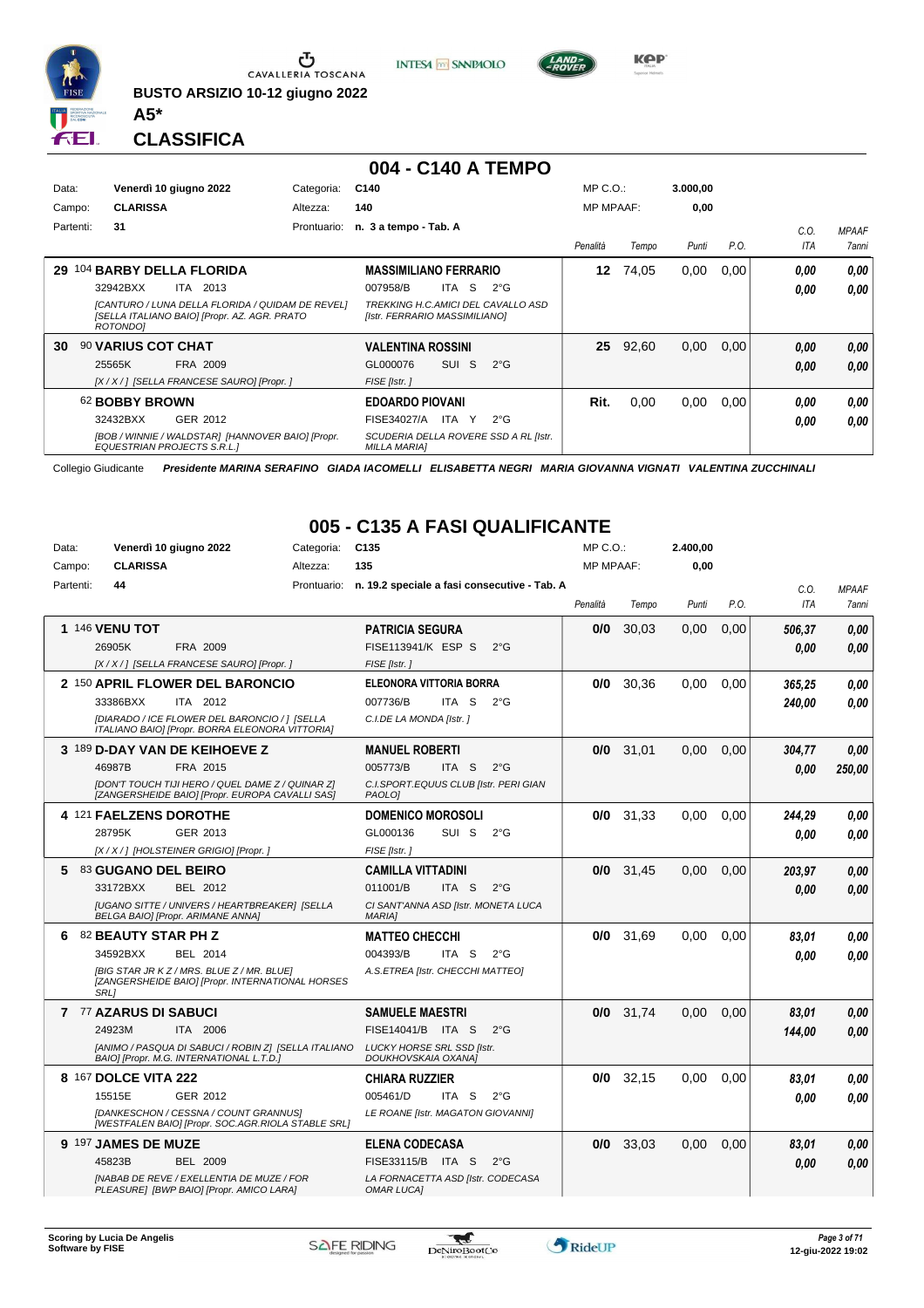

**BUSTO ARSIZIO 10-12 giugno 2022 A5\***





**Kep** 

#### **CLASSIFICA**

#### **005 - C135 A FASI QUALIFICANTE**

| Data:<br>Campo: | Venerdì 10 giugno 2022<br><b>CLARISSA</b>                                                                                                                  | Categoria: C135<br>Altezza: | 135                                                                                                  | MP C. O.<br><b>MP MPAAF:</b> |             | 2.400,00<br>0,00 |      |            |              |
|-----------------|------------------------------------------------------------------------------------------------------------------------------------------------------------|-----------------------------|------------------------------------------------------------------------------------------------------|------------------------------|-------------|------------------|------|------------|--------------|
| Partenti:       | 44                                                                                                                                                         |                             | Prontuario: n. 19.2 speciale a fasi consecutive - Tab. A                                             |                              |             |                  |      | C.O.       | <b>MPAAF</b> |
|                 |                                                                                                                                                            |                             |                                                                                                      | Penalità                     | Tempo       | Punti            | P.O. | <b>ITA</b> | 7anni        |
|                 | 10 211 CORNELIA DU RUISSEAU                                                                                                                                |                             | <b>FILIPPO FRIGERIO</b>                                                                              | 0/0                          | 33,71       | 0,00             | 0,00 | 83,01      | 0.00         |
|                 | 30629K<br>FRA 2012                                                                                                                                         |                             | FISE37069/B<br>ITA S<br>$2^{\circ}G$                                                                 |                              |             |                  |      | 0.00       | 0.00         |
|                 | [X / X / ] [SELLA FRANCESE BAIO] [Propr. ]                                                                                                                 |                             | C.I.LOMBARDO [Istr. FRIGERIO GIOVANNI]                                                               |                              |             |                  |      |            |              |
|                 | 11 138 HENRY D'ACCEGLIO                                                                                                                                    |                             | <b>LORIS CAVALLO</b>                                                                                 | 0/0                          | 35,85       | 0,00             | 0,00 | 80,64      | 0,00         |
|                 | 20648A<br>ITA 2014<br><b>[SURREALIST VAN'T PARADIS / BRIGIDA D'ACCEGLIO /</b><br>HEARTBREAKER] [SCONOSCIUTA SAURO] [Propr.<br><b>BROCCHIERO GABRIELLAI</b> |                             | 007104/A<br>ITA <sub>S</sub><br>$2^{\circ}G$<br>S. SETTE SALTI [Istr. MULATTIERI<br><b>GIUSEPPEI</b> |                              |             |                  |      | 0.00       | 0.00         |
|                 | 12 216 CHICAGO DU TERTRE                                                                                                                                   |                             | <b>CECILIA BOSSI</b>                                                                                 | 0/0                          | 36,09       | 0.00             | 0,00 | 0.00       | 0,00         |
|                 | 21343A<br>FRA 2012                                                                                                                                         |                             | FISE85801/B ITA J<br>$2^{\circ}$ G                                                                   |                              |             |                  |      | 0.00       | 0.00         |
|                 | [FIDELIO DU DONJON / UNIKA DU TERTRE / AIR JORDAN]<br>[SELLA FRANCESE BAIO] [Propr. MF HORSE SPORT SRL]                                                    |                             | S.DELLA CAPINERA [Istr. CRISTOFOLETTI<br><b>ANGELOI</b>                                              |                              |             |                  |      |            |              |
|                 | 13 205 OTELLA VAN DE MEERSE                                                                                                                                |                             | <b>VALENTINA CARLINO</b>                                                                             | 0/0                          | 36,19       | 0,00             | 0,00 | 0.00       | 0,00         |
|                 | 48411B<br>BEL 2014                                                                                                                                         |                             | <b>FISE88746/B</b><br>ITA J<br>$2^{\circ}$ G                                                         |                              |             |                  |      | 0.00       | 0,00         |
|                 | [BAMAKO DE MUZE / CESTELLA / CON AIR] [BEL.<br>WARMBLOEDPAARD BAIO] [Propr. FC JUMPING HORSES<br>SRL1                                                      |                             | LA FORNACETTA ASD [Istr. CODECASA<br><b>OMAR LUCA]</b>                                               |                              |             |                  |      |            |              |
|                 | 14 154 CORNETON PS                                                                                                                                         |                             | <b>MICHOL DEL SIGNORE</b>                                                                            | 0/0                          | 37,20       | 0.00             | 0,00 | 0.00       | 0,00         |
|                 | 46649B<br>GER 2015                                                                                                                                         |                             | 34382<br>ITA S<br>$2^{\circ}G$                                                                       |                              |             |                  |      | 0.00       | 150,00       |
|                 | [CORNET OBOLENSKY / CHANITA / ] [OLDENBURG<br>GRIGIO POMELLATOJ [Propr. INTERNATIONAL HORSES<br>SRL1                                                       |                             | MDS SPORT HORSES [Istr. DEL SIGNORE<br><b>MICHOLI</b>                                                |                              |             |                  |      |            |              |
|                 | 15 181 ESCUDERO DE LA TOUR VIDAL                                                                                                                           |                             | <b>MIRTA LUIGIA BRESCIA MORRA</b>                                                                    | 0/0                          | 38,09       | 0,00             | 0,00 | 0.00       | 0,00         |
|                 | 29803K<br>BEL 2010                                                                                                                                         |                             | <b>FISE4764/Y</b><br>ITA S<br>$2^{\circ}G$                                                           |                              |             |                  |      | 0.00       | 0,00         |
|                 | [SISLEY DE LA TOUR VIDAL / UGANA SITTE / ] [SELLA<br>BELGA BAIO] [Propr. BRESCIA MORRA MIRTA LUIGIA]                                                       |                             | LA FORNACETTA ASD [Istr. CODECASA<br><b>OMAR LUCAI</b>                                               |                              |             |                  |      |            |              |
|                 | 16 110 IGOR VAN HET LINDEBOS                                                                                                                               |                             | <b>TOMMASO LOMBARDI</b>                                                                              | 0/0                          | 38,38       | 0.00             | 0,00 | 0.00       | 0,00         |
|                 | 30911BXX<br><b>BEL 2008</b>                                                                                                                                |                             | FISE31405/B ITA S<br>$2^{\circ}$ G                                                                   |                              |             |                  |      | 0.00       | 0.00         |
|                 | [DON QUICHOT / RATINA VAN HET LINDEBOS /<br>PAVAROTTI V/DE HELLE] [BWP BAIO] [Propr. LOMBARDI<br>TOMMASO]                                                  |                             | CLUB IPPICO MONZESE ASD [Istr.<br>CHIORLIN ALESSIA]                                                  |                              |             |                  |      |            |              |
|                 | 17 194 OO SEVEN CASTANOO                                                                                                                                   |                             | <b>RAUL MANCO</b>                                                                                    | 0/0                          | 39,40       | 0,00             | 0,00 | 0.00       | 0,00         |
|                 | 35407BXX<br>BEL 2014                                                                                                                                       |                             | FISE99691/B ITA Y<br>$2^{\circ}$ G                                                                   |                              |             |                  |      | 0.00       | 0.00         |
|                 | [CUMTHAGO C / KILLY BILLY CASTANOO / INDOCTRO]<br>[BWP BAIO] [Propr. GEOBORDES SPORT HORSES S.R.L.]                                                        |                             | LUCKY HORSE SRL SSD [Istr.<br>DOUKHOVSKAIA OXANA]                                                    |                              |             |                  |      |            |              |
|                 | 18 370 CARPACCE                                                                                                                                            |                             | <b>MATTEO CHECCHI</b>                                                                                | 0/4                          | 28,71       | 0.00             | 0,00 | 0,00       | 0,00         |
|                 | 34879BXX<br>GER 2011                                                                                                                                       |                             | 004393/B<br>ITA <sub>S</sub><br>$2^{\circ}$ G                                                        |                              |             |                  |      | 0.00       | 0.00         |
|                 | [CAPISTRANO / LADYKRACHER / LARENCO]<br>[WESTFALEN GRIGIO] [Propr. MANISHA SRL]                                                                            |                             | A.S.ETREA [Istr. CHECCHI MATTEO]                                                                     |                              |             |                  |      |            |              |
|                 | 19 76 GETORIA B                                                                                                                                            |                             | <b>FILIPPO CODECASA</b>                                                                              |                              | $0/4$ 30,01 | 0,00             | 0,00 | 0,00       | 0,00         |
|                 | 33597BXX<br>NED 2011                                                                                                                                       |                             | 018453/B<br>ITA S<br>$2^{\circ}$ G                                                                   |                              |             |                  |      | 0.00       | 0,00         |
|                 | [ALICANTE HBC / VICTORIA M / AHORN] [KWPN GRIGIO]<br>[Propr. GIARDINI SAN ROCCO S.R.L.]                                                                    |                             | C.S.CARABINIERI [Istr. BRECCIAROLI<br>STEFANO]                                                       |                              |             |                  |      |            |              |
|                 | 20 163 S.M. VIGOMIE                                                                                                                                        |                             | <b>FILIPPO CODECASA</b>                                                                              |                              | $0/4$ 31,15 | 0,00             | 0,00 | 0.00       | 0,00         |
|                 | 29051K<br>SUI 2015                                                                                                                                         |                             | 018453/B<br>ITA <sub>S</sub><br>$2^{\circ}$ G                                                        |                              |             |                  |      | 0.00       | 100,00       |
|                 | [X / X / ] [SELLA SVIZZERO SAURO] [Propr. ]                                                                                                                |                             | C.S.CARABINIERI [Istr. BRECCIAROLI<br>STEFANO]                                                       |                              |             |                  |      |            |              |
|                 | 21 166 ELDORADO LONGANE                                                                                                                                    |                             | <b>TOMMASO GERARDI</b>                                                                               |                              | $0/4$ 31,86 | 0.00             | 0,00 | 0.00       | 0,00         |
|                 | 48291B<br>FRA 2014                                                                                                                                         |                             | FISE2520/Q<br>ITA S<br>$2^{\circ}$ G                                                                 |                              |             |                  |      | 0.00       | 0,00         |
|                 | [QUEBRACHO SEMILLY / UKRAINE DE LAUME / ] [SELLA<br>FRANCESE SAURO] [Propr. GERARDI VITO]                                                                  |                             | CENTRO IPPICO LA TORBIERA S.S.D. A R.L.<br>[Istr. GERARDI VITO]                                      |                              |             |                  |      |            |              |
|                 | 22 133 FRANC PARLER DEW-DROP                                                                                                                               |                             | <b>MASSIMILIANO FERRARIO</b>                                                                         |                              | $0/4$ 31,87 | 0,00             | 0,00 | 0.00       | 0,00         |
|                 | 33362BXX<br>BEL 2011                                                                                                                                       |                             | 007958/B<br>ITA S<br>2°G                                                                             |                              |             |                  |      | 0.00       | 0,00         |
|                 | [ALBATROS DU PACHIS / FIRST LADY VAN TER HULST /<br>QUIDAM DE REVELJ [SELLA BELGA BAIO] [Propr.<br><b>BUCEFALO SRL1</b>                                    |                             | TREKKING H.C.AMICI DEL CAVALLO ASD<br>[Istr. FERRARIO MASSIMILIANO]                                  |                              |             |                  |      |            |              |
|                 | 23 203 HUMPHREY                                                                                                                                            |                             | <b>GIORGIA DE LORENZI</b>                                                                            |                              | $0/4$ 34,28 | 0,00             | 0,00 | 0.00       | 0,00         |
|                 | 47836B<br>NED 2012                                                                                                                                         |                             | <b>FISE56428/B</b><br>ITA Y<br>$2^{\circ}G$                                                          |                              |             |                  |      | 0,00       | 0,00         |
|                 | [THUNDER VAN DE ZUUTHOEVE / BINGLY / 01.07028<br>HARLEY VDL] [KWPN BAIO] [Propr. ALUSTUD S.R.L.]                                                           |                             | LA FORNACETTA ASD [Istr. CODECASA<br><b>OMAR LUCAI</b>                                               |                              |             |                  |      |            |              |
|                 |                                                                                                                                                            |                             |                                                                                                      |                              |             |                  |      |            |              |

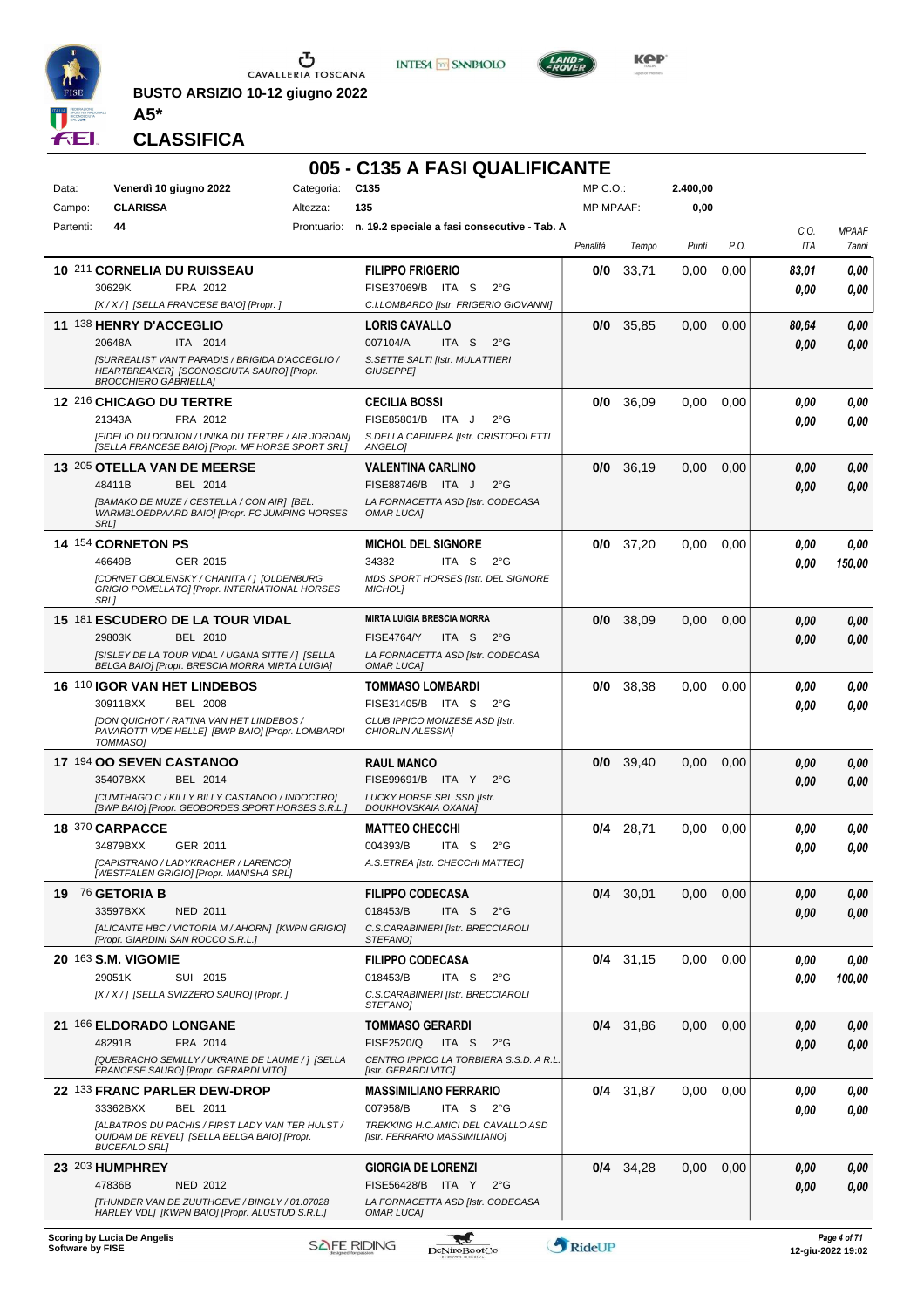

 $\mathop{\mathbf{U}}_{\mathop{\mathbf{CAVALLERIA\ to SCANA}}}$ 

**BUSTO ARSIZIO 10-12 giugno 2022 A5\***





**KOP** 

**CLASSIFICA**

### **005 - C135 A FASI QUALIFICANTE**

| Data:            | Venerdì 10 giugno 2022                                                                                                                   | Categoria: | C <sub>135</sub>                                                     | MP C.O.:         |              | 2.400,00 |      |             |                                   |
|------------------|------------------------------------------------------------------------------------------------------------------------------------------|------------|----------------------------------------------------------------------|------------------|--------------|----------|------|-------------|-----------------------------------|
| Campo:           | <b>CLARISSA</b>                                                                                                                          | Altezza:   | 135                                                                  | <b>MP MPAAF:</b> |              | 0,00     |      |             |                                   |
| Partenti:        | 44                                                                                                                                       |            | Prontuario: n. 19.2 speciale a fasi consecutive - Tab. A             | Penalità         | Tempo        | Punti    | P.O. | C.0.<br>ITA | <b>MPAAF</b><br>7anni             |
|                  | 24 160 FULVIA D' ARVOR                                                                                                                   |            | <b>MATILDE GIORGIA BIANCHI</b>                                       | 0/4              | 34,49        | 0,00     | 0,00 | 0.00        | 0,00                              |
|                  | 49455B<br>FRA 2015                                                                                                                       |            | 023286/B<br>ITA S $2^{\circ}$ G                                      |                  |              |          |      |             |                                   |
|                  | [QUID DE TALMA / KAOLAZE DE RUMENOU / ] [SELLA                                                                                           |            | IL GHIRO SSARLD [Istr. CARBONELLI                                    |                  |              |          |      | 0.00        | 0.00                              |
|                  | FRANCESE BAIO] [Propr. WHITES SOC. A RESP LIMITATA<br>SEMPL.1                                                                            |            | <b>VALENTINAI</b>                                                    |                  |              |          |      |             |                                   |
|                  | 25 115 BARLEY DE BLONDEL                                                                                                                 |            | <b>GIORGIA DE LORENZI</b>                                            | 0/4              | 35.56        | 0,00     | 0,00 | 0,00        | 0,00                              |
|                  | 16898F<br>FRA 2011                                                                                                                       |            | FISE56428/B ITA Y<br>$2^{\circ}$ G                                   |                  |              |          |      | 0,00        | 0,00                              |
|                  | [HARLEY / TAHITI DE BLONDEL / LUCCIANNO] [SELLA<br>FRANCESE BAIO] [Propr. ALUSTUD S.R.L.]                                                |            | LA FORNACETTA ASD [Istr. CODECASA<br><b>OMAR LUCAI</b>               |                  |              |          |      |             |                                   |
|                  | 26 184 BILLY ARCTIC                                                                                                                      |            | <b>GIANLUCA PARACCIANI</b>                                           |                  | $0/12$ 39,97 | 0,00     | 0,00 | 0.00        | 0,00                              |
|                  | 31059K<br>GBR 2014                                                                                                                       |            | ITA S<br>000463/B<br>$2^{\circ}$ G                                   |                  |              |          |      | 0.00        | 0.00                              |
|                  | [X / X / ] [AES BAIO] [Propr. ]                                                                                                          |            | C.I.LA LURA [Istr. COLOMBO GIUSEPPE]                                 |                  |              |          |      |             |                                   |
|                  | 27 102 ERLUIS                                                                                                                            |            | <b>GIANLUCA CLERICO</b>                                              |                  | $0/12$ 50,55 | 0,00     | 0,00 | 0,00        | 0,00                              |
|                  | 04054C<br>ITA 2010                                                                                                                       |            | FISE13785/A ITA S<br>$2^{\circ}$ G                                   |                  |              |          |      | 0,00        | 0,00                              |
|                  | [DIAMANT DE SEMILLY / MARWARINA / AHORN] [SELLA                                                                                          |            | CE CAPRICORNO SSD A RL [Istr. CLERICO                                |                  |              |          |      |             |                                   |
|                  | ITALIANO BAIO] [Propr. SSD CENTRO EQUESTRE<br>CAPRICORNO ARL]                                                                            |            | GIANLUCA1                                                            |                  |              |          |      |             |                                   |
|                  | <b>28 123 CARPINETI AUTO SITTA</b>                                                                                                       |            | <b>GIULIA PIZZOCARO</b>                                              | 0/16             | 54,20        | 0,00     | 0,00 | 0.00        | 0,00                              |
|                  | 14285F<br>CZE 2008                                                                                                                       |            | FISE75429/B ITA J<br>$2^{\circ}G$                                    |                  |              |          |      | 0.00        | 0.00                              |
|                  | [CASSINI II / SHEILA AUTO SITTA / CHAMBERTIN]<br>[ SAURO] [Propr. ZARAFFI SIMONE]                                                        |            | IL GHIRO SSARLD [Istr. NUTI PAOLO]                                   |                  |              |          |      |             |                                   |
|                  | 29 230 JOLI BOY V/H DINGENSHOF                                                                                                           |            | <b>GIULIA TARO</b>                                                   | 4                | 41,54        | 0,00     | 0,00 | 0,00        | 0,00                              |
|                  | <b>BEL 2009</b><br>33021BXX                                                                                                              |            | FISE96510/B ITA J<br>$1^{\circ}G$                                    |                  |              |          |      | 0.00        | 0.00                              |
|                  | [LORD CHIN / FINE CERA V/H DINGESHOF / FELICIANO]                                                                                        |            | LA CASTELLANA LIBERTAS ASD                                           |                  |              |          |      |             |                                   |
|                  | IBEL. WARMBLOEDPAARD BAIO] [Propr. AZ. AGR.<br><b>BRESSANELLI DENIS]</b>                                                                 |            | <b>EQUESTRE [Istr. PIACENTINI ALBERTO]</b>                           |                  |              |          |      |             |                                   |
|                  | 30 217 S.M. OSCA CH                                                                                                                      |            | <b>FEDERICA RIPAMONTI</b>                                            | 4                | 42,64        | 0,00     | 0,00 | 0.00        | 0,00                              |
|                  | 46965B<br>SUI 2009                                                                                                                       |            | FISE88318/B ITA J<br>$2^{\circ}G$                                    |                  |              |          |      | 0.00        | 0.00                              |
|                  | [OGANO SITTE / TOSCA DU PICHOUX / 1 [SELLA<br>SVIZZERO SAURO] [Propr. PEVIANI ELENA CRISTINA<br><b>ANTONIA]</b>                          |            | IL GHIRO SSARLD [Istr. NUTI PAOLO]                                   |                  |              |          |      |             |                                   |
|                  |                                                                                                                                          |            |                                                                      |                  |              |          |      |             |                                   |
|                  | 31 73 EJANDO B                                                                                                                           |            | <b>DOMENICO MOROSOLI</b>                                             | 4                | 43,59        | 0,00     | 0,00 | 0,00        | 0,00                              |
|                  | 25664K<br><b>NED 2009</b>                                                                                                                |            | GL000136<br>SUI S<br>$2^{\circ}$ G                                   |                  |              |          |      | 0,00        | 0.00                              |
|                  | [X / X / ] [KWPN BAIO] [Propr. ]                                                                                                         |            | FISE [Istr.]                                                         |                  |              |          |      |             |                                   |
|                  | 32 218 DAKOTA VAN SCHUTTERSHOF                                                                                                           |            | <b>MARTINA SCHIRINZI</b>                                             | 4                | 44,59        | 0.00     | 0,00 | 0.00        | 0,00                              |
|                  | 33093BXX<br><b>BEL 2009</b>                                                                                                              |            | FISE69623/B ITA J<br>$2^{\circ}G$                                    |                  |              |          |      | 0.00        | 0.00                              |
|                  | [USTINOV / FREE STYLE VH POLDERHOF / KASHMIR VAN<br>SCHUTTERSHOF] [SELLA BELGA BAIO] [Propr. SCHIRINZI                                   |            | SCUDERIA SIBILIA ASD [Istr. SIBILIA RINO]                            |                  |              |          |      |             |                                   |
|                  | <b>MARTINA</b>                                                                                                                           |            |                                                                      |                  |              |          |      |             |                                   |
|                  | 33 215 I'M SAYING SO D'ACHERONTE                                                                                                         |            | <b>MARTA FASOLINI</b>                                                | 4                | 46,19        | 0,00     | 0,00 | 0,00        | 0,00                              |
|                  | 35089BXX<br>ITA 2015                                                                                                                     |            | FISE26837/E ITA Y<br>$2^{\circ}$ G                                   |                  |              |          |      | 0.00        | 0,00                              |
|                  | [TOULON / DOUBLE BARONESS D'ACHERONTE / CALIDO]                                                                                          |            | IL GHIRO SSARLD [Istr. CARBONELLI                                    |                  |              |          |      |             |                                   |
|                  | [SELLA ITALIANO GRIGIO] [Propr. SEVESO MARIA<br>CRISTINA]                                                                                |            | <b>VALENTINA]</b>                                                    |                  |              |          |      |             |                                   |
|                  |                                                                                                                                          |            |                                                                      | 4                |              |          |      |             |                                   |
|                  | 34 162 CASANOVA DELLA FLORIDA                                                                                                            |            | <b>MASSIMILIANO FERRARIO</b>                                         |                  | 48,35        | 0,00     | 0,00 | 0.00        | 0,00                              |
|                  | 34495BXX<br>ITA 2014                                                                                                                     |            | 007958/B<br>ITA S $2^{\circ}G$<br>TREKKING H.C.AMICI DEL CAVALLO ASD |                  |              |          |      | 0.00        | 0,00                              |
|                  | [EMILION / PERLA DELLA FLORIDA / DOHITZUN<br>GUERNICA] [SELLA ITALIANO BAIO] [Propr. AZ. AGR.<br>PRATO ROTONDO DI FERRARIO MASSIMILIANO] |            | [Istr. FERRARIO MASSIMILIANO]                                        |                  |              |          |      |             |                                   |
|                  | 35 258 FEDELMA KERNAT                                                                                                                    |            | <b>FRANCESCO AONDIO BERTERO</b>                                      | 8                | 42,00        | 0,00     | 0,00 | 0.00        | 0,00                              |
|                  | 21707A<br>FRA 2015                                                                                                                       |            | 006317/A<br>ITA S<br>1°G                                             |                  |              |          |      | 0.00        | 0,00                              |
|                  | <b>JUN CAPRICE DECHALUSSE / PRETANIA KERNAT /</b>                                                                                        |            | TENUTA LA MANDRIA SSD A RL [Istr.                                    |                  |              |          |      |             |                                   |
|                  | HELIOS DE LA COUR II] [SELLA FRANCESE BAIO] [Propr.                                                                                      |            | MAZZIA FILIPPO]                                                      |                  |              |          |      |             |                                   |
|                  | AONDIO MARCO]                                                                                                                            |            |                                                                      |                  |              |          |      |             |                                   |
|                  | 36 282 CANTENDER                                                                                                                         |            | <b>MARTA MARELLI</b>                                                 | 8                | 46,36        | 0,00     | 0,00 | 0.00        | 0,00                              |
|                  | 33005BXX<br><b>GER 2008</b>                                                                                                              |            | FISE83436/B ITA J<br>1°G                                             |                  |              |          |      | 0.00        | 0.00                              |
|                  | [CANCARA / ORDELIA / CONTENDER] [HOLSTEINER<br>BAIO] [Propr. ASD CENTRO IPPICO LE RONDINI]                                               |            | C.I. LA CAMILLA ASD [Istr. PALMA MARIA<br>CRISTINA]                  |                  |              |          |      |             |                                   |
|                  | 37 142 ARSOUIL DE LA CHAPEL                                                                                                              |            | <b>VALENTINA ROSSINI</b>                                             |                  | 10 57,97     | 0,00     | 0,00 | 0,00        | 0,00                              |
|                  | 26417K<br>FRA 2010                                                                                                                       |            | GL000076<br>SUI S<br>$2^{\circ}$ G                                   |                  |              |          |      | 0,00        | 0.00                              |
|                  | [X / X / ] [SELLA FRANCESE BAIO] [Propr. ]                                                                                               |            | FISE [Istr.]                                                         |                  |              |          |      |             |                                   |
| Software by FISE | <b>Scoring by Lucia De Angelis</b>                                                                                                       |            | للمحامل<br><b>SAFE RIDING</b><br>DeNiroBootCo                        | RideUP           |              |          |      |             | Page 5 of 71<br>12-giu-2022 19:02 |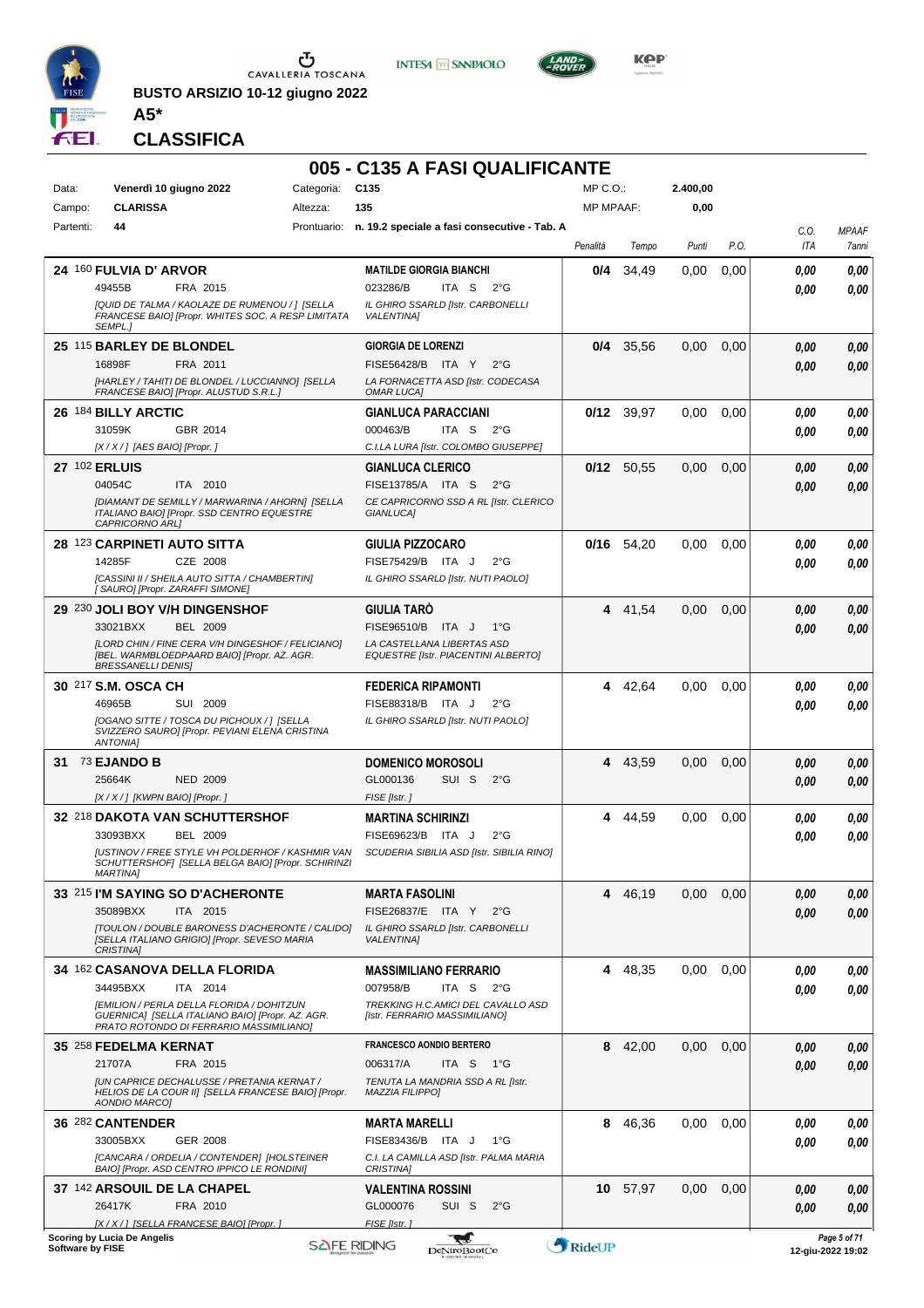

**BUSTO ARSIZIO 10-12 giugno 2022 A5\***





**Kep** 

**CLASSIFICA**

#### **005 - C135 A FASI QUALIFICANTE**

| Data:     |                         | Venerdì 10 giugno 2022                                                                                 | Categoria:  | C <sub>135</sub>                                                 |       |               | MP C. O.         |       | 2.400,00 |      |      |              |
|-----------|-------------------------|--------------------------------------------------------------------------------------------------------|-------------|------------------------------------------------------------------|-------|---------------|------------------|-------|----------|------|------|--------------|
| Campo:    | <b>CLARISSA</b>         |                                                                                                        | Altezza:    | 135                                                              |       |               | <b>MP MPAAF:</b> |       | 0,00     |      |      |              |
| Partenti: | 44                      |                                                                                                        | Prontuario: | n. 19.2 speciale a fasi consecutive - Tab. A                     |       |               |                  |       |          |      | C.0. | <b>MPAAF</b> |
|           |                         |                                                                                                        |             |                                                                  |       |               | Penalità         | Tempo | Punti    | P.O. | ITA  | 7anni        |
|           | 38 228 DIATY FORTUNA    |                                                                                                        |             | <b>MARTINA BALCONI</b>                                           |       |               | 12 <sup>1</sup>  | 45.76 | 0,00     | 0.00 | 0,00 | 0.00         |
|           | 35179BXX                | <b>NED 2008</b>                                                                                        |             | FISE76314/B ITA Y                                                |       | $1^{\circ}$ G |                  |       |          |      | 0.00 | 0.00         |
|           |                         | [VERDI / WAMANTHA FORTUNA / SILVESTONE] [KWPN<br>BAIO] [Propr. BALCONI MAURIZIO]                       |             | A.S.D. C.I. LA VIGNA [Istr. SCOGNAMIGLIO<br><b>MASSIMILIANO1</b> |       |               |                  |       |          |      |      |              |
| 39        | 62 BOBBY BROWN          |                                                                                                        |             | <b>EDOARDO PIOVANI</b>                                           |       |               | 16               | 44,30 | 0,00     | 0,00 | 0,00 | 0,00         |
|           | 32432BXX                | GER 2012                                                                                               |             | FISE34027/A ITA Y                                                |       | $2^{\circ}G$  |                  |       |          |      | 0.00 | 0.00         |
|           |                         | [BOB / WINNIE / WALDSTAR] [HANNOVER BAIO] [Propr.<br><b>EQUESTRIAN PROJECTS S.R.L.]</b>                |             | SCUDERIA DELLA ROVERE SSD A RL [Istr.<br><b>MILLA MARIA1</b>     |       |               |                  |       |          |      |      |              |
|           | 40 143 STAKKATO'S GIRLS |                                                                                                        |             | <b>OSCAR DALMIRO TUCCI TAGLE</b>                                 |       |               | 20               | 47.72 | 0.00     | 0.00 | 0.00 | 0.00         |
|           | 35258BXX                | GER 2010                                                                                               |             | FISE30967/A ARG S                                                |       | $2^{\circ}G$  |                  |       |          |      | 0.00 | 0,00         |
|           |                         | [STAKKATO'S HIGHLIGHT / LORELEY / LICOLM L]<br>[HANNOVER BAIO] [Propr. ZUGNAZ ARMANDO]                 |             | PONTENUOVO SCUDERIA GHIDELLA [Istr.<br><b>GHIDELLA CLAUDIA1</b>  |       |               |                  |       |          |      |      |              |
|           | <b>155 EDANA 6</b>      |                                                                                                        |             | <b>CAMILLA VITTADINI</b>                                         |       |               | Elim.            | 0.00  | 0,00     | 0.00 | 0,00 | 0,00         |
|           | 49288B                  | GER 2012                                                                                               |             | 011001/B                                                         | ITA S | $2^{\circ}G$  |                  |       |          |      | 0,00 | 0,00         |
|           |                         | [CASTELAN II / ASKANIA / CASALL] [HOLSTEINER BAIO]<br>[Propr. BERGADANO ALESSANDRA]                    |             | CI SANT'ANNA ASD [Istr. MONETA LUCA<br><b>MARIAI</b>             |       |               |                  |       |          |      |      |              |
|           | 157 CASME VDB Z         |                                                                                                        |             | <b>VALENTINA GIORGIA PEDERZANI</b>                               |       |               | Elim.            | 0.00  | 0,00     | 0.00 | 0.00 | 0.00         |
|           | 47013B                  | BEL 2010                                                                                               |             | 018731/B                                                         | ITA S | $2^{\circ}$ G |                  |       |          |      | 0.00 | 0.00         |
|           |                         | [CAROSSO VDL / ANASTASIA Z/] [ZANGERSHEIDE<br>GRIGIO] [Propr. PEDERZANI VALENTINA GIORGIA]             |             | SCUDERIA LE QUERCE [Istr. DANESE LIVIA<br><b>IMMACOLATA1</b>     |       |               |                  |       |          |      |      |              |
|           | 271 CSF NICE GUY        |                                                                                                        |             | <b>MATTIA CRISTIANI</b>                                          |       |               | Elim.            | 0,00  | 0,00     | 0,00 | 0.00 | 0.00         |
|           | 20658A                  | IRL 2009                                                                                               |             | FISE47366/A ITA Y                                                |       | $1^{\circ}G$  |                  |       |          |      | 0.00 | 0.00         |
|           |                         | [ARS VIVENDI / CUMMER CLOVER / CLOVER BILL] [IRISH<br>HORSE BAIO] [Propr. SIGOLO ERIKA]                |             | PONTENUOVOHORSES ASD [Istr. ALBANES]<br><b>BIANCA1</b>           |       |               |                  |       |          |      |      |              |
|           | 96 AGATA                |                                                                                                        |             | <b>GIULIA NEIROTTI</b>                                           |       |               | Rit.             | 0.00  | 0,00     | 0.00 | 0,00 | 0.00         |
|           | 19363A                  | ITA 2011                                                                                               |             | 013817/A                                                         | ITA S | $2^{\circ}$ G |                  |       |          |      | 0,00 | 0.00         |
|           | AGRICOLA]               | [CASCARI / KISS ME DE SEMILLY / VOLTAIRE] [SELLA<br>ITALIANO BAIOI [Propr. EQUIN'OZIO SOCIETÀ SEMPLICE |             | PONTENUOVOHORSES ASD [Istr. ALBANES]<br><b>BIANCA1</b>           |       |               |                  |       |          |      |      |              |

Collegio Giudicante *Presidente MARINA SERAFINO GIADA IACOMELLI ELISABETTA NEGRI MARIA GIOVANNA VIGNATI VALENTINA ZUCCHINALI*

#### **006 - C130 A TEMPO RISERV. 2° GR.**

| Data:       | Venerdì 10 giugno 2022                                                                                                     | Categoria:  | C <sub>130</sub>                       |           |                                         | $MP C. O.$ :     |         | 1.400,00 |      |        |              |
|-------------|----------------------------------------------------------------------------------------------------------------------------|-------------|----------------------------------------|-----------|-----------------------------------------|------------------|---------|----------|------|--------|--------------|
| Campo:      | <b>CLARISSA</b>                                                                                                            | Altezza:    | 130                                    |           |                                         | <b>MP MPAAF:</b> |         | 0.00     |      |        |              |
| Partenti:   | 47                                                                                                                         | Prontuario: | n. 3 a tempo - Tab. A                  |           |                                         |                  |         |          |      | C.0.   | <b>MPAAF</b> |
|             |                                                                                                                            |             |                                        |           |                                         | Penalità         | Tempo   | Punti    | P.O. | ITA    | <b>7anni</b> |
|             | 93 VALSEUSE DE TERLONG                                                                                                     |             | <b>PATRICIA SEGURA</b>                 |           |                                         | 0                | 57,37   | 0,00     | 0,00 | 0,00   | 0,00         |
|             | FRA 2009<br>26904K                                                                                                         |             | FISE113941/K ESP S                     |           | $2^{\circ}$ G                           |                  |         |          |      | 0,00   | 0,00         |
|             | [X / X / ] [SELLA FRANCESE BAIO] [Propr. ]                                                                                 |             | FISE [Istr.]                           |           |                                         |                  |         |          |      |        |              |
|             | 2 208 CAPTAIN JACK SPARROW VS                                                                                              |             | <b>MARCO CALDERARO</b>                 |           |                                         | 0                | 59,75   | 0,00     | 0,00 | 299,36 | 0,00         |
|             | <b>GER 2007</b><br>30006BXX                                                                                                |             | FISE20763/B                            | ITA<br>-S | $2^{\circ}$ G                           |                  |         |          |      | 0.00   | 0,00         |
|             | [CONTENDRO I / LAURA / LAGOHEIDOR G] [BADW BAIO]<br>[Propr. CALDERARO PAOLO]                                               |             | C.I.LOMBARDO [Istr. FRIGERIO GIOVANNI] |           |                                         |                  |         |          |      |        |              |
|             | 3 128 IZZY VAN'T LOZERHOF                                                                                                  |             | <b>FABRIZIO CAPUTO</b>                 |           |                                         |                  | 0 60,55 | 0,00     | 0,00 | 217,04 | 0,00         |
|             | 19026A<br><b>BEL 2008</b>                                                                                                  |             | 001619/A                               | ITA S     | $2^{\circ}$ G                           |                  |         |          |      | 0,00   | 0,00         |
|             | <b>ICONTACT VD HEFFINCK / ELECTRA VAN'T LOZERHOF /</b><br>ACALETTO] [BWP BAIO] [Propr. PONTENUOVOHORSES<br><b>ASD APSI</b> |             | <b>BIANCA1</b>                         |           | PONTENUOVOHORSES ASD [Istr. ALBANES]    |                  |         |          |      |        |              |
| 4 169 PARIS |                                                                                                                            |             | <b>DOMENICO MOROSOLI</b>               |           |                                         | $\mathbf{0}$     | 60,62   | 0,00     | 0,00 | 181,76 | 0,00         |
|             | 29522K<br>BEL 2015                                                                                                         |             | GL000136                               | SUI S     | $2^{\circ}G$                            |                  |         |          |      | 0.00   | 0.00         |
|             | [X / X / ] [BWP SAURO] [Propr. ]                                                                                           |             | FISE [Istr.]                           |           |                                         |                  |         |          |      |        |              |
| 5 207 FLEUR |                                                                                                                            |             | <b>CHIARA LYDIA POLIZZI</b>            |           |                                         | 0                | 60,95   | 0,00     | 0,00 | 146,48 | 0,00         |
|             | 46815B<br><b>NED 2010</b>                                                                                                  |             | 023383/B                               | ITA S     | $2^{\circ}$ G                           |                  |         |          |      | 0,00   | 0,00         |
|             | [STARTREK / VALENCIA / NOBILITY] [KWPN BAIO] [Propr.<br><b>EQUIPASSIONE S.R.L.1</b>                                        |             | CHIARA LYDIA]                          |           | POLIZZI JUMPING TEAM ASD [Istr. POLIZZI |                  |         |          |      |        |              |

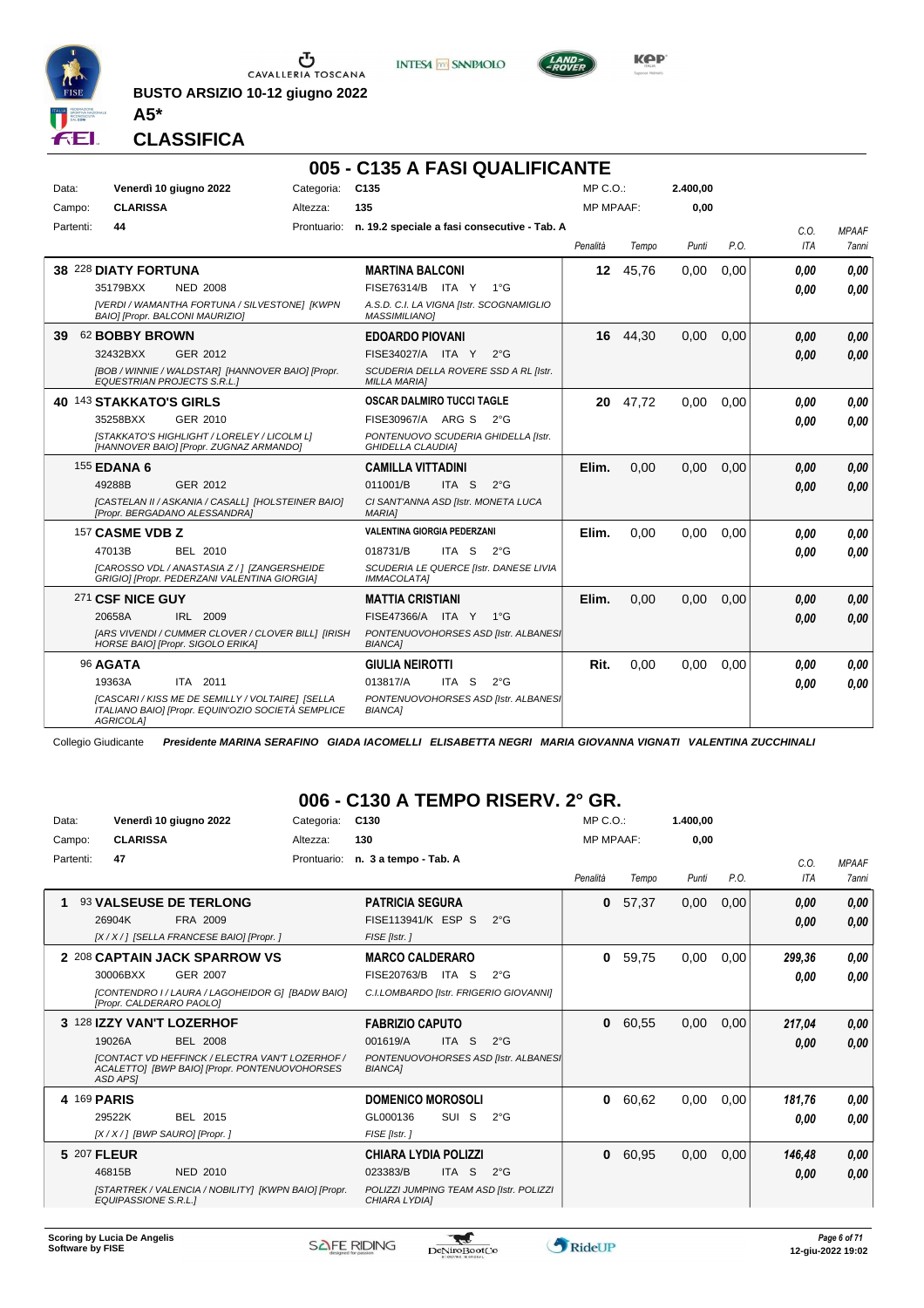

**BUSTO ARSIZIO 10-12 giugno 2022 A5\***





**KOP** 

**CLASSIFICA**

|                    |                                                                                                                                      |            | 006 - C130 A TEMPO RISERV. 2° GR.                                         |                  |           |          |      |                    |                       |
|--------------------|--------------------------------------------------------------------------------------------------------------------------------------|------------|---------------------------------------------------------------------------|------------------|-----------|----------|------|--------------------|-----------------------|
| Data:              | Venerdì 10 giugno 2022                                                                                                               | Categoria: | C130                                                                      | $MP C. O.$ :     |           | 1.400,00 |      |                    |                       |
| Campo:             | <b>CLARISSA</b>                                                                                                                      | Altezza:   | 130                                                                       | <b>MP MPAAF:</b> |           | 0,00     |      |                    |                       |
| Partenti:          | 47                                                                                                                                   |            | Prontuario: n. 3 a tempo - Tab. A                                         |                  | Tempo     |          | P.O. | C.O.<br><b>ITA</b> | <b>MPAAF</b><br>7anni |
|                    |                                                                                                                                      |            |                                                                           | Penalità         |           | Punti    |      |                    |                       |
|                    | 6 212 CHAMPION W                                                                                                                     |            | LUCREZIA MARIA NICOLA                                                     | 0                | 61,32     | 0,00     | 0,00 | 122,96             | 0,00                  |
|                    | 45866B<br>GER 2015<br>[CARRERA VDL / ACHILLA / ACHILL - LIBERO H]                                                                    |            | FISE42455/B ITA Y<br>$2^{\circ}$ G<br>MARRAS ASD [Istr. MARRAS ANTONIO]   |                  |           |          |      | 0.00               | 0.00                  |
|                    | [WESTFALEN BAIO] [Propr. ZENERE ALESSANDRA MARIA]                                                                                    |            |                                                                           |                  |           |          |      |                    |                       |
|                    | 7 176 NAVARO DE LAUBRY Z                                                                                                             |            | <b>CLINT SULMONI</b>                                                      | 0                | 62,91     | 0.00     | 0,00 | 52,40              | 0,00                  |
|                    | BEL 2014<br>47125B                                                                                                                   |            | FISE54195/B SUI S<br>$2^{\circ}G$                                         |                  |           |          |      | 0.00               | 0.00                  |
|                    | [NABAB DE REVE / COMANCHE PRACHT / ]<br>[ZANGERSHEIDE BAIO] [Propr. SULMONI CLINT]                                                   |            | C.I.BREGNANO [Istr. CATTANEO ANTONIO]                                     |                  |           |          |      |                    |                       |
|                    | 8 79 CARTHJONK                                                                                                                       |            | <b>TOMMASO GERARDI</b>                                                    | 0                | 63,94     | 0,00     | 0,00 | 52,40              | 0,00                  |
|                    | 13194F<br>ITA 2007                                                                                                                   |            | FISE2520/Q<br>ITA S<br>$2^{\circ}G$                                       |                  |           |          |      | 140,00             | 0.00                  |
|                    | [COPITO / JONKVROUWE / RAMIRO] [SELLA ITALIANO<br>GRIGIO] [Propr. PEILA MARCO]                                                       |            | CENTRO IPPICO LA TORBIERA S.S.D. A R.L.<br>[Istr. GERARDI VITO]           |                  |           |          |      |                    |                       |
|                    | 9 126 STAKKALITA PS                                                                                                                  |            | <b>GUIDO TARANTINI</b>                                                    |                  | 0 65,31   | 0,00     | 0,00 | 52,40              | 0,00                  |
|                    | 17272E<br>GER 2012                                                                                                                   |            | 008884/G<br>ITA S<br>$2^{\circ}G$                                         |                  |           |          |      | 0.00               | 0.00                  |
|                    | [STAKKATOL / LEONA / LITERAT] [OLDENBURG BAIO]<br>[Propr. ANAF CLEMENT YVES]                                                         |            | C.I.LE GINESTRE SSD A RL [Istr. SCOTTI<br>SARA1                           |                  |           |          |      |                    |                       |
|                    | 10 214 TOM D'RUFFOSSE                                                                                                                |            | <b>MILLA LOU JANY POLIZZI</b>                                             | 0                | 65,93     | 0,00     | 0,00 | 52,40              | 0,00                  |
|                    | 34553BXX<br>FRA 2007                                                                                                                 |            | FISE47702/B ITA Y<br>$2^{\circ}G$                                         |                  |           |          |      | 0.00               | 0.00                  |
|                    | [ONCLE POL / GIRODYNE / QUOUGLOF ROUGE] [SELLA<br>FRANCESE BAIO] [Propr. EQUIPASSIONE S.R.L.]                                        |            | POLIZZI JUMPING TEAM ASD [Istr. POLIZZI<br>CHIARA LYDIA]                  |                  |           |          |      |                    |                       |
|                    | 11 219 SULTAN DE BEAUFOUR                                                                                                            |            | <b>YVES PETER WINKELMOLEN</b>                                             | 0                | 66,56     | 0,00     | 0,00 | 52,40              | 0,00                  |
|                    | 03785C<br>FRA 2006                                                                                                                   |            | FISE27733/C NED S<br>$2^{\circ}G$                                         |                  |           |          |      | 0.00               | 0,00                  |
|                    | [CARDENTO / PIN UP DE BEAUFOUR / FOR PLEASURE]<br>[SELLA FRANCESE BAIO] [Propr. LO & F HORSES DI                                     |            | CI VARASE SSD A RL [Istr. LOPEZ DE LA<br><b>OSA ESCRIBANO INIGOI</b>      |                  |           |          |      |                    |                       |
|                    | INIGO LOPEZ DE LA OSA ESCRIBANO]                                                                                                     |            |                                                                           |                  |           |          |      |                    |                       |
|                    | 12 132 BERTIL DU BARY                                                                                                                |            | <b>LUCA MARIA MONETA</b>                                                  | 0                | 66,82     | 0,00     | 0,00 | 47,04              | 0,00                  |
|                    | 34850BXX<br>FRA 2011<br>[SALTO DE L'ISLE / POMMERY / LATANO] [SELLA                                                                  |            | 002708/B<br>ITA S<br>$2^{\circ}$ G<br>CI SANT'ANNA ASD [Istr. MONETA LUCA |                  |           |          |      | 0.00               | 0.00                  |
|                    | FRANCESE SAURO] [Propr. RIDERS S.R.L.]                                                                                               |            | <b>MARIAI</b>                                                             |                  |           |          |      |                    |                       |
|                    | 13 127 HEINEK DELLA MONICA                                                                                                           |            | <b>CARLANDREA CONCARI</b>                                                 |                  | 0 67,14   | 0.00     | 0,00 | 47,04              | 0,00                  |
|                    | ITA 2014<br>16161E                                                                                                                   |            | 001733/E<br>ITA S $2^{\circ}$ G                                           |                  |           |          |      | 84,00              | 0,00                  |
|                    | [TANGELO VAN DE ZUUTHOEVE / NANEA II /<br>INVESTMENT] [SELLA ITALIANO BAIO] [Propr. SOC. AGR.<br>CASA VECCHIA DI CONCARI CARLANDREAI |            | LE SIEPI SSD A RL [Istr. NOVO GIULIANA]                                   |                  |           |          |      |                    |                       |
|                    | <b>14 183 CHACCO'S LAWITO PS</b>                                                                                                     |            | <b>RICCARDO PISANI</b>                                                    |                  | 0 67,27   | 0,00     | 0,00 | 0,00               | 0,00                  |
|                    | 22530A<br>GER 2015                                                                                                                   |            | 002627/B<br>ITA S<br>$2^{\circ}$ G                                        |                  |           |          |      | 0.00               | 0,00                  |
|                    | [CHACCO BLUE / LAWITOUNA / LAWITO] [OLDENBURG<br>BAIO] [Propr. LOZAR SAS]                                                            |            | B.E.T. SSD A RL [Istr. DONATO LUISA]                                      |                  |           |          |      |                    |                       |
| 15 91 <b>IVOLI</b> |                                                                                                                                      |            | <b>OSCAR DALMIRO TUCCI TAGLE</b>                                          |                  | 0 67,51   | 0.00     | 0,00 | 0,00               | 0,00                  |
|                    | NED 2013<br>19851A                                                                                                                   |            | FISE30967/A ARG S 2°G                                                     |                  |           |          |      | 0.00               | 0,00                  |
|                    | [DIAMANT DE SEMILLY / CIVOLI / QUIDAM DE REVEL]                                                                                      |            | PONTENUOVO SCUDERIA GHIDELLA [Istr.                                       |                  |           |          |      |                    |                       |
|                    | [KWPN BAIO] [Propr. DRAGO CHIARA]<br>16 148 BACH DES COEURIES Z                                                                      |            | <b>GHIDELLA CLAUDIA1</b><br><b>MASSIMILIANO SCOGNAMIGLIO</b>              |                  |           |          |      |                    |                       |
|                    | 45952B<br>FRA 2015                                                                                                                   |            | 004119/B<br>ITA S<br>$2^{\circ}G$                                         |                  | 0 67,84   | 0,00     | 0.00 | 0.00<br>0.00       | 0,00<br>0,00          |
|                    | [BERTIL DU BARY / POMMELLINA / BURGGRAAF]                                                                                            |            | A.S.D. C.I. LA VIGNA [Istr. SCOGNAMIGLIO                                  |                  |           |          |      |                    |                       |
|                    | [ZANGERSHEIDE BAIO] [Propr. AZ. AG.DEI PRATI DI<br>STEFANO DONATIJ                                                                   |            | <b>MASSIMILIANO]</b>                                                      |                  |           |          |      |                    |                       |
|                    | <b>17 206 CARSTO WI RO Z</b>                                                                                                         |            | <b>VITTORIA SCOGNAMIGLIO</b>                                              |                  | 0 68,63   | 0.00     | 0,00 | 0,00               | 0,00                  |
|                    | 49427B<br>BEL 2014                                                                                                                   |            | FISE70953/B ITA J<br>$2^{\circ}G$                                         |                  |           |          |      | 0.00               | 0.00                  |
|                    | [CARMENA Z / STAKKATA / STAKKATO] [ZANGERSHEIDE<br>GRIGIO] [Propr. ASS. IPPICA LA VIGNA]                                             |            | A.S.D. C.I. LA VIGNA [Istr. SCOGNAMIGLIO<br><b>MASSIMILIANO]</b>          |                  |           |          |      |                    |                       |
|                    | 18 213 HOLIDAY                                                                                                                       |            | <b>MATHILDA VIRGINIA ADELE COLOMBO</b>                                    | 0                | 69,08     | 0,00     | 0,00 | 0.00               | 0,00                  |
|                    | 45986B<br>NED 2012                                                                                                                   |            | FISE44439/B ITA Y 2°G                                                     |                  |           |          |      | 0.00               | 0.00                  |
|                    | <b>[ELDORADO VAN DE ZESHOEK / BRESCIA / P</b><br>VANCOUVER] [KWPN BAIO MARRONE] [Propr. CENTRO<br><b>IPPICO LA LURA ASDI</b>         |            | C.I.LA LURA [Istr. COLOMBO GIUSEPPE]                                      |                  |           |          |      |                    |                       |
|                    | 19 129 CUPIDO VG Z                                                                                                                   |            | <b>STEFANO NICOLODI</b>                                                   |                  | $0$ 70,30 | 0.00     | 0,00 | 0,00               | 0,00                  |
|                    | 30534K<br>BEL 2015                                                                                                                   |            | 002690/A<br>ITA S<br>$2^{\circ}G$                                         |                  |           |          |      | 0.00               | 0,00                  |
|                    | [X / X / ] [ZANGERSHEIDE SAURO] [Propr. ]                                                                                            |            | CENTRO IPPICO LA TORBIERA S.S.D. A R.L.<br>[Istr. NICOLODI STEFANO]       |                  |           |          |      |                    |                       |
|                    |                                                                                                                                      |            |                                                                           |                  |           |          |      |                    |                       |

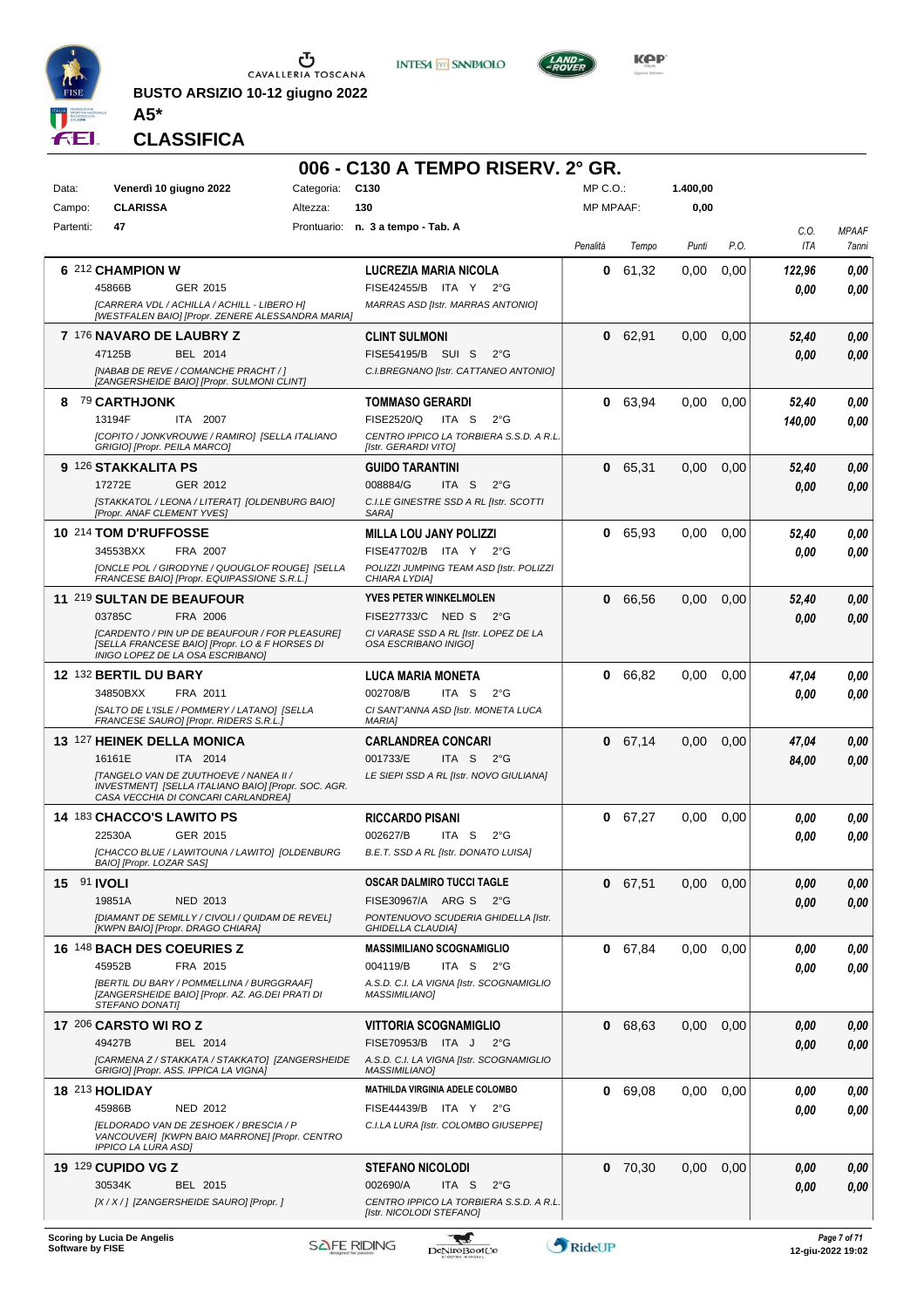

**BUSTO ARSIZIO 10-12 giugno 2022 A5\***





**KOP** 

#### **CLASSIFICA**

|                                                                                                                                           | 006 - C130 A TEMPO RISERV. 2° GR.                                          |                  |         |          |      |              |                       |
|-------------------------------------------------------------------------------------------------------------------------------------------|----------------------------------------------------------------------------|------------------|---------|----------|------|--------------|-----------------------|
| Venerdì 10 giugno 2022<br>Categoria: C130<br>Data:                                                                                        |                                                                            | MP C. O.         |         | 1.400,00 |      |              |                       |
| <b>CLARISSA</b><br>Campo:<br>Altezza:                                                                                                     | 130                                                                        | <b>MP MPAAF:</b> |         | 0,00     |      |              |                       |
| Partenti:<br>47                                                                                                                           | Prontuario: n. 3 a tempo - Tab. A                                          | Penalità         | Tempo   | Punti    | P.O. | C.O.<br>ITA  | <b>MPAAF</b><br>7anni |
| 20 103 ELECTRA DE CODRE                                                                                                                   | <b>LUCA MARIA MONETA</b>                                                   | 0                | 70,73   | 0,00     | 0,00 | 0.00         | 0,00                  |
| 49420B<br>FRA 2014                                                                                                                        | 002708/B<br>ITA S<br>$2^{\circ}$ G                                         |                  |         |          |      | 0.00         | 0.00                  |
| [VAGABOND DE LA POMME / TSAATANE SEMILLY / ]<br>[SELLA FRANCESE BAIO SCURO] [Propr. RIDERS SRL]                                           | CI SANT'ANNA ASD [Istr. MONETA LUCA<br><b>MARIA]</b>                       |                  |         |          |      |              |                       |
| 21 193 CHRISTIANO F                                                                                                                       | <b>DOMENICO MOROSOLI</b>                                                   | 0                | 71,72   | 0,00     | 0,00 | 0.00         | 0,00                  |
| 30005K<br>GER 2014                                                                                                                        | GL000136<br>SUI S<br>$2^{\circ}$ G                                         |                  |         |          |      | 0.00         | 0,00                  |
| [X / X / ] [OLDENBURG SAURO] [Propr. ]                                                                                                    | FISE [Istr.]                                                               |                  |         |          |      |              |                       |
| 22 114 RG CAN CARRIO<br>35021BXX<br>GER 2013                                                                                              | <b>CLINT SULMONI</b><br>FISE54195/B SUI S<br>$2^{\circ}G$                  | 4                | 62,57   | 0,00     | 0,00 | 0.00<br>0.00 | 0,00<br>0.00          |
| [CORNET DE LUX / RAMINA AS / ROCKWELL] [WUR BAIO]<br>[Propr. TURATI PIERO]                                                                | C.I.BREGNANO [Istr. CATTANEO ANTONIO]                                      |                  |         |          |      |              |                       |
| 23 201 DORA DI SAN GIOVANNI                                                                                                               | SYRIA MARA STELLA CARNIO                                                   | 4                | 63,11   | 0.00     | 0.00 | 0.00         | 0,00                  |
| 35366BXX<br>ITA 2013                                                                                                                      | FISE96439/B ITA J<br>$2^{\circ}G$                                          |                  |         |          |      | 0.00         | 0.00                  |
| <b>ICARDENTO / ZAIA DI SAN GIOVANNI / CORNET</b><br>OBOLENSKY] [SELLA ITALIANO GRIGIO] [Propr. SASSI<br><b>MARISA1</b>                    | ASD SCUDERIA MUNEL [Istr. NEBULONI<br>ALESSIA]                             |                  |         |          |      |              |                       |
| 24 100 KATHLEEN R.S.                                                                                                                      | <b>GABRIELE SERAFIN</b>                                                    |                  | 4 65,42 | 0.00     | 0.00 | 0,00         | 0,00                  |
| 16673P<br>ITA 2012                                                                                                                        | 012601/B<br>ITA S<br>$2^{\circ}$ G                                         |                  |         |          |      | 0.00         | 0.00                  |
| [KALASKA DE SEMILLY / W-CASSIA R.S. / CASSINI]<br>[SELLA ITALIANO GRIGIO] [Propr. ROSSINI ELISA]                                          | CERNUSCO RIDING S.S.D. A R.L. [Istr.<br>COLLECCHIA RICCARDO]               |                  |         |          |      |              |                       |
| 25 170 DILETTA MIA                                                                                                                        | <b>GIULIA NEIROTTI</b>                                                     |                  | 4 65,97 | 0,00     | 0.00 | 0.00         | 0,00                  |
| 33656BXX<br>ITA 2014                                                                                                                      | 013817/A<br>ITA S<br>$2^{\circ}$ G                                         |                  |         |          |      | 0.00         | 0.00                  |
| <b>[TANGELO VAN DE ZUUTHOEVE / COMTESSE 113 /</b><br>CENTURYO] [SELLA ITALIANO BAIO] [Propr. SOCIETA'<br>AGR. DONJA S.S.1                 | PONTENUOVOHORSES ASD [Istr. ALBANES]<br><b>BIANCA]</b>                     |                  |         |          |      |              |                       |
| 26 200 ZOE FZ                                                                                                                             | <b>OSCAR DALMIRO TUCCI TAGLE</b>                                           | 4                | 66,92   | 0.00     | 0.00 | 0.00         | 0,00                  |
| 14051D<br>GER 2015                                                                                                                        | FISE30967/A ARG S<br>$2^{\circ}G$                                          |                  |         |          |      | 0.00         | 0.00                  |
| [ZIROCCO BLUE / CREOLA D / QUINAR] [OLDENBURG<br>BAIO] [Propr. AZ. AGR. ZANETTI FRANCA]                                                   | PONTENUOVO SCUDERIA GHIDELLA [Istr.<br>GHIDELLA CLAUDIA]                   |                  |         |          |      |              |                       |
| 89 BORNEO GERY<br>27                                                                                                                      | <b>EDOARDO INGRA'</b>                                                      |                  | 4 67,29 | 0.00     | 0.00 | 0.00         | 0,00                  |
| 23978G<br>FRA 2011                                                                                                                        | FISE16026/G ITA S<br>$2^{\circ}$ G                                         |                  |         |          |      | 0.00         | 0.00                  |
| <b>[OUTSIDER / JAEE DES ORES / ] [SELLA FRANCESE</b><br>GRIGIO] [Propr. GRIMALDI GUIDO]                                                   | ASD SCUDERIE DELLA PICCHETTA [Istr.<br><b>VILLOTTI ELIAI</b>               |                  |         |          |      |              |                       |
| 28 172 MYLORD DU COEUR DES COLLINES                                                                                                       | ALESSIA MARGOT ALBERTI DE                                                  | 4                | 67,87   | 0,00     | 0,00 | 0.00         | 0,00                  |
| 47069B<br>BEL 2012                                                                                                                        | 004967/B<br>ITA S<br>$2^{\circ}G$                                          |                  |         |          |      | 0.00         | 0.00                  |
| [MALITO DE REVES / ISAURA DU COEUR DES COLLINES /<br>INDOCTRO] [BEL. WARMBLOEDPAARD GRIGIO] [Propr.<br>ALBERTI DE MAZZERI ALESSIA MARGOTI | C.I.LA LURA [Istr. COLOMBO GIUSEPPE]                                       |                  |         |          |      |              |                       |
| 29 174 VALENTINA Z                                                                                                                        | <b>SOFIA CAPPELLETTI</b>                                                   |                  | 4 69,36 | 0.00     | 0,00 | 0,00         | 0,00                  |
| 48773B<br>CAN 2015                                                                                                                        | 014884/B<br>ITA S<br>$2^{\circ}$ G                                         |                  |         |          |      | 0.00         | 0,00                  |
| [VIGO D'ARSOUILLES / WINIA VAN'T VENNEHOF /<br>KANNAN] [ZANGERSHEIDE BAIO] [Propr. GEOBORDES<br><b>SPORT HORSES S.R.L.1</b>               | CI A COLORI ASD [Istr. CAPPELLETTI SOFIA]                                  |                  |         |          |      |              |                       |
| 30 99 CADOC                                                                                                                               | ALESSIA MARGOT ALBERTI DE                                                  |                  | 4 69,41 | 0,00     | 0,00 | 0,00         | 0,00                  |
| 26230K<br>NED 2010                                                                                                                        | 004967/B<br>ITA S $2^{\circ}G$                                             |                  |         |          |      | 0.00         | 0,00                  |
| [X / X / ] [KWPN BAIO SCURO] [Propr. ]                                                                                                    | C.I.LA LURA [Istr. COLOMBO GIUSEPPE]                                       |                  |         |          |      |              |                       |
| 31 125 KISS ME VAN HET BEYKENSVELD<br>25610G<br><b>BEL 2010 Pony</b>                                                                      | <b>VITTORIA SCOGNAMIGLIO</b><br>FISE70953/B ITA J 2°G                      |                  | 4 69,95 | 0,00     | 0,00 | 0.00         | 0,00                  |
| [//////] [SELLA BELGA PEZZATO BAIO] [Propr. PUCCETTI                                                                                      | A.S.D. C.I. LA VIGNA [Istr. SCOGNAMIGLIO                                   |                  |         |          |      | 0.00         | 0.00                  |
| STEFANO]                                                                                                                                  | <b>MASSIMILIANO]</b>                                                       |                  |         |          |      |              |                       |
| 32 151 PATCHINA VAN'T MERELSNEST                                                                                                          | <b>LUDOVICA MINOLI</b>                                                     |                  | 4 70,96 | 0,00     | 0.00 | 0.00         | 0,00                  |
| 14880D<br>BEL 2015<br>[KANNAN / WENDELINA V'T MERELSNEST / DARCO]                                                                         | 008471/B<br>ITA S<br>$2^{\circ}G$<br>SCUDERIA DELLA ROVERE SSD A RL [Istr. |                  |         |          |      | 0.00         | 0,00                  |
| [BEL. WARMBLOEDPAARD BAIO] [Propr. AZ. AGR.<br>ZANETTI FRANCA]                                                                            | <b>BORROMEO LODOVICO]</b>                                                  |                  |         |          |      |              |                       |
| 33 195 <b>IRINDI</b>                                                                                                                      | <b>GIULIO CARPIGIANI</b>                                                   |                  | 4 71,17 | 0,00     | 0,00 | 0,00         | 0,00                  |
| 31131K<br><b>SCN 2013</b>                                                                                                                 | <b>FISE7607/E</b><br>ITA S<br>$2^{\circ}$ G                                |                  |         |          |      | 0,00         | 0,00                  |
| $[X/X']$ [KWPN GRIGIO] [Propr. ]                                                                                                          | C.I.LE GINESTRE SSD A RL [Istr. BUSSU<br>ELEONORA]                         |                  |         |          |      |              |                       |

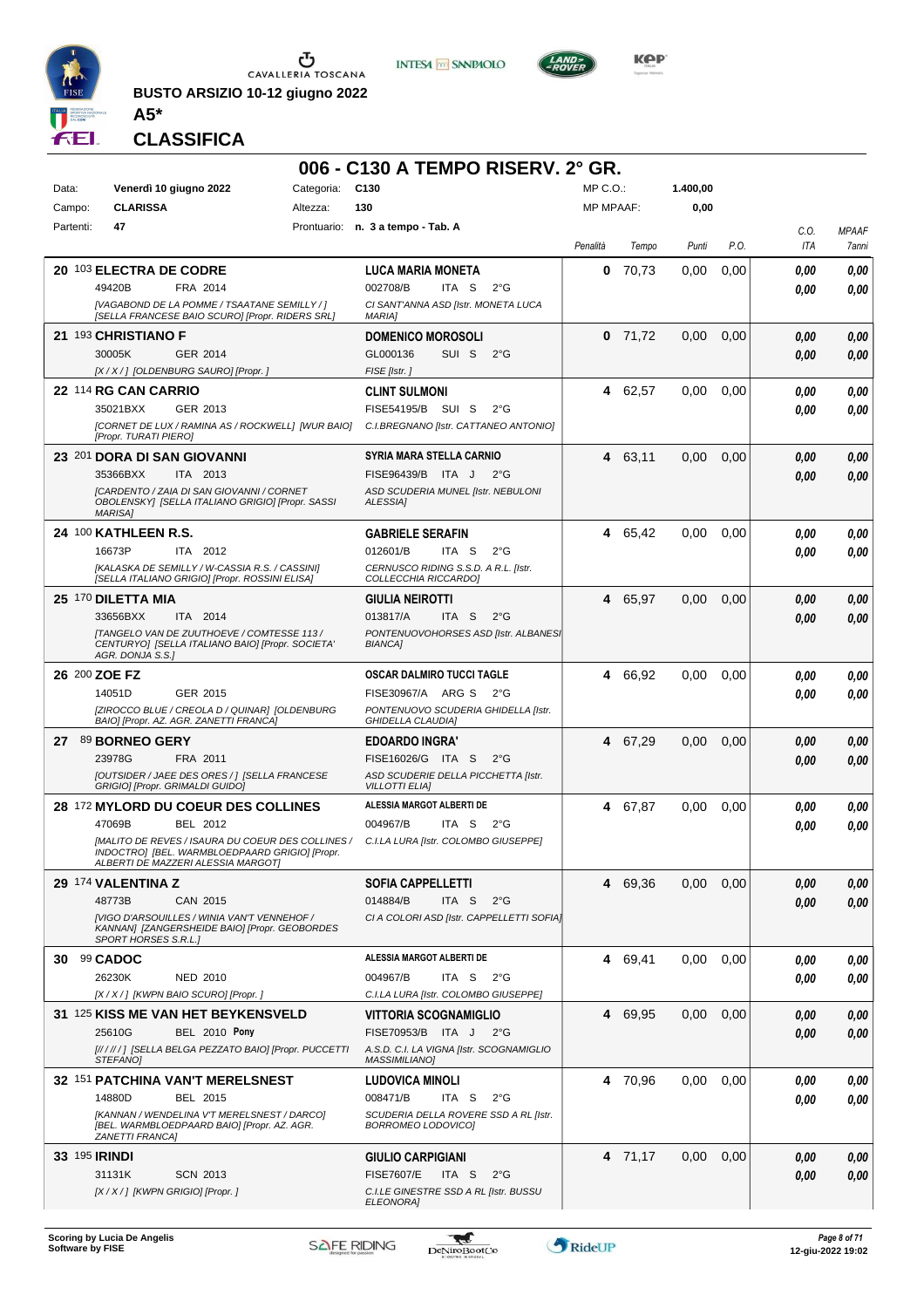

**BUSTO ARSIZIO 10-12 giugno 2022 A5\***





**Kep** 

**CLASSIFICA**

| Venerdì 10 giugno 2022<br>MP C.O.:<br>1.400,00<br>Data:<br>Categoria:<br>C <sub>130</sub><br><b>CLARISSA</b><br><b>MP MPAAF:</b><br>0,00<br>Campo:<br>Altezza:<br>130<br>Partenti:<br>47<br>Prontuario: n. 3 a tempo - Tab. A<br>C.O.<br><b>MPAAF</b><br>P.O.<br>ITA<br>Penalità<br>Punti<br>7anni<br>Tempo<br>34 165 CHACCO-BROWN 3<br><b>GIULIO CARPIGIANI</b><br>72,39<br>0,00<br>0,00<br>0,00<br>4<br>0,00<br>30671K<br>GER 2009<br><b>FISE7607/E</b><br>ITA S<br>$2^{\circ}$ G<br>0,00<br>0.00<br>[X / X / ] [OLDENBURG BAIO] [Propr. ]<br>C.I.LE GINESTRE SSD A RL [Istr. BUSSU<br><b>ELEONORA]</b><br>35 362 KANE EB<br><b>MASSIMILIANO FERRARIO</b><br>4 74.02<br>0,00<br>0,00<br>0,00<br>0,00<br>49355B<br>007958/B<br>ITA S<br><b>NED 2015</b><br>$2^{\circ}G$<br>0,00<br>0,00<br>TREKKING H.C.AMICI DEL CAVALLO ASD<br>[KAFKA VD HEFFINCK / CASCADO E.B. / LUCKY BOY]<br>[KWPN BAIO] [Propr. CIROCCHI VIVIANO FELICIANO]<br>[Istr. FERRARIO MASSIMILIANO]<br>92 EDELVONA<br>SYRIA MARA STELLA CARNIO<br>4 74,07<br>0,00<br>0,00<br>0,00<br>36.<br>0,00<br>17222A<br><b>NED 2009</b><br>FISE96439/B ITA J<br>$2^{\circ}$ G<br>0,00<br>0.00<br>[DIARADO / PASSIVONA / VOLTAIRE] [KWPN BAIO<br>ASD SCUDERIA MUNEL [Istr. NEBULONI<br>SCURO] [Propr. AZ. AGR. MA. VI - MACCHI ORNELLA]<br>ALESSIA]<br>37 173 QUEEN R<br><b>GABRIELE SERAFIN</b><br>0,00<br>0,00<br>0,00<br>8<br>67,34<br>0,00<br>35384BXX<br>012601/B<br>ITA S<br>GER 2012<br>$2^{\circ}G$<br>0,00<br>0,00<br>[QUAID / GINGER R / GRAF GRANNUS] [HANNOVER<br>CERNUSCO RIDING S.S.D. A R.L. [Istr.<br>BAIO] [Propr. MARZARI MARZIA]<br>COLLECCHIA RICCARDO]<br>0,00<br>0,00<br>81 EL CLINTIBRO<br>67,48<br>0,00<br>38<br><b>MANUEL ROBERTI</b><br>8.<br>0,00<br>02998R<br>ITA 2009<br>005773/B<br>ITA S<br>$2^{\circ}$ G<br>0,00<br>0,00<br>C.I.SPORT.EQUUS CLUB [Istr. PERI GIAN<br>[CLINTON / LAILA Z / RAMIRO Z] [SELLA ITALIANO<br>GRIGIO] [Propr. CONESTABILE DELLA STAFFA ALESSIO]<br>PAOLO <sub>1</sub><br><b>39 180 ESMIR VAN POTTELBERG</b><br>8<br>67,53<br>0,00<br>0,00<br><b>TOMMASO LOMBARDI</b><br>0,00<br>0,00<br>30913BXX<br>FISE31405/B ITA S<br><b>BEL 2010</b><br>$2^{\circ}$ G<br>0,00<br>0,00<br><b>IKASHMIR VAN SCHUTTERSHOF / SAN'TA FE VAN DE</b><br>CLUB IPPICO MONZESE ASD [Istr.<br>OLMRANCH / RANDEL-Z] [SELLA BELGA BAIO] [Propr.<br><b>CHIORLIN ALESSIA1</b><br><b>CORTESI GAIA]</b><br>40 161 GREAT MOVIESTAR<br>$\it 0,00$<br>LUCA MARIA MONETA<br>8<br>68,53<br>0,00<br>0,00<br>0,00<br>47619B<br>BEL 2012<br>002708/B<br>ITA S<br>$2^{\circ}$ G<br>0.00<br>0,00<br>[SISLEY DE LA TOUR VIDAL / VIRABELLA / ] [CHEVAL DE<br>CI SANT'ANNA ASD [Istr. MONETA LUCA<br>SPORT BELG BAIO] [Propr. DI FRANCO VERONICA]<br><b>MARIA1</b><br>41 153 EBBLINGHEM<br><b>MANUEL ROBERTI</b><br>11 85,15<br>0,00<br>0,00<br>0,00<br>0,00<br>33330BXX<br><b>NED 2009</b><br>005773/B<br>ITA S<br>$2^{\circ}$ G<br>0.00<br>0,00<br>[ZURICH / BALIA-V / JUMBO-JET] [KWPN GRIGIO] [Propr.<br>C.I.SPORT.EQUUS CLUB [Istr. PERI GIAN<br><b>ROBERTI MANUELI</b><br>PAOLO]<br>42 144 DEA DI SAN GIOVANNI<br>SYRIA MARA STELLA CARNIO<br>12 70,96<br>0.00<br>0,00<br>0,00<br>0,00<br>35365BXX<br>ITA 2013<br>FISE96439/B ITA J<br>$2^{\circ}$ G<br>0.00<br>0,00<br>[CARDENTO / ZAIRA DI SAN GIOVANNI / CONTENDRO]<br>ASD SCUDERIA MUNEL [Istr. NEBULONI<br>[SELLA ITALIANO BAIO] [Propr. SASSI MARISA]<br>ALESSIA]<br>43 210 HERCULES<br>12 71,66<br>0,00<br>0,00<br><b>DENISE BONACINI</b><br>0,00<br>0,00<br>31816BXX<br><b>NED 2012</b><br>FISE31791/B ITA S<br>$2^{\circ}$ G<br>0,00<br>0,00<br>[BALTIC / DONANDA / DOUGLAS] [KWPN BAIO] [Propr.<br>MDS SPORT HORSES [Istr. DEL SIGNORE<br><b>BONACINI DENISEI</b><br>MICHOL]<br>44 178 GERRE VAN DE LITZEMAERE<br><b>VITTORIA FENAROLI</b><br>12 75,76<br>0,00<br>0,00<br>0,00<br>0.00<br>49289B<br><b>BEL 2006</b><br>FISE49429/B ITA Y<br>$2^{\circ}$ G<br>0,00<br>0,00<br>[UP TO DATE / GRANDONNA / GRANNUS] [BWP SAURO]<br>FF JUMPING [Istr.]<br>[Propr. FF JUMPING - ASS. SPORTIVA DILETTANTISTICA<br><b>EQUESTRE]</b><br>45 177 C JAMES WS Z<br>32 102,46<br>0,00<br>0,00<br><b>FEDERICA NULLI</b><br>0,00<br>0,00<br>31068K<br><b>NED 2014</b><br>FISE52123/B ITA Y<br>$2^{\circ}$ G<br>0,00<br>0,00<br>[X / X / ] [ZANGERSHEIDE BAIO] [Propr.]<br>C.I.LA LURA [Istr. COLOMBO GIUSEPPE]<br>Elim.<br>0,00<br>0,00<br>0,00<br><b>78 DALCO VAN HET BEVRIJDTHOF Z</b><br><b>GIULIO CARPIGIANI</b><br>0,00<br>0,00<br>03852R<br>BEL 2012<br><b>FISE7607/E</b><br>ITA S<br>$2^{\circ}$ G<br>0,00<br>0,00<br>[DALLAS VDL / ESKA VAN HET BEVRIJDTHOF / ACTION<br>C.I.LE GINESTRE SSD A RL [Istr. BUSSU<br>BREAKER] [ZANGERSHEIDE BAIO SCURO] [Propr.<br>ELEONORA]<br>CIRCOLO IPPICO REGNO VERDE SSD A RL]<br>113 SPLENDID<br><b>FEDERICA NULLI</b><br>Elim.<br>0,00<br>0,00<br>0,00<br>0,00<br>0,00<br>45988B<br><b>SWE 2007</b><br>FISE52123/B ITA Y<br>$2^{\circ}$ G<br>0,00<br>0,00<br>[SPENDER S / GBUBERTHA / JOOST] [SVE GRIGIO]<br>C.I.LA LURA [Istr. COLOMBO GIUSEPPE]<br>[Propr. NULLI FRANCESCO MARIA] |  | 006 - C130 A TEMPO RISERV, 2° GR. |  |  |  |
|-----------------------------------------------------------------------------------------------------------------------------------------------------------------------------------------------------------------------------------------------------------------------------------------------------------------------------------------------------------------------------------------------------------------------------------------------------------------------------------------------------------------------------------------------------------------------------------------------------------------------------------------------------------------------------------------------------------------------------------------------------------------------------------------------------------------------------------------------------------------------------------------------------------------------------------------------------------------------------------------------------------------------------------------------------------------------------------------------------------------------------------------------------------------------------------------------------------------------------------------------------------------------------------------------------------------------------------------------------------------------------------------------------------------------------------------------------------------------------------------------------------------------------------------------------------------------------------------------------------------------------------------------------------------------------------------------------------------------------------------------------------------------------------------------------------------------------------------------------------------------------------------------------------------------------------------------------------------------------------------------------------------------------------------------------------------------------------------------------------------------------------------------------------------------------------------------------------------------------------------------------------------------------------------------------------------------------------------------------------------------------------------------------------------------------------------------------------------------------------------------------------------------------------------------------------------------------------------------------------------------------------------------------------------------------------------------------------------------------------------------------------------------------------------------------------------------------------------------------------------------------------------------------------------------------------------------------------------------------------------------------------------------------------------------------------------------------------------------------------------------------------------------------------------------------------------------------------------------------------------------------------------------------------------------------------------------------------------------------------------------------------------------------------------------------------------------------------------------------------------------------------------------------------------------------------------------------------------------------------------------------------------------------------------------------------------------------------------------------------------------------------------------------------------------------------------------------------------------------------------------------------------------------------------------------------------------------------------------------------------------------------------------------------------------------------------------------------------------------------------------------------------------------------------------------------------------------------------------------------------------------------------------------------------------------------------------------------------------------------------------------------------------------------------------------------------------------------------------------------------------------------------------------------------------------------------------------------------------------------------------------------------------------------------------------------------------------------------------------------------------------------------------------------------------------------------------------------------------------------------------------------------------------------------------------------------------------------------------------------------------------------------------------------------------------|--|-----------------------------------|--|--|--|
|                                                                                                                                                                                                                                                                                                                                                                                                                                                                                                                                                                                                                                                                                                                                                                                                                                                                                                                                                                                                                                                                                                                                                                                                                                                                                                                                                                                                                                                                                                                                                                                                                                                                                                                                                                                                                                                                                                                                                                                                                                                                                                                                                                                                                                                                                                                                                                                                                                                                                                                                                                                                                                                                                                                                                                                                                                                                                                                                                                                                                                                                                                                                                                                                                                                                                                                                                                                                                                                                                                                                                                                                                                                                                                                                                                                                                                                                                                                                                                                                                                                                                                                                                                                                                                                                                                                                                                                                                                                                                                                                                                                                                                                                                                                                                                                                                                                                                                                                                                                                                                                     |  |                                   |  |  |  |
|                                                                                                                                                                                                                                                                                                                                                                                                                                                                                                                                                                                                                                                                                                                                                                                                                                                                                                                                                                                                                                                                                                                                                                                                                                                                                                                                                                                                                                                                                                                                                                                                                                                                                                                                                                                                                                                                                                                                                                                                                                                                                                                                                                                                                                                                                                                                                                                                                                                                                                                                                                                                                                                                                                                                                                                                                                                                                                                                                                                                                                                                                                                                                                                                                                                                                                                                                                                                                                                                                                                                                                                                                                                                                                                                                                                                                                                                                                                                                                                                                                                                                                                                                                                                                                                                                                                                                                                                                                                                                                                                                                                                                                                                                                                                                                                                                                                                                                                                                                                                                                                     |  |                                   |  |  |  |
|                                                                                                                                                                                                                                                                                                                                                                                                                                                                                                                                                                                                                                                                                                                                                                                                                                                                                                                                                                                                                                                                                                                                                                                                                                                                                                                                                                                                                                                                                                                                                                                                                                                                                                                                                                                                                                                                                                                                                                                                                                                                                                                                                                                                                                                                                                                                                                                                                                                                                                                                                                                                                                                                                                                                                                                                                                                                                                                                                                                                                                                                                                                                                                                                                                                                                                                                                                                                                                                                                                                                                                                                                                                                                                                                                                                                                                                                                                                                                                                                                                                                                                                                                                                                                                                                                                                                                                                                                                                                                                                                                                                                                                                                                                                                                                                                                                                                                                                                                                                                                                                     |  |                                   |  |  |  |
|                                                                                                                                                                                                                                                                                                                                                                                                                                                                                                                                                                                                                                                                                                                                                                                                                                                                                                                                                                                                                                                                                                                                                                                                                                                                                                                                                                                                                                                                                                                                                                                                                                                                                                                                                                                                                                                                                                                                                                                                                                                                                                                                                                                                                                                                                                                                                                                                                                                                                                                                                                                                                                                                                                                                                                                                                                                                                                                                                                                                                                                                                                                                                                                                                                                                                                                                                                                                                                                                                                                                                                                                                                                                                                                                                                                                                                                                                                                                                                                                                                                                                                                                                                                                                                                                                                                                                                                                                                                                                                                                                                                                                                                                                                                                                                                                                                                                                                                                                                                                                                                     |  |                                   |  |  |  |
|                                                                                                                                                                                                                                                                                                                                                                                                                                                                                                                                                                                                                                                                                                                                                                                                                                                                                                                                                                                                                                                                                                                                                                                                                                                                                                                                                                                                                                                                                                                                                                                                                                                                                                                                                                                                                                                                                                                                                                                                                                                                                                                                                                                                                                                                                                                                                                                                                                                                                                                                                                                                                                                                                                                                                                                                                                                                                                                                                                                                                                                                                                                                                                                                                                                                                                                                                                                                                                                                                                                                                                                                                                                                                                                                                                                                                                                                                                                                                                                                                                                                                                                                                                                                                                                                                                                                                                                                                                                                                                                                                                                                                                                                                                                                                                                                                                                                                                                                                                                                                                                     |  |                                   |  |  |  |
|                                                                                                                                                                                                                                                                                                                                                                                                                                                                                                                                                                                                                                                                                                                                                                                                                                                                                                                                                                                                                                                                                                                                                                                                                                                                                                                                                                                                                                                                                                                                                                                                                                                                                                                                                                                                                                                                                                                                                                                                                                                                                                                                                                                                                                                                                                                                                                                                                                                                                                                                                                                                                                                                                                                                                                                                                                                                                                                                                                                                                                                                                                                                                                                                                                                                                                                                                                                                                                                                                                                                                                                                                                                                                                                                                                                                                                                                                                                                                                                                                                                                                                                                                                                                                                                                                                                                                                                                                                                                                                                                                                                                                                                                                                                                                                                                                                                                                                                                                                                                                                                     |  |                                   |  |  |  |
|                                                                                                                                                                                                                                                                                                                                                                                                                                                                                                                                                                                                                                                                                                                                                                                                                                                                                                                                                                                                                                                                                                                                                                                                                                                                                                                                                                                                                                                                                                                                                                                                                                                                                                                                                                                                                                                                                                                                                                                                                                                                                                                                                                                                                                                                                                                                                                                                                                                                                                                                                                                                                                                                                                                                                                                                                                                                                                                                                                                                                                                                                                                                                                                                                                                                                                                                                                                                                                                                                                                                                                                                                                                                                                                                                                                                                                                                                                                                                                                                                                                                                                                                                                                                                                                                                                                                                                                                                                                                                                                                                                                                                                                                                                                                                                                                                                                                                                                                                                                                                                                     |  |                                   |  |  |  |
|                                                                                                                                                                                                                                                                                                                                                                                                                                                                                                                                                                                                                                                                                                                                                                                                                                                                                                                                                                                                                                                                                                                                                                                                                                                                                                                                                                                                                                                                                                                                                                                                                                                                                                                                                                                                                                                                                                                                                                                                                                                                                                                                                                                                                                                                                                                                                                                                                                                                                                                                                                                                                                                                                                                                                                                                                                                                                                                                                                                                                                                                                                                                                                                                                                                                                                                                                                                                                                                                                                                                                                                                                                                                                                                                                                                                                                                                                                                                                                                                                                                                                                                                                                                                                                                                                                                                                                                                                                                                                                                                                                                                                                                                                                                                                                                                                                                                                                                                                                                                                                                     |  |                                   |  |  |  |
|                                                                                                                                                                                                                                                                                                                                                                                                                                                                                                                                                                                                                                                                                                                                                                                                                                                                                                                                                                                                                                                                                                                                                                                                                                                                                                                                                                                                                                                                                                                                                                                                                                                                                                                                                                                                                                                                                                                                                                                                                                                                                                                                                                                                                                                                                                                                                                                                                                                                                                                                                                                                                                                                                                                                                                                                                                                                                                                                                                                                                                                                                                                                                                                                                                                                                                                                                                                                                                                                                                                                                                                                                                                                                                                                                                                                                                                                                                                                                                                                                                                                                                                                                                                                                                                                                                                                                                                                                                                                                                                                                                                                                                                                                                                                                                                                                                                                                                                                                                                                                                                     |  |                                   |  |  |  |
|                                                                                                                                                                                                                                                                                                                                                                                                                                                                                                                                                                                                                                                                                                                                                                                                                                                                                                                                                                                                                                                                                                                                                                                                                                                                                                                                                                                                                                                                                                                                                                                                                                                                                                                                                                                                                                                                                                                                                                                                                                                                                                                                                                                                                                                                                                                                                                                                                                                                                                                                                                                                                                                                                                                                                                                                                                                                                                                                                                                                                                                                                                                                                                                                                                                                                                                                                                                                                                                                                                                                                                                                                                                                                                                                                                                                                                                                                                                                                                                                                                                                                                                                                                                                                                                                                                                                                                                                                                                                                                                                                                                                                                                                                                                                                                                                                                                                                                                                                                                                                                                     |  |                                   |  |  |  |
|                                                                                                                                                                                                                                                                                                                                                                                                                                                                                                                                                                                                                                                                                                                                                                                                                                                                                                                                                                                                                                                                                                                                                                                                                                                                                                                                                                                                                                                                                                                                                                                                                                                                                                                                                                                                                                                                                                                                                                                                                                                                                                                                                                                                                                                                                                                                                                                                                                                                                                                                                                                                                                                                                                                                                                                                                                                                                                                                                                                                                                                                                                                                                                                                                                                                                                                                                                                                                                                                                                                                                                                                                                                                                                                                                                                                                                                                                                                                                                                                                                                                                                                                                                                                                                                                                                                                                                                                                                                                                                                                                                                                                                                                                                                                                                                                                                                                                                                                                                                                                                                     |  |                                   |  |  |  |
|                                                                                                                                                                                                                                                                                                                                                                                                                                                                                                                                                                                                                                                                                                                                                                                                                                                                                                                                                                                                                                                                                                                                                                                                                                                                                                                                                                                                                                                                                                                                                                                                                                                                                                                                                                                                                                                                                                                                                                                                                                                                                                                                                                                                                                                                                                                                                                                                                                                                                                                                                                                                                                                                                                                                                                                                                                                                                                                                                                                                                                                                                                                                                                                                                                                                                                                                                                                                                                                                                                                                                                                                                                                                                                                                                                                                                                                                                                                                                                                                                                                                                                                                                                                                                                                                                                                                                                                                                                                                                                                                                                                                                                                                                                                                                                                                                                                                                                                                                                                                                                                     |  |                                   |  |  |  |
|                                                                                                                                                                                                                                                                                                                                                                                                                                                                                                                                                                                                                                                                                                                                                                                                                                                                                                                                                                                                                                                                                                                                                                                                                                                                                                                                                                                                                                                                                                                                                                                                                                                                                                                                                                                                                                                                                                                                                                                                                                                                                                                                                                                                                                                                                                                                                                                                                                                                                                                                                                                                                                                                                                                                                                                                                                                                                                                                                                                                                                                                                                                                                                                                                                                                                                                                                                                                                                                                                                                                                                                                                                                                                                                                                                                                                                                                                                                                                                                                                                                                                                                                                                                                                                                                                                                                                                                                                                                                                                                                                                                                                                                                                                                                                                                                                                                                                                                                                                                                                                                     |  |                                   |  |  |  |
|                                                                                                                                                                                                                                                                                                                                                                                                                                                                                                                                                                                                                                                                                                                                                                                                                                                                                                                                                                                                                                                                                                                                                                                                                                                                                                                                                                                                                                                                                                                                                                                                                                                                                                                                                                                                                                                                                                                                                                                                                                                                                                                                                                                                                                                                                                                                                                                                                                                                                                                                                                                                                                                                                                                                                                                                                                                                                                                                                                                                                                                                                                                                                                                                                                                                                                                                                                                                                                                                                                                                                                                                                                                                                                                                                                                                                                                                                                                                                                                                                                                                                                                                                                                                                                                                                                                                                                                                                                                                                                                                                                                                                                                                                                                                                                                                                                                                                                                                                                                                                                                     |  |                                   |  |  |  |
|                                                                                                                                                                                                                                                                                                                                                                                                                                                                                                                                                                                                                                                                                                                                                                                                                                                                                                                                                                                                                                                                                                                                                                                                                                                                                                                                                                                                                                                                                                                                                                                                                                                                                                                                                                                                                                                                                                                                                                                                                                                                                                                                                                                                                                                                                                                                                                                                                                                                                                                                                                                                                                                                                                                                                                                                                                                                                                                                                                                                                                                                                                                                                                                                                                                                                                                                                                                                                                                                                                                                                                                                                                                                                                                                                                                                                                                                                                                                                                                                                                                                                                                                                                                                                                                                                                                                                                                                                                                                                                                                                                                                                                                                                                                                                                                                                                                                                                                                                                                                                                                     |  |                                   |  |  |  |
|                                                                                                                                                                                                                                                                                                                                                                                                                                                                                                                                                                                                                                                                                                                                                                                                                                                                                                                                                                                                                                                                                                                                                                                                                                                                                                                                                                                                                                                                                                                                                                                                                                                                                                                                                                                                                                                                                                                                                                                                                                                                                                                                                                                                                                                                                                                                                                                                                                                                                                                                                                                                                                                                                                                                                                                                                                                                                                                                                                                                                                                                                                                                                                                                                                                                                                                                                                                                                                                                                                                                                                                                                                                                                                                                                                                                                                                                                                                                                                                                                                                                                                                                                                                                                                                                                                                                                                                                                                                                                                                                                                                                                                                                                                                                                                                                                                                                                                                                                                                                                                                     |  |                                   |  |  |  |
|                                                                                                                                                                                                                                                                                                                                                                                                                                                                                                                                                                                                                                                                                                                                                                                                                                                                                                                                                                                                                                                                                                                                                                                                                                                                                                                                                                                                                                                                                                                                                                                                                                                                                                                                                                                                                                                                                                                                                                                                                                                                                                                                                                                                                                                                                                                                                                                                                                                                                                                                                                                                                                                                                                                                                                                                                                                                                                                                                                                                                                                                                                                                                                                                                                                                                                                                                                                                                                                                                                                                                                                                                                                                                                                                                                                                                                                                                                                                                                                                                                                                                                                                                                                                                                                                                                                                                                                                                                                                                                                                                                                                                                                                                                                                                                                                                                                                                                                                                                                                                                                     |  |                                   |  |  |  |
|                                                                                                                                                                                                                                                                                                                                                                                                                                                                                                                                                                                                                                                                                                                                                                                                                                                                                                                                                                                                                                                                                                                                                                                                                                                                                                                                                                                                                                                                                                                                                                                                                                                                                                                                                                                                                                                                                                                                                                                                                                                                                                                                                                                                                                                                                                                                                                                                                                                                                                                                                                                                                                                                                                                                                                                                                                                                                                                                                                                                                                                                                                                                                                                                                                                                                                                                                                                                                                                                                                                                                                                                                                                                                                                                                                                                                                                                                                                                                                                                                                                                                                                                                                                                                                                                                                                                                                                                                                                                                                                                                                                                                                                                                                                                                                                                                                                                                                                                                                                                                                                     |  |                                   |  |  |  |
|                                                                                                                                                                                                                                                                                                                                                                                                                                                                                                                                                                                                                                                                                                                                                                                                                                                                                                                                                                                                                                                                                                                                                                                                                                                                                                                                                                                                                                                                                                                                                                                                                                                                                                                                                                                                                                                                                                                                                                                                                                                                                                                                                                                                                                                                                                                                                                                                                                                                                                                                                                                                                                                                                                                                                                                                                                                                                                                                                                                                                                                                                                                                                                                                                                                                                                                                                                                                                                                                                                                                                                                                                                                                                                                                                                                                                                                                                                                                                                                                                                                                                                                                                                                                                                                                                                                                                                                                                                                                                                                                                                                                                                                                                                                                                                                                                                                                                                                                                                                                                                                     |  |                                   |  |  |  |
|                                                                                                                                                                                                                                                                                                                                                                                                                                                                                                                                                                                                                                                                                                                                                                                                                                                                                                                                                                                                                                                                                                                                                                                                                                                                                                                                                                                                                                                                                                                                                                                                                                                                                                                                                                                                                                                                                                                                                                                                                                                                                                                                                                                                                                                                                                                                                                                                                                                                                                                                                                                                                                                                                                                                                                                                                                                                                                                                                                                                                                                                                                                                                                                                                                                                                                                                                                                                                                                                                                                                                                                                                                                                                                                                                                                                                                                                                                                                                                                                                                                                                                                                                                                                                                                                                                                                                                                                                                                                                                                                                                                                                                                                                                                                                                                                                                                                                                                                                                                                                                                     |  |                                   |  |  |  |
|                                                                                                                                                                                                                                                                                                                                                                                                                                                                                                                                                                                                                                                                                                                                                                                                                                                                                                                                                                                                                                                                                                                                                                                                                                                                                                                                                                                                                                                                                                                                                                                                                                                                                                                                                                                                                                                                                                                                                                                                                                                                                                                                                                                                                                                                                                                                                                                                                                                                                                                                                                                                                                                                                                                                                                                                                                                                                                                                                                                                                                                                                                                                                                                                                                                                                                                                                                                                                                                                                                                                                                                                                                                                                                                                                                                                                                                                                                                                                                                                                                                                                                                                                                                                                                                                                                                                                                                                                                                                                                                                                                                                                                                                                                                                                                                                                                                                                                                                                                                                                                                     |  |                                   |  |  |  |
|                                                                                                                                                                                                                                                                                                                                                                                                                                                                                                                                                                                                                                                                                                                                                                                                                                                                                                                                                                                                                                                                                                                                                                                                                                                                                                                                                                                                                                                                                                                                                                                                                                                                                                                                                                                                                                                                                                                                                                                                                                                                                                                                                                                                                                                                                                                                                                                                                                                                                                                                                                                                                                                                                                                                                                                                                                                                                                                                                                                                                                                                                                                                                                                                                                                                                                                                                                                                                                                                                                                                                                                                                                                                                                                                                                                                                                                                                                                                                                                                                                                                                                                                                                                                                                                                                                                                                                                                                                                                                                                                                                                                                                                                                                                                                                                                                                                                                                                                                                                                                                                     |  |                                   |  |  |  |
|                                                                                                                                                                                                                                                                                                                                                                                                                                                                                                                                                                                                                                                                                                                                                                                                                                                                                                                                                                                                                                                                                                                                                                                                                                                                                                                                                                                                                                                                                                                                                                                                                                                                                                                                                                                                                                                                                                                                                                                                                                                                                                                                                                                                                                                                                                                                                                                                                                                                                                                                                                                                                                                                                                                                                                                                                                                                                                                                                                                                                                                                                                                                                                                                                                                                                                                                                                                                                                                                                                                                                                                                                                                                                                                                                                                                                                                                                                                                                                                                                                                                                                                                                                                                                                                                                                                                                                                                                                                                                                                                                                                                                                                                                                                                                                                                                                                                                                                                                                                                                                                     |  |                                   |  |  |  |
|                                                                                                                                                                                                                                                                                                                                                                                                                                                                                                                                                                                                                                                                                                                                                                                                                                                                                                                                                                                                                                                                                                                                                                                                                                                                                                                                                                                                                                                                                                                                                                                                                                                                                                                                                                                                                                                                                                                                                                                                                                                                                                                                                                                                                                                                                                                                                                                                                                                                                                                                                                                                                                                                                                                                                                                                                                                                                                                                                                                                                                                                                                                                                                                                                                                                                                                                                                                                                                                                                                                                                                                                                                                                                                                                                                                                                                                                                                                                                                                                                                                                                                                                                                                                                                                                                                                                                                                                                                                                                                                                                                                                                                                                                                                                                                                                                                                                                                                                                                                                                                                     |  |                                   |  |  |  |
|                                                                                                                                                                                                                                                                                                                                                                                                                                                                                                                                                                                                                                                                                                                                                                                                                                                                                                                                                                                                                                                                                                                                                                                                                                                                                                                                                                                                                                                                                                                                                                                                                                                                                                                                                                                                                                                                                                                                                                                                                                                                                                                                                                                                                                                                                                                                                                                                                                                                                                                                                                                                                                                                                                                                                                                                                                                                                                                                                                                                                                                                                                                                                                                                                                                                                                                                                                                                                                                                                                                                                                                                                                                                                                                                                                                                                                                                                                                                                                                                                                                                                                                                                                                                                                                                                                                                                                                                                                                                                                                                                                                                                                                                                                                                                                                                                                                                                                                                                                                                                                                     |  |                                   |  |  |  |
|                                                                                                                                                                                                                                                                                                                                                                                                                                                                                                                                                                                                                                                                                                                                                                                                                                                                                                                                                                                                                                                                                                                                                                                                                                                                                                                                                                                                                                                                                                                                                                                                                                                                                                                                                                                                                                                                                                                                                                                                                                                                                                                                                                                                                                                                                                                                                                                                                                                                                                                                                                                                                                                                                                                                                                                                                                                                                                                                                                                                                                                                                                                                                                                                                                                                                                                                                                                                                                                                                                                                                                                                                                                                                                                                                                                                                                                                                                                                                                                                                                                                                                                                                                                                                                                                                                                                                                                                                                                                                                                                                                                                                                                                                                                                                                                                                                                                                                                                                                                                                                                     |  |                                   |  |  |  |
|                                                                                                                                                                                                                                                                                                                                                                                                                                                                                                                                                                                                                                                                                                                                                                                                                                                                                                                                                                                                                                                                                                                                                                                                                                                                                                                                                                                                                                                                                                                                                                                                                                                                                                                                                                                                                                                                                                                                                                                                                                                                                                                                                                                                                                                                                                                                                                                                                                                                                                                                                                                                                                                                                                                                                                                                                                                                                                                                                                                                                                                                                                                                                                                                                                                                                                                                                                                                                                                                                                                                                                                                                                                                                                                                                                                                                                                                                                                                                                                                                                                                                                                                                                                                                                                                                                                                                                                                                                                                                                                                                                                                                                                                                                                                                                                                                                                                                                                                                                                                                                                     |  |                                   |  |  |  |
|                                                                                                                                                                                                                                                                                                                                                                                                                                                                                                                                                                                                                                                                                                                                                                                                                                                                                                                                                                                                                                                                                                                                                                                                                                                                                                                                                                                                                                                                                                                                                                                                                                                                                                                                                                                                                                                                                                                                                                                                                                                                                                                                                                                                                                                                                                                                                                                                                                                                                                                                                                                                                                                                                                                                                                                                                                                                                                                                                                                                                                                                                                                                                                                                                                                                                                                                                                                                                                                                                                                                                                                                                                                                                                                                                                                                                                                                                                                                                                                                                                                                                                                                                                                                                                                                                                                                                                                                                                                                                                                                                                                                                                                                                                                                                                                                                                                                                                                                                                                                                                                     |  |                                   |  |  |  |
|                                                                                                                                                                                                                                                                                                                                                                                                                                                                                                                                                                                                                                                                                                                                                                                                                                                                                                                                                                                                                                                                                                                                                                                                                                                                                                                                                                                                                                                                                                                                                                                                                                                                                                                                                                                                                                                                                                                                                                                                                                                                                                                                                                                                                                                                                                                                                                                                                                                                                                                                                                                                                                                                                                                                                                                                                                                                                                                                                                                                                                                                                                                                                                                                                                                                                                                                                                                                                                                                                                                                                                                                                                                                                                                                                                                                                                                                                                                                                                                                                                                                                                                                                                                                                                                                                                                                                                                                                                                                                                                                                                                                                                                                                                                                                                                                                                                                                                                                                                                                                                                     |  |                                   |  |  |  |
|                                                                                                                                                                                                                                                                                                                                                                                                                                                                                                                                                                                                                                                                                                                                                                                                                                                                                                                                                                                                                                                                                                                                                                                                                                                                                                                                                                                                                                                                                                                                                                                                                                                                                                                                                                                                                                                                                                                                                                                                                                                                                                                                                                                                                                                                                                                                                                                                                                                                                                                                                                                                                                                                                                                                                                                                                                                                                                                                                                                                                                                                                                                                                                                                                                                                                                                                                                                                                                                                                                                                                                                                                                                                                                                                                                                                                                                                                                                                                                                                                                                                                                                                                                                                                                                                                                                                                                                                                                                                                                                                                                                                                                                                                                                                                                                                                                                                                                                                                                                                                                                     |  |                                   |  |  |  |
|                                                                                                                                                                                                                                                                                                                                                                                                                                                                                                                                                                                                                                                                                                                                                                                                                                                                                                                                                                                                                                                                                                                                                                                                                                                                                                                                                                                                                                                                                                                                                                                                                                                                                                                                                                                                                                                                                                                                                                                                                                                                                                                                                                                                                                                                                                                                                                                                                                                                                                                                                                                                                                                                                                                                                                                                                                                                                                                                                                                                                                                                                                                                                                                                                                                                                                                                                                                                                                                                                                                                                                                                                                                                                                                                                                                                                                                                                                                                                                                                                                                                                                                                                                                                                                                                                                                                                                                                                                                                                                                                                                                                                                                                                                                                                                                                                                                                                                                                                                                                                                                     |  |                                   |  |  |  |
|                                                                                                                                                                                                                                                                                                                                                                                                                                                                                                                                                                                                                                                                                                                                                                                                                                                                                                                                                                                                                                                                                                                                                                                                                                                                                                                                                                                                                                                                                                                                                                                                                                                                                                                                                                                                                                                                                                                                                                                                                                                                                                                                                                                                                                                                                                                                                                                                                                                                                                                                                                                                                                                                                                                                                                                                                                                                                                                                                                                                                                                                                                                                                                                                                                                                                                                                                                                                                                                                                                                                                                                                                                                                                                                                                                                                                                                                                                                                                                                                                                                                                                                                                                                                                                                                                                                                                                                                                                                                                                                                                                                                                                                                                                                                                                                                                                                                                                                                                                                                                                                     |  |                                   |  |  |  |
|                                                                                                                                                                                                                                                                                                                                                                                                                                                                                                                                                                                                                                                                                                                                                                                                                                                                                                                                                                                                                                                                                                                                                                                                                                                                                                                                                                                                                                                                                                                                                                                                                                                                                                                                                                                                                                                                                                                                                                                                                                                                                                                                                                                                                                                                                                                                                                                                                                                                                                                                                                                                                                                                                                                                                                                                                                                                                                                                                                                                                                                                                                                                                                                                                                                                                                                                                                                                                                                                                                                                                                                                                                                                                                                                                                                                                                                                                                                                                                                                                                                                                                                                                                                                                                                                                                                                                                                                                                                                                                                                                                                                                                                                                                                                                                                                                                                                                                                                                                                                                                                     |  |                                   |  |  |  |
|                                                                                                                                                                                                                                                                                                                                                                                                                                                                                                                                                                                                                                                                                                                                                                                                                                                                                                                                                                                                                                                                                                                                                                                                                                                                                                                                                                                                                                                                                                                                                                                                                                                                                                                                                                                                                                                                                                                                                                                                                                                                                                                                                                                                                                                                                                                                                                                                                                                                                                                                                                                                                                                                                                                                                                                                                                                                                                                                                                                                                                                                                                                                                                                                                                                                                                                                                                                                                                                                                                                                                                                                                                                                                                                                                                                                                                                                                                                                                                                                                                                                                                                                                                                                                                                                                                                                                                                                                                                                                                                                                                                                                                                                                                                                                                                                                                                                                                                                                                                                                                                     |  |                                   |  |  |  |
|                                                                                                                                                                                                                                                                                                                                                                                                                                                                                                                                                                                                                                                                                                                                                                                                                                                                                                                                                                                                                                                                                                                                                                                                                                                                                                                                                                                                                                                                                                                                                                                                                                                                                                                                                                                                                                                                                                                                                                                                                                                                                                                                                                                                                                                                                                                                                                                                                                                                                                                                                                                                                                                                                                                                                                                                                                                                                                                                                                                                                                                                                                                                                                                                                                                                                                                                                                                                                                                                                                                                                                                                                                                                                                                                                                                                                                                                                                                                                                                                                                                                                                                                                                                                                                                                                                                                                                                                                                                                                                                                                                                                                                                                                                                                                                                                                                                                                                                                                                                                                                                     |  |                                   |  |  |  |
|                                                                                                                                                                                                                                                                                                                                                                                                                                                                                                                                                                                                                                                                                                                                                                                                                                                                                                                                                                                                                                                                                                                                                                                                                                                                                                                                                                                                                                                                                                                                                                                                                                                                                                                                                                                                                                                                                                                                                                                                                                                                                                                                                                                                                                                                                                                                                                                                                                                                                                                                                                                                                                                                                                                                                                                                                                                                                                                                                                                                                                                                                                                                                                                                                                                                                                                                                                                                                                                                                                                                                                                                                                                                                                                                                                                                                                                                                                                                                                                                                                                                                                                                                                                                                                                                                                                                                                                                                                                                                                                                                                                                                                                                                                                                                                                                                                                                                                                                                                                                                                                     |  |                                   |  |  |  |
|                                                                                                                                                                                                                                                                                                                                                                                                                                                                                                                                                                                                                                                                                                                                                                                                                                                                                                                                                                                                                                                                                                                                                                                                                                                                                                                                                                                                                                                                                                                                                                                                                                                                                                                                                                                                                                                                                                                                                                                                                                                                                                                                                                                                                                                                                                                                                                                                                                                                                                                                                                                                                                                                                                                                                                                                                                                                                                                                                                                                                                                                                                                                                                                                                                                                                                                                                                                                                                                                                                                                                                                                                                                                                                                                                                                                                                                                                                                                                                                                                                                                                                                                                                                                                                                                                                                                                                                                                                                                                                                                                                                                                                                                                                                                                                                                                                                                                                                                                                                                                                                     |  |                                   |  |  |  |
|                                                                                                                                                                                                                                                                                                                                                                                                                                                                                                                                                                                                                                                                                                                                                                                                                                                                                                                                                                                                                                                                                                                                                                                                                                                                                                                                                                                                                                                                                                                                                                                                                                                                                                                                                                                                                                                                                                                                                                                                                                                                                                                                                                                                                                                                                                                                                                                                                                                                                                                                                                                                                                                                                                                                                                                                                                                                                                                                                                                                                                                                                                                                                                                                                                                                                                                                                                                                                                                                                                                                                                                                                                                                                                                                                                                                                                                                                                                                                                                                                                                                                                                                                                                                                                                                                                                                                                                                                                                                                                                                                                                                                                                                                                                                                                                                                                                                                                                                                                                                                                                     |  |                                   |  |  |  |
|                                                                                                                                                                                                                                                                                                                                                                                                                                                                                                                                                                                                                                                                                                                                                                                                                                                                                                                                                                                                                                                                                                                                                                                                                                                                                                                                                                                                                                                                                                                                                                                                                                                                                                                                                                                                                                                                                                                                                                                                                                                                                                                                                                                                                                                                                                                                                                                                                                                                                                                                                                                                                                                                                                                                                                                                                                                                                                                                                                                                                                                                                                                                                                                                                                                                                                                                                                                                                                                                                                                                                                                                                                                                                                                                                                                                                                                                                                                                                                                                                                                                                                                                                                                                                                                                                                                                                                                                                                                                                                                                                                                                                                                                                                                                                                                                                                                                                                                                                                                                                                                     |  |                                   |  |  |  |
|                                                                                                                                                                                                                                                                                                                                                                                                                                                                                                                                                                                                                                                                                                                                                                                                                                                                                                                                                                                                                                                                                                                                                                                                                                                                                                                                                                                                                                                                                                                                                                                                                                                                                                                                                                                                                                                                                                                                                                                                                                                                                                                                                                                                                                                                                                                                                                                                                                                                                                                                                                                                                                                                                                                                                                                                                                                                                                                                                                                                                                                                                                                                                                                                                                                                                                                                                                                                                                                                                                                                                                                                                                                                                                                                                                                                                                                                                                                                                                                                                                                                                                                                                                                                                                                                                                                                                                                                                                                                                                                                                                                                                                                                                                                                                                                                                                                                                                                                                                                                                                                     |  |                                   |  |  |  |
|                                                                                                                                                                                                                                                                                                                                                                                                                                                                                                                                                                                                                                                                                                                                                                                                                                                                                                                                                                                                                                                                                                                                                                                                                                                                                                                                                                                                                                                                                                                                                                                                                                                                                                                                                                                                                                                                                                                                                                                                                                                                                                                                                                                                                                                                                                                                                                                                                                                                                                                                                                                                                                                                                                                                                                                                                                                                                                                                                                                                                                                                                                                                                                                                                                                                                                                                                                                                                                                                                                                                                                                                                                                                                                                                                                                                                                                                                                                                                                                                                                                                                                                                                                                                                                                                                                                                                                                                                                                                                                                                                                                                                                                                                                                                                                                                                                                                                                                                                                                                                                                     |  |                                   |  |  |  |
|                                                                                                                                                                                                                                                                                                                                                                                                                                                                                                                                                                                                                                                                                                                                                                                                                                                                                                                                                                                                                                                                                                                                                                                                                                                                                                                                                                                                                                                                                                                                                                                                                                                                                                                                                                                                                                                                                                                                                                                                                                                                                                                                                                                                                                                                                                                                                                                                                                                                                                                                                                                                                                                                                                                                                                                                                                                                                                                                                                                                                                                                                                                                                                                                                                                                                                                                                                                                                                                                                                                                                                                                                                                                                                                                                                                                                                                                                                                                                                                                                                                                                                                                                                                                                                                                                                                                                                                                                                                                                                                                                                                                                                                                                                                                                                                                                                                                                                                                                                                                                                                     |  |                                   |  |  |  |
|                                                                                                                                                                                                                                                                                                                                                                                                                                                                                                                                                                                                                                                                                                                                                                                                                                                                                                                                                                                                                                                                                                                                                                                                                                                                                                                                                                                                                                                                                                                                                                                                                                                                                                                                                                                                                                                                                                                                                                                                                                                                                                                                                                                                                                                                                                                                                                                                                                                                                                                                                                                                                                                                                                                                                                                                                                                                                                                                                                                                                                                                                                                                                                                                                                                                                                                                                                                                                                                                                                                                                                                                                                                                                                                                                                                                                                                                                                                                                                                                                                                                                                                                                                                                                                                                                                                                                                                                                                                                                                                                                                                                                                                                                                                                                                                                                                                                                                                                                                                                                                                     |  |                                   |  |  |  |
|                                                                                                                                                                                                                                                                                                                                                                                                                                                                                                                                                                                                                                                                                                                                                                                                                                                                                                                                                                                                                                                                                                                                                                                                                                                                                                                                                                                                                                                                                                                                                                                                                                                                                                                                                                                                                                                                                                                                                                                                                                                                                                                                                                                                                                                                                                                                                                                                                                                                                                                                                                                                                                                                                                                                                                                                                                                                                                                                                                                                                                                                                                                                                                                                                                                                                                                                                                                                                                                                                                                                                                                                                                                                                                                                                                                                                                                                                                                                                                                                                                                                                                                                                                                                                                                                                                                                                                                                                                                                                                                                                                                                                                                                                                                                                                                                                                                                                                                                                                                                                                                     |  |                                   |  |  |  |
|                                                                                                                                                                                                                                                                                                                                                                                                                                                                                                                                                                                                                                                                                                                                                                                                                                                                                                                                                                                                                                                                                                                                                                                                                                                                                                                                                                                                                                                                                                                                                                                                                                                                                                                                                                                                                                                                                                                                                                                                                                                                                                                                                                                                                                                                                                                                                                                                                                                                                                                                                                                                                                                                                                                                                                                                                                                                                                                                                                                                                                                                                                                                                                                                                                                                                                                                                                                                                                                                                                                                                                                                                                                                                                                                                                                                                                                                                                                                                                                                                                                                                                                                                                                                                                                                                                                                                                                                                                                                                                                                                                                                                                                                                                                                                                                                                                                                                                                                                                                                                                                     |  |                                   |  |  |  |
|                                                                                                                                                                                                                                                                                                                                                                                                                                                                                                                                                                                                                                                                                                                                                                                                                                                                                                                                                                                                                                                                                                                                                                                                                                                                                                                                                                                                                                                                                                                                                                                                                                                                                                                                                                                                                                                                                                                                                                                                                                                                                                                                                                                                                                                                                                                                                                                                                                                                                                                                                                                                                                                                                                                                                                                                                                                                                                                                                                                                                                                                                                                                                                                                                                                                                                                                                                                                                                                                                                                                                                                                                                                                                                                                                                                                                                                                                                                                                                                                                                                                                                                                                                                                                                                                                                                                                                                                                                                                                                                                                                                                                                                                                                                                                                                                                                                                                                                                                                                                                                                     |  |                                   |  |  |  |
|                                                                                                                                                                                                                                                                                                                                                                                                                                                                                                                                                                                                                                                                                                                                                                                                                                                                                                                                                                                                                                                                                                                                                                                                                                                                                                                                                                                                                                                                                                                                                                                                                                                                                                                                                                                                                                                                                                                                                                                                                                                                                                                                                                                                                                                                                                                                                                                                                                                                                                                                                                                                                                                                                                                                                                                                                                                                                                                                                                                                                                                                                                                                                                                                                                                                                                                                                                                                                                                                                                                                                                                                                                                                                                                                                                                                                                                                                                                                                                                                                                                                                                                                                                                                                                                                                                                                                                                                                                                                                                                                                                                                                                                                                                                                                                                                                                                                                                                                                                                                                                                     |  |                                   |  |  |  |
|                                                                                                                                                                                                                                                                                                                                                                                                                                                                                                                                                                                                                                                                                                                                                                                                                                                                                                                                                                                                                                                                                                                                                                                                                                                                                                                                                                                                                                                                                                                                                                                                                                                                                                                                                                                                                                                                                                                                                                                                                                                                                                                                                                                                                                                                                                                                                                                                                                                                                                                                                                                                                                                                                                                                                                                                                                                                                                                                                                                                                                                                                                                                                                                                                                                                                                                                                                                                                                                                                                                                                                                                                                                                                                                                                                                                                                                                                                                                                                                                                                                                                                                                                                                                                                                                                                                                                                                                                                                                                                                                                                                                                                                                                                                                                                                                                                                                                                                                                                                                                                                     |  |                                   |  |  |  |
|                                                                                                                                                                                                                                                                                                                                                                                                                                                                                                                                                                                                                                                                                                                                                                                                                                                                                                                                                                                                                                                                                                                                                                                                                                                                                                                                                                                                                                                                                                                                                                                                                                                                                                                                                                                                                                                                                                                                                                                                                                                                                                                                                                                                                                                                                                                                                                                                                                                                                                                                                                                                                                                                                                                                                                                                                                                                                                                                                                                                                                                                                                                                                                                                                                                                                                                                                                                                                                                                                                                                                                                                                                                                                                                                                                                                                                                                                                                                                                                                                                                                                                                                                                                                                                                                                                                                                                                                                                                                                                                                                                                                                                                                                                                                                                                                                                                                                                                                                                                                                                                     |  |                                   |  |  |  |
|                                                                                                                                                                                                                                                                                                                                                                                                                                                                                                                                                                                                                                                                                                                                                                                                                                                                                                                                                                                                                                                                                                                                                                                                                                                                                                                                                                                                                                                                                                                                                                                                                                                                                                                                                                                                                                                                                                                                                                                                                                                                                                                                                                                                                                                                                                                                                                                                                                                                                                                                                                                                                                                                                                                                                                                                                                                                                                                                                                                                                                                                                                                                                                                                                                                                                                                                                                                                                                                                                                                                                                                                                                                                                                                                                                                                                                                                                                                                                                                                                                                                                                                                                                                                                                                                                                                                                                                                                                                                                                                                                                                                                                                                                                                                                                                                                                                                                                                                                                                                                                                     |  |                                   |  |  |  |
|                                                                                                                                                                                                                                                                                                                                                                                                                                                                                                                                                                                                                                                                                                                                                                                                                                                                                                                                                                                                                                                                                                                                                                                                                                                                                                                                                                                                                                                                                                                                                                                                                                                                                                                                                                                                                                                                                                                                                                                                                                                                                                                                                                                                                                                                                                                                                                                                                                                                                                                                                                                                                                                                                                                                                                                                                                                                                                                                                                                                                                                                                                                                                                                                                                                                                                                                                                                                                                                                                                                                                                                                                                                                                                                                                                                                                                                                                                                                                                                                                                                                                                                                                                                                                                                                                                                                                                                                                                                                                                                                                                                                                                                                                                                                                                                                                                                                                                                                                                                                                                                     |  |                                   |  |  |  |
|                                                                                                                                                                                                                                                                                                                                                                                                                                                                                                                                                                                                                                                                                                                                                                                                                                                                                                                                                                                                                                                                                                                                                                                                                                                                                                                                                                                                                                                                                                                                                                                                                                                                                                                                                                                                                                                                                                                                                                                                                                                                                                                                                                                                                                                                                                                                                                                                                                                                                                                                                                                                                                                                                                                                                                                                                                                                                                                                                                                                                                                                                                                                                                                                                                                                                                                                                                                                                                                                                                                                                                                                                                                                                                                                                                                                                                                                                                                                                                                                                                                                                                                                                                                                                                                                                                                                                                                                                                                                                                                                                                                                                                                                                                                                                                                                                                                                                                                                                                                                                                                     |  |                                   |  |  |  |
|                                                                                                                                                                                                                                                                                                                                                                                                                                                                                                                                                                                                                                                                                                                                                                                                                                                                                                                                                                                                                                                                                                                                                                                                                                                                                                                                                                                                                                                                                                                                                                                                                                                                                                                                                                                                                                                                                                                                                                                                                                                                                                                                                                                                                                                                                                                                                                                                                                                                                                                                                                                                                                                                                                                                                                                                                                                                                                                                                                                                                                                                                                                                                                                                                                                                                                                                                                                                                                                                                                                                                                                                                                                                                                                                                                                                                                                                                                                                                                                                                                                                                                                                                                                                                                                                                                                                                                                                                                                                                                                                                                                                                                                                                                                                                                                                                                                                                                                                                                                                                                                     |  |                                   |  |  |  |
|                                                                                                                                                                                                                                                                                                                                                                                                                                                                                                                                                                                                                                                                                                                                                                                                                                                                                                                                                                                                                                                                                                                                                                                                                                                                                                                                                                                                                                                                                                                                                                                                                                                                                                                                                                                                                                                                                                                                                                                                                                                                                                                                                                                                                                                                                                                                                                                                                                                                                                                                                                                                                                                                                                                                                                                                                                                                                                                                                                                                                                                                                                                                                                                                                                                                                                                                                                                                                                                                                                                                                                                                                                                                                                                                                                                                                                                                                                                                                                                                                                                                                                                                                                                                                                                                                                                                                                                                                                                                                                                                                                                                                                                                                                                                                                                                                                                                                                                                                                                                                                                     |  |                                   |  |  |  |
|                                                                                                                                                                                                                                                                                                                                                                                                                                                                                                                                                                                                                                                                                                                                                                                                                                                                                                                                                                                                                                                                                                                                                                                                                                                                                                                                                                                                                                                                                                                                                                                                                                                                                                                                                                                                                                                                                                                                                                                                                                                                                                                                                                                                                                                                                                                                                                                                                                                                                                                                                                                                                                                                                                                                                                                                                                                                                                                                                                                                                                                                                                                                                                                                                                                                                                                                                                                                                                                                                                                                                                                                                                                                                                                                                                                                                                                                                                                                                                                                                                                                                                                                                                                                                                                                                                                                                                                                                                                                                                                                                                                                                                                                                                                                                                                                                                                                                                                                                                                                                                                     |  |                                   |  |  |  |

Collegio Giudicante *Presidente MARINA SERAFINO GIADA IACOMELLI ELISABETTA NEGRI MARIA GIOVANNA VIGNATI VALENTINA ZUCCHINALI*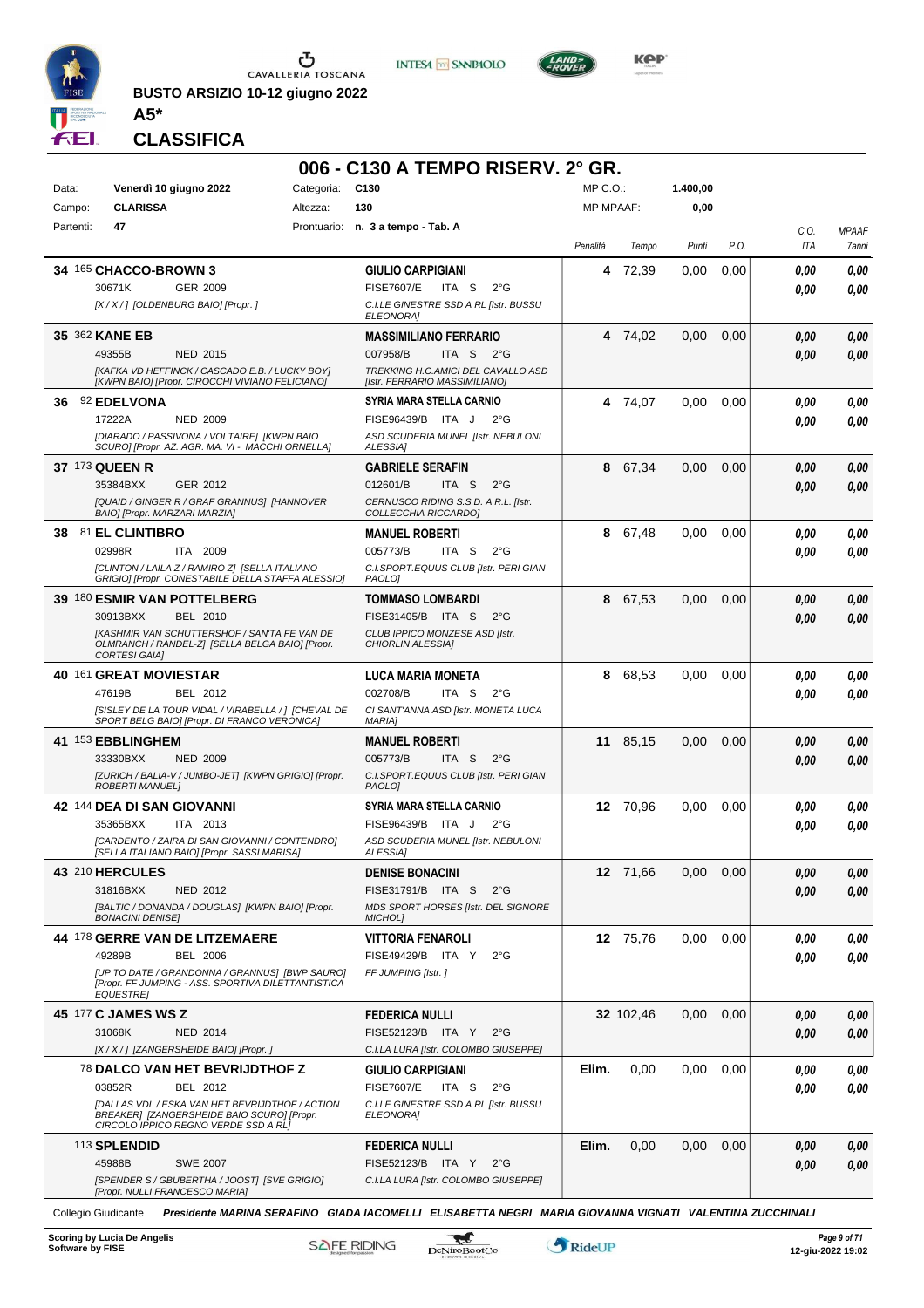

**INTESA M** SNNPAOLO



*Presidente MARINA SERAFINO GIADA IACOMELLI ELISABETTA NEGRI MARIA GIOVANNA VIGNATI VALENTINA ZUCCHINALI* **CLASSIFICA**

**A5\***

#### **007 - C130 A TEMPO RISERVATO 1° GR.**

| Data:         | Venerdì 10 giugno 2022                   |                                                                                                   | Categoria: | C <sub>130</sub>                                                 | MP C.O.:         |          | 1.100,00 |      |        |              |
|---------------|------------------------------------------|---------------------------------------------------------------------------------------------------|------------|------------------------------------------------------------------|------------------|----------|----------|------|--------|--------------|
| Campo:        | <b>CLARISSA</b>                          |                                                                                                   | Altezza:   | 130                                                              | <b>MP MPAAF:</b> |          | 0,00     |      |        |              |
| Partenti:     | 17                                       |                                                                                                   |            | Prontuario: n. 3 a tempo - Tab. A                                |                  |          |          |      | C.O.   | <b>MPAAF</b> |
|               |                                          |                                                                                                   |            |                                                                  | Penalità         | Tempo    | Punti    | P.O. | ITA    | 7anni        |
|               | 1 224 VIPOLYTE Z                         |                                                                                                   |            | <b>ANDREA PIETRO MONTINI</b>                                     | 0                | 65,42    | 0,00     | 0,00 | 275.00 | 0,00         |
|               | 21826A                                   | BEL 2011                                                                                          |            | 002826/B<br>ITA SA 1°G                                           |                  |          |          |      | 0.00   | 0.00         |
|               |                                          | [VA-VITE / HIPOLYTE / CHIN CHIN] [ZANGERSHEIDE                                                    |            | I TULIPANI ASD [Istr. ZOJA MATTEO]                               |                  |          |          |      |        |              |
|               | BAIO] [Propr. GIMA SRL]                  |                                                                                                   |            |                                                                  |                  |          |          |      |        |              |
|               | 2 289 ORKANDO HR                         |                                                                                                   |            | <b>MADDALENA RIGHETTO</b>                                        | 0                | 68,65    | 0,00     | 0,00 | 198,00 | 0,00         |
|               | 48659B                                   | BEL 2014                                                                                          |            | FISE104790/B ITA C 1°G                                           |                  |          |          |      | 0.00   | 0,00         |
|               | SPORT HORSES S.R.L.]                     | [KANNAN / DREAM LADY / CANADIAN RIVER] [BEL.<br>WARMBLOEDPAARD BAIO BRUNO] [Propr. GEOBORDES      |            | CI A COLORI ASD [Istr. CAPPELLETTI SOFIA]                        |                  |          |          |      |        |              |
|               | 3 265 VELINE VH GLEMHOF Z                |                                                                                                   |            | <b>GIULIA TARÓ</b>                                               | 4                | 57,39    | 0.00     | 0,00 | 165,00 | 0,00         |
|               | 16515E                                   | BEL 2012                                                                                          |            | FISE96510/B ITA J<br>$1^{\circ}G$                                |                  |          |          |      | 0.00   | 0,00         |
|               |                                          | [VERDI / CACHAREL Z / CAROLUS II] [ZANGERSHEIDE                                                   |            | LA CASTELLANA LIBERTAS ASD                                       |                  |          |          |      |        |              |
|               | GRIGIO] [Propr. VITALI ISOTTA MARIA]     |                                                                                                   |            | <b>EQUESTRE [Istr. PIACENTINI ALBERTO]</b>                       |                  |          |          |      |        |              |
|               | <b>4 232 DONDER BOY</b>                  |                                                                                                   |            | <b>OLIVIA PINTO</b>                                              |                  | 4 69,13  | 0,00     | 0,00 | 132,00 | 0,00         |
|               | 32787BXX                                 | <b>NED 2008</b>                                                                                   |            | 003892/E<br>ITA S<br>$1^{\circ}G$                                |                  |          |          |      | 0,00   | 0,00         |
|               | <b>BAIO SCUROI [Propr. PINTO OLIVIA]</b> | [KING KOLIBRI / WILGENROOSJE / POOR BOY] [KWPN                                                    |            | CERNUSCO RIDING S.S.D. A R.L. [Istr.<br>COLLECCHIA RICCARDOI     |                  |          |          |      |        |              |
|               | 5 243 QUEENSBERRY 23                     |                                                                                                   |            | <b>VERA SENONER</b>                                              |                  | 4 77,96  | 0.00     | 0,00 | 0,00   | 0,00         |
|               | 13049D                                   | GER 2010                                                                                          |            | FISE4023/V<br>ITA S<br>$1^{\circ}G$                              |                  |          |          |      | 0.00   | 0.00         |
|               |                                          | [QUINTENDER / CINZIA / CONTINUE] [HANNOVER BAIO]                                                  |            | CE VAL GARDENA ASD [Istr. MARKART                                |                  |          |          |      |        |              |
|               | [Propr. DIADEMA SRL]                     |                                                                                                   |            | <b>JOSEF</b>                                                     |                  |          |          |      |        |              |
|               | 6 171 ODEON                              |                                                                                                   |            | <b>FABIO LEGNANI</b>                                             |                  | 8 63,75  | 0,00     | 0,00 | 0,00   | 0,00         |
|               | 25582BXX                                 | ITA 2007                                                                                          |            | 002493/B<br>ITA SA 1°G                                           |                  |          |          |      | 0.00   | 0,00         |
|               | SAURO] [Propr. LEGNANI FABIO]            | [AVENIR / LATTANZIA / DESTAIN] [SELLA ITALIANO                                                    |            | C.I.SAN MARCO [Istr. AGOSTINI LORIS<br><b>GIOVANNII</b>          |                  |          |          |      |        |              |
|               | <b>7 270 VAINQUEUR DE LALANDE</b>        |                                                                                                   |            | VITTORIA SOFIA RUOTOLO                                           |                  | 12 82,44 | $0.00\,$ | 0,00 | 0.00   | 0,00         |
|               | 34189BXX                                 | FRA 2009 Pony                                                                                     |            | FISE102424/B ITA C 1°G                                           |                  |          |          |      | 0.00   | 0.00         |
|               |                                          | [QUABAR DES MONCEAUX / JASMINE DES PREAUX /                                                       |            | CI DI MISINTO LE GHIANDE SSD A RL [Istr.                         |                  |          |          |      |        |              |
|               | <b>VITTORIA SOFIA]</b>                   | TONNERRE D'ANGRIE] [PONY SAURO] [Propr. RUOTOLO                                                   |            | <b>FORTE GIUSEPPE]</b>                                           |                  |          |          |      |        |              |
|               | 8 239 ULYSSE DES CHENES                  |                                                                                                   |            | <b>ELENA REBORA</b>                                              |                  | 16 86,63 | 0,00     | 0,00 | 0.00   | 0,00         |
|               | 48092B                                   | FRA 2008                                                                                          |            | 010658/B<br>ITA S<br>1°G                                         |                  |          |          |      | 0.00   | 0.00         |
|               |                                          | <b>INORTON D'EOLE / ADELINE VAN'T PARADIJS / 1 [SELLA</b><br>FRANCESE BAIO] [Propr. REBORA ELENA] |            | C.I.IL QUADRIFOGLIO [Istr. BATTAGLINO<br><b>TERESA LOREDANA]</b> |                  |          |          |      |        |              |
|               | 221 HOPE VAN DE HORTHOEVE                |                                                                                                   |            | <b>ANDREA PISANI</b>                                             | Elim.            | 0,00     | 0,00     | 0,00 | 0.00   | 0,00         |
|               | 05259H                                   | <b>BEL 2007</b>                                                                                   |            | FISE104872/B ITA C<br>1°G                                        |                  |          |          |      | 0.00   | 0.00         |
|               |                                          | [CABRIO VAN DE HEFFINCK / UNIANA / FANTASTIQUE]                                                   |            | B.E.T. SSD A RL [Istr. DONATO LUISA]                             |                  |          |          |      |        |              |
|               | CLUB ASD]                                | [BEL. WARMBLOEDPAARD GRIGIO] [Propr. JUMPING                                                      |            |                                                                  |                  |          |          |      |        |              |
|               | <sup>241</sup> ACAJOU DELLE ROANE        |                                                                                                   |            | <b>CAMILLA FERRARI</b>                                           | Elim.            | 0,00     | 0,00     | 0,00 | 0,00   | 0,00         |
|               | 29804BXX                                 | ITA 2010                                                                                          |            | FISE22995/B ITA S<br>− 1°G                                       |                  |          |          |      | 0.00   | 0,00         |
|               |                                          | [CANSTAKKO / MELASA DELLE ROANE / ANIMO] [SELLA<br>ITALIANO BAIO] [Propr. CORTESE MARIACAMILLA]   |            | LA FORNACETTA ASD [Istr. CODECASA<br><b>OMAR LUCA]</b>           |                  |          |          |      |        |              |
|               | <b>278 PRESTIGE DE LA CROIX</b>          |                                                                                                   |            | <b>MATILDE REVRENNA</b>                                          | Elim.            | 0,00     | 0.00     | 0,00 | 0.00   | 0,00         |
|               | 47180B                                   | FRA 2003                                                                                          |            | FISE67939/B ITA S<br>− 1°G                                       |                  |          |          |      | 0.00   | 0,00         |
|               | SAURO] [Propr. CERAVOLO LAURA]           | [BAYARD D'ELLE / HENNESY (NL) / 1 [SELLA FRANCESE                                                 |            | IL GHIRO SSARLD [Istr. CARBONELLI                                |                  |          |          |      |        |              |
| FC 27         |                                          |                                                                                                   |            | <b>VALENTINAI</b><br><b>PAOLO NUTI</b>                           | <b>Partito</b>   |          |          |      |        |              |
|               |                                          |                                                                                                   |            | 004301/B<br>ITA S $2^{\circ}G$                                   |                  |          |          |      | 0,00   | 0,00         |
|               |                                          |                                                                                                   |            | IL GHIRO SSARLD [Istr. CARBONELLI                                |                  |          |          |      | 0.00   | 0,00         |
|               |                                          |                                                                                                   |            | <b>VALENTINA1</b>                                                |                  |          |          |      |        |              |
| <b>FC</b> 107 |                                          |                                                                                                   |            | <b>GIULIO CARPIGIANI</b>                                         | <b>Partito</b>   |          |          |      | 0,00   | 0,00         |
|               |                                          |                                                                                                   |            | <b>FISE7607/E</b><br>ITA S<br>$2^{\circ}$ G                      |                  |          |          |      | 0.00   | 0,00         |
|               |                                          |                                                                                                   |            | C.I.LE GINESTRE SSD A RL [Istr. BUSSU<br><b>ELEONORA]</b>        |                  |          |          |      |        |              |

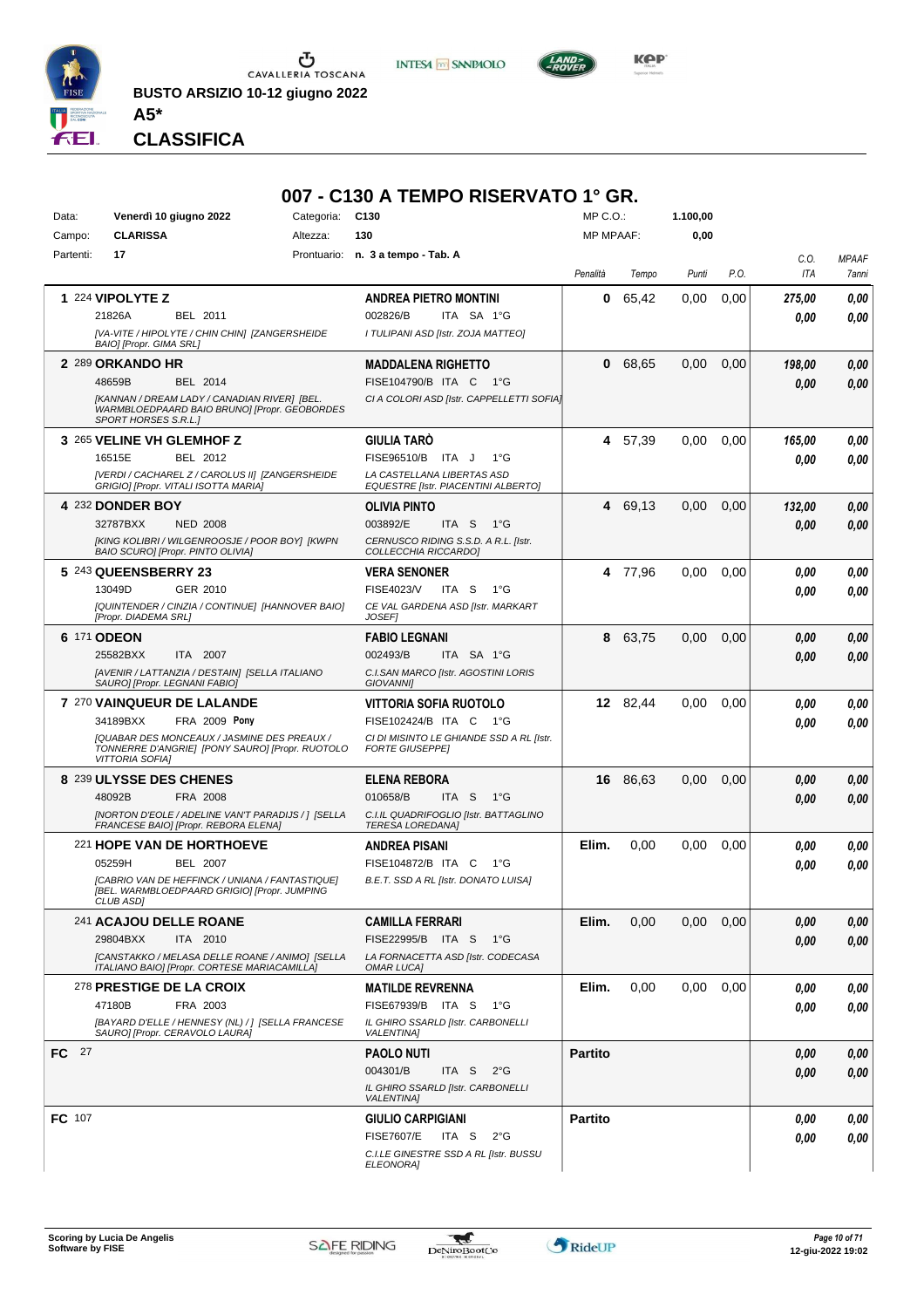

**INTESA M** SANPAOLO



**KPP** 

**CLASSIFICA**

**A5\***

|           | 007 - C130 A TEMPO RISERVATO 1° GR. |             |                                                                     |                  |       |          |      |      |              |  |  |
|-----------|-------------------------------------|-------------|---------------------------------------------------------------------|------------------|-------|----------|------|------|--------------|--|--|
| Data:     | Venerdì 10 giugno 2022              | Categoria:  | C130                                                                | $MP C. O.$ :     |       | 1.100,00 |      |      |              |  |  |
| Campo:    | <b>CLARISSA</b>                     | Altezza:    | 130                                                                 | <b>MP MPAAF:</b> |       | 0,00     |      |      |              |  |  |
| Partenti: | 17                                  | Prontuario: | n. 3 a tempo - Tab. A                                               |                  |       |          |      | C.O. | <b>MPAAF</b> |  |  |
|           |                                     |             |                                                                     | Penalità         | Tempo | Punti    | P.O. | ITA  | 7anni        |  |  |
| FC 164    |                                     |             | <b>SAMUELE MAESTRI</b>                                              | <b>Partito</b>   |       |          |      | 0,00 | 0,00         |  |  |
|           |                                     |             | FISE14041/B ITA S<br>$2^{\circ}G$                                   |                  |       |          |      | 0,00 | 0,00         |  |  |
|           |                                     |             | <b>LUCKY HORSE SRL SSD [Istr.</b><br>DOUKHOVSKAIA OXANA]            |                  |       |          |      |      |              |  |  |
| FC 191    |                                     |             | <b>MASSIMILIANO FERRARIO</b>                                        | <b>Partito</b>   |       |          |      | 0.00 | 0,00         |  |  |
|           |                                     |             | ITA S<br>007958/B<br>$2^{\circ}G$                                   |                  |       |          |      | 0.00 | 0,00         |  |  |
|           |                                     |             | TREKKING H.C.AMICI DEL CAVALLO ASD<br>[Istr. FERRARIO MASSIMILIANO] |                  |       |          |      |      |              |  |  |
| FC 252    |                                     |             | <b>PAOLO NUTI</b>                                                   | <b>Partito</b>   |       |          |      | 0,00 | 0,00         |  |  |
|           |                                     |             | ITA S<br>004301/B<br>$2^{\circ}G$                                   |                  |       |          |      | 0,00 | 0,00         |  |  |
|           |                                     |             | IL GHIRO SSARLD [Istr. CARBONELLI<br><b>VALENTINA1</b>              |                  |       |          |      |      |              |  |  |
| FC 140    |                                     |             | <b>RICCARDO PISANI</b>                                              | <b>Partito</b>   |       |          |      | 0.00 | 0,00         |  |  |
|           |                                     |             | ITA S<br>002627/B<br>$2^{\circ}$ G                                  |                  |       |          |      | 0,00 | 0,00         |  |  |
|           |                                     |             | B.E.T. SSD A RL [Istr. DONATO LUISA]                                |                  |       |          |      |      |              |  |  |

Collegio Giudicante *Presidente MARINA SERAFINO GIADA IACOMELLI ELISABETTA NEGRI MARIA GIOVANNA VIGNATI VALENTINA ZUCCHINALI*

#### **008 - C120 A TEMPO**

| Data:     | Venerdì 10 giugno 2022                                                                                                                   | Categoria: | C <sub>120</sub>                                             | MP C. O.         |         | 800,00 |      |            |              |
|-----------|------------------------------------------------------------------------------------------------------------------------------------------|------------|--------------------------------------------------------------|------------------|---------|--------|------|------------|--------------|
| Campo:    | <b>CLARISSA</b>                                                                                                                          | Altezza:   | 120                                                          | <b>MP MPAAF:</b> |         | 0,00   |      |            |              |
| Partenti: | 29                                                                                                                                       |            | Prontuario: n. 3 a tempo - Tab. A                            |                  |         |        |      | C.O.       | <b>MPAAF</b> |
|           |                                                                                                                                          |            |                                                              | Penalità         | Tempo   | Punti  | P.O. | <b>ITA</b> | 7anni        |
|           | 1 236 SANTAFE'                                                                                                                           |            | <b>FEDERICO LEGNANI</b>                                      | $\mathbf{0}$     | 57,09   | 0,00   | 0,00 | 100.00     | 0.00         |
|           | 30371BXX<br>ITA 2011                                                                                                                     |            | FISE84415/B ITA J<br>$1^{\circ}$ G                           |                  |         |        |      | 200.00     | 0.00         |
|           | [CONCORAL / NAMIBIA / PIRADIN] [SELLA ITALIANO<br>GRIGIO] [Propr. LEGNANI FABIO]                                                         |            | C.I.SAN MARCO [Istr. LEGNANI FABIO]                          |                  |         |        |      |            |              |
|           | 2 245 DIAMANT-SLEUTEL                                                                                                                    |            | <b>FILIPPO MATTHAES</b>                                      | 0                | 58,63   | 0,00   | 0,00 | 72,00      | 0.00         |
|           | 03798C<br><b>NED 2008</b>                                                                                                                |            | <b>FISE5212/Y</b><br>ITA Y $1^{\circ}G$                      |                  |         |        |      | 0.00       | 0.00         |
|           | [CARTANO / CARAMELLE Z / CARETANO Z] [KWPN<br>GRIGIO] [Propr. MATTHAES THOMAS]                                                           |            | C.I.LOMBARDO [Istr. FRIGERIO GIOVANNI]                       |                  |         |        |      |            |              |
|           | 3 109 I LIKE IT VAN DE TOMBEELE                                                                                                          |            | <b>ELEONORA STRADA</b>                                       | $\bf{0}$         | 59,07   | 0,00   | 0,00 | 60,00      | 0,00         |
|           | 45793B<br>BEL 2008                                                                                                                       |            | FISE86197/B ITA Y 1°G                                        |                  |         |        |      | 0.00       | 0.00         |
|           | [NONSTOP / DEA VAN DE TOMBEELE / ] [BEL.<br>WARMBLOEDPAARD BAIO] [Propr. STRADA ELEONORA]                                                |            | SCUDERIA DELLA ROVERE SSD A RL [Istr.<br><b>MILLA MARIA1</b> |                  |         |        |      |            |              |
|           | 4 267 TAILORMADE STINA                                                                                                                   |            | <b>ANDREA PISANI</b>                                         | 4                | 56,82   | 0.00   | 0.00 | 48,00      | 0.00         |
|           | GER 2009<br>22275A                                                                                                                       |            | FISE104872/B ITA C<br>$1^{\circ}G$                           |                  |         |        |      | 0.00       | 0.00         |
|           | [STAKKATO / GRETA / GOODMAN] [HANNOVER BAIO<br>SCURO] [Propr. LOZAR SAS]                                                                 |            | B.E.T. SSD A RL [Istr. DONATO LUISA]                         |                  |         |        |      |            |              |
|           | 5 281 JAPPELOUP                                                                                                                          |            | <b>GIADA LUNA MAIORANO</b>                                   |                  | 4 57.21 | 0.00   | 0.00 | 40,00      | 0.00         |
|           | 48116B<br><b>NED 2014</b>                                                                                                                |            | FISE83307/B ITA J<br>$1^{\circ}G$                            |                  |         |        |      | 0.00       | 0.00         |
|           | [KANNAN / F / ] [KWPN BAIO] [Propr. MAIORANO COSIMO<br>AMBROGIO]                                                                         |            | EURATOM [Istr. VERHEYDEN MARIO<br><b>GEORGES AGNES!</b>      |                  |         |        |      |            |              |
|           | 6 272 KEMBOL                                                                                                                             |            | <b>AURORA CARUGO</b>                                         |                  | 4 57,91 | 0,00   | 0,00 | 16,00      | 0.00         |
|           | ITA 2006<br>18590G                                                                                                                       |            | FISE104702/B ITA Y<br>$1^{\circ}G$                           |                  |         |        |      | 120,00     | 0.00         |
|           | [HATTRICK / KRIMHILDE / SILVANO] [SELLA ITALIANO<br>SAURO] [Propr. CARUGO ALBERTO]                                                       |            | C.I.LA LURA [Istr. COLOMBO GIUSEPPE]                         |                  |         |        |      |            |              |
|           | <b>7 293 NIETTA</b>                                                                                                                      |            | <b>ROBERTO CARNIO</b>                                        |                  | 4 59,42 | 0,00   | 0,00 | 16,00      | 0,00         |
|           | 16832E<br>ITA 2016                                                                                                                       |            | 007068/B<br>ITA SA 1°G                                       |                  |         |        |      | 80,00      | 0.00         |
|           | <b>[TEMPTATION VAN HERIKHAVE / LA FAVORITE D'ALADIN</b><br>Z / ALADIN Z] [SELLA ITALIANO BAIO SCURO] [Propr.<br><b>VALISI VALENTINO]</b> |            | ASD SCUDERIA MUNEL [Istr. NEBULONI<br><b>ALESSIA1</b>        |                  |         |        |      |            |              |
|           | 8 223 MYTH SOXS                                                                                                                          |            | <b>FRANCESCO AONDIO BERTERO</b>                              |                  | 4 62,30 | 0,00   | 0.00 | 0.00       | 0.00         |
|           | 27570G<br>IRL 2012                                                                                                                       |            | 006317/A<br>ITA S<br>$1^{\circ}G$                            |                  |         |        |      | 0.00       | 0.00         |
|           | <b>IAFELLAY Z / FANAD WEST ATLANTIC CLOVER / NC</b><br>AMIRO] [IRISH HORSE BAIO] [Propr. MYTHORSES SRL]                                  |            | TENUTA LA MANDRIA SSD A RL [Istr.<br>MAZZIA FILIPPO]         |                  |         |        |      |            |              |

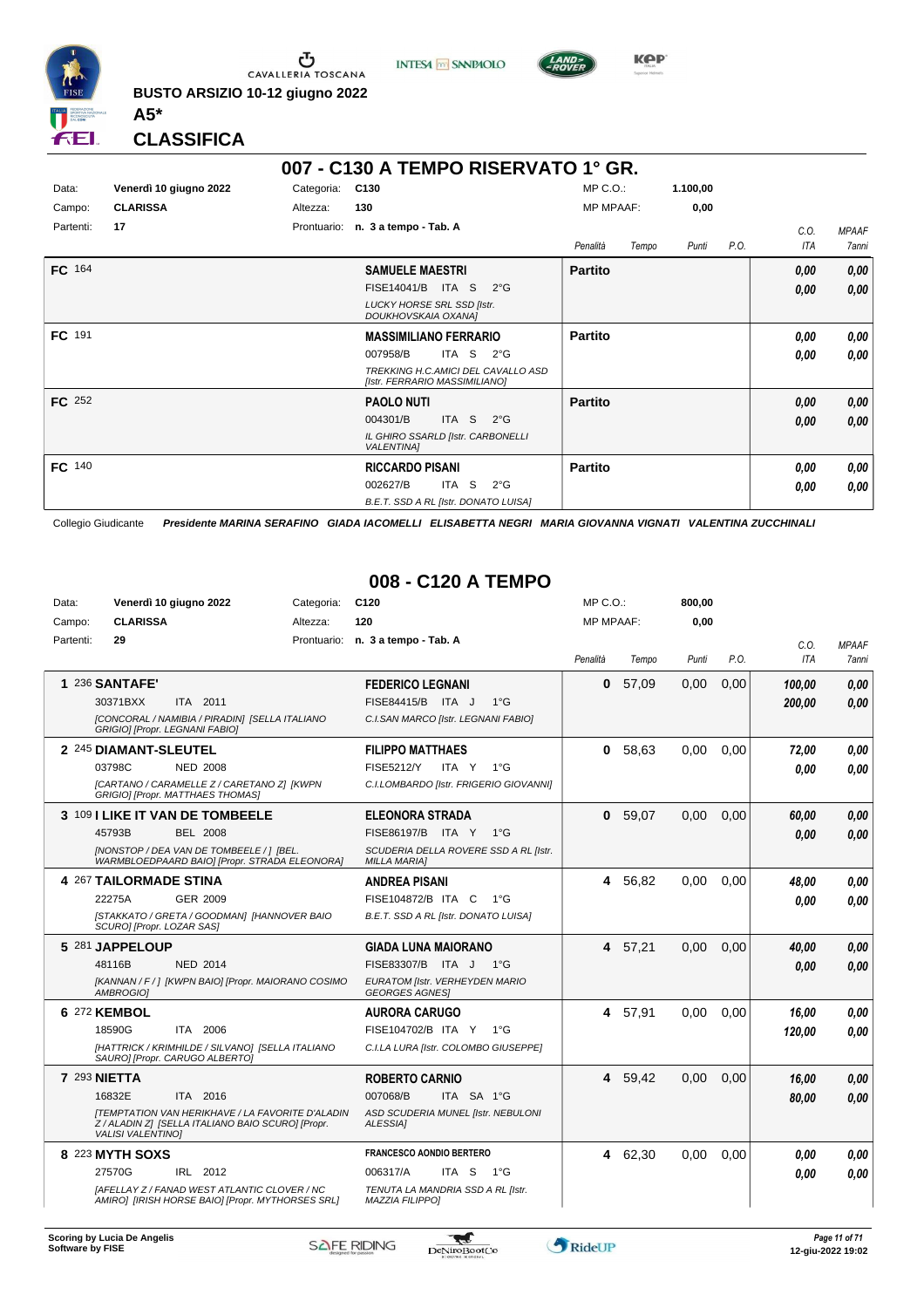

**BUSTO ARSIZIO 10-12 giugno 2022**





**CLASSIFICA**

**A5\***

# **008 - C120 A TEMPO**

| Data:               |                              | Venerdì 10 giugno 2022                                                                              | Categoria: | C <sub>120</sub>                                                    | MP C.O.:         |          | 800,00 |      |            |              |
|---------------------|------------------------------|-----------------------------------------------------------------------------------------------------|------------|---------------------------------------------------------------------|------------------|----------|--------|------|------------|--------------|
| Campo:              | <b>CLARISSA</b>              |                                                                                                     | Altezza:   | 120                                                                 | <b>MP MPAAF:</b> |          | 0,00   |      |            |              |
| Partenti:           | 29                           |                                                                                                     |            | Prontuario: n. 3 a tempo - Tab. A                                   |                  |          |        |      | C.O.       | <b>MPAAF</b> |
|                     |                              |                                                                                                     |            |                                                                     | Penalità         | Tempo    | Punti  | P.O. | <b>ITA</b> | 7anni        |
|                     | 9 256 CONBLUE                |                                                                                                     |            | <b>BENEDETTA COSTA</b>                                              | 4                | 63,35    | 0,00   | 0,00 | 0,00       | 0,00         |
|                     | 46050B                       | GER 2014                                                                                            |            | FISE86048/B ITA J<br>$1^{\circ}G$<br>CLUB IPPICO MONZESE ASD [Istr. |                  |          |        |      | 0.00       | 0,00         |
|                     |                              | [CONTHARGOS / CHARENA / CHACCO-BLUE]<br>[OLDENBURG SAURO] [Propr. COSTA FABIO GIULIO]               |            | CHIORLIN ALESSIA]                                                   |                  |          |        |      |            |              |
|                     | 10 227 QUINTINAS             |                                                                                                     |            | <b>GIADA BRAGA</b>                                                  | 4                | 64,01    | 0,00   | 0,00 | 0.00       | 0,00         |
|                     | 12527E                       | ITA 2009                                                                                            |            | $1^{\circ}G$<br>FISE35818/A ITA J                                   |                  |          |        |      | 0.00       | 0.00         |
|                     |                              | IROBINE / LA BIRBA / S'ARCHITTU] [SELLA ITALIANO<br>SAURO] [Propr. CENTRO IPPICO IL TORRIONE]       |            | IL ROSIGNOLO [Istr. RUFFINO SIMONE]                                 |                  |          |        |      |            |              |
|                     | 11 266 VAGABOND DE CAUX      |                                                                                                     |            | <b>EMILY D'APOLITO</b>                                              |                  | 4 64,78  | 0,00   | 0,00 | 0,00       | 0,00         |
|                     | 49107B                       | FRA 2009 Pony                                                                                       |            | FISE86276/B ITA J<br>$1^{\circ}G$                                   |                  |          |        |      | 0.00       | 0.00         |
|                     | D'APOLITO EMILY]             | [NIRVANA V (NL) / KASHMIRE DE CAUX / ] [ BAIO] [Propr.                                              |            | C.I.DE LA MONDA [Istr. ROCCHI ANNA]                                 |                  |          |        |      |            |              |
|                     | <b>12 277 TEXAS Z</b>        |                                                                                                     |            | <b>ILARIA MASSETTI</b>                                              |                  | 4 65,19  | 0.00   | 0,00 | 0.00       | 0,00         |
|                     | 46894B                       | <b>NED 2012</b>                                                                                     |            | FISE66826/B ITA S<br>1°G                                            |                  |          |        |      | 0.00       | 0.00         |
|                     |                              | [THUNDER VD ZUUTHOEVE / BELOUKA / ]<br>[ZANGERSHEIDE BAIO] [Propr. MEDICI LUDOVICA]                 |            | C.I.SPORT.EQUUS CLUB [Istr. PERI GIAN                               |                  |          |        |      |            |              |
|                     | 13 283 INSPIRE-S             |                                                                                                     |            | PAOLO]<br><b>MATTIA MARRAS</b>                                      |                  | 4 65.62  | 0,00   | 0,00 | 0.00       | 0,00         |
|                     | 16990P                       | <b>NED 2013</b>                                                                                     |            | FISE83865/B ITA J<br>$1^{\circ}G$                                   |                  |          |        |      | 0.00       | 0,00         |
|                     |                              | IELDORADO VAN DE ZESHOEK / E-CAPITOLA-S / S-                                                        |            | MARRAS ASD [Istr. MARRAS ANTONIO]                                   |                  |          |        |      |            |              |
|                     | <b>FILIPPO]</b>              | 509954 QUAPRICE Z] [KWPN BAIO] [Propr. ZENOBI                                                       |            |                                                                     |                  |          |        |      |            |              |
|                     | <b>14 253 FURIOSO Z</b>      |                                                                                                     |            | <b>FEDERICA ASCIA</b>                                               | 6                | 75,27    | 0,00   | 0,00 | 0.00       | 0,00         |
|                     | 48652B                       | <b>BEL 2010</b>                                                                                     |            | FISE75133/B ITA J<br>$1^{\circ}$ G                                  |                  |          |        |      | 0.00       | 0.00         |
|                     |                              | [FOR PLEASURE / GOLDENBURG / ] [ZANGERSHEIDE<br>SAURO] [Propr. ASCIA FEDERICA]                      |            | C.I.LE GINESTRE SSD A RL [Istr. TARANTINI<br>GUIDO]                 |                  |          |        |      |            |              |
|                     | 15 284 BRISE D'ANGELS        |                                                                                                     |            | <b>PRISCILLA GIUSSANI</b>                                           | 8                | 53,30    | 0,00   | 0,00 | 0,00       | 0,00         |
|                     | 47314B                       | FRA 2011 Pony                                                                                       |            | FISE92420/B ITA C<br>$1^{\circ}G$                                   |                  |          |        |      | 0.00       | 0.00         |
|                     |                              | [TYGANA D'ANGELS / SURPRISE / ] [PONY BAIO] [Propr.<br>AZ. AGR. SCACCABAROZZI DI SCACCABAROZZI SARA |            | SCUD DEL PRINCIPE [Istr.<br>SCACCABAROZZI SARA MARIA]               |                  |          |        |      |            |              |
|                     | <b>MARIA]</b>                |                                                                                                     |            |                                                                     |                  |          |        |      |            |              |
|                     | <b>16 242 VIGALIN</b>        |                                                                                                     |            | <b>GIULIA GRILLONE</b>                                              | 8                | 56,75    | 0,00   | 0,00 | 0.00       | 0,00         |
|                     | 29649BXX                     | ITA 2011<br><b>IEUROCOMMERCE BERLIN / GALINE PLATIERE /</b>                                         |            | <b>FISE5199/Y</b><br>ITA S<br>$1^{\circ}G$                          |                  |          |        |      | 0.00       | 0.00         |
|                     | DANILO]                      | LAUDANUM] [SELLA ITALIANO ROANO] [Propr. SALA                                                       |            | CERNUSCO RIDING S.S.D. A R.L. [Istr.<br>COLLECCHIA RICCARDO]        |                  |          |        |      |            |              |
| <b>17 275 SIDDA</b> |                              |                                                                                                     |            | ANNA LISA GALEOTTI FERRI                                            | 8                | 59,35    | 0,00   | 0,00 | 0,00       | 0,00         |
|                     | 08812D                       | ITA 2009                                                                                            |            | FISE65559/B<br>ITA J<br>$1^{\circ}G$                                |                  |          |        |      | 0.00       | 0.00         |
|                     | BAIO] [Propr. ROSSI GIORGIA] | [STAKKATO / EBORAS / QUICK STAR] [SELLA ITALIANO                                                    |            | SCUDERIA NAUTICAL ASD [Istr. SCORSETTI<br><i>ETTOREI</i>            |                  |          |        |      |            |              |
|                     |                              | 18 280 MACHU PICCHU D'AMOUR                                                                         |            | <b>MARTA COSTA</b>                                                  |                  | 8 63,92  | 0,00   | 0.00 | 0,00       | 0,00         |
|                     | 30372BXX                     | GER 2005                                                                                            |            | FISE79115/B ITA Y 1°G                                               |                  |          |        |      | 0,00       | 0,00         |
|                     |                              | [BALOU DU ROUET / BINESS VAN OVERIS /                                                               |            | CLUB IPPICO MONZESE ASD [Istr.                                      |                  |          |        |      |            |              |
|                     | EQUESTRIAN PROJECTS S.R.L.]  | HEARTBREAKER] [OLDENBURG BAIO] [Propr.                                                              |            | CHIORLIN ALESSIA]                                                   |                  |          |        |      |            |              |
|                     |                              | 19 287 HAMPTON VAN GROENHOVE                                                                        |            | <b>LUDOVICA FENAROLI</b>                                            |                  | 19 88,95 | 0,00   | 0,00 | 0.00       | 0,00         |
|                     | 49283B                       | <b>BEL 2007</b>                                                                                     |            | FISE94602/B ITA C<br>1°G                                            |                  |          |        |      | 0.00       | 0,00         |
|                     |                              | <b>[CANADIAN RIVER / BAYWATCH VAN GROENHOVE /</b><br>CORLAND] [BWP BAIO] [Propr. FF JUMPING - ASS.  |            | FF JUMPING [Istr. FRANZONI ANNA MARIA]                              |                  |          |        |      |            |              |
|                     |                              | SPORTIVA DILETTANTISTICA EQUESTREJ                                                                  |            |                                                                     |                  |          |        |      |            |              |
|                     | 25977BXX                     | 20 225 QUADEXCO VAN'T GROESKE<br><b>NED 2006</b>                                                    |            | <b>FRANCESCA ANDREA CORTI</b><br>014009/B<br>ITA S 1°G              |                  | 26 87,08 | 0,00   | 0,00 | 0.00       | 0,00<br>0.00 |
|                     |                              | [QUASIMODO Z / RATSIRA-DJENTJE / CODEXCO]                                                           |            | C.I. D'AMPAILLAN ASD [Istr. LEVI DANIELA]                           |                  |          |        |      | 0.00       |              |
|                     | FRANCESCA ANDREA]            | [NEDERLANDS RIJPAAR. BAIO] [Propr. CORTI                                                            |            |                                                                     |                  |          |        |      |            |              |
|                     | 229 UPSA D'ELB               |                                                                                                     |            | ARIANNA CAIRO                                                       | Elim.            | 0,00     | 0,00   | 0,00 | 0,00       | 0,00         |
|                     | 45624B                       | <b>FRA 2008 Pony</b>                                                                                |            | FISE37452/A ITA J<br>$1^{\circ}G$                                   |                  |          |        |      | 0,00       | 0,00         |
|                     |                              | [FRICOTIN / HEDGES DE LOUZES / ALFA VAN DE<br>FLUITHOEK] [PONY GRIGIO] [Propr. EQUIPASSIONE         |            | POLIZZI JUMPING TEAM ASD [Istr. POLIZZI<br>CHIARA LYDIA]            |                  |          |        |      |            |              |
|                     | S.R.L.                       |                                                                                                     |            |                                                                     |                  |          |        |      |            |              |

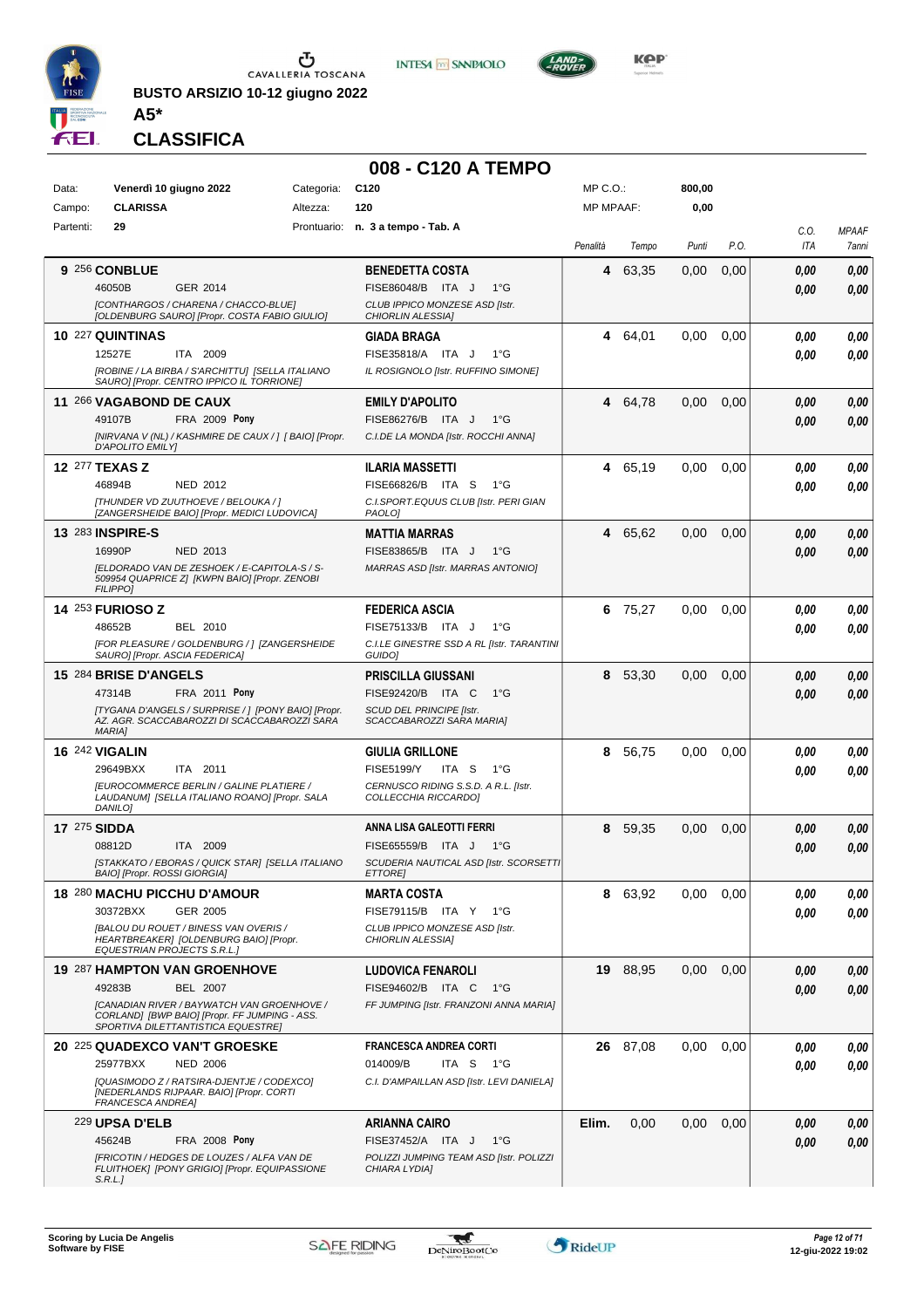

**BUSTO ARSIZIO 10-12 giugno 2022 A5\***



**CLASSIFICA**

|           |                                                                                                           |            | 008 - C120 A TEMPO                                              |                |       |        |      |      |              |
|-----------|-----------------------------------------------------------------------------------------------------------|------------|-----------------------------------------------------------------|----------------|-------|--------|------|------|--------------|
| Data:     | Venerdì 10 giugno 2022                                                                                    | Categoria: | C <sub>120</sub>                                                | MP C.O.:       |       | 800,00 |      |      |              |
| Campo:    | <b>CLARISSA</b>                                                                                           | Altezza:   | 120                                                             | MP MPAAF:      |       | 0,00   |      |      |              |
| Partenti: | 29                                                                                                        |            | Prontuario: n. 3 a tempo - Tab. A                               |                |       |        |      | C.0. | <b>MPAAF</b> |
|           |                                                                                                           |            |                                                                 | Penalità       | Tempo | Punti  | P.O. | ITA  | 7anni        |
|           | 244 DADDY-GOLD                                                                                            |            | <b>ANDREA PISANI</b>                                            | Elim.          | 0,00  | 0,00   | 0,00 | 0.00 | 0,00         |
|           | 27972BXX<br><b>NED 2008</b>                                                                               |            | FISE104872/B ITA C<br>1°G                                       |                |       |        |      | 0.00 | 0.00         |
|           | [ANDIAMO / NINA-GOLD / LUX] [KWPN BAIO] [Propr.<br><b>LUALDI LUCIA]</b>                                   |            | B.E.T. SSD A RL [Istr. DONATO LUISA]                            |                |       |        |      |      |              |
|           | 237 GVS FLEXS COUNT                                                                                       |            | <b>MARCO PORAZZI</b>                                            | Rit.           | 0,00  | 0,00   | 0,00 | 0.00 | 0,00         |
|           | 35101BXX<br>IRL 2014                                                                                      |            | 001643/B<br>ITA SA 1°G                                          |                |       |        |      | 0.00 | 0.00         |
|           | [FLEX A BILL / COLGAN COUNTESS / KINGS MASTER]<br>[IRISH HORSE SAURO] [Propr. AGRICOLA LOMBARDA<br>S.R.L. |            | ASIM CLUB LA VISCONTEA AID [Istr.<br><b>LUPINETTI GIANLUCAI</b> |                |       |        |      |      |              |
| FC 106    |                                                                                                           |            | <b>RAUL MANCO</b>                                               | <b>Partito</b> |       |        |      | 0.00 | 0,00         |
|           |                                                                                                           |            | FISE99691/B ITA Y<br>$2^{\circ}G$                               |                |       |        |      | 0.00 | 0.00         |
|           |                                                                                                           |            | <b>LUCKY HORSE SRL SSD [Istr.</b><br>DOUKHOVSKAIA OXANA]        |                |       |        |      |      |              |
| FC 131    |                                                                                                           |            | <b>VITTORIA FENAROLI</b>                                        | <b>Partito</b> |       |        |      | 0.00 | 0,00         |
|           |                                                                                                           |            | FISE49429/B ITA Y<br>$2^{\circ}G$                               |                |       |        |      | 0.00 | 0,00         |
|           |                                                                                                           |            | FF JUMPING [Istr.]                                              |                |       |        |      |      |              |
| FC 276    |                                                                                                           |            | <b>VITTORIA FENAROLI</b>                                        | <b>Partito</b> |       |        |      | 0.00 | 0,00         |
|           |                                                                                                           |            | FISE49429/B ITA Y<br>$2^{\circ}G$                               |                |       |        |      | 0.00 | 0.00         |
|           |                                                                                                           |            | FF JUMPING [Istr.]                                              |                |       |        |      |      |              |
| FC 285    |                                                                                                           |            | <b>ABDULLAH ALYAMANI</b>                                        | <b>Partito</b> |       |        |      | 0.00 | 0,00         |
|           |                                                                                                           |            | FISE123111/K KSA S<br>$2^{\circ}G$                              |                |       |        |      | 0.00 | 0,00         |
|           |                                                                                                           |            | [Istr. RAGIONE FRANCESCO]                                       |                |       |        |      |      |              |
| FC 26     |                                                                                                           |            | <b>TOMMASO GERARDI</b>                                          | <b>Partito</b> |       |        |      | 0.00 | 0,00         |
|           |                                                                                                           |            | <b>FISE2520/Q</b><br>ITA S<br>$2^{\circ}G$                      |                |       |        |      | 0.00 | 0.00         |
|           |                                                                                                           |            | CENTRO IPPICO LA TORBIERA S.S.D. A R.L.<br>[Istr. GERARDI VITO] |                |       |        |      |      |              |
| FC 368    |                                                                                                           |            | ABDULLAH ALYAMANI                                               | <b>Partito</b> |       |        |      | 0.00 | 0,00         |
|           |                                                                                                           |            | FISE123111/K KSA S<br>$2^{\circ}$ G                             |                |       |        |      | 0.00 | 0.00         |
|           |                                                                                                           |            | [Istr. RAGIONE FRANCESCO]                                       |                |       |        |      |      |              |

Collegio Giudicante *Presidente MARINA SERAFINO GIADA IACOMELLI ELISABETTA NEGRI MARIA GIOVANNA VIGNATI VALENTINA ZUCCHINALI*

#### **009 - C115 A FASI**

| Data:     | Venerdì 10 giugno 2022                                                                                                           | Categoria:  | C <sub>115</sub>                             | $MP C. O.$ :     |       | 600,00 |      |            |              |
|-----------|----------------------------------------------------------------------------------------------------------------------------------|-------------|----------------------------------------------|------------------|-------|--------|------|------------|--------------|
| Campo:    | <b>SOFIA</b>                                                                                                                     | Altezza:    | 115                                          | <b>MP MPAAF:</b> |       | 0,00   |      |            |              |
| Partenti: | 24                                                                                                                               | Prontuario: | n. 19.2 speciale a fasi consecutive - Tab. A |                  |       |        |      | C.O.       | <b>MPAAF</b> |
|           |                                                                                                                                  |             |                                              | Penalità         | Tempo | Punti  | P.O. | <b>ITA</b> | 7anni        |
|           | 1 262 GRID GIRL                                                                                                                  |             | <b>GIADA BRAGA</b>                           | 0/0              | 31,39 | 0,00   | 0,00 | 90,00      | 0,00         |
|           | 32516BXX<br>ITA 2013                                                                                                             |             | ITA J<br>FISE35818/A<br>$1^{\circ}$ G        |                  |       |        |      | 150,00     | 0.00         |
|           | [KANNAN / SIBILLA DI VALMARINA / ROBIN Z II] [SELLA<br>ITALIANO BAIO] [Propr. AZIENDA AGRICOLA ESPOSITO<br><b>CLAUDIA1</b>       |             | IL ROSIGNOLO [Istr. RUFFINO SIMONE]          |                  |       |        |      |            |              |
|           | 2 288 CHINCHITA J.W.B.                                                                                                           |             | <b>FRANCESCA DI GIOVANNI</b>                 | 0/0              | 32,46 | 0,00   | 0,00 | 64,80      | 0,00         |
|           | <b>NED 2007</b><br>27570BXX                                                                                                      |             | <b>FISE98540/B</b><br>ITA C<br>$1^{\circ}G$  |                  |       |        |      | 0,00       | 0,00         |
|           | [CHIN CHIN / TIA.MARIA. VDL / MATTERHORN] [KWPN<br><b>BAIO] [Propr. PARACCIANI GIANLUCA]</b>                                     |             | C.I.LA LURA [Istr. COLOMBO GIUSEPPE]         |                  |       |        |      |            |              |
| 3         | 87 NELSON VAN'T SMISVELD                                                                                                         |             | <b>FRANCESCA DI GIOVANNI</b>                 | 0/0              | 32,64 | 0,00   | 0,00 | 54,00      | 0,00         |
|           | 30352K<br>BEL 2013                                                                                                               |             | FISE98540/B<br>ITA C<br>$1^{\circ}G$         |                  |       |        |      | 0.00       | 0.00         |
|           | [X / X / ] [BWP SAURO] [Propr. ]                                                                                                 |             | C.I.LA LURA [Istr. COLOMBO GIUSEPPE]         |                  |       |        |      |            |              |
|           | 4 246 CAIMAN DU SEY                                                                                                              |             | <b>SAMANTHA ELENA SORMANI</b>                | 0/0              | 32,95 | 0,00   | 0,00 | 43,20      | 0,00         |
|           | 34585BXX<br>FRA 2012                                                                                                             |             | FISE20616/A<br>ITA Y 1°G                     |                  |       |        |      | 0.00       | 0,00         |
|           | <b>IROCK'N ROLL SEMILLY / OLYMPE DE CAVERIE /</b><br>SOCRATE DE CHIVREI [SELLA FRANCESE BAIO] [Propr.<br>SORMANI SAMANTHA ELENA] |             | C.I.LOMBARDO [Istr. FRIGERIO GIOVANNI]       |                  |       |        |      |            |              |

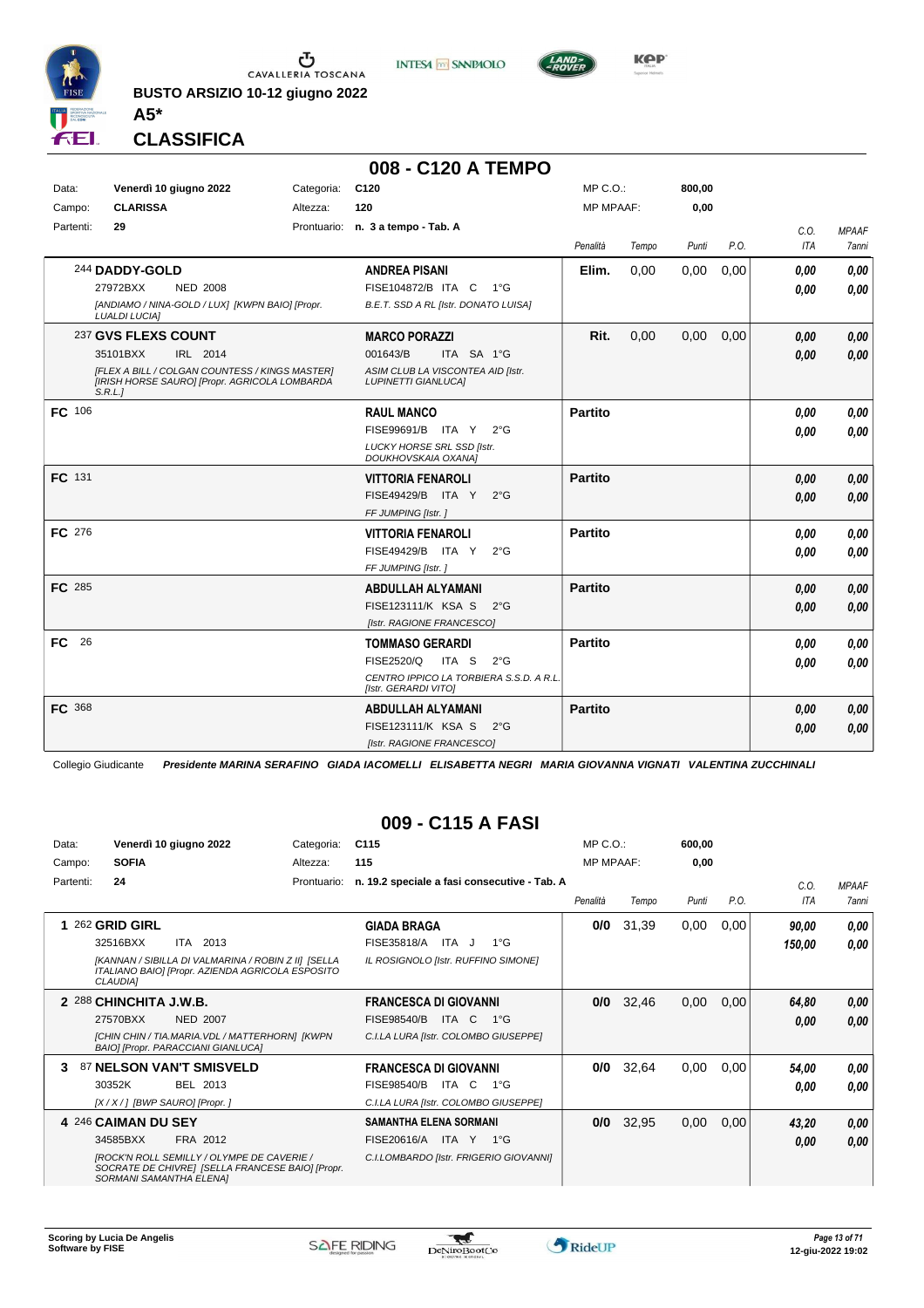

**BUSTO ARSIZIO 10-12 giugno 2022 A5\***



 $L$ AND

**CLASSIFICA**

#### **009 - C115 A FASI**

| Data:                | Venerdì 10 giugno 2022                                                                                   | Categoria: | C <sub>115</sub>                                                            | MP C.O.:         |              | 600,00 |      |                    |                              |
|----------------------|----------------------------------------------------------------------------------------------------------|------------|-----------------------------------------------------------------------------|------------------|--------------|--------|------|--------------------|------------------------------|
| Campo:               | <b>SOFIA</b>                                                                                             | Altezza:   | 115                                                                         | <b>MP MPAAF:</b> |              | 0,00   |      |                    |                              |
| Partenti:            | 24                                                                                                       |            | Prontuario: n. 19.2 speciale a fasi consecutive - Tab. A                    | Penalità         | Tempo        | Punti  | P.O. | C.O.<br><b>ITA</b> | <b>MPAAF</b><br><b>7anni</b> |
|                      |                                                                                                          |            |                                                                             |                  |              |        |      |                    |                              |
| 5 254 JOEL           | 47986B<br>NED 2014                                                                                       |            | <b>VITTORIA CARIA</b><br>FISE85070/B ITA J<br>$1^{\circ}G$                  | 0/0              | 34,34        | 0.00   | 0,00 | 36,00<br>0.00      | 0,00<br>0.00                 |
|                      | [FLINSTONE / VARVILLE / ] [KWPN BAIO] [Propr.                                                            |            | EURATOM [Istr. VERHEYDEN MARIO                                              |                  |              |        |      |                    |                              |
|                      | <b>QUATTROCIOCCHE ILARIA]</b>                                                                            |            | <b>GEORGES AGNES</b>                                                        |                  |              |        |      |                    |                              |
|                      | 6 248 GINEVRA FOR EVER<br>21478A<br>ITA 2013                                                             |            | <b>MATTEO FRACASSI</b><br>FISE28293/A ITA J<br>$1^{\circ}G$                 |                  | $0/4$ 32,72  | 0,00   | 0,00 | 14,40              | 0,00                         |
|                      | [SILVANER DC / DILLA / AHORN] [SELLA ITALIANO BAIO]                                                      |            | IL ROSIGNOLO [Istr. RUFFINO SIMONE]                                         |                  |              |        |      | 90,00              | 0,00                         |
|                      | [Propr. MAGNI S.R.L.]                                                                                    |            |                                                                             |                  |              |        |      |                    |                              |
|                      | 7 313 FARO DE L'ISLE<br>46919B<br>FRA 2015                                                               |            | <b>MARTA GAION</b><br>FISE72770/B ITA J<br>Brev.                            |                  | $0/17$ 53,14 | 0.00   | 0,00 | 0,00               | 0,00                         |
|                      | [QUANTUM / FLORE DE LAUNY / ] [SELLA FRANCESE                                                            |            | POLIZZI JUMPING TEAM ASD [Istr. POLIZZI                                     |                  |              |        |      | 0.00               | 0,00                         |
|                      | BAIO CHIARO] [Propr. GAION MARTA]                                                                        |            | CHIARA LYDIA]                                                               |                  |              |        |      |                    |                              |
|                      | 8 279 NASHI DEL SOLE<br>ITA 2010                                                                         |            | <b>CAROLINA BOTTELLI</b><br>FISE76205/B ITA J                               | 0/Elim.          | 0,00         | 0,00   | 0,00 | 0,00               | 0,00                         |
|                      | 16897P<br>[CANTURO / HISTOIRE D'ISIGNY / PAGE DE PAULSTRA]                                               |            | $1^{\circ}G$<br>MDS SPORT HORSES [Istr. DEL SIGNORE                         |                  |              |        |      | 0.00               | 0,00                         |
|                      | [SELLA ITALIANO BAIO] [Propr. MONTALBETTI ROBERTA]                                                       |            | MICHOL]                                                                     |                  |              |        |      |                    |                              |
|                      | 9 234 EVITA D'ACCEGLIO                                                                                   |            | <b>FRANCESCA SERRA</b>                                                      |                  | 2 61,11      | 0,00   | 0,00 | 0.00               | 0,00                         |
|                      | 18695A<br>ITA 2011<br>[VERDI / LA NUIT DE MARS / NARCOS II] [SELLA                                       |            | 008482/A<br>ITA S<br>$1^{\circ}G$<br>IL CERRETO ASD [Istr. SERRA FRANCESCA] |                  |              |        |      | 0.00               | 0.00                         |
|                      | ITALIANO BAIO] [Propr. BROCCHIERO GABRIELLA]                                                             |            |                                                                             |                  |              |        |      |                    |                              |
|                      | 10 268 ATLANTIDE                                                                                         |            | <b>SARA CAMPIONE</b>                                                        | 4                | 47,87        | 0,00   | 0,00 | 0.00               | 0,00                         |
|                      | 29203BXX<br><b>SCN 2008</b><br>[-/-/] [SCONOSCIUTA BAIO] [Propr. ROBERTI MANUEL]                         |            | FISE100571/B ITA J<br>$1^{\circ}G$<br>CI I SALICI ASD [Istr. COMENDULI      |                  |              |        |      | 0.00               | 0.00                         |
|                      |                                                                                                          |            | LORENZO]                                                                    |                  |              |        |      |                    |                              |
|                      | 11 338 STAKITA VH REUKENIS Z                                                                             |            | <b>MARTINA TESOL</b>                                                        |                  | 4 51,41      | 0,00   | 0,00 | 0.00               | 0,00                         |
|                      | 47286B<br>BEL 2012<br>[STAKKATO / NIKITA ZELDENRUST / CONCORDE]                                          |            | FISE67820/B ITA Y<br>Brev.<br>MONARCA STABLE ASD [Istr. GERARDI             |                  |              |        |      | 0.00               | 0.00                         |
|                      | [ZANGERSHEIDE BAIO] [Propr. TESOL MARTINA]                                                               |            | <b>VITOI</b>                                                                |                  |              |        |      |                    |                              |
|                      | 12 235 MOLDAVA DEL BARONCIO                                                                              |            | <b>GIUSEPPE VIESTI</b>                                                      | 4                | 54,54        | 0,00   | 0,00 | 0.00               | 0,00                         |
|                      | ITA 2014<br>21121A<br>[USTINOV / MONELLA ZETA / FAUST Z] [SELLA ITALIANO                                 |            | 006002/A<br>ITA SA 1°G<br>PONTENUOVO SCUDERIA GHIDELLA [Istr.               |                  |              |        |      | 0.00               | 0.00                         |
|                      | BAIO] [Propr. AONDIO MARCO]                                                                              |            | <b>GHIDELLA CLAUDIA]</b>                                                    |                  |              |        |      |                    |                              |
|                      | 13 247 INCA VAN DE WOLVENDRIES                                                                           |            | <b>ALICE MOY</b>                                                            | 4                | 55,07        | 0,00   | 0,00 | 0.00               | 0,00                         |
|                      | 29159BXX<br><b>BEL 2008</b><br><b>JELVIS TER PUTTE / BALLERINA VAN DE WOLVENDRIES /</b>                  |            | FISE69149/KE ITA Y<br>1°G<br>LE SIEPI SSD A RL [Istr. NOVO GIULIANA]        |                  |              |        |      | 0.00               | 0.00                         |
|                      | KASHMIR VAN SCHUTTERSHOFI IBWP BAIO SCUROI<br>[Propr. CHIERICI VALENTINA]                                |            |                                                                             |                  |              |        |      |                    |                              |
| 14 240 BREZZA        |                                                                                                          |            | <b>ANNA ROCCHI</b>                                                          | 4                | 55,91        | 0.00   | 0.00 | 0.00               | 0,00                         |
|                      | 04574C<br>ITA 2015                                                                                       |            | 025168/B<br>ITA S<br>− 1°G                                                  |                  |              |        |      | 0,00               | 0,00                         |
|                      | [CANTO / VICTORY / PACIFIC] [SELLA ITALIANO BAIO]<br>[Propr. CANOPOLI GAVINO]                            |            | C.I.DE LA MONDA [Istr. BORRA ELEONORA<br><b>VITTORIAI</b>                   |                  |              |        |      |                    |                              |
| <b>15 342 ARDITO</b> |                                                                                                          |            | <b>ANASTASIA CALDIRONI</b>                                                  |                  | 5 60,07      | 0,00   | 0,00 | 0.00               | 0,00                         |
|                      | 31362BXX<br>ITA 2011                                                                                     |            | FISE80192/B ITA J<br>Brev.                                                  |                  |              |        |      | 0.00               | 0,00                         |
|                      | [ATHLETICO I / ASIA DELLA MONICA / VOLTAIRE] [SELLA<br>ITALIANO BAIO SCUROI [Propr. AZ. AGR. BARONCHELLI |            | C.I.DI CASTELLAZZO ASD [Istr.                                               |                  |              |        |      |                    |                              |
|                      | <b>LUIGI NATALEI</b>                                                                                     |            | LAGOMARSINO PATRIZIA]                                                       |                  |              |        |      |                    |                              |
|                      | <b>16 295 RAZZARO</b>                                                                                    |            | <b>MARTA SIMONETTA</b>                                                      |                  | 8 58,31      | 0,00   | 0,00 | 0.00               | 0,00                         |
|                      | 48320B<br>BEL 2017                                                                                       |            | 007748/B<br>ITA SA 1°G                                                      |                  |              |        |      | 0.00               | 0,00                         |
|                      | [AZZARRO VDB Z / ALISTE VAN DEN OVERWEG /<br>INDOCTRO II] [BEL. WARMBLOEDPAARD BAIO] [Propr.             |            | ASIM CLUB LA VISCONTEA AID [Istr.<br><b>LUPINETTI GIANLUCA]</b>             |                  |              |        |      |                    |                              |
|                      | SIMONETTA MARTA]<br>17 286 CARLA D'HYRENCOURT                                                            |            | <b>MATILDE DE LORENZI</b>                                                   |                  | 14 69,80     | 0,00   | 0.00 | 0.00               | 0,00                         |
|                      | 31120BXX<br><b>BEL 2008</b>                                                                              |            | FISE94601/B ITA J<br>$1^{\circ}G$                                           |                  |              |        |      | 0.00               | 0,00                         |
|                      | [QUERLYBET HERO / SISI D'HYRENCOURT / OGANO                                                              |            | LA FORNACETTA ASD [Istr. CODECASA                                           |                  |              |        |      |                    |                              |
|                      | SITTE] [SELLA BELGA BAIO] [Propr. ALUSTUD SRL]<br>18 20 RED NOBLE VAN HET HEIDEHOF Z                     |            | <b>OMAR LUCA]</b><br><b>DANIELE FACCOLI</b>                                 |                  | 17 72,70     | 0,00   | 0,00 |                    |                              |
|                      | 49149B<br>BEL 2016                                                                                       |            | FISE12995/B ITA S<br>1°G                                                    |                  |              |        |      | 0,00<br>0.00       | 0,00<br>0,00                 |
|                      | [RED STAR M / S-GITTA Z / VERELST SPOTLIGHT Z]                                                           |            | C.I.SPORT.EQUUS CLUB [Istr. PACE                                            |                  |              |        |      |                    |                              |
|                      | [ZANGERSHEIDE BAIO SCURO] [Propr. EUROPA CAVALLI<br>SAS]                                                 |            | <b>PASQUALE</b>                                                             |                  |              |        |      |                    |                              |
|                      |                                                                                                          |            |                                                                             |                  |              |        |      |                    |                              |

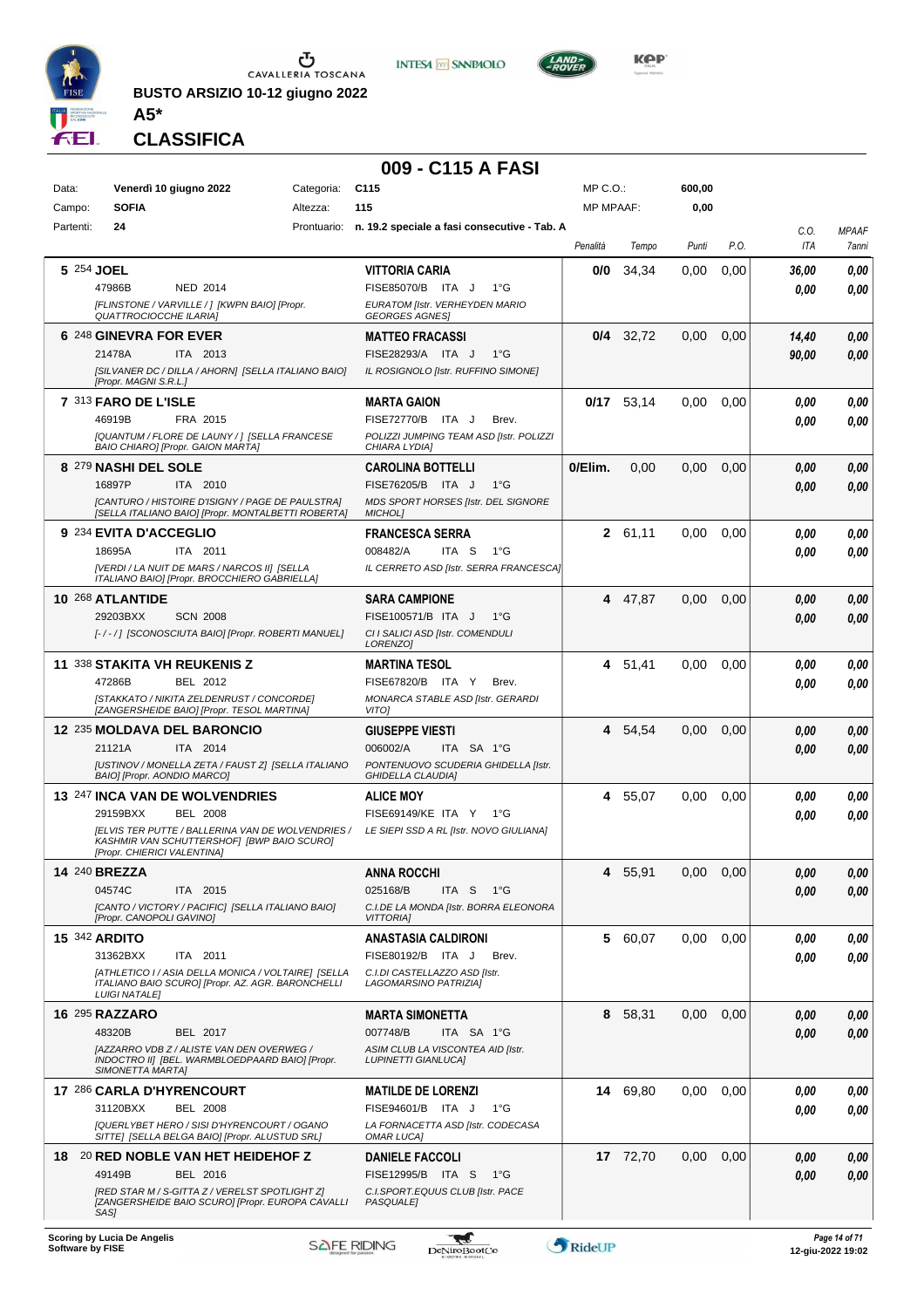

**BUSTO ARSIZIO 10-12 giugno 2022**





**CLASSIFICA**

**A5\***

#### **009 - C115 A FASI**

| Data:         | Venerdì 10 giugno 2022                   | Categoria:                                        | C <sub>115</sub>                                                      | MP C. O.         |       | 600,00 |      |      |              |
|---------------|------------------------------------------|---------------------------------------------------|-----------------------------------------------------------------------|------------------|-------|--------|------|------|--------------|
| Campo:        | <b>SOFIA</b>                             | Altezza:                                          | 115                                                                   | <b>MP MPAAF:</b> |       | 0,00   |      |      |              |
| Partenti:     | 24                                       |                                                   | Prontuario: n. 19.2 speciale a fasi consecutive - Tab. A              |                  |       |        |      | C.0  | <b>MPAAF</b> |
|               |                                          |                                                   |                                                                       | Penalità         | Tempo | Punti  | P.O. | ITA  | <b>7anni</b> |
|               | 250 CRUSTY CLOWN                         |                                                   | <b>CARLOTTA MOCARELLI</b>                                             | Elim.            | 0,00  | 0,00   | 0,00 | 0,00 | 0,00         |
|               | 31031BXX<br>ITA 2010                     |                                                   | FISE59869/B ITA Y<br>$1^{\circ}G$                                     |                  |       |        |      | 0,00 | 0.00         |
|               | <b>BAIOI [Propr. ROSSONI GIOVANNI]</b>   | [ACOLORD / CATHERINE D / DOLIN] [SELLA ITALIANO   | C.I.LOMBARDO [Istr. FRIGERIO GIOVANNI]                                |                  |       |        |      |      |              |
|               | 314 CANDORA DU CITY HORSE                |                                                   | <b>GIOVANNI FRIGERIO</b>                                              | Elim.            | 0.00  | 0,00   | 0,00 | 0,00 | 0,00         |
|               | 31088BXX<br><b>BEL 2008</b>              |                                                   | 000625/B<br>ITA SA 1°G                                                |                  |       |        |      | 0,00 | 0,00         |
|               | [Propr. GRUBAS PAOLA MARIA GIOVANNA]     | [RADCO D'HOUTVELD / JADE / -] [SELLA BELGA SAURO] | C.I.LOMBARDO [Istr. SIMONETTA MARTA]                                  |                  |       |        |      |      |              |
|               | 325 BOMBE D'ARGENT                       |                                                   | <b>ALLEGRA SIDONIO</b>                                                | Elim.            | 0,00  | 0,00   | 0.00 | 0.00 | 0.00         |
|               | 35361BXX                                 | <b>FRA 2011 Pony</b>                              | FISE53816/A ITA J<br>Brev.                                            |                  |       |        |      | 0,00 | 0,00         |
|               | [PONY BAIO] [Propr. EQUIPASSIONE S.R.L.] | [SYSTEME D'ARGENT / GALAXIE DU VICOMTE / LOVE]    | POLIZZI JUMPING TEAM ASD [Istr. POLIZZI<br>CHIARA LYDIA]              |                  |       |        |      |      |              |
| <b>FC</b> 111 |                                          |                                                   | <b>GIANLUCA MARIO PIROVANO</b>                                        | <b>Partito</b>   |       |        |      | 0,00 | 0,00         |
|               |                                          |                                                   | FISE37835/B ITA S<br>$2^{\circ}G$                                     |                  |       |        |      | 0,00 | 0,00         |
|               |                                          |                                                   | C.I.IL QUADRIFOGLIO [Istr. BATTAGLINO<br><b>TERESA LOREDANA1</b>      |                  |       |        |      |      |              |
| FC 356        |                                          |                                                   | <b>GIOVANBATTISTA PINO</b>                                            | <b>Partito</b>   |       |        |      | 0,00 | 0,00         |
|               |                                          |                                                   | 000595/L<br>ITA <sub>S</sub><br>$2^{\circ}G$                          |                  |       |        |      | 0,00 | 0.00         |
|               |                                          |                                                   | SCUOLA DI EQUITAZIONE IL CAVALLINO<br>ASD [Istr. PINO GIOVANBATTISTA] |                  |       |        |      |      |              |
| FC 108        |                                          |                                                   | <b>TOMMASO GERARDI</b>                                                | <b>Partito</b>   |       |        |      | 0.00 | 0,00         |
|               |                                          |                                                   | <b>FISE2520/Q</b><br>ITA S<br>$2^{\circ}$ G                           |                  |       |        |      | 0,00 | 0,00         |
|               |                                          |                                                   | CENTRO IPPICO LA TORBIERA S.S.D. A R.L.<br>[Istr. GERARDI VITO]       |                  |       |        |      |      |              |

Collegio Giudicante *Presidente MARINA SERAFINO GIADA IACOMELLI ELISABETTA NEGRI MARIA GIOVANNA VIGNATI VALENTINA ZUCCHINALI*

#### **010 - B110 A FASI**

| Data:<br>Campo: | Venerdì 10 giugno 2022<br><b>SOFIA</b>                                                                                                                           | Categoria:<br>Altezza: | <b>B110</b><br>110                                                                                                     | MP C. O.<br><b>MP MPAAF:</b> |       | 0,00<br>0.00 |      |                    |                              |
|-----------------|------------------------------------------------------------------------------------------------------------------------------------------------------------------|------------------------|------------------------------------------------------------------------------------------------------------------------|------------------------------|-------|--------------|------|--------------------|------------------------------|
| Partenti:       | 20                                                                                                                                                               | Prontuario:            | n. 19.2 speciale a fasi consecutive - Tab. A                                                                           | Penalità                     | Tempo | Punti        | P.O. | C.0.<br><b>ITA</b> | <b>MPAAF</b><br><b>7anni</b> |
|                 | 1 359 MIRA<br>30967K<br>BEL 2012<br>$[X/X/]$ [BWP BAIO] [Propr.]                                                                                                 |                        | <b>AMELIA BANKS CLARK</b><br>FISE122748/K MO C<br>Brev.<br>FISE [Istr.]                                                | 0/0                          | 30.24 | 0,00         | 0.00 | 0.00<br>0,00       | 0.00<br>0.00                 |
|                 | 2 347 HARVESTER UKATO SSK<br>32167BXX<br><b>NED 2012</b><br>[UKATO / ILLUSION / CALYPSO] [KWPN SAURO] [Propr.<br>T.C. COMMERCIO CAVALLI SPORTIVII                |                        | <b>BEATRICE BAROZZI</b><br>FISE109392/B ITA J<br>Brev.<br>C.I. LA CAMILLA ASD [Istr. PALMA MARIA<br><b>CRISTINAI</b>   | 0/0                          | 31.58 | 0.00         | 0.00 | 0,00<br>0,00       | 0,00<br>0.00                 |
|                 | 3 346 ATTYRORY BYE BYE LOVE<br>IRL 2008 Pony<br>33271BXX<br>[-/-/] [SCONOSCIUTA PEZZATO GRIGIO] [Propr. SOC.<br><b>AGR. SEMPLICE AGRIVER1</b>                    |                        | <b>RICCARDO GIACOMO VERONESI</b><br>FISE107938/B ITA C<br>Brev.<br>CI A COLORI ASD [Istr. CAPPELLETTI SOFIA]           | 0/0                          | 32,38 | 0.00         | 0.00 | 0,00<br>0.00       | 0.00<br>0.00                 |
|                 | 4 290 UNDIGO DE PRESLE<br>29999K<br>FRA 2008<br>[X / X / ] [SELLA FRANCESE SAURO] [Propr. ]                                                                      |                        | <b>NINA SONDERGELD</b><br><b>FISE122849/K FRA Y</b><br>Brev.<br>[Istr. RAGIONE FRANCESCO]                              | 0/0                          | 35,23 | 0,00         | 0,00 | 0,00<br>0.00       | 0,00<br>0.00                 |
|                 | 5 341 COSMO<br>SUI 2015<br>47386B<br>[COEUR DE NOBLESSM / CARLINA / CAROLUS] [SELLA<br>SVIZZERO GRIGIO] [Propr. ASS. IPPICA LA VIGNA]                            |                        | <b>SARA SOZZI</b><br>FISE76315/B<br>ITA J<br>Brev.<br>A.S.D. C.I. LA VIGNA [Istr. SCOGNAMIGLIO<br><b>MASSIMILIANO]</b> | 0/0                          | 36,56 | 0,00         | 0,00 | 0.00<br>0.00       | 0.00<br>0.00                 |
|                 | 6 264 SAPHIR DE CORMEILLES<br><b>FRA 2006 Pony</b><br>15388E<br><b>ITHUNDER DU BLIN / ANNINA DU THENNEY / ICAREI</b><br>[CONNEMARA BAIO] [Propr. CIOCCA ANTONIO] |                        | <b>ARIANNA CAIRO</b><br>FISE37452/A ITA J<br>$1^{\circ}$ G<br>POLIZZI JUMPING TEAM ASD [Istr. POLIZZI<br>CHIARA LYDIA] | 0/0                          | 37,35 | 0,00         | 0,00 | 0.00<br>0.00       | 0.00<br>0.00                 |

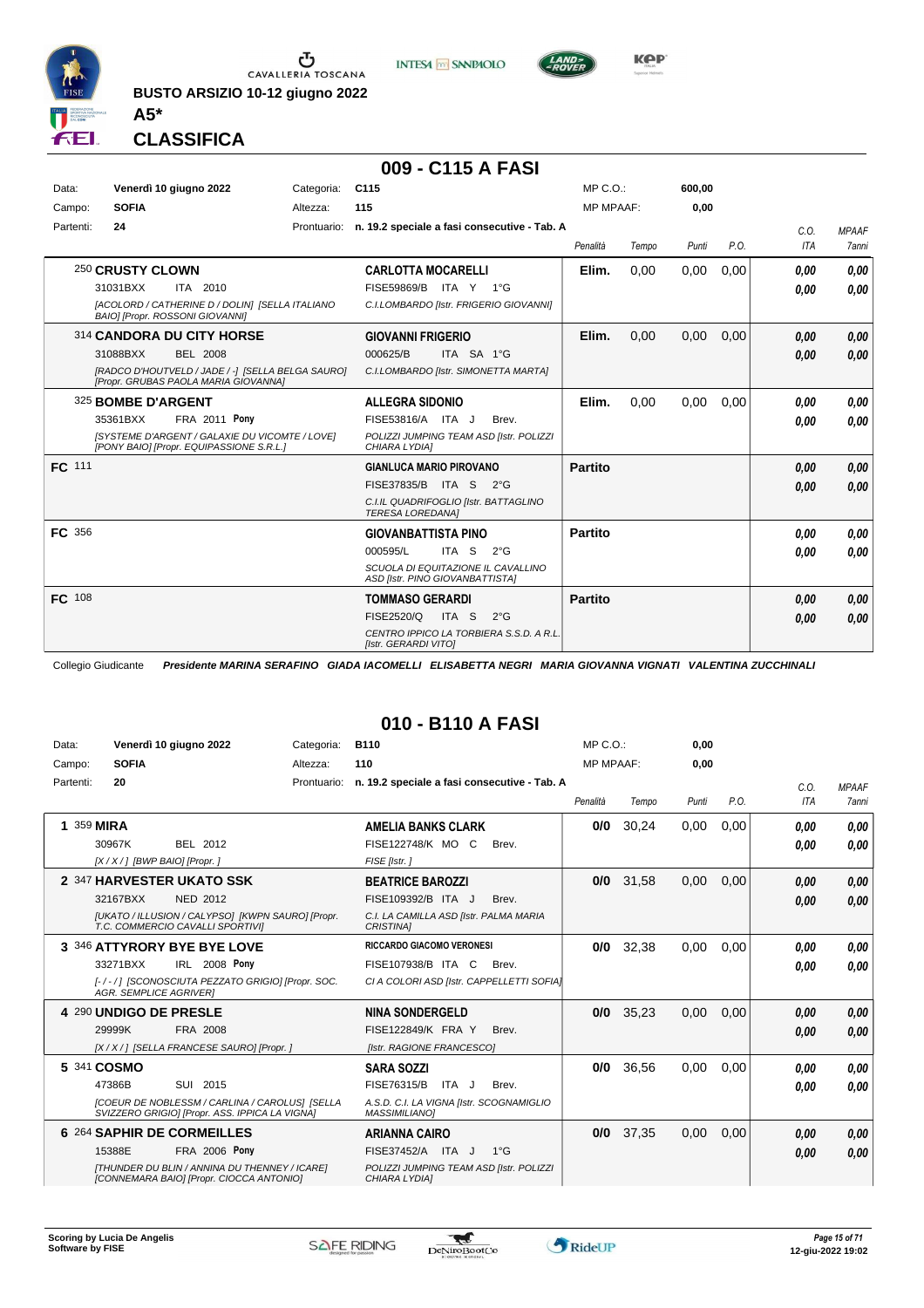

**INTESA M** SANPAOLO



**Kep** 

**CLASSIFICA**

**A5\***

#### **010 - B110 A FASI**

| Data:               | Venerdì 10 giugno 2022                                                                                                    | Categoria: | <b>B110</b>                                                              | $MP C. O.$ :     |              | 0,00  |               |                    |                       |
|---------------------|---------------------------------------------------------------------------------------------------------------------------|------------|--------------------------------------------------------------------------|------------------|--------------|-------|---------------|--------------------|-----------------------|
| Campo:<br>Partenti: | <b>SOFIA</b><br>20                                                                                                        | Altezza:   | 110<br>Prontuario: n. 19.2 speciale a fasi consecutive - Tab. A          | <b>MP MPAAF:</b> |              | 0,00  |               |                    |                       |
|                     |                                                                                                                           |            |                                                                          | Penalità         | Tempo        | Punti | P.O.          | C.0.<br><b>ITA</b> | <b>MPAAF</b><br>7anni |
|                     | <b>7 349 WIZARD</b>                                                                                                       |            | <b>MARGHERITA MICHELOTTI</b>                                             | 0/4              | 33,27        | 0.00  | 0,00          | 0,00               | 0,00                  |
|                     | IRL 2009<br>34102BXX                                                                                                      |            | FISE50831/A ITA J<br>Brev.                                               |                  |              |       |               | 0.00               | 0,00                  |
|                     | [-/-/] [IRISH HORSE BAIO SCURO] [Propr. MYTHORSES<br><b>SRL1</b>                                                          |            | PONTENUOVOHORSES ASD [Istr. CAPUTO<br><b>FABRIZIO)</b>                   |                  |              |       |               |                    |                       |
|                     | 8 292 CALIFORNIA DE SOULT                                                                                                 |            | <b>SOFIA ODIERNA</b>                                                     | 0/4              | 33,78        | 0,00  | 0,00          | 0.00               | 0,00                  |
|                     | 47207B<br>FRA 2012 Pony                                                                                                   |            | FISE105725/B ITA C<br>Brev.                                              |                  |              |       |               | 0.00               | 0,00                  |
|                     | [ROSCO DE BELLEFONDE / DEMA / ] [SELLA FRANCESE<br>PALOMINO] [Propr. ODIERNA SOFIA]                                       |            | C.I.LA LURA [Istr. COLOMBO GIUSEPPE]                                     |                  |              |       |               |                    |                       |
|                     | 9 334 QUEEN OF STYLE B                                                                                                    |            | <b>MELANIE BETTONI</b>                                                   | 0/4              | 34,71        | 0.00  | 0,00          | 0.00               | 0,00                  |
|                     | 28521K<br>IRL 2005                                                                                                        |            | FISE117512/K SUI S<br>Brev.                                              |                  |              |       |               | 0.00               | 0.00                  |
|                     | [X / X / ] [IRISH HORSE SAURO] [Propr. ]                                                                                  |            | FISE [Istr.]                                                             |                  |              |       |               |                    |                       |
|                     | 10 354 DANGER TIME<br>46608B<br>ITA 2014                                                                                  |            | <b>LINDA CARRUCCIU</b><br>FISE121258/K SUI J<br>Brev.                    |                  | $0/17$ 57,84 | 0,00  | 0,00          | 0.00<br>0.00       | 0,00<br>0,00          |
|                     | [-/-/] [SCONOSCIUTA GRIGIO] [Propr. TAGLIABUE                                                                             |            | FISE [Istr.]                                                             |                  |              |       |               |                    |                       |
|                     | <b>VALENTINA]</b><br><b>11 158 UNIVER DE FEE</b>                                                                          |            |                                                                          |                  |              |       |               |                    |                       |
|                     | FRA 2008<br>48689B                                                                                                        |            | <b>LUDOVICA LUPIDI</b><br>FISE75900/B ITA Y<br>Brev.                     |                  | $0/36$ 72,82 | 0,00  | 0,00          | 0.00<br>0.00       | 0,00<br>0,00          |
|                     | [GALOUBET DU MARAIS / FEE DE LA BASSE / 1 [SELLA                                                                          |            | SCUDERIA DELLA ROVERE SSD A RL [Istr.                                    |                  |              |       |               |                    |                       |
|                     | FRANCESE BAIO BRUCIATO] [Propr. LUPIDI NICOLA]                                                                            |            | <b>MILLA MARIA]</b>                                                      |                  |              |       |               |                    |                       |
|                     | 12 336 VIDOCQ DE GINEAU<br>04261C<br>FRA 2009 Pony                                                                        |            | <b>GIULIA MANTELLA</b><br>FISE126281/B ITA C<br>Brev.                    |                  | 4 54,26      | 0,00  | 0,00          | 0.00               | 0,00                  |
|                     | [QUASIMIR DE GINEAU / ROSANNA DE GINEAU /                                                                                 |            | CI LA STELLA ASD [Istr. MAZZA DIEGO]                                     |                  |              |       |               | 0.00               | 0,00                  |
|                     | ROTHERWOOD AMBASSADOR] [PONY SAURO] [Propr.<br><b>SIRI MICOLI</b>                                                         |            |                                                                          |                  |              |       |               |                    |                       |
|                     | 13 351 DJANGO DEL MARCO                                                                                                   |            | <b>ANDREE MUSICCO</b>                                                    | 4                | 56,66        | 0,00  | 0,00          | 0.00               | 0,00                  |
|                     | 46006B<br>FRA 2013 Pony                                                                                                   |            | FISE117049/B ITA C<br>Brev.                                              |                  |              |       |               | 0.00               | 0.00                  |
|                     | [ULK D'ETE / ORCHID 'S IVORY / KANSHEBBER] [PONY<br>PALOMINO] [Propr. CAPORALI MATTEO]                                    |            | CI A COLORI ASD [Istr. CAPPELLETTI SOFIA]                                |                  |              |       |               |                    |                       |
|                     | 14 302 GOLDEN SOURCE                                                                                                      |            | EMMA ANNA GUIDA                                                          |                  | 7 62,41      | 0,00  | 0,00          | 0.00               | 0,00                  |
|                     | 33313BXX<br>ITA 2009                                                                                                      |            | FISE73440/B ITA Y<br>Brev.                                               |                  |              |       |               | 0.00               | 0.00                  |
|                     | [ACORLAND DELLA CACCIA / FIDJI DE LA COTE / TARZAN<br>MOUSSURE] [SELLA ITALIANO SAURO] [Propr. RIZZI<br><b>GABRIELLA1</b> |            | CERNUSCO RIDING S.S.D. A R.L. [Istr.<br>COLLECCHIA RICCARDO]             |                  |              |       |               |                    |                       |
|                     | 15 297 DONAN                                                                                                              |            | <b>TOMMASO FERRARI</b>                                                   |                  | 15 70,82     | 0,00  | 0,00          | 0.00               | 0,00                  |
|                     | BEL 2003<br>25702BXX                                                                                                      |            | FISE124545/B ITA C<br>Brev.                                              |                  |              |       |               | 0.00               | 0.00                  |
|                     | [CONAN Z / UTAH / CORSAIRE DE VAUBAN] [BEL.<br>WARMBLOEDPAARD BAIO SCURO] [Propr. TURTURIELLO                             |            | LA CASTELLANA LIBERTAS ASD<br><b>EQUESTRE [Istr. PIACENTINI ALBERTO]</b> |                  |              |       |               |                    |                       |
|                     | <b>MATTIAI</b>                                                                                                            |            |                                                                          |                  |              |       |               |                    |                       |
|                     | 16 325 BOMBE D'ARGENT<br><b>FRA 2011 Pony</b><br>35361BXX                                                                 |            | <b>ALLEGRA SIDONIO</b><br>FISE53816/A ITA J<br>Brev.                     |                  | 16 71,61     |       | $0,00$ $0,00$ | 0,00               | 0,00                  |
|                     | [SYSTEME D'ARGENT / GALAXIE DU VICOMTE / LOVE]                                                                            |            | POLIZZI JUMPING TEAM ASD [Istr. POLIZZI                                  |                  |              |       |               | 0.00               | 0,00                  |
|                     | [PONY BAIO] [Propr. EQUIPASSIONE S.R.L.]                                                                                  |            | CHIARA LYDIA]                                                            |                  |              |       |               |                    |                       |
|                     | <b>17 329 VILNIUS</b>                                                                                                     |            | <b>ANDREA SABELLA</b>                                                    |                  | 17 72,29     | 0,00  | 0,00          | 0.00               | 0,00                  |
|                     | 05428N<br>ITA 2014<br>[KSAR-SITTE / ILLELLA / PIRADIN] [SELLA ITALIANO                                                    |            | FISE123235/B ITA S<br>Brev.<br>CI LA STELLA ASD [Istr. MAZZA DIEGO]      |                  |              |       |               | 0.00               | 0,00                  |
|                     | BAIO] [Propr. TOALDO VALENTINA]                                                                                           |            |                                                                          |                  |              |       |               |                    |                       |
|                     | 337 DON CHISCIOTTE DI NICOLETTA                                                                                           |            | <b>LETIZIA PERON</b>                                                     | Elim.            | 0,00         | 0,00  | 0,00          | 0.00               | 0,00                  |
|                     | 09565D<br>ITA 2011<br><b>IDON LAURIES HIT / FREE DEI CASTELLANI /</b>                                                     |            | FISE67608/B ITA J<br>Brev.<br>C.I.LA LURA [Istr. COLOMBO GIUSEPPE]       |                  |              |       |               | 0.00               | 0,00                  |
|                     | FREESTYLE] [SELLA ITALIANO BAIO SCURO] [Propr.<br>AZIENDA AGRICOLA CORRADINI ALESSIO]                                     |            |                                                                          |                  |              |       |               |                    |                       |
| FC 255              |                                                                                                                           |            | <b>CARLOTTA CAIRO</b>                                                    | <b>Partito</b>   |              |       |               | 0,00               | 0,00                  |
|                     |                                                                                                                           |            | FISE85639/B ITA J<br>$1^{\circ}G$                                        |                  |              |       |               | 0.00               | 0,00                  |
|                     |                                                                                                                           |            | C.I.DE LA MONDA [Istr. BORRA ELEONORA<br><b>VITTORIAI</b>                |                  |              |       |               |                    |                       |
| FC 304              |                                                                                                                           |            | <b>SAMUELE MAESTRI</b>                                                   | <b>Partito</b>   |              |       |               | 0.00               | 0,00                  |
|                     |                                                                                                                           |            | FISE14041/B ITA S<br>$2^{\circ}$ G                                       |                  |              |       |               | 0,00               | 0,00                  |
|                     |                                                                                                                           |            | LUCKY HORSE SRL SSD [Istr.<br>DOUKHOVSKAIA OXANAJ                        |                  |              |       |               |                    |                       |
|                     |                                                                                                                           |            |                                                                          |                  |              |       |               |                    |                       |

Collegio Giudicante *Presidente MARINA SERAFINO GIADA IACOMELLI ELISABETTA NEGRI MARIA GIOVANNA VIGNATI VALENTINA ZUCCHINALI* **Scoring by Lucia De Angelis Software by FISE 12-giu-2022 19:02**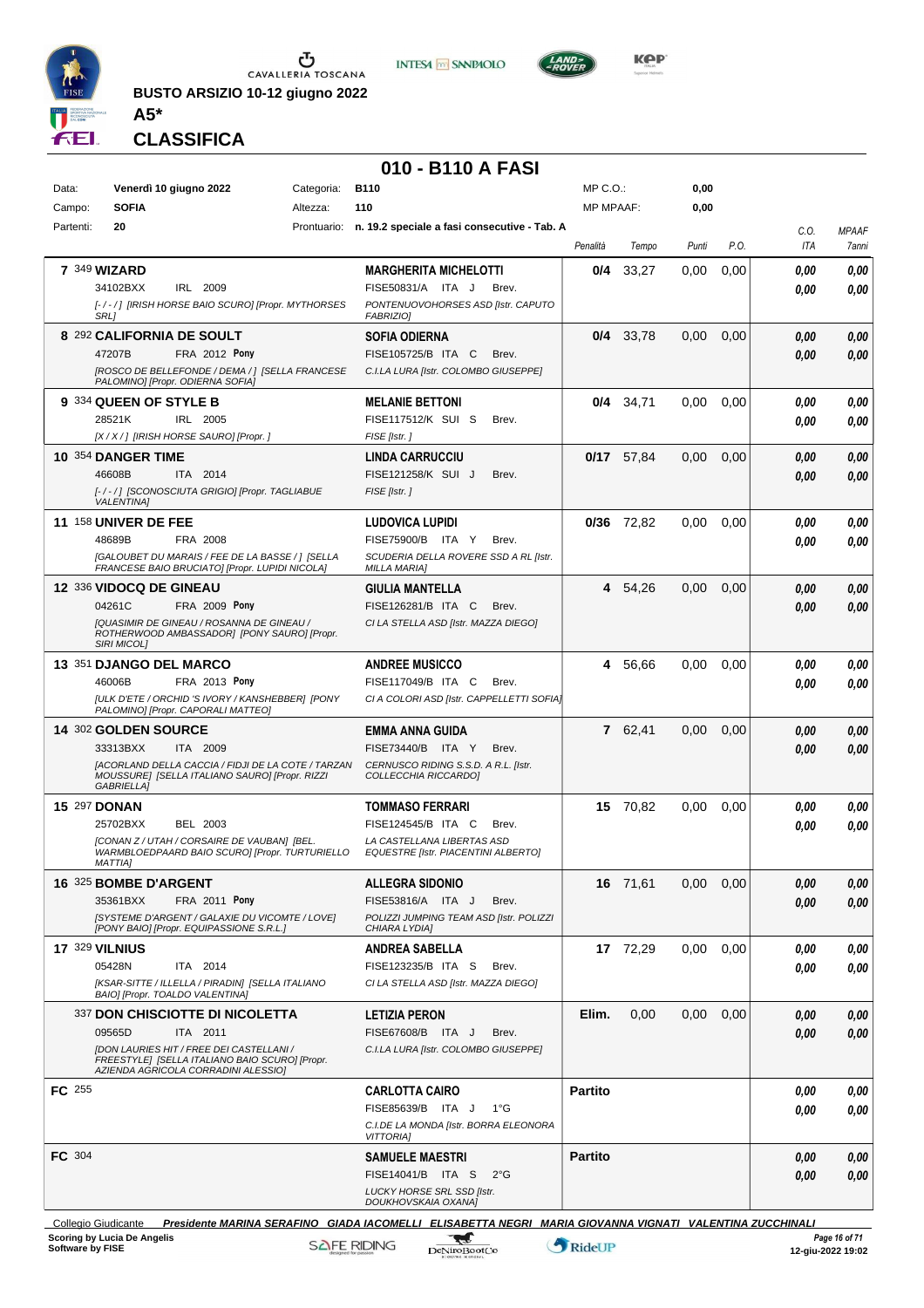

**INTESA M** SANPAOLO



**CLASSIFICA**

**A5\***

#### **011 - B100 A TEMPO**

| Data:            | Venerdì 10 giugno 2022                                                                         | Categoria:                                                      | <b>B100</b>                                                         | MP C.O.:         |           | 0,00  |      |                    |                                    |
|------------------|------------------------------------------------------------------------------------------------|-----------------------------------------------------------------|---------------------------------------------------------------------|------------------|-----------|-------|------|--------------------|------------------------------------|
| Campo:           | <b>SOFIA</b>                                                                                   | Altezza:                                                        | 100                                                                 | <b>MP MPAAF:</b> |           | 0,00  |      |                    |                                    |
| Partenti:        | 21                                                                                             |                                                                 | Prontuario: n. 3 a tempo - Tab. A                                   | Penalità         | Tempo     | Punti | P.O. | C.O.<br><b>ITA</b> | <b>MPAAF</b><br>7anni              |
|                  | 1 361 HAIDA GP                                                                                 |                                                                 | <b>LUDOVICA IUORNO</b>                                              | 0                | 57,74     | 0.00  | 0,00 | 0,00               | 0,00                               |
|                  | 34376BXX<br><b>NED 2012</b>                                                                    |                                                                 | FISE100057/B ITA C<br>Brev.                                         |                  |           |       |      | 0.00               | 0.00                               |
|                  | [Propr. S.A. JUMPING HORSES S.R.L.]                                                            | [VAN GOGH / VODARK FZ BZ / PACIFIC] [KWPN BAIO]                 | BLUE HORSE ASD [Istr. ZAFFERRI JACOPO]                              |                  |           |       |      |                    |                                    |
|                  | 2 316 ILLINOI                                                                                  |                                                                 | <b>EMMA EUGENIA OLTOLINI</b>                                        | 0                | 62,96     | 0,00  | 0,00 | 0.00               | 0,00                               |
|                  | 46237B                                                                                         | LUX 2009 Pony                                                   | FISE84785/B ITA C<br>Brev.                                          |                  |           |       |      | 0.00               | 0,00                               |
|                  | [CONNEMARA BAIO MARRONE] [Propr. OLTOLINI<br><b>MASSIMILIANO1</b>                              | [ILLINOI / LANDES DE MOIRON / KANTJE'S ADMIRAL]                 | SCUD DEL PRINCIPE [Istr.<br>SCACCABAROZZI SARA MARIA]               |                  |           |       |      |                    |                                    |
|                  | 3 122 VINOLIA                                                                                  |                                                                 | <b>RICCARDO MUSAZZI</b>                                             | 0                | 63,31     | 0,00  | 0,00 | 0,00               | 0,00                               |
|                  | 46382B                                                                                         | NED 2012 Pony                                                   | FISE104202/B ITA C<br>Brev.                                         |                  |           |       |      | 0,00               | 0,00                               |
|                  | CHIARA]                                                                                        | [VIVA LA BAM / IVANA / ] [PONY BAIO] [Propr. VERONELLI          | C.I.LA LURA [Istr. COLOMBO GIUSEPPE]                                |                  |           |       |      |                    |                                    |
|                  | 4 327 J'ADORE 21                                                                               |                                                                 | <b>EDOARDO GALIMBERTI</b>                                           | 0                | 69,90     | 0,00  | 0,00 | 0,00               | 0,00                               |
|                  | 49408B<br>GER 2016                                                                             |                                                                 | FISE121835/B ITA J<br>Brev.                                         |                  |           |       |      | 0.00               | 0,00                               |
|                  | [Propr. DANIELA SCARPATO]                                                                      | [CASALL / S-DORADA Z / DARCO] [HOLSTEINER BAIO]                 | CI IL VIGANO ASD [Istr. BIASIA MARCO]                               |                  |           |       |      |                    |                                    |
|                  | 5 318 KING ARTHUR BAIO                                                                         |                                                                 | <b>TOMMASO FERRARI</b>                                              |                  | $0$ 73.16 | 0,00  | 0,00 | 0,00               | 0,00                               |
|                  | 01723X<br>ITA 2010                                                                             |                                                                 | FISE124545/B ITA C<br>Brev.                                         |                  |           |       |      | 0.00               | 0.00                               |
|                  | [Propr. PEDROTTI MICHELE]                                                                      | [ATHLETICO 1 / PUNTANERA / ] [SELLA ITALIANO BAIO]              | LA CASTELLANA LIBERTAS ASD<br>EQUESTRE [Istr. PIACENTINI ALBERTO]   |                  |           |       |      |                    |                                    |
|                  | 6 358 TYODOR                                                                                   |                                                                 | <b>GIORGIA ASCANI</b>                                               | 0                | 74,17     | 0,00  | 0,00 | 0.00               | 0,00                               |
|                  | 32566BXX<br>ITA 2012                                                                           |                                                                 | FISE141391/B ITA J<br>Brev.                                         |                  |           |       |      | 0.00               | 0,00                               |
|                  | [CASSIANO / EPLANTINE / RHEINGOLD DE LUYNE]<br>[SELLA ITALIANO GRIGIO] [Propr. CIMA PIERLUIGI] |                                                                 | TREKKING H.C.AMICI DEL CAVALLO ASD<br>[Istr. FERRARIO MASSIMILIANO] |                  |           |       |      |                    |                                    |
|                  | 7 331 CHIC ET CHOU D'OTHON                                                                     |                                                                 | <b>MAILA MANENTI</b>                                                |                  | 4 60,45   | 0,00  | 0,00 | 0,00               | 0,00                               |
|                  | 47921B                                                                                         | FRA 2012 Pony                                                   | FISE98779/B ITA C<br>Brev.                                          |                  |           |       |      | 0.00               | 0.00                               |
|                  |                                                                                                | [MON CHOU D'OTHON / JALOUISE DU JARDIN / ] [PONY                | FF JUMPING [Istr. FRANZONI ANNA MARIA]                              |                  |           |       |      |                    |                                    |
|                  | BAIO] [Propr. MANENTI FABIO]                                                                   |                                                                 |                                                                     |                  |           |       |      |                    |                                    |
|                  | 8 299 HEINZ MEINZ BUSINESS<br>15683F                                                           | GBR 2009 Pony                                                   | <b>MAILA MANENTI</b><br>FISE98779/B ITA C<br>Brev.                  | 4                | 66.18     | 0,00  | 0,00 | 0,00               | 0,00                               |
|                  | [ITS THE BUSINESS (ELITE) / SUNNORA / ] [PONY                                                  |                                                                 | FF JUMPING [Istr. FRANZONI ANNA MARIA]                              |                  |           |       |      | 0.00               | 0,00                               |
|                  | SAURO] [Propr. FERNANDEZ ELENA]                                                                |                                                                 |                                                                     |                  |           |       |      |                    |                                    |
|                  | 9 315 QUESTORE BUNNARESE                                                                       |                                                                 | <b>LUCREZIA FERRARIO</b>                                            | 4                | 69,87     | 0,00  | 0,00 | 0.00               | 0,00                               |
|                  | 03995C<br>ITA 2009                                                                             | [CONCORAL / URSULEDDA / ARPEGE DU BOIS] [SELLA                  | FISE36438/A ITA J<br>Brev.<br>CI IL VIGANO ASD [Istr. BIASIA MARCO] |                  |           |       |      | 0.00               | 0.00                               |
|                  | ITALIANO BAIO] [Propr. PEDRAZZI COSIMO]                                                        |                                                                 |                                                                     |                  |           |       |      |                    |                                    |
|                  | 10 311 HARTEN DERMIE                                                                           |                                                                 | <b>ALESSIA CUPIA</b>                                                |                  | 4 79.18   | 0,00  | 0.00 | 0.00               | 0.00                               |
|                  | 48393B<br>NED 2012                                                                             |                                                                 | FISE72211/B ITA J<br>Brev.                                          |                  |           |       |      | 0,00               | 0.00                               |
|                  | [Propr. CUPIA ALESSIA]                                                                         | [QUALITY TIME / RADERMIE V / ANIMO] [KWPN GRIGIO]               | TREKKING H.C.AMICI DEL CAVALLO ASD<br>[Istr. FERRARIO MASSIMILIANO] |                  |           |       |      |                    |                                    |
|                  | 11 307 LIBERTY GIRL                                                                            |                                                                 | <b>SILVIA FAINI</b>                                                 |                  | 6 89,92   | 0,00  | 0,00 | 0.00               | 0,00                               |
|                  | 08467D<br>ITA 2008                                                                             |                                                                 | FISE35162/B ITA SA Brev.                                            |                  |           |       |      | 0,00               | 0.00                               |
|                  | [LIBERTY LIFE / VEDETTEFEE / NO LIMIT] [SELLA<br>ITALIANO BAIO] [Propr. VESCHI LUCA]           |                                                                 | SCUDERIA NAUTICAL ASD [Istr. SCORSETTI<br><b>ETTORE</b>             |                  |           |       |      |                    |                                    |
|                  | 12 323 HARROWHILL PRINCE                                                                       |                                                                 | <b>MARTINA FIAMENGHI</b>                                            |                  | 8 60,30   | 0,00  | 0,00 | 0,00               | 0,00                               |
|                  | 28384BXX                                                                                       | IRL 2005 Pony                                                   | FISE104021/B ITA C<br>Brev.                                         |                  |           |       |      | 0,00               | 0,00                               |
|                  | [-/-/] [SCONOSCIUTA SAURO] [Propr. ROCCA<br><b>LUCREZIAI</b>                                   |                                                                 | FF JUMPING [Istr. FRANZONI ANNA MARIA]                              |                  |           |       |      |                    |                                    |
|                  | 13 322 TOSCA PLAISANCE                                                                         |                                                                 | <b>GIULIA GIACHERO</b>                                              |                  | 8 65,38   | 0.00  | 0.00 | 0.00               | 0,00                               |
|                  | 47397B                                                                                         | <b>FRA 2007 Pony</b>                                            | FISE103808/B ITA C<br>Brev.                                         |                  |           |       |      | 0,00               | 0,00                               |
|                  | <b>BETTONI EFREMI</b>                                                                          | [ZODIAK / KALINE DU BOUTIL / ] [PONY BAIO] [Propr.              | C.I.DI CASTELLAZZO ASD [Istr.<br>LAGOMARSINO PATRIZIA]              |                  |           |       |      |                    |                                    |
|                  | 14 355 COBALTO BLUE                                                                            |                                                                 | NINA CARRUCCIU                                                      |                  | 8 73,19   | 0,00  | 0,00 | 0.00               | 0,00                               |
|                  | 46578B<br>ITA 2014                                                                             |                                                                 | FISE121259/K SUI C<br>Brev.                                         |                  |           |       |      | 0.00               | 0.00                               |
|                  | ITALIANO GRIGIO] [Propr. CURTI SAMUELE]                                                        | [ZIROCCO BLUE VDL / REGINELLA / ROYAL FLAY] [SELLA FISE [Istr.] |                                                                     |                  |           |       |      |                    |                                    |
| Software by FISE | <b>Scoring by Lucia De Angelis</b>                                                             |                                                                 | ₩<br><b>SAFE RIDING</b><br>DeNiroBootCo                             | RideUP           |           |       |      |                    | Page 17 of 71<br>12-giu-2022 19:02 |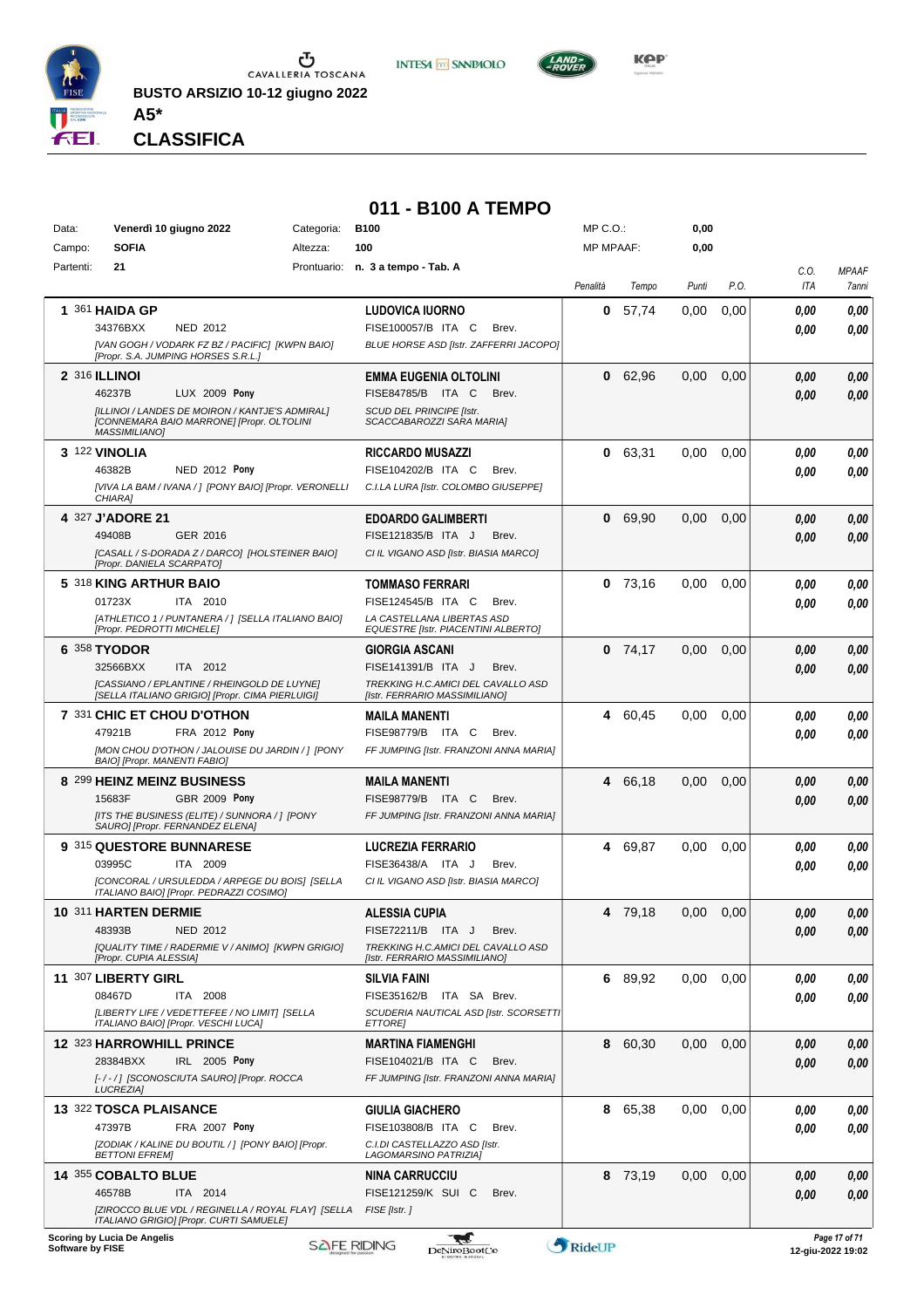

CAVALLERIA TOSCANA

**BUSTO ARSIZIO 10-12 giugno 2022**





**A5\* CLASSIFICA**

#### **011 - B100 A TEMPO** Data: Venerdì 10 giugno 2022 Gategoria: B100 Prontuario: **n. 3 a tempo - Tab. A** Campo: **SOFIA** Partenti: **21** Altezza: **100** MP C.O.: MP MPAAF: **0,00 0,00** *Penalità Tempo Punti P.O. C.O. ITA MPAAF 7anni* **15** 344 **ULINA Z** NED 2015 **MARIA GIULIA DELENDATI** *[UNTOUCHEDIN / CAROLINA Z / ] [ZANGERSHEIDE BAIO] [Propr. SOCIETA AGRICOLA FERRETTI LUIGI S.S.] LE SIEPI SSD A RL [Istr. NOVO GIULIANA]* 49287B NED 2015 FISE44332/E ITA J Brev. *0,00 0,00* **8** 80,29 0,00 0,00 *0,00 0,00 0,00* **16** 294 **BLEIZ FRA 2011 Pony EMMA LEONI** *[HURLEVAN DU PREUIL / KURUN DE BOLOI / ] [CONNEMARA GRIGIO] [Propr. FANGIO BARBARA] C.I.LA LURA [Istr. COLOMBO GIUSEPPE]* ITA C Brev. 47637B FISE92048/B *0,00* **Pony 12** 73,93 0,00 0,00 *0,00 0,00 0,00* **17** 365 **VALENTINA Z BEL 2009 Pony ELENA GAIA PAGANELLI** *[VA-VITE / SENDIE VON H / LANDETTO] [ZANGERSHEIDE BAIO SCURO] [Propr. PELLIZZARI GINEVRA] IL ROSIGNOLO [Istr. RUFFINO SIMONE]* ITA J Brev. 33267BXX FISE39832/A *0,00* **Pony 12** 75,54 0,00 0,00 *0,00 0,00 0,00* **18** 298 **QUARANTA PASS** ITA 2011 **JESSICA CATTANEO** *[USTINOV / DONNA GENTILE / VOLTAIRE] [SELLA ITALIANO BAIO] [Propr. AZ. AGR. PRATO ROTONDO DI FERRARIO MASSIMILIANO] TREKKING H.C.AMICI DEL CAVALLO ASD [Istr. FERRARIO MASSIMILIANO]* ITA S Brev. **20** 116,06 0,00 0,00 *0,00 0,00 0,00* 34489BXX ITA 2011 023661/B ITA S Brev. <mark> 0,00 0,00</mark> 337 **DON CHISCIOTTE DI NICOLETTA** ITA 2011 **LETIZIA PERON** *[DON LAURIES HIT / FREE DEI CASTELLANI / FREESTYLE] [SELLA ITALIANO BAIO SCURO] [Propr. AZIENDA AGRICOLA CORRADINI ALESSIO] C.I.LA LURA [Istr. COLOMBO GIUSEPPE]* 09565D ITA 2011 FISE67608/B ITA J Brev. **0,00 0,00 Elim.** 0,00 0,00 0,00 *0,00 0,00 0,00* **FC** 308 **SARA BOLLINI** *A.S.D. C.I. LA VIGNA [Istr. SCOGNAMIGLIO MASSIMILIANO]* ITA S 1°G FISE38512/B *0,00* **Partito** *0,00 0,00 0,00* **FC** 251 **GIULIA ANDREA ASCENSO** *C.I.LA LURA [Istr. COLOMBO GIUSEPPE]* ITA S 1°G FISE62798/B *0,00* **Partito** *0,00 0,00 0,00*

Collegio Giudicante *Presidente MARINA SERAFINO GIADA IACOMELLI ELISABETTA NEGRI MARIA GIOVANNA VIGNATI VALENTINA ZUCCHINALI*

#### **012 - B90 A TEMPO**

| Data:     | Venerdì 10 giugno 2022                                                                                 | Categoria: | B90                                                                      | MP C. O.     |       | 0,00  |      |      |              |
|-----------|--------------------------------------------------------------------------------------------------------|------------|--------------------------------------------------------------------------|--------------|-------|-------|------|------|--------------|
| Campo:    | <b>SOFIA</b>                                                                                           | Altezza:   | 90                                                                       | MP MPAAF:    |       | 0.00  |      |      |              |
| Partenti: | 24                                                                                                     |            | Prontuario: n. 3 a tempo - Tab. A                                        |              |       |       |      | C.0. | <b>MPAAF</b> |
|           |                                                                                                        |            |                                                                          | Penalità     | Tempo | Punti | P.O. | ITA  | <b>7anni</b> |
|           | <b>1 317 ECLAIR</b>                                                                                    |            | <b>BEATRICE AGOSTINELLI</b>                                              | 0            | 58,02 | 0,00  | 0,00 | 0,00 | 0,00         |
|           | <b>FRA 2014 Pony</b><br>46438B                                                                         |            | FISE86510/B<br>ITA C<br>Brev.                                            |              |       |       |      | 0,00 | 0,00         |
|           | [SCONOSCIUTO / SCONOSCIUTO / ] [ SORCINO<br>ORDINARIO] [Propr. C. I. LA STELLA]                        |            | CI LA STELLA ASD [Istr. MAZZA DIEGO]                                     |              |       |       |      |      |              |
|           | 2 339 CABI DU SAULAY                                                                                   |            | <b>TOMMASO FERRARI</b>                                                   | 0            | 59,02 | 0,00  | 0,00 | 0,00 | 0,00         |
|           | FRA 2012 Pony<br>45631B                                                                                |            | FISE124545/B ITA C<br>Brev.                                              |              |       |       |      | 0.00 | 0,00         |
|           | [CARREGCOCH BLEDDYN (GB) / QUINA DE VILVERT /<br>LINARO (DE)] [PONY BAIO] [Propr. EQUIPASSIONE S.R.L.] |            | LA CASTELLANA LIBERTAS ASD<br><b>EQUESTRE [Istr. PIACENTINI ALBERTO]</b> |              |       |       |      |      |              |
|           | 3 321 ELMY V.D. EEKHOEK                                                                                |            | <b>GINEVRA RUFFINO</b>                                                   | 0            | 59,29 | 0,00  | 0,00 | 0,00 | 0,00         |
|           | 34810BXX<br><b>NED 2011 Pony</b>                                                                       |            | FISE46005/A ITA C<br>Brev.                                               |              |       |       |      | 0,00 | 0,00         |
|           | [CHEWANO VAN DE LANGENIEUW / EVA / ] [APPALOOSA<br>SAURO] [Propr. GAREGNANI AURORA]                    |            | IL ROSIGNOLO [Istr. RUFFINO SIMONE]                                      |              |       |       |      |      |              |
|           | 4 324 DARIUS DU CAUROY                                                                                 |            | <b>OLIVIA PICCINO</b>                                                    | 0            | 60,52 | 0,00  | 0.00 | 0.00 | 0,00         |
|           | FRA 2013 Pony<br>48846B                                                                                |            | FISE104692/B ITA G<br>Brev.                                              |              |       |       |      | 0.00 | 0.00         |
|           | [IOWA / QUYRIELLE DU PINSON / ] [SELLA FRANCESE<br><b>BAIOI [Propr. URAS MONICA]</b>                   |            | C.I.DE LA MONDA [Istr. ROCCHI ANNA]                                      |              |       |       |      |      |              |
|           | 5 328 SPARTA AK                                                                                        |            | ALESSIA DIASPARRA                                                        | $\mathbf{0}$ | 64.82 | 0,00  | 0.00 | 0.00 | 0,00         |
|           | <b>HRV 2011</b><br>33575BXX                                                                            |            | FISE122227/B ITA Y<br>Brev.                                              |              |       |       |      | 0,00 | 0,00         |
|           | [SPARTACUS / EMA / EL CANARO] [CROATIAN SPORT<br>HORSE SAURO] [Propr. PALMA MARIA CRISTINA]            |            | C.I. LA CAMILLA ASD [Istr. AMBROSETTI<br><b>FABRIZIOI</b>                |              |       |       |      |      |              |
|           |                                                                                                        |            |                                                                          |              |       |       |      |      |              |

**Scoring by Lucia De Angelis**

**Software by FISE 12-giu-2022 19:02 12-giu-2022 19:02 12-giu-2022 19:02** 

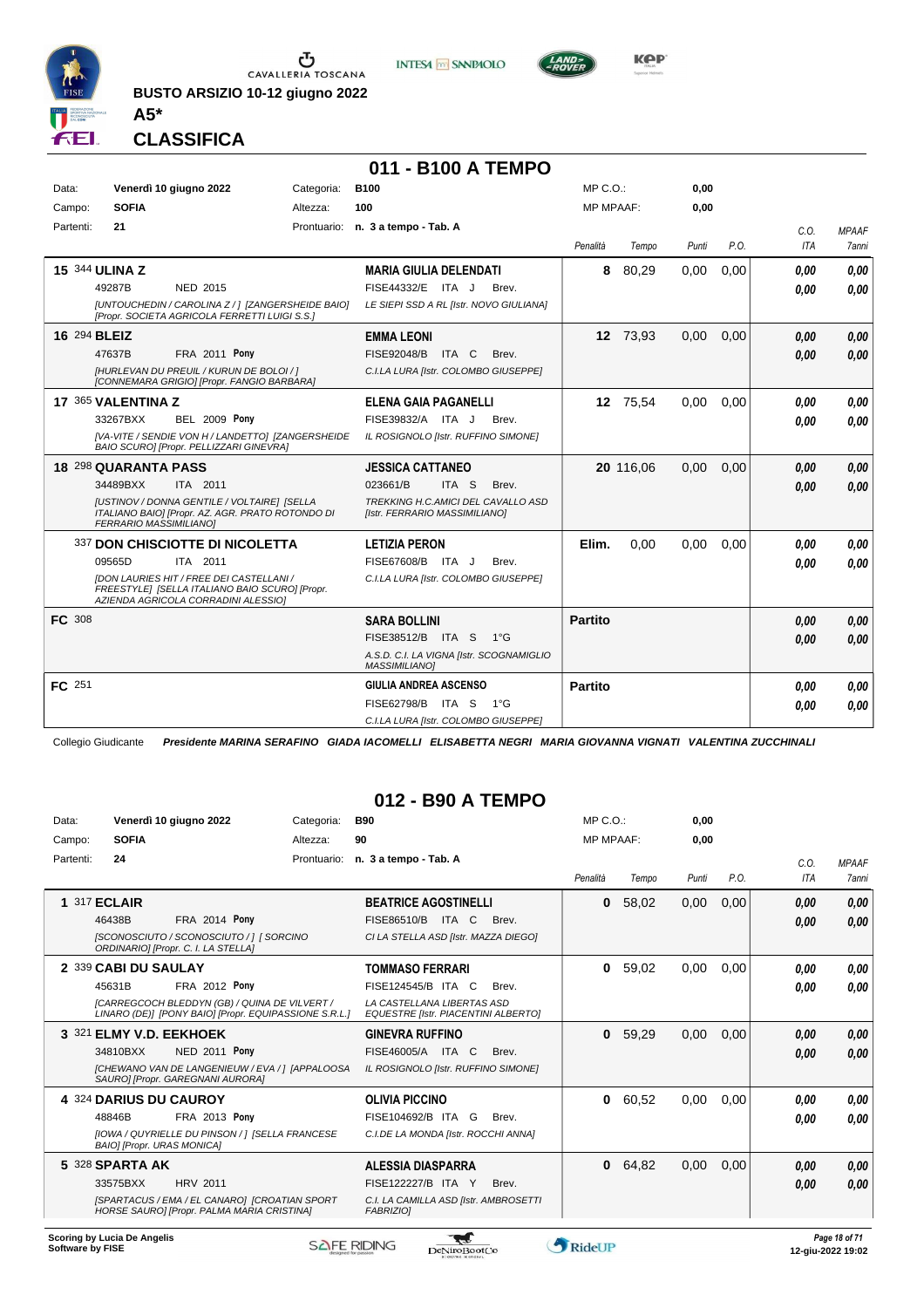

**BUSTO ARSIZIO 10-12 giugno 2022**





**CLASSIFICA**

**A5\***

#### **012 - B90 A TEMPO**

| Data:               | Venerdì 10 giugno 2022                                                                                  | Categoria: | <b>B90</b>                                                          | MP C.O.:         |           | 0,00  |      |              |                                    |
|---------------------|---------------------------------------------------------------------------------------------------------|------------|---------------------------------------------------------------------|------------------|-----------|-------|------|--------------|------------------------------------|
| Campo:              | <b>SOFIA</b>                                                                                            | Altezza:   | 90                                                                  | <b>MP MPAAF:</b> |           | 0,00  |      |              |                                    |
| Partenti:           | 24                                                                                                      |            | Prontuario: n. 3 a tempo - Tab. A                                   | Penalità         | Tempo     | Punti | P.O. | C.O.<br>ITA  | <b>MPAAF</b><br>7anni              |
|                     | 6 198 ABBEYHILL MAMIE                                                                                   |            |                                                                     |                  |           |       |      |              |                                    |
|                     | IRL 2006 Pony<br>45959B                                                                                 |            | <b>ALESSIO ARCAGNI</b><br>FISE92412/B ITA C<br>Brev.                | 0                | 69,38     | 0.00  | 0,00 | 0.00<br>0.00 | 0,00<br>0.00                       |
|                     | <b>INEWGRANGE OISIN / GLENKYLE MIST / TULIRA</b>                                                        |            | SCUDERIA DELLA ROVERE SSD A RL [Istr.                               |                  |           |       |      |              |                                    |
|                     | ROBUCK] [CONNEMARA GRIGIO] [Propr. ARCAGNI<br>ALESSIOI                                                  |            | <b>MARONGIU ALBERT]</b>                                             |                  |           |       |      |              |                                    |
|                     | 7 301 KINGSHILLS FORMAL AFFAIR                                                                          |            | <b>MARA BETTONI</b>                                                 |                  | 0 69,62   | 0,00  | 0,00 | 0.00         | 0,00                               |
|                     | 34671BXX<br>IRL 2014                                                                                    |            | 006974/B<br>ITA SA Brev.                                            |                  |           |       |      | 0.00         | 0.00                               |
|                     | [LUIDAM / CURRANTARMUID BLACK TIE / SILVANO]<br>[IRISH HORSE BAIO] [Propr. BETTONI GIUSEPPE]            |            | ASIM CLUB LA VISCONTEA AID [Istr.<br><b>LUPINETTI GIANLUCAI</b>     |                  |           |       |      |              |                                    |
|                     | 8 220 TESSY 43                                                                                          |            | MARTINA VILLA                                                       |                  | $0$ 71,56 | 0,00  | 0,00 | 0.00         | 0,00                               |
|                     | 34271BXX<br><b>GER 2006 Pony</b>                                                                        |            | FISE124887/B ITA G<br>Brev.                                         |                  |           |       |      | 0.00         | 0.00                               |
|                     | [-/-/] [PONY SAURO] [Propr. SCUDERIA DELLA ROVERE<br>S.S.D. A.R.L.]                                     |            | SCUDERIA DELLA ROVERE SSD A RL [Istr.<br><b>MARONGIU ALBERT]</b>    |                  |           |       |      |              |                                    |
|                     | 9 350 SLIGO LITTLE CRUISE                                                                               |            | <b>IRIS PISANI</b>                                                  |                  | $0$ 72,91 | 0,00  | 0,00 | 0.00         | 0,00                               |
|                     | 21643A<br>IRL 2013 Pony                                                                                 |            | FISE52312/A<br>ITA G<br>Brev.                                       |                  |           |       |      | 0.00         | 0.00                               |
|                     | [XXX / XXX / ] [IRISH HORSE GRIGIO] [Propr. LOZAR SAS]                                                  |            | B.E.T. SSD A RL [Istr. PISANI RICCARDO]                             |                  |           |       |      |              |                                    |
|                     | 10 326 CAIPIRINHA DE MASSA                                                                              |            | <b>MELISSA MARAZZI</b>                                              |                  | $0$ 77,84 | 0,00  | 0,00 | 0.00         | 0,00                               |
|                     | 49504B<br>FRA 2012<br>[RIETO / UNIVRESSE DE MASSA / ] [LUSITANO GRIGIO]                                 |            | FISE121697/B ITA C<br>Brev.<br>C.I.DE LA MONDA [Istr. ROCCHI ANNA]  |                  |           |       |      | 0.00         | 0.00                               |
|                     | [Propr. MARAZZI MELISSA]                                                                                |            |                                                                     |                  |           |       |      |              |                                    |
|                     | 11 330 ECLYPSE NOW                                                                                      |            | <b>JESSICA CATTANEO</b>                                             | 0                | 80,70     | 0,00  | 0,00 | 0.00         | 0,00                               |
|                     | 34912BXX<br>ITA 2015                                                                                    |            | 023661/B<br>ITA S<br>Brev.                                          |                  |           |       |      | 0.00         | 0.00                               |
|                     | [COLMANI / FAIR LADY / FANTASTICO] [SELLA ITALIANO<br>SAURO] [Propr. AZ. AGR. PRATO ROTONDO DI FERRARIO |            | TREKKING H.C.AMICI DEL CAVALLO ASD<br>[Istr. FERRARIO MASSIMILIANO] |                  |           |       |      |              |                                    |
|                     | <b>MASSIMILIANO1</b>                                                                                    |            |                                                                     |                  |           |       |      |              |                                    |
| <b>12 348 QUICO</b> | 34286BXX<br><b>FRA 2004 Pony</b>                                                                        |            | <b>BEATRICE MALACARNE</b><br>FISE111793/B ITA C<br>Brev.            |                  | 4 60,27   | 0,00  | 0,00 | 0.00         | 0,00                               |
|                     | [DON JUAN V / FANCHON / BAR] [PONY GRIGIO] [Propr.                                                      |            | SCUD DEL PRINCIPE [Istr.                                            |                  |           |       |      | 0.00         | 0.00                               |
|                     | <b>GIUSSANI PRISCILLA]</b>                                                                              |            | SCACCABAROZZI SARA MARIA]                                           |                  |           |       |      |              |                                    |
|                     | 13 333 GASPAR DU ROSEMONT                                                                               |            | <b>LORENZO SACCHI</b>                                               |                  | 4 60,82   | 0,00  | 0,00 | 0.00         | 0,00                               |
|                     | <b>SCN 2016 Pony</b><br>30812K<br>[X / X / ] [ BAIO] [Propr. ]                                          |            | FISE124052/B ITA C<br>Brev.<br>CI LA STELLA ASD [Istr. MAZZA DIEGO] |                  |           |       |      | 0.00         | 0.00                               |
|                     | 14 352 KILLOSSERY KIRSCH                                                                                |            | <b>ANDREA PORAZZI</b>                                               | 4                | 66,38     | 0.00  | 0,00 | 0.00         | 0,00                               |
|                     | 35102BXX<br>IRL 2012                                                                                    |            | FISE119374/B ITA J<br>Brev.                                         |                  |           |       |      | 0.00         | 0.00                               |
|                     | [FLEX A BILL / KILLOSSERY KRUELLA / BALLINVELLA]                                                        |            | ASIM CLUB LA VISCONTEA AID [Istr.                                   |                  |           |       |      |              |                                    |
|                     | [IRISH HORSE SAURO] [Propr. ALLI EMANUELA]<br><b>15 309 AMMONE</b>                                      |            | <b>LUPINETTI GIANLUCA]</b><br><b>DAVIDE D'AQUANNO</b>               |                  | 4 73,20   | 0,00  | 0,00 | 0.00         | 0.00                               |
|                     | 49186B<br>ITA 2012                                                                                      |            | FISE61620/B ITA SA Brev.                                            |                  |           |       |      | 0,00         | 0,00                               |
|                     | [GOLD SPHINX / GIMBA / 1 [PUROSANGUE INGLESE                                                            |            | CI IL VIGANO ASD [Istr. BIASIA MARCO]                               |                  |           |       |      |              |                                    |
|                     | BAIO] [Propr. BARGIGGIA BARBARA CAROLINA]<br>16 332 DACODAC WEST                                        |            | PIETRO GOFFREDO RONCHI                                              |                  | 4 75,33   | 0,00  | 0,00 |              |                                    |
|                     | 47202B<br>FRA 2013                                                                                      |            | FISE123828/B ITA SA Brev.                                           |                  |           |       |      | 0.00<br>0.00 | 0,00<br>0.00                       |
|                     | [KANNAN / URBANA / ] [SELLA FRANCESE SAURO] [Propr.                                                     |            | A.S.D. C.I. LA VIGNA [Istr. SCOGNAMIGLIO                            |                  |           |       |      |              |                                    |
|                     | SANVITO FULVIO DITTA INDIVIDUALE]                                                                       |            | <b>MASSIMILIANO]</b>                                                |                  |           |       |      |              |                                    |
|                     | 17 335 HOPE'S DREAM<br>30811K<br>SCN 2017 Pony                                                          |            | <b>EMMA MARIA CACIA</b><br>FISE126279/B ITA C<br>Brev.              |                  | 8 57,09   | 0.00  | 0,00 | 0.00         | 0.00<br>0.00                       |
|                     | [X / X / ] [ BAIO] [Propr. ]                                                                            |            | CI LA STELLA ASD [Istr. MAZZA DIEGO]                                |                  |           |       |      | 0.00         |                                    |
|                     | <b>18 303 FOREVER DELLA CORTE</b>                                                                       |            | <b>SOFIA GRIMOLDI</b>                                               |                  | 8 79,57   | 0,00  | 0,00 | 0.00         | 0,00                               |
|                     | 32654BXX<br>ITA 2012                                                                                    |            | FISE91093/B ITA J<br>Brev.                                          |                  |           |       |      | 0.00         | 0,00                               |
|                     | [GOLDFEVER / EMILY / ESCUDO I] [SELLA ITALIANO BAIO<br>SCURO] [Propr. AZ.AGR. RAINERI GIOVANNI]         |            | GARDEN HORSES ASD [Istr. MANGANIELLO<br><b>VALENTINAI</b>           |                  |           |       |      |              |                                    |
|                     | 19 307 LIBERTY GIRL                                                                                     |            | <b>SILVIA FAINI</b>                                                 |                  | 9 104,23  | 0,00  | 0,00 | 0.00         | 0,00                               |
|                     | ITA 2008<br>08467D                                                                                      |            | FISE35162/B<br>ITA SA Brev.                                         |                  |           |       |      | 0.00         | 0.00                               |
|                     | [LIBERTY LIFE / VEDETTEFEE / NO LIMIT] [SELLA<br>ITALIANO BAIO] [Propr. VESCHI LUCA]                    |            | SCUDERIA NAUTICAL ASD [Istr. SCORSETTI<br><b>ETTORE]</b>            |                  |           |       |      |              |                                    |
|                     | <b>360 DEESSE EL ADJAN</b>                                                                              |            | <b>ALLEGRA BANKS CLARK</b>                                          | Elim.            | 0,00      | 0,00  | 0,00 | 0.00         | 0.00                               |
|                     | 28027K<br>FRA 2013 Pony                                                                                 |            | FISE122828/K MO G<br>Brev.                                          |                  |           |       |      | 0.00         | 0.00                               |
|                     | [X / X / ] [PONY PALOMINO] [Propr. ]                                                                    |            | FISE [Istr.]                                                        |                  |           |       |      |              |                                    |
| Software by FISE    | Scoring by Lucia De Angelis                                                                             |            | <b>SAFE RIDING</b><br><b>DeNiroBootCo</b>                           | RideUP           |           |       |      |              | Page 19 of 71<br>12-giu-2022 19:02 |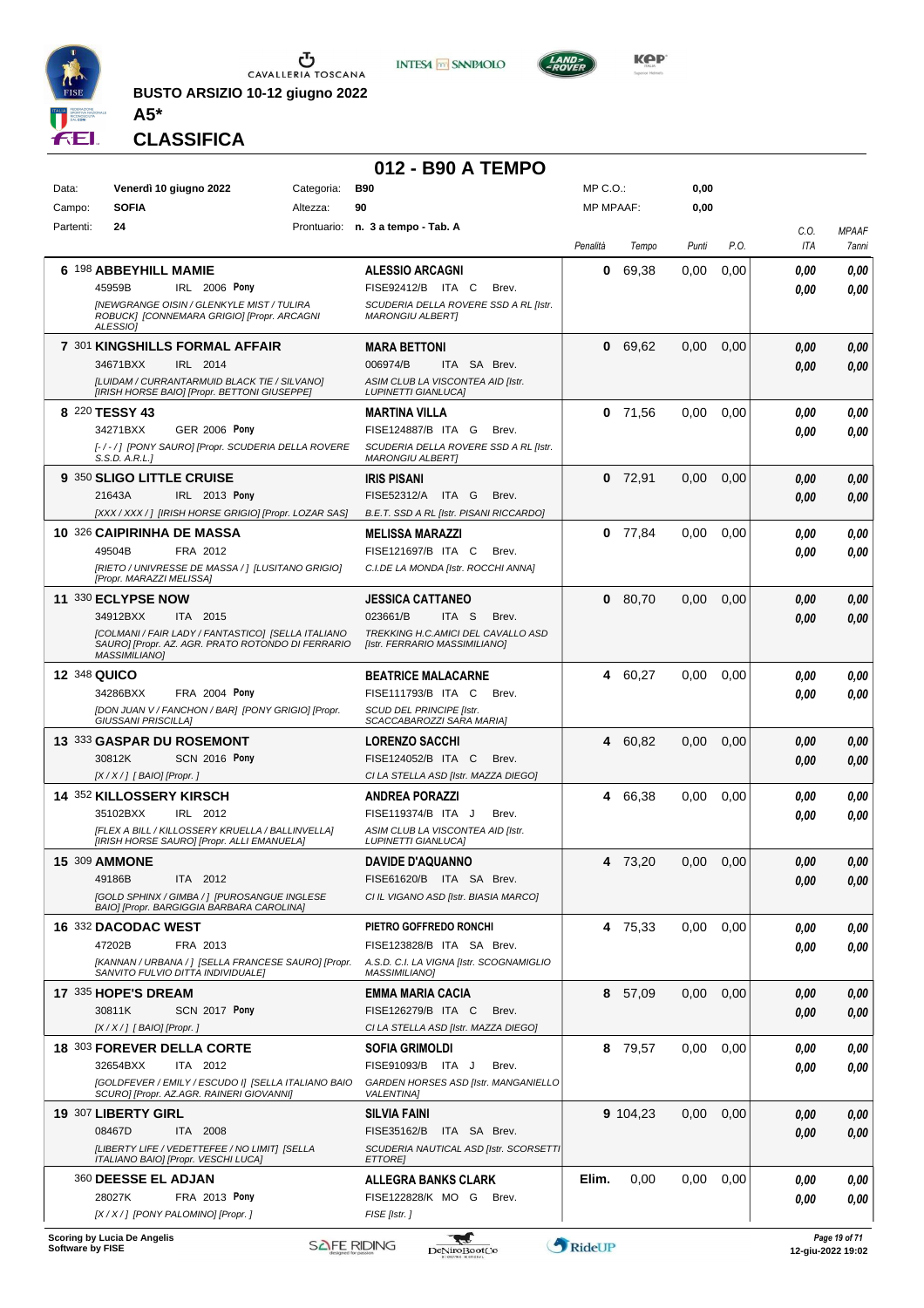

**INTESA** M SANPAOLO



**Kep** 

**CLASSIFICA**

**A5\***

#### **012 - B90 A TEMPO**

| Data:     | Venerdì 10 giugno 2022 | Categoria:  | <b>B90</b>                                                      | $MP C. O.$ :   |       | 0,00  |      |      |              |
|-----------|------------------------|-------------|-----------------------------------------------------------------|----------------|-------|-------|------|------|--------------|
| Campo:    | <b>SOFIA</b>           | Altezza:    | 90                                                              | MP MPAAF:      |       | 0,00  |      |      |              |
| Partenti: | 24                     | Prontuario: | n. 3 a tempo - Tab. A                                           |                |       |       |      | C.0. | <b>MPAAF</b> |
|           |                        |             |                                                                 | Penalità       | Tempo | Punti | P.O. | ITA  | 7anni        |
| FC 196    |                        |             | <b>TOMMASO GERARDI</b>                                          | <b>Partito</b> |       |       |      | 0,00 | 0,00         |
|           |                        |             | FISE2520/Q<br>ITA S<br>$2^{\circ}G$                             |                |       |       |      | 0,00 | 0,00         |
|           |                        |             | CENTRO IPPICO LA TORBIERA S.S.D. A R.L.<br>[Istr. GERARDI VITO] |                |       |       |      |      |              |
| FC 137    |                        |             | <b>TOMMASO GERARDI</b>                                          | <b>Partito</b> |       |       |      | 0.00 | 0,00         |
|           |                        |             | FISE2520/Q<br>ITA S<br>$2^{\circ}$ G                            |                |       |       |      | 0.00 | 0,00         |
|           |                        |             | CENTRO IPPICO LA TORBIERA S.S.D. A R.L.<br>[Istr. GERARDI VITO] |                |       |       |      |      |              |
| FC 300    |                        |             | <b>CARLANDREA CONCARI</b>                                       | <b>Partito</b> |       |       |      | 0,00 | 0,00         |
|           |                        |             | 001733/E<br>ITA S<br>$2^{\circ}G$                               |                |       |       |      | 0,00 | 0,00         |
|           |                        |             | LE SIEPI SSD A RL [Istr. NOVO GIULIANA]                         |                |       |       |      |      |              |
| FC 260    |                        |             | <b>DANIELA LEVI</b>                                             | <b>Partito</b> |       |       |      | 0,00 | 0,00         |
|           |                        |             | ITA SA 1°G<br>000893/A                                          |                |       |       |      | 0,00 | 0,00         |
|           |                        |             | C.I. D'AMPAILLAN ASD [Istr. SANDRI PAOLO]                       |                |       |       |      |      |              |

Collegio Giudicante *Presidente MARINA SERAFINO GIADA IACOMELLI ELISABETTA NEGRI MARIA GIOVANNA VIGNATI VALENTINA ZUCCHINALI*

#### **013 - 4 ANNI PRECISIONE**

| Data:  |           | Sabato 11 giugno 2022                                                                                                    | Categoria: | 4 Anni                                                          | $MP C. O.$ :     |       | 0,00  |      |            |              |
|--------|-----------|--------------------------------------------------------------------------------------------------------------------------|------------|-----------------------------------------------------------------|------------------|-------|-------|------|------------|--------------|
| Campo: |           | <b>SOFIA</b>                                                                                                             | Altezza:   | 110                                                             | <b>MP MPAAF:</b> |       | 0,00  |      |            |              |
|        | Partenti: | 17                                                                                                                       |            | Prontuario: n. 1 di Precisione - Tab. A                         |                  |       |       |      | C.O.       | <b>MPAAF</b> |
|        |           |                                                                                                                          |            |                                                                 | Penalità         | Tempo | Punti | P.O. | <b>ITA</b> | 7anni        |
| 1      |           | 68 KANTASIA Z                                                                                                            |            | <b>DAVID ANDY PARTOUCHE</b>                                     | 0                | 0,00  | 0,00  | 0,00 | 0,00       | 0,00         |
|        |           | 30649K<br>FRA 2018                                                                                                       |            | FISE153465/B FRA S 1°G                                          |                  |       |       |      | 0.00       | 0,00         |
|        |           | [X / X / ] [ZANGERSHEIDE BAIO SCURO] [Propr. ]                                                                           |            | POLIZZI JUMPING TEAM ASD [Istr. POLIZZI<br>CHIARA LYDIA]        |                  |       |       |      |            |              |
| 2      |           | 98 ICLOUD                                                                                                                |            | <b>NORA KUZNIK</b>                                              | 4                | 0,00  | 0,00  | 0,00 | 0.00       | 0.00         |
|        |           | 31041K<br>FRA 2018                                                                                                       |            | FISE30381/B ITA S<br>1°G                                        |                  |       |       |      | 0.00       | 0.00         |
|        |           | [X / X / ] [SELLA FRANCESE BAIO] [Propr. ]                                                                               |            | CI SANT'ANNA ASD [Istr. MONETA LUCA<br>MARIA]                   |                  |       |       |      |            |              |
|        |           | 2 369 ILOVE DES CHAINES                                                                                                  |            | <b>NORA KUZNIK</b>                                              | 4                | 0,00  | 0,00  | 0,00 | 0,00       | 0.00         |
|        |           | 31040K<br>FRA 2018                                                                                                       |            | FISE30381/B ITA S<br>$-1^{\circ}$ G                             |                  |       |       |      | 0,00       | 0.00         |
|        |           | [X / X / ] [SELLA FRANCESE UBERO] [Propr. ]                                                                              |            | CI SANT'ANNA ASD [Istr. MONETA LUCA<br><b>MARIA1</b>            |                  |       |       |      |            |              |
| 4      |           | 64 COUP DE CHANCE                                                                                                        |            | <b>DAVID ANDY PARTOUCHE</b>                                     | 4                | 0,00  | 0,00  | 0,00 | 0.00       | 0.00         |
|        |           | 48908B<br>ITA 2018                                                                                                       |            | FISE153465/B FRA S<br>$1^{\circ}G$                              |                  |       |       |      | 0.00       | 0.00         |
|        |           | [COUP DE COEUR / NIKE 8EX ONARA Z) / OSLO DE<br>REVEI [SELLA ITALIANO SAURO] [Propr. EQUIPASSIONE<br>S.R.L.              |            | POLIZZI JUMPING TEAM ASD [Istr. POLIZZI<br>CHIARA LYDIA]        |                  |       |       |      |            |              |
|        |           | 5 71 BELLA MAIL                                                                                                          |            | <b>OSCAR DALMIRO TUCCI TAGLE</b>                                | 8                | 0,00  | 0,00  | 0,00 | 0.00       | 0.00         |
|        |           | ITA 2018<br>22560A                                                                                                       |            | FISE30967/A ARG S 2°G                                           |                  |       |       |      | 0.00       | 0.00         |
|        |           | <b>[CATCHAR MAIL / BELLA DONNA DI VALLERANO /</b><br>BAEDEKER] [SELLA ITALIANO SAURO] [Propr. VIESTI<br><b>GIUSEPPEI</b> |            | PONTENUOVO SCUDERIA GHIDELLA [Istr.<br><b>GHIDELLA CLAUDIA1</b> |                  |       |       |      |            |              |
| FC 31  |           |                                                                                                                          |            | <b>MARTA COSTA</b>                                              | <b>Partito</b>   |       |       |      | 0.00       | 0.00         |
|        |           |                                                                                                                          |            | FISE79115/B ITA Y 1°G                                           |                  |       |       |      | 0.00       | 0.00         |
|        |           |                                                                                                                          |            | CLUB IPPICO MONZESE ASD [Istr.<br>CHIORLIN ALESSIA]             |                  |       |       |      |            |              |
| FC 37  |           |                                                                                                                          |            | <b>YVES PETER WINKELMOLEN</b>                                   | <b>Partito</b>   |       |       |      | 0,00       | 0,00         |
|        |           |                                                                                                                          |            | FISE27733/C NED S<br>$2^{\circ}$ G                              |                  |       |       |      | 0.00       | 0.00         |
|        |           |                                                                                                                          |            | CI VARASE SSD A RL [Istr. LOPEZ DE LA<br>OSA ESCRIBANO INIGOI   |                  |       |       |      |            |              |
| FC     | 44        |                                                                                                                          |            | <b>FRANCESCO AONDIO BERTERO</b>                                 | <b>Partito</b>   |       |       |      | 0.00       | 0.00         |
|        |           |                                                                                                                          |            | 006317/A<br>ITA S<br>$1^{\circ}G$                               |                  |       |       |      | 0.00       | 0.00         |
|        |           |                                                                                                                          |            | TENUTA LA MANDRIA SSD A RL [Istr.<br><b>MAZZIA FILIPPO]</b>     |                  |       |       |      |            |              |

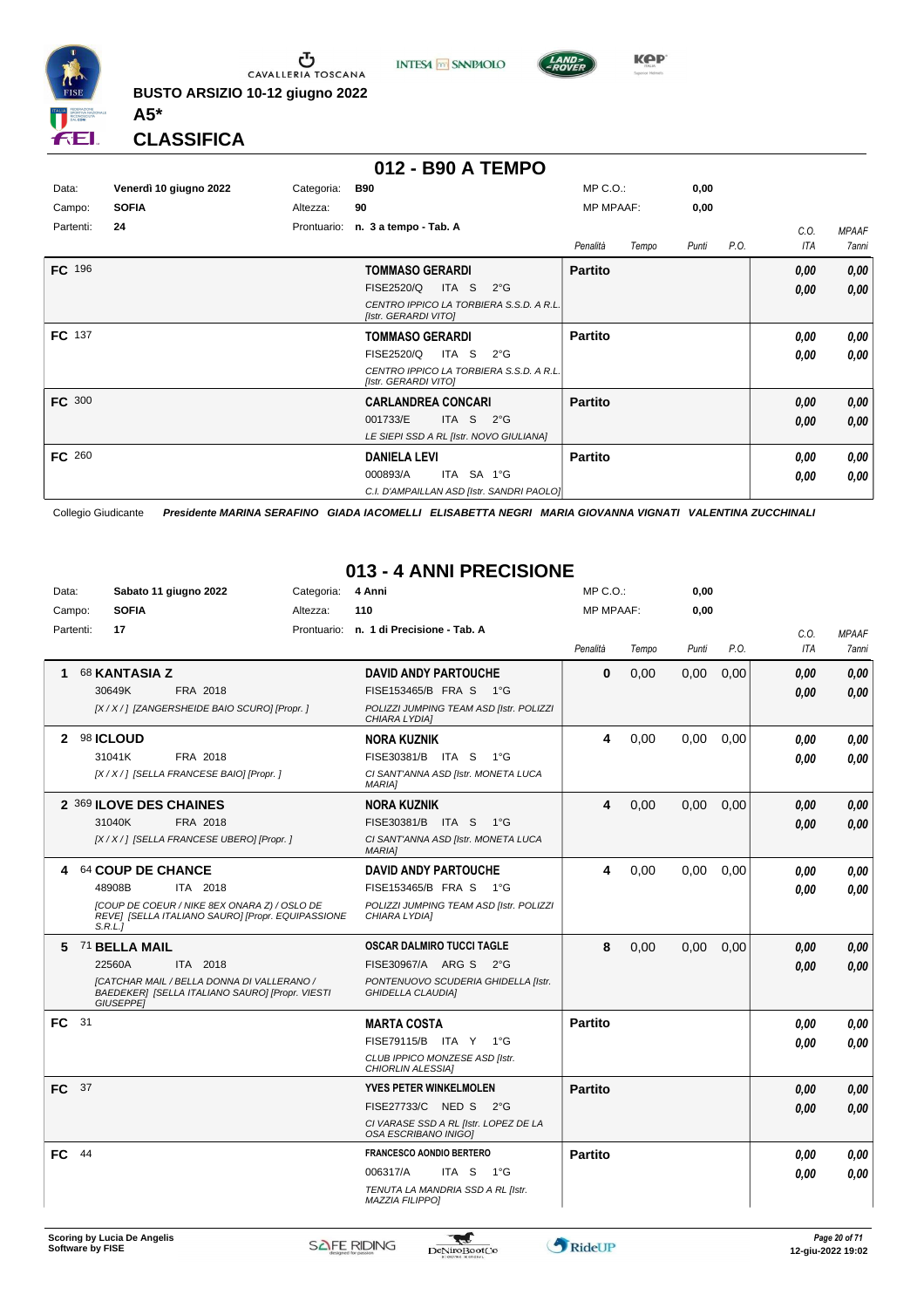

**INTESA** M SANPAOLO



**Kep** 

**CLASSIFICA**

**A5\***

#### **013 - 4 ANNI PRECISIONE**

| Data:         | Sabato 11 giugno 2022 | Categoria: | 4 Anni                                                        | MP C.O.:         |       | 0,00  |      |            |              |
|---------------|-----------------------|------------|---------------------------------------------------------------|------------------|-------|-------|------|------------|--------------|
| Campo:        | <b>SOFIA</b>          | Altezza:   | 110                                                           | <b>MP MPAAF:</b> |       | 0,00  |      |            |              |
| Partenti:     | 17                    |            | Prontuario: n. 1 di Precisione - Tab. A                       |                  |       |       |      | C.O.       | <b>MPAAF</b> |
|               |                       |            |                                                               | Penalità         | Tempo | Punti | P.O. | <b>ITA</b> | 7anni        |
| FC 50         |                       |            | YVES PETER WINKELMOLEN                                        | <b>Partito</b>   |       |       |      | 0,00       | 0,00         |
|               |                       |            | FISE27733/C NED S 2°G                                         |                  |       |       |      | 0.00       | 0.00         |
|               |                       |            | CI VARASE SSD A RL [Istr. LOPEZ DE LA<br>OSA ESCRIBANO INIGO] |                  |       |       |      |            |              |
| FC 69         |                       |            | <b>CAMILLA VITTADINI</b>                                      | <b>Partito</b>   |       |       |      | 0,00       | 0,00         |
|               |                       |            | 011001/B<br>ITA S<br>$2^{\circ}G$                             |                  |       |       |      | 0.00       | 0.00         |
|               |                       |            | CI SANT'ANNA ASD [Istr. MONETA LUCA<br><b>MARIAI</b>          |                  |       |       |      |            |              |
| FC 70         |                       |            | <b>SARA CAMPIONE</b>                                          | <b>Partito</b>   |       |       |      | 0.00       | 0,00         |
|               |                       |            | FISE100571/B ITA J<br>1°G                                     |                  |       |       |      | 0,00       | 0,00         |
|               |                       |            | CI I SALICI ASD [Istr. COMENDULI<br>LORENZO]                  |                  |       |       |      |            |              |
| FC 310        |                       |            | <b>MARTINA BARBATO</b>                                        | <b>Partito</b>   |       |       |      | 0.00       | 0,00         |
|               |                       |            | FISE58612/B ITA Y<br>$1^{\circ}G$                             |                  |       |       |      | 0.00       | 0,00         |
|               |                       |            | SCUDERIA LE QUERCE [Istr. PRADA<br>ELISABETTA]                |                  |       |       |      |            |              |
| <b>FC 306</b> |                       |            | <b>FRANCESCO AONDIO BERTERO</b>                               | <b>Partito</b>   |       |       |      | 0,00       | 0,00         |
|               |                       |            | 006317/A<br>ITA S 1°G                                         |                  |       |       |      | 0,00       | 0,00         |
|               |                       |            | TENUTA LA MANDRIA SSD A RL [Istr.<br>MAZZIA FILIPPO]          |                  |       |       |      |            |              |
| FC 34         |                       |            | <b>FRANCESCA ANTONINI</b>                                     | <b>Partito</b>   |       |       |      | 0.00       | 0,00         |
|               |                       |            | 018082/B<br>ITA S $2^{\circ}G$                                |                  |       |       |      | 0.00       | 0.00         |
|               |                       |            | C.I.LA LURA [Istr. CRAMAROSSA<br><b>ALESSANDRA1</b>           |                  |       |       |      |            |              |
| FC 63         |                       |            | <b>ELEONORA VITTORIA BORRA</b>                                | <b>Partito</b>   |       |       |      | 0,00       | 0,00         |
|               |                       |            | 007736/B<br>ITA S $2^{\circ}$ G                               |                  |       |       |      | 0.00       | 0.00         |
|               |                       |            | C.I.DE LA MONDA [Istr. ]                                      |                  |       |       |      |            |              |
| FC 12         |                       |            | <b>GIACOMO MESSINA</b>                                        | <b>Partito</b>   |       |       |      | 0,00       | 0,00         |
|               |                       |            | 60392<br>ITA S<br>$1^{\circ}G$                                |                  |       |       |      | 0.00       | 0.00         |
|               |                       |            | SCUDERIA NAUTICAL ASD [Istr. MESSINA<br>GIACOMO1              |                  |       |       |      |            |              |
| FC.<br>66     |                       |            | <b>LORIS CAVALLO</b>                                          | <b>Partito</b>   |       |       |      | 0,00       | 0,00         |
|               |                       |            | 007104/A<br>ITA S<br>$2^{\circ}$ G                            |                  |       |       |      | 0.00       | 0.00         |
|               |                       |            | S. SETTE SALTI [Istr. MULATTIERI<br>GIUSEPPE]                 |                  |       |       |      |            |              |

Collegio Giudicante *Presidente MARINA SERAFINO GIADA IACOMELLI ELISABETTA NEGRI MARIA GIOVANNA VIGNATI VALENTINA ZUCCHINALI*

#### **014 - 5 ANNI DI PRECISIONE**

| Data:     | Sabato 11 giugno 2022                                                                                                                | Categoria:  | 5 Anni                                                  |                  |                                       | $MP C. O.$ :     |       | 0,00  |      |      |              |
|-----------|--------------------------------------------------------------------------------------------------------------------------------------|-------------|---------------------------------------------------------|------------------|---------------------------------------|------------------|-------|-------|------|------|--------------|
| Campo:    | <b>SOFIA</b>                                                                                                                         | Altezza:    | 120                                                     |                  |                                       | <b>MP MPAAF:</b> |       | 0,00  |      |      |              |
| Partenti: | 27                                                                                                                                   | Prontuario: | n. 1 di Precisione - Tab. A                             |                  |                                       |                  |       |       |      | C.O. | <b>MPAAF</b> |
|           |                                                                                                                                      |             |                                                         |                  |                                       | Penalità         | Tempo | Punti | P.O. | ITA  | 7anni        |
|           | 40 LUSSO DELLE PALUDI                                                                                                                |             | <b>MARIO GEORGES AGNES VERHEYDEN</b>                    |                  |                                       | 0                | 0,00  | 0,00  | 0,00 | 0.00 | 0,00         |
|           | 47791B<br><b>ITA 2017</b>                                                                                                            |             | 002422/B                                                | ITA SA 2°G       |                                       |                  |       |       |      | 0.00 | 0.00         |
|           | [CASIRO / NIMPY / ] [SELLA ITALIANO BAIO] [Propr.<br>SOCIETA' AGRICOLA ALLEVAMENTO DELLA PALUDI<br>S.A.S. DI TYBERGIN DANIELLE & C.] |             | EURATOM [Istr. VERHEYDEN MARIO<br><b>GEORGES AGNES!</b> |                  |                                       |                  |       |       |      |      |              |
|           | <b>42 RADU STERREBORNEHOF</b>                                                                                                        |             | <b>LUDOVICA MINOLI</b>                                  |                  |                                       | 0                | 0,00  | 0,00  | 0,00 | 0,00 | 0,00         |
|           | 47057B<br>BEL 2017                                                                                                                   |             | 008471/B                                                | <b>ITA</b><br>S. | $2^{\circ}G$                          |                  |       |       |      | 0,00 | 0.00         |
|           | <b>JUTAH VAN ERPEKOM / GERDIE VAN DE VRIESPUT /</b><br>QUERLYBET HEROI [BEL. WARMBLOEDPAARD BAIO]<br>[Propr. LUDOVICA MINOLI]        |             | BORROMEO LODOVICO]                                      |                  | SCUDERIA DELLA ROVERE SSD A RL [Istr. |                  |       |       |      |      |              |
|           | <b>46 U-ELECTRA VAN OVERIS Z</b>                                                                                                     |             | <b>MATILDE GIORGIA BIANCHI</b>                          |                  |                                       | 0                | 0,00  | 0,00  | 0,00 | 0.00 | 0.00         |
|           | 47068B<br>BEL 2017                                                                                                                   |             | 023286/B                                                | ITA S            | $2^{\circ}$ G                         |                  |       |       |      | 0,00 | 0.00         |
|           | [UNTOUCHABLE / PATTY / CALVADOS] [ZANGERSHEIDE<br>ROANO] [Propr. WHITES SOC. A RESP LIMITATA SEMPL.]                                 |             | IL GHIRO SSARLD [Istr. CARBONELLI<br><b>VALENTINA1</b>  |                  |                                       |                  |       |       |      |      |              |
|           |                                                                                                                                      |             |                                                         | $-$              |                                       |                  |       |       |      |      |              |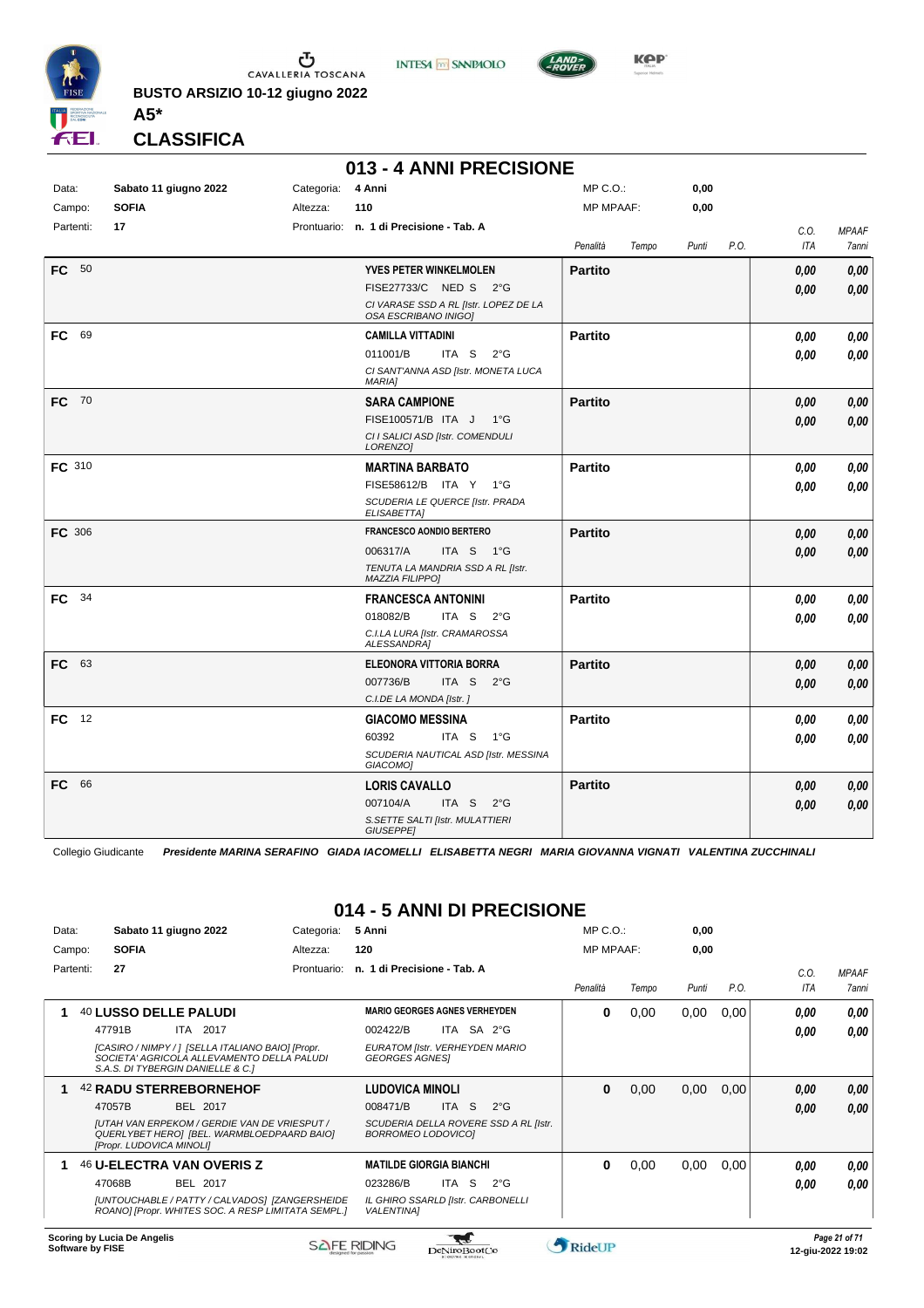

**BUSTO ARSIZIO 10-12 giugno 2022 A5\***





**CLASSIFICA**

### **014 - 5 ANNI DI PRECISIONE**

| Data:     | Sabato 11 giugno 2022                                                                                                                                                              | 5 Anni<br>Categoria:                    |                                                                                                                   |               | MP C.O.:         |       | 0,00  |      |              |                                     |
|-----------|------------------------------------------------------------------------------------------------------------------------------------------------------------------------------------|-----------------------------------------|-------------------------------------------------------------------------------------------------------------------|---------------|------------------|-------|-------|------|--------------|-------------------------------------|
| Campo:    | <b>SOFIA</b>                                                                                                                                                                       | 120<br>Altezza:                         |                                                                                                                   |               | <b>MP MPAAF:</b> |       | 0,00  |      |              |                                     |
| Partenti: | 27                                                                                                                                                                                 | Prontuario: n. 1 di Precisione - Tab. A |                                                                                                                   |               | Penalità         | Tempo | Punti | P.O. | C.O.<br>ITA  | <b>MPAAF</b><br><i><b>7anni</b></i> |
| 1         | 52 ROCKABYE VAN HET DISTELHOF<br>BEL 2017<br>30672K<br>[X / X / ] [SELLA BELGA GRIGIO] [Propr. ]                                                                                   |                                         | <b>MARCO CALDERARO</b><br>FISE20763/B ITA S<br>C.I.LOMBARDO [Istr. FRIGERIO GIOVANNI]                             | $2^{\circ}$ G | 0                | 0,00  | 0,00  | 0,00 | 0.00<br>0.00 | 0,00<br>0,00                        |
| 1.        | 67 ALYSSA HETTA<br>04668C<br>ITA 2017<br>[NADIR DI SAN PATRIGNANO / ULYSSA / DARCO] [SELLA<br>ITALIANO BAIO] [Propr. RAPA GIANCARLO]                                               | 007736/B                                | ELEONORA VITTORIA BORRA<br>ITA S<br>C.I.DE LA MONDA [Istr.]                                                       | $2^{\circ}G$  | 0                | 0,00  | 0,00  | 0,00 | 0.00<br>0.00 | 0,00<br>0.00                        |
|           | 6 61 DIONISO<br>29709T<br>ITA 2017<br>[DIACONTINUS / LOREANA / ] [SELLA ITALIANO GRIGIO]<br>[Propr. PECILE VERONICA]                                                               |                                         | OSCAR DALMIRO TUCCI TAGLE<br>FISE30967/A ARG S<br>PONTENUOVO SCUDERIA GHIDELLA [Istr.<br>GHIDELLA CLAUDIA]        | $2^{\circ}G$  | 3                | 0,00  | 0.00  | 0,00 | 0.00<br>0.00 | 0,00<br>0,00                        |
|           | 7 41 RAFFAELLO VH GEBERGTE<br>14599D<br>BEL 2017<br><b>IDENZEL V'T MEULENHOF / OLYMPIA JW VAN'T</b><br>MEULENHOF / ] [BWP SAURO] [Propr. SALA LUIGI]                               | 002043/B                                | <b>ROSSELLA OLGIATI</b><br>ITA SA 2°G<br>JUMPING VILLA SCHEIBLER ASD [Istr.<br>CROCE ALDO]                        |               | 4                | 0,00  | 0,00  | 0,00 | 0.00<br>0.00 | 0,00<br>0.00                        |
| 8         | <b>39 HAHORN VON WEG</b><br>22984A<br>ITA 2017<br>[BOTERO / AMBER / JOHNNY BOY II] [SELLA ITALIANO<br>GRIGIO] [Propr. DUSIO VALTER]                                                |                                         | OSCAR DALMIRO TUCCI TAGLE<br>FISE30967/A ARG S<br>PONTENUOVO SCUDERIA GHIDELLA [Istr.<br><b>GHIDELLA CLAUDIA]</b> | $2^{\circ}G$  | 4                | 0,00  | 0.00  | 0,00 | 0.00<br>0.00 | 0,00<br>0,00                        |
| 8         | 48 HIROSHIMA DU SUD<br>47954B<br>FRA 2017<br>[WINDOWS VH COSTERSVELD / ORIELE DE KEOS /<br>DIAMANT DE SEMILLY] [SELLA FRANCESE SAURO<br>ORDINARIO] [Propr. M.G. INTERNATIONAL LTD] |                                         | <b>SAMUELE MAESTRI</b><br>FISE14041/B ITA S<br>LUCKY HORSE SRL SSD [Istr.<br>DOUKHOVSKAIA OXANA]                  | $2^{\circ}$ G | 4                | 0,00  | 0.00  | 0,00 | 0.00<br>0.00 | 0,00<br>0.00                        |
|           | 8 53 COCONUT BRD<br>22734A<br>GER 2017<br>[CICERO Z / SANTA FE / ] [HANNOVER GRIGIO] [Propr.<br>AONDIO MARCO]                                                                      | 006317/A                                | <b>FRANCESCO AONDIO BERTERO</b><br>ITA S<br>TENUTA LA MANDRIA SSD A RL [Istr.<br><b>MAZZIA FILIPPO]</b>           | 1°G           | 4                | 0,00  | 0,00  | 0,00 | 0.00<br>0.00 | 0,00<br>0,00                        |
| 8         | 56 UPPER TOUCH JT Z<br>22714A<br>BEL 2017<br>[UNTOUCHED / CARTE BLANCHE / CARTHAGO Z]<br>[ZANGERSHEIDE BAIO] [Propr. LOZAR SAS]                                                    |                                         | <b>TOMMASO GERARDI</b><br>FISE2520/Q<br>ITA S<br>CENTRO IPPICO LA TORBIERA S.S.D. A R.L.<br>[Istr. GERARDI VITO]  | $2^{\circ}G$  | 4                | 0,00  | 0.00  | 0,00 | 0.00<br>0.00 | 0,00<br>0.00                        |
|           | 12 43 MELIANA G<br>48966B<br><b>NED 2017</b><br>[HARLEY VDL / FANTURA / CANTURANO] [KWPN BAIO<br>SCURO] [Propr. RISARDI ISABELLA]                                                  | 014884/B                                | <b>SOFIA CAPPELLETTI</b><br>ITA S<br>CI A COLORI ASD [Istr. CAPPELLETTI SOFIA]                                    | $2^{\circ}G$  | 5                | 0,00  | 0,00  | 0,00 | 0.00<br>0.00 | 0,00<br>0.00                        |
| 12        | <sup>47</sup> ZODIACH<br>22997A<br>ITA 2017<br>[LOTUS VDL / VJEMMAH / NIVEAU] [AES BAIO] [Propr.<br>GIMA SRL]                                                                      |                                         | <b>NICOLO' MONTINI</b><br><b>FISE9884/A</b><br>ITA S $2^{\circ}G$<br>I TULIPANI ASD [Istr. ZOJA MATTEO]           |               | 5                | 0,00  | 0.00  | 0,00 | 0.00<br>0,00 | 0.00<br>0,00                        |
|           | 14 59 CARJO VAN KLEIN STATUM Z<br>48992B<br>NED 2017<br>[COR DE LA BRYERE / CHIN CHIN / ] [WARMBLUT BAIO]<br>[Propr. PALUMBO SALVATORE]                                            |                                         | <b>JOSEPH FREIGE</b><br>FISE74466/B ITA S 1°G<br>C.I.BRIANTEO ASD [Istr. FREIGE JOSEPH]                           |               | 6                | 0,00  | 0.00  | 0,00 | 0.00<br>0,00 | 0,00<br>0,00                        |
|           | 15 54 LOVE MY LIFE<br>48917B<br>ITA 2017<br>[EDMINTON / FAUVE / ] [SELLA ITALIANO BAIO] [Propr.<br>COLOMBO GIUSEPPE]                                                               |                                         | <b>ROBERTO NOCERINO</b><br>FISE27989/B ITA S<br>C.I.LA LURA [Istr. COLOMBO GIUSEPPE]                              | $2^{\circ}G$  | 8                | 0,00  | 0,00  | 0,00 | 0.00<br>0.00 | 0,00<br>0,00                        |
|           | 16 36 AMATA<br>22438A<br>ITA 2017<br>[XXX / XXX /] [SCONOSCIUTA BAIO SCURO] [Propr.<br>SOCIETA' AGRICOLA LA FARETRA SRL]                                                           | 001733/E                                | <b>CARLANDREA CONCARI</b><br>ITA <sub>S</sub><br>LE SIEPI SSD A RL [Istr. NOVO GIULIANA]                          | $2^{\circ}G$  | 12               | 0,00  | 0.00  | 0,00 | 0,00<br>0.00 | 0,00<br>0,00                        |
| FC        | - 10                                                                                                                                                                               | 002422/B                                | <b>MARIO GEORGES AGNES VERHEYDEN</b><br>ITA SA 2°G<br>EURATOM [Istr. VERHEYDEN MARIO<br>GEORGES AGNES]            |               | <b>Partito</b>   |       |       |      | 0,00<br>0,00 | 0,00<br>0,00                        |

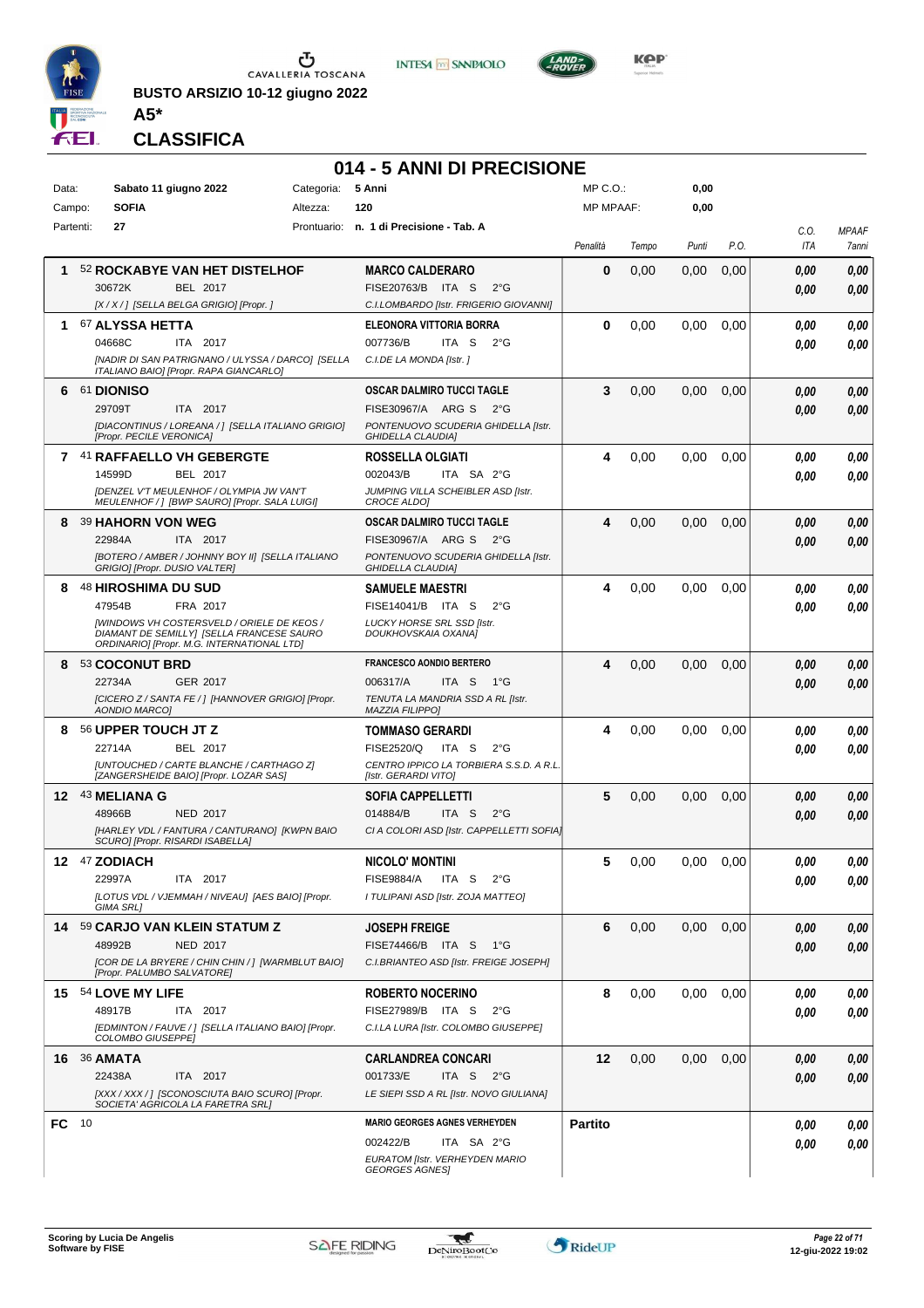

**INTESA M** SANPAOLO



**Kep** 

**CLASSIFICA**

**A5\***

#### **014 - 5 ANNI DI PRECISIONE**

| Data:     | Sabato 11 giugno 2022 | Categoria: | 5 Anni                                                 | MP C.O.:         |       | 0,00  |      |      |              |
|-----------|-----------------------|------------|--------------------------------------------------------|------------------|-------|-------|------|------|--------------|
| Campo:    | <b>SOFIA</b>          | Altezza:   | 120                                                    | <b>MP MPAAF:</b> |       | 0,00  |      |      |              |
| Partenti: | 27                    |            | Prontuario: n. 1 di Precisione - Tab. A                |                  |       |       |      | C.O. | <b>MPAAF</b> |
|           |                       |            |                                                        | Penalità         | Tempo | Punti | P.O. | ITA  | 7anni        |
| FC 35     |                       |            | <b>FRANCESCO AONDIO BERTERO</b>                        | <b>Partito</b>   |       |       |      | 0,00 | 0,00         |
|           |                       |            | 006317/A<br>ITA S 1°G                                  |                  |       |       |      | 0,00 | 0,00         |
|           |                       |            | TENUTA LA MANDRIA SSD A RL [Istr.                      |                  |       |       |      |      |              |
|           |                       |            | MAZZIA FILIPPO]                                        |                  |       |       |      |      |              |
| FC 58     |                       |            | ALESSANDRO AGLIERI RINELLA                             | <b>Partito</b>   |       |       |      | 0,00 | 0,00         |
|           |                       |            | FISE64202/KE ITA S 1°G                                 |                  |       |       |      | 0,00 | 0,00         |
|           |                       |            | LE SIEPI SSD A RL [Istr. NOVO GIULIANA]                |                  |       |       |      |      |              |
| FC 156    |                       |            | <b>ELENA CODECASA</b>                                  | <b>Partito</b>   |       |       |      | 0,00 | 0,00         |
|           |                       |            | FISE33115/B ITA S<br>$2^{\circ}$ G                     |                  |       |       |      | 0,00 | 0,00         |
|           |                       |            | LA FORNACETTA ASD [Istr. CODECASA<br><b>OMAR LUCA]</b> |                  |       |       |      |      |              |
| FC 366    |                       |            | <b>SARA ONETA</b>                                      | <b>Partito</b>   |       |       |      | 0.00 | 0,00         |
|           |                       |            | FISE104669/B ITA J<br>1°G                              |                  |       |       |      | 0.00 | 0,00         |
|           |                       |            | C.I.LE GINESTRE SSD A RL [Istr. TARANTINI<br>GUIDO]    |                  |       |       |      |      |              |
| FC 371    |                       |            | <b>SOFIA CAPPELLETTI</b>                               | <b>Partito</b>   |       |       |      | 0,00 | 0,00         |
|           |                       |            | 014884/B<br>ITA S<br>$2^{\circ}$ G                     |                  |       |       |      | 0,00 | 0,00         |
|           |                       |            | CI A COLORI ASD [Istr. CAPPELLETTI SOFIA]              |                  |       |       |      |      |              |
| FC 49     |                       |            | <b>CARLANDREA CONCARI</b>                              | <b>Partito</b>   |       |       |      | 0.00 | 0,00         |
|           |                       |            | 001733/E<br>ITA S 2°G                                  |                  |       |       |      | 0,00 | 0,00         |
|           |                       |            | LE SIEPI SSD A RL [Istr. NOVO GIULIANA]                |                  |       |       |      |      |              |
| 8<br>FC.  |                       |            | <b>LORIS CAVALLO</b>                                   | <b>Partito</b>   |       |       |      | 0,00 | 0,00         |
|           |                       |            | 007104/A<br>ITA S $2^{\circ}G$                         |                  |       |       |      | 0,00 | 0,00         |
|           |                       |            | S. SETTE SALTI [Istr. MULATTIERI<br>GIUSEPPE]          |                  |       |       |      |      |              |
| FC 233    |                       |            | <b>NICOLO' MONTINI</b>                                 | <b>Partito</b>   |       |       |      | 0,00 | 0,00         |
|           |                       |            | <b>FISE9884/A</b><br>ITA S<br>$2^{\circ}$ G            |                  |       |       |      | 0,00 | 0,00         |
|           |                       |            | I TULIPANI ASD [Istr. ZOJA MATTEO]                     |                  |       |       |      |      |              |
| FC 38     |                       |            | <b>LORIS CAVALLO</b>                                   | <b>Partito</b>   |       |       |      | 0,00 | 0,00         |
|           |                       |            | 007104/A<br>ITA S $2^{\circ}G$                         |                  |       |       |      | 0,00 | 0,00         |
|           |                       |            | S.SETTE SALTI [Istr. MULATTIERI<br><b>GIUSEPPE]</b>    |                  |       |       |      |      |              |
| FC 12     |                       |            | <b>GIACOMO MESSINA</b>                                 | <b>Partito</b>   |       |       |      | 0.00 | 0,00         |
|           |                       |            | 60392<br>ITA S<br>1°G                                  |                  |       |       |      | 0,00 | 0,00         |
|           |                       |            | SCUDERIA NAUTICAL ASD [Istr. MESSINA<br>GIACOMO]       |                  |       |       |      |      |              |

Collegio Giudicante *Presidente MARINA SERAFINO GIADA IACOMELLI ELISABETTA NEGRI MARIA GIOVANNA VIGNATI VALENTINA ZUCCHINALI*

#### **015 - 6 ANNI A FASI**

| Data:<br>Campo: | <b>CLARISSA</b>    | Sabato 11 giugno 2022                                                                           | Categoria:<br>Altezza: | 6 Anni<br>130                                                    |            |               | $MP C. O.$ :<br><b>MP MPAAF:</b> |       | 800.00<br>0,00 |      |                   |              |
|-----------------|--------------------|-------------------------------------------------------------------------------------------------|------------------------|------------------------------------------------------------------|------------|---------------|----------------------------------|-------|----------------|------|-------------------|--------------|
| Partenti:       | 32                 |                                                                                                 | Prontuario:            | n. 19 speciale a fasi consecutive (tempo della II fase) - Tab. A |            |               |                                  |       |                |      | C.O<br><b>ITA</b> | <b>MPAAF</b> |
|                 |                    |                                                                                                 |                        |                                                                  |            |               | Penalità                         | Tempo | Punti          | P.O. |                   | <b>7anni</b> |
|                 | <b>3 ALICANTES</b> |                                                                                                 |                        | <b>MANUEL ROBERTI</b>                                            |            |               | 0/0                              | 32.39 | 0,00           | 0.00 | 200.00            | 0.00         |
|                 | 17284P             | ITA 2016                                                                                        |                        | 005773/B                                                         | ITA S      | $2^{\circ}$ G |                                  |       |                |      | 0.00              | 0.00         |
|                 |                    | [BABALOU DE LIGNY / JADE DES PAPERIES / 1 [SELLA<br>ITALIANO SAURO] [Propr. SANNA ANTONIO]      |                        | C.I.SPORT.EQUUS CLUB [Istr. PERI GIAN<br><b>PAOLOI</b>           |            |               |                                  |       |                |      |                   |              |
| 2               | 29 GIN DE MARIGNY  |                                                                                                 |                        | <b>CECILIA BOSSI</b>                                             |            |               | 0/0                              | 33.53 | 0.00           | 0.00 | 144,00            | 0.00         |
|                 | 22104A             | FRA 2016                                                                                        |                        | FISE85801/B                                                      | ITA<br>- 1 | $2^{\circ}G$  |                                  |       |                |      | 0.00              | 0.00         |
|                 |                    | [MALITO DE REVE / VODKA DE MARIGNY / CONTROE]<br>[SELLA FRANCESE GRIGIO] [Propr. ALVARO MATIAS] |                        | S.DELLA CAPINERA [Istr. CRISTOFOLETTI<br><b>ANGELOI</b>          |            |               |                                  |       |                |      |                   |              |

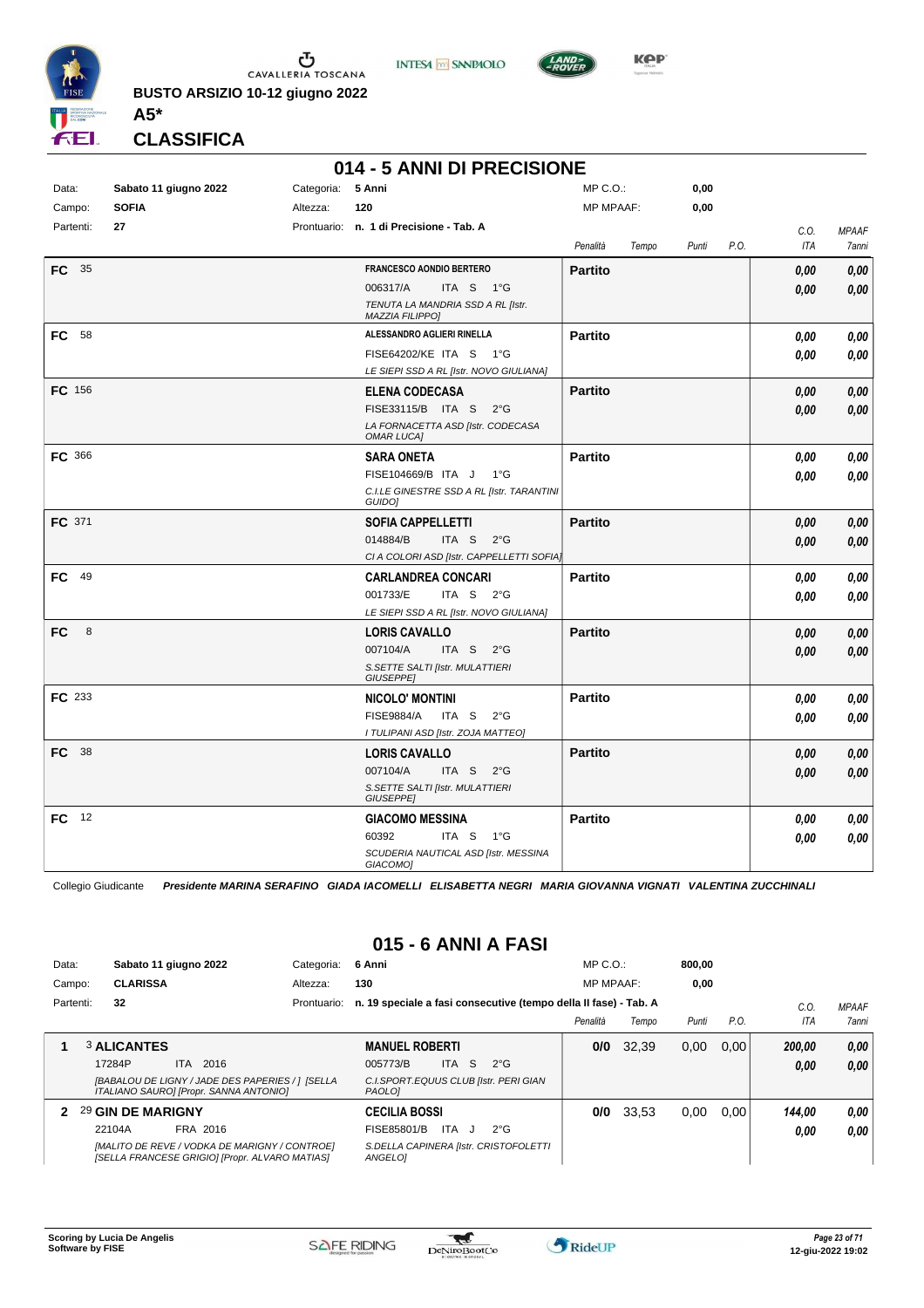

**BUSTO ARSIZIO 10-12 giugno 2022**





**CLASSIFICA**

**A5\***

#### **015 - 6 ANNI A FASI**

| <b>CLARISSA</b><br><b>MP MPAAF:</b><br>0,00<br>Altezza:<br>130<br>Campo:<br>Partenti:<br>32<br>Prontuario: n. 19 speciale a fasi consecutive (tempo della II fase) - Tab. A<br>C.O.<br><b>MPAAF</b><br>P.O.<br>ITA<br>Penalità<br>Tempo<br>Punti<br>7anni<br><b>5 COMETA SWAN</b><br>0,00<br>0,00<br>3<br><b>GIULIANO PACIOTTI</b><br>0/0<br>34,16<br>0,00<br>120,00<br>21238A<br>ITA 2016<br>001493/G<br>ITA S<br>$2^{\circ}$ G<br>0,00<br>0,00<br>[CONTENDRO / CASSIOPEA DELLA CACCIA / CASCARI]<br>CI MONTEORO ASD [Istr. PACIOTTI<br>[SELLA ITALIANO BAIO SCURO] [Propr. SOC.AGR.ASTRI<br>GIULIANO]<br><b>SRLS1</b><br><b>18 QUITO VAN DEN AARD</b><br>0/0<br>34,41<br>0,00<br>0,00<br><b>SILVIA BAZZANI</b><br>96,00<br>0,00<br>BEL 2016<br>002572/B<br>ITA S<br>$2^{\circ}$ G<br>22391A<br>0.00<br>0.00<br><b>ILE BLUE DIAMOND VAN'T RUYTERSHOF / CHANEL VAN</b><br>B.E.T. SSD A RL [Istr. DONATO LUISA]<br>DE AARD Z / CORIAND] [BWP BAIO SCURO] [Propr.<br>LOZAR SAS]<br>21 CHA LA BAMBA PS<br><b>GIULIO CARPIGIANI</b><br>35,22<br>0,00<br>0,00<br>0/0<br>0,00<br>80,00<br>5.<br><b>FISE7607/E</b><br>30980K<br>GER 2016<br>ITA S<br>$2^{\circ}G$<br>0.00<br>0,00<br>[X / X / ] [OLDENBURG SAURO] [Propr. ]<br>C.I.LE GINESTRE SSD A RL [Istr. BUSSU<br><b>ELEONORAI</b><br><b>13 LISSAVORRA ROCCO</b><br>36,78<br>0,00<br><b>GIANLUCA LUPINETTI</b><br>0/4<br>0.00<br>0,00<br>6<br>32,00<br>ITA S<br>$2^{\circ}$ G<br>48490B<br>IRL 2016<br>005791/B<br>0.00<br>0,00<br>[ZIROCCO BLUE VDL / LISSAVORRA TRIPLE C /<br>ASIM CLUB LA VISCONTEA AID [Istr.<br>COEVERS DIAMOND BOYI [IRISH SPORT HORSE GRIGIO<br><b>LUPINETTI GIANLUCA]</b><br>ROANATO] [Propr. IRISH HORSES SERVICE SNC]<br>7 33 GOLDEN DIAMOND<br><b>YVES PETER WINKELMOLEN</b><br>39,52<br>0,00<br>0.00<br>0,00<br>0/4<br>0,00<br>FISE27733/C NED S<br>04634C<br>FRA 2016<br>$2^{\circ}G$<br>0.00<br>0,00<br>[DIAMANT DE SEMILLY / HYMNE VAN SPIEVELD / ]<br>CI VARASE SSD A RL [Istr. LOPEZ DE LA<br>OSA ESCRIBANO INIGOI<br>[SELLA FRANCESE BAIO] [Propr. LOPEZ DE LA OSA<br><b>ESCRIBANO INIGO)</b><br>2 CASAGRINO PS<br>4<br>0,00<br>0,00<br>8<br><b>SILVIA BAZZANI</b><br>0.00<br>0,00<br>0.00<br>21853A<br>GER 2016<br>002572/B<br>ITA S<br>$2^{\circ}$ G<br>0.00<br>0,00<br>[CASANOVA / CHACCOGRINA / ] [NPA BAIO] [Propr.<br>B.E.T. SSD A RL [Istr. DONATO LUISA]<br>LOZAR SAS]<br>4 MUCH MORE<br><b>CARLANDREA CONCARI</b><br>4<br>0,00<br>0,00<br>0,00<br>8<br>0.00<br>0,00<br>17582P<br>ITA 2016<br>001733/E<br>ITA S $2^{\circ}G$<br>0.00<br>0,00<br>[BUTCH CASSIDY / CRIZIAH / ] [SELLA ITALIANO SAURO]<br>LE SIEPI SSD A RL [Istr. NOVO GIULIANA] |
|-----------------------------------------------------------------------------------------------------------------------------------------------------------------------------------------------------------------------------------------------------------------------------------------------------------------------------------------------------------------------------------------------------------------------------------------------------------------------------------------------------------------------------------------------------------------------------------------------------------------------------------------------------------------------------------------------------------------------------------------------------------------------------------------------------------------------------------------------------------------------------------------------------------------------------------------------------------------------------------------------------------------------------------------------------------------------------------------------------------------------------------------------------------------------------------------------------------------------------------------------------------------------------------------------------------------------------------------------------------------------------------------------------------------------------------------------------------------------------------------------------------------------------------------------------------------------------------------------------------------------------------------------------------------------------------------------------------------------------------------------------------------------------------------------------------------------------------------------------------------------------------------------------------------------------------------------------------------------------------------------------------------------------------------------------------------------------------------------------------------------------------------------------------------------------------------------------------------------------------------------------------------------------------------------------------------------------------------------------------------------------------------------------------------------------------------------------------------------------------------------------------------------------------------------------------------------------------------------------------------------------------------|
|                                                                                                                                                                                                                                                                                                                                                                                                                                                                                                                                                                                                                                                                                                                                                                                                                                                                                                                                                                                                                                                                                                                                                                                                                                                                                                                                                                                                                                                                                                                                                                                                                                                                                                                                                                                                                                                                                                                                                                                                                                                                                                                                                                                                                                                                                                                                                                                                                                                                                                                                                                                                                                         |
|                                                                                                                                                                                                                                                                                                                                                                                                                                                                                                                                                                                                                                                                                                                                                                                                                                                                                                                                                                                                                                                                                                                                                                                                                                                                                                                                                                                                                                                                                                                                                                                                                                                                                                                                                                                                                                                                                                                                                                                                                                                                                                                                                                                                                                                                                                                                                                                                                                                                                                                                                                                                                                         |
|                                                                                                                                                                                                                                                                                                                                                                                                                                                                                                                                                                                                                                                                                                                                                                                                                                                                                                                                                                                                                                                                                                                                                                                                                                                                                                                                                                                                                                                                                                                                                                                                                                                                                                                                                                                                                                                                                                                                                                                                                                                                                                                                                                                                                                                                                                                                                                                                                                                                                                                                                                                                                                         |
|                                                                                                                                                                                                                                                                                                                                                                                                                                                                                                                                                                                                                                                                                                                                                                                                                                                                                                                                                                                                                                                                                                                                                                                                                                                                                                                                                                                                                                                                                                                                                                                                                                                                                                                                                                                                                                                                                                                                                                                                                                                                                                                                                                                                                                                                                                                                                                                                                                                                                                                                                                                                                                         |
|                                                                                                                                                                                                                                                                                                                                                                                                                                                                                                                                                                                                                                                                                                                                                                                                                                                                                                                                                                                                                                                                                                                                                                                                                                                                                                                                                                                                                                                                                                                                                                                                                                                                                                                                                                                                                                                                                                                                                                                                                                                                                                                                                                                                                                                                                                                                                                                                                                                                                                                                                                                                                                         |
|                                                                                                                                                                                                                                                                                                                                                                                                                                                                                                                                                                                                                                                                                                                                                                                                                                                                                                                                                                                                                                                                                                                                                                                                                                                                                                                                                                                                                                                                                                                                                                                                                                                                                                                                                                                                                                                                                                                                                                                                                                                                                                                                                                                                                                                                                                                                                                                                                                                                                                                                                                                                                                         |
|                                                                                                                                                                                                                                                                                                                                                                                                                                                                                                                                                                                                                                                                                                                                                                                                                                                                                                                                                                                                                                                                                                                                                                                                                                                                                                                                                                                                                                                                                                                                                                                                                                                                                                                                                                                                                                                                                                                                                                                                                                                                                                                                                                                                                                                                                                                                                                                                                                                                                                                                                                                                                                         |
|                                                                                                                                                                                                                                                                                                                                                                                                                                                                                                                                                                                                                                                                                                                                                                                                                                                                                                                                                                                                                                                                                                                                                                                                                                                                                                                                                                                                                                                                                                                                                                                                                                                                                                                                                                                                                                                                                                                                                                                                                                                                                                                                                                                                                                                                                                                                                                                                                                                                                                                                                                                                                                         |
|                                                                                                                                                                                                                                                                                                                                                                                                                                                                                                                                                                                                                                                                                                                                                                                                                                                                                                                                                                                                                                                                                                                                                                                                                                                                                                                                                                                                                                                                                                                                                                                                                                                                                                                                                                                                                                                                                                                                                                                                                                                                                                                                                                                                                                                                                                                                                                                                                                                                                                                                                                                                                                         |
|                                                                                                                                                                                                                                                                                                                                                                                                                                                                                                                                                                                                                                                                                                                                                                                                                                                                                                                                                                                                                                                                                                                                                                                                                                                                                                                                                                                                                                                                                                                                                                                                                                                                                                                                                                                                                                                                                                                                                                                                                                                                                                                                                                                                                                                                                                                                                                                                                                                                                                                                                                                                                                         |
|                                                                                                                                                                                                                                                                                                                                                                                                                                                                                                                                                                                                                                                                                                                                                                                                                                                                                                                                                                                                                                                                                                                                                                                                                                                                                                                                                                                                                                                                                                                                                                                                                                                                                                                                                                                                                                                                                                                                                                                                                                                                                                                                                                                                                                                                                                                                                                                                                                                                                                                                                                                                                                         |
|                                                                                                                                                                                                                                                                                                                                                                                                                                                                                                                                                                                                                                                                                                                                                                                                                                                                                                                                                                                                                                                                                                                                                                                                                                                                                                                                                                                                                                                                                                                                                                                                                                                                                                                                                                                                                                                                                                                                                                                                                                                                                                                                                                                                                                                                                                                                                                                                                                                                                                                                                                                                                                         |
|                                                                                                                                                                                                                                                                                                                                                                                                                                                                                                                                                                                                                                                                                                                                                                                                                                                                                                                                                                                                                                                                                                                                                                                                                                                                                                                                                                                                                                                                                                                                                                                                                                                                                                                                                                                                                                                                                                                                                                                                                                                                                                                                                                                                                                                                                                                                                                                                                                                                                                                                                                                                                                         |
|                                                                                                                                                                                                                                                                                                                                                                                                                                                                                                                                                                                                                                                                                                                                                                                                                                                                                                                                                                                                                                                                                                                                                                                                                                                                                                                                                                                                                                                                                                                                                                                                                                                                                                                                                                                                                                                                                                                                                                                                                                                                                                                                                                                                                                                                                                                                                                                                                                                                                                                                                                                                                                         |
|                                                                                                                                                                                                                                                                                                                                                                                                                                                                                                                                                                                                                                                                                                                                                                                                                                                                                                                                                                                                                                                                                                                                                                                                                                                                                                                                                                                                                                                                                                                                                                                                                                                                                                                                                                                                                                                                                                                                                                                                                                                                                                                                                                                                                                                                                                                                                                                                                                                                                                                                                                                                                                         |
|                                                                                                                                                                                                                                                                                                                                                                                                                                                                                                                                                                                                                                                                                                                                                                                                                                                                                                                                                                                                                                                                                                                                                                                                                                                                                                                                                                                                                                                                                                                                                                                                                                                                                                                                                                                                                                                                                                                                                                                                                                                                                                                                                                                                                                                                                                                                                                                                                                                                                                                                                                                                                                         |
|                                                                                                                                                                                                                                                                                                                                                                                                                                                                                                                                                                                                                                                                                                                                                                                                                                                                                                                                                                                                                                                                                                                                                                                                                                                                                                                                                                                                                                                                                                                                                                                                                                                                                                                                                                                                                                                                                                                                                                                                                                                                                                                                                                                                                                                                                                                                                                                                                                                                                                                                                                                                                                         |
|                                                                                                                                                                                                                                                                                                                                                                                                                                                                                                                                                                                                                                                                                                                                                                                                                                                                                                                                                                                                                                                                                                                                                                                                                                                                                                                                                                                                                                                                                                                                                                                                                                                                                                                                                                                                                                                                                                                                                                                                                                                                                                                                                                                                                                                                                                                                                                                                                                                                                                                                                                                                                                         |
|                                                                                                                                                                                                                                                                                                                                                                                                                                                                                                                                                                                                                                                                                                                                                                                                                                                                                                                                                                                                                                                                                                                                                                                                                                                                                                                                                                                                                                                                                                                                                                                                                                                                                                                                                                                                                                                                                                                                                                                                                                                                                                                                                                                                                                                                                                                                                                                                                                                                                                                                                                                                                                         |
|                                                                                                                                                                                                                                                                                                                                                                                                                                                                                                                                                                                                                                                                                                                                                                                                                                                                                                                                                                                                                                                                                                                                                                                                                                                                                                                                                                                                                                                                                                                                                                                                                                                                                                                                                                                                                                                                                                                                                                                                                                                                                                                                                                                                                                                                                                                                                                                                                                                                                                                                                                                                                                         |
|                                                                                                                                                                                                                                                                                                                                                                                                                                                                                                                                                                                                                                                                                                                                                                                                                                                                                                                                                                                                                                                                                                                                                                                                                                                                                                                                                                                                                                                                                                                                                                                                                                                                                                                                                                                                                                                                                                                                                                                                                                                                                                                                                                                                                                                                                                                                                                                                                                                                                                                                                                                                                                         |
|                                                                                                                                                                                                                                                                                                                                                                                                                                                                                                                                                                                                                                                                                                                                                                                                                                                                                                                                                                                                                                                                                                                                                                                                                                                                                                                                                                                                                                                                                                                                                                                                                                                                                                                                                                                                                                                                                                                                                                                                                                                                                                                                                                                                                                                                                                                                                                                                                                                                                                                                                                                                                                         |
|                                                                                                                                                                                                                                                                                                                                                                                                                                                                                                                                                                                                                                                                                                                                                                                                                                                                                                                                                                                                                                                                                                                                                                                                                                                                                                                                                                                                                                                                                                                                                                                                                                                                                                                                                                                                                                                                                                                                                                                                                                                                                                                                                                                                                                                                                                                                                                                                                                                                                                                                                                                                                                         |
|                                                                                                                                                                                                                                                                                                                                                                                                                                                                                                                                                                                                                                                                                                                                                                                                                                                                                                                                                                                                                                                                                                                                                                                                                                                                                                                                                                                                                                                                                                                                                                                                                                                                                                                                                                                                                                                                                                                                                                                                                                                                                                                                                                                                                                                                                                                                                                                                                                                                                                                                                                                                                                         |
|                                                                                                                                                                                                                                                                                                                                                                                                                                                                                                                                                                                                                                                                                                                                                                                                                                                                                                                                                                                                                                                                                                                                                                                                                                                                                                                                                                                                                                                                                                                                                                                                                                                                                                                                                                                                                                                                                                                                                                                                                                                                                                                                                                                                                                                                                                                                                                                                                                                                                                                                                                                                                                         |
|                                                                                                                                                                                                                                                                                                                                                                                                                                                                                                                                                                                                                                                                                                                                                                                                                                                                                                                                                                                                                                                                                                                                                                                                                                                                                                                                                                                                                                                                                                                                                                                                                                                                                                                                                                                                                                                                                                                                                                                                                                                                                                                                                                                                                                                                                                                                                                                                                                                                                                                                                                                                                                         |
|                                                                                                                                                                                                                                                                                                                                                                                                                                                                                                                                                                                                                                                                                                                                                                                                                                                                                                                                                                                                                                                                                                                                                                                                                                                                                                                                                                                                                                                                                                                                                                                                                                                                                                                                                                                                                                                                                                                                                                                                                                                                                                                                                                                                                                                                                                                                                                                                                                                                                                                                                                                                                                         |
| [Propr. AZ. AGR. CASAVECCHIA DI CONCARI                                                                                                                                                                                                                                                                                                                                                                                                                                                                                                                                                                                                                                                                                                                                                                                                                                                                                                                                                                                                                                                                                                                                                                                                                                                                                                                                                                                                                                                                                                                                                                                                                                                                                                                                                                                                                                                                                                                                                                                                                                                                                                                                                                                                                                                                                                                                                                                                                                                                                                                                                                                                 |
| CARLANDREA]                                                                                                                                                                                                                                                                                                                                                                                                                                                                                                                                                                                                                                                                                                                                                                                                                                                                                                                                                                                                                                                                                                                                                                                                                                                                                                                                                                                                                                                                                                                                                                                                                                                                                                                                                                                                                                                                                                                                                                                                                                                                                                                                                                                                                                                                                                                                                                                                                                                                                                                                                                                                                             |
| <sup>6</sup> GAZELLE<br>8<br><b>FABRIZIO CAPUTO</b><br>4<br>0,00<br>0.00<br>0.00<br>0,00<br>0.00                                                                                                                                                                                                                                                                                                                                                                                                                                                                                                                                                                                                                                                                                                                                                                                                                                                                                                                                                                                                                                                                                                                                                                                                                                                                                                                                                                                                                                                                                                                                                                                                                                                                                                                                                                                                                                                                                                                                                                                                                                                                                                                                                                                                                                                                                                                                                                                                                                                                                                                                        |
| 22025A<br><b>NED 2016</b><br>001619/A<br>ITA S<br>$2^{\circ}$ G<br>0.00<br>0.00                                                                                                                                                                                                                                                                                                                                                                                                                                                                                                                                                                                                                                                                                                                                                                                                                                                                                                                                                                                                                                                                                                                                                                                                                                                                                                                                                                                                                                                                                                                                                                                                                                                                                                                                                                                                                                                                                                                                                                                                                                                                                                                                                                                                                                                                                                                                                                                                                                                                                                                                                         |
| [GHOST Z / NISTRIA Z / ] [AES BAIO] [Propr. VINEIS<br>PONTENUOVOHORSES ASD [Istr. ALBANESI<br><b>ANTEAI</b><br><b>BIANCA1</b>                                                                                                                                                                                                                                                                                                                                                                                                                                                                                                                                                                                                                                                                                                                                                                                                                                                                                                                                                                                                                                                                                                                                                                                                                                                                                                                                                                                                                                                                                                                                                                                                                                                                                                                                                                                                                                                                                                                                                                                                                                                                                                                                                                                                                                                                                                                                                                                                                                                                                                           |
| <b>9 NON STOPPER</b><br><b>CARLOTTA GAIARA</b><br>0,00<br>0,00<br>0,00<br>8<br>4<br>0,00<br>0,00                                                                                                                                                                                                                                                                                                                                                                                                                                                                                                                                                                                                                                                                                                                                                                                                                                                                                                                                                                                                                                                                                                                                                                                                                                                                                                                                                                                                                                                                                                                                                                                                                                                                                                                                                                                                                                                                                                                                                                                                                                                                                                                                                                                                                                                                                                                                                                                                                                                                                                                                        |
| 013646/A<br>ITA S<br>$1^{\circ}G$<br>21949A<br>ITA 2016<br>0.00<br>0.00                                                                                                                                                                                                                                                                                                                                                                                                                                                                                                                                                                                                                                                                                                                                                                                                                                                                                                                                                                                                                                                                                                                                                                                                                                                                                                                                                                                                                                                                                                                                                                                                                                                                                                                                                                                                                                                                                                                                                                                                                                                                                                                                                                                                                                                                                                                                                                                                                                                                                                                                                                 |
| [NONSTOP / PERLCHEN / ATHLET] [SELLA ITALIANO<br>CI LA SCOTTINA ASD [Istr. LO BUE ANGELO]<br>BAIO] [Propr. GAIARA GIUSEPPE]                                                                                                                                                                                                                                                                                                                                                                                                                                                                                                                                                                                                                                                                                                                                                                                                                                                                                                                                                                                                                                                                                                                                                                                                                                                                                                                                                                                                                                                                                                                                                                                                                                                                                                                                                                                                                                                                                                                                                                                                                                                                                                                                                                                                                                                                                                                                                                                                                                                                                                             |
| 8 14 CELODY Z<br><b>ANDREA PIETRO MONTINI</b><br>4<br>0,00<br>0,00<br>0,00<br>0.00<br>0,00                                                                                                                                                                                                                                                                                                                                                                                                                                                                                                                                                                                                                                                                                                                                                                                                                                                                                                                                                                                                                                                                                                                                                                                                                                                                                                                                                                                                                                                                                                                                                                                                                                                                                                                                                                                                                                                                                                                                                                                                                                                                                                                                                                                                                                                                                                                                                                                                                                                                                                                                              |
| 21712A<br>ITA 2016<br>002826/B<br>ITA SA 1°G<br>0,00<br>0.00                                                                                                                                                                                                                                                                                                                                                                                                                                                                                                                                                                                                                                                                                                                                                                                                                                                                                                                                                                                                                                                                                                                                                                                                                                                                                                                                                                                                                                                                                                                                                                                                                                                                                                                                                                                                                                                                                                                                                                                                                                                                                                                                                                                                                                                                                                                                                                                                                                                                                                                                                                            |
| [CORYDON VAN T&L / GRACELAND / GREY TOP]<br>I TULIPANI ASD [Istr. ZOJA MATTEO]                                                                                                                                                                                                                                                                                                                                                                                                                                                                                                                                                                                                                                                                                                                                                                                                                                                                                                                                                                                                                                                                                                                                                                                                                                                                                                                                                                                                                                                                                                                                                                                                                                                                                                                                                                                                                                                                                                                                                                                                                                                                                                                                                                                                                                                                                                                                                                                                                                                                                                                                                          |
| [ZANGERSHEIDE GRIGIO] [Propr. YOLO STABLE SRL]                                                                                                                                                                                                                                                                                                                                                                                                                                                                                                                                                                                                                                                                                                                                                                                                                                                                                                                                                                                                                                                                                                                                                                                                                                                                                                                                                                                                                                                                                                                                                                                                                                                                                                                                                                                                                                                                                                                                                                                                                                                                                                                                                                                                                                                                                                                                                                                                                                                                                                                                                                                          |
| 4<br>8 19 LIVERPOOL TN<br>0,00<br>0,00<br>0,00<br><b>MANUEL ROBERTI</b><br>0,00<br>0,00                                                                                                                                                                                                                                                                                                                                                                                                                                                                                                                                                                                                                                                                                                                                                                                                                                                                                                                                                                                                                                                                                                                                                                                                                                                                                                                                                                                                                                                                                                                                                                                                                                                                                                                                                                                                                                                                                                                                                                                                                                                                                                                                                                                                                                                                                                                                                                                                                                                                                                                                                 |
| 49445B<br><b>NED 2016</b><br>005773/B<br>ITA S<br>$2^{\circ}G$<br>0.00<br>0,00<br>IGRANDORADO TN / PIA-GRATIA / GRATIANUS] [KWPN<br>C.I.SPORT.EQUUS CLUB [Istr. PERI GIAN                                                                                                                                                                                                                                                                                                                                                                                                                                                                                                                                                                                                                                                                                                                                                                                                                                                                                                                                                                                                                                                                                                                                                                                                                                                                                                                                                                                                                                                                                                                                                                                                                                                                                                                                                                                                                                                                                                                                                                                                                                                                                                                                                                                                                                                                                                                                                                                                                                                               |
| BAIO SCURO] [Propr. EUROPA CAVALLI SAS]<br>PAOLO]                                                                                                                                                                                                                                                                                                                                                                                                                                                                                                                                                                                                                                                                                                                                                                                                                                                                                                                                                                                                                                                                                                                                                                                                                                                                                                                                                                                                                                                                                                                                                                                                                                                                                                                                                                                                                                                                                                                                                                                                                                                                                                                                                                                                                                                                                                                                                                                                                                                                                                                                                                                       |
| 8 28 QUESTION MARK HCT<br>0,00<br>0,00<br>0,00<br>4<br><b>MARTA FASOLINI</b><br>0.00<br>0,00                                                                                                                                                                                                                                                                                                                                                                                                                                                                                                                                                                                                                                                                                                                                                                                                                                                                                                                                                                                                                                                                                                                                                                                                                                                                                                                                                                                                                                                                                                                                                                                                                                                                                                                                                                                                                                                                                                                                                                                                                                                                                                                                                                                                                                                                                                                                                                                                                                                                                                                                            |
| 48378B<br>BEL 2016<br>FISE26837/E ITA Y<br>$2^{\circ}G$<br>0,00<br>0.00                                                                                                                                                                                                                                                                                                                                                                                                                                                                                                                                                                                                                                                                                                                                                                                                                                                                                                                                                                                                                                                                                                                                                                                                                                                                                                                                                                                                                                                                                                                                                                                                                                                                                                                                                                                                                                                                                                                                                                                                                                                                                                                                                                                                                                                                                                                                                                                                                                                                                                                                                                 |
| <b>[TANGELO VAN DE ZUUTHOEVE / DATABELLE DU</b><br>IL GHIRO SSARLD [Istr. CARBONELLI<br>SEIGNEUR /   [BWP SAURO] [Propr. FASOLINI MARTA]<br><b>VALENTINA]</b>                                                                                                                                                                                                                                                                                                                                                                                                                                                                                                                                                                                                                                                                                                                                                                                                                                                                                                                                                                                                                                                                                                                                                                                                                                                                                                                                                                                                                                                                                                                                                                                                                                                                                                                                                                                                                                                                                                                                                                                                                                                                                                                                                                                                                                                                                                                                                                                                                                                                           |
| <b>15 25 LEGEND</b><br>8<br>0,00<br>0,00<br>0,00<br><b>TOMMASO LOMBARDI</b><br>0,00<br>0,00                                                                                                                                                                                                                                                                                                                                                                                                                                                                                                                                                                                                                                                                                                                                                                                                                                                                                                                                                                                                                                                                                                                                                                                                                                                                                                                                                                                                                                                                                                                                                                                                                                                                                                                                                                                                                                                                                                                                                                                                                                                                                                                                                                                                                                                                                                                                                                                                                                                                                                                                             |
| 46061B<br><b>NED 2016</b><br>FISE31405/B ITA S<br>$2^{\circ}$ G<br>0,00<br>0,00                                                                                                                                                                                                                                                                                                                                                                                                                                                                                                                                                                                                                                                                                                                                                                                                                                                                                                                                                                                                                                                                                                                                                                                                                                                                                                                                                                                                                                                                                                                                                                                                                                                                                                                                                                                                                                                                                                                                                                                                                                                                                                                                                                                                                                                                                                                                                                                                                                                                                                                                                         |
| [CASCADELLO / GOXYNULA-N / INDOCTRO] [KWPN<br>CLUB IPPICO MONZESE ASD [Istr.<br>BAIO] [Propr. LOMBARDI GIANPRIMO]<br>CHIORLIN ALESSIA]                                                                                                                                                                                                                                                                                                                                                                                                                                                                                                                                                                                                                                                                                                                                                                                                                                                                                                                                                                                                                                                                                                                                                                                                                                                                                                                                                                                                                                                                                                                                                                                                                                                                                                                                                                                                                                                                                                                                                                                                                                                                                                                                                                                                                                                                                                                                                                                                                                                                                                  |



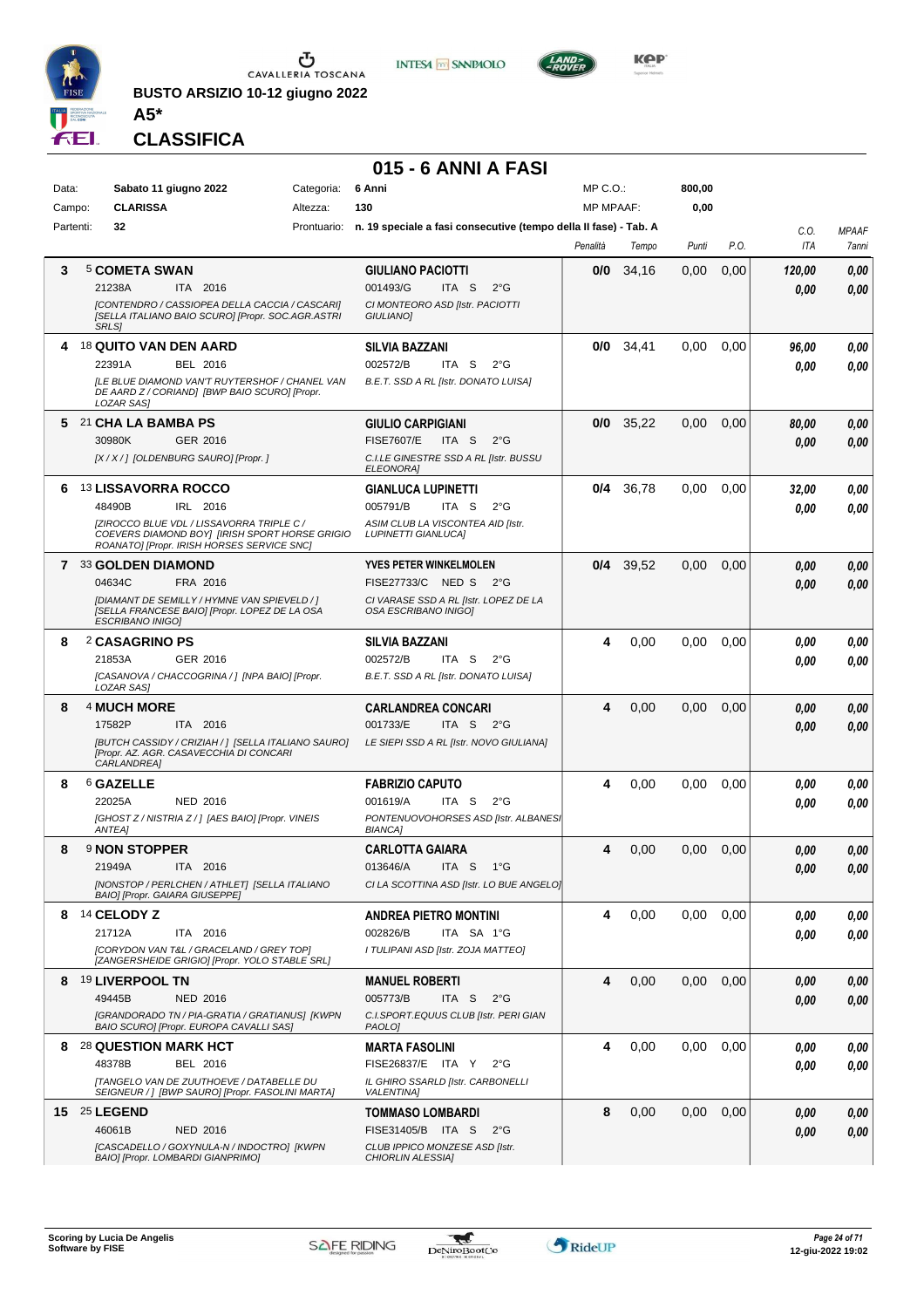

**BUSTO ARSIZIO 10-12 giugno 2022 A5\***





**KOP** 

**CLASSIFICA**

#### **015 - 6 ANNI A FASI**

| Data:         | Sabato 11 giugno 2022                                                                                                         | Categoria: | 6 Anni                                                                       | MP C.O.:         |       | 800,00 |      |      |              |
|---------------|-------------------------------------------------------------------------------------------------------------------------------|------------|------------------------------------------------------------------------------|------------------|-------|--------|------|------|--------------|
| Campo:        | <b>CLARISSA</b>                                                                                                               | Altezza:   | 130                                                                          | <b>MP MPAAF:</b> |       | 0,00   |      |      |              |
| Partenti:     | 32                                                                                                                            |            | Prontuario: n. 19 speciale a fasi consecutive (tempo della II fase) - Tab. A |                  |       |        |      | C.O. | <b>MPAAF</b> |
|               |                                                                                                                               |            |                                                                              | Penalità         | Tempo | Punti  | P.O. | ITA  | 7anni        |
| 16            | <b>17 GULLI BELMANIERE</b>                                                                                                    |            | <b>VALENTINA MANGANIELLO</b>                                                 | 19               | 0,00  | 0.00   | 0,00 | 0.00 | 0,00         |
|               | 46289B<br>FRA 2016                                                                                                            |            | FISE11789/B ITA S<br>1°G                                                     |                  |       |        |      | 0.00 | 0.00         |
|               | [ANDIAMO SEMILLY / PHITOCYNE BELMANIERE / FIRST<br>DE LAUNAY] [SELLA FRANCESE SAURO] [Propr.<br>SARTORE ANTONIO]              |            | GARDEN HORSES ASD [Istr. MANGANIELLO<br><b>VALENTINA]</b>                    |                  |       |        |      |      |              |
|               | 17 27 QUINTO BRICK DC                                                                                                         |            | <b>ANGELICA FIORE MARAZZI</b>                                                | 21               | 0,00  | 0.00   | 0,00 | 0.00 | 0,00         |
|               | 48604B<br>BEL 2016                                                                                                            |            | FISE40288/B ITA S 2°G                                                        |                  |       |        |      | 0.00 | 0,00         |
|               | [BY CERA D' ICK / MY LADY CARTHAGO / ] [BEL.<br>WARMBLOEDPAARD BAIO] [Propr. ALTITUDE SOCIETA' A<br>RESPONSABILITA' LIMITATA] |            | IL GHIRO SSARLD [Istr. CARBONELLI<br><b>VALENTINA1</b>                       |                  |       |        |      |      |              |
| 18            | 26 BLUE BALLOON                                                                                                               |            | <b>TOMMASO GERARDI</b>                                                       | 47               | 0,00  | 0.00   | 0,00 | 0.00 | 0,00         |
|               | 21795A<br>GER 2016                                                                                                            |            | FISE2520/Q<br>ITA S<br>$2^{\circ}G$                                          |                  |       |        |      | 0.00 | 0,00         |
|               | [BALOU DU ROUET / LARISSA / LONGCHAMP]<br>[WESTFALEN BAIO] [Propr. LOZAR SAS]                                                 |            | CENTRO IPPICO LA TORBIERA S.S.D. A R.L.<br>[Istr. GERARDI VITO]              |                  |       |        |      |      |              |
|               | <b>1 ZEUS DEL CASTEGNO</b>                                                                                                    |            | <b>GIACOMO MESSINA</b>                                                       | Elim.            | 0,00  | 0.00   | 0,00 | 0.00 | 0,00         |
|               | 04521C<br>ITA 2016                                                                                                            |            | 60392<br>ITA S 1°G                                                           |                  |       |        |      | 0.00 | 0.00         |
|               | [MAXIMO DEL CASTEGNO / CHEOPE / CASSINI] [SELLA<br>ITALIANO BAIO] [Propr. MESSINA GIACOMO]                                    |            | SCUDERIA NAUTICAL ASD [Istr. MESSINA<br><b>GIACOMO1</b>                      |                  |       |        |      |      |              |
| FC 24         |                                                                                                                               |            | <b>ROBERTO NOCERINO</b>                                                      | <b>Partito</b>   |       |        |      | 0.00 | 0,00         |
|               |                                                                                                                               |            | FISE27989/B ITA S<br>$2^{\circ}G$                                            |                  |       |        |      | 0.00 | 0.00         |
|               |                                                                                                                               |            | C.I.LA LURA [Istr. COLOMBO GIUSEPPE]                                         |                  |       |        |      |      |              |
| 30<br>FC      |                                                                                                                               |            | <b>VITTORIA SOFIA RUOTOLO</b>                                                | <b>Partito</b>   |       |        |      | 0.00 | 0,00         |
|               |                                                                                                                               |            | FISE102424/B ITA C 1°G                                                       |                  |       |        |      | 0.00 | 0.00         |
|               |                                                                                                                               |            | CI DI MISINTO LE GHIANDE SSD A RL [Istr.<br><b>FORTE GIUSEPPE]</b>           |                  |       |        |      |      |              |
| <b>FC</b> 136 |                                                                                                                               |            | <b>GIULIO CARPIGIANI</b>                                                     | <b>Partito</b>   |       |        |      | 0.00 | 0,00         |
|               |                                                                                                                               |            | <b>FISE7607/E</b><br>ITA S<br>$2^{\circ}G$                                   |                  |       |        |      | 0.00 | 0.00         |
|               |                                                                                                                               |            | C.I.LE GINESTRE SSD A RL [Istr. BUSSU<br>ELEONORA]                           |                  |       |        |      |      |              |
| <b>FC</b> 222 |                                                                                                                               |            | <b>MARIO GEORGES AGNES VERHEYDEN</b>                                         | <b>Partito</b>   |       |        |      | 0.00 | 0,00         |
|               |                                                                                                                               |            | 002422/B<br>ITA SA 2°G                                                       |                  |       |        |      | 0.00 | 0.00         |
|               |                                                                                                                               |            | EURATOM [Istr. VERHEYDEN MARIO<br><b>GEORGES AGNES</b>                       |                  |       |        |      |      |              |
| <b>FC</b> 32  |                                                                                                                               |            | <b>MATTIA MARRAS</b>                                                         | <b>Partito</b>   |       |        |      | 0.00 | 0,00         |
|               |                                                                                                                               |            | FISE83865/B ITA J<br>1°G                                                     |                  |       |        |      | 0.00 | 0.00         |
|               |                                                                                                                               |            | <b>MARRAS ASD [Istr. MARRAS ANTONIO]</b>                                     |                  |       |        |      |      |              |
| <b>FC</b> 157 |                                                                                                                               |            | <b>VALENTINA GIORGIA PEDERZANI</b>                                           | <b>Partito</b>   |       |        |      | 0.00 | 0.00         |
|               |                                                                                                                               |            | ITA S 2°G<br>018731/B                                                        |                  |       |        |      | 0,00 | 0,00         |
|               |                                                                                                                               |            | SCUDERIA LE QUERCE [Istr. DANESE LIVIA<br><b>IMMACOLATA]</b>                 |                  |       |        |      |      |              |
| <b>FC</b> 55  |                                                                                                                               |            | <b>ELENA CODECASA</b>                                                        | <b>Partito</b>   |       |        |      | 0,00 | 0,00         |
|               |                                                                                                                               |            | FISE33115/B ITA S 2°G                                                        |                  |       |        |      | 0.00 | 0,00         |
|               |                                                                                                                               |            | LA FORNACETTA ASD [Istr. CODECASA<br>OMAR LUCA]                              |                  |       |        |      |      |              |
| FC 187        |                                                                                                                               |            | <b>MICHOL DEL SIGNORE</b>                                                    | <b>Partito</b>   |       |        |      | 0,00 | 0,00         |
|               |                                                                                                                               |            | 34382<br>ITA S $2^{\circ}G$                                                  |                  |       |        |      | 0.00 | 0,00         |
|               |                                                                                                                               |            | MDS SPORT HORSES [Istr. DEL SIGNORE<br>MICHOL]                               |                  |       |        |      |      |              |
| FC 188        |                                                                                                                               |            | <b>FABIO BROTTO</b>                                                          | <b>Partito</b>   |       |        |      | 0.00 | 0,00         |
|               |                                                                                                                               |            | 001294/D<br>ITA S $2^{\circ}G$                                               |                  |       |        |      | 0.00 | 0,00         |
|               |                                                                                                                               |            | LE ROANE [Istr. MAGATON GIOVANNI]                                            |                  |       |        |      |      |              |
| $FC$ 15       |                                                                                                                               |            | VALENTINA GIORGIA PEDERZANI                                                  | <b>Partito</b>   |       |        |      | 0,00 | 0,00         |
|               |                                                                                                                               |            | 018731/B<br>ITA S $2^{\circ}G$                                               |                  |       |        |      | 0.00 | 0,00         |
|               |                                                                                                                               |            | SCUDERIA LE QUERCE [Istr. DANESE LIVIA<br><b>IMMACOLATA]</b>                 |                  |       |        |      |      |              |
| <b>FC</b> 85  |                                                                                                                               |            | MATHILDA VIRGINIA ADELE COLOMBO                                              | <b>Partito</b>   |       |        |      | 0.00 | 0,00         |
|               |                                                                                                                               |            | FISE44439/B ITA Y 2°G                                                        |                  |       |        |      | 0.00 | 0,00         |
|               |                                                                                                                               |            | C.I.LA LURA [Istr. COLOMBO GIUSEPPE]                                         |                  |       |        |      |      |              |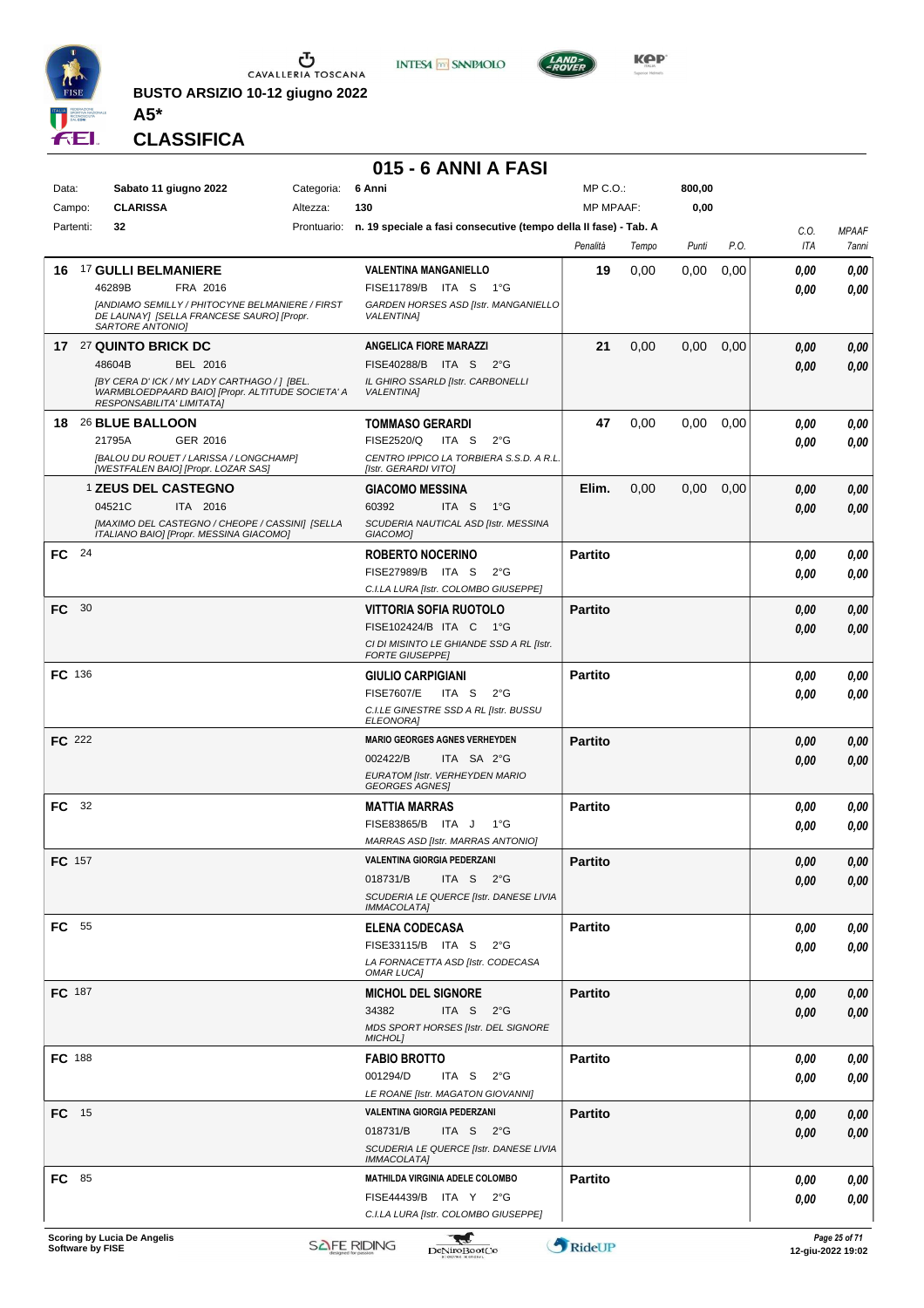

Ⴠ CAVALLERIA TOSCANA **BUSTO ARSIZIO 10-12 giugno 2022**





**KPP** 

**CLASSIFICA**

**A5\***

#### **015 - 6 ANNI A FASI**

| Data:         | Sabato 11 giugno 2022 | Categoria:  | 6 Anni                                                           | $MP C. O.$ :     |       | 800,00 |      |      |              |
|---------------|-----------------------|-------------|------------------------------------------------------------------|------------------|-------|--------|------|------|--------------|
| Campo:        | <b>CLARISSA</b>       | Altezza:    | 130                                                              | <b>MP MPAAF:</b> |       | 0,00   |      |      |              |
| Partenti:     | 32                    | Prontuario: | n. 19 speciale a fasi consecutive (tempo della II fase) - Tab. A |                  |       |        |      | C.0  | <b>MPAAF</b> |
|               |                       |             |                                                                  | Penalità         | Tempo | Punti  | P.O. | ITA  | <b>7anni</b> |
| <b>FC</b> 113 |                       |             | <b>FEDERICA NULLI</b>                                            | <b>Partito</b>   |       |        |      | 0,00 | 0,00         |
|               |                       |             | ITA Y $2^{\circ}G$<br>FISE52123/B                                |                  |       |        |      | 0,00 | 0,00         |
|               |                       |             | C.I.LA LURA [Istr. COLOMBO GIUSEPPE]                             |                  |       |        |      |      |              |
| FC 249        |                       |             | LUCREZIA ALLEGRA MEMÈ                                            | <b>Partito</b>   |       |        |      | 0.00 | 0,00         |
|               |                       |             | FISE12423/P<br>ITA Y<br>1°G                                      |                  |       |        |      | 0.00 | 0.00         |
|               |                       |             | IL GHIRO SSARLD [Istr. CARBONELLI<br><b>VALENTINA1</b>           |                  |       |        |      |      |              |

Collegio Giudicante *Presidente MARINA SERAFINO GIADA IACOMELLI ELISABETTA NEGRI MARIA GIOVANNA VIGNATI VALENTINA ZUCCHINALI*

#### **016 - C140 A FASI**

| Data:     | Sabato 11 giugno 2022                                                                                                         | Categoria: | C140                                                                | MP C.O.:         |             | 3.000,00 |      |            |              |
|-----------|-------------------------------------------------------------------------------------------------------------------------------|------------|---------------------------------------------------------------------|------------------|-------------|----------|------|------------|--------------|
| Campo:    | <b>CLARISSA</b>                                                                                                               | Altezza:   | 140                                                                 | <b>MP MPAAF:</b> |             | 0,00     |      |            |              |
| Partenti: | 43                                                                                                                            |            | Prontuario: n. 19.2 speciale a fasi consecutive - Tab. A            |                  |             |          |      | C.O.       | <b>MPAAF</b> |
|           |                                                                                                                               |            |                                                                     | Penalità         | Tempo       | Punti    | P.O. | <b>ITA</b> | 7anni        |
|           | 1 192 LACOSTE III                                                                                                             |            | <b>FILIPPO CODECASA</b>                                             | 0/0              | 25,83       | 0,00     | 0,00 | 600,00     | 0,00         |
|           | 48403B<br>BEL 2011                                                                                                            |            | 018453/B<br>ITA <sub>S</sub><br>$2^{\circ}$ G                       |                  |             |          |      | 0.00       | 0.00         |
|           | [HORION DE LIBERSART / ESTONIA III / OGANO SITTE]<br>[BEL. WARMBLOEDPAARD BAIO] [Propr. TOMASINI<br><b>RAFFAELLA1</b>         |            | C.S.CARABINIERI [Istr. BRECCIAROLI<br><b>STEFANOI</b>               |                  |             |          |      |            |              |
|           | 2 114 RG CAN CARRIO                                                                                                           |            | <b>CLINT SULMONI</b>                                                | 0/0              | 26,21       | 0.00     | 0.00 | 432,00     | 0.00         |
|           | 35021BXX<br>GER 2013                                                                                                          |            | FISE54195/B<br>SUI S<br>$2^{\circ}$ G                               |                  |             |          |      | 0.00       | 0.00         |
|           | [CORNET DE LUX / RAMINA AS / ROCKWELL] [WUR BAIO]<br>[Propr. TURATI PIERO]                                                    |            | C.I.BREGNANO [Istr. CATTANEO ANTONIO]                               |                  |             |          |      |            |              |
|           | 3 202 VOISINE DE NORMANDIE                                                                                                    |            | <b>PATRICIA SEGURA</b>                                              |                  | $0/0$ 27,34 | 0.00     | 0,00 | 360,00     | 0.00         |
|           | 28819K<br>FRA 2009                                                                                                            |            | FISE113941/K ESP S<br>$2^{\circ}$ G                                 |                  |             |          |      | 0.00       | 0.00         |
|           | [X / X / ] [SELLA FRANCESE BAIO SCURO] [Propr. ]                                                                              |            | FISE [Istr.]                                                        |                  |             |          |      |            |              |
|           | 4 104 BARBY DELLA FLORIDA                                                                                                     |            | <b>MASSIMILIANO FERRARIO</b>                                        |                  | $0/0$ 27,58 | 0.00     | 0.00 | 288.00     | 0,00         |
|           | 32942BXX<br>ITA 2013                                                                                                          |            | 007958/B<br>ITA <sub>S</sub><br>$2^{\circ}$ G                       |                  |             |          |      | 300.00     | 0.00         |
|           | [CANTURO / LUNA DELLA FLORIDA / QUIDAM DE REVEL]<br>[SELLA ITALIANO BAIO] [Propr. AZ. AGR. PRATO<br>ROTONDO1                  |            | TREKKING H.C.AMICI DEL CAVALLO ASD<br>[Istr. FERRARIO MASSIMILIANO] |                  |             |          |      |            |              |
|           | 5 199 CASALL DE FUSSIEUX                                                                                                      |            | <b>VALENTINA ROSSINI</b>                                            | 0/0              | 28,05       | 0.00     | 0,00 | 240,00     | 0,00         |
|           | 25885K<br>SUI 2007                                                                                                            |            | GL000076<br>SUI <sub>S</sub><br>$2^{\circ}$ G                       |                  |             |          |      | 0.00       | 0.00         |
|           | [X / X / ] [ZANGERSHEIDE SAURO] [Propr. ]                                                                                     |            | FISE [Istr.]                                                        |                  |             |          |      |            |              |
|           | 6 152 DOHA DELLE ROANE                                                                                                        |            | <b>FABIO BROTTO</b>                                                 | 0/0              | 28,37       | 0,00     | 0.00 | 96,00      | 0.00         |
|           | 13584D<br>ITA 2013                                                                                                            |            | 001294/D<br>ITA S<br>$2^{\circ}$ G                                  |                  |             |          |      | 180,00     | 0.00         |
|           | [CRISTO / REALTA' DELLE ROANE / AHORN Z] [SELLA<br>ITALIANO BAIO] [Propr. ALLEV.TO EQUINI LE ROANE DI<br><b>BROTTO PAOLOI</b> |            | LE ROANE [Istr. MAGATON GIOVANNI]                                   |                  |             |          |      |            |              |
|           | 7 121 FAELZENS DOROTHE                                                                                                        |            | <b>DOMENICO MOROSOLI</b>                                            | 0/0              | 28,45       | 0.00     | 0,00 | 96,00      | 0.00         |
|           | 28795K<br>GER 2013                                                                                                            |            | GL000136<br>SUI S<br>$2^{\circ}$ G                                  |                  |             |          |      | 0.00       | 0.00         |
|           | [X / X / ] [HOLSTEINER GRIGIO] [Propr. ]                                                                                      |            | FISE [Istr.]                                                        |                  |             |          |      |            |              |
|           | 8 197 JAMES DE MUZE                                                                                                           |            | <b>ELENA CODECASA</b>                                               | 0/0              | 28,50       | 0.00     | 0,00 | 96,00      | 0.00         |
|           | 45823B<br>BEL 2009                                                                                                            |            | FISE33115/B<br>ITA S<br>$2^{\circ}$ G                               |                  |             |          |      | 0.00       | 0.00         |
|           | [NABAB DE REVE / EXELLENTIA DE MUZE / FOR<br>PLEASURE] [BWP BAIO] [Propr. AMICO LARA]                                         |            | LA FORNACETTA ASD [Istr. CODECASA<br>OMAR LUCA]                     |                  |             |          |      |            |              |
|           | 9 179 CAID DE YARSAY Z                                                                                                        |            | <b>GIANLUCA MARIO PIROVANO</b>                                      | 0/0              | 29,04       | 0,00     | 0,00 | 96,00      | 0,00         |
|           | BEL 2010<br>48215B                                                                                                            |            | FISE37835/B ITA S<br>$2^{\circ}$ G                                  |                  |             |          |      | 0.00       | 0.00         |
|           | [CLINTON / WYSAN / ] [ZANGERSHEIDE GRIGIO] [Propr.<br>BATTAGLINO TERESA LOREDANA]                                             |            | C.I.IL QUADRIFOGLIO [Istr. BATTAGLINO<br><b>TERESA LOREDANA]</b>    |                  |             |          |      |            |              |
|           | 10 216 CHICAGO DU TERTRE                                                                                                      |            | <b>CECILIA BOSSI</b>                                                | 0/0              | 29,83       | 0,00     | 0,00 | 96,00      | 0,00         |
|           | 21343A<br>FRA 2012                                                                                                            |            | FISE85801/B ITA J<br>$2^{\circ}G$                                   |                  |             |          |      | 0.00       | 0.00         |
|           | [FIDELIO DU DONJON / UNIKA DU TERTRE / AIR JORDAN]<br>[SELLA FRANCESE BAIO] [Propr. MF HORSE SPORT SRL]                       |            | S.DELLA CAPINERA [Istr. CRISTOFOLETTI<br>ANGELOI                    |                  |             |          |      |            |              |

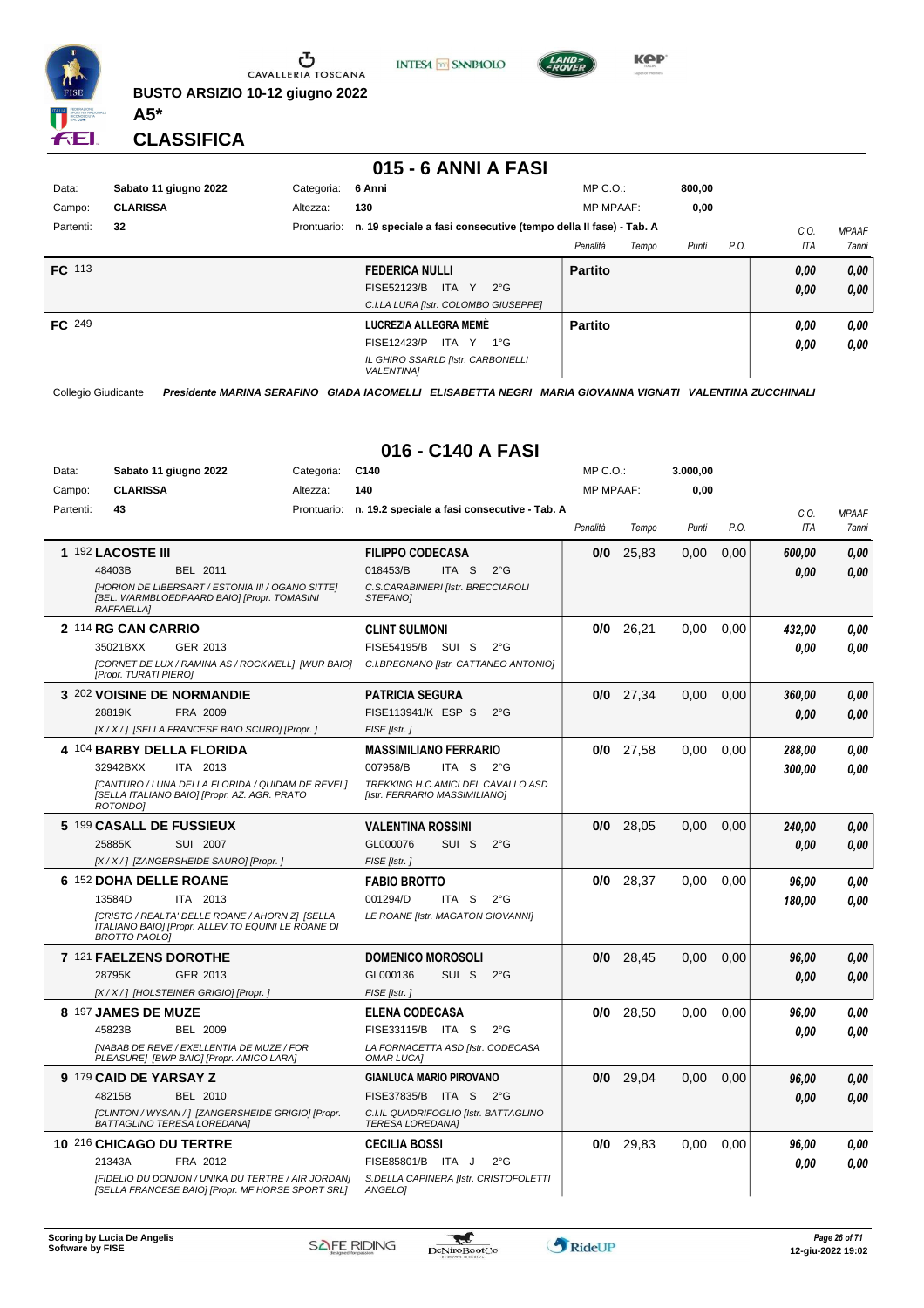

**BUSTO ARSIZIO 10-12 giugno 2022 A5\***





**CLASSIFICA**

#### **016 - C140 A FASI**

| Data:<br>Campo: | Sabato 11 giugno 2022<br><b>CLARISSA</b>                                                                                                                                                     | Categoria:<br>Altezza: | C140<br>140                                                                                                                              | $MP C. O.$ :<br><b>MP MPAAF:</b> |              | 3.000,00<br>0,00 |      |                |                       |
|-----------------|----------------------------------------------------------------------------------------------------------------------------------------------------------------------------------------------|------------------------|------------------------------------------------------------------------------------------------------------------------------------------|----------------------------------|--------------|------------------|------|----------------|-----------------------|
| Partenti:       | 43                                                                                                                                                                                           |                        | Prontuario: n. 19.2 speciale a fasi consecutive - Tab. A                                                                                 |                                  |              |                  |      |                |                       |
|                 |                                                                                                                                                                                              |                        |                                                                                                                                          | Penalità                         | Tempo        | Punti            | P.O. | C.O.<br>ITA    | <b>MPAAF</b><br>7anni |
|                 | 11 205 OTELLA VAN DE MEERSE<br>48411B<br>BEL 2014<br>[BAMAKO DE MUZE / CESTELLA / CON AIR] [BEL.<br>WARMBLOEDPAARD BAIO] [Propr. FC JUMPING HORSES<br><b>SRL1</b>                            |                        | <b>VALENTINA CARLINO</b><br>FISE88746/B ITA J<br>$2^{\circ}$ G<br>LA FORNACETTA ASD [Istr. CODECASA<br><b>OMAR LUCA]</b>                 | 0/0                              | 31,14        | 0,00             | 0,00 | 87,26<br>0,00  | 0,00<br>0,00          |
|                 | 12 184 BILLY ARCTIC<br>31059K<br>GBR 2014<br>[X / X / ] [AES BAIO] [Propr. ]                                                                                                                 |                        | <b>GIANLUCA PARACCIANI</b><br>ITA S<br>000463/B<br>$2^{\circ}G$<br>C.I.LA LURA [Istr. COLOMBO GIUSEPPE]                                  | 0/0                              | 31,91        | 0.00             | 0,00 | 0.00<br>0.00   | 0,00<br>0,00          |
| 13.             | <sup>79</sup> CARTHJONK<br>13194F<br>ITA 2007<br>[COPITO / JONKVROUWE / RAMIRO] [SELLA ITALIANO<br>GRIGIO] [Propr. PEILA MARCO]                                                              |                        | <b>TOMMASO GERARDI</b><br><b>FISE2520/Q</b><br>ITA S<br>$2^{\circ}$ G<br>CENTRO IPPICO LA TORBIERA S.S.D. A R.L.<br>[Istr. GERARDI VITO] | 0/4                              | 28,46        | 0,00             | 0,00 | 0,00<br>120,00 | 0,00<br>0.00          |
|                 | <b>14 118 OOST WEST VAN HET KEIZERSHOF</b><br>45955B<br>BEL 2014<br>[HARLEY-VDL (EX URSEL) / HALLA VAN HET<br>KEIZERSHOF / OBOURG] [BWP BAIO] [Propr.<br><b>INTERNATIONAL HORSES S.R.L.1</b> |                        | <b>MATTEO CHECCHI</b><br>004393/B<br>ITA S<br>$2^{\circ}G$<br>A.S.ETREA [Istr. CHECCHI MATTEO]                                           | 0/4                              | 29,78        | 0.00             | 0,00 | 0.00<br>0.00   | 0,00<br>0.00          |
|                 | 15 134 ON TOP VAN'T GELUTT<br>46066B<br>BEL 2014<br>[OKIDOKI VAN'T GELUTT Z / CADENZA VAN'T GELUTT / ]<br>[BWP BAIO SCURO] [Propr. ALUSTUD S.R.L.]                                           |                        | <b>FILIPPO CODECASA</b><br>018453/B<br>ITA S<br>$2^{\circ}G$<br>C.S.CARABINIERI [Istr. BRECCIAROLI<br><b>STEFANOI</b>                    | 0/8                              | 25,38        | 0,00             | 0,00 | 0,00<br>0,00   | 0,00<br>0,00          |
|                 | 16 139 GURFEE<br>31057K<br>NED 2011<br>[X / X / ] [SELLA OLANDESE BAIO SCURO] [Propr. ]                                                                                                      |                        | <b>GIANLUCA PARACCIANI</b><br>000463/B<br>ITA S<br>$2^{\circ}G$<br>C.I.LA LURA [Istr. COLOMBO GIUSEPPE]                                  | 0/8                              | 26,31        | 0.00             | 0,00 | 0.00<br>0.00   | 0,00<br>0.00          |
|                 | 17 370 CARPACCE<br>34879BXX<br>GER 2011<br>[CAPISTRANO / LADYKRACHER / LARENCO]<br>[WESTFALEN GRIGIO] [Propr. MANISHA SRL]                                                                   |                        | <b>MATTEO CHECCHI</b><br>004393/B<br>$2^{\circ}$ G<br>ITA S<br>A.S.ETREA [Istr. CHECCHI MATTEO]                                          |                                  | $0/12$ 28,13 | 0,00             | 0,00 | 0,00<br>0,00   | 0,00<br>0,00          |
| 18              | 74 BEAUVOIR DE PONTACQ<br>48146B<br>FRA 2011<br>[DIAMANT DE SEMILLY / OXALIS ENCHANTEE / ] [SELLA<br>FRANCESE BAIO] [Propr. RIDERS SRL]                                                      |                        | LUCA MARIA MONETA<br>002708/B<br>ITA S<br>$2^{\circ}G$<br>CI SANT'ANNA ASD [Istr. MONETA LUCA<br><b>MARIA]</b>                           | 0/12                             | 28,62        | 0.00             | 0,00 | 0.00<br>0.00   | 0,00<br>0.00          |
| 19              | 94 QUIRITA Z<br>13030D<br>BEL 2012<br>[QUALITY TIME / ZOUVELLE / CLINTON] [ZANGERSHEIDE<br>GRIGIO] [Propr. AZIENDA AGRICOLA RUZZIER CHIARA]                                                  |                        | <b>CHIARA RUZZIER</b><br>ITA S<br>005461/D<br>$2^{\circ}G$<br>LE ROANE [Istr. MAGATON GIOVANNI]                                          | 0/Elim.                          | 0,00         | 0,00             | 0,00 | 0,00<br>0,00   | 0,00<br>0.00          |
|                 | 20 209 GEORGE 141<br>35349BXX<br>GER 2012<br>[GREY TOP / WELJANA / WESSEX] [HANNOVER BAIO]<br>[Propr. PALERMO PATERA MICHELE]                                                                |                        | <b>JULIAN ALBERTO SUAREZ</b><br>FISE21270/B ARG S 2°G<br>LA GUARDIA ASD [Istr. GARCIA JUAN<br>CARLOS]                                    | 4                                | 50,63        | 0.00             | 0,00 | 0.00<br>0,00   | 0.00<br>0,00          |
| 21              | 88 OLIVER VAN'T HEIKE<br>21221A<br>BEL 2014<br><b>IEPLEASER VAN'T HEIKE / GELLA VAN'T HEIKE /</b><br>ARGENTINUS] [BWP BAIO] [Propr. LOZAR SAS]                                               |                        | <b>RICCARDO PISANI</b><br>002627/B<br>ITA S<br>$2^{\circ}G$<br>B.E.T. SSD A RL [Istr. DONATO LUISA]                                      | 4                                | 51,30        | 0,00             | 0,00 | 0.00<br>0,00   | 0,00<br>0,00          |
|                 | 22 145 CERESA B<br>28978K<br>GER 2011<br>[X / X / ] [HANNOVER BAIO] [Propr. ]                                                                                                                |                        | <b>DOMENICO MOROSOLI</b><br>GL000136<br>SUI S<br>$2^{\circ}G$<br>FISE [Istr.]                                                            | 4                                | 52,67        | 0,00             | 0,00 | 0.00<br>0.00   | 0,00<br>0,00          |
|                 | 23 166 ELDORADO LONGANE<br>48291B<br>FRA 2014<br>[QUEBRACHO SEMILLY / UKRAINE DE LAUME / ] [SELLA<br>FRANCESE SAURO] [Propr. GERARDI VITO]                                                   |                        | <b>TOMMASO GERARDI</b><br><b>FISE2520/Q</b><br>ITA S<br>$2^{\circ}$ G<br>CENTRO IPPICO LA TORBIERA S.S.D. A R.L.<br>[Istr. GERARDI VITO] | 4                                | 53,32        | 0,00             | 0,00 | 0,00<br>0,00   | 0,00<br>0,00          |
|                 | 24 124 SANSONETTO<br>30777BXX<br>ITA 2011<br>[LAKOTA / LA BAIA / AVENIR] [SELLA ITALIANO BAIO]<br>[Propr. CARLINO VALENTINA]                                                                 |                        | <b>VALENTINA CARLINO</b><br>FISE88746/B ITA J<br>$2^{\circ}$ G<br>LA FORNACETTA ASD [Istr. CODECASA<br><b>OMAR LUCA]</b>                 | 4                                | 53,36        | 0,00             | 0,00 | 0.00<br>0.00   | 0,00<br>0,00          |

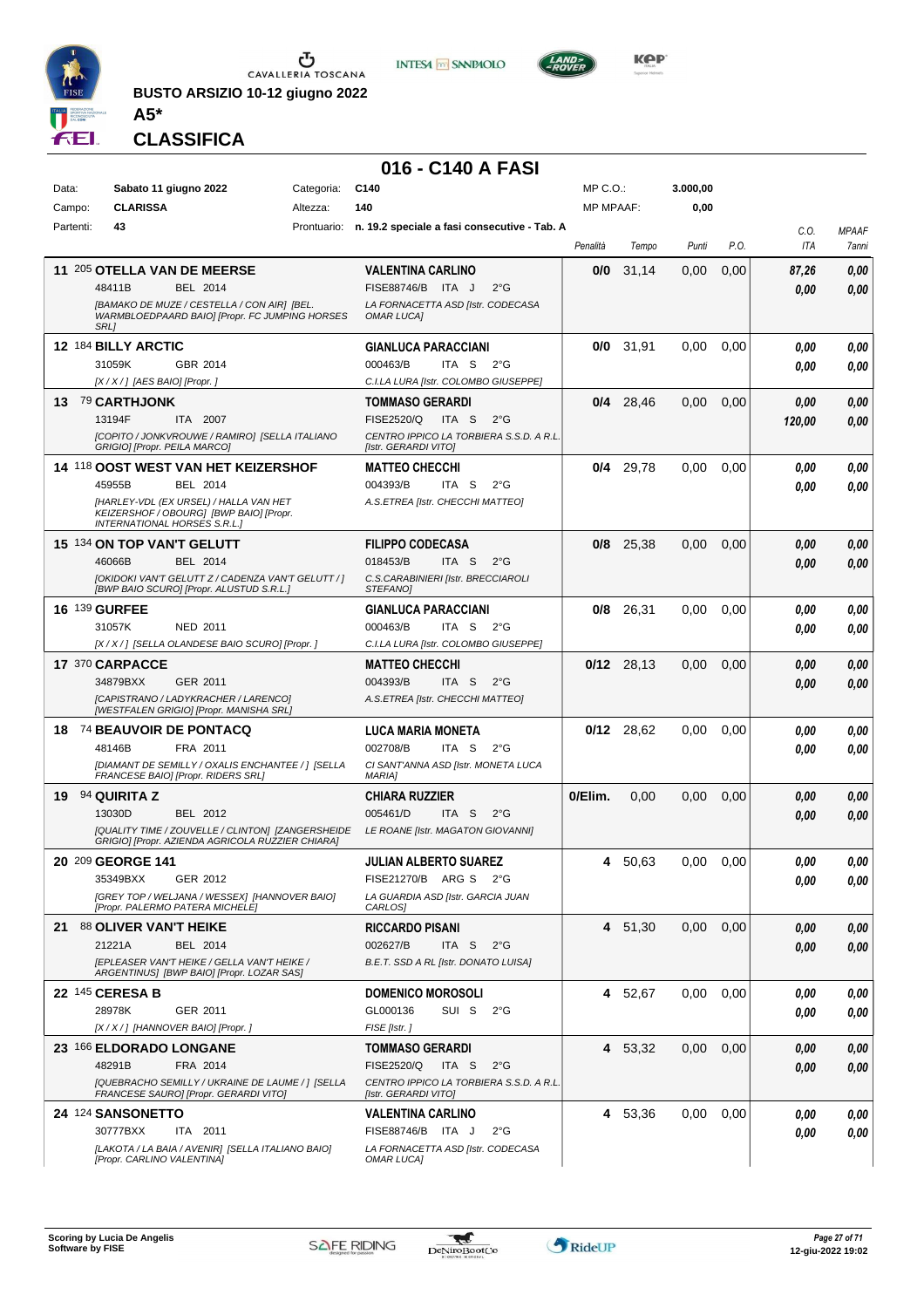

**BUSTO ARSIZIO 10-12 giugno 2022**





**CLASSIFICA**

**A5\***

#### **016 - C140 A FASI**

| Data:     | Sabato 11 giugno 2022                                                                                                         | Categoria: | C <sub>140</sub>                                         | MP C.O.:         |          | 3.000,00      |      |              |                                     |
|-----------|-------------------------------------------------------------------------------------------------------------------------------|------------|----------------------------------------------------------|------------------|----------|---------------|------|--------------|-------------------------------------|
| Campo:    | <b>CLARISSA</b>                                                                                                               | Altezza:   | 140                                                      | <b>MP MPAAF:</b> |          | 0,00          |      |              |                                     |
| Partenti: | 43                                                                                                                            |            | Prontuario: n. 19.2 speciale a fasi consecutive - Tab. A | Penalità         | Tempo    | Punti         | P.O. | C.O.<br>ITA  | <b>MPAAF</b><br><i><b>7anni</b></i> |
|           | <b>25 117 SHANON</b>                                                                                                          |            | <b>MANUEL ROBERTI</b>                                    | 4                | 53,44    | 0,00          | 0,00 | 0.00         | 0,00                                |
|           | 18338A<br><b>HUN 2010</b>                                                                                                     |            | 005773/B<br>ITA S<br>$2^{\circ}G$                        |                  |          |               |      | 0.00         | 0,00                                |
|           | [CASSUCCI / SHEILA / STAUFFENBERG] [UNGHERESE<br>BAIO] [Propr. DUSIO VALTER]                                                  |            | C.I.SPORT.EQUUS CLUB [Istr. PERI GIAN<br>PAOLOI          |                  |          |               |      |              |                                     |
|           | 26 149 OZZY TER LEYDONCK                                                                                                      |            | <b>ANGELICA FIORE MARAZZI</b>                            |                  | 4 53,47  | 0,00          | 0,00 | 0.00         | 0,00                                |
|           | 29533K<br>BEL 2014                                                                                                            |            | FISE40288/B ITA S<br>$2^{\circ}$ G                       |                  |          |               |      | 0.00         | 0.00                                |
|           | [X / X / ] [BWP SAURO] [Propr. ]                                                                                              |            | IL GHIRO SSARLD [Istr. CARBONELLI                        |                  |          |               |      |              |                                     |
|           | <b>27 102 ERLUIS</b>                                                                                                          |            | <b>VALENTINA1</b><br><b>GIANLUCA CLERICO</b>             |                  | 4 54,06  | 0,00          | 0,00 |              | 0,00                                |
|           | 04054C<br>ITA 2010                                                                                                            |            | FISE13785/A ITA S<br>$2^{\circ}G$                        |                  |          |               |      | 0.00<br>0.00 | 0,00                                |
|           | [DIAMANT DE SEMILLY / MARWARINA / AHORN] [SELLA                                                                               |            | CE CAPRICORNO SSD A RL [Istr. CLERICO                    |                  |          |               |      |              |                                     |
|           | ITALIANO BAIO] [Propr. SSD CENTRO EQUESTRE<br>CAPRICORNO ARL]                                                                 |            | GIANLUCA]                                                |                  |          |               |      |              |                                     |
|           | <b>28 211 CORNELIA DU RUISSEAU</b>                                                                                            |            | <b>FILIPPO FRIGERIO</b>                                  |                  | 4 54,21  | 0,00          | 0,00 | 0.00         | 0,00                                |
|           | 30629K<br>FRA 2012                                                                                                            |            | FISE37069/B ITA S<br>$2^{\circ}$ G                       |                  |          |               |      | 0.00         | 0,00                                |
|           | [X / X / ] [SELLA FRANCESE BAIO] [Propr. ]                                                                                    |            | C.I.LOMBARDO [Istr. FRIGERIO GIOVANNI]                   |                  |          |               |      |              |                                     |
|           | 29 135 BALTIMORA DU SUD                                                                                                       |            | <b>SAMUELE MAESTRI</b>                                   | 4                | 55,18    | 0,00          | 0,00 | 0.00         | 0,00                                |
|           | 31447BXX<br>FRA 2011                                                                                                          |            | FISE14041/B ITA S<br>$2^{\circ}$ G                       |                  |          |               |      | 0.00         | 0,00                                |
|           | [HELIOS DE LA COUR II / ORIELE DE KEOS / DIAMANT DE<br>SEMILLY] [SELLA FRANCESE BAIO] [Propr. M.G.                            |            | LUCKY HORSE SRL SSD [Istr.<br>DOUKHOVSKAIA OXANA]        |                  |          |               |      |              |                                     |
|           | <b>INTERNATIONAL L.T.D.1</b>                                                                                                  |            |                                                          |                  |          |               |      |              |                                     |
|           | <b>30 130 VANITY Z</b>                                                                                                        |            | <b>SILVIA BAZZANI</b>                                    | 4                | 55.37    | 0.00          | 0,00 | 0.00         | 0,00                                |
|           | 22944A<br>BEL 2014                                                                                                            |            | 002572/B<br>ITA S<br>$2^{\circ}$ G                       |                  |          |               |      | 0.00         | 0.00                                |
|           | [VANTAST Z / PAGALUNA / BALOU DU ROUET]<br>[ZANGERSHEIDE BAIO] [Propr. LOZAR SAS]                                             |            | B.E.T. SSD A RL [Istr. DONATO LUISA]                     |                  |          |               |      |              |                                     |
|           | 31 203 HUMPHREY                                                                                                               |            | <b>GIORGIA DE LORENZI</b>                                | 4                | 55,41    | 0,00          | 0,00 | 0.00         | 0,00                                |
|           | 47836B<br><b>NED 2012</b>                                                                                                     |            | FISE56428/B ITA Y<br>$2^{\circ}G$                        |                  |          |               |      | 0.00         | 0,00                                |
|           | [THUNDER VAN DE ZUUTHOEVE / BINGLY / 01.07028<br>HARLEY VDLJ [KWPN BAIO] [Propr. ALUSTUD S.R.L.]                              |            | LA FORNACETTA ASD [Istr. CODECASA<br><b>OMAR LUCA]</b>   |                  |          |               |      |              |                                     |
|           | 32 194 OO SEVEN CASTANOO                                                                                                      |            | <b>RAUL MANCO</b>                                        |                  | 4 57,21  | 0,00          | 0,00 | 0.00         | 0,00                                |
|           | 35407BXX<br>BEL 2014                                                                                                          |            | FISE99691/B ITA Y<br>$2^{\circ}G$                        |                  |          |               |      | 0.00         | 0.00                                |
|           | [CUMTHAGO C / KILLY BILLY CASTANOO / INDOCTRO]<br>[BWP BAIO] [Propr. GEOBORDES SPORT HORSES S.R.L.]                           |            | LUCKY HORSE SRL SSD [Istr.<br>DOUKHOVSKAIA OXANA]        |                  |          |               |      |              |                                     |
| 33        | 95   FOR ALL D'ACHERONTE                                                                                                      |            | <b>CLAUDIO CASELLA</b>                                   | 8                | 50,95    | 0,00          | 0,00 | 0.00         | 0,00                                |
|           | 15123E<br>ITA 2012                                                                                                            |            | 001173/E<br>ITA S<br>$2^{\circ}G$                        |                  |          |               |      | 0.00         | 0,00                                |
|           | [QUAPRICE / ITALIA D'ACHERONTE / QUICK STAR]<br>[SELLA ITALIANO BAIO] [Propr. CASELLA CLAUDIO]                                |            | CAVALCARE ASD [Istr. CIARDELLI JONATA]                   |                  |          |               |      |              |                                     |
|           | 34 132 BERTIL DU BARY                                                                                                         |            | <b>LUCA MARIA MONETA</b>                                 | 8                | 55,09    | $0,00$ $0,00$ |      | 0,00         | 0,00                                |
|           | 34850BXX<br>FRA 2011                                                                                                          |            | 002708/B<br>ITA S<br>$2^{\circ}$ G                       |                  |          |               |      | 0.00         | 0,00                                |
|           | [SALTO DE L'ISLE / POMMERY / LATANO] [SELLA                                                                                   |            | CI SANT'ANNA ASD [Istr. MONETA LUCA                      |                  |          |               |      |              |                                     |
|           | FRANCESE SAURO] [Propr. RIDERS S.R.L.]<br>35 186 CELKIS D'OUILLY                                                              |            | <b>MARIA1</b><br><b>CAMILLA VITTADINI</b>                |                  | 12 49,12 | 0,00          | 0,00 | 0.00         | 0,00                                |
|           | 31130K<br>FRA 2012                                                                                                            |            | 011001/B<br>ITA S<br>$2^{\circ}$ G                       |                  |          |               |      | 0.00         | 0,00                                |
|           | [X / X / ] [SELLA FRANCESE GRIGIO] [Propr. ]                                                                                  |            | CI SANT'ANNA ASD [Istr. MONETA LUCA<br><b>MARIA]</b>     |                  |          |               |      |              |                                     |
|           | 36 138 HENRY D'ACCEGLIO                                                                                                       |            | <b>LORIS CAVALLO</b>                                     |                  | 12 52,44 | $0.00\,$      | 0,00 | 0.00         | 0,00                                |
|           | ITA 2014<br>20648A                                                                                                            |            | ITA S<br>007104/A<br>$2^{\circ}G$                        |                  |          |               |      | 0,00         | 0,00                                |
|           | [SURREALIST VAN'T PARADIS / BRIGIDA D'ACCEGLIO /<br>HEARTBREAKER] [SCONOSCIUTA SAURO] [Propr.<br><b>BROCCHIERO GABRIELLA1</b> |            | S.SETTE SALTI [Istr. MULATTIERI<br>GIUSEPPE]             |                  |          |               |      |              |                                     |
|           | 37 181 ESCUDERO DE LA TOUR VIDAL                                                                                              |            | <b>MIRTA LUIGIA BRESCIA MORRA</b>                        |                  | 12 53,29 | $0.00\,$      | 0.00 | 0.00         | 0,00                                |
|           | 29803K<br>BEL 2010                                                                                                            |            | <b>FISE4764/Y</b><br>ITA S<br>2°G                        |                  |          |               |      | 0.00         | 0,00                                |
|           | [SISLEY DE LA TOUR VIDAL / UGANA SITTE / ] [SELLA<br>BELGA BAIO] [Propr. BRESCIA MORRA MIRTA LUIGIA]                          |            | LA FORNACETTA ASD [Istr. CODECASA<br><b>OMAR LUCA]</b>   |                  |          |               |      |              |                                     |
|           | 38 62 BOBBY BROWN                                                                                                             |            | <b>EDOARDO PIOVANI</b>                                   |                  | 12 55,48 | 0.00          | 0,00 | 0.00         | 0,00                                |
|           | 32432BXX<br>GER 2012                                                                                                          |            | FISE34027/A ITA Y<br>$2^{\circ}$ G                       |                  |          |               |      | 0.00         | 0,00                                |
|           | [BOB / WINNIE / WALDSTAR] [HANNOVER BAIO] [Propr.                                                                             |            | SCUDERIA DELLA ROVERE SSD A RL [Istr.                    |                  |          |               |      |              |                                     |
|           | EQUESTRIAN PROJECTS S.R.L.J                                                                                                   |            | MILLA MARIA]                                             |                  |          |               |      |              |                                     |

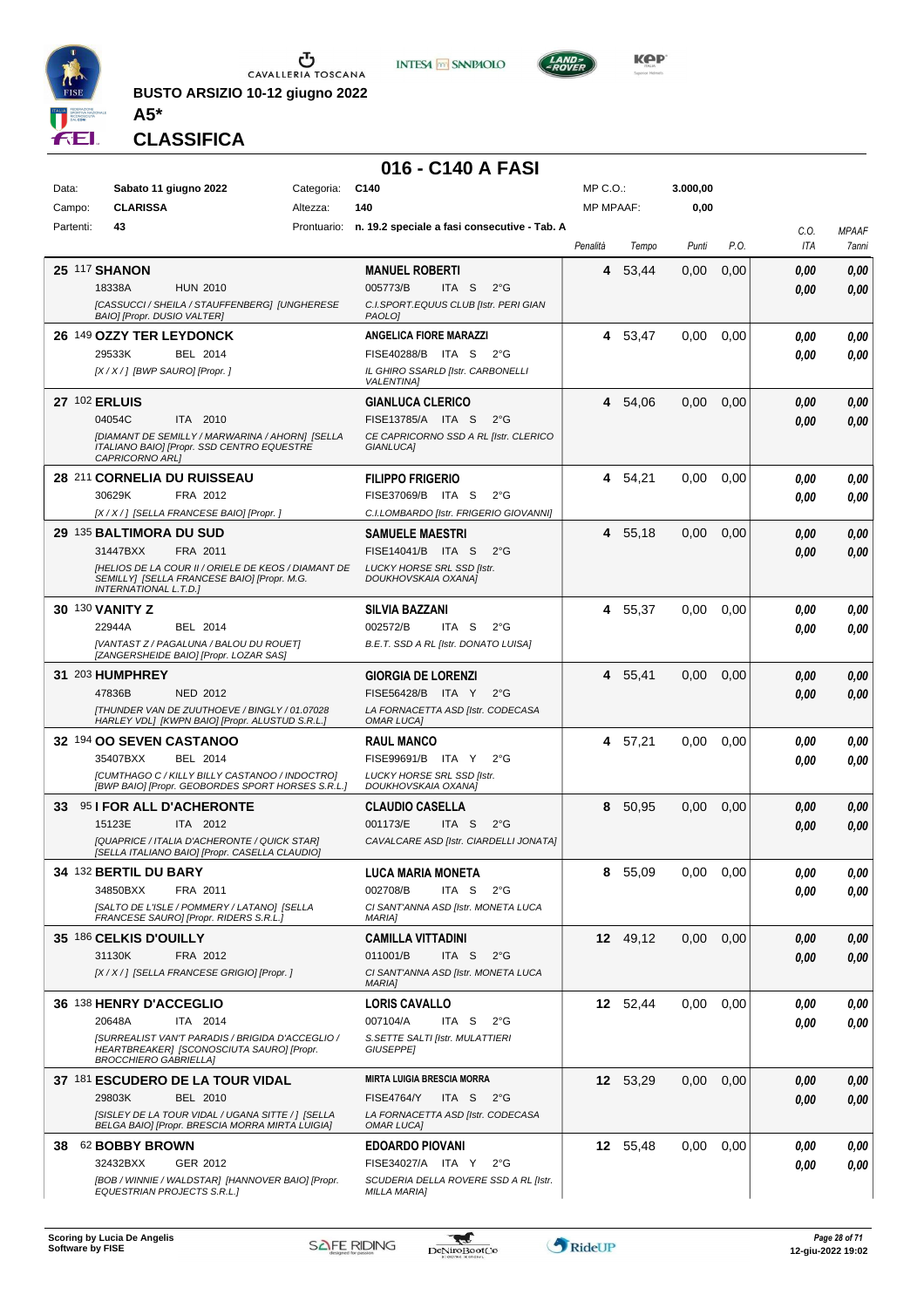

**BUSTO ARSIZIO 10-12 giugno 2022**





**Kep** 

#### **CLASSIFICA**

**A5\***

#### **016 - C140 A FASI**

| Data:     | Sabato 11 giugno 2022                                                                                                  | Categoria:  | C140                                                   |                  |               | $MP C. O.$ :     |       | 3.000.00 |      |      |              |
|-----------|------------------------------------------------------------------------------------------------------------------------|-------------|--------------------------------------------------------|------------------|---------------|------------------|-------|----------|------|------|--------------|
| Campo:    | <b>CLARISSA</b>                                                                                                        | Altezza:    | 140                                                    |                  |               | <b>MP MPAAF:</b> |       | 0,00     |      |      |              |
| Partenti: | 43                                                                                                                     | Prontuario: | n. 19.2 speciale a fasi consecutive - Tab. A           |                  |               |                  |       |          |      | C.0. | <b>MPAAF</b> |
|           |                                                                                                                        |             |                                                        |                  |               | Penalità         | Tempo | Punti    | P.O. | ITA  | 7anni        |
| 39        | 103 ELECTRA DE CODRE                                                                                                   |             | <b>LUCA MARIA MONETA</b>                               |                  |               | 12 <sup>1</sup>  | 55,59 | 0,00     | 0,00 | 0.00 | 0,00         |
|           | 49420B<br>FRA 2014                                                                                                     |             | 002708/B                                               | ITA S            | $2^{\circ}$ G |                  |       |          |      | 0,00 | 0,00         |
|           | [VAGABOND DE LA POMME / TSAATANE SEMILLY / ]<br>[SELLA FRANCESE BAIO SCURO] [Propr. RIDERS SRL]                        |             | CI SANT'ANNA ASD [Istr. MONETA LUCA<br><b>MARIAI</b>   |                  |               |                  |       |          |      |      |              |
| 40.       | 123 CARPINETI AUTO SITTA                                                                                               |             | <b>GIULIA PIZZOCARO</b>                                |                  |               | 14               | 65,69 | 0.00     | 0,00 | 0.00 | 0,00         |
|           | 14285F<br>CZE 2008                                                                                                     |             | FISE75429/B ITA J                                      |                  | $2^{\circ}$ G |                  |       |          |      | 0.00 | 0.00         |
|           | [CASSINI II / SHEILA AUTO SITTA / CHAMBERTIN]<br>[SAURO] [Propr. ZARAFFI SIMONE]                                       |             | IL GHIRO SSARLD [Istr. NUTI PAOLO]                     |                  |               |                  |       |          |      |      |              |
|           | 217 S.M. OSCA CH                                                                                                       |             | <b>FEDERICA RIPAMONTI</b>                              |                  |               | Elim.            | 0,00  | 0,00     | 0,00 | 0.00 | 0,00         |
|           | 46965B<br>SUI 2009                                                                                                     |             | FISE88318/B                                            | ITA J            | $2^{\circ}$ G |                  |       |          |      | 0,00 | 0,00         |
|           | <b>IOGANO SITTE / TOSCA DU PICHOUX / 1 ISELLA</b><br>SVIZZERO SAURO] [Propr. PEVIANI ELENA CRISTINA<br><b>ANTONIAI</b> |             | IL GHIRO SSARLD [Istr. NUTI PAOLO]                     |                  |               |                  |       |          |      |      |              |
|           | 90 VARIUS COT CHAT                                                                                                     |             | <b>VALENTINA ROSSINI</b>                               |                  |               | Rit.             | 0,00  | 0.00     | 0,00 | 0.00 | 0.00         |
|           | 25565K<br>FRA 2009                                                                                                     |             | GL000076                                               | SUI <sub>S</sub> | $2^{\circ}$ G |                  |       |          |      | 0.00 | 0.00         |
|           | [X / X / ] [SELLA FRANCESE SAURO] [Propr. ]                                                                            |             | FISE [Istr.]                                           |                  |               |                  |       |          |      |      |              |
|           | 160 FULVIA D' ARVOR                                                                                                    |             | <b>MATILDE GIORGIA BIANCHI</b>                         |                  |               | Rit.             | 0,00  | 0,00     | 0,00 | 0.00 | 0,00         |
|           | 49455B<br>FRA 2015                                                                                                     |             | 023286/B                                               | <b>ITA</b><br>-S | $2^{\circ}$ G |                  |       |          |      | 0,00 | 0,00         |
|           | [QUID DE TALMA / KAOLAZE DE RUMENOU / ] [SELLA<br>FRANCESE BAIO] [Propr. WHITES SOC. A RESP LIMITATA<br>SEMPL.]        |             | IL GHIRO SSARLD [Istr. CARBONELLI<br><b>VALENTINA1</b> |                  |               |                  |       |          |      |      |              |

Collegio Giudicante *Presidente MARINA SERAFINO GIADA IACOMELLI ELISABETTA NEGRI MARIA GIOVANNA VIGNATI VALENTINA ZUCCHINALI*

#### **017 - C135 MISTA**

| Data:            | Sabato 11 giugno 2022                                                                                                   | Categoria: | C <sub>135</sub>                                     | $MP C. O.$ :     |           | 3.000,00 |      |            |                                    |
|------------------|-------------------------------------------------------------------------------------------------------------------------|------------|------------------------------------------------------|------------------|-----------|----------|------|------------|------------------------------------|
| Campo:           | <b>CLARISSA</b>                                                                                                         | Altezza:   | 135                                                  | <b>MP MPAAF:</b> |           | 0,00     |      |            |                                    |
| Partenti:        | 34                                                                                                                      |            | Prontuario: n. 7 mista - Tab. A                      |                  |           |          |      | C.O.       | <b>MPAAF</b>                       |
|                  |                                                                                                                         |            |                                                      | Penalità         | Tempo     | Punti    | P.O. | <b>ITA</b> | 7anni                              |
|                  | 1 190 EVEREST DU MILON                                                                                                  |            | <b>LUCA MARIA MONETA</b>                             | 0/0              | 37,93     | 0.00     | 0.00 | 600.00     | 0.00                               |
|                  | 48196B<br>FRA 2014                                                                                                      |            | 002708/B<br>ITA S<br>$2^{\circ}$ G                   |                  |           |          |      | 0.00       | 0.00                               |
|                  | [AIR JORDAN / HIMALAYA III / 1 [SELLA FRANCESE BAIO]<br>[Propr. RIDERS SRL]                                             |            | CI SANT'ANNA ASD [Istr. MONETA LUCA<br><b>MARIA1</b> |                  |           |          |      |            |                                    |
| 2                | 73 EJANDO B                                                                                                             |            | <b>DOMENICO MOROSOLI</b>                             | 0/0              | 38,54     | 0.00     | 0.00 | 432,00     | 0.00                               |
|                  | 25664K<br><b>NED 2009</b>                                                                                               |            | SUI <sub>S</sub><br>GL000136<br>$2^{\circ}G$         |                  |           |          |      | 0.00       | 0.00                               |
|                  | $[X/X/$ ] [KWPN BAIO] [Propr.]                                                                                          |            | FISE [Istr.]                                         |                  |           |          |      |            |                                    |
|                  | 3 372 JOLIE COEUR D'AVRIL                                                                                               |            | <b>LUCA MARIA MONETA</b>                             | 0/0              | 40,24     | 0,00     | 0.00 | 360,00     | 0.00                               |
|                  | 26997K<br>SUI 2014                                                                                                      |            | 002708/B<br>ITA S<br>$2^{\circ}$ G                   |                  |           |          |      | 0.00       | 0.00                               |
|                  | [X / X / ] [SELLA SVIZZERO BAIO] [Propr. ]                                                                              |            | CI SANT'ANNA ASD [Istr. MONETA LUCA<br><b>MARIA1</b> |                  |           |          |      |            |                                    |
|                  | 4 110 IGOR VAN HET LINDEBOS                                                                                             |            | <b>TOMMASO LOMBARDI</b>                              | 0/0              | 47,65     | 0,00     | 0.00 | 288,00     | 0,00                               |
|                  | 30911BXX<br><b>BEL 2008</b>                                                                                             |            | FISE31405/B ITA S<br>$2^{\circ}G$                    |                  |           |          |      | 0.00       | 0,00                               |
|                  | <b>IDON QUICHOT / RATINA VAN HET LINDEBOS /</b><br>PAVAROTTI V/DE HELLE] [BWP BAIO] [Propr. LOMBARDI<br><b>TOMMASOI</b> |            | CLUB IPPICO MONZESE ASD [Istr.<br>CHIORLIN ALESSIA]  |                  |           |          |      |            |                                    |
|                  | 5 163 S.M. VIGOMIE                                                                                                      |            | <b>FILIPPO CODECASA</b>                              | 0/4              | 37,06     | 0,00     | 0,00 | 240,00     | 0.00                               |
|                  | 29051K<br>SUI 2015                                                                                                      |            | 018453/B<br>ITA S<br>$2^{\circ}$ G                   |                  |           |          |      | 0.00       | 250,00                             |
|                  | [X / X / ] [SELLA SVIZZERO SAURO] [Propr. ]                                                                             |            | C.S.CARABINIERI [Istr. BRECCIAROLI<br>STEFANOI       |                  |           |          |      |            |                                    |
|                  | 6 189 D-DAY VAN DE KEIHOEVE Z                                                                                           |            | <b>MANUEL ROBERTI</b>                                |                  | 0/4 38,75 | 0,00     | 0,00 | 96.00      | 0.00                               |
|                  | 46987B<br>FRA 2015                                                                                                      |            | 005773/B<br>ITA <sub>S</sub><br>$2^{\circ}$ G        |                  |           |          |      | 0.00       | 150,00                             |
|                  | [DON'T TOUCH TIJI HERO / QUEL DAME Z / QUINAR Z]<br>[ZANGERSHEIDE BAIO] [Propr. EUROPA CAVALLI SAS]                     |            | C.I.SPORT.EQUUS CLUB [Istr. PERI GIAN<br>PAOLO1      |                  |           |          |      |            |                                    |
|                  | 7 155 EDANA 6                                                                                                           |            | <b>CAMILLA VITTADINI</b>                             | 0/4              | 40,67     | 0.00     | 0.00 | 96,00      | 0.00                               |
|                  | 49288B<br>GER 2012                                                                                                      |            | 011001/B<br>ITA S<br>$2^{\circ}$ G                   |                  |           |          |      | 0.00       | 0.00                               |
|                  | [CASTELAN II / ASKANIA / CASALL] [HOLSTEINER BAIO]<br>[Propr. BERGADANO ALESSANDRA]                                     |            | CI SANT'ANNA ASD [Istr. MONETA LUCA<br><b>MARIAI</b> |                  |           |          |      |            |                                    |
| Software by FISE | Scoring by Lucia De Angelis                                                                                             |            | <b>SAFE RIDING</b><br>DeNiroBootCo                   | RideUP           |           |          |      |            | Page 29 of 71<br>12-giu-2022 19:02 |

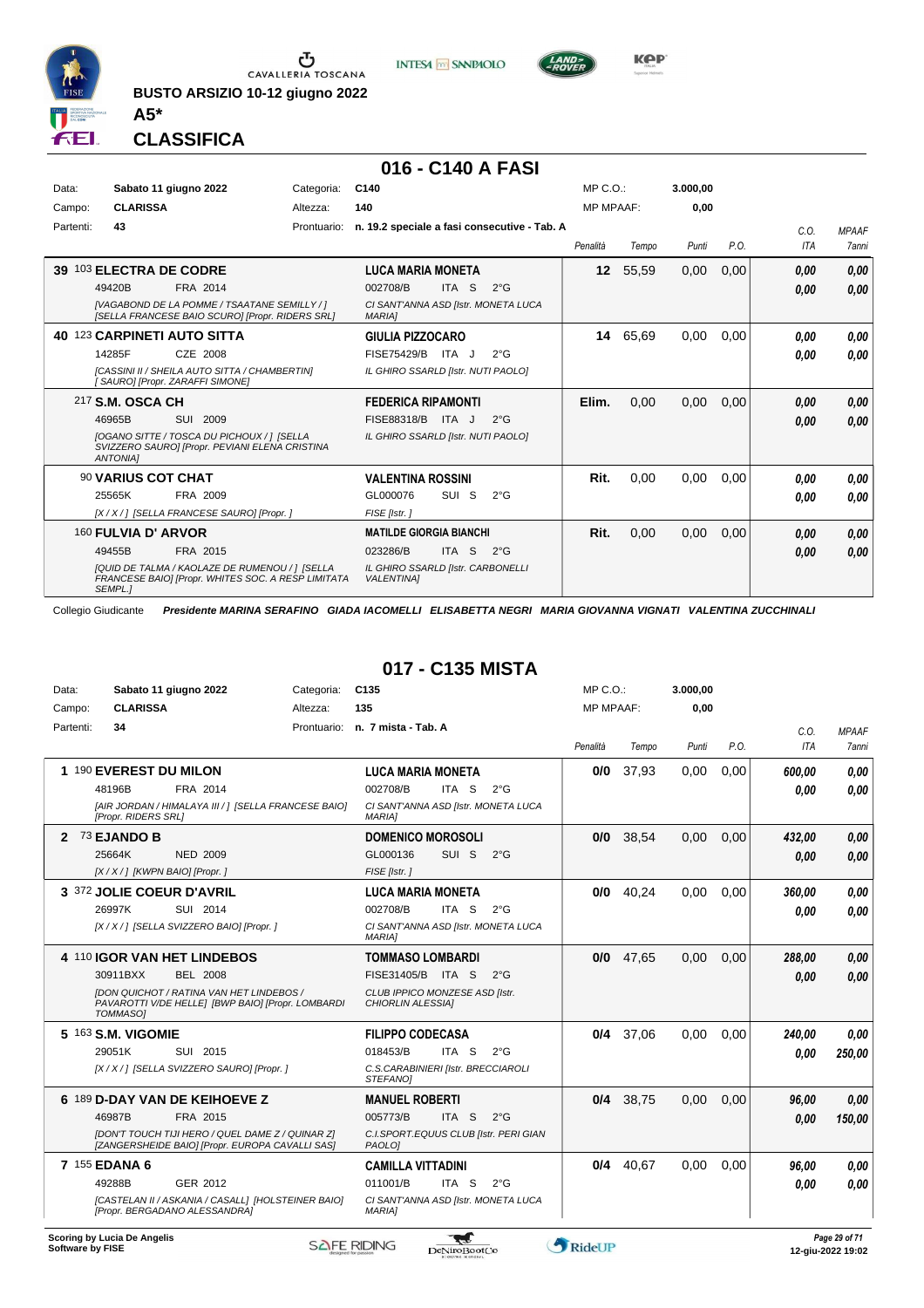

**BUSTO ARSIZIO 10-12 giugno 2022 A5\***





**KOP** 

#### **CLASSIFICA**

|           |                                                                                                                                          |            | 017 - C135 MISTA                                                         |                  |         |          |      |             |                       |
|-----------|------------------------------------------------------------------------------------------------------------------------------------------|------------|--------------------------------------------------------------------------|------------------|---------|----------|------|-------------|-----------------------|
| Data:     | Sabato 11 giugno 2022                                                                                                                    | Categoria: | C <sub>135</sub>                                                         | $MP C. O.$ :     |         | 3.000,00 |      |             |                       |
| Campo:    | <b>CLARISSA</b>                                                                                                                          | Altezza:   | 135                                                                      | <b>MP MPAAF:</b> |         | 0,00     |      |             |                       |
| Partenti: | 34                                                                                                                                       |            | Prontuario: n. 7 mista - Tab. A                                          | Penalità         | Tempo   | Punti    | P.O. | C.O.<br>ITA | <b>MPAAF</b><br>7anni |
|           | 8 168 CHAVELLE OF THE LOWLANDS Z                                                                                                         |            | <b>CLAUDIO CASELLA</b>                                                   | 0/4              | 41,14   | 0,00     | 0,00 | 96,00       | 0,00                  |
|           | 35085BXX<br>BEL 2013                                                                                                                     |            | ITA <sub>S</sub><br>001173/E<br>$2^{\circ}$ G                            |                  |         |          |      | 0.00        | 0,00                  |
|           | <b>ICHAPULTEPEC LA SILLA / NOELLE OF THE</b><br>LOWLANDS / ] [ZANGERSHEIDE BAIO] [Propr. PISANI<br>ALESSANDRA]                           |            | CAVALCARE ASD [Istr. CIARDELLI JONATA]                                   |                  |         |          |      |             |                       |
| 9.        | 80 VANITA' DELLE ROANE                                                                                                                   |            | <b>FABIO BROTTO</b>                                                      | 0/N.P.           | 0,00    | 0,00     | 0.00 | 96,00       | 0,00                  |
|           | 09183D<br>ITA 2008                                                                                                                       |            | 001294/D<br>ITA <sub>S</sub><br>$2^{\circ}$ G                            |                  |         |          |      | 300,00      | 0,00                  |
|           | [EUROCOMMERCE BERLIN / REALTA' DELLE ROANE /<br>AHORN Z] [SELLA ITALIANO GRIGIO] [Propr. ALLEV.TO<br>EQUINI LE ROANE DI BROTTO PAOLO]    |            | LE ROANE [Istr. MAGATON GIOVANNI]                                        |                  |         |          |      |             |                       |
|           | 10 215 I'M SAYING SO D'ACHERONTE                                                                                                         |            | <b>MARTA FASOLINI</b>                                                    | 1                | 81,98   | 0.00     | 0,00 | 96,00       | 0,00                  |
|           | 35089BXX<br>ITA 2015<br>[TOULON / DOUBLE BARONESS D'ACHERONTE / CALIDO]                                                                  |            | FISE26837/E ITA Y<br>$2^{\circ}$ G                                       |                  |         |          |      | 180,00      | 100,00                |
|           | [SELLA ITALIANO GRIGIO] [Propr. SEVESO MARIA<br><b>CRISTINA1</b>                                                                         |            | IL GHIRO SSARLD [Istr. CARBONELLI<br><b>VALENTINA1</b>                   |                  |         |          |      |             |                       |
|           | 11 162 CASANOVA DELLA FLORIDA                                                                                                            |            | <b>MASSIMILIANO FERRARIO</b>                                             |                  | 3 83,21 | 0.00     | 0.00 | 0.00        | 0,00                  |
|           | 34495BXX<br>ITA 2014                                                                                                                     |            | 007958/B<br>ITA S<br>$2^{\circ}G$                                        |                  |         |          |      | 120,00      | 0.00                  |
|           | [EMILION / PERLA DELLA FLORIDA / DOHITZUN<br>GUERNICA] [SELLA ITALIANO BAIO] [Propr. AZ. AGR.<br>PRATO ROTONDO DI FERRARIO MASSIMILIANO] |            | TREKKING H.C.AMICI DEL CAVALLO ASD<br>[Istr. FERRARIO MASSIMILIANO]      |                  |         |          |      |             |                       |
|           | <b>12 146 VENU TOT</b>                                                                                                                   |            | <b>PATRICIA SEGURA</b>                                                   |                  | 4 74,16 | 0,00     | 0,00 | 0,00        | 0,00                  |
|           | 26905K<br>FRA 2009                                                                                                                       |            | FISE113941/K ESP S<br>$2^{\circ}$ G                                      |                  |         |          |      | 0,00        | 0,00                  |
|           | [X / X / ] [SELLA FRANCESE SAURO] [Propr. ]                                                                                              |            | FISE [Istr.]                                                             |                  |         |          |      |             |                       |
|           | 13 176 NAVARO DE LAUBRY Z<br>47125B<br>BEL 2014                                                                                          |            | <b>CLINT SULMONI</b><br>FISE54195/B SUI S<br>$2^{\circ}$ G               |                  | 4 76,00 | 0.00     | 0.00 | 0.00        | 0,00                  |
|           | [NABAB DE REVE / COMANCHE PRACHT / ]                                                                                                     |            | C.I.BREGNANO [Istr. CATTANEO ANTONIO]                                    |                  |         |          |      | 0,00        | 0,00                  |
|           | [ZANGERSHEIDE BAIO] [Propr. SULMONI CLINT]                                                                                               |            |                                                                          |                  |         |          |      |             |                       |
|           | <b>14 219 SULTAN DE BEAUFOUR</b><br>03785C                                                                                               |            | <b>YVES PETER WINKELMOLEN</b><br>FISE27733/C NED S<br>2°G                |                  | 4 78,11 | 0,00     | 0,00 | 0,00        | 0,00                  |
|           | FRA 2006<br>[CARDENTO / PIN UP DE BEAUFOUR / FOR PLEASURE]                                                                               |            | CI VARASE SSD A RL [Istr. LOPEZ DE LA                                    |                  |         |          |      | 0,00        | 0,00                  |
|           | [SELLA FRANCESE BAIO] [Propr. LO & F HORSES DI<br>INIGO LOPEZ DE LA OSA ESCRIBANOI                                                       |            | OSA ESCRIBANO INIGOJ                                                     |                  |         |          |      |             |                       |
|           | <b>15 105 RED BULL</b>                                                                                                                   |            | <b>FILIPPO CODECASA</b>                                                  |                  | 4 78,81 | 0.00     | 0,00 | 0.00        | 0,00                  |
|           | 34105BXX<br>ITA 2013<br>[VAN HELSING / ISAURA DI SAN PATRIGNANO / AVENIR]                                                                |            | 018453/B<br>ITA S<br>$2^{\circ}$ G<br>C.S.CARABINIERI [Istr. BRECCIAROLI |                  |         |          |      | 0.00        | 0.00                  |
|           | [SELLA ITALIANO SAURO] [Propr. PALMA ALESSIA]                                                                                            |            | STEFANO]                                                                 |                  |         |          |      |             |                       |
|           | 16 160 FULVIA D' ARVOR<br>49455B<br>FRA 2015                                                                                             |            | <b>MATILDE GIORGIA BIANCHI</b><br>023286/B<br>ITA S $2^{\circ}G$         |                  | 5 81,56 | 0,00     | 0,00 | 0.00        | 0,00                  |
|           | [QUID DE TALMA / KAOLAZE DE RUMENOU / ] [SELLA                                                                                           |            | IL GHIRO SSARLD [Istr. CARBONELLI                                        |                  |         |          |      | 0,00        | 0,00                  |
|           | FRANCESE BAIO] [Propr. WHITES SOC. A RESP LIMITATA<br>SEMPL.1                                                                            |            | <b>VALENTINAI</b>                                                        |                  |         |          |      |             |                       |
|           | 17 165 CHACCO-BROWN 3                                                                                                                    |            | <b>GIULIO CARPIGIANI</b>                                                 |                  | 8 74,58 | 0,00     | 0,00 | 0,00        | 0,00                  |
|           | 30671K<br>GER 2009                                                                                                                       |            | <b>FISE7607/E</b><br>ITA S<br>$2^{\circ}$ G                              |                  |         |          |      | 0,00        | 0,00                  |
|           | [X / X / ] [OLDENBURG BAIO] [Propr. ]                                                                                                    |            | C.I.LE GINESTRE SSD A RL [Istr. BUSSU<br><b>ELEONORA1</b>                |                  |         |          |      |             |                       |
|           | 18 115 BARLEY DE BLONDEL                                                                                                                 |            | <b>GIORGIA DE LORENZI</b>                                                |                  | 8 79.11 | 0,00     | 0,00 | 0,00        | 0,00                  |
|           | 16898F<br>FRA 2011                                                                                                                       |            | FISE56428/B ITA Y<br>$2^{\circ}$ G                                       |                  |         |          |      | 0,00        | 0,00                  |
|           | [HARLEY / TAHITI DE BLONDEL / LUCCIANNO] [SELLA<br>FRANCESE BAIO] [Propr. ALUSTUD S.R.L.]                                                |            | LA FORNACETTA ASD [Istr. CODECASA<br><b>OMAR LUCAI</b>                   |                  |         |          |      |             |                       |
|           | 19 82 BEAUTY STAR PH Z                                                                                                                   |            | <b>MATTEO CHECCHI</b>                                                    |                  | 8 79,21 | 0,00     | 0,00 | 0,00        | 0,00                  |
|           | 34592BXX<br>BEL 2014                                                                                                                     |            | 004393/B<br>ITA S<br>$2^{\circ}G$                                        |                  |         |          |      | 0.00        | 0,00                  |
|           | [BIG STAR JR KZ / MRS. BLUE Z / MR. BLUE]<br>[ZANGERSHEIDE BAIO] [Propr. INTERNATIONAL HORSES<br><b>SRL1</b>                             |            | A.S.ETREA [Istr. CHECCHI MATTEO]                                         |                  |         |          |      |             |                       |
|           | 20 217 S.M. OSCA CH                                                                                                                      |            | <b>FEDERICA RIPAMONTI</b>                                                |                  | 8 79,37 | 0,00     | 0,00 | 0,00        | 0,00                  |
|           | 46965B<br>SUI 2009                                                                                                                       |            | FISE88318/B ITA J<br>$2^{\circ}$ G                                       |                  |         |          |      | 0.00        | 0,00                  |
|           | [OGANO SITTE / TOSCA DU PICHOUX / ] [SELLA<br>SVIZZERO SAURO] [Propr. PEVIANI ELENA CRISTINA                                             |            | IL GHIRO SSARLD [Istr. NUTI PAOLO]                                       |                  |         |          |      |             |                       |
|           | <b>ANTONIA]</b>                                                                                                                          |            |                                                                          |                  |         |          |      |             |                       |

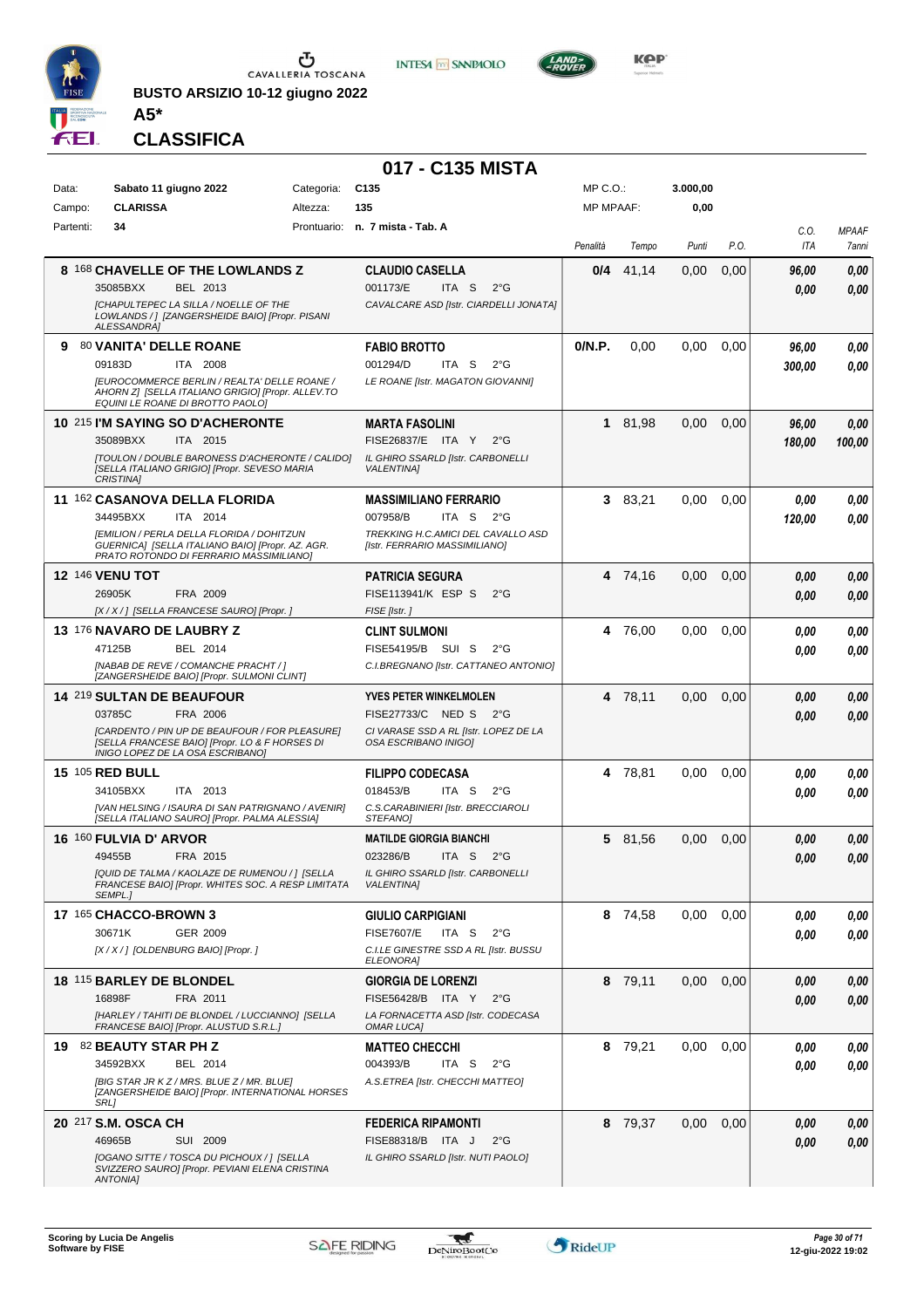

**BUSTO ARSIZIO 10-12 giugno 2022 A5\***





**Kep** 

**CLASSIFICA**

|                     |                                                                                                                                           |            | 017 - C135 MISTA                                                                |                  |          |          |      |      |              |
|---------------------|-------------------------------------------------------------------------------------------------------------------------------------------|------------|---------------------------------------------------------------------------------|------------------|----------|----------|------|------|--------------|
| Data:               | Sabato 11 giugno 2022                                                                                                                     | Categoria: | C <sub>135</sub>                                                                | MP C.O.:         |          | 3.000,00 |      |      |              |
| Campo:              | <b>CLARISSA</b>                                                                                                                           | Altezza:   | 135                                                                             | <b>MP MPAAF:</b> |          | 0,00     |      |      |              |
| Partenti:           | 34                                                                                                                                        |            | Prontuario: n. 7 mista - Tab. A                                                 |                  |          |          |      | C.O. | <b>MPAAF</b> |
|                     |                                                                                                                                           |            |                                                                                 | Penalità         | Tempo    | Punti    | P.O. | ITA  | 7anni        |
|                     | 21 218 DAKOTA VAN SCHUTTERSHOF                                                                                                            |            | <b>MARTINA SCHIRINZI</b>                                                        | 8                | 79,90    | 0.00     | 0,00 | 0.00 | 0,00         |
|                     | 33093BXX<br><b>BEL 2009</b><br><b>JUSTINOV / FREE STYLE VH POLDERHOF / KASHMIR VAN</b>                                                    |            | FISE69623/B ITA J<br>$2^{\circ}$ G<br>SCUDERIA SIBILIA ASD [Istr. SIBILIA RINO] |                  |          |          |      | 0.00 | 0,00         |
|                     | SCHUTTERSHOFI [SELLA BELGA BAIO] [Propr. SCHIRINZI<br><b>MARTINA1</b>                                                                     |            |                                                                                 |                  |          |          |      |      |              |
|                     | 22 83 GUGANO DEL BEIRO                                                                                                                    |            | <b>CAMILLA VITTADINI</b>                                                        |                  | 8 80,44  | 0,00     | 0,00 | 0.00 | 0,00         |
|                     | 33172BXX<br>BEL 2012                                                                                                                      |            | 011001/B<br>$2^{\circ}G$<br>ITA S                                               |                  |          |          |      | 0.00 | 0,00         |
|                     | [UGANO SITTE / UNIVERS / HEARTBREAKER] [SELLA<br>BELGA BAIO] [Propr. ARIMANE ANNA]                                                        |            | CI SANT'ANNA ASD [Istr. MONETA LUCA<br><b>MARIAI</b>                            |                  |          |          |      |      |              |
| 23 195 <b>RINDI</b> |                                                                                                                                           |            | <b>GIULIO CARPIGIANI</b>                                                        | 9                | 81,81    | 0,00     | 0,00 | 0.00 | 0,00         |
|                     | 31131K<br><b>SCN 2013</b>                                                                                                                 |            | <b>FISE7607/E</b><br>ITA S<br>$2^{\circ}G$                                      |                  |          |          |      | 0.00 | 0.00         |
|                     | [X / X / ] [KWPN GRIGIO] [Propr. ]                                                                                                        |            | C.I.LE GINESTRE SSD A RL [Istr. BUSSU<br><b>ELEONORAI</b>                       |                  |          |          |      |      |              |
|                     | 24 172 MYLORD DU COEUR DES COLLINES                                                                                                       |            | ALESSIA MARGOT ALBERTI DE                                                       |                  | 10 82,84 | 0.00     | 0.00 | 0.00 | 0,00         |
|                     | 47069B<br>BEL 2012                                                                                                                        |            | 004967/B<br>ITA S<br>$2^{\circ}G$                                               |                  |          |          |      | 0.00 | 0,00         |
|                     | [MALITO DE REVES / ISAURA DU COEUR DES COLLINES /<br>INDOCTRO] [BEL. WARMBLOEDPAARD GRIGIO] [Propr.<br>ALBERTI DE MAZZERI ALESSIA MARGOTI |            | C.I.LA LURA [Istr. COLOMBO GIUSEPPE]                                            |                  |          |          |      |      |              |
|                     | 25 228 DIATY FORTUNA                                                                                                                      |            | <b>MARTINA BALCONI</b>                                                          |                  | 11 83,65 | 0.00     | 0,00 | 0,00 | 0,00         |
|                     | <b>NED 2008</b><br>35179BXX                                                                                                               |            | FISE76314/B ITA Y<br>1°G                                                        |                  |          |          |      | 0.00 | 0.00         |
|                     | [VERDI / WAMANTHA FORTUNA / SILVESTONE] [KWPN<br>BAIO] [Propr. BALCONI MAURIZIO]                                                          |            | A.S.D. C.I. LA VIGNA [Istr. SCOGNAMIGLIO<br><b>MASSIMILIANO</b>                 |                  |          |          |      |      |              |
|                     | 26 175 URLO DEL CASTEGNO                                                                                                                  |            | <b>GIANLUCA CLERICO</b>                                                         |                  | 12 79.89 | 0,00     | 0.00 | 0,00 | 0,00         |
|                     | 20289A<br>ITA 2014                                                                                                                        |            | FISE13785/A ITA S<br>$2^{\circ}G$                                               |                  |          |          |      | 0.00 | 0.00         |
|                     | [ECO DEL CASTEGNO / CHEOPE / CASSINI] [SELLA<br>ITALIANO BAIO] [Propr. SSD CENTRO EQUESTRE<br>CAPRICORNO ARLI                             |            | CE CAPRICORNO SSD A RL [Istr. CLERICO<br>GIANLUCA]                              |                  |          |          |      |      |              |
|                     | 27 161 GREAT MOVIESTAR                                                                                                                    |            | <b>LUCA MARIA MONETA</b>                                                        |                  | 12 80,34 | 0,00     | 0,00 | 0.00 | 0,00         |
|                     | 47619B<br>BEL 2012                                                                                                                        |            | 002708/B<br>ITA S<br>$2^{\circ}G$                                               |                  |          |          |      | 0.00 | 0.00         |
|                     | [SISLEY DE LA TOUR VIDAL / VIRABELLA / ] [CHEVAL DE<br>SPORT BELG BAIO] [Propr. DI FRANCO VERONICA]                                       |            | CI SANT'ANNA ASD [Istr. MONETA LUCA<br><b>MARIAI</b>                            |                  |          |          |      |      |              |
|                     | 28 214 TOM D'RUFFOSSE                                                                                                                     |            | <b>MILLA LOU JANY POLIZZI</b>                                                   |                  | 13 85,24 | 0.00     | 0.00 | 0.00 | 0,00         |
|                     | 34553BXX<br>FRA 2007                                                                                                                      |            | FISE47702/B ITA Y 2°G                                                           |                  |          |          |      | 0.00 | 0.00         |
|                     | [ONCLE POL / GIRODYNE / QUOUGLOF ROUGE] [SELLA<br>FRANCESE BAIO] [Propr. EQUIPASSIONE S.R.L.]                                             |            | POLIZZI JUMPING TEAM ASD [Istr. POLIZZI<br>CHIARA LYDIA]                        |                  |          |          |      |      |              |
| 29                  | 89 BORNEO GERY                                                                                                                            |            | <b>EDOARDO INGRA'</b>                                                           |                  | 14 82,29 | 0.00     | 0,00 | 0.00 | 0.00         |
|                     | 23978G<br>FRA 2011                                                                                                                        |            | FISE16026/G ITA S<br>$2^{\circ}G$                                               |                  |          |          |      | 0.00 | 0.00         |
|                     | [OUTSIDER / JAEE DES ORES / 1 [SELLA FRANCESE<br><b>GRIGIO] [Propr. GRIMALDI GUIDO]</b>                                                   |            | ASD SCUDERIE DELLA PICCHETTA [Istr.<br><b>VILLOTTI ELIA]</b>                    |                  |          |          |      |      |              |
|                     | 30 193 CHRISTIANO F                                                                                                                       |            | <b>DOMENICO MOROSOLI</b>                                                        |                  | 15 83,34 | 0.00     | 0,00 | 0,00 | 0,00         |
|                     | 30005K<br>GER 2014                                                                                                                        |            | GL000136<br>SUI S<br>$2^{\circ}$ G                                              |                  |          |          |      | 0,00 | 0,00         |
|                     | [X / X / ] [OLDENBURG SAURO] [Propr. ]                                                                                                    |            | FISE [Istr.]                                                                    |                  |          |          |      |      |              |
|                     | 31 167 DOLCE VITA 222                                                                                                                     |            | <b>CHIARA RUZZIER</b>                                                           |                  | 22 94,89 | 0.00     | 0.00 | 0.00 | 0,00         |
|                     | 15515E<br>GER 2012                                                                                                                        |            | 005461/D<br>ITA S<br>2°G                                                        |                  |          |          |      | 0.00 | 0.00         |
|                     | [DANKESCHON / CESSNA / COUNT GRANNUS]<br>[WESTFALEN BAIO] [Propr. SOC.AGR.RIOLA STABLE SRL]                                               |            | LE ROANE [Istr. MAGATON GIOVANNI]                                               |                  |          |          |      |      |              |
|                     | 32 282 CANTENDER                                                                                                                          |            | <b>MARTA MARELLI</b>                                                            |                  | 24 84,63 | 0,00     | 0,00 | 0,00 | 0,00         |
|                     | 33005BXX<br><b>GER 2008</b>                                                                                                               |            | FISE83436/B ITA J<br>1°G                                                        |                  |          |          |      | 0,00 | 0,00         |
|                     | [CANCARA / ORDELIA / CONTENDER] [HOLSTEINER<br>BAIO] [Propr. ASD CENTRO IPPICO LE RONDINI]                                                |            | C.I. LA CAMILLA ASD [Istr. PALMA MARIA<br>CRISTINA]                             |                  |          |          |      |      |              |
|                     | 33 154 CORNETON PS                                                                                                                        |            | <b>MICHOL DEL SIGNORE</b>                                                       |                  | 30 90,68 | 0.00     | 0,00 | 0.00 | 0,00         |
|                     | 46649B<br>GER 2015                                                                                                                        |            | 34382<br>ITA S<br>$2^{\circ}G$                                                  |                  |          |          |      | 0.00 | 0,00         |
|                     | [CORNET OBOLENSKY / CHANITA / ] [OLDENBURG<br>GRIGIO POMELLATO] [Propr. INTERNATIONAL HORSES<br>SRL]                                      |            | MDS SPORT HORSES [Istr. DEL SIGNORE<br><b>MICHOLI</b>                           |                  |          |          |      |      |              |
|                     | 142 ARSOUIL DE LA CHAPEL                                                                                                                  |            | <b>VALENTINA ROSSINI</b>                                                        | Elim.            | 0,00     | 0,00     | 0,00 | 0.00 | 0,00         |
|                     | 26417K<br>FRA 2010                                                                                                                        |            | GL000076<br>SUI S<br>$2^{\circ}$ G                                              |                  |          |          |      | 0,00 | 0,00         |
|                     | [X / X / ] [SELLA FRANCESE BAIO] [Propr. ]                                                                                                |            | FISE [Istr.]                                                                    |                  |          |          |      |      |              |

Collegio Giudicante *Presidente MARINA SERAFINO GIADA IACOMELLI ELISABETTA NEGRI MARIA GIOVANNA VIGNATI VALENTINA ZUCCHINALI*

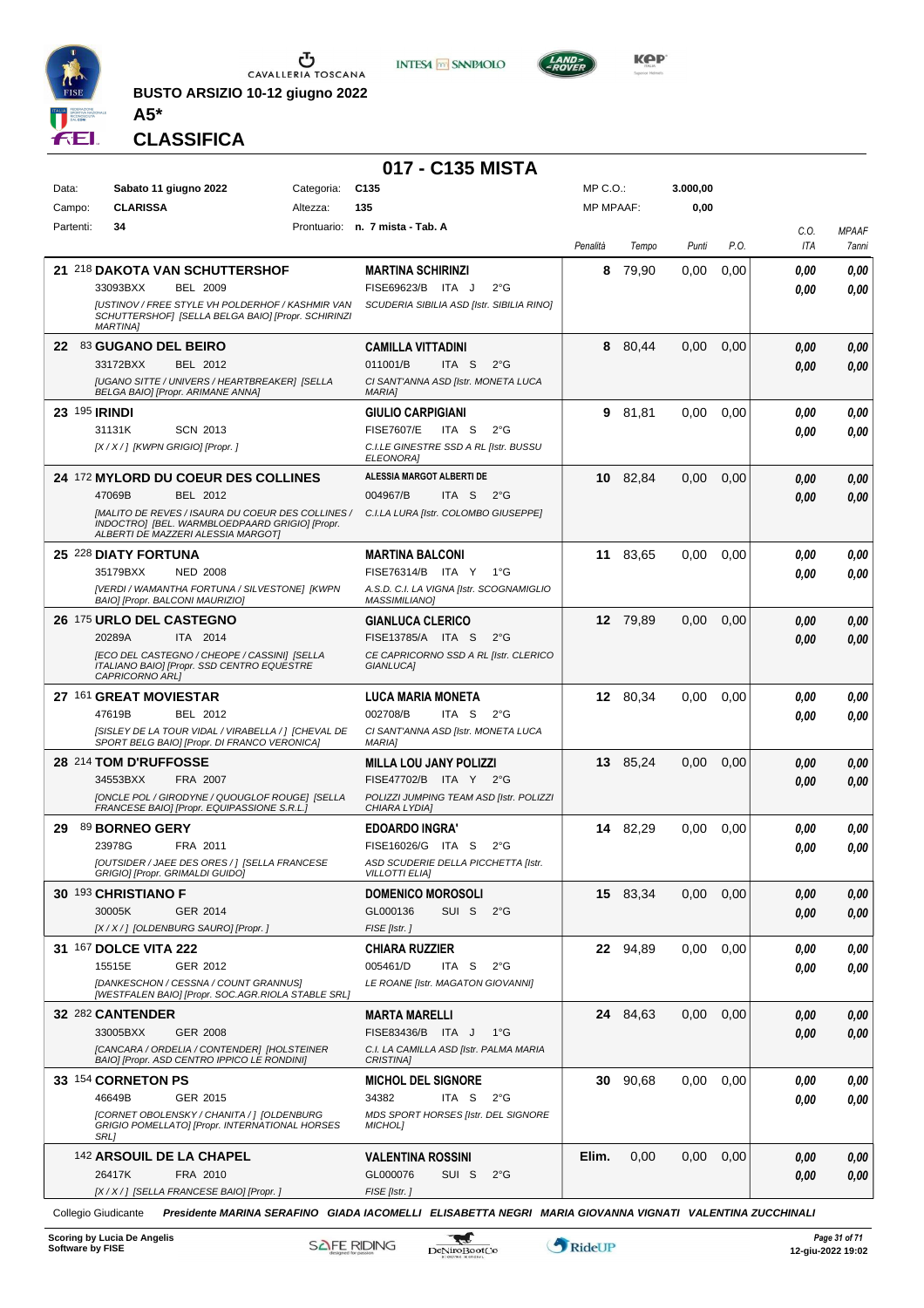

**INTESA M** SANPAOLO



*Presidente MARINA SERAFINO GIADA IACOMELLI ELISABETTA NEGRI MARIA GIOVANNA VIGNATI VALENTINA ZUCCHINALI* **CLASSIFICA**

**A5\***

#### **018 - C130 A FASI RISER. 2° GR.**

| Data:     | Sabato 11 giugno 2022                                                                                                 | Categoria: | C <sub>130</sub>                                                 | MP C.O.:         |             | 1.300,00 |      |            |              |
|-----------|-----------------------------------------------------------------------------------------------------------------------|------------|------------------------------------------------------------------|------------------|-------------|----------|------|------------|--------------|
| Campo:    | <b>CLARISSA</b>                                                                                                       | Altezza:   | 130                                                              | <b>MP MPAAF:</b> |             | 0,00     |      |            |              |
| Partenti: | 44                                                                                                                    |            | Prontuario: n. 19.2 speciale a fasi consecutive - Tab. A         |                  |             |          |      | C.O.       | <b>MPAAF</b> |
|           |                                                                                                                       |            |                                                                  | Penalità         | Tempo       | Punti    | P.O. | <b>ITA</b> | 7anni        |
|           | 1 212 CHAMPION W                                                                                                      |            | LUCREZIA MARIA NICOLA                                            | 0/0              | 28,31       | 0.00     | 0,00 | 294,00     | 0,00         |
|           | 45866B<br>GER 2015                                                                                                    |            | FISE42455/B ITA Y<br>$2^{\circ}G$                                |                  |             |          |      | 0.00       | 0.00         |
|           | [CARRERA VDL / ACHILLA / ACHILL - LIBERO H]<br>[WESTFALEN BAIO] [Propr. ZENERE ALESSANDRA MARIA]                      |            | MARRAS ASD [Istr. MARRAS ANTONIO]                                |                  |             |          |      |            |              |
|           | 2 76 GETORIA B                                                                                                        |            | <b>FILIPPO CODECASA</b>                                          | 0/0              | 28,70       | 0,00     | 0,00 | 212,10     | 0,00         |
|           | 33597BXX<br><b>NED 2011</b>                                                                                           |            | 018453/B<br>ITA <sub>S</sub><br>$2^{\circ}$ G                    |                  |             |          |      | 0.00       | 0.00         |
|           | [ALICANTE HBC / VICTORIA M / AHORN] [KWPN GRIGIO]                                                                     |            | C.S.CARABINIERI [Istr. BRECCIAROLI                               |                  |             |          |      |            |              |
|           | [Propr. GIARDINI SAN ROCCO S.R.L.]                                                                                    |            | STEFANO]                                                         |                  |             |          |      |            |              |
|           | 3 164 EQUATORIA DU SUD                                                                                                |            | <b>SAMUELE MAESTRI</b>                                           | 0/0              | 28,84       | 0.00     | 0.00 | 177,00     | 0,00         |
|           | 33447BXX<br>FRA 2014                                                                                                  |            | FISE14041/B ITA S<br>$2^{\circ}G$                                |                  |             |          |      | 0.00       | 0,00         |
|           | [LANDO / ORIELE DE KEOS / DIAMANT DE SEMILLY]<br>[SELLA FRANCESE SAURO] [Propr. M.G. INTERNATIONAL                    |            | LUCKY HORSE SRL SSD [Istr.<br>DOUKHOVSKAIA OXANA]                |                  |             |          |      |            |              |
|           | L.T.D.                                                                                                                |            |                                                                  |                  |             |          |      |            |              |
|           | 4 133 FRANC PARLER DEW-DROP                                                                                           |            | <b>MASSIMILIANO FERRARIO</b>                                     | 0/0              | 30,39       | 0,00     | 0,00 | 141,90     | 0,00         |
|           | 33362BXX<br><b>BEL 2011</b>                                                                                           |            | 007958/B<br>ITA S<br>$2^{\circ}G$                                |                  |             |          |      | 0.00       | 0.00         |
|           | [ALBATROS DU PACHIS / FIRST LADY VAN TER HULST /                                                                      |            | TREKKING H.C.AMICI DEL CAVALLO ASD                               |                  |             |          |      |            |              |
|           | QUIDAM DE REVEL] [SELLA BELGA BAIO] [Propr.<br><b>BUCEFALO SRL]</b>                                                   |            | [Istr. FERRARIO MASSIMILIANO]                                    |                  |             |          |      |            |              |
|           | 5 126 STAKKALITA PS                                                                                                   |            | <b>GUIDO TARANTINI</b>                                           | 0/0              | 30,43       | 0,00     | 0,00 | 118,50     | 0,00         |
|           | 17272E<br>GER 2012                                                                                                    |            | 008884/G<br>ITA S<br>$2^{\circ}$ G                               |                  |             |          |      | 0.00       | 0.00         |
|           | [STAKKATOL / LEONA / LITERAT] [OLDENBURG BAIO]<br>[Propr. ANAF CLEMENT YVES]                                          |            | C.I.LE GINESTRE SSD A RL [Istr. SCOTTI<br>SARA]                  |                  |             |          |      |            |              |
| 6.        | 91 <b>IVOLI</b>                                                                                                       |            | OSCAR DALMIRO TUCCI TAGLE                                        | 0/0              | 30,94       | 0.00     | 0,00 | 48,30      | 0,00         |
|           | 19851A<br>NED 2013                                                                                                    |            | FISE30967/A ARG S<br>$2^{\circ}G$                                |                  |             |          |      | 0.00       | 0.00         |
|           | [DIAMANT DE SEMILLY / CIVOLI / QUIDAM DE REVEL]                                                                       |            | PONTENUOVO SCUDERIA GHIDELLA [Istr.                              |                  |             |          |      |            |              |
|           | [KWPN BAIO] [Propr. DRAGO CHIARA]                                                                                     |            | <b>GHIDELLA CLAUDIA]</b>                                         |                  |             |          |      |            |              |
|           | 7 153 EBBLINGHEM                                                                                                      |            | <b>MANUEL ROBERTI</b>                                            | 0/0              | 31,56       | 0.00     | 0,00 | 48,30      | 0,00         |
|           | 33330BXX<br><b>NED 2009</b>                                                                                           |            | 005773/B<br>ITA S<br>$2^{\circ}G$                                |                  |             |          |      | 0.00       | 0.00         |
|           | [ZURICH / BALIA-V / JUMBO-JET] [KWPN GRIGIO] [Propr.<br>ROBERTI MANUEL]                                               |            | C.I.SPORT.EQUUS CLUB [Istr. PERI GIAN<br><b>PAOLO1</b>           |                  |             |          |      |            |              |
|           | 8 148 BACH DES COEURIES Z                                                                                             |            | <b>MASSIMILIANO SCOGNAMIGLIO</b>                                 | 0/0              | 31,88       | 0,00     | 0,00 | 48,30      | 0,00         |
|           | 45952B<br>FRA 2015                                                                                                    |            | 004119/B<br>ITA S<br>$2^{\circ}G$                                |                  |             |          |      | 0.00       | 0.00         |
|           | [BERTIL DU BARY / POMMELLINA / BURGGRAAF]<br>[ZANGERSHEIDE BAIO] [Propr. AZ. AG.DEI PRATI DI                          |            | A.S.D. C.I. LA VIGNA [Istr. SCOGNAMIGLIO<br><b>MASSIMILIANO1</b> |                  |             |          |      |            |              |
|           | STEFANO DONATI]                                                                                                       |            |                                                                  |                  |             |          |      |            |              |
|           | 9 183 CHACCO'S LAWITO PS                                                                                              |            | <b>RICCARDO PISANI</b>                                           | 0/0              | 31,99       | 0.00     | 0,00 | 48,30      | 0,00         |
|           | 22530A<br>GER 2015                                                                                                    |            | 002627/B<br>ITA S<br>$2^{\circ}G$                                |                  |             |          |      | 0.00       | 0.00         |
|           | [CHACCO BLUE / LAWITOUNA / LAWITO] [OLDENBURG<br>BAIO] [Propr. LOZAR SAS]                                             |            | B.E.T. SSD A RL [Istr. DONATO LUISA]                             |                  |             |          |      |            |              |
|           | 10 182 O'BAILEY V'T VOORTHOF                                                                                          |            | <b>EDOARDO INGRA'</b>                                            |                  | $0/0$ 32,12 | 0,00     | 0,00 | 48,30      | 0,00         |
|           | 22657A<br>BEL 2014                                                                                                    |            | FISE16026/G ITA S 2°G                                            |                  |             |          |      | 0,00       | 0,00         |
|           | [JOOP 111 / DARQUISE DELIGHT V'T VOORTHOF /<br>DARCO] [BEL. WARMBLOEDPAARD BAIO SCURO] [Propr.                        |            | ASD SCUDERIE DELLA PICCHETTA [Istr.<br><b>VILLOTTI ELIA]</b>     |                  |             |          |      |            |              |
|           | CAVENAGHI CHIARA]                                                                                                     |            |                                                                  |                  |             |          |      |            |              |
|           | <b>11 206 CARSTO WI RO Z</b>                                                                                          |            | <b>VITTORIA SCOGNAMIGLIO</b>                                     |                  | $0/0$ 32,14 | $0.00\,$ | 0.00 | 46,80      | 0,00         |
|           | 49427B<br>BEL 2014                                                                                                    |            | FISE70953/B ITA J<br>$2^{\circ}G$                                |                  |             |          |      | 0,00       | 0,00         |
|           | [CARMENA Z / STAKKATA / STAKKATO] [ZANGERSHEIDE<br>GRIGIO] [Propr. ASS. IPPICA LA VIGNA]                              |            | A.S.D. C.I. LA VIGNA [Istr. SCOGNAMIGLIO<br><i>MASSIMILIANO]</i> |                  |             |          |      |            |              |
|           | 12 127 HEINEK DELLA MONICA                                                                                            |            | <b>CARLANDREA CONCARI</b>                                        |                  | $0/0$ 32,33 | 0,00     | 0,00 | 0,00       | 0,00         |
|           | ITA 2014<br>16161E                                                                                                    |            | 001733/E<br>ITA S 2°G                                            |                  |             |          |      | 130,00     | 0,00         |
|           | [TANGELO VAN DE ZUUTHOEVE / NANEA II /<br>INVESTMENT] [SELLA ITALIANO BAIO] [Propr. SOC. AGR.                         |            | LE SIEPI SSD A RL [Istr. NOVO GIULIANA]                          |                  |             |          |      |            |              |
|           | CASA VECCHIA DI CONCARI CARLANDREA]                                                                                   |            |                                                                  |                  |             |          |      |            |              |
|           | 13 213 HOLIDAY                                                                                                        |            | <b>MATHILDA VIRGINIA ADELE COLOMBO</b>                           |                  | $0/0$ 32,38 | 0.00     | 0.00 | 0,00       | 0,00         |
|           | 45986B<br>NED 2012                                                                                                    |            | FISE44439/B ITA Y 2°G                                            |                  |             |          |      | 0.00       | 0.00         |
|           | [ELDORADO VAN DE ZESHOEK / BRESCIA / P<br>VANCOUVER] [KWPN BAIO MARRONE] [Propr. CENTRO<br><b>IPPICO LA LURA ASDI</b> |            | C.I.LA LURA [Istr. COLOMBO GIUSEPPE]                             |                  |             |          |      |            |              |

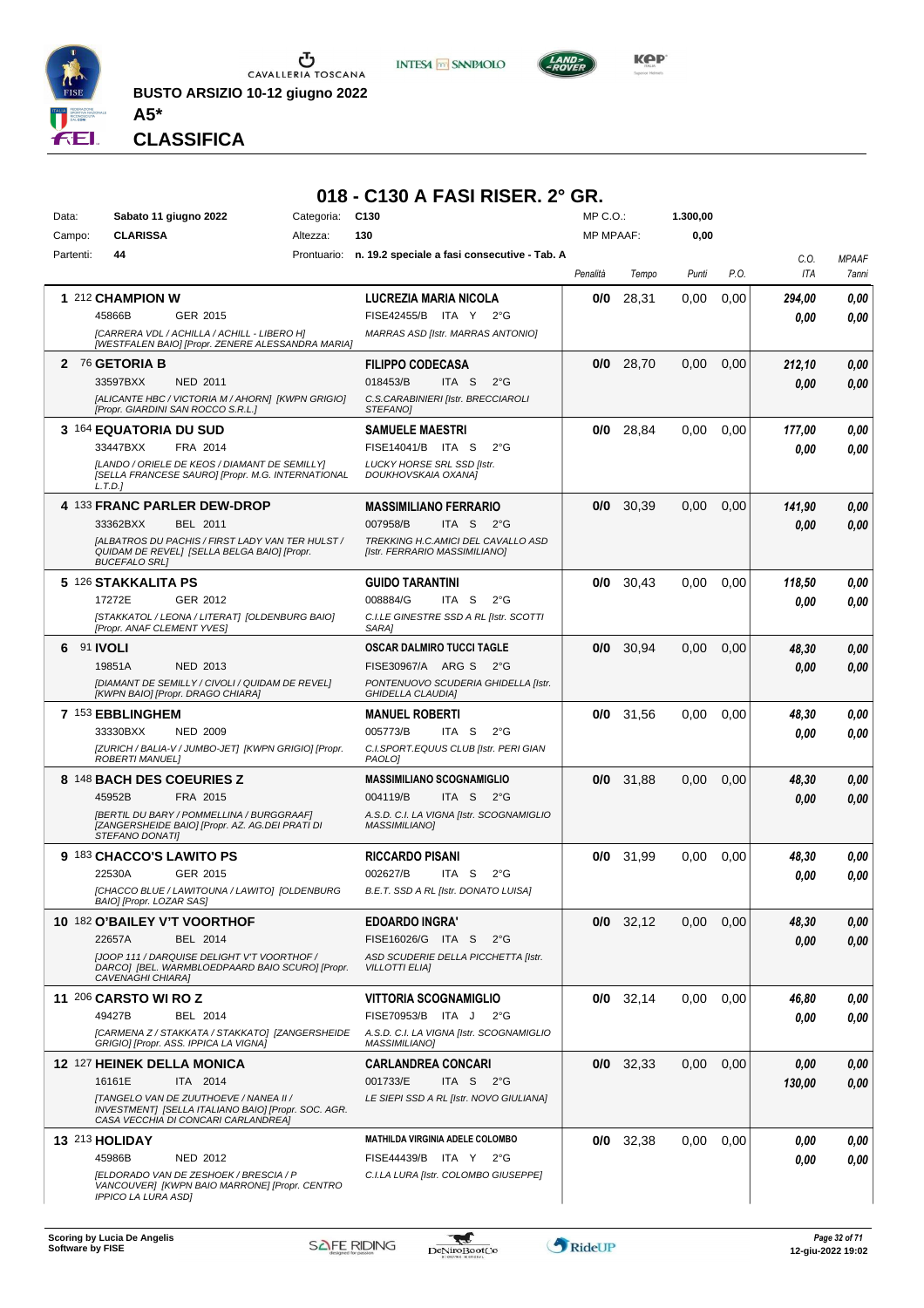

**BUSTO ARSIZIO 10-12 giugno 2022 A5\***





**KOP** 

#### **CLASSIFICA**

#### **018 - C130 A FASI RISER. 2° GR.**

| Data:                | Sabato 11 giugno 2022                                                                                                   | Categoria: | C <sub>130</sub>                                                                                  | MP C.O.:         |             | 1.300,00 |      |             |                       |
|----------------------|-------------------------------------------------------------------------------------------------------------------------|------------|---------------------------------------------------------------------------------------------------|------------------|-------------|----------|------|-------------|-----------------------|
| Campo:               | <b>CLARISSA</b>                                                                                                         | Altezza:   | 130                                                                                               | <b>MP MPAAF:</b> |             | 0,00     |      |             |                       |
| Partenti:            | 44                                                                                                                      |            | Prontuario: n. 19.2 speciale a fasi consecutive - Tab. A                                          | Penalità         | Tempo       | Punti    | P.O. | C.O.<br>ITA | <b>MPAAF</b><br>7anni |
| 14 99 CADOC          |                                                                                                                         |            | ALESSIA MARGOT ALBERTI DE                                                                         | 0/0              | 32,57       | 0.00     | 0,00 | 0.00        | 0,00                  |
|                      | 26230K<br><b>NED 2010</b>                                                                                               |            | 004967/B<br>ITA S<br>$2^{\circ}G$                                                                 |                  |             |          |      | 0,00        | 0,00                  |
|                      | [X / X / ] [KWPN BAIO SCURO] [Propr.]                                                                                   |            | C.I.LA LURA [Istr. COLOMBO GIUSEPPE]                                                              |                  |             |          |      |             |                       |
| <b>15 141 MYSTIC</b> |                                                                                                                         |            | <b>EDOARDO INGRA'</b>                                                                             | 0/0              | 34,07       | 0.00     | 0.00 | 0.00        | 0,00                  |
|                      | 29762K<br>BEL 2013<br>[X / X / ] [AES SAURO] [Propr. ]                                                                  |            | FISE16026/G ITA S<br>$2^{\circ}G$<br>ASD SCUDERIE DELLA PICCHETTA [Istr.<br><b>VILLOTTI ELIA]</b> |                  |             |          |      | 0.00        | 0,00                  |
|                      | <b>16 120 CONTE TACCHIA</b>                                                                                             |            | <b>ELENA CODECASA</b>                                                                             | 0/0              | 36,04       | 0,00     | 0,00 | 0,00        | 0,00                  |
|                      | 31663BXX<br>ITA 2012                                                                                                    |            | FISE33115/B ITA S<br>$2^{\circ}G$                                                                 |                  |             |          |      | 0,00        | 0,00                  |
|                      | [CONTENDROS / ALMOST FAMOUS / ARGENTINUS]<br>[HANNOVER BAIO] [Propr. CODECASA EQUISPORT]                                |            | LA FORNACETTA ASD [Istr. CODECASA<br><b>OMAR LUCA]</b>                                            |                  |             |          |      |             |                       |
|                      | <b>17 204 CANANI S</b>                                                                                                  |            | GIULIA PIZZOCARO                                                                                  | 0/0              | 38,10       | 0,00     | 0,00 | 0.00        | 0,00                  |
|                      | 48147B<br><b>GER 2008</b>                                                                                               |            | FISE75429/B ITA J<br>$2^{\circ}$ G                                                                |                  |             |          |      | 0.00        | 0,00                  |
|                      | [CHACCO BLUE / QUELLCHEN S / 1 [DEUTSCHE<br>FEDERATION SAURO] [Propr. FIDIA FARMACEUTICI SPA]                           |            | IL GHIRO SSARLD [Istr. NUTI PAOLO]                                                                |                  |             |          |      |             |                       |
|                      | 18 81 EL CLINTIBRO                                                                                                      |            | <b>MANUEL ROBERTI</b>                                                                             | 0/4              | 30,27       | 0,00     | 0,00 | 0,00        | 0,00                  |
|                      | ITA 2009<br>02998R                                                                                                      |            | 005773/B<br>ITA S<br>$2^{\circ}G$                                                                 |                  |             |          |      | 0.00        | 0,00                  |
|                      | [CLINTON / LAILA Z / RAMIRO Z] [SELLA ITALIANO                                                                          |            | C.I.SPORT.EQUUS CLUB [Istr. PERI GIAN                                                             |                  |             |          |      |             |                       |
|                      | GRIGIO] [Propr. CONESTABILE DELLA STAFFA ALESSIO]                                                                       |            | PAOLO]                                                                                            |                  |             |          |      |             |                       |
|                      | <b>19 116 CAIO LARGO</b>                                                                                                |            | <b>FABIO BROTTO</b>                                                                               | 0/4              | 32,72       | 0,00     | 0,00 | 0.00        | 0,00                  |
|                      | 12678D<br>ITA 2011                                                                                                      |            | 001294/D<br>ITA S<br>$2^{\circ}$ G                                                                |                  |             |          |      | 0.00        | 0,00                  |
|                      | [CRISTO / CACHARELL VT WINKENSHOF Z / CASMIR Z]<br>[SELLA ITALIANO BAIO] [Propr. ONGARO GIOVANNI<br>PAOLO1              |            | LE ROANE [Istr. MAGATON GIOVANNI]                                                                 |                  |             |          |      |             |                       |
|                      |                                                                                                                         |            |                                                                                                   | 0/4              |             |          |      |             |                       |
| 20                   | 96 AGATA<br>19363A<br>ITA 2011                                                                                          |            | <b>GIULIA NEIROTTI</b><br>013817/A<br>ITA S<br>$2^{\circ}$ G                                      |                  | 33,48       | 0,00     | 0,00 | 0.00        | 0,00                  |
|                      | ICASCARI / KISS ME DE SEMILLY / VOLTAIRE] [SELLA                                                                        |            | PONTENUOVOHORSES ASD [Istr. ALBANES]                                                              |                  |             |          |      | 0.00        | 0,00                  |
|                      | ITALIANO BAIO] [Propr. EQUIN'OZIO SOCIETÀ SEMPLICE<br><b>AGRICOLAI</b>                                                  |            | <b>BIANCA]</b>                                                                                    |                  |             |          |      |             |                       |
|                      | 21 178 GERRE VAN DE LITZEMAERE                                                                                          |            | <b>VITTORIA FENAROLI</b>                                                                          | 0/4              | 33,82       | 0,00     | 0.00 | 0,00        | 0,00                  |
|                      | <b>BEL 2006</b><br>49289B                                                                                               |            | FISE49429/B ITA Y<br>$2^{\circ}G$                                                                 |                  |             |          |      | 0.00        | 0,00                  |
|                      | [UP TO DATE / GRANDONNA / GRANNUS] [BWP SAURO]<br>[Propr. FF JUMPING - ASS. SPORTIVA DILETTANTISTICA<br><b>EQUESTRE</b> |            | FF JUMPING [Istr.]                                                                                |                  |             |          |      |             |                       |
|                      | 22 106 DAKOTA 394                                                                                                       |            | <b>RAUL MANCO</b>                                                                                 |                  | $0/4$ 34,73 | 0,00     | 0,00 | 0,00        | 0,00                  |
|                      | 31013BXX<br>GER 2011                                                                                                    |            | FISE99691/B ITA Y<br>$2^{\circ}$ G                                                                |                  |             |          |      | 0.00        | 0,00                  |
|                      | [CASSITO / ULETTA I / QUINTERO] [HOLSTEINER BAIO]<br>[Propr. M.G. INTERNATIONAL L.T.D.]                                 |            | LUCKY HORSE SRL SSD [Istr.                                                                        |                  |             |          |      |             |                       |
|                      | 23 185 IRIS D'ACCEGLIO                                                                                                  |            | DOUKHOVSKAIA OXANA]<br><b>LORIS CAVALLO</b>                                                       |                  | $0/4$ 37,01 | 0,00     | 0,00 | 0,00        | 0,00                  |
|                      | 21308A<br>ITA 2015                                                                                                      |            | 007104/A<br>ITA S<br>$2^{\circ}G$                                                                 |                  |             |          |      | 0.00        | 0,00                  |
|                      | [KANNAN / FLORENCE D'ACCEGLIO / QUICK STAR]                                                                             |            | S. SETTE SALTI [Istr. MULATTIERI                                                                  |                  |             |          |      |             |                       |
|                      | [SELLA ITALIANO BAIO SCURO] [Propr. BROCCHIERO<br><b>GABRIELLA1</b>                                                     |            | <b>GIUSEPPEI</b>                                                                                  |                  |             |          |      |             |                       |
| 24 207 FLEUR         |                                                                                                                         |            | CHIARA LYDIA POLIZZI                                                                              |                  | 0/8 33,08   | 0,00     | 0,00 | 0,00        | 0,00                  |
|                      | 46815B<br>NED 2010                                                                                                      |            | 023383/B<br>ITA S<br>$2^{\circ}G$                                                                 |                  |             |          |      | 0,00        | 0,00                  |
|                      | [STARTREK / VALENCIA / NOBILITY] [KWPN BAIO] [Propr.<br>EQUIPASSIONE S.R.L.]                                            |            | POLIZZI JUMPING TEAM ASD [Istr. POLIZZI<br>CHIARA LYDIA]                                          |                  |             |          |      |             |                       |
|                      | 25 180 ESMIR VAN POTTELBERG                                                                                             |            | <b>TOMMASO LOMBARDI</b>                                                                           | 0/9              | 44,41       | 0,00     | 0.00 | 0.00        | 0,00                  |
|                      | 30913BXX<br>BEL 2010                                                                                                    |            | FISE31405/B ITA S<br>$2^{\circ}$ G                                                                |                  |             |          |      | 0.00        | 0,00                  |
|                      | [KASHMIR VAN SCHUTTERSHOF / SAN'TA FE VAN DE<br>OLMRANCH / RANDEL-ZI [SELLA BELGA BAIO] [Propr.<br><b>CORTESI GAIA]</b> |            | CLUB IPPICO MONZESE ASD [Istr.<br>CHIORLIN ALESSIA]                                               |                  |             |          |      |             |                       |
|                      | 26 100 KATHLEEN R.S.                                                                                                    |            | <b>GABRIELE SERAFIN</b>                                                                           | 4                | 49,15       | 0,00     | 0,00 | 0,00        | 0,00                  |
|                      | 16673P<br>ITA 2012                                                                                                      |            | 012601/B<br>ITA S<br>$2^{\circ}G$                                                                 |                  |             |          |      | 0.00        | 0,00                  |
|                      | [KALASKA DE SEMILLY / W-CASSIA R.S. / CASSINI]<br>[SELLA ITALIANO GRIGIO] [Propr. ROSSINI ELISA]                        |            | CERNUSCO RIDING S.S.D. A R.L. [Istr.<br>COLLECCHIA RICCARDO]                                      |                  |             |          |      |             |                       |
|                      | 27 170 DILETTA MIA                                                                                                      |            | <b>GIULIA NEIROTTI</b>                                                                            | 4                | 50,68       | 0,00     | 0,00 | 0.00        | 0,00                  |
|                      | 33656BXX<br>ITA 2014                                                                                                    |            | 013817/A<br>ITA S<br>$2^{\circ}$ G                                                                |                  |             |          |      | 0.00        | 0,00                  |
|                      | [TANGELO VAN DE ZUUTHOEVE / COMTESSE 113 /<br>CENTURYO] [SELLA ITALIANO BAIO] [Propr. SOCIETA'                          |            | PONTENUOVOHORSES ASD [Istr. ALBANES]<br><b>BIANCA]</b>                                            |                  |             |          |      |             |                       |
|                      | AGR. DONJA S.S.1<br>Scoring by Lucia De Angelis                                                                         |            | - gull                                                                                            |                  |             |          |      |             | Page 33 of 71         |

**Scoring by Lucia De Angel**<br>Software by FISE **Software by FISE 12-giu-2022 19:02 12-giu-2022 19:02 12-giu-2022 19:02**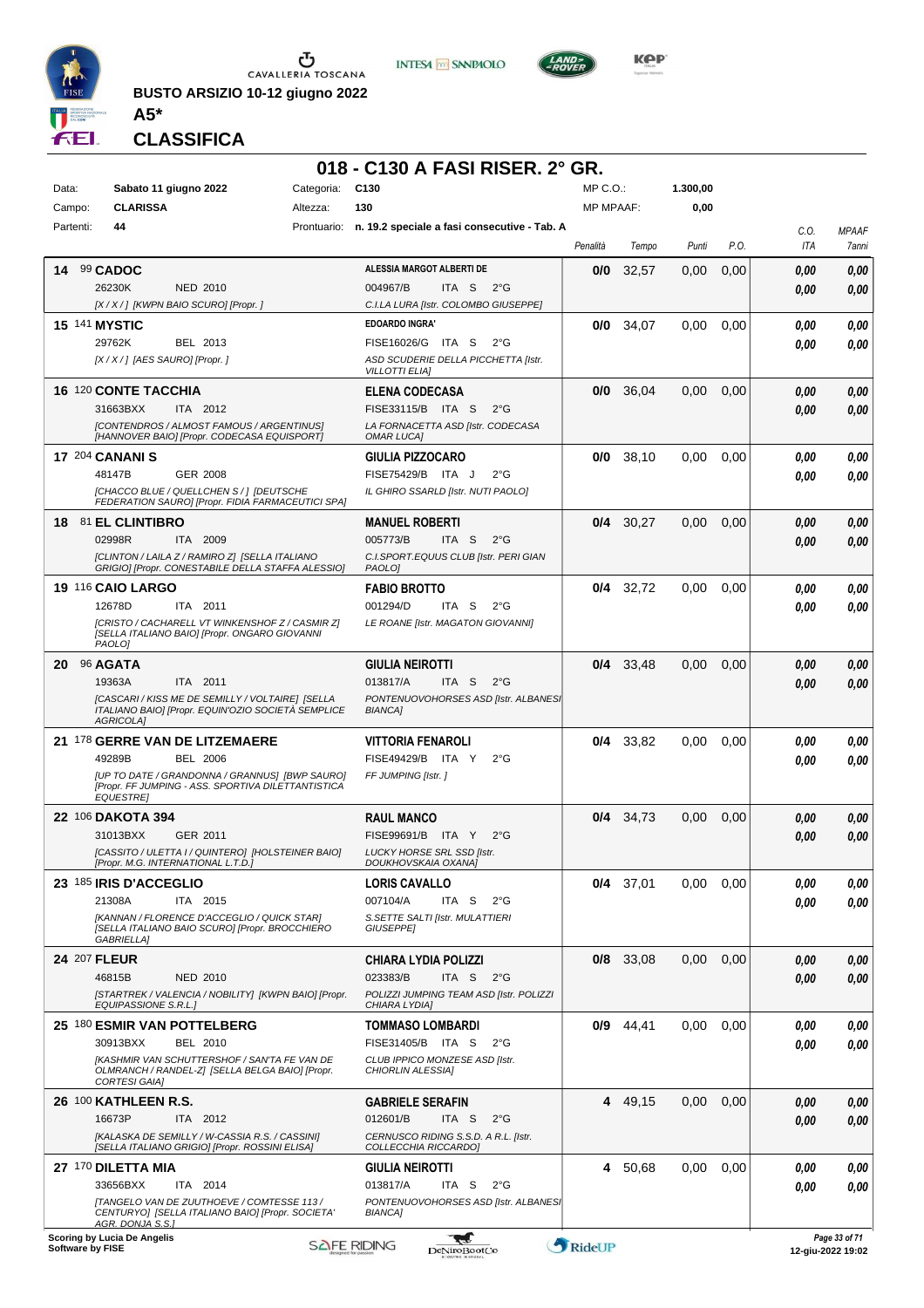

**BUSTO ARSIZIO 10-12 giugno 2022 A5\***





**Kep** 

**CLASSIFICA**

#### **018 - C130 A FASI RISER. 2° GR.**

| Data:<br>Campo:     | Sabato 11 giugno 2022<br><b>CLARISSA</b>                                                          | Categoria:<br>Altezza: | C <sub>130</sub><br>130                                             | MP C. O.<br><b>MP MPAAF:</b> |          | 1.300,00<br>0,00 |      |                    |                       |
|---------------------|---------------------------------------------------------------------------------------------------|------------------------|---------------------------------------------------------------------|------------------------------|----------|------------------|------|--------------------|-----------------------|
| Partenti:           | 44                                                                                                |                        | Prontuario: n. 19.2 speciale a fasi consecutive - Tab. A            |                              |          |                  |      |                    |                       |
|                     |                                                                                                   |                        |                                                                     | Penalità                     | Tempo    | Punti            | P.O. | C.O.<br><b>ITA</b> | <b>MPAAF</b><br>7anni |
| 28 200 ZOE FZ       |                                                                                                   |                        | OSCAR DALMIRO TUCCI TAGLE                                           | 4                            | 51,35    | 0,00             | 0,00 | 0.00               | 0,00                  |
|                     | 14051D<br>GER 2015                                                                                |                        | FISE30967/A ARG S<br>$2^{\circ}G$                                   |                              |          |                  |      | 0.00               | 0,00                  |
|                     | [ZIROCCO BLUE / CREOLA D / QUINAR] [OLDENBURG<br>BAIO] [Propr. AZ. AGR. ZANETTI FRANCA]           |                        | PONTENUOVO SCUDERIA GHIDELLA [Istr.<br><b>GHIDELLA CLAUDIA]</b>     |                              |          |                  |      |                    |                       |
| <b>29 169 PARIS</b> |                                                                                                   |                        | <b>DOMENICO MOROSOLI</b>                                            |                              | 4 51,42  | 0.00             | 0,00 | 0.00               | 0,00                  |
|                     | 29522K<br>BEL 2015                                                                                |                        | SUI S<br>$2^{\circ}$ G<br>GL000136                                  |                              |          |                  |      | 0,00               | 0.00                  |
|                     | [X / X / ] [BWP SAURO] [Propr.]                                                                   |                        | FISE [Istr.]                                                        |                              |          |                  |      |                    |                       |
|                     | <b>30 208 CAPTAIN JACK SPARROW VS</b>                                                             |                        | <b>MARCO CALDERARO</b>                                              | 4                            | 51.53    | 0,00             | 0,00 | 0.00               | 0,00                  |
|                     | 30006BXX<br><b>GER 2007</b>                                                                       |                        | FISE20763/B ITA S<br>$2^{\circ}$ G                                  |                              |          |                  |      | 0.00               | 0,00                  |
|                     | [CONTENDRO I / LAURA / LAGOHEIDOR G] [BADW BAIO]<br>[Propr. CALDERARO PAOLO]                      |                        | C.I.LOMBARDO [Istr. FRIGERIO GIOVANNI]                              |                              |          |                  |      |                    |                       |
|                     | 31 125 KISS ME VAN HET BEYKENSVELD                                                                |                        | VITTORIA SCOGNAMIGLIO                                               | 4                            | 54,56    | 0,00             | 0,00 | 0.00               | 0,00                  |
|                     | <b>BEL 2010 Pony</b><br>25610G                                                                    |                        | FISE70953/B ITA J<br>$2^{\circ}G$                                   |                              |          |                  |      | 0.00               | 0.00                  |
|                     | [//////] [SELLA BELGA PEZZATO BAIO] [Propr. PUCCETTI                                              |                        | A.S.D. C.I. LA VIGNA [Istr. SCOGNAMIGLIO                            |                              |          |                  |      |                    |                       |
|                     | <b>STEFANOI</b>                                                                                   |                        | <b>MASSIMILIANO]</b>                                                |                              |          |                  |      |                    |                       |
|                     | 32 151 PATCHINA VAN'T MERELSNEST<br>BEL 2015<br>14880D                                            |                        | LUDOVICA MINOLI<br>ITA S<br>$2^{\circ}$ G<br>008471/B               | 4                            | 54,84    | 0,00             | 0,00 | 0.00               | 0,00                  |
|                     | [KANNAN / WENDELINA V'T MERELSNEST / DARCO]                                                       |                        | SCUDERIA DELLA ROVERE SSD A RL [Istr.                               |                              |          |                  |      | 0.00               | 0.00                  |
|                     | [BEL. WARMBLOEDPAARD BAIO] [Propr. AZ. AGR.<br><b>ZANETTI FRANCAI</b>                             |                        | BORROMEO LODOVICO]                                                  |                              |          |                  |      |                    |                       |
|                     | 33 210 HERCULES                                                                                   |                        | <b>DENISE BONACINI</b>                                              | 4                            | 56,52    | 0,00             | 0,00 | 0.00               | 0,00                  |
|                     | 31816BXX<br><b>NED 2012</b>                                                                       |                        | FISE31791/B ITA S<br>$2^{\circ}G$                                   |                              |          |                  |      | 0.00               | 0.00                  |
|                     | [BALTIC / DONANDA / DOUGLAS] [KWPN BAIO] [Propr.<br><b>BONACINI DENISE]</b>                       |                        | MDS SPORT HORSES [Istr. DEL SIGNORE<br><b>MICHOLI</b>               |                              |          |                  |      |                    |                       |
| 34 140 CHOBE        |                                                                                                   |                        | <b>RICCARDO PISANI</b>                                              | 4                            | 57,40    | 0,00             | 0,00 | 0.00               | 0,00                  |
|                     | 21796A<br>GER 2015                                                                                |                        | 002627/B<br>ITA S<br>$2^{\circ}$ G                                  |                              |          |                  |      | 0.00               | 0.00                  |
|                     | [CHACCO BLUE / STAKKIARA / STAKKATOL]<br>[OLDENBURG BAIO] [Propr. LOZAR SAS]                      |                        | B.E.T. SSD A RL [Istr. DONATO LUISA]                                |                              |          |                  |      |                    |                       |
|                     | 35 157 CASME VDB Z                                                                                |                        | <b>VALENTINA GIORGIA PEDERZANI</b>                                  |                              | 5 62,99  | 0.00             | 0,00 | 0.00               | 0,00                  |
|                     | 47013B<br>BEL 2010                                                                                |                        | 018731/B<br>ITA S<br>$2^{\circ}G$                                   |                              |          |                  |      | 0.00               | 0.00                  |
|                     | [CAROSSO VDL / ANASTASIA Z/] [ZANGERSHEIDE<br>GRIGIO] [Propr. PEDERZANI VALENTINA GIORGIA]        |                        | SCUDERIA LE QUERCE [Istr. DANESE LIVIA<br><b>IMMACOLATA]</b>        |                              |          |                  |      |                    |                       |
|                     | 36 173 QUEEN R                                                                                    |                        | <b>GABRIELE SERAFIN</b>                                             | 8                            | 51,76    | 0,00             | 0,00 | 0.00               | 0,00                  |
|                     | 35384BXX<br>GER 2012                                                                              |                        | 012601/B<br>ITA S<br>$2^{\circ}$ G                                  |                              |          |                  |      | 0.00               | 0,00                  |
|                     | [QUAID / GINGER R / GRAF GRANNUS] [HANNOVER                                                       |                        | CERNUSCO RIDING S.S.D. A R.L. [Istr.                                |                              |          |                  |      |                    |                       |
|                     | BAIO] [Propr. MARZARI MARZIA]                                                                     |                        | COLLECCHIA RICCARDO]                                                |                              |          |                  |      |                    |                       |
|                     | 37 174 VALENTINA Z<br>48773B<br>CAN 2015                                                          |                        | <b>SOFIA CAPPELLETTI</b><br>014884/B<br>ITA S $2^{\circ}G$          | 8                            | 53,13    | 0,00             | 0,00 | 0.00               | 0.00                  |
|                     | [VIGO D'ARSOUILLES / WINIA VAN'T VENNEHOF /                                                       |                        | CI A COLORI ASD [Istr. CAPPELLETTI SOFIA]                           |                              |          |                  |      | 0,00               | 0.00                  |
|                     | KANNAN] [ZANGERSHEIDE BAIO] [Propr. GEOBORDES<br>SPORT HORSES S.R.L.]                             |                        |                                                                     |                              |          |                  |      |                    |                       |
|                     | 38 362 KANE EB                                                                                    |                        | <b>MASSIMILIANO FERRARIO</b>                                        |                              | 8 61,51  | 0,00             | 0,00 | 0,00               | 0,00                  |
|                     | 49355B<br><b>NED 2015</b>                                                                         |                        | 007958/B<br>ITA S<br>$2^{\circ}$ G                                  |                              |          |                  |      | 0,00               | 0,00                  |
|                     | [KAFKA VD HEFFINCK / CASCADO E.B. / LUCKY BOY]<br>[KWPN BAIO] [Propr. CIROCCHI VIVIANO FELICIANO] |                        | TREKKING H.C.AMICI DEL CAVALLO ASD<br>[Istr. FERRARIO MASSIMILIANO] |                              |          |                  |      |                    |                       |
|                     | 39 177 C JAMES WS Z                                                                               |                        | <b>FEDERICA NULLI</b>                                               |                              | 12 59,38 | 0,00             | 0.00 | 0,00               | 0,00                  |
|                     | 31068K<br><b>NED 2014</b>                                                                         |                        | FISE52123/B ITA Y<br>$2^{\circ}$ G                                  |                              |          |                  |      | 0.00               | 0.00                  |
|                     | [X / X / ] [ZANGERSHEIDE BAIO] [Propr. ]                                                          |                        | C.I.LA LURA [Istr. COLOMBO GIUSEPPE]                                |                              |          |                  |      |                    |                       |
|                     | 40 143 STAKKATO'S GIRLS                                                                           |                        | <b>OSCAR DALMIRO TUCCI TAGLE</b>                                    |                              | 16 55,29 | 0,00             | 0,00 | 0,00               | 0,00                  |
|                     | 35258BXX<br>GER 2010                                                                              |                        | FISE30967/A ARG S<br>$2^{\circ}G$                                   |                              |          |                  |      | 0,00               | 0,00                  |
|                     | [STAKKATO'S HIGHLIGHT / LORELEY / LICOLM L]<br>[HANNOVER BAIO] [Propr. ZUGNAZ ARMANDO]            |                        | PONTENUOVO SCUDERIA GHIDELLA [Istr.<br><b>GHIDELLA CLAUDIA]</b>     |                              |          |                  |      |                    |                       |
|                     | 41 159 TIRELLA DELLA CACCIA                                                                       |                        | <b>SARA CEOLA</b>                                                   |                              | 18 71,85 | 0,00             | 0.00 | 0,00               | 0,00                  |
|                     | 31305BXX<br>ITA 2009                                                                              |                        | 021538/B<br>ITA S<br>$2^{\circ}$ G                                  |                              |          |                  |      | 0,00               | 0,00                  |
|                     | [TOULON / BABELLE / ACOBAT II] [SELLA ITALIANO BAIO]                                              |                        | MONARCA STABLE ASD [Istr. GERARDI                                   |                              |          |                  |      |                    |                       |
|                     | [Propr. CEOLA SARA]                                                                               |                        | VITO]                                                               |                              |          |                  |      |                    |                       |

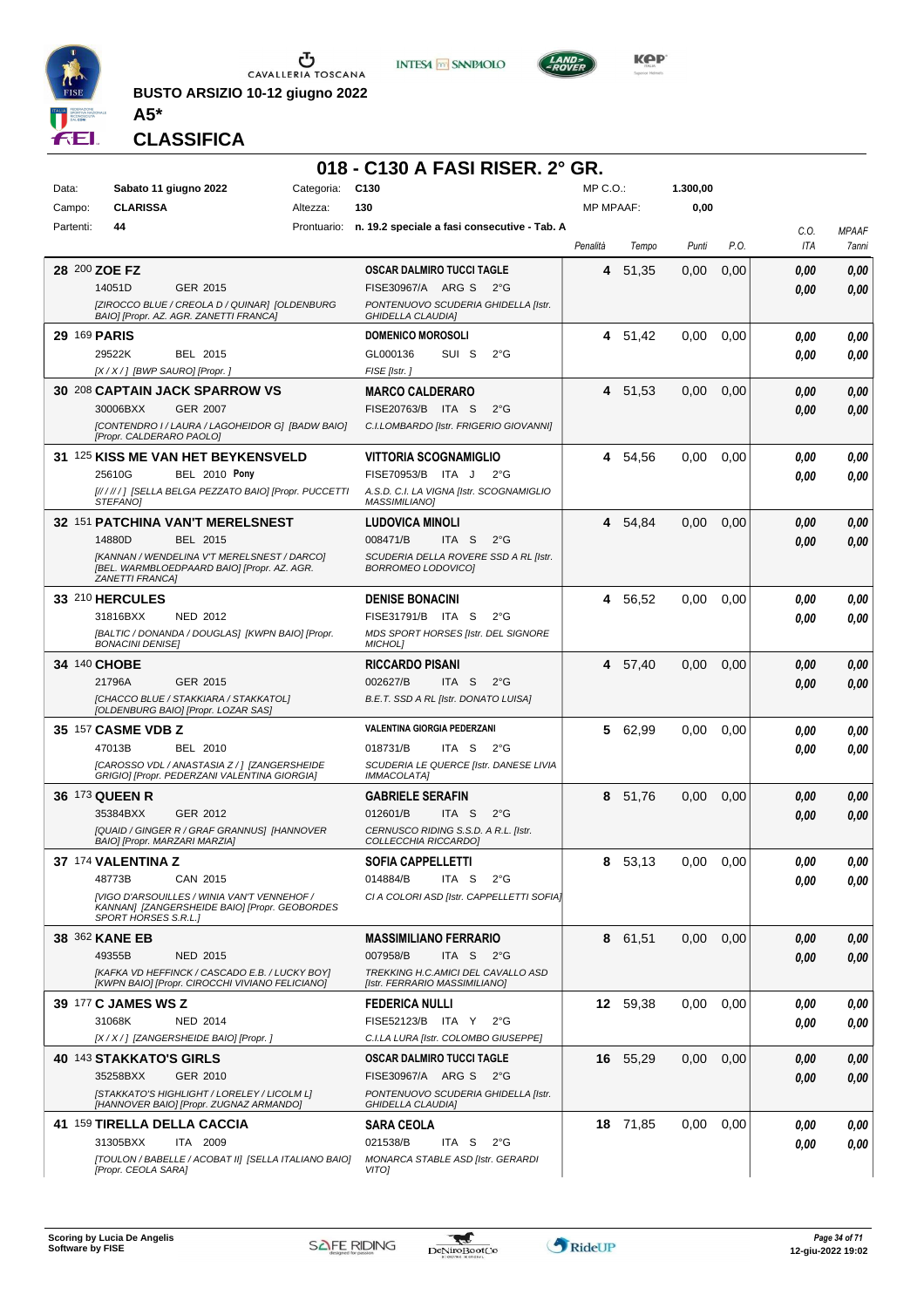

**BUSTO ARSIZIO 10-12 giugno 2022 A5\***





**KPP** 

**CLASSIFICA**

### **018 - C130 A FASI RISER. 2° GR.**

| Data:         | Sabato 11 giugno 2022                                                                                               | Categoria:  | C <sub>130</sub>                                       | $MP C. O.$ :     |       | 1.300,00 |      |      |              |
|---------------|---------------------------------------------------------------------------------------------------------------------|-------------|--------------------------------------------------------|------------------|-------|----------|------|------|--------------|
| Campo:        | <b>CLARISSA</b>                                                                                                     | Altezza:    | 130                                                    | <b>MP MPAAF:</b> |       | 0,00     |      |      |              |
| Partenti:     | 44                                                                                                                  | Prontuario: | n. 19.2 speciale a fasi consecutive - Tab. A           |                  |       |          |      | C.O. | <b>MPAAF</b> |
|               |                                                                                                                     |             |                                                        | Penalità         | Tempo | Punti    | P.O. | ITA  | 7anni        |
|               | <b>16 JACOBA STUD GANNIE</b>                                                                                        |             | <b>NICOLO' MONTINI</b>                                 | Elim.            | 0,00  | 0,00     | 0,00 | 0,00 | 0,00         |
|               | 16684E<br>NED 2011                                                                                                  |             | S.<br><b>FISE9884/A</b><br>ITA<br>$2^{\circ}G$         |                  |       |          |      | 0,00 | 0,00         |
|               | [UP TO DATE / BEGANNIE / CAVALIER] [KWPN GRIGIO]<br>[Propr. GRUBER GEBHARD]                                         |             | I TULIPANI ASD [Istr. ZOJA MATTEO]                     |                  |       |          |      |      |              |
|               | 128 IZZY VAN'T LOZERHOF                                                                                             |             | <b>FABRIZIO CAPUTO</b>                                 | Elim.            | 0,00  | 0.00     | 0,00 | 0.00 | 0,00         |
|               | 19026A<br><b>BEL 2008</b>                                                                                           |             | ITA S<br>$2^{\circ}$ G<br>001619/A                     |                  |       |          |      | 0.00 | 0.00         |
|               | <b>[CONTACT VD HEFFINCK / ELECTRA VAN'T LOZERHOF /</b><br>ACALETTO] [BWP BAIO] [Propr. PONTENUOVOHORSES<br>ASD APS1 |             | PONTENUOVOHORSES ASD [Istr. ALBANES]<br><b>BIANCA1</b> |                  |       |          |      |      |              |
| <b>FC</b> 131 |                                                                                                                     |             | <b>VITTORIA FENAROLI</b>                               | <b>Partito</b>   |       |          |      | 0,00 | 0,00         |
|               |                                                                                                                     |             | <b>FISE49429/B</b><br>ITA I<br>$2^{\circ}G$<br>Y       |                  |       |          |      | 0,00 | 0,00         |
|               |                                                                                                                     |             | FF JUMPING [Istr. ]                                    |                  |       |          |      |      |              |

Collegio Giudicante *Presidente MARINA SERAFINO GIADA IACOMELLI ELISABETTA NEGRI MARIA GIOVANNA VIGNATI VALENTINA ZUCCHINALI*

#### **019 - C130 A FASI RISERVATO 1°GR. QUALIFICANTE**

| Data:            | Sabato 11 giugno 2022                                                                                                            | Categoria: | C <sub>130</sub>                                                         | MP C.O.:         |              | 1.000,00 |      |            |                                    |
|------------------|----------------------------------------------------------------------------------------------------------------------------------|------------|--------------------------------------------------------------------------|------------------|--------------|----------|------|------------|------------------------------------|
| Campo:           | <b>CLARISSA</b>                                                                                                                  | Altezza:   | 130                                                                      | <b>MP MPAAF:</b> |              | 0,00     |      |            |                                    |
| Partenti:        | 23                                                                                                                               |            | Prontuario: n. 19.2 speciale a fasi consecutive - Tab. A                 |                  |              |          |      | C.0.       | <b>MPAAF</b>                       |
|                  |                                                                                                                                  |            |                                                                          | Penalità         | Tempo        | Punti    | P.O. | <b>ITA</b> | 7 anni                             |
| 1.               | 87 NELSON VAN'T SMISVELD                                                                                                         |            | <b>FRANCESCA DI GIOVANNI</b>                                             | 0/0              | 31.14        | 0.00     | 0.00 | 225.00     | 0.00                               |
|                  | 30352K<br>BEL 2013                                                                                                               |            | FISE98540/B ITA C 1°G                                                    |                  |              |          |      | 0.00       | 0.00                               |
|                  | [X / X / ] [BWP SAURO] [Propr. ]                                                                                                 |            | C.I.LA LURA [Istr. COLOMBO GIUSEPPE]                                     |                  |              |          |      |            |                                    |
|                  | 2 230 JOLI BOY V/H DINGENSHOF                                                                                                    |            | <b>GIULIA TARÓ</b>                                                       | 0/4              | 31,50        | 0,00     | 0,00 | 162,00     | 0.00                               |
|                  | 33021BXX<br><b>BEL 2009</b>                                                                                                      |            | FISE96510/B<br>ITA J<br>$1^{\circ}$ G                                    |                  |              |          |      | 0.00       | 0.00                               |
|                  | [LORD CHIN / FINE CERA V/H DINGESHOF / FELICIANO]<br>[BEL. WARMBLOEDPAARD BAIO] [Propr. AZ. AGR.<br><b>BRESSANELLI DENIS]</b>    |            | LA CASTELLANA LIBERTAS ASD<br><b>EQUESTRE [Istr. PIACENTINI ALBERTO]</b> |                  |              |          |      |            |                                    |
|                  | 3 289 ORKANDO HR                                                                                                                 |            | <b>MADDALENA RIGHETTO</b>                                                | 0/4              | 32,47        | 0,00     | 0,00 | 135,00     | 0.00                               |
|                  | 48659B<br>BEL 2014                                                                                                               |            | FISE104790/B ITA C<br>1°G                                                |                  |              |          |      | 0.00       | 0.00                               |
|                  | [KANNAN / DREAM LADY / CANADIAN RIVER] [BEL.<br>WARMBLOEDPAARD BAIO BRUNO] [Propr. GEOBORDES<br>SPORT HORSES S.R.L.]             |            | CI A COLORI ASD [Istr. CAPPELLETTI SOFIA]                                |                  |              |          |      |            |                                    |
|                  | 4 241 ACAJOU DELLE ROANE                                                                                                         |            | <b>CAMILLA FERRARI</b>                                                   | 0/8              | 34,18        | 0,00     | 0,00 | 108,00     | 0.00                               |
|                  | 29804BXX<br>ITA 2010                                                                                                             |            | FISE22995/B ITA S<br>$1^{\circ}G$                                        |                  |              |          |      | 100,00     | 0.00                               |
|                  | [CANSTAKKO / MELASA DELLE ROANE / ANIMO] [SELLA<br>ITALIANO BAIO] [Propr. CORTESE MARIACAMILLA]                                  |            | LA FORNACETTA ASD [Istr. CODECASA<br><b>OMAR LUCA]</b>                   |                  |              |          |      |            |                                    |
|                  | 5 243 QUEENSBERRY 23                                                                                                             |            | <b>VERA SENONER</b>                                                      |                  | $0/14$ 49.12 | 0.00     | 0,00 | 90,00      | 0.00                               |
|                  | 13049D<br>GER 2010                                                                                                               |            | <b>FISE4023/V</b><br>ITA S<br>$1^{\circ}$ G                              |                  |              |          |      | 0.00       | 0.00                               |
|                  | [QUINTENDER / CINZIA / CONTINUE] [HANNOVER BAIO]<br>[Propr. DIADEMA SRL]                                                         |            | CE VAL GARDENA ASD [Istr. MARKART<br><b>JOSEF</b>                        |                  |              |          |      |            |                                    |
|                  | 6 258 FEDELMA KERNAT                                                                                                             |            | <b>FRANCESCO AONDIO BERTERO</b>                                          | 4                | 50,76        | 0.00     | 0.00 | 36,00      | 0,00                               |
|                  | 21707A<br>FRA 2015                                                                                                               |            | 006317/A<br>ITA S 1°G                                                    |                  |              |          |      | 0.00       | 0.00                               |
|                  | <b>IUN CAPRICE DECHALUSSE / PRETANIA KERNAT /</b><br>HELIOS DE LA COUR II] [SELLA FRANCESE BAIO] [Propr.<br><b>AONDIO MARCO]</b> |            | TENUTA LA MANDRIA SSD A RL [Istr.<br><b>MAZZIA FILIPPOI</b>              |                  |              |          |      |            |                                    |
|                  | 7 265 VELINE VH GLEMHOF Z                                                                                                        |            | <b>GIULIA TARO</b>                                                       | 4                | 52,67        | 0.00     | 0.00 | 0.00       | 0,00                               |
|                  | 16515E<br>BEL 2012                                                                                                               |            | FISE96510/B<br>ITA J<br>$1^{\circ}$ G                                    |                  |              |          |      | 0.00       | 0.00                               |
|                  | [VERDI / CACHAREL Z / CAROLUS II] [ZANGERSHEIDE<br>GRIGIO] [Propr. VITALI ISOTTA MARIA]                                          |            | LA CASTELLANA LIBERTAS ASD<br><b>EQUESTRE [Istr. PIACENTINI ALBERTO]</b> |                  |              |          |      |            |                                    |
|                  | 8 271 CSF NICE GUY                                                                                                               |            | <b>MATTIA CRISTIANI</b>                                                  | 4                | 53,43        | 0,00     | 0,00 | 0.00       | 0,00                               |
|                  | 20658A<br>IRL 2009                                                                                                               |            | FISE47366/A ITA Y 1°G                                                    |                  |              |          |      | 0.00       | 0.00                               |
|                  | [ARS VIVENDI / CUMMER CLOVER / CLOVER BILL] [IRISH<br>HORSE BAIO] [Propr. SIGOLO ERIKA]                                          |            | PONTENUOVOHORSES ASD [Istr. ALBANES]<br><b>BIANCA1</b>                   |                  |              |          |      |            |                                    |
|                  | 9 224 VIPOLYTE Z                                                                                                                 |            | <b>ANDREA PIETRO MONTINI</b>                                             | 4                | 53.86        | 0.00     | 0.00 | 0.00       | 0,00                               |
|                  | 21826A<br><b>BEL 2011</b>                                                                                                        |            | 002826/B<br>ITA SA 1°G                                                   |                  |              |          |      | 0.00       | 0.00                               |
|                  | [VA-VITE / HIPOLYTE / CHIN CHIN] [ZANGERSHEIDE<br>BAIO] [Propr. GIMA SRL]                                                        |            | I TULIPANI ASD [Istr. ZOJA MATTEO]                                       |                  |              |          |      |            |                                    |
| Software by FISE | Scoring by Lucia De Angelis                                                                                                      |            | ₩<br><b>SAFE RIDING</b><br><b>DeNiroBootCo</b>                           | RideUP           |              |          |      |            | Page 35 of 71<br>12-giu-2022 19:02 |

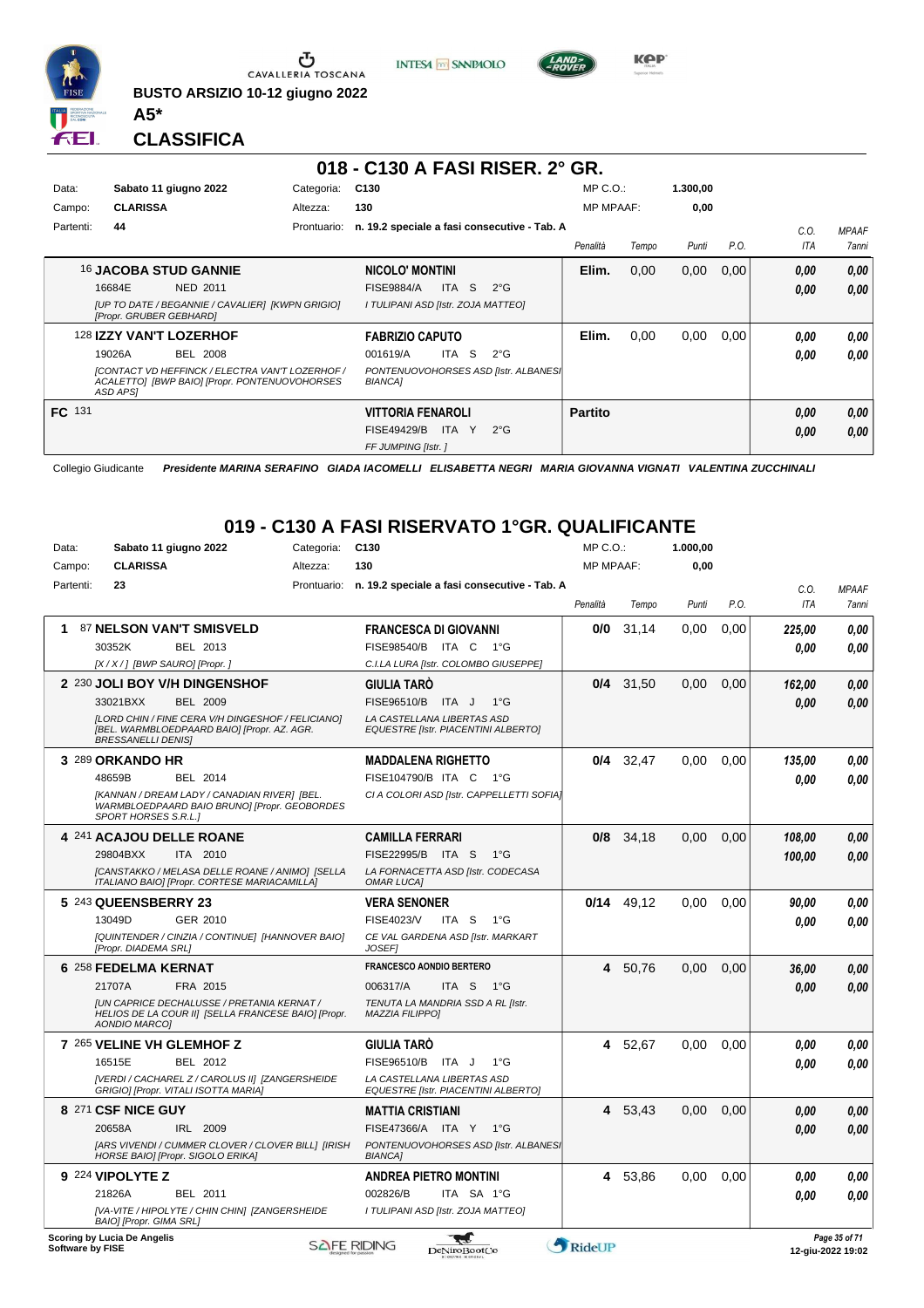

**BUSTO ARSIZIO 10-12 giugno 2022 A5\***





**Kep** 

**CLASSIFICA**

| Sabato 11 giugno 2022<br>Categoria: C130<br>MP C.O.:<br>1.000,00<br>Data:<br><b>CLARISSA</b><br>130<br><b>MP MPAAF:</b><br>Campo:<br>Altezza:<br>0,00<br>Partenti:<br>23<br>Prontuario: n. 19.2 speciale a fasi consecutive - Tab. A<br>C.O.<br><b>MPAAF</b><br>P.O.<br>ITA<br>Penalità<br>Tempo<br>Punti<br>7anni<br><b>10 259 JUNE</b><br>57,40<br>0,00<br>0,00<br><b>ANDREA PIETRO MONTINI</b><br>4<br>0,00<br>0,00<br>01856/V<br>002826/B<br>ITA SA 1°G<br>NED 2014<br>0.00<br>0,00<br>[HARLEY VDL / LUGANA / GOODWILL] [KWPN SAURO]<br>I TULIPANI ASD [Istr. ZOJA MATTEO]<br>[Propr. GRUBER GEBHARD]<br>11 232 DONDER BOY<br>59,06<br>0,00<br>0,00<br><b>OLIVIA PINTO</b><br>4<br>0.00<br>0,00<br>32787BXX<br><b>NED 2008</b><br>003892/E<br>ITA S<br>1°G<br>0.00<br>0.00<br>[KING KOLIBRI / WILGENROOSJE / POOR BOY] [KWPN<br>CERNUSCO RIDING S.S.D. A R.L. [Istr.<br>BAIO SCURO] [Propr. PINTO OLIVIA]<br>COLLECCHIA RICCARDO]<br>12 270 VAINQUEUR DE LALANDE<br>VITTORIA SOFIA RUOTOLO<br>47,77<br>0,00<br>0,00<br>8<br>0.00<br>0,00<br>34189BXX<br>FRA 2009 Pony<br>FISE102424/B ITA C 1°G<br>0.00<br>0,00<br><b>[QUABAR DES MONCEAUX / JASMINE DES PREAUX /</b><br>CI DI MISINTO LE GHIANDE SSD A RL [Istr.<br>TONNERRE D'ANGRIE] [PONY SAURO] [Propr. RUOTOLO<br><b>FORTE GIUSEPPE]</b><br><b>VITTORIA SOFIAI</b><br><b>13 171 ODEON</b><br>8 52,08<br>0,00<br>0,00<br><b>FABIO LEGNANI</b><br>0,00<br>0,00<br>25582BXX<br>ITA 2007<br>002493/B<br>ITA SA 1°G<br>0.00<br>0.00<br>[AVENIR / LATTANZIA / DESTAIN] [SELLA ITALIANO<br>C.I.SAN MARCO [Istr. AGOSTINI LORIS<br>SAURO] [Propr. LEGNANI FABIO]<br><b>GIOVANNII</b><br>8 53,19<br>0,00<br>0,00<br><b>14 245 DIAMANT-SLEUTEL</b><br><b>FILIPPO MATTHAES</b><br>0.00<br>0,00<br>03798C<br><b>FISE5212/Y</b><br>ITA Y<br><b>NED 2008</b><br>1°G<br>0,00<br>0.00<br>[CARTANO / CARAMELLE Z / CARETANO Z] [KWPN<br>C.I.LOMBARDO [Istr. FRIGERIO GIOVANNI]<br>GRIGIO] [Propr. MATTHAES THOMAS]<br>0.00<br><b>15 277 TEXAS Z</b><br><b>ILARIA MASSETTI</b><br>8 55,56<br>0,00<br>0,00<br>0.00<br>46894B<br>NED 2012<br>FISE66826/B ITA S<br>1°G<br>0.00<br>0.00<br>[THUNDER VD ZUUTHOEVE / BELOUKA / ]<br>C.I.SPORT.EQUUS CLUB [Istr. PERI GIAN<br>[ZANGERSHEIDE BAIO] [Propr. MEDICI LUDOVICA]<br>PAOLO]<br>16 367 NINJA 126<br>12 49,87<br>0,00<br>0.00<br>0.00<br><b>VERONICA SANTAITI</b><br>0.00<br>04767C<br>FISE13670/C ITA S<br>GER 2010<br>1°G<br>0,00<br>0.00<br>[NUMERO UNO / FOR LOVELY / ] [HANNOVER BAIO]<br>CE VAL NERVIA ASD [Istr. GARANCINI<br>[Propr. SANTAITI VERONICA]<br>GRETA]<br>17 221 HOPE VAN DE HORTHOEVE<br>12 53,91<br>0,00<br><b>ANDREA PISANI</b><br>0.00<br>0.00<br>0.00<br>05259H<br><b>BEL 2007</b><br>FISE104872/B ITA C<br>1°G<br>0.00<br>0.00<br>[CABRIO VAN DE HEFFINCK / UNIANA / FANTASTIQUE]<br>B.E.T. SSD A RL [Istr. DONATO LUISA]<br>[BEL. WARMBLOEDPAARD GRIGIO] [Propr. JUMPING<br>CLUB ASD]<br><b>FRANCESCO AONDIO BERTERO</b><br><b>223 MYTH SOXS</b><br>Rit.<br>0,00<br>0,00<br>0,00<br>0,00<br>0,00<br>27570G<br>IRL 2012<br>006317/A<br>ITA S 1°G<br>0.00<br>0.00<br>TENUTA LA MANDRIA SSD A RL [Istr.<br>[AFELLAY Z / FANAD WEST ATLANTIC CLOVER / NC<br>AMIRO] [IRISH HORSE BAIO] [Propr. MYTHORSES SRL]<br><b>MAZZIA FILIPPO]</b><br><b>236 SANTAFE'</b><br>Rit.<br>0,00<br>0,00<br>0,00<br>0,00<br>0,00<br><b>FEDERICO LEGNANI</b><br>FISE84415/B ITA J<br>30371BXX<br>ITA 2011<br>1°G<br>0.00<br>0,00<br>[CONCORAL / NAMIBIA / PIRADIN] [SELLA ITALIANO<br>C.I.SAN MARCO [Istr. LEGNANI FABIO]<br>GRIGIO] [Propr. LEGNANI FABIO]<br>FC 16<br><b>Partito</b><br><b>NICOLO' MONTINI</b><br>0,00<br>0,00<br><b>FISE9884/A</b><br>ITA S $2^{\circ}G$<br>0,00<br>0,00<br>I TULIPANI ASD [Istr. ZOJA MATTEO]<br>FC 191<br><b>Partito</b><br><b>MASSIMILIANO FERRARIO</b><br>0,00<br>0,00<br>007958/B<br>ITA S $2^{\circ}G$<br>0,00<br>0,00<br>TREKKING H.C.AMICI DEL CAVALLO ASD<br>[Istr. FERRARIO MASSIMILIANO]<br><b>FC</b> 252<br><b>Partito</b><br><b>PAOLO NUTI</b><br>0,00<br>0,00<br>004301/B<br>ITA S<br>$2^{\circ}$ G<br>0,00<br>0,00<br>IL GHIRO SSARLD [Istr. CARBONELLI<br><b>VALENTINA]</b><br><b>FC</b> 107<br><b>Partito</b><br><b>GIULIO CARPIGIANI</b><br>0,00<br>0,00<br><b>FISE7607/E</b><br>ITA S<br>$2^{\circ}$ G<br>0,00<br>0,00<br>C.I.LE GINESTRE SSD A RL [Istr. BUSSU<br><b>ELEONORA]</b> |  |  | 019 - C130 A FASI RISERVATO 1°GR. QUALIFICANTE |  |  |  |
|-------------------------------------------------------------------------------------------------------------------------------------------------------------------------------------------------------------------------------------------------------------------------------------------------------------------------------------------------------------------------------------------------------------------------------------------------------------------------------------------------------------------------------------------------------------------------------------------------------------------------------------------------------------------------------------------------------------------------------------------------------------------------------------------------------------------------------------------------------------------------------------------------------------------------------------------------------------------------------------------------------------------------------------------------------------------------------------------------------------------------------------------------------------------------------------------------------------------------------------------------------------------------------------------------------------------------------------------------------------------------------------------------------------------------------------------------------------------------------------------------------------------------------------------------------------------------------------------------------------------------------------------------------------------------------------------------------------------------------------------------------------------------------------------------------------------------------------------------------------------------------------------------------------------------------------------------------------------------------------------------------------------------------------------------------------------------------------------------------------------------------------------------------------------------------------------------------------------------------------------------------------------------------------------------------------------------------------------------------------------------------------------------------------------------------------------------------------------------------------------------------------------------------------------------------------------------------------------------------------------------------------------------------------------------------------------------------------------------------------------------------------------------------------------------------------------------------------------------------------------------------------------------------------------------------------------------------------------------------------------------------------------------------------------------------------------------------------------------------------------------------------------------------------------------------------------------------------------------------------------------------------------------------------------------------------------------------------------------------------------------------------------------------------------------------------------------------------------------------------------------------------------------------------------------------------------------------------------------------------------------------------------------------------------------------------------------------------------------------------------------------------------------------------------------------------------------------------------------------------------------------------------------------------------------------------------------------------------------------------------------------------------------------------------------------------------------------------------------------------------------------------------------------------------------------------------------------------------------------------------------------------------------------------------------------------------------------------|--|--|------------------------------------------------|--|--|--|
|                                                                                                                                                                                                                                                                                                                                                                                                                                                                                                                                                                                                                                                                                                                                                                                                                                                                                                                                                                                                                                                                                                                                                                                                                                                                                                                                                                                                                                                                                                                                                                                                                                                                                                                                                                                                                                                                                                                                                                                                                                                                                                                                                                                                                                                                                                                                                                                                                                                                                                                                                                                                                                                                                                                                                                                                                                                                                                                                                                                                                                                                                                                                                                                                                                                                                                                                                                                                                                                                                                                                                                                                                                                                                                                                                                                                                                                                                                                                                                                                                                                                                                                                                                                                                                                                                                                                     |  |  |                                                |  |  |  |
|                                                                                                                                                                                                                                                                                                                                                                                                                                                                                                                                                                                                                                                                                                                                                                                                                                                                                                                                                                                                                                                                                                                                                                                                                                                                                                                                                                                                                                                                                                                                                                                                                                                                                                                                                                                                                                                                                                                                                                                                                                                                                                                                                                                                                                                                                                                                                                                                                                                                                                                                                                                                                                                                                                                                                                                                                                                                                                                                                                                                                                                                                                                                                                                                                                                                                                                                                                                                                                                                                                                                                                                                                                                                                                                                                                                                                                                                                                                                                                                                                                                                                                                                                                                                                                                                                                                                     |  |  |                                                |  |  |  |
|                                                                                                                                                                                                                                                                                                                                                                                                                                                                                                                                                                                                                                                                                                                                                                                                                                                                                                                                                                                                                                                                                                                                                                                                                                                                                                                                                                                                                                                                                                                                                                                                                                                                                                                                                                                                                                                                                                                                                                                                                                                                                                                                                                                                                                                                                                                                                                                                                                                                                                                                                                                                                                                                                                                                                                                                                                                                                                                                                                                                                                                                                                                                                                                                                                                                                                                                                                                                                                                                                                                                                                                                                                                                                                                                                                                                                                                                                                                                                                                                                                                                                                                                                                                                                                                                                                                                     |  |  |                                                |  |  |  |
|                                                                                                                                                                                                                                                                                                                                                                                                                                                                                                                                                                                                                                                                                                                                                                                                                                                                                                                                                                                                                                                                                                                                                                                                                                                                                                                                                                                                                                                                                                                                                                                                                                                                                                                                                                                                                                                                                                                                                                                                                                                                                                                                                                                                                                                                                                                                                                                                                                                                                                                                                                                                                                                                                                                                                                                                                                                                                                                                                                                                                                                                                                                                                                                                                                                                                                                                                                                                                                                                                                                                                                                                                                                                                                                                                                                                                                                                                                                                                                                                                                                                                                                                                                                                                                                                                                                                     |  |  |                                                |  |  |  |
|                                                                                                                                                                                                                                                                                                                                                                                                                                                                                                                                                                                                                                                                                                                                                                                                                                                                                                                                                                                                                                                                                                                                                                                                                                                                                                                                                                                                                                                                                                                                                                                                                                                                                                                                                                                                                                                                                                                                                                                                                                                                                                                                                                                                                                                                                                                                                                                                                                                                                                                                                                                                                                                                                                                                                                                                                                                                                                                                                                                                                                                                                                                                                                                                                                                                                                                                                                                                                                                                                                                                                                                                                                                                                                                                                                                                                                                                                                                                                                                                                                                                                                                                                                                                                                                                                                                                     |  |  |                                                |  |  |  |
|                                                                                                                                                                                                                                                                                                                                                                                                                                                                                                                                                                                                                                                                                                                                                                                                                                                                                                                                                                                                                                                                                                                                                                                                                                                                                                                                                                                                                                                                                                                                                                                                                                                                                                                                                                                                                                                                                                                                                                                                                                                                                                                                                                                                                                                                                                                                                                                                                                                                                                                                                                                                                                                                                                                                                                                                                                                                                                                                                                                                                                                                                                                                                                                                                                                                                                                                                                                                                                                                                                                                                                                                                                                                                                                                                                                                                                                                                                                                                                                                                                                                                                                                                                                                                                                                                                                                     |  |  |                                                |  |  |  |
|                                                                                                                                                                                                                                                                                                                                                                                                                                                                                                                                                                                                                                                                                                                                                                                                                                                                                                                                                                                                                                                                                                                                                                                                                                                                                                                                                                                                                                                                                                                                                                                                                                                                                                                                                                                                                                                                                                                                                                                                                                                                                                                                                                                                                                                                                                                                                                                                                                                                                                                                                                                                                                                                                                                                                                                                                                                                                                                                                                                                                                                                                                                                                                                                                                                                                                                                                                                                                                                                                                                                                                                                                                                                                                                                                                                                                                                                                                                                                                                                                                                                                                                                                                                                                                                                                                                                     |  |  |                                                |  |  |  |
|                                                                                                                                                                                                                                                                                                                                                                                                                                                                                                                                                                                                                                                                                                                                                                                                                                                                                                                                                                                                                                                                                                                                                                                                                                                                                                                                                                                                                                                                                                                                                                                                                                                                                                                                                                                                                                                                                                                                                                                                                                                                                                                                                                                                                                                                                                                                                                                                                                                                                                                                                                                                                                                                                                                                                                                                                                                                                                                                                                                                                                                                                                                                                                                                                                                                                                                                                                                                                                                                                                                                                                                                                                                                                                                                                                                                                                                                                                                                                                                                                                                                                                                                                                                                                                                                                                                                     |  |  |                                                |  |  |  |
|                                                                                                                                                                                                                                                                                                                                                                                                                                                                                                                                                                                                                                                                                                                                                                                                                                                                                                                                                                                                                                                                                                                                                                                                                                                                                                                                                                                                                                                                                                                                                                                                                                                                                                                                                                                                                                                                                                                                                                                                                                                                                                                                                                                                                                                                                                                                                                                                                                                                                                                                                                                                                                                                                                                                                                                                                                                                                                                                                                                                                                                                                                                                                                                                                                                                                                                                                                                                                                                                                                                                                                                                                                                                                                                                                                                                                                                                                                                                                                                                                                                                                                                                                                                                                                                                                                                                     |  |  |                                                |  |  |  |
|                                                                                                                                                                                                                                                                                                                                                                                                                                                                                                                                                                                                                                                                                                                                                                                                                                                                                                                                                                                                                                                                                                                                                                                                                                                                                                                                                                                                                                                                                                                                                                                                                                                                                                                                                                                                                                                                                                                                                                                                                                                                                                                                                                                                                                                                                                                                                                                                                                                                                                                                                                                                                                                                                                                                                                                                                                                                                                                                                                                                                                                                                                                                                                                                                                                                                                                                                                                                                                                                                                                                                                                                                                                                                                                                                                                                                                                                                                                                                                                                                                                                                                                                                                                                                                                                                                                                     |  |  |                                                |  |  |  |
|                                                                                                                                                                                                                                                                                                                                                                                                                                                                                                                                                                                                                                                                                                                                                                                                                                                                                                                                                                                                                                                                                                                                                                                                                                                                                                                                                                                                                                                                                                                                                                                                                                                                                                                                                                                                                                                                                                                                                                                                                                                                                                                                                                                                                                                                                                                                                                                                                                                                                                                                                                                                                                                                                                                                                                                                                                                                                                                                                                                                                                                                                                                                                                                                                                                                                                                                                                                                                                                                                                                                                                                                                                                                                                                                                                                                                                                                                                                                                                                                                                                                                                                                                                                                                                                                                                                                     |  |  |                                                |  |  |  |
|                                                                                                                                                                                                                                                                                                                                                                                                                                                                                                                                                                                                                                                                                                                                                                                                                                                                                                                                                                                                                                                                                                                                                                                                                                                                                                                                                                                                                                                                                                                                                                                                                                                                                                                                                                                                                                                                                                                                                                                                                                                                                                                                                                                                                                                                                                                                                                                                                                                                                                                                                                                                                                                                                                                                                                                                                                                                                                                                                                                                                                                                                                                                                                                                                                                                                                                                                                                                                                                                                                                                                                                                                                                                                                                                                                                                                                                                                                                                                                                                                                                                                                                                                                                                                                                                                                                                     |  |  |                                                |  |  |  |
|                                                                                                                                                                                                                                                                                                                                                                                                                                                                                                                                                                                                                                                                                                                                                                                                                                                                                                                                                                                                                                                                                                                                                                                                                                                                                                                                                                                                                                                                                                                                                                                                                                                                                                                                                                                                                                                                                                                                                                                                                                                                                                                                                                                                                                                                                                                                                                                                                                                                                                                                                                                                                                                                                                                                                                                                                                                                                                                                                                                                                                                                                                                                                                                                                                                                                                                                                                                                                                                                                                                                                                                                                                                                                                                                                                                                                                                                                                                                                                                                                                                                                                                                                                                                                                                                                                                                     |  |  |                                                |  |  |  |
|                                                                                                                                                                                                                                                                                                                                                                                                                                                                                                                                                                                                                                                                                                                                                                                                                                                                                                                                                                                                                                                                                                                                                                                                                                                                                                                                                                                                                                                                                                                                                                                                                                                                                                                                                                                                                                                                                                                                                                                                                                                                                                                                                                                                                                                                                                                                                                                                                                                                                                                                                                                                                                                                                                                                                                                                                                                                                                                                                                                                                                                                                                                                                                                                                                                                                                                                                                                                                                                                                                                                                                                                                                                                                                                                                                                                                                                                                                                                                                                                                                                                                                                                                                                                                                                                                                                                     |  |  |                                                |  |  |  |
|                                                                                                                                                                                                                                                                                                                                                                                                                                                                                                                                                                                                                                                                                                                                                                                                                                                                                                                                                                                                                                                                                                                                                                                                                                                                                                                                                                                                                                                                                                                                                                                                                                                                                                                                                                                                                                                                                                                                                                                                                                                                                                                                                                                                                                                                                                                                                                                                                                                                                                                                                                                                                                                                                                                                                                                                                                                                                                                                                                                                                                                                                                                                                                                                                                                                                                                                                                                                                                                                                                                                                                                                                                                                                                                                                                                                                                                                                                                                                                                                                                                                                                                                                                                                                                                                                                                                     |  |  |                                                |  |  |  |
|                                                                                                                                                                                                                                                                                                                                                                                                                                                                                                                                                                                                                                                                                                                                                                                                                                                                                                                                                                                                                                                                                                                                                                                                                                                                                                                                                                                                                                                                                                                                                                                                                                                                                                                                                                                                                                                                                                                                                                                                                                                                                                                                                                                                                                                                                                                                                                                                                                                                                                                                                                                                                                                                                                                                                                                                                                                                                                                                                                                                                                                                                                                                                                                                                                                                                                                                                                                                                                                                                                                                                                                                                                                                                                                                                                                                                                                                                                                                                                                                                                                                                                                                                                                                                                                                                                                                     |  |  |                                                |  |  |  |
|                                                                                                                                                                                                                                                                                                                                                                                                                                                                                                                                                                                                                                                                                                                                                                                                                                                                                                                                                                                                                                                                                                                                                                                                                                                                                                                                                                                                                                                                                                                                                                                                                                                                                                                                                                                                                                                                                                                                                                                                                                                                                                                                                                                                                                                                                                                                                                                                                                                                                                                                                                                                                                                                                                                                                                                                                                                                                                                                                                                                                                                                                                                                                                                                                                                                                                                                                                                                                                                                                                                                                                                                                                                                                                                                                                                                                                                                                                                                                                                                                                                                                                                                                                                                                                                                                                                                     |  |  |                                                |  |  |  |
|                                                                                                                                                                                                                                                                                                                                                                                                                                                                                                                                                                                                                                                                                                                                                                                                                                                                                                                                                                                                                                                                                                                                                                                                                                                                                                                                                                                                                                                                                                                                                                                                                                                                                                                                                                                                                                                                                                                                                                                                                                                                                                                                                                                                                                                                                                                                                                                                                                                                                                                                                                                                                                                                                                                                                                                                                                                                                                                                                                                                                                                                                                                                                                                                                                                                                                                                                                                                                                                                                                                                                                                                                                                                                                                                                                                                                                                                                                                                                                                                                                                                                                                                                                                                                                                                                                                                     |  |  |                                                |  |  |  |
|                                                                                                                                                                                                                                                                                                                                                                                                                                                                                                                                                                                                                                                                                                                                                                                                                                                                                                                                                                                                                                                                                                                                                                                                                                                                                                                                                                                                                                                                                                                                                                                                                                                                                                                                                                                                                                                                                                                                                                                                                                                                                                                                                                                                                                                                                                                                                                                                                                                                                                                                                                                                                                                                                                                                                                                                                                                                                                                                                                                                                                                                                                                                                                                                                                                                                                                                                                                                                                                                                                                                                                                                                                                                                                                                                                                                                                                                                                                                                                                                                                                                                                                                                                                                                                                                                                                                     |  |  |                                                |  |  |  |
|                                                                                                                                                                                                                                                                                                                                                                                                                                                                                                                                                                                                                                                                                                                                                                                                                                                                                                                                                                                                                                                                                                                                                                                                                                                                                                                                                                                                                                                                                                                                                                                                                                                                                                                                                                                                                                                                                                                                                                                                                                                                                                                                                                                                                                                                                                                                                                                                                                                                                                                                                                                                                                                                                                                                                                                                                                                                                                                                                                                                                                                                                                                                                                                                                                                                                                                                                                                                                                                                                                                                                                                                                                                                                                                                                                                                                                                                                                                                                                                                                                                                                                                                                                                                                                                                                                                                     |  |  |                                                |  |  |  |
|                                                                                                                                                                                                                                                                                                                                                                                                                                                                                                                                                                                                                                                                                                                                                                                                                                                                                                                                                                                                                                                                                                                                                                                                                                                                                                                                                                                                                                                                                                                                                                                                                                                                                                                                                                                                                                                                                                                                                                                                                                                                                                                                                                                                                                                                                                                                                                                                                                                                                                                                                                                                                                                                                                                                                                                                                                                                                                                                                                                                                                                                                                                                                                                                                                                                                                                                                                                                                                                                                                                                                                                                                                                                                                                                                                                                                                                                                                                                                                                                                                                                                                                                                                                                                                                                                                                                     |  |  |                                                |  |  |  |
|                                                                                                                                                                                                                                                                                                                                                                                                                                                                                                                                                                                                                                                                                                                                                                                                                                                                                                                                                                                                                                                                                                                                                                                                                                                                                                                                                                                                                                                                                                                                                                                                                                                                                                                                                                                                                                                                                                                                                                                                                                                                                                                                                                                                                                                                                                                                                                                                                                                                                                                                                                                                                                                                                                                                                                                                                                                                                                                                                                                                                                                                                                                                                                                                                                                                                                                                                                                                                                                                                                                                                                                                                                                                                                                                                                                                                                                                                                                                                                                                                                                                                                                                                                                                                                                                                                                                     |  |  |                                                |  |  |  |
|                                                                                                                                                                                                                                                                                                                                                                                                                                                                                                                                                                                                                                                                                                                                                                                                                                                                                                                                                                                                                                                                                                                                                                                                                                                                                                                                                                                                                                                                                                                                                                                                                                                                                                                                                                                                                                                                                                                                                                                                                                                                                                                                                                                                                                                                                                                                                                                                                                                                                                                                                                                                                                                                                                                                                                                                                                                                                                                                                                                                                                                                                                                                                                                                                                                                                                                                                                                                                                                                                                                                                                                                                                                                                                                                                                                                                                                                                                                                                                                                                                                                                                                                                                                                                                                                                                                                     |  |  |                                                |  |  |  |
|                                                                                                                                                                                                                                                                                                                                                                                                                                                                                                                                                                                                                                                                                                                                                                                                                                                                                                                                                                                                                                                                                                                                                                                                                                                                                                                                                                                                                                                                                                                                                                                                                                                                                                                                                                                                                                                                                                                                                                                                                                                                                                                                                                                                                                                                                                                                                                                                                                                                                                                                                                                                                                                                                                                                                                                                                                                                                                                                                                                                                                                                                                                                                                                                                                                                                                                                                                                                                                                                                                                                                                                                                                                                                                                                                                                                                                                                                                                                                                                                                                                                                                                                                                                                                                                                                                                                     |  |  |                                                |  |  |  |
|                                                                                                                                                                                                                                                                                                                                                                                                                                                                                                                                                                                                                                                                                                                                                                                                                                                                                                                                                                                                                                                                                                                                                                                                                                                                                                                                                                                                                                                                                                                                                                                                                                                                                                                                                                                                                                                                                                                                                                                                                                                                                                                                                                                                                                                                                                                                                                                                                                                                                                                                                                                                                                                                                                                                                                                                                                                                                                                                                                                                                                                                                                                                                                                                                                                                                                                                                                                                                                                                                                                                                                                                                                                                                                                                                                                                                                                                                                                                                                                                                                                                                                                                                                                                                                                                                                                                     |  |  |                                                |  |  |  |
|                                                                                                                                                                                                                                                                                                                                                                                                                                                                                                                                                                                                                                                                                                                                                                                                                                                                                                                                                                                                                                                                                                                                                                                                                                                                                                                                                                                                                                                                                                                                                                                                                                                                                                                                                                                                                                                                                                                                                                                                                                                                                                                                                                                                                                                                                                                                                                                                                                                                                                                                                                                                                                                                                                                                                                                                                                                                                                                                                                                                                                                                                                                                                                                                                                                                                                                                                                                                                                                                                                                                                                                                                                                                                                                                                                                                                                                                                                                                                                                                                                                                                                                                                                                                                                                                                                                                     |  |  |                                                |  |  |  |
|                                                                                                                                                                                                                                                                                                                                                                                                                                                                                                                                                                                                                                                                                                                                                                                                                                                                                                                                                                                                                                                                                                                                                                                                                                                                                                                                                                                                                                                                                                                                                                                                                                                                                                                                                                                                                                                                                                                                                                                                                                                                                                                                                                                                                                                                                                                                                                                                                                                                                                                                                                                                                                                                                                                                                                                                                                                                                                                                                                                                                                                                                                                                                                                                                                                                                                                                                                                                                                                                                                                                                                                                                                                                                                                                                                                                                                                                                                                                                                                                                                                                                                                                                                                                                                                                                                                                     |  |  |                                                |  |  |  |
|                                                                                                                                                                                                                                                                                                                                                                                                                                                                                                                                                                                                                                                                                                                                                                                                                                                                                                                                                                                                                                                                                                                                                                                                                                                                                                                                                                                                                                                                                                                                                                                                                                                                                                                                                                                                                                                                                                                                                                                                                                                                                                                                                                                                                                                                                                                                                                                                                                                                                                                                                                                                                                                                                                                                                                                                                                                                                                                                                                                                                                                                                                                                                                                                                                                                                                                                                                                                                                                                                                                                                                                                                                                                                                                                                                                                                                                                                                                                                                                                                                                                                                                                                                                                                                                                                                                                     |  |  |                                                |  |  |  |
|                                                                                                                                                                                                                                                                                                                                                                                                                                                                                                                                                                                                                                                                                                                                                                                                                                                                                                                                                                                                                                                                                                                                                                                                                                                                                                                                                                                                                                                                                                                                                                                                                                                                                                                                                                                                                                                                                                                                                                                                                                                                                                                                                                                                                                                                                                                                                                                                                                                                                                                                                                                                                                                                                                                                                                                                                                                                                                                                                                                                                                                                                                                                                                                                                                                                                                                                                                                                                                                                                                                                                                                                                                                                                                                                                                                                                                                                                                                                                                                                                                                                                                                                                                                                                                                                                                                                     |  |  |                                                |  |  |  |
|                                                                                                                                                                                                                                                                                                                                                                                                                                                                                                                                                                                                                                                                                                                                                                                                                                                                                                                                                                                                                                                                                                                                                                                                                                                                                                                                                                                                                                                                                                                                                                                                                                                                                                                                                                                                                                                                                                                                                                                                                                                                                                                                                                                                                                                                                                                                                                                                                                                                                                                                                                                                                                                                                                                                                                                                                                                                                                                                                                                                                                                                                                                                                                                                                                                                                                                                                                                                                                                                                                                                                                                                                                                                                                                                                                                                                                                                                                                                                                                                                                                                                                                                                                                                                                                                                                                                     |  |  |                                                |  |  |  |
|                                                                                                                                                                                                                                                                                                                                                                                                                                                                                                                                                                                                                                                                                                                                                                                                                                                                                                                                                                                                                                                                                                                                                                                                                                                                                                                                                                                                                                                                                                                                                                                                                                                                                                                                                                                                                                                                                                                                                                                                                                                                                                                                                                                                                                                                                                                                                                                                                                                                                                                                                                                                                                                                                                                                                                                                                                                                                                                                                                                                                                                                                                                                                                                                                                                                                                                                                                                                                                                                                                                                                                                                                                                                                                                                                                                                                                                                                                                                                                                                                                                                                                                                                                                                                                                                                                                                     |  |  |                                                |  |  |  |
|                                                                                                                                                                                                                                                                                                                                                                                                                                                                                                                                                                                                                                                                                                                                                                                                                                                                                                                                                                                                                                                                                                                                                                                                                                                                                                                                                                                                                                                                                                                                                                                                                                                                                                                                                                                                                                                                                                                                                                                                                                                                                                                                                                                                                                                                                                                                                                                                                                                                                                                                                                                                                                                                                                                                                                                                                                                                                                                                                                                                                                                                                                                                                                                                                                                                                                                                                                                                                                                                                                                                                                                                                                                                                                                                                                                                                                                                                                                                                                                                                                                                                                                                                                                                                                                                                                                                     |  |  |                                                |  |  |  |
|                                                                                                                                                                                                                                                                                                                                                                                                                                                                                                                                                                                                                                                                                                                                                                                                                                                                                                                                                                                                                                                                                                                                                                                                                                                                                                                                                                                                                                                                                                                                                                                                                                                                                                                                                                                                                                                                                                                                                                                                                                                                                                                                                                                                                                                                                                                                                                                                                                                                                                                                                                                                                                                                                                                                                                                                                                                                                                                                                                                                                                                                                                                                                                                                                                                                                                                                                                                                                                                                                                                                                                                                                                                                                                                                                                                                                                                                                                                                                                                                                                                                                                                                                                                                                                                                                                                                     |  |  |                                                |  |  |  |
|                                                                                                                                                                                                                                                                                                                                                                                                                                                                                                                                                                                                                                                                                                                                                                                                                                                                                                                                                                                                                                                                                                                                                                                                                                                                                                                                                                                                                                                                                                                                                                                                                                                                                                                                                                                                                                                                                                                                                                                                                                                                                                                                                                                                                                                                                                                                                                                                                                                                                                                                                                                                                                                                                                                                                                                                                                                                                                                                                                                                                                                                                                                                                                                                                                                                                                                                                                                                                                                                                                                                                                                                                                                                                                                                                                                                                                                                                                                                                                                                                                                                                                                                                                                                                                                                                                                                     |  |  |                                                |  |  |  |
|                                                                                                                                                                                                                                                                                                                                                                                                                                                                                                                                                                                                                                                                                                                                                                                                                                                                                                                                                                                                                                                                                                                                                                                                                                                                                                                                                                                                                                                                                                                                                                                                                                                                                                                                                                                                                                                                                                                                                                                                                                                                                                                                                                                                                                                                                                                                                                                                                                                                                                                                                                                                                                                                                                                                                                                                                                                                                                                                                                                                                                                                                                                                                                                                                                                                                                                                                                                                                                                                                                                                                                                                                                                                                                                                                                                                                                                                                                                                                                                                                                                                                                                                                                                                                                                                                                                                     |  |  |                                                |  |  |  |
|                                                                                                                                                                                                                                                                                                                                                                                                                                                                                                                                                                                                                                                                                                                                                                                                                                                                                                                                                                                                                                                                                                                                                                                                                                                                                                                                                                                                                                                                                                                                                                                                                                                                                                                                                                                                                                                                                                                                                                                                                                                                                                                                                                                                                                                                                                                                                                                                                                                                                                                                                                                                                                                                                                                                                                                                                                                                                                                                                                                                                                                                                                                                                                                                                                                                                                                                                                                                                                                                                                                                                                                                                                                                                                                                                                                                                                                                                                                                                                                                                                                                                                                                                                                                                                                                                                                                     |  |  |                                                |  |  |  |
|                                                                                                                                                                                                                                                                                                                                                                                                                                                                                                                                                                                                                                                                                                                                                                                                                                                                                                                                                                                                                                                                                                                                                                                                                                                                                                                                                                                                                                                                                                                                                                                                                                                                                                                                                                                                                                                                                                                                                                                                                                                                                                                                                                                                                                                                                                                                                                                                                                                                                                                                                                                                                                                                                                                                                                                                                                                                                                                                                                                                                                                                                                                                                                                                                                                                                                                                                                                                                                                                                                                                                                                                                                                                                                                                                                                                                                                                                                                                                                                                                                                                                                                                                                                                                                                                                                                                     |  |  |                                                |  |  |  |
|                                                                                                                                                                                                                                                                                                                                                                                                                                                                                                                                                                                                                                                                                                                                                                                                                                                                                                                                                                                                                                                                                                                                                                                                                                                                                                                                                                                                                                                                                                                                                                                                                                                                                                                                                                                                                                                                                                                                                                                                                                                                                                                                                                                                                                                                                                                                                                                                                                                                                                                                                                                                                                                                                                                                                                                                                                                                                                                                                                                                                                                                                                                                                                                                                                                                                                                                                                                                                                                                                                                                                                                                                                                                                                                                                                                                                                                                                                                                                                                                                                                                                                                                                                                                                                                                                                                                     |  |  |                                                |  |  |  |
|                                                                                                                                                                                                                                                                                                                                                                                                                                                                                                                                                                                                                                                                                                                                                                                                                                                                                                                                                                                                                                                                                                                                                                                                                                                                                                                                                                                                                                                                                                                                                                                                                                                                                                                                                                                                                                                                                                                                                                                                                                                                                                                                                                                                                                                                                                                                                                                                                                                                                                                                                                                                                                                                                                                                                                                                                                                                                                                                                                                                                                                                                                                                                                                                                                                                                                                                                                                                                                                                                                                                                                                                                                                                                                                                                                                                                                                                                                                                                                                                                                                                                                                                                                                                                                                                                                                                     |  |  |                                                |  |  |  |
|                                                                                                                                                                                                                                                                                                                                                                                                                                                                                                                                                                                                                                                                                                                                                                                                                                                                                                                                                                                                                                                                                                                                                                                                                                                                                                                                                                                                                                                                                                                                                                                                                                                                                                                                                                                                                                                                                                                                                                                                                                                                                                                                                                                                                                                                                                                                                                                                                                                                                                                                                                                                                                                                                                                                                                                                                                                                                                                                                                                                                                                                                                                                                                                                                                                                                                                                                                                                                                                                                                                                                                                                                                                                                                                                                                                                                                                                                                                                                                                                                                                                                                                                                                                                                                                                                                                                     |  |  |                                                |  |  |  |
|                                                                                                                                                                                                                                                                                                                                                                                                                                                                                                                                                                                                                                                                                                                                                                                                                                                                                                                                                                                                                                                                                                                                                                                                                                                                                                                                                                                                                                                                                                                                                                                                                                                                                                                                                                                                                                                                                                                                                                                                                                                                                                                                                                                                                                                                                                                                                                                                                                                                                                                                                                                                                                                                                                                                                                                                                                                                                                                                                                                                                                                                                                                                                                                                                                                                                                                                                                                                                                                                                                                                                                                                                                                                                                                                                                                                                                                                                                                                                                                                                                                                                                                                                                                                                                                                                                                                     |  |  |                                                |  |  |  |
|                                                                                                                                                                                                                                                                                                                                                                                                                                                                                                                                                                                                                                                                                                                                                                                                                                                                                                                                                                                                                                                                                                                                                                                                                                                                                                                                                                                                                                                                                                                                                                                                                                                                                                                                                                                                                                                                                                                                                                                                                                                                                                                                                                                                                                                                                                                                                                                                                                                                                                                                                                                                                                                                                                                                                                                                                                                                                                                                                                                                                                                                                                                                                                                                                                                                                                                                                                                                                                                                                                                                                                                                                                                                                                                                                                                                                                                                                                                                                                                                                                                                                                                                                                                                                                                                                                                                     |  |  |                                                |  |  |  |
|                                                                                                                                                                                                                                                                                                                                                                                                                                                                                                                                                                                                                                                                                                                                                                                                                                                                                                                                                                                                                                                                                                                                                                                                                                                                                                                                                                                                                                                                                                                                                                                                                                                                                                                                                                                                                                                                                                                                                                                                                                                                                                                                                                                                                                                                                                                                                                                                                                                                                                                                                                                                                                                                                                                                                                                                                                                                                                                                                                                                                                                                                                                                                                                                                                                                                                                                                                                                                                                                                                                                                                                                                                                                                                                                                                                                                                                                                                                                                                                                                                                                                                                                                                                                                                                                                                                                     |  |  |                                                |  |  |  |
|                                                                                                                                                                                                                                                                                                                                                                                                                                                                                                                                                                                                                                                                                                                                                                                                                                                                                                                                                                                                                                                                                                                                                                                                                                                                                                                                                                                                                                                                                                                                                                                                                                                                                                                                                                                                                                                                                                                                                                                                                                                                                                                                                                                                                                                                                                                                                                                                                                                                                                                                                                                                                                                                                                                                                                                                                                                                                                                                                                                                                                                                                                                                                                                                                                                                                                                                                                                                                                                                                                                                                                                                                                                                                                                                                                                                                                                                                                                                                                                                                                                                                                                                                                                                                                                                                                                                     |  |  |                                                |  |  |  |
|                                                                                                                                                                                                                                                                                                                                                                                                                                                                                                                                                                                                                                                                                                                                                                                                                                                                                                                                                                                                                                                                                                                                                                                                                                                                                                                                                                                                                                                                                                                                                                                                                                                                                                                                                                                                                                                                                                                                                                                                                                                                                                                                                                                                                                                                                                                                                                                                                                                                                                                                                                                                                                                                                                                                                                                                                                                                                                                                                                                                                                                                                                                                                                                                                                                                                                                                                                                                                                                                                                                                                                                                                                                                                                                                                                                                                                                                                                                                                                                                                                                                                                                                                                                                                                                                                                                                     |  |  |                                                |  |  |  |
|                                                                                                                                                                                                                                                                                                                                                                                                                                                                                                                                                                                                                                                                                                                                                                                                                                                                                                                                                                                                                                                                                                                                                                                                                                                                                                                                                                                                                                                                                                                                                                                                                                                                                                                                                                                                                                                                                                                                                                                                                                                                                                                                                                                                                                                                                                                                                                                                                                                                                                                                                                                                                                                                                                                                                                                                                                                                                                                                                                                                                                                                                                                                                                                                                                                                                                                                                                                                                                                                                                                                                                                                                                                                                                                                                                                                                                                                                                                                                                                                                                                                                                                                                                                                                                                                                                                                     |  |  |                                                |  |  |  |
|                                                                                                                                                                                                                                                                                                                                                                                                                                                                                                                                                                                                                                                                                                                                                                                                                                                                                                                                                                                                                                                                                                                                                                                                                                                                                                                                                                                                                                                                                                                                                                                                                                                                                                                                                                                                                                                                                                                                                                                                                                                                                                                                                                                                                                                                                                                                                                                                                                                                                                                                                                                                                                                                                                                                                                                                                                                                                                                                                                                                                                                                                                                                                                                                                                                                                                                                                                                                                                                                                                                                                                                                                                                                                                                                                                                                                                                                                                                                                                                                                                                                                                                                                                                                                                                                                                                                     |  |  |                                                |  |  |  |
|                                                                                                                                                                                                                                                                                                                                                                                                                                                                                                                                                                                                                                                                                                                                                                                                                                                                                                                                                                                                                                                                                                                                                                                                                                                                                                                                                                                                                                                                                                                                                                                                                                                                                                                                                                                                                                                                                                                                                                                                                                                                                                                                                                                                                                                                                                                                                                                                                                                                                                                                                                                                                                                                                                                                                                                                                                                                                                                                                                                                                                                                                                                                                                                                                                                                                                                                                                                                                                                                                                                                                                                                                                                                                                                                                                                                                                                                                                                                                                                                                                                                                                                                                                                                                                                                                                                                     |  |  |                                                |  |  |  |
|                                                                                                                                                                                                                                                                                                                                                                                                                                                                                                                                                                                                                                                                                                                                                                                                                                                                                                                                                                                                                                                                                                                                                                                                                                                                                                                                                                                                                                                                                                                                                                                                                                                                                                                                                                                                                                                                                                                                                                                                                                                                                                                                                                                                                                                                                                                                                                                                                                                                                                                                                                                                                                                                                                                                                                                                                                                                                                                                                                                                                                                                                                                                                                                                                                                                                                                                                                                                                                                                                                                                                                                                                                                                                                                                                                                                                                                                                                                                                                                                                                                                                                                                                                                                                                                                                                                                     |  |  |                                                |  |  |  |

Collegio Giudicante *Presidente MARINA SERAFINO GIADA IACOMELLI ELISABETTA NEGRI MARIA GIOVANNA VIGNATI VALENTINA ZUCCHINALI*

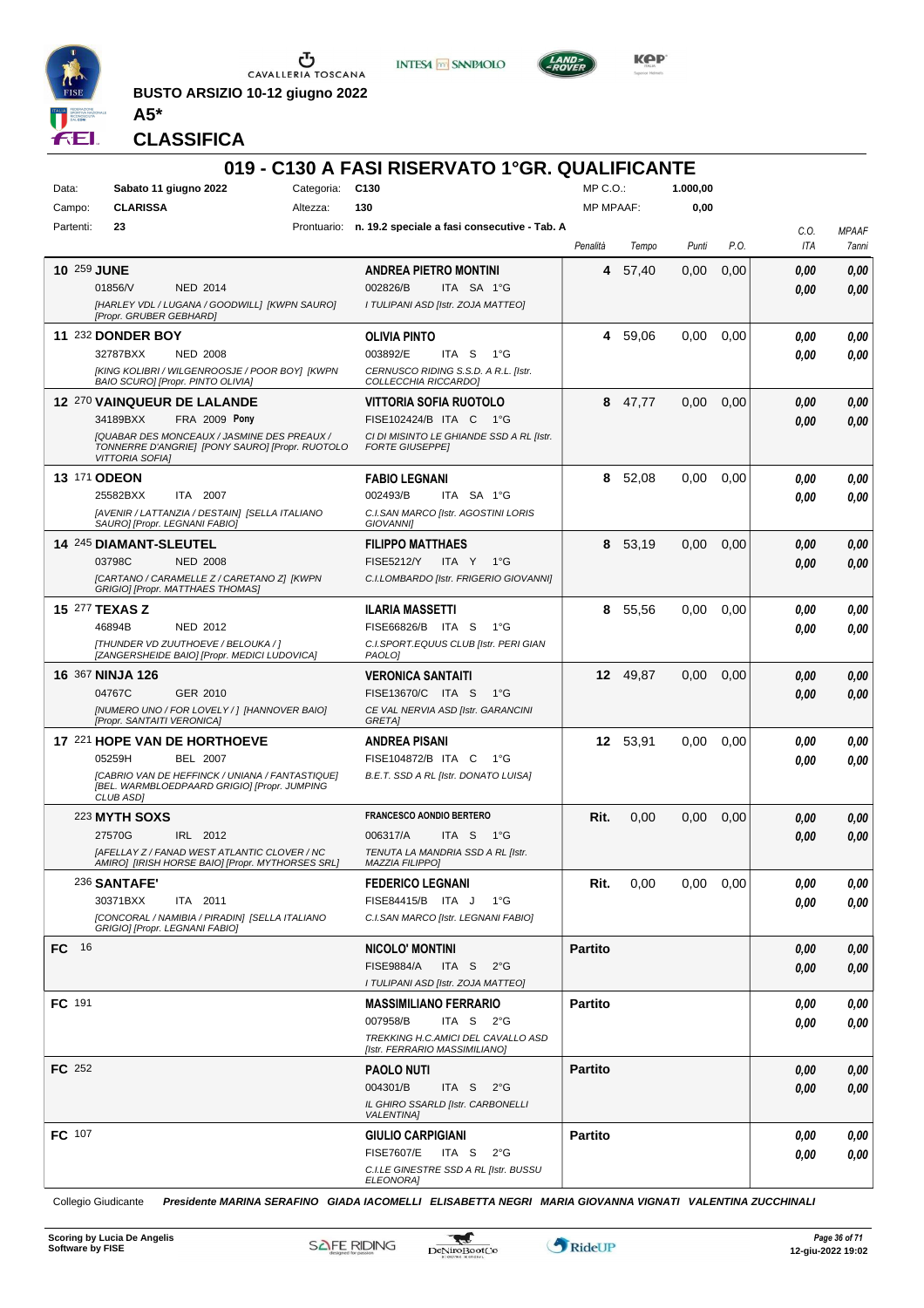

**INTESA M** SNNPAOLO



*Presidente MARINA SERAFINO GIADA IACOMELLI ELISABETTA NEGRI MARIA GIOVANNA VIGNATI VALENTINA ZUCCHINALI* **CLASSIFICA**

**A5\***

#### **020 - C120 A FASI**

| Data:     | Sabato 11 giugno 2022                                                                             | Categoria: | C <sub>120</sub>                                                 | $MP C. O.$ : |             | 700,00 |      |            |              |
|-----------|---------------------------------------------------------------------------------------------------|------------|------------------------------------------------------------------|--------------|-------------|--------|------|------------|--------------|
| Campo:    | <b>CLARISSA</b>                                                                                   | Altezza:   | 120                                                              | MP MPAAF:    |             | 0,00   |      |            |              |
| Partenti: | 28                                                                                                |            | Prontuario: n. 19.2 speciale a fasi consecutive - Tab. A         |              |             |        |      | C.O.       | <b>MPAAF</b> |
|           |                                                                                                   |            |                                                                  | Penalità     | Tempo       | Punti  | P.O. | <b>ITA</b> | 7anni        |
|           | 1 262 GRID GIRL                                                                                   |            | <b>GIADA BRAGA</b>                                               | 0/0          | 27,86       | 0,00   | 0,00 | 131,25     | 0,00         |
|           | 32516BXX<br>ITA 2013                                                                              |            | FISE35818/A ITA J<br>$1^{\circ}G$                                |              |             |        |      | 175,00     | 0.00         |
|           | [KANNAN / SIBILLA DI VALMARINA / ROBIN Z II] [SELLA                                               |            | IL ROSIGNOLO [Istr. RUFFINO SIMONE]                              |              |             |        |      |            |              |
|           | ITALIANO BAIO] [Propr. AZIENDA AGRICOLA ESPOSITO<br><b>CLAUDIA1</b>                               |            |                                                                  |              |             |        |      |            |              |
|           | 2 253 FURIOSO Z                                                                                   |            | <b>FEDERICA ASCIA</b>                                            | 0/0          | 30,45       | 0,00   | 0,00 | 94,50      | 0,00         |
|           | 48652B<br>BEL 2010                                                                                |            | FISE75133/B ITA J<br>$1^{\circ}G$                                |              |             |        |      | 0.00       | 0,00         |
|           | [FOR PLEASURE / GOLDENBURG / ] [ZANGERSHEIDE                                                      |            | C.I.LE GINESTRE SSD A RL [Istr. TARANTINI                        |              |             |        |      |            |              |
|           | SAURO] [Propr. ASCIA FEDERICA]                                                                    |            | <b>GUIDOI</b>                                                    |              |             |        |      |            |              |
|           | 3 256 CONBLUE                                                                                     |            | <b>BENEDETTA COSTA</b>                                           | 0/0          | 32,02       | 0,00   | 0,00 | 78,75      | 0,00         |
|           | 46050B<br>GER 2014                                                                                |            | FISE86048/B ITA J<br>$1^{\circ}G$                                |              |             |        |      | 0.00       | 0,00         |
|           | [CONTHARGOS / CHARENA / CHACCO-BLUE]<br>[OLDENBURG SAURO] [Propr. COSTA FABIO GIULIO]             |            | CLUB IPPICO MONZESE ASD [Istr.<br>CHIORLIN ALESSIA]              |              |             |        |      |            |              |
|           | 4 281 JAPPELOUP                                                                                   |            | <b>GIADA LUNA MAIORANO</b>                                       | 0/0          | 32,68       | 0,00   | 0,00 | 63,00      | 0,00         |
|           | 48116B<br><b>NED 2014</b>                                                                         |            | FISE83307/B ITA J<br>$1^{\circ}G$                                |              |             |        |      | 0.00       | 0,00         |
|           | [KANNAN / F / ] [KWPN BAIO] [Propr. MAIORANO COSIMO                                               |            | EURATOM [Istr. VERHEYDEN MARIO                                   |              |             |        |      |            |              |
|           | <b>AMBROGIOI</b>                                                                                  |            | <b>GEORGES AGNES]</b>                                            |              |             |        |      |            |              |
|           | 5 225 QUADEXCO VAN'T GROESKE                                                                      |            | <b>FRANCESCA ANDREA CORTI</b>                                    | 0/0          | 35,33       | 0,00   | 0,00 | 52,50      | 0,00         |
|           | <b>NED 2006</b><br>25977BXX                                                                       |            | 014009/B<br>ITA S<br>− 1°G                                       |              |             |        |      | 0.00       | 0.00         |
|           | [QUASIMODO Z / RATSIRA-DJENTJE / CODEXCO]<br>[NEDERLANDS RIJPAAR. BAIO] [Propr. CORTI             |            | C.I. D'AMPAILLAN ASD [Istr. LEVI DANIELA]                        |              |             |        |      |            |              |
|           | <b>FRANCESCA ANDREA]</b>                                                                          |            |                                                                  |              |             |        |      |            |              |
|           | 6 267 TAILORMADE STINA                                                                            |            | <b>ANDREA PISANI</b>                                             |              | $0/4$ 27,96 | 0,00   | 0,00 | 21,00      | 0,00         |
|           | 22275A<br>GER 2009                                                                                |            | FISE104872/B ITA C<br>1°G                                        |              |             |        |      | 0.00       | 0.00         |
|           | [STAKKATO / GRETA / GOODMAN] [HANNOVER BAIO<br>SCURO] [Propr. LOZAR SAS]                          |            | B.E.T. SSD A RL [Istr. DONATO LUISA]                             |              |             |        |      |            |              |
|           | 7 288 CHINCHITA J.W.B.                                                                            |            | <b>FRANCESCA DI GIOVANNI</b>                                     | 0/4          | 29,15       | 0.00   | 0,00 | 21,00      | 0,00         |
|           | 27570BXX<br><b>NED 2007</b>                                                                       |            | FISE98540/B ITA C<br>1°G                                         |              |             |        |      | 0.00       | 0,00         |
|           | [CHIN CHIN / TIA.MARIA.VDL / MATTERHORN] [KWPN                                                    |            | C.I.LA LURA [Istr. COLOMBO GIUSEPPE]                             |              |             |        |      |            |              |
|           | BAIO] [Propr. PARACCIANI GIANLUCA]                                                                |            |                                                                  |              |             |        |      |            |              |
|           | 8 273 MISTRAL VAN'T MERODEHOF                                                                     |            | <b>GIANLUCA MILNER</b>                                           | 0/4          | 29,25       | 0,00   | 0,00 | 0.00       | 0,00         |
|           | 46697B<br>BEL 2012                                                                                |            | FISE121964/B ITA C<br>1°G                                        |              |             |        |      | 0.00       | 0.00         |
|           | [ELVIS TER PUTTE / EDELWEISS VAN'T MERODEHOF / ]<br>[BEL. WARMBLOEDPAARD BAIO ORDINARIO] [Propr.  |            | A.S.D. C.I. LA VIGNA [Istr. SCOGNAMIGLIO<br><b>MASSIMILIANO]</b> |              |             |        |      |            |              |
|           | PIAGGI ALESSIA LUIGIA CARMENI                                                                     |            |                                                                  |              |             |        |      |            |              |
|           | 9 276 UNGARO DU HEQUET                                                                            |            | <b>EMMA LA FERLA</b>                                             | 0/4          | 30,36       | 0,00   | 0,00 | 0.00       | 0,00         |
|           | 30453BXX<br>FRA 2008                                                                              |            | <b>FISE65744/B</b><br>ITA J<br>$1^{\circ}G$                      |              |             |        |      | 0.00       | 0.00         |
|           | <b>IARIOSO DU THEILLET / ATALANTE V / MUGUET DU</b><br>MANOIR] [SELLA FRANCESE BAIO] [Propr. BUSS |            | FF JUMPING [Istr. FRANZONI ANNA MARIA]                           |              |             |        |      |            |              |
|           | <b>VANESSA1</b>                                                                                   |            |                                                                  |              |             |        |      |            |              |
|           | 10 109 I LIKE IT VAN DE TOMBEELE                                                                  |            | <b>ELEONORA STRADA</b>                                           |              | 0/4 30.76   | 0,00   | 0,00 | 0.00       | 0,00         |
|           | 45793B<br><b>BEL 2008</b>                                                                         |            | FISE86197/B ITA Y 1°G                                            |              |             |        |      | 0.00       | 0.00         |
|           | [NONSTOP / DEA VAN DE TOMBEELE / ] [BEL.<br>WARMBLOEDPAARD BAIO] [Propr. STRADA ELEONORA]         |            | SCUDERIA DELLA ROVERE SSD A RL [Istr.<br><b>MILLA MARIA]</b>     |              |             |        |      |            |              |
|           | <b>11 275 SIDDA</b>                                                                               |            | ANNA LISA GALEOTTI FERRI                                         |              | $0/4$ 31,02 | 0,00   | 0,00 | 0.00       | 0,00         |
|           | 08812D<br>ITA 2009                                                                                |            | FISE65559/B ITA J<br>− 1°G                                       |              |             |        |      | 0.00       | 0.00         |
|           | [STAKKATO / EBORAS / QUICK STAR] [SELLA ITALIANO                                                  |            | SCUDERIA NAUTICAL ASD [Istr. SCORSETTI                           |              |             |        |      |            |              |
|           | BAIO] [Propr. ROSSI GIORGIA]                                                                      |            | <b>ETTORE</b>                                                    |              |             |        |      |            |              |
|           | 12 287 HAMPTON VAN GROENHOVE<br>49283B<br>BEL 2007                                                |            | <b>LUDOVICA FENAROLI</b><br>FISE94602/B ITA C<br>1°G             |              | $0/4$ 32,41 | 0,00   | 0,00 | 0.00       | 0,00         |
|           | [CANADIAN RIVER / BAYWATCH VAN GROENHOVE /                                                        |            | FF JUMPING [Istr. FRANZONI ANNA MARIA]                           |              |             |        |      | 0.00       | 0.00         |
|           | CORLAND] [BWP BAIO] [Propr. FF JUMPING - ASS.<br>SPORTIVA DILETTANTISTICA EQUESTRE]               |            |                                                                  |              |             |        |      |            |              |
|           |                                                                                                   |            |                                                                  |              |             |        |      |            |              |
|           | 13 263 AWESOME JVH Z<br>49453B<br>BEL 2013                                                        |            | <b>MARTINA BALCONI</b><br>FISE76314/B ITA Y<br>1°G               |              | $0/4$ 33,72 | 0,00   | 0,00 | 0,00       | 0,00         |
|           | [ARMSTRONG VD KAPEL / SIEGI "B" / KANNAN]                                                         |            | A.S.D. C.I. LA VIGNA [Istr. SCOGNAMIGLIO                         |              |             |        |      | 0.00       | 0,00         |
|           | [ZANGERSHEIDE BAIO] [Propr. BALCONI MAURIZIO]                                                     |            | <b>MASSIMILIANO]</b>                                             |              |             |        |      |            |              |

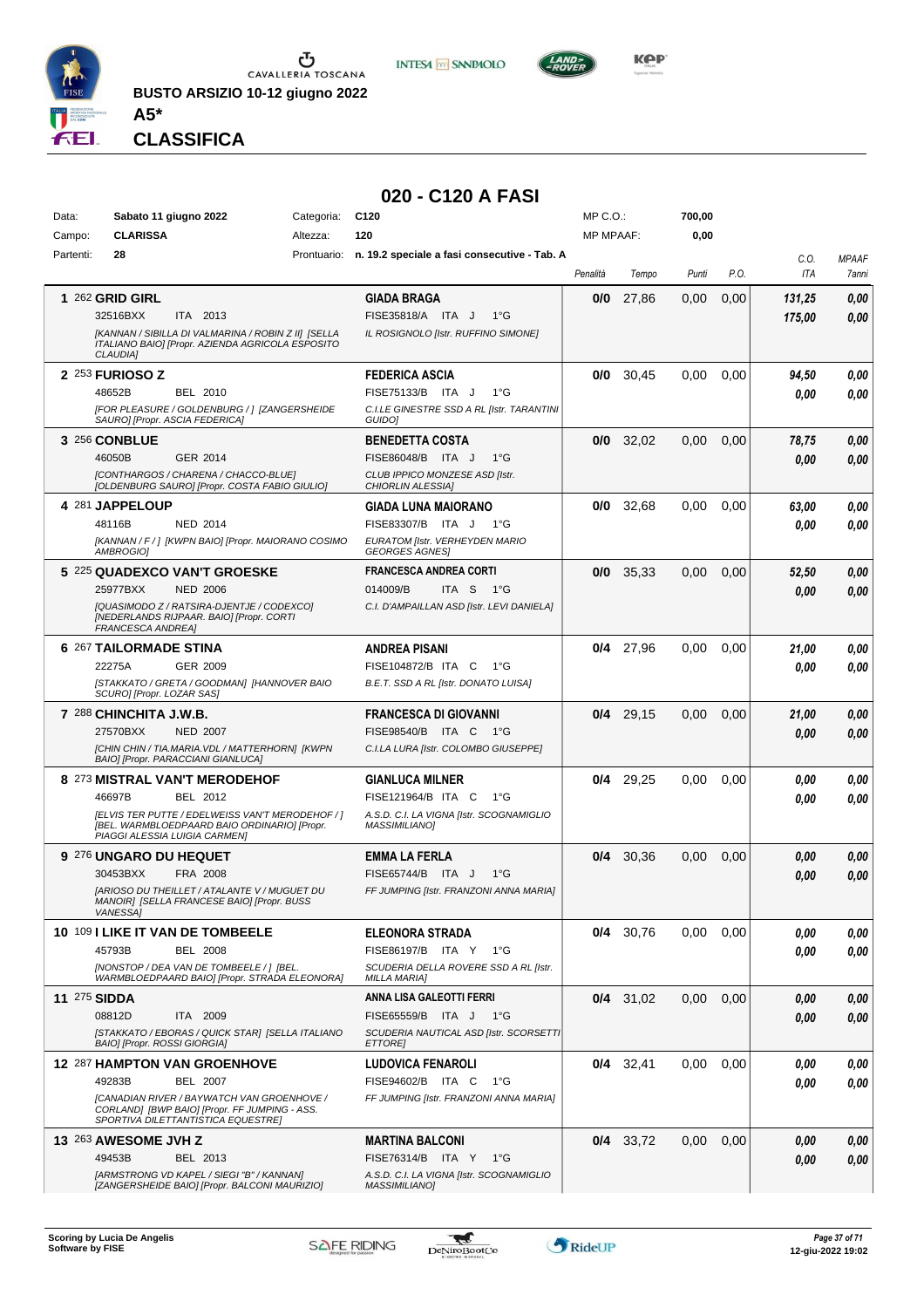

**BUSTO ARSIZIO 10-12 giugno 2022 A5\***





**KOP** 

**CLASSIFICA**

|                     |                                                                                                                                       |                         | 020 - C120 A FASI                                                                    |                                  |          |                |      |                    |                                    |
|---------------------|---------------------------------------------------------------------------------------------------------------------------------------|-------------------------|--------------------------------------------------------------------------------------|----------------------------------|----------|----------------|------|--------------------|------------------------------------|
| Data:               | Sabato 11 giugno 2022<br><b>CLARISSA</b>                                                                                              | Categoria:              | C <sub>120</sub><br>120                                                              | $MP C. O.$ :<br><b>MP MPAAF:</b> |          | 700,00<br>0,00 |      |                    |                                    |
| Campo:<br>Partenti: | 28                                                                                                                                    | Altezza:<br>Prontuario: | n. 19.2 speciale a fasi consecutive - Tab. A                                         |                                  |          |                |      |                    |                                    |
|                     |                                                                                                                                       |                         |                                                                                      | Penalità                         | Tempo    | Punti          | P.O. | C.O.<br><b>ITA</b> | <b>MPAAF</b><br>7ann               |
|                     | <b>14 247 INCA VAN DE WOLVENDRIES</b>                                                                                                 |                         | <b>ALICE MOY</b>                                                                     | 0/8                              | 31,34    | 0.00           | 0,00 | 0,00               | 0.00                               |
|                     | 29159BXX<br><b>BEL 2008</b>                                                                                                           |                         | FISE69149/KE ITA Y 1°G                                                               |                                  |          |                |      | 0,00               | 0.00                               |
|                     | <b>JELVIS TER PUTTE / BALLERINA VAN DE WOLVENDRIES /</b><br>KASHMIR VAN SCHUTTERSHOF] [BWP BAIO SCURO]<br>[Propr. CHIERICI VALENTINA] |                         | LE SIEPI SSD A RL [Istr. NOVO GIULIANA]                                              |                                  |          |                |      |                    |                                    |
|                     | 15 280 MACHU PICCHU D'AMOUR                                                                                                           |                         | <b>MARTA COSTA</b>                                                                   | 0/8                              | 34,36    | 0,00           | 0,00 | 0,00               | 0.00                               |
|                     | 30372BXX<br><b>GER 2005</b>                                                                                                           |                         | FISE79115/B ITA Y 1°G                                                                |                                  |          |                |      | 0,00               | 0.00                               |
|                     | [BALOU DU ROUET / BINESS VAN OVERIS /<br>HEARTBREAKER] [OLDENBURG BAIO] [Propr.<br><b>EQUESTRIAN PROJECTS S.R.L.]</b>                 |                         | CLUB IPPICO MONZESE ASD [Istr.<br>CHIORLIN ALESSIA]                                  |                                  |          |                |      |                    |                                    |
|                     | 16 272 KEMBOL                                                                                                                         |                         | <b>AURORA CARUGO</b>                                                                 | 0/Rit.                           | 0,00     | 0.00           | 0,00 | 0,00               | 0.00                               |
|                     | 18590G<br>ITA 2006                                                                                                                    |                         | FISE104702/B ITA Y<br>$1^{\circ}G$                                                   |                                  |          |                |      | 0,00               | 0.00                               |
|                     | [HATTRICK / KRIMHILDE / SILVANO] [SELLA ITALIANO<br>SAURO] [Propr. CARUGO ALBERTO]                                                    |                         | C.I.LA LURA [Istr. COLOMBO GIUSEPPE]                                                 |                                  |          |                |      |                    |                                    |
|                     | 17 278 PRESTIGE DE LA CROIX                                                                                                           |                         | <b>MATILDE REVRENNA</b>                                                              | 4                                | 47,01    | 0,00           | 0,00 | 0,00               | 0.00                               |
|                     | 47180B<br>FRA 2003<br>[BAYARD D'ELLE / HENNESY (NL) / 1 [SELLA FRANCESE                                                               |                         | FISE67939/B ITA S<br>1°G<br>IL GHIRO SSARLD [Istr. CARBONELLI                        |                                  |          |                |      | 0,00               | 0.00                               |
|                     | SAURO] [Propr. CERAVOLO LAURA]                                                                                                        |                         | <b>VALENTINA1</b>                                                                    |                                  |          |                |      |                    |                                    |
|                     | <b>18 242 VIGALIN</b>                                                                                                                 |                         | <b>GIULIA GRILLONE</b>                                                               | 4                                | 47,92    | 0,00           | 0,00 | 0,00               | 0.00                               |
|                     | ITA 2011<br>29649BXX<br><b>IEUROCOMMERCE BERLIN / GALINE PLATIERE /</b>                                                               |                         | <b>FISE5199/Y</b><br>ITA <sub>S</sub><br>1°G<br>CERNUSCO RIDING S.S.D. A R.L. [Istr. |                                  |          |                |      | 0,00               | 0.00                               |
|                     | LAUDANUM] [SELLA ITALIANO ROANO] [Propr. SALA<br>DANILO]                                                                              |                         | COLLECCHIA RICCARDO]                                                                 |                                  |          |                |      |                    |                                    |
|                     | 19 284 BRISE D'ANGELS                                                                                                                 |                         | <b>PRISCILLA GIUSSANI</b>                                                            |                                  | 4 49,89  | 0,00           | 0,00 | 0,00               | 0.00                               |
|                     | FRA 2011 Pony<br>47314B                                                                                                               |                         | FISE92420/B ITA C<br>$1^{\circ}G$                                                    |                                  |          |                |      | 0.00               | 0.00                               |
|                     | [TYGANA D'ANGELS / SURPRISE / ] [PONY BAIO] [Propr.<br>AZ. AGR. SCACCABAROZZI DI SCACCABAROZZI SARA<br><b>MARIA]</b>                  |                         | SCUD DEL PRINCIPE [Istr.<br>SCACCABAROZZI SARA MARIA]                                |                                  |          |                |      |                    |                                    |
|                     | 20 246 CAIMAN DU SEY                                                                                                                  |                         | SAMANTHA ELENA SORMANI                                                               | 4                                | 52,27    | 0.00           | 0,00 | 0,00               | 0.00                               |
|                     | 34585BXX<br>FRA 2012<br><b>IROCK'N ROLL SEMILLY / OLYMPE DE CAVERIE /</b>                                                             |                         | FISE20616/A ITA Y 1°G                                                                |                                  |          |                |      | 0.00               | 0.00                               |
|                     | SOCRATE DE CHIVRE] [SELLA FRANCESE BAIO] [Propr.<br>SORMANI SAMANTHA ELENA]                                                           |                         | C.I.LOMBARDO [Istr. FRIGERIO GIOVANNI]                                               |                                  |          |                |      |                    |                                    |
|                     | 21 364 CHACLANDO                                                                                                                      |                         | ANDREA LANZA                                                                         | 4                                | 54,03    | 0,00           | 0,00 | 0,00               | 0.00                               |
|                     | 20665A<br>GER 2008                                                                                                                    |                         | FISE20234/C ITA J<br>1°G                                                             |                                  |          |                |      | 0.00               | 0.00                               |
|                     | [CHACCO BLUE / KIRIGOLD / LANDGOLD] [OLDENBURG<br>BAIO] [Propr. BARIGAZZI MARIA CRISTINA]                                             |                         | C.I.COUNTRY CLUB ASD [Istr. AICARDI<br>LUCA]                                         |                                  |          |                |      |                    |                                    |
|                     | 22 234 EVITA D'ACCEGLIO                                                                                                               |                         | <b>FRANCESCA SERRA</b>                                                               | 4                                | 56,80    | 0,00           | 0,00 | 0,00               | 0,00                               |
|                     | 18695A<br>ITA 2011<br>[VERDI / LA NUIT DE MARS / NARCOS II] [SELLA                                                                    |                         | 008482/A<br>ITA S<br>— 1°G<br>IL CERRETO ASD [Istr. SERRA FRANCESCA]                 |                                  |          |                |      | 0,00               | 0,00                               |
|                     | ITALIANO BAIO] [Propr. BROCCHIERO GABRIELLA]                                                                                          |                         |                                                                                      |                                  |          |                |      |                    |                                    |
|                     | <b>23 293 NIETTA</b>                                                                                                                  |                         | <b>ROBERTO CARNIO</b>                                                                |                                  | 14 69,42 | 0,00           | 0,00 | 0,00               | 0,00                               |
|                     | 16832E<br>ITA 2016<br><b>[TEMPTATION VAN HERIKHAVE / LA FAVORITE D'ALADIN</b>                                                         |                         | 007068/B<br>ITA SA 1°G<br>ASD SCUDERIA MUNEL [Istr. NEBULONI                         |                                  |          |                |      | 0,00               | 0,00                               |
|                     | Z / ALADIN Z] [SELLA ITALIANO BAIO SCURO] [Propr.<br><b>VALISI VALENTINO]</b>                                                         |                         | ALESSIA]                                                                             |                                  |          |                |      |                    |                                    |
|                     | 24 283 INSPIRE-S                                                                                                                      |                         | <b>MATTIA MARRAS</b>                                                                 |                                  | 16 67,30 | 0,00           | 0,00 | 0,00               | 0,00                               |
|                     | 16990P<br><b>NED 2013</b>                                                                                                             |                         | FISE83865/B ITA J<br>1°G                                                             |                                  |          |                |      | 0,00               | 0,00                               |
|                     | [ELDORADO VAN DE ZESHOEK / E-CAPITOLA-S / S-<br>509954 QUAPRICE Z] [KWPN BAIO] [Propr. ZENOBI<br><b>FILIPPO1</b>                      |                         | MARRAS ASD [Istr. MARRAS ANTONIO]                                                    |                                  |          |                |      |                    |                                    |
| FC 244              |                                                                                                                                       |                         | <b>RICCARDO PISANI</b>                                                               | <b>Partito</b>                   |          |                |      | 0,00               | 0,00                               |
|                     |                                                                                                                                       |                         | 002627/B<br>2°G<br>ITA S<br>B.E.T. SSD A RL [Istr. DONATO LUISA]                     |                                  |          |                |      | 0,00               | 0,00                               |
| <b>FC</b> 285       |                                                                                                                                       |                         | ABDULLAH ALYAMANI                                                                    | <b>Partito</b>                   |          |                |      | 0,00               | 0,00                               |
|                     |                                                                                                                                       |                         | FISE123111/K KSA S<br>$2^{\circ}$ G                                                  |                                  |          |                |      | 0,00               | 0,00                               |
| FC 26               |                                                                                                                                       |                         | [Istr. RAGIONE FRANCESCO]<br><b>TOMMASO GERARDI</b>                                  | <b>Partito</b>                   |          |                |      | 0,00               | 0,00                               |
|                     |                                                                                                                                       |                         | FISE2520/Q<br>ITA S<br>$2^{\circ}$ G                                                 |                                  |          |                |      | 0,00               | 0,00                               |
|                     |                                                                                                                                       |                         | CENTRO IPPICO LA TORBIERA S.S.D. A R.L.<br>[Istr. GERARDI VITO]                      |                                  |          |                |      |                    |                                    |
| Software by FISE    | Scoring by Lucia De Angelis                                                                                                           |                         | W<br><b>SAFE RIDING</b><br>DeNiroBootCo                                              | RideUP                           |          |                |      |                    | Page 38 of 71<br>12-giu-2022 19:02 |
|                     |                                                                                                                                       |                         |                                                                                      |                                  |          |                |      |                    |                                    |

*MPAAF 7anni*

*0,00*

*0,00*

*0,00*

*0,00*

*0,00*

*0,00*

*0,00*

*0,00*

*0,00*

*0,00*

*0,00*

*0,00*

*0,00*

*0,00*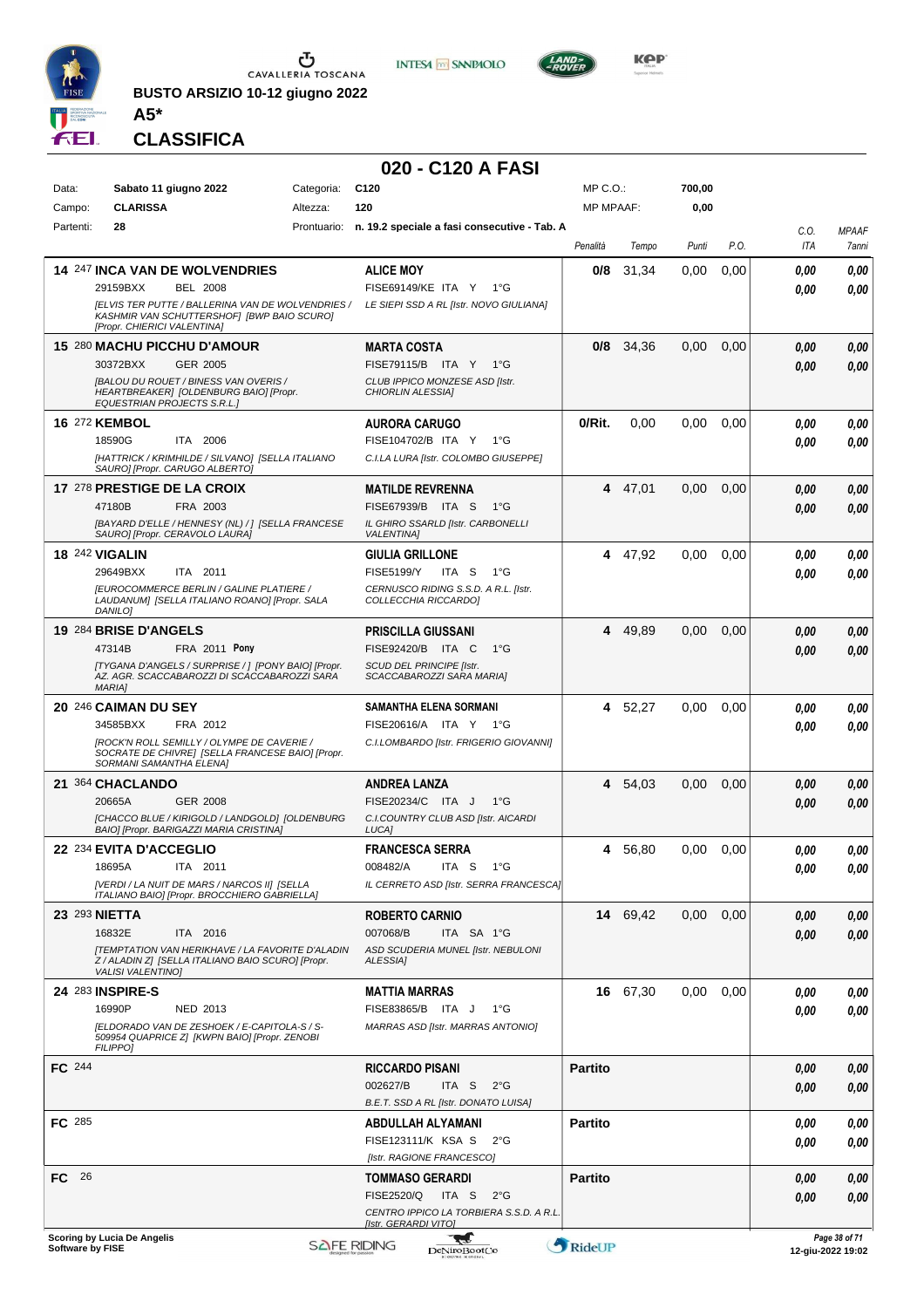

Ⴠ CAVALLERIA TOSCANA **BUSTO ARSIZIO 10-12 giugno 2022**

**INTESA** M SANPAOLO



**KPP** 

**CLASSIFICA**

**A5\***

#### **020 - C120 A FASI**

| Data:         | Sabato 11 giugno 2022 | Categoria: | C120                                                     | $MP C. O.$ :     |       | 700,00 |      |      |              |
|---------------|-----------------------|------------|----------------------------------------------------------|------------------|-------|--------|------|------|--------------|
| Campo:        | <b>CLARISSA</b>       | Altezza:   | 120                                                      | <b>MP MPAAF:</b> |       | 0,00   |      |      |              |
| Partenti:     | 28                    |            | Prontuario: n. 19.2 speciale a fasi consecutive - Tab. A |                  |       |        |      | C.O. | <b>MPAAF</b> |
|               |                       |            |                                                          | Penalità         | Tempo | Punti  | P.O. | ITA  | <b>7anni</b> |
| <b>FC</b> 368 |                       |            | ABDULLAH ALYAMANI                                        | <b>Partito</b>   |       |        |      | 0,00 | 0,00         |
|               |                       |            | FISE123111/K KSA S<br>$2^{\circ}G$                       |                  |       |        |      | 0,00 | 0,00         |
|               |                       |            | [Istr. RAGIONE FRANCESCO]                                |                  |       |        |      |      |              |

Collegio Giudicante *Presidente MARINA SERAFINO GIADA IACOMELLI ELISABETTA NEGRI MARIA GIOVANNA VIGNATI VALENTINA ZUCCHINALI*

## **021 - C115 A TEMPO**

| Data:     | Sabato 11 giugno 2022                                                                                                           | Categoria: | C <sub>115</sub>                                                       | MP C.O.:         |           | 600,00 |      |             |                       |
|-----------|---------------------------------------------------------------------------------------------------------------------------------|------------|------------------------------------------------------------------------|------------------|-----------|--------|------|-------------|-----------------------|
| Campo:    | <b>SOFIA</b>                                                                                                                    | Altezza:   | 115                                                                    | <b>MP MPAAF:</b> |           | 0,00   |      |             |                       |
| Partenti: | 30                                                                                                                              |            | Prontuario: n. 3 a tempo - Tab. A                                      | Penalità         | Tempo     | Punti  | P.O. | C.O.<br>ITA | <b>MPAAF</b><br>7anni |
| 1         | 60 LA BERTA                                                                                                                     |            | <b>SARA CAMPIONE</b>                                                   | 0                | 72,20     | 0,00   | 0,00 | 75,00       | 0,00                  |
|           | ITA 2014<br>48195B                                                                                                              |            | FISE100571/B ITA J<br>$1^{\circ}G$                                     |                  |           |        |      | 150,00      | 0,00                  |
|           | [-/-/] [SCONOSCIUTA BAIO] [Propr. AZ. AGR. I SALICI DI<br>RAMAZZINI SONIA ANNA]                                                 |            | CI I SALICI ASD [Istr. COMENDULI<br>LORENZO]                           |                  |           |        |      |             |                       |
|           | 2 313 FARO DE L'ISLE                                                                                                            |            | <b>MARTA GAION</b>                                                     | 0                | 73,01     | 0,00   | 0,00 | 54,00       | 0,00                  |
|           | 46919B<br>FRA 2015                                                                                                              |            | FISE72770/B ITA J<br>Brev.                                             |                  |           |        |      | 0.00        | 0,00                  |
|           | [QUANTUM / FLORE DE LAUNY / ] [SELLA FRANCESE<br>BAIO CHIARO] [Propr. GAION MARTA]                                              |            | POLIZZI JUMPING TEAM ASD [Istr. POLIZZI<br>CHIARA LYDIA]               |                  |           |        |      |             |                       |
|           | <b>3 338 STAKITA VH REUKENIS Z</b>                                                                                              |            | <b>MARTINA TESOL</b>                                                   | 0                | 74,19     | 0,00   | 0,00 | 45,00       | 0,00                  |
|           | 47286B<br>BEL 2012                                                                                                              |            | FISE67820/B ITA Y<br>Brev.                                             |                  |           |        |      | 0,00        | 0,00                  |
|           | [STAKKATO / NIKITA ZELDENRUST / CONCORDE]<br>[ZANGERSHEIDE BAIO] [Propr. TESOL MARTINA]                                         |            | MONARCA STABLE ASD [Istr. GERARDI<br><b>VITOI</b>                      |                  |           |        |      |             |                       |
|           | 4 108 COMEDIE D'HOUTVELD (E.T.)                                                                                                 |            | <b>VIOLA TRAMONTANA</b>                                                | 0                | 74,70     | 0.00   | 0.00 | 36,00       | 0,00                  |
|           | 14365D<br><b>BEL 2008</b>                                                                                                       |            | FISE98011/B ITA J<br>$1^{\circ}G$                                      |                  |           |        |      | 0.00        | 0,00                  |
|           | [RADCO D'HOUTVELD / CAPRICE VAN HET LINDENHOF /<br>CODEX] [SELLA BELGA SAURO] [Propr. A-TEAM HORSES<br>SRL]                     |            | CENTRO IPPICO LA TORBIERA S.S.D. A R.L.<br><b>Ilstr. GERARDI VITOI</b> |                  |           |        |      |             |                       |
|           | 5 342 ARDITO                                                                                                                    |            | <b>ANASTASIA CALDIRONI</b>                                             |                  | $0$ 77,83 | 0,00   | 0,00 | 30,00       | 0,00                  |
|           | 31362BXX<br>ITA 2011                                                                                                            |            | FISE80192/B ITA J<br>Brev.                                             |                  |           |        |      | 90,00       | 0,00                  |
|           | [ATHLETICO I / ASIA DELLA MONICA / VOLTAIRE] [SELLA<br>ITALIANO BAIO SCURO] [Propr. AZ. AGR. BARONCHELLI<br><b>LUIGI NATALE</b> |            | C.I.DI CASTELLAZZO ASD [Istr.<br>LAGOMARSINO PATRIZIA]                 |                  |           |        |      |             |                       |
|           | 6 279 NASHI DEL SOLE                                                                                                            |            | <b>CAROLINA BOTTELLI</b>                                               | 0                | 78,82     | 0,00   | 0.00 | 12,00       | 0,00                  |
|           | 16897P<br>ITA 2010                                                                                                              |            | FISE76205/B ITA J<br>1°G                                               |                  |           |        |      | 60,00       | 0,00                  |
|           | [CANTURO / HISTOIRE D'ISIGNY / PAGE DE PAULSTRA]<br>[SELLA ITALIANO BAIO] [Propr. MONTALBETTI ROBERTA]                          |            | MDS SPORT HORSES [Istr. DEL SIGNORE<br><b>MICHOLI</b>                  |                  |           |        |      |             |                       |
|           | <b>7 <math>158</math> UNIVER DE FEE</b>                                                                                         |            | <b>LUDOVICA LUPIDI</b>                                                 | 1                | 79,24     | 0,00   | 0,00 | 12,00       | 0,00                  |
|           | 48689B<br>FRA 2008                                                                                                              |            | FISE75900/B ITA Y<br>Brev.                                             |                  |           |        |      | 0,00        | 0,00                  |
|           | [GALOUBET DU MARAIS / FEE DE LA BASSE / ] [SELLA<br>FRANCESE BAIO BRUCIATO] [Propr. LUPIDI NICOLA]                              |            | SCUDERIA DELLA ROVERE SSD A RL [Istr.<br><b>MILLA MARIA]</b>           |                  |           |        |      |             |                       |
|           | 8 286 CARLA D'HYRENCOURT                                                                                                        |            | <b>MATILDE DE LORENZI</b>                                              |                  | 381,47    | 0.00   | 0.00 | 12,00       | 0,00                  |
|           | 31120BXX<br><b>BEL 2008</b>                                                                                                     |            | FISE94601/B ITA J<br>$1^{\circ}G$                                      |                  |           |        |      | 0.00        | 0,00                  |
|           | [QUERLYBET HERO / SISI D'HYRENCOURT / OGANO<br>SITTE] [SELLA BELGA BAIO] [Propr. ALUSTUD SRL]                                   |            | LA FORNACETTA ASD [Istr. CODECASA<br><b>OMAR LUCA]</b>                 |                  |           |        |      |             |                       |
|           | 9 268 ATLANTIDE                                                                                                                 |            | <b>SARA CAMPIONE</b>                                                   | 4                | 58,82     | 0,00   | 0,00 | 0,00        | 0,00                  |
|           | 29203BXX<br><b>SCN 2008</b>                                                                                                     |            | FISE100571/B ITA J<br>$1^{\circ}$ G                                    |                  |           |        |      | 0,00        | 0,00                  |
|           | [-/-/] [SCONOSCIUTA BAIO] [Propr. ROBERTI MANUEL]                                                                               |            | CI I SALICI ASD [Istr. COMENDULI<br>LORENZOI                           |                  |           |        |      |             |                       |
|           | 10 248 GINEVRA FOR EVER                                                                                                         |            | <b>MATTEO FRACASSI</b>                                                 | 4                | 69,04     | 0,00   | 0,00 | 0,00        | 0,00                  |
|           | 21478A<br>ITA 2013                                                                                                              |            | FISE28293/A ITA J<br>1°G                                               |                  |           |        |      | 0,00        | 0,00                  |
|           | [SILVANER DC / DILLA / AHORN] [SELLA ITALIANO BAIO]<br>[Propr. MAGNI S.R.L.]                                                    |            | IL ROSIGNOLO [Istr. RUFFINO SIMONE]                                    |                  |           |        |      |             |                       |
|           | 11 227 QUINTINAS                                                                                                                |            | GIADA BRAGA                                                            |                  | 4 74,62   | 0,00   | 0,00 | 0,00        | 0,00                  |
|           | 12527E<br>ITA 2009                                                                                                              |            | FISE35818/A ITA J 1°G                                                  |                  |           |        |      | 0,00        | 0,00                  |
|           | [ROBINE / LA BIRBA / S'ARCHITTU] [SELLA ITALIANO<br>SAURO] [Propr. CENTRO IPPICO IL TORRIONE]                                   |            | IL ROSIGNOLO [Istr. RUFFINO SIMONE]                                    |                  |           |        |      |             |                       |



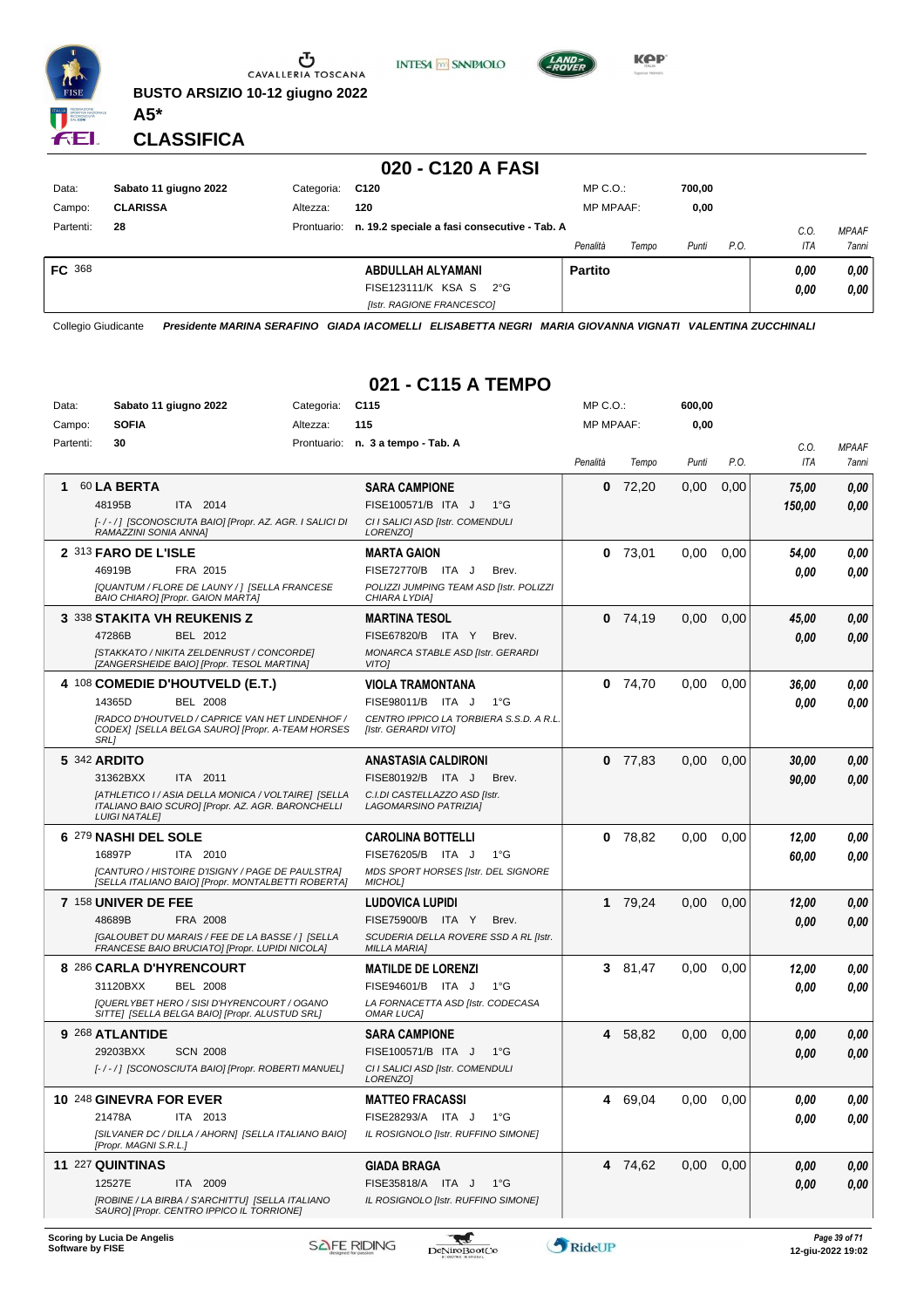

**BUSTO ARSIZIO 10-12 giugno 2022 A5\***





**KOP** 

#### **CLASSIFICA**

|             |                                                    |                                                                                                        |            | 021 - C115 A TEMPO                                                   |                  |          |        |      |              |                       |
|-------------|----------------------------------------------------|--------------------------------------------------------------------------------------------------------|------------|----------------------------------------------------------------------|------------------|----------|--------|------|--------------|-----------------------|
| Data:       | Sabato 11 giugno 2022                              |                                                                                                        | Categoria: | C <sub>115</sub>                                                     | $MP C. O.$ :     |          | 600,00 |      |              |                       |
| Campo:      | <b>SOFIA</b>                                       |                                                                                                        | Altezza:   | 115                                                                  | <b>MP MPAAF:</b> |          | 0,00   |      |              |                       |
| Partenti:   | 30                                                 |                                                                                                        |            | Prontuario: n. 3 a tempo - Tab. A                                    | Penalità         | Tempo    | Punti  | P.O. | C.O.<br>ITA  | <b>MPAAF</b><br>7anni |
|             | <b>12 235 MOLDAVA DEL BARONCIO</b>                 |                                                                                                        |            | <b>GIUSEPPE VIESTI</b>                                               | 4                | 75,66    | 0,00   | 0,00 | 0,00         | 0,00                  |
|             | 21121A                                             | ITA 2014                                                                                               |            | 006002/A<br>ITA SA 1°G                                               |                  |          |        |      | 0.00         | 0,00                  |
|             | BAIO] [Propr. AONDIO MARCO]                        | [USTINOV / MONELLA ZETA / FAUST Z] [SELLA ITALIANO                                                     |            | PONTENUOVO SCUDERIA GHIDELLA [Istr.<br><b>GHIDELLA CLAUDIA]</b>      |                  |          |        |      |              |                       |
|             | 13 240 BREZZA                                      |                                                                                                        |            | <b>ANNA ROCCHI</b>                                                   |                  | 4 78,44  | 0,00   | 0,00 | 0,00         | 0,00                  |
|             | 04574C                                             | ITA 2015<br>[CANTO / VICTORY / PACIFIC] [SELLA ITALIANO BAIO]                                          |            | 025168/B<br>ITA S<br>− 1°G<br>C.I.DE LA MONDA [Istr. BORRA ELEONORA  |                  |          |        |      | 0.00         | 0,00                  |
|             | [Propr. CANOPOLI GAVINO]                           |                                                                                                        |            | <b>VITTORIAI</b>                                                     |                  |          |        |      |              |                       |
|             | 14 255 CANDITA<br>14791D                           | ITA 2015                                                                                               |            | <b>CARLOTTA CAIRO</b><br>FISE85639/B ITA J<br>$1^{\circ}$ G          | 5.               | 79,61    | 0.00   | 0,00 | 0.00<br>0.00 | 0,00<br>0,00          |
|             |                                                    | [CANDITO / CURLEY SUE / CALYPSO II] [SELLA ITALIANO<br>BAIO] [Propr. CENTRO EQUESTRE NATURALE PAGLIARO |            | C.I.DE LA MONDA [Istr. BORRA ELEONORA                                |                  |          |        |      |              |                       |
|             | ASD1                                               |                                                                                                        |            | <b>VITTORIAI</b>                                                     |                  |          |        |      |              |                       |
|             | 15 269 OLIVIA DE ROULARD                           |                                                                                                        |            | ALBIERA DOMITILLA RIMBOTTI                                           |                  | 7 81,30  | 0,00   | 0,00 | 0.00         | 0,00                  |
|             | 33836BXX                                           | BEL 2014<br><b>IIVORY DE ROULARD / JAVELLE DE ROULARD / EXPLOIT</b>                                    |            | FISE101140/B ITA J<br>$1^{\circ}G$<br>EURATOM [Istr. VERHEYDEN MARIO |                  |          |        |      | 0,00         | 0,00                  |
|             | CASTELLINI LAVINIA]                                | DE ROULARD] [ANGLO NORMANNO BAIO] [Propr.                                                              |            | <b>GEORGES AGNES!</b>                                                |                  |          |        |      |              |                       |
|             | 16 334 QUEEN OF STYLE B                            |                                                                                                        |            | <b>MELANIE BETTONI</b>                                               |                  | 8 76,70  | 0,00   | 0.00 | 0.00         | 0,00                  |
|             | 28521K<br>[X / X / ] [IRISH HORSE SAURO] [Propr. ] | IRL 2005                                                                                               |            | FISE117512/K SUI S<br>Brev.<br>FISE [Istr.]                          |                  |          |        |      | 0.00         | 0.00                  |
|             | <b>17 229 UPSA D'ELB</b>                           |                                                                                                        |            | <b>ARIANNA CAIRO</b>                                                 |                  | 8 77,75  | 0,00   | 0,00 | 0,00         | 0,00                  |
|             | 45624B                                             | <b>FRA 2008 Pony</b>                                                                                   |            | FISE37452/A ITA J<br>$1^{\circ}G$                                    |                  |          |        |      | 0.00         | 0,00                  |
|             |                                                    | [FRICOTIN / HEDGES DE LOUZES / ALFA VAN DE<br>FLUITHOEK] [PONY GRIGIO] [Propr. EQUIPASSIONE            |            | POLIZZI JUMPING TEAM ASD [Istr. POLIZZI<br>CHIARA LYDIA]             |                  |          |        |      |              |                       |
|             | S.R.L.<br>18 290 UNDIGO DE PRESLE                  |                                                                                                        |            |                                                                      |                  | 9 79,80  | 0,00   | 0,00 |              |                       |
|             | 29999K                                             | FRA 2008                                                                                               |            | <b>NINA SONDERGELD</b><br>FISE122849/K FRA Y<br>Brev.                |                  |          |        |      | 0.00<br>0.00 | 0,00<br>0.00          |
|             |                                                    | [X / X / ] [SELLA FRANCESE SAURO] [Propr. ]                                                            |            | [Istr. RAGIONE FRANCESCO]                                            |                  |          |        |      |              |                       |
|             |                                                    | 19 257 NELSON VAN HET VOORTVELD                                                                        |            | <b>GIUSEPPE GANDOLFO</b>                                             |                  | 10 84,25 | 0,00   | 0,00 | 0,00         | 0,00                  |
|             | 48121B                                             | BEL 2013<br>ITHUNDER VAN THE ZUUTHOEVE / QUERTY VAN                                                    |            | 000890/A<br>ITA SA 1°G<br>EURATOM [Istr. VERHEYDEN MARIO             |                  |          |        |      | 0.00         | 0,00                  |
|             | [Propr. GUGLIELMOTTO MATTEO]                       | GENERHESE /   [BEL. WARMBLOEDPAARD GRIGIO]                                                             |            | <b>GEORGES AGNES</b>                                                 |                  |          |        |      |              |                       |
|             | 20 264 SAPHIR DE CORMEILLES                        |                                                                                                        |            | <b>ARIANNA CAIRO</b>                                                 |                  | 10 88,59 | 0,00   | 0,00 | 0.00         | 0,00                  |
|             | 15388E                                             | FRA 2006 Pony<br>[THUNDER DU BLIN / ANNINA DU THENNEY / ICARE]                                         |            | FISE37452/A ITA J<br>1°G<br>POLIZZI JUMPING TEAM ASD [Istr. POLIZZI  |                  |          |        |      | 0.00         | 0.00                  |
|             |                                                    | [CONNEMARA BAIO] [Propr. CIOCCA ANTONIO]                                                               |            | CHIARA LYDIA]                                                        |                  |          |        |      |              |                       |
| 21 254 JOEL | 47986B                                             | <b>NED 2014</b>                                                                                        |            | VITTORIA CARIA<br>FISE85070/B ITA J<br>$1^{\circ}G$                  |                  | 14 88,54 | 0,00   | 0,00 | 0,00         | 0,00                  |
|             |                                                    | [FLINSTONE / VARVILLE / ] [KWPN BAIO] [Propr.                                                          |            | EURATOM [Istr. VERHEYDEN MARIO                                       |                  |          |        |      | 0,00         | 0,00                  |
|             | <b>QUATTROCIOCCHE ILARIAI</b><br>57 KYALAMI        |                                                                                                        |            | <b>GEORGES AGNES</b><br><b>DOMENICO MOROSOLI</b>                     | Elim.            | 0,00     | 0,00   | 0,00 | 0.00         | 0,00                  |
|             | 30006K                                             | GER 2016                                                                                               |            | GL000136<br>SUI S<br>$2^{\circ}$ G                                   |                  |          |        |      | 0,00         | 0,00                  |
|             | [X / X / ] [HOLSTEINER MORELLO] [Propr. ]          |                                                                                                        |            | FISE [Istr.]                                                         |                  |          |        |      |              |                       |
|             | 250 CRUSTY CLOWN                                   |                                                                                                        |            | <b>CARLOTTA MOCARELLI</b>                                            | Elim.            | 0,00     | 0,00   | 0,00 | 0.00         | 0,00                  |
|             | 31031BXX                                           | ITA 2010<br>[ACOLORD / CATHERINE D / DOLIN] [SELLA ITALIANO                                            |            | FISE59869/B ITA Y 1°G<br>C.I.LOMBARDO [Istr. FRIGERIO GIOVANNI]      |                  |          |        |      | 0,00         | 0,00                  |
|             | BAIO] [Propr. ROSSONI GIOVANNI]                    |                                                                                                        |            |                                                                      |                  |          |        |      |              |                       |
|             | 274 PIERIS DEL SOLE<br>32700BXX                    | ITA 2012                                                                                               |            | <b>SUSANNA GAVINA</b><br>FISE64455/B ITA Y<br>1°G                    | Elim.            | 0,00     | 0,00   | 0,00 | 0,00<br>0,00 | 0,00<br>0,00          |
|             |                                                    | [CANTURO / LITCHIS DEL SOLE / CARETINO] [SELLA<br>ITALIANO BAIO] [Propr. MALISON MARTINA]              |            | C.I.PEGASO [Istr. PINA GABRIELE]                                     |                  |          |        |      |              |                       |
|             | 312 ANEMONE                                        |                                                                                                        |            | <b>CLARETTA PORTU</b>                                                | Elim.            | 0,00     | 0,00   | 0,00 | 0.00         | 0,00                  |
|             | 31440BXX                                           | ITA 2010                                                                                               |            | FISE72482/B ITA J<br>$1^{\circ}G$                                    |                  |          |        |      | 0,00         | 0,00                  |
|             |                                                    | [ATHLETICO I / U2 / LESTER] [SELLA ITALIANO BAIO]<br>[Propr. AZ. AGR. BARONCHELLI LUIGI NATALE]        |            | LE SCUDERIE DI MUSTONATE E.C.ASD [Istr.<br><b>SOLDI ESTERI</b>       |                  |          |        |      |              |                       |

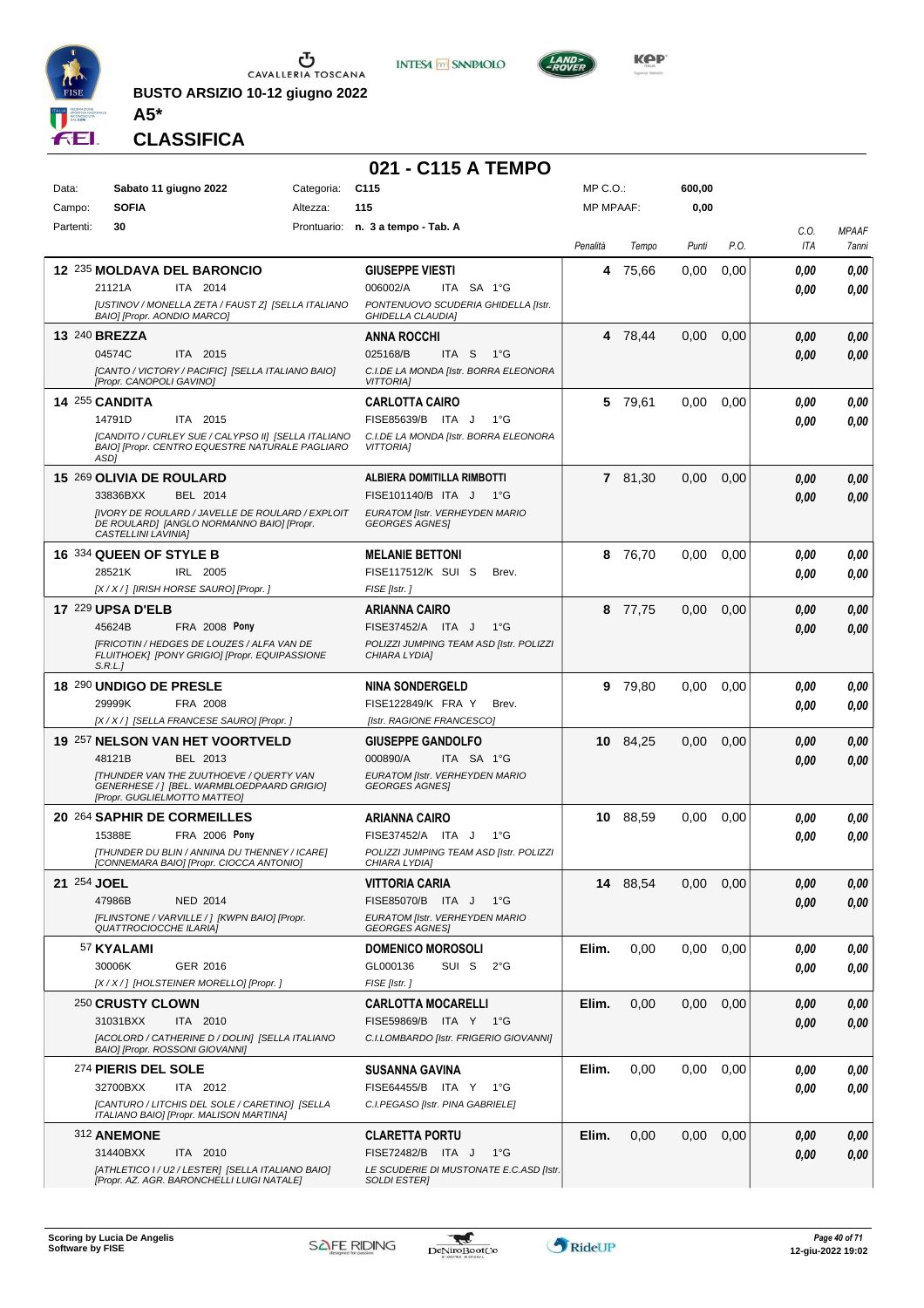

**BUSTO ARSIZIO 10-12 giugno 2022 A5\***





**CLASSIFICA**

|           |                                                                                                            |            | 021 - C115 A TEMPO                                               |                  |       |        |      |            |              |
|-----------|------------------------------------------------------------------------------------------------------------|------------|------------------------------------------------------------------|------------------|-------|--------|------|------------|--------------|
| Data:     | Sabato 11 giugno 2022                                                                                      | Categoria: | C115                                                             | $MP C. O.$ :     |       | 600.00 |      |            |              |
| Campo:    | <b>SOFIA</b>                                                                                               | Altezza:   | 115                                                              | <b>MP MPAAF:</b> |       | 0,00   |      |            |              |
| Partenti: | 30                                                                                                         |            | Prontuario: n. 3 a tempo - Tab. A                                |                  |       |        |      | C.O.       | <b>MPAAF</b> |
|           |                                                                                                            |            |                                                                  | Penalità         | Tempo | Punti  | P.O. | <b>ITA</b> | <b>7anni</b> |
|           | 354 DANGER TIME                                                                                            |            | <b>LINDA CARRUCCIU</b>                                           | Elim.            | 0.00  | 0,00   | 0,00 | 0.00       | 0,00         |
|           | 46608B<br>ITA 2014                                                                                         |            | FISE121258/K SUI J<br>Brev.                                      |                  |       |        |      | 0,00       | 0,00         |
|           | [-/-/] [SCONOSCIUTA GRIGIO] [Propr. TAGLIABUE<br><b>VALENTINA1</b>                                         |            | FISE [Istr.]                                                     |                  |       |        |      |            |              |
|           | 20 RED NOBLE VAN HET HEIDEHOF Z                                                                            |            | <b>DANIELE FACCOLI</b>                                           | Rit.             | 0,00  | 0,00   | 0.00 | 0,00       | 0,00         |
|           | 49149B<br>BEL 2016                                                                                         |            | FISE12995/B ITA S<br>$1^{\circ}G$                                |                  |       |        |      | 0,00       | 0,00         |
|           | [RED STAR M / S-GITTA Z / VERELST SPOTLIGHT Z]<br>[ZANGERSHEIDE BAIO SCURO] [Propr. EUROPA CAVALLI<br>SAS1 |            | C.I.SPORT.EQUUS CLUB [Istr. PACE<br><b>PASQUALEI</b>             |                  |       |        |      |            |              |
| FC 238    |                                                                                                            |            | <b>GABRIELE SERAFIN</b>                                          | <b>Partito</b>   |       |        |      | 0.00       | 0,00         |
|           |                                                                                                            |            | ITA S<br>012601/B<br>$2^{\circ}$ G                               |                  |       |        |      | 0,00       | 0,00         |
|           |                                                                                                            |            | CERNUSCO RIDING S.S.D. A R.L. [Istr.<br>COLLECCHIA RICCARDO]     |                  |       |        |      |            |              |
| FC 111    |                                                                                                            |            | <b>GIANLUCA MARIO PIROVANO</b>                                   | <b>Partito</b>   |       |        |      | 0,00       | 0,00         |
|           |                                                                                                            |            | FISE37835/B ITA S<br>$2^{\circ}G$                                |                  |       |        |      | 0,00       | 0,00         |
|           |                                                                                                            |            | C.I.IL QUADRIFOGLIO [Istr. BATTAGLINO<br><b>TERESA LOREDANA1</b> |                  |       |        |      |            |              |
| FC<br>51  |                                                                                                            |            | <b>MARTA GARLASCHELLI</b>                                        | Partito          |       |        |      | 0,00       | 0,00         |
|           |                                                                                                            |            | FISE33766/B ITA S<br>1°G                                         |                  |       |        |      | 0,00       | 0,00         |
|           |                                                                                                            |            | CE VAL GARDENA ASD [Istr. MARKART<br><b>JOSEF1</b>               |                  |       |        |      |            |              |

Collegio Giudicante *Presidente MARINA SERAFINO GIADA IACOMELLI ELISABETTA NEGRI MARIA GIOVANNA VIGNATI VALENTINA ZUCCHINALI*

#### **022 - B110 A TEMPO**

| Data:                  | Sabato 11 giugno 2022                                                                           | Categoria: | <b>B110</b>                                                  | $MP C. O.$ :     |         | 0,00  |      |      |              |
|------------------------|-------------------------------------------------------------------------------------------------|------------|--------------------------------------------------------------|------------------|---------|-------|------|------|--------------|
| <b>SOFIA</b><br>Campo: |                                                                                                 | Altezza:   | 110                                                          | <b>MP MPAAF:</b> |         | 0,00  |      |      |              |
| 23<br>Partenti:        |                                                                                                 |            | Prontuario: n. 3 a tempo - Tab. A                            |                  |         |       |      | C.O. | <b>MPAAF</b> |
|                        |                                                                                                 |            |                                                              | Penalità         | Tempo   | Punti | P.O. | ITA  | <b>7anni</b> |
|                        | 1 336 VIDOCQ DE GINEAU                                                                          |            | <b>GIULIA MANTELLA</b>                                       | $\bf{0}$         | 62,57   | 0,00  | 0,00 | 0,00 | 0.00         |
| 04261C                 | <b>FRA 2009 Pony</b>                                                                            |            | FISE126281/B ITA C<br>Brev.                                  |                  |         |       |      | 0.00 | 0.00         |
| <b>SIRI MICOLI</b>     | <b>IQUASIMIR DE GINEAU / ROSANNA DE GINEAU /</b><br>ROTHERWOOD AMBASSADOR] [PONY SAURO] [Propr. |            | CI LA STELLA ASD [Istr. MAZZA DIEGO]                         |                  |         |       |      |      |              |
|                        | 2 292 CALIFORNIA DE SOULT                                                                       |            | <b>SOFIA ODIERNA</b>                                         | $\mathbf{0}$     | 63,68   | 0.00  | 0,00 | 0.00 | 0.00         |
| 47207B                 | <b>FRA 2012 Pony</b>                                                                            |            | FISE105725/B ITA C<br>Brev.                                  |                  |         |       |      | 0.00 | 0.00         |
|                        | [ROSCO DE BELLEFONDE / DEMA / ] [SELLA FRANCESE<br>PALOMINO] [Propr. ODIERNA SOFIA]             |            | C.I.LA LURA [Istr. COLOMBO GIUSEPPE]                         |                  |         |       |      |      |              |
|                        | 3 351 DJANGO DEL MARCO                                                                          |            | <b>ANDREE MUSICCO</b>                                        | $\mathbf{0}$     | 67,21   | 0,00  | 0,00 | 0,00 | 0.00         |
| 46006B                 | <b>FRA 2013 Pony</b>                                                                            |            | FISE117049/B ITA C<br>Brev.                                  |                  |         |       |      | 0.00 | 0,00         |
|                        | [ULK D'ETE / ORCHID 'S IVORY / KANSHEBBER] [PONY<br>PALOMINO] [Propr. CAPORALI MATTEO]          |            | CI A COLORI ASD [Istr. CAPPELLETTI SOFIA]                    |                  |         |       |      |      |              |
| 4 359 MIRA             |                                                                                                 |            | <b>AMELIA BANKS CLARK</b>                                    | 3                | 81.29   | 0.00  | 0.00 | 0.00 | 0.00         |
| 30967K                 | BEL 2012                                                                                        |            | FISE122748/K MO C<br>Brev.                                   |                  |         |       |      | 0.00 | 0.00         |
|                        | $[X/X/]$ [BWP BAIO] [Propr.]                                                                    |            | FISE [Istr.]                                                 |                  |         |       |      |      |              |
| 5 329 VILNIUS          |                                                                                                 |            | <b>ANDREA SABELLA</b>                                        |                  | 4 66.82 | 0.00  | 0.00 | 0.00 | 0,00         |
| 05428N                 | ITA 2014                                                                                        |            | FISE123235/B ITA S<br>Brev.                                  |                  |         |       |      | 0.00 | 0.00         |
|                        | [KSAR-SITTE / ILLELLA / PIRADIN] [SELLA ITALIANO<br>BAIO] [Propr. TOALDO VALENTINA]             |            | CI LA STELLA ASD [Istr. MAZZA DIEGO]                         |                  |         |       |      |      |              |
|                        | 6 353 LOWERYBANE YOUNG LADY                                                                     |            | <b>LINDA TRAMARIN</b>                                        | 4                | 73,88   | 0,00  | 0,00 | 0.00 | 0.00         |
| 32154BXX               | IRL 2011 Pony                                                                                   |            | FISE119527/B ITA J<br>Brev.                                  |                  |         |       |      | 0.00 | 0.00         |
| <b>CAPPELLETTI</b>     | [MAC'S LAD / LOWERY BANE LADY / CORAL PRINCE]<br>[CONNEMARA DUN] [Propr. AZ. AGR. SOFIA         |            | <b>SCUD DEL PRINCIPE IIstr.</b><br>SCACCABAROZZI SARA MARIAJ |                  |         |       |      |      |              |
|                        | 7 346 ATTYRORY BYE BYE LOVE                                                                     |            | <b>RICCARDO GIACOMO VERONESI</b>                             |                  | 4 77,09 | 0,00  | 0,00 | 0,00 | 0,00         |
| 33271BXX               | IRL 2008 Pony                                                                                   |            | FISE107938/B ITA C<br>Brev.                                  |                  |         |       |      | 0.00 | 0.00         |
|                        | [-/-/] [SCONOSCIUTA PEZZATO GRIGIO] [Propr. SOC.<br><b>AGR. SEMPLICE AGRIVER1</b>               |            | CI A COLORI ASD [Istr. CAPPELLETTI SOFIA]                    |                  |         |       |      |      |              |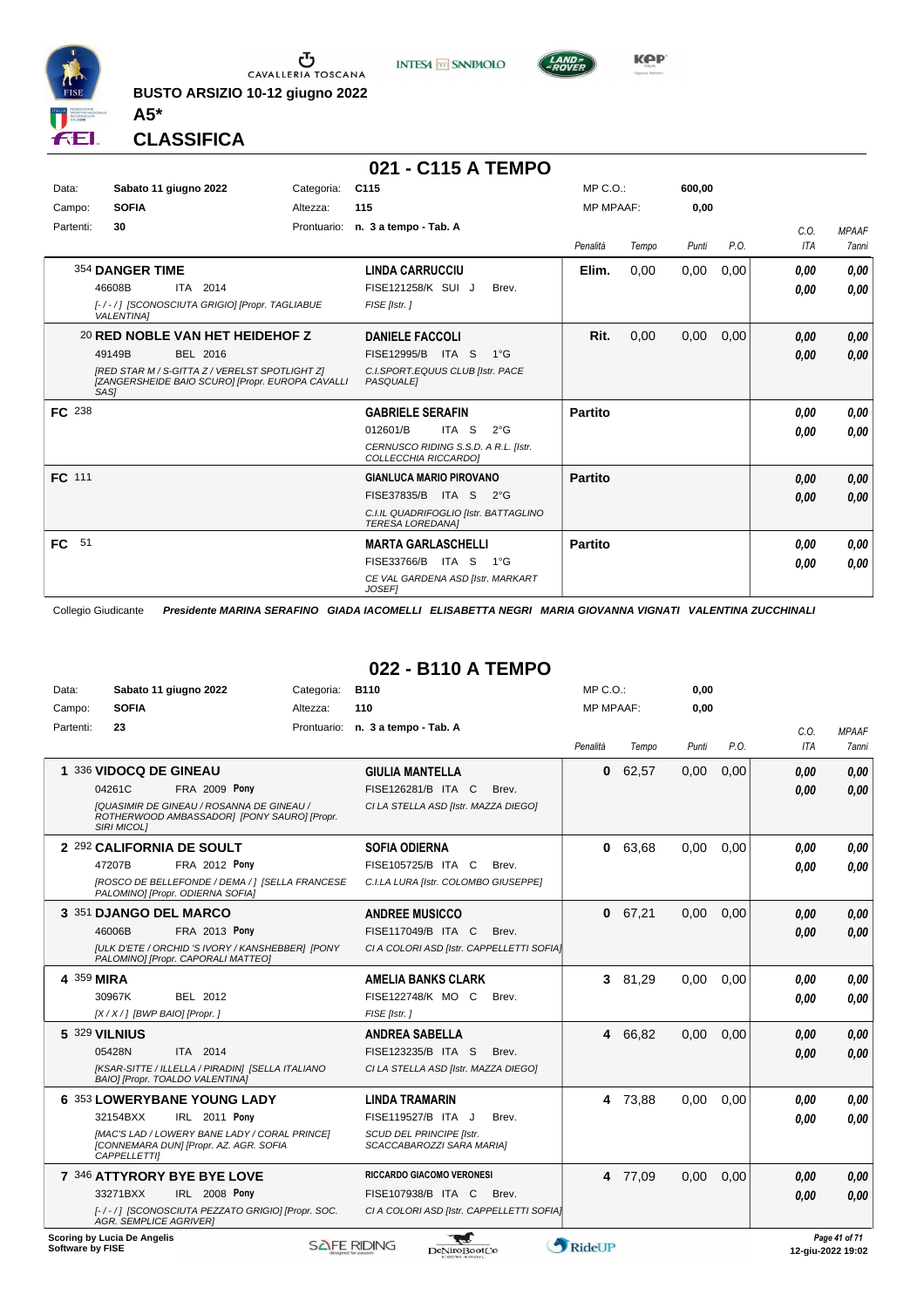

**BUSTO ARSIZIO 10-12 giugno 2022 A5\***





**KOP** 

**CLASSIFICA**

|           |                                                                                                                                         |            | 022 - B110 A TEMPO                                                        |                  |          |       |      |              |                       |
|-----------|-----------------------------------------------------------------------------------------------------------------------------------------|------------|---------------------------------------------------------------------------|------------------|----------|-------|------|--------------|-----------------------|
| Data:     | Sabato 11 giugno 2022                                                                                                                   | Categoria: | <b>B110</b>                                                               | MP C.O.:         |          | 0,00  |      |              |                       |
| Campo:    | <b>SOFIA</b>                                                                                                                            | Altezza:   | 110                                                                       | <b>MP MPAAF:</b> |          | 0,00  |      |              |                       |
| Partenti: | 23                                                                                                                                      |            | Prontuario: n. 3 a tempo - Tab. A                                         | Penalità         | Tempo    | Punti | P.O. | C.O.<br>ITA  | <b>MPAAF</b><br>7anni |
|           | 8 347 HARVESTER UKATO SSK                                                                                                               |            | <b>BEATRICE BAROZZI</b>                                                   | 4                | 78,97    | 0,00  | 0,00 | 0.00         | 0,00                  |
|           | 32167BXX<br><b>NED 2012</b><br>[UKATO / ILLUSION / CALYPSO] [KWPN SAURO] [Propr.                                                        |            | FISE109392/B ITA J<br>Brev.<br>C.I. LA CAMILLA ASD [Istr. PALMA MARIA     |                  |          |       |      | 0.00         | 0.00                  |
|           | T.C. COMMERCIO CAVALLI SPORTIVI]                                                                                                        |            | <b>CRISTINAI</b>                                                          |                  |          |       |      |              |                       |
|           | 9 298 QUARANTA PASS<br>34489BXX<br>ITA 2011                                                                                             |            | <b>JESSICA CATTANEO</b><br>023661/B<br>ITA <sub>S</sub><br>Brev.          |                  | 7 81,14  | 0,00  | 0,00 | 0.00<br>0.00 | 0,00<br>0.00          |
|           | <b>IUSTINOV / DONNA GENTILE / VOLTAIRE] [SELLA</b><br>ITALIANO BAIO] [Propr. AZ. AGR. PRATO ROTONDO DI<br><b>FERRARIO MASSIMILIANO]</b> |            | TREKKING H.C.AMICI DEL CAVALLO ASD<br>[Istr. FERRARIO MASSIMILIANO]       |                  |          |       |      |              |                       |
|           | 10 311 HARTEN DERMIE                                                                                                                    |            | <b>ALESSIA CUPIA</b>                                                      |                  | 7 81,23  | 0,00  | 0,00 | 0,00         | 0,00                  |
|           | 48393B<br>NED 2012                                                                                                                      |            | FISE72211/B ITA J<br>Brev.                                                |                  |          |       |      | 0.00         | 0.00                  |
|           | [QUALITY TIME / RADERMIE V / ANIMO] [KWPN GRIGIO]<br>[Propr. CUPIA ALESSIA]                                                             |            | TREKKING H.C.AMICI DEL CAVALLO ASD<br>[Istr. FERRARIO MASSIMILIANO]       |                  |          |       |      |              |                       |
|           | 11 318 KING ARTHUR BAIO                                                                                                                 |            | <b>TOMMASO FERRARI</b>                                                    |                  | 7 85,06  | 0,00  | 0,00 | 0,00         | 0,00                  |
|           | 01723X<br>ITA 2010<br>[ATHLETICO 1 / PUNTANERA / ] [SELLA ITALIANO BAIO]                                                                |            | FISE124545/B ITA C<br>Brev.<br>LA CASTELLANA LIBERTAS ASD                 |                  |          |       |      | 0.00         | 0.00                  |
|           | [Propr. PEDROTTI MICHELE]                                                                                                               |            | EQUESTRE [Istr. PIACENTINI ALBERTO]                                       |                  |          |       |      |              |                       |
|           | 12 341 COSMO                                                                                                                            |            | <b>SARA SOZZI</b>                                                         |                  | 8 72,98  | 0,00  | 0,00 | 0.00         | 0,00                  |
|           | 47386B<br>SUI 2015<br>[COEUR DE NOBLESSM / CARLINA / CAROLUS] [SELLA                                                                    |            | FISE76315/B<br>ITA J<br>Brev.<br>A.S.D. C.I. LA VIGNA [Istr. SCOGNAMIGLIO |                  |          |       |      | 0.00         | 0.00                  |
|           | SVIZZERO GRIGIO] [Propr. ASS. IPPICA LA VIGNA]                                                                                          |            | <b>MASSIMILIANOI</b>                                                      |                  |          |       |      |              |                       |
|           | 13 302 GOLDEN SOURCE<br>33313BXX<br>ITA 2009                                                                                            |            | <b>EMMA ANNA GUIDA</b><br>FISE73440/B ITA Y<br>Brev.                      |                  | 8 77,22  | 0,00  | 0,00 | 0.00         | 0,00                  |
|           | [ACORLAND DELLA CACCIA / FIDJI DE LA COTE / TARZAN                                                                                      |            | CERNUSCO RIDING S.S.D. A R.L. [Istr.                                      |                  |          |       |      | 0.00         | 0.00                  |
|           | MOUSSURE] [SELLA ITALIANO SAURO] [Propr. RIZZI<br><b>GABRIELLA]</b>                                                                     |            | COLLECCHIA RICCARDOI                                                      |                  |          |       |      |              |                       |
|           | 14 355 COBALTO BLUE                                                                                                                     |            | <b>NINA CARRUCCIU</b>                                                     |                  | 8 82,76  | 0,00  | 0,00 | 0.00         | 0,00                  |
|           | 46578B<br>ITA 2014                                                                                                                      |            | FISE121259/K SUI C<br>Brev.                                               |                  |          |       |      | 0.00         | 0.00                  |
|           | [ZIROCCO BLUE VDL / REGINELLA / ROYAL FLAY] [SELLA<br>ITALIANO GRIGIO] [Propr. CURTI SAMUELE]                                           |            | FISE [Istr.]                                                              |                  |          |       |      |              |                       |
|           | <b>15 358 TYODOR</b>                                                                                                                    |            | <b>GIORGIA ASCANI</b>                                                     | 9                | 87,44    | 0,00  | 0,00 | 0.00         | 0,00                  |
|           | 32566BXX<br>ITA 2012<br>[CASSIANO / EPLANTINE / RHEINGOLD DE LUYNE]                                                                     |            | FISE141391/B ITA J<br>Brev.<br>TREKKING H.C.AMICI DEL CAVALLO ASD         |                  |          |       |      | 0.00         | 0.00                  |
|           | [SELLA ITALIANO GRIGIO] [Propr. CIMA PIERLUIGI]                                                                                         |            | [Istr. FERRARIO MASSIMILIANO]                                             |                  |          |       |      |              |                       |
|           | <b>16 356 MARLBORO Z</b>                                                                                                                |            | <b>CHIARA JELMINI</b>                                                     |                  | 20 94,72 | 0,00  | 0,00 | 0.00         | 0,00                  |
|           | 04312C<br><b>NED 2009</b><br>[MAROME NW / CONTIKI / CARTHAGO Z]                                                                         |            | FISE121264/K SUI J<br>Brev.<br>FISE [Istr. ]                              |                  |          |       |      | 0.00         | 0.00                  |
|           | [ZANGERSHEIDE GRIGIO] [Propr. ASD 3 EMME]                                                                                               |            |                                                                           |                  |          |       |      |              |                       |
|           | 17 325 BOMBE D'ARGENT<br>35361BXX<br><b>FRA 2011 Pony</b>                                                                               |            | <b>ALLEGRA SIDONIO</b><br>FISE53816/A ITA J<br>Brev.                      |                  | 29 99,01 | 0,00  | 0,00 | 0,00         | 0,00                  |
|           | [SYSTEME D'ARGENT / GALAXIE DU VICOMTE / LOVE]                                                                                          |            | POLIZZI JUMPING TEAM ASD [Istr. POLIZZI                                   |                  |          |       |      | 0,00         | 0,00                  |
|           | [PONY BAIO] [Propr. EQUIPASSIONE S.R.L.]                                                                                                |            | CHIARA LYDIA]                                                             |                  |          |       |      |              |                       |
|           | <b>316 ILLINOI</b><br>46237B<br>LUX 2009 Pony                                                                                           |            | <b>EMMA EUGENIA OLTOLINI</b><br>FISE84785/B ITA C<br>Brev.                | Elim.            | 0,00     | 0,00  | 0.00 | 0.00<br>0.00 | 0,00<br>0,00          |
|           | [ILLINOI / LANDES DE MOIRON / KANTJE'S ADMIRAL]                                                                                         |            | SCUD DEL PRINCIPE [Istr.                                                  |                  |          |       |      |              |                       |
|           | <b>[CONNEMARA BAIO MARRONE] [Propr. OLTOLINI</b><br><b>MASSIMILIANO]</b>                                                                |            | SCACCABAROZZI SARA MARIA]                                                 |                  |          |       |      |              |                       |
|           | 349 <b>WIZARD</b>                                                                                                                       |            | <b>MARGHERITA MICHELOTTI</b>                                              | Elim.            | 0,00     | 0,00  | 0,00 | 0,00         | 0,00                  |
|           | 34102BXX<br>IRL 2009<br>[-/-/] [IRISH HORSE BAIO SCURO] [Propr. MYTHORSES                                                               |            | FISE50831/A ITA J<br>Brev.<br>PONTENUOVOHORSES ASD [Istr. CAPUTO          |                  |          |       |      | 0.00         | 0,00                  |
|           | SRL]                                                                                                                                    |            | <b>FABRIZIO]</b>                                                          |                  |          |       |      |              |                       |
|           | 365 VALENTINA Z                                                                                                                         |            | ELENA GAIA PAGANELLI                                                      | Elim.            | 0,00     | 0,00  | 0,00 | 0.00         | 0,00                  |
|           | 33267BXX<br><b>BEL 2009 Pony</b><br>[VA-VITE / SENDIE VON H / LANDETTO] [ZANGERSHEIDE                                                   |            | FISE39832/A ITA J<br>Brev.<br>IL ROSIGNOLO [Istr. RUFFINO SIMONE]         |                  |          |       |      | 0.00         | 0,00                  |
|           | BAIO SCURO] [Propr. PELLIZZARI GINEVRA]                                                                                                 |            |                                                                           |                  |          |       |      |              |                       |
|           | <b>343 EDOUARD DU RERE</b><br>48692B<br>FRA 2014                                                                                        |            | INES MARIA GRAZIA MAGGIPINTO<br>FISE82799/B ITA J                         | Rit.             | 0,00     | 0,00  | 0,00 | 0.00         | 0,00                  |
|           | [CON AIR / ILEA DE LA FOLIE / ] [SELLA FRANCESE BAIO]                                                                                   |            | Brev.<br>C.I.LOMBARDO [Istr. FRIGERIO GIOVANNI]                           |                  |          |       |      | 0,00         | 0,00                  |
|           | [Propr. MG EQUISPORT]                                                                                                                   |            |                                                                           |                  |          |       |      |              |                       |

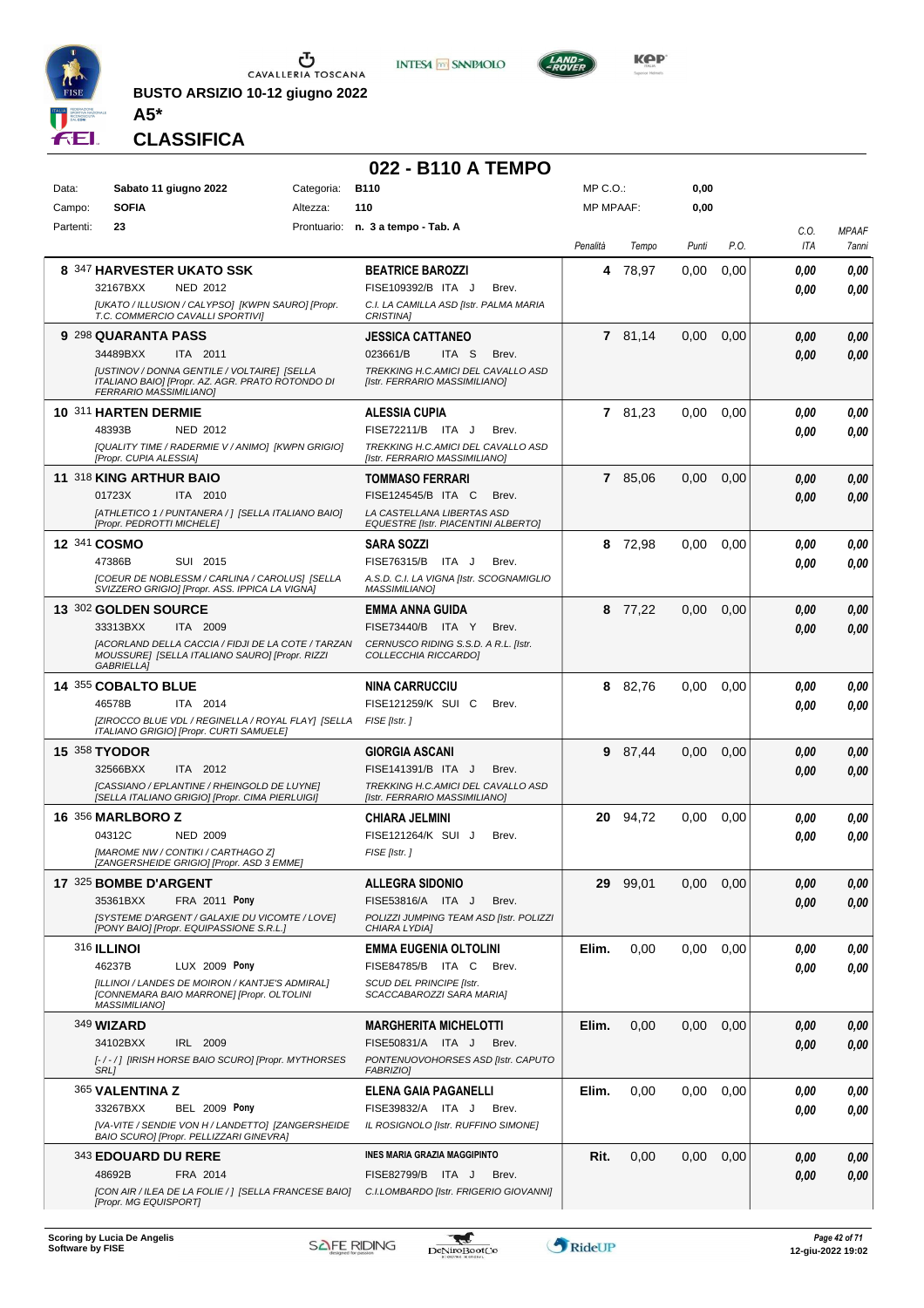

**INTESA M** SANPAOLO



**KPP** 

**CLASSIFICA**

**A5\***

#### **022 - B110 A TEMPO**

| Data:         | Sabato 11 giugno 2022 | Categoria: | <b>B110</b>                                                     | $MP C. O.$ :     |       | 0,00  |      |      |              |
|---------------|-----------------------|------------|-----------------------------------------------------------------|------------------|-------|-------|------|------|--------------|
| Campo:        | <b>SOFIA</b>          | Altezza:   | 110                                                             | <b>MP MPAAF:</b> |       | 0,00  |      |      |              |
| Partenti:     | 23                    |            | Prontuario: n. 3 a tempo - Tab. A                               |                  |       |       |      | C.0  | <b>MPAAF</b> |
|               |                       |            |                                                                 | Penalità         | Tempo | Punti | P.O. | ITA  | 7anni        |
| <b>FC</b> 304 |                       |            | <b>SAMUELE MAESTRI</b>                                          | <b>Partito</b>   |       |       |      | 0,00 | 0,00         |
|               |                       |            | ITA S<br>FISE14041/B<br>$2^{\circ}G$                            |                  |       |       |      | 0.00 | 0,00         |
|               |                       |            | <b>LUCKY HORSE SRL SSD [Istr.</b><br>DOUKHOVSKAIA OXANA]        |                  |       |       |      |      |              |
| FC 312        |                       |            | <b>CLARETTA PORTU</b>                                           | <b>Partito</b>   |       |       |      | 0,00 | 0,00         |
|               |                       |            | <b>FISE72482/B</b><br>ITA J<br>$1^{\circ}$ G                    |                  |       |       |      | 0,00 | 0,00         |
|               |                       |            | LE SCUDERIE DI MUSTONATE E.C.ASD [Istr.]<br><b>SOLDI ESTERI</b> |                  |       |       |      |      |              |

Collegio Giudicante *Presidente MARINA SERAFINO GIADA IACOMELLI ELISABETTA NEGRI MARIA GIOVANNA VIGNATI VALENTINA ZUCCHINALI*

|           |                                     |                                                                                                |             | UZJ - DIUU A FAJI                                                        |                  |             |       |      |            |              |
|-----------|-------------------------------------|------------------------------------------------------------------------------------------------|-------------|--------------------------------------------------------------------------|------------------|-------------|-------|------|------------|--------------|
| Data:     |                                     | Sabato 11 giugno 2022                                                                          | Categoria:  | <b>B100</b>                                                              | MP C.O.          |             | 0,00  |      |            |              |
| Campo:    | <b>SOFIA</b>                        |                                                                                                | Altezza:    | 100                                                                      | <b>MP MPAAF:</b> |             | 0,00  |      |            |              |
| Partenti: | 26                                  |                                                                                                | Prontuario: | n. 19 speciale a fasi consecutive (tempo della II fase) - Tab. A         |                  |             |       |      | C.O.       | <b>MPAAF</b> |
|           |                                     |                                                                                                |             |                                                                          | Penalità         | Tempo       | Punti | P.O. | <b>ITA</b> | 7anni        |
|           | 1 361 HAIDA GP                      |                                                                                                |             | <b>LUDOVICA IUORNO</b>                                                   | 0/0              | 28,52       | 0,00  | 0,00 | 0.00       | 0,00         |
|           | 34376BXX                            | NED 2012                                                                                       |             | FISE100057/B ITA C<br>Brev.                                              |                  |             |       |      | 0.00       | 0.00         |
|           |                                     | [VAN GOGH / VODARK FZ BZ / PACIFIC] [KWPN BAIO]<br>[Propr. S.A. JUMPING HORSES S.R.L.]         |             | BLUE HORSE ASD [Istr. ZAFFERRI JACOPO]                                   |                  |             |       |      |            |              |
|           |                                     | 2 299 HEINZ MEINZ BUSINESS                                                                     |             | <b>MAILA MANENTI</b>                                                     | 0/0              | 31.43       | 0.00  | 0.00 | 0.00       | 0,00         |
|           | 15683F                              | <b>GBR 2009 Pony</b>                                                                           |             | FISE98779/B ITA C<br>Brev.                                               |                  |             |       |      | 0.00       | 0.00         |
|           |                                     | [ITS THE BUSINESS (ELITE) / SUNNORA / ] [PONY<br>SAURO] [Propr. FERNANDEZ ELENA]               |             | FF JUMPING [Istr. FRANZONI ANNA MARIA]                                   |                  |             |       |      |            |              |
|           |                                     | 3 331 CHIC ET CHOU D'OTHON                                                                     |             | <b>MAILA MANENTI</b>                                                     | 0/0              | 33,91       | 0,00  | 0,00 | 0.00       | 0,00         |
|           | 47921B                              | FRA 2012 Pony                                                                                  |             | FISE98779/B ITA C<br>Brev.                                               |                  |             |       |      | 0.00       | 0.00         |
|           | <b>BAIOI [Propr. MANENTI FABIO]</b> | [MON CHOU D'OTHON / JALOUISE DU JARDIN / ] [PONY                                               |             | FF JUMPING [Istr. FRANZONI ANNA MARIA]                                   |                  |             |       |      |            |              |
|           | 4 297 DONAN                         |                                                                                                |             | <b>TOMMASO FERRARI</b>                                                   | 0/0              | 34,14       | 0.00  | 0.00 | 0.00       | 0,00         |
|           | 25702BXX                            | BEL 2003                                                                                       |             | FISE124545/B ITA C<br>Brev.                                              |                  |             |       |      | 0.00       | 0.00         |
|           | <b>MATTIAI</b>                      | [CONAN Z / UTAH / CORSAIRE DE VAUBAN] [BEL.<br>WARMBLOEDPAARD BAIO SCUROI IPropr. TURTURIELLO  |             | LA CASTELLANA LIBERTAS ASD<br><b>EQUESTRE [Istr. PIACENTINI ALBERTO]</b> |                  |             |       |      |            |              |
|           | 5 324 DARIUS DU CAUROY              |                                                                                                |             | <b>OLIVIA PICCINO</b>                                                    | 0/0              | 34.43       | 0.00  | 0.00 | 0.00       | 0,00         |
|           | 48846B                              | FRA 2013 Pony                                                                                  |             | FISE104692/B ITA G<br>Brev.                                              |                  |             |       |      | 0.00       | 0.00         |
|           | <b>BAIO] [Propr. URAS MONICA]</b>   | [IOWA / QUYRIELLE DU PINSON / ] [SELLA FRANCESE                                                |             | C.I.DE LA MONDA [Istr. ROCCHI ANNA]                                      |                  |             |       |      |            |              |
|           | 6 198 ABBEYHILL MAMIE               |                                                                                                |             | <b>ALESSIO ARCAGNI</b>                                                   | 0/0              | 38,91       | 0,00  | 0,00 | 0.00       | 0,00         |
|           | 45959B                              | IRL 2006 Pony                                                                                  |             | FISE92412/B ITA C<br>Brev.                                               |                  |             |       |      | 0.00       | 0.00         |
|           | <b>ALESSIOI</b>                     | <b>INEWGRANGE OISIN / GLENKYLE MIST / TULIRA</b><br>ROBUCK] [CONNEMARA GRIGIO] [Propr. ARCAGNI |             | SCUDERIA DELLA ROVERE SSD A RL [Istr.<br><b>MARONGIU ALBERTI</b>         |                  |             |       |      |            |              |
|           | 7 307 LIBERTY GIRL                  |                                                                                                |             | <b>SILVIA FAINI</b>                                                      | 0/0              | 43,62       | 0.00  | 0.00 | 0.00       | 0.00         |
|           | 08467D                              | ITA 2008                                                                                       |             | FISE35162/B<br>ITA SA Brev.                                              |                  |             |       |      | 0.00       | 0.00         |
|           |                                     | [LIBERTY LIFE / VEDETTEFEE / NO LIMIT] [SELLA<br>ITALIANO BAIO] [Propr. VESCHI LUCA]           |             | SCUDERIA NAUTICAL ASD [Istr. SCORSETTI<br><b>ETTOREI</b>                 |                  |             |       |      |            |              |
|           | 8 350 SLIGO LITTLE CRUISE           |                                                                                                |             | <b>IRIS PISANI</b>                                                       |                  | $0/0$ 46,40 | 0,00  | 0,00 | 0.00       | 0,00         |
|           | 21643A                              | IRL 2013 Pony                                                                                  |             | FISE52312/A<br>ITA G<br>Brev.                                            |                  |             |       |      | 0.00       | 0.00         |
|           |                                     | [XXX / XXX /] [IRISH HORSE GRIGIO] [Propr. LOZAR SAS]                                          |             | B.E.T. SSD A RL [Istr. PISANI RICCARDO]                                  |                  |             |       |      |            |              |
|           | 9 306 BRANDON                       |                                                                                                |             | <b>VIVIANA BOSELLO</b>                                                   | 0/0              | 52.71       | 0.00  | 0.00 | 0.00       | 0,00         |
|           | 22131A                              | ITA 2017                                                                                       |             | FISE21017/B ITA S<br>Brev.                                               |                  |             |       |      | 0.00       | 0.00         |
|           |                                     | [KSRA-SITTE / SEVEN / FAVOLOSO BAIO] [SELLA<br>ITALIANO SAURO] [Propr. ARCA MARIO]             |             | TENUTA LA MANDRIA SSD A RL [Istr.<br><b>MAZZIA FILIPPO]</b>              |                  |             |       |      |            |              |
|           | 10 323 HARROWHILL PRINCE            |                                                                                                |             | <b>MARTINA FIAMENGHI</b>                                                 | 0/4              | 34,16       | 0,00  | 0,00 | 0.00       | 0,00         |
|           | 28384BXX                            | IRL 2005 Pony                                                                                  |             | FISE104021/B ITA C<br>Brev.                                              |                  |             |       |      | 0.00       | 0.00         |
|           | <b>LUCREZIA1</b>                    | [-/-/] [SCONOSCIUTA SAURO] [Propr. ROCCA                                                       |             | FF JUMPING [Istr. FRANZONI ANNA MARIA]                                   |                  |             |       |      |            |              |

### **023 - B100 A FASI**

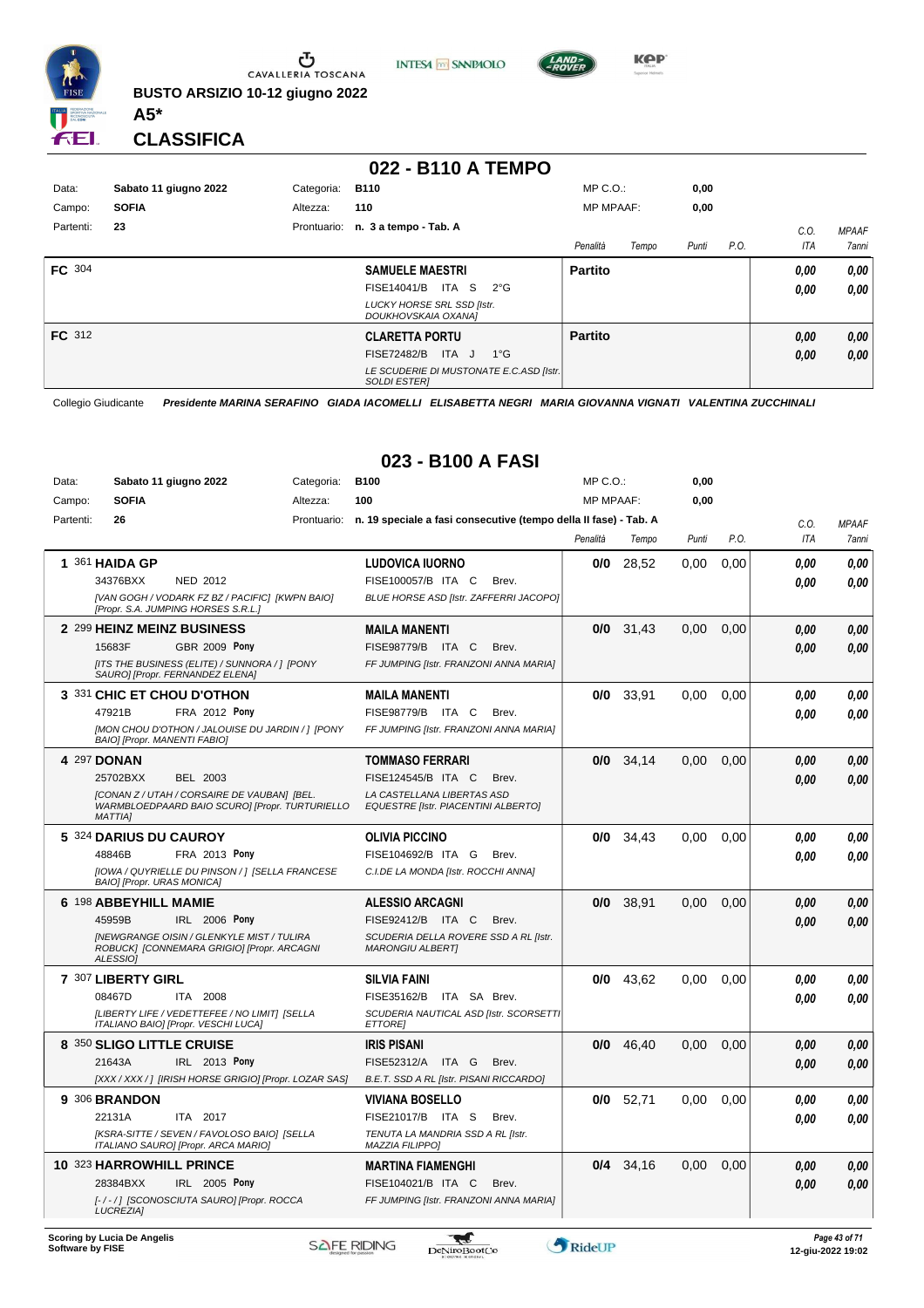

**INTESA M** SNNPAOLO



**KOP** 

**CLASSIFICA**

**A5\***

#### **023 - B100 A FASI**

| Data:         | Sabato 11 giugno 2022                                                                                                                    | Categoria:  | <b>B100</b>                                                      | MP C.O.:         |       | 0,00  |      |              |              |
|---------------|------------------------------------------------------------------------------------------------------------------------------------------|-------------|------------------------------------------------------------------|------------------|-------|-------|------|--------------|--------------|
| Campo:        | <b>SOFIA</b>                                                                                                                             | Altezza:    | 100                                                              | <b>MP MPAAF:</b> |       | 0,00  |      |              |              |
| Partenti:     | 26                                                                                                                                       | Prontuario: | n. 19 speciale a fasi consecutive (tempo della II fase) - Tab. A |                  |       |       |      | C.O.         | <b>MPAAF</b> |
|               |                                                                                                                                          |             |                                                                  | Penalità         | Tempo | Punti | P.O. | <b>ITA</b>   | 7anni        |
|               | 11 322 TOSCA PLAISANCE                                                                                                                   |             | <b>GIULIA GIACHERO</b>                                           | 0/4              | 37,76 | 0.00  | 0,00 | 0.00         | 0,00         |
|               | 47397B<br><b>FRA 2007 Pony</b>                                                                                                           |             | FISE103808/B ITA C<br>Brev.                                      |                  |       |       |      | 0.00         | 0,00         |
|               | [ZODIAK / KALINE DU BOUTIL / ] [PONY BAIO] [Propr.<br><b>BETTONI EFREMI</b>                                                              |             | C.I.DI CASTELLAZZO ASD [Istr.<br>LAGOMARSINO PATRIZIA]           |                  |       |       |      |              |              |
|               | 12 330 ECLYPSE NOW                                                                                                                       |             | JESSICA CATTANEO                                                 | 0/4              | 46,79 | 0,00  | 0,00 | 0.00         | 0,00         |
|               | ITA 2015<br>34912BXX                                                                                                                     |             | 023661/B<br>ITA <sub>S</sub><br>Brev.                            |                  |       |       |      | 0.00         | 0,00         |
|               | [COLMANI / FAIR LADY / FANTASTICO] [SELLA ITALIANO                                                                                       |             | TREKKING H.C.AMICI DEL CAVALLO ASD                               |                  |       |       |      |              |              |
|               | SAURO] [Propr. AZ. AGR. PRATO ROTONDO DI FERRARIO<br><b>MASSIMILIANO1</b>                                                                |             | [Istr. FERRARIO MASSIMILIANO]                                    |                  |       |       |      |              |              |
|               | <b>13 344 ULINA Z</b>                                                                                                                    |             | <b>MARIA GIULIA DELENDATI</b>                                    | 0/Rit.           | 0,00  | 0,00  | 0,00 | 0.00         | 0,00         |
|               | 49287B<br><b>NED 2015</b>                                                                                                                |             | FISE44332/E ITA J<br>Brev.                                       |                  |       |       |      | 0.00         | 0.00         |
|               | [UNTOUCHEDIN / CAROLINA Z / ] [ZANGERSHEIDE BAIO]<br>[Propr. SOCIETA AGRICOLA FERRETTI LUIGI S.S.]                                       |             | LE SIEPI SSD A RL [Istr. NOVO GIULIANA]                          |                  |       |       |      |              |              |
|               | <b>14 315 QUESTORE BUNNARESE</b>                                                                                                         |             | LUCREZIA FERRARIO                                                | 4                | 0,00  | 0,00  | 0,00 | 0.00         | 0,00         |
|               | 03995C<br>ITA 2009                                                                                                                       |             | FISE36438/A ITA J<br>Brev.                                       |                  |       |       |      | 0.00         | 0,00         |
|               | [CONCORAL / URSULEDDA / ARPEGE DU BOIS] [SELLA                                                                                           |             | CI IL VIGANO ASD [Istr. BIASIA MARCO]                            |                  |       |       |      |              |              |
|               | ITALIANO BAIOI [Propr. PEDRAZZI COSIMO]                                                                                                  |             |                                                                  |                  |       |       |      |              |              |
|               | <b>14 320 NICHILAS 'H'</b><br>47307B<br>BEL 2013                                                                                         |             | <b>ANNA PETROLO</b><br>FISE90708/B ITA J<br>Brev.                | 4                | 0,00  | 0,00  | 0,00 | 0.00<br>0.00 | 0,00<br>0.00 |
|               | [IRON MAN VAN T MEULENHOF / QUINCKE / MAJOR DE                                                                                           |             | C.I.DE LA MONDA [Istr. ROCCHI ANNA]                              |                  |       |       |      |              |              |
|               | LA COUR] [BEL. WARMBLOEDPAARD BAIO BRUNO]<br>[Propr. BARALDI SCESI LAURA BARBARA]                                                        |             |                                                                  |                  |       |       |      |              |              |
|               | 14 327 J'ADORE 21                                                                                                                        |             | <b>EDOARDO GALIMBERTI</b>                                        | 4                | 0,00  | 0,00  | 0,00 | 0.00         | 0,00         |
|               | 49408B<br>GER 2016                                                                                                                       |             | FISE121835/B ITA J<br>Brev.                                      |                  |       |       |      | 0.00         | 0,00         |
|               | [CASALL / S-DORADA Z / DARCO] [HOLSTEINER BAIO]<br>[Propr. DANIELA SCARPATO]                                                             |             | CI IL VIGANO ASD [Istr. BIASIA MARCO]                            |                  |       |       |      |              |              |
|               | <b>17 349 WIZARD</b>                                                                                                                     |             | <b>MARGHERITA MICHELOTTI</b>                                     | 5                | 0,00  | 0,00  | 0,00 | 0.00         | 0,00         |
|               | 34102BXX<br>IRL 2009                                                                                                                     |             | FISE50831/A ITA J<br>Brev.                                       |                  |       |       |      | 0.00         | 0.00         |
|               | [-/-/] [IRISH HORSE BAIO SCURO] [Propr. MYTHORSES<br>SRL]                                                                                |             | PONTENUOVOHORSES ASD [Istr. CAPUTO<br><b>FABRIZIO]</b>           |                  |       |       |      |              |              |
|               | 18 321 ELMY V.D. EEKHOEK                                                                                                                 |             | <b>GINEVRA RUFFINO</b>                                           | 6                | 0,00  | 0,00  | 0,00 | 0.00         | 0,00         |
|               | 34810BXX<br><b>NED 2011 Pony</b>                                                                                                         |             | FISE46005/A ITA C<br>Brev.                                       |                  |       |       |      | 0.00         | 0.00         |
|               | [CHEWANO VAN DE LANGENIEUW / EVA / ] [APPALOOSA<br>SAURO] [Propr. GAREGNANI AURORA]                                                      |             | IL ROSIGNOLO [Istr. RUFFINO SIMONE]                              |                  |       |       |      |              |              |
|               | 19 303 FOREVER DELLA CORTE                                                                                                               |             | <b>SOFIA GRIMOLDI</b>                                            | 8                | 0,00  | 0,00  | 0,00 | 0.00         | 0,00         |
|               | 32654BXX<br>ITA 2012                                                                                                                     |             | FISE91093/B ITA J<br>Brev.                                       |                  |       |       |      | 0.00         | 0.00         |
|               | [GOLDFEVER / EMILY / ESCUDO I] [SELLA ITALIANO BAIO                                                                                      |             | GARDEN HORSES ASD [Istr. MANGANIELLO                             |                  |       |       |      |              |              |
|               | SCURO] [Propr. AZ.AGR. RAINERI GIOVANNI]                                                                                                 |             | <b>VALENTINA1</b>                                                |                  |       |       |      |              |              |
|               | <b>20 309 AMMONE</b><br>49186B<br>ITA 2012                                                                                               |             | <b>DAVIDE D'AQUANNO</b><br>FISE61620/B ITA SA Brev.              | 9                | 0,00  | 0,00  | 0,00 | 0,00         | 0,00         |
|               | [GOLD SPHINX / GIMBA / ] [PUROSANGUE INGLESE                                                                                             |             | CI IL VIGANO ASD [Istr. BIASIA MARCO]                            |                  |       |       |      | 0.00         | 0.00         |
|               | BAIO] [Propr. BARGIGGIA BARBARA CAROLINA]                                                                                                |             |                                                                  |                  |       |       |      |              |              |
|               | 21 294 BLEIZ                                                                                                                             |             | <b>EMMA LEONI</b>                                                | 18               | 0,00  | 0,00  | 0,00 | 0.00         | 0,00         |
|               | 47637B<br>FRA 2011 Pony                                                                                                                  |             | FISE92048/B ITA C<br>Brev.                                       |                  |       |       |      | 0.00         | 0.00         |
|               | [HURLEVAN DU PREUIL / KURUN DE BOLOI / ]<br>[CONNEMARA GRIGIO] [Propr. FANGIO BARBARA]                                                   |             | C.I.LA LURA [Istr. COLOMBO GIUSEPPE]                             |                  |       |       |      |              |              |
|               | 337 DON CHISCIOTTE DI NICOLETTA                                                                                                          |             | <b>LETIZIA PERON</b>                                             | Elim.            | 0,00  | 0,00  | 0,00 | 0.00         | 0,00         |
|               | 09565D<br>ITA 2011                                                                                                                       |             | FISE67608/B ITA J<br>Brev.                                       |                  |       |       |      | 0.00         | 0,00         |
|               | <b>IDON LAURIES HIT / FREE DEI CASTELLANI /</b><br>FREESTYLE] [SELLA ITALIANO BAIO SCURO] [Propr.<br>AZIENDA AGRICOLA CORRADINI ALESSIO] |             | C.I.LA LURA [Istr. COLOMBO GIUSEPPE]                             |                  |       |       |      |              |              |
| <b>FC</b> 308 |                                                                                                                                          |             | <b>SARA BOLLINI</b>                                              | <b>Partito</b>   |       |       |      | 0,00         | 0,00         |
|               |                                                                                                                                          |             | FISE38512/B ITA S<br>1°G                                         |                  |       |       |      | 0,00         | 0,00         |
|               |                                                                                                                                          |             | A.S.D. C.I. LA VIGNA [Istr. SCOGNAMIGLIO<br><b>MASSIMILIANO]</b> |                  |       |       |      |              |              |
| FC 314        |                                                                                                                                          |             | GIULIA CARLOTTA GRASSO                                           | <b>Partito</b>   |       |       |      | 0,00         | 0,00         |
|               |                                                                                                                                          |             | FISE92037/K ITA S 1°G                                            |                  |       |       |      | 0.00         | 0,00         |
|               |                                                                                                                                          |             | C.I.LOMBARDO [Istr. FRIGERIO GIOVANNI]                           |                  |       |       |      |              |              |

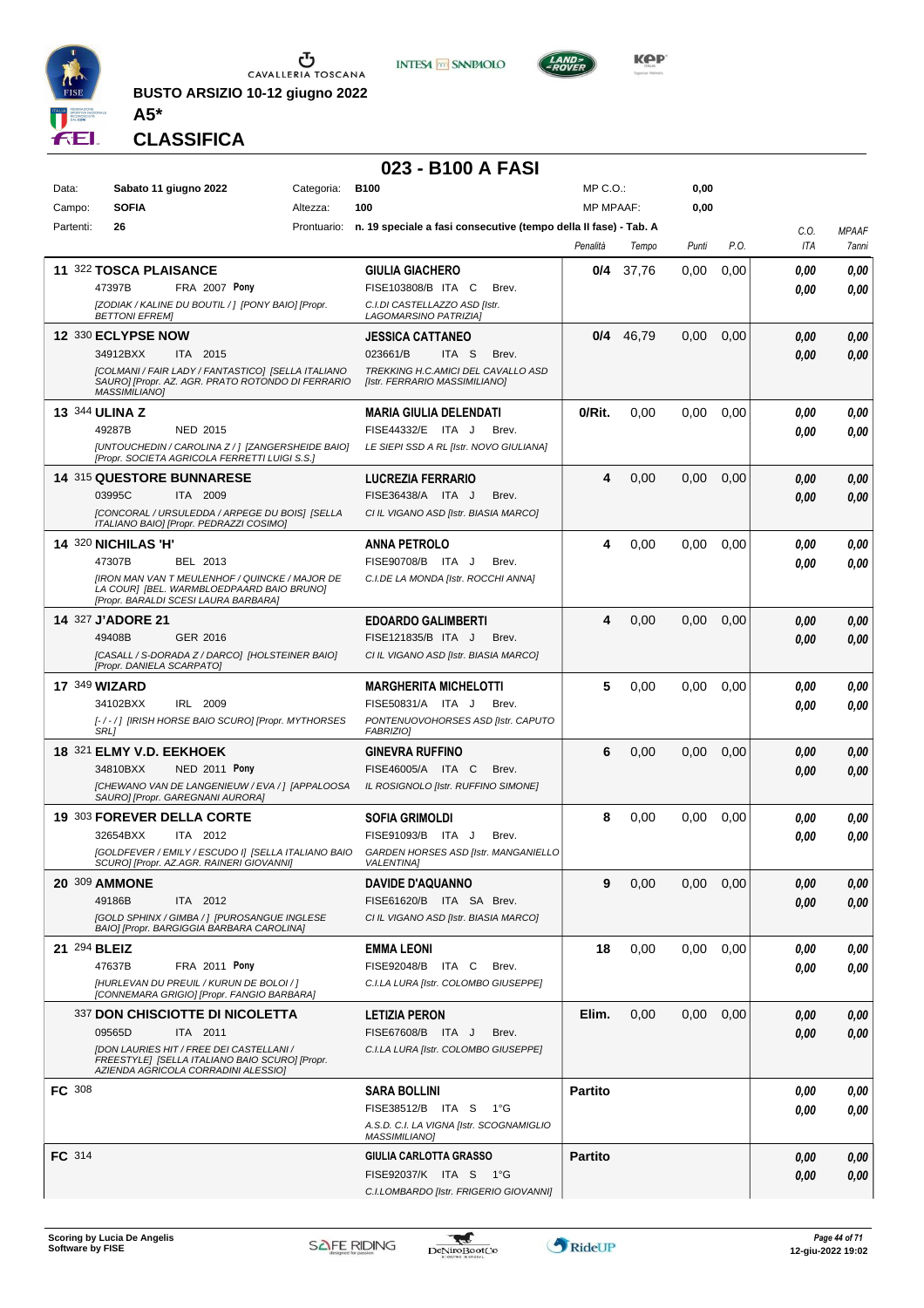

**INTESA** M SANPAOLO



**KPP** 

**CLASSIFICA**

**A5\***

#### **023 - B100 A FASI**

| Data:     | Sabato 11 giugno 2022 | Categoria:  | <b>B100</b>                                                      | $MP C. O.$ :      | 0,00  |      |      |              |
|-----------|-----------------------|-------------|------------------------------------------------------------------|-------------------|-------|------|------|--------------|
| Campo:    | <b>SOFIA</b>          | Altezza:    | 100                                                              | <b>MP MPAAF:</b>  | 0,00  |      |      |              |
| Partenti: | 26                    | Prontuario: | n. 19 speciale a fasi consecutive (tempo della II fase) - Tab. A |                   |       |      | C.0  | <b>MPAAF</b> |
|           |                       |             |                                                                  | Penalità<br>Tempo | Punti | P.O. | ITA  | <b>7anni</b> |
| FC 251    |                       |             | GIULIA ANDREA ASCENSO                                            | <b>Partito</b>    |       |      | 0.00 | 0,00         |
|           |                       |             | <b>FISE62798/B</b><br>ITA S<br>1°G                               |                   |       |      | 0.00 | 0,00         |
|           |                       |             | C.I.LA LURA [Istr. COLOMBO GIUSEPPE]                             |                   |       |      |      |              |
| FC 295    |                       |             | <b>MARTA SIMONETTA</b>                                           | <b>Partito</b>    |       |      | 0,00 | 0,00         |
|           |                       |             | ITA SA 1°G<br>007748/B                                           |                   |       |      | 0,00 | 0,00         |
|           |                       |             | ASIM CLUB LA VISCONTEA AID [Istr.<br><b>LUPINETTI GIANLUCAI</b>  |                   |       |      |      |              |

Collegio Giudicante *Presidente MARINA SERAFINO GIADA IACOMELLI ELISABETTA NEGRI MARIA GIOVANNA VIGNATI VALENTINA ZUCCHINALI*

#### **024 - B90 A FASI**

| Data:        | Sabato 11 giugno 2022                                                                                                          | Categoria: | <b>B90</b>                                                                   | MP C. O.         |             | 0,00  |      |            |              |
|--------------|--------------------------------------------------------------------------------------------------------------------------------|------------|------------------------------------------------------------------------------|------------------|-------------|-------|------|------------|--------------|
| Campo:       | <b>SOFIA</b>                                                                                                                   | Altezza:   | 90                                                                           | <b>MP MPAAF:</b> |             | 0,00  |      |            |              |
| Partenti:    | 21                                                                                                                             |            | Prontuario: n. 19 speciale a fasi consecutive (tempo della II fase) - Tab. A |                  |             |       |      | C.O.       | <b>MPAAF</b> |
|              |                                                                                                                                |            |                                                                              | Penalità         | Tempo       | Punti | P.O. | <b>ITA</b> | 7anni        |
|              | 1 339 CABI DU SAULAY                                                                                                           |            | <b>TOMMASO FERRARI</b>                                                       | 0/0              | 32,69       | 0,00  | 0,00 | 0.00       | 0,00         |
|              | FRA 2012 Pony<br>45631B                                                                                                        |            | FISE124545/B ITA C<br>Brev.                                                  |                  |             |       |      | 0.00       | 0.00         |
|              | ICARREGCOCH BLEDDYN (GB) / QUINA DE VILVERT /<br>LINARO (DE)] [PONY BAIO] [Propr. EQUIPASSIONE S.R.L.]                         |            | LA CASTELLANA LIBERTAS ASD<br>EQUESTRE [Istr. PIACENTINI ALBERTO]            |                  |             |       |      |            |              |
|              | 2 335 HOPE'S DREAM                                                                                                             |            | <b>EMMA MARIA CACIA</b>                                                      |                  | $0/0$ 33,48 | 0.00  | 0,00 | 0.00       | 0.00         |
|              | 30811K<br><b>SCN 2017 Pony</b>                                                                                                 |            | FISE126279/B ITA C<br>Brev.                                                  |                  |             |       |      | 0.00       | 0.00         |
|              | $[X/X/]$ [BAIO] [Propr.]                                                                                                       |            | CI LA STELLA ASD [Istr. MAZZA DIEGO]                                         |                  |             |       |      |            |              |
|              | 3 360 DEESSE EL ADJAN                                                                                                          |            | <b>AMELIA BANKS CLARK</b>                                                    |                  | $0/0$ 34.35 | 0.00  | 0.00 | 0.00       | 0.00         |
|              | 28027K<br><b>FRA 2013 Pony</b>                                                                                                 |            | FISE122748/K MO C<br>Brev.                                                   |                  |             |       |      | 0.00       | 0.00         |
|              | [X / X / ] [PONY PALOMINO] [Propr.]                                                                                            |            | FISE [Istr.]                                                                 |                  |             |       |      |            |              |
|              | 4 352 KILLOSSERY KIRSCH                                                                                                        |            | <b>ANDREA PORAZZI</b>                                                        |                  | 0/0 36,37   | 0,00  | 0,00 | 0,00       | 0,00         |
|              | 35102BXX<br>IRL 2012                                                                                                           |            | FISE119374/B ITA J<br>Brev.                                                  |                  |             |       |      | 0.00       | 0.00         |
|              | [FLEX A BILL / KILLOSSERY KRUELLA / BALLINVELLA]<br>[IRISH HORSE SAURO] [Propr. ALLI EMANUELA]                                 |            | ASIM CLUB LA VISCONTEA AID [Istr.<br><b>LUPINETTI GIANLUCA]</b>              |                  |             |       |      |            |              |
|              | 5 328 SPARTA AK                                                                                                                |            | ALESSIA DIASPARRA                                                            |                  | $0/0$ 37,55 | 0.00  | 0.00 | 0.00       | 0.00         |
|              | 33575BXX<br><b>HRV 2011</b>                                                                                                    |            | FISE122227/B ITA Y<br>Brev.                                                  |                  |             |       |      | 0.00       | 0.00         |
|              | [SPARTACUS / EMA / EL CANARO] [CROATIAN SPORT<br>HORSE SAURO] [Propr. PALMA MARIA CRISTINA]                                    |            | C.I. LA CAMILLA ASD [Istr. AMBROSETTI<br><b>FABRIZIOI</b>                    |                  |             |       |      |            |              |
|              | 6 220 TESSY 43                                                                                                                 |            | <b>MARTINA VILLA</b>                                                         |                  | $0/0$ 37,72 | 0,00  | 0,00 | 0.00       | 0,00         |
|              | 34271BXX<br><b>GER 2006 Pony</b>                                                                                               |            | FISE124887/B ITA G<br>Brev.                                                  |                  |             |       |      | 0.00       | 0.00         |
|              | [-/-/] [PONY SAURO] [Propr. SCUDERIA DELLA ROVERE<br>S.S.D. A.R.L.]                                                            |            | SCUDERIA DELLA ROVERE SSD A RL [Istr.<br><b>MARONGIU ALBERTI</b>             |                  |             |       |      |            |              |
|              | 7 333 GASPAR DU ROSEMONT                                                                                                       |            | <b>LORENZO SACCHI</b>                                                        |                  | $0/0$ 38,47 | 0.00  | 0.00 | 0.00       | 0.00         |
|              | 30812K<br><b>SCN 2016 Pony</b>                                                                                                 |            | FISE124052/B ITA C<br>Brev.                                                  |                  |             |       |      | 0.00       | 0.00         |
|              | $[X/X/]$ [BAIO] [Propr.]                                                                                                       |            | CI LA STELLA ASD [Istr. MAZZA DIEGO]                                         |                  |             |       |      |            |              |
|              | 8 357 CRISTALE                                                                                                                 |            | <b>GIORGIA GIOVANNELLI</b>                                                   | 0/1              | 54.36       | 0.00  | 0.00 | 0.00       | 0.00         |
|              | 34957BXX<br>ITA 2014                                                                                                           |            | FISE132836/B ITA S<br>Brev.                                                  |                  |             |       |      | 0.00       | 0,00         |
|              | [CRISTO / FAIRY TALE / CAYETANO L] [SELLA ITALIANO<br>BAIO] [Propr. AZ. AGR. PRATO ROTONDO DI FERRARIO<br><b>MASSIMILIANO]</b> |            | TREKKING H.C.AMICI DEL CAVALLO ASD<br>[Istr. FERRARIO MASSIMILIANO]          |                  |             |       |      |            |              |
|              | 9 301 KINGSHILLS FORMAL AFFAIR                                                                                                 |            | <b>MARA BETTONI</b>                                                          |                  | $0/4$ 34,18 | 0.00  | 0.00 | 0.00       | 0.00         |
|              | 34671BXX<br>IRL 2014                                                                                                           |            | 006974/B<br>ITA SA Brev.                                                     |                  |             |       |      | 0.00       | 0.00         |
|              | [LUIDAM / CURRANTARMUID BLACK TIE / SILVANO]<br>[IRISH HORSE BAIO] [Propr. BETTONI GIUSEPPE]                                   |            | ASIM CLUB LA VISCONTEA AID [Istr.<br><b>LUPINETTI GIANLUCA]</b>              |                  |             |       |      |            |              |
| 10 348 QUICO |                                                                                                                                |            | <b>BEATRICE MALACARNE</b>                                                    |                  | $0/4$ 41.52 | 0.00  | 0.00 | 0,00       | 0,00         |
|              | 34286BXX<br><b>FRA 2004 Pony</b>                                                                                               |            | FISE111793/B ITA C<br>Brev.                                                  |                  |             |       |      | 0.00       | 0,00         |
|              | [DON JUAN V / FANCHON / BAR] [PONY GRIGIO] [Propr.<br><b>GIUSSANI PRISCILLAI</b>                                               |            | <b>SCUD DEL PRINCIPE [Istr.</b><br>SCACCABAROZZI SARA MARIAI                 |                  |             |       |      |            |              |

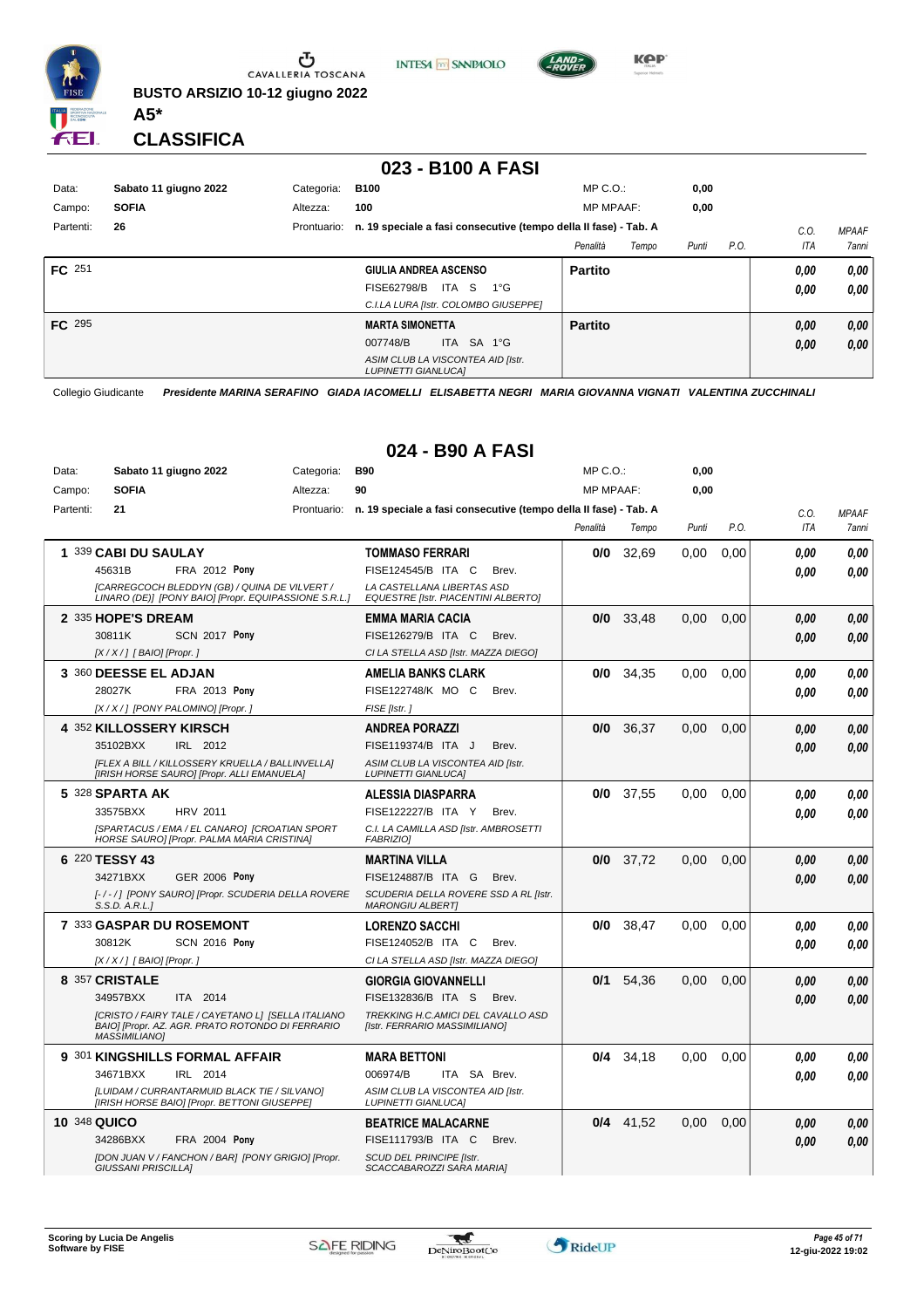

**BUSTO ARSIZIO 10-12 giugno 2022 A5\***





**CLASSIFICA**

#### **024 - B90 A FASI**

| Data:         | Sabato 11 giugno 2022                                                                       | Categoria: | <b>B90</b>                                                                   | MP C.O.:         |             | 0,00  |      |            |              |
|---------------|---------------------------------------------------------------------------------------------|------------|------------------------------------------------------------------------------|------------------|-------------|-------|------|------------|--------------|
| Campo:        | <b>SOFIA</b>                                                                                | Altezza:   | 90                                                                           | <b>MP MPAAF:</b> |             | 0,00  |      |            |              |
| Partenti:     | 21                                                                                          |            | Prontuario: n. 19 speciale a fasi consecutive (tempo della II fase) - Tab. A |                  |             |       |      | C.0.       | <b>MPAAF</b> |
|               |                                                                                             |            |                                                                              | Penalità         | Tempo       | Punti | P.O. | <b>ITA</b> | 7anni        |
|               | 11 326 CAIPIRINHA DE MASSA                                                                  |            | <b>MELISSA MARAZZI</b>                                                       | 0/4              | 52,32       | 0.00  | 0,00 | 0.00       | 0,00         |
|               | 49504B<br>FRA 2012                                                                          |            | FISE121697/B ITA C<br>Brev.                                                  |                  |             |       |      | 0.00       | 0.00         |
|               | [RIETO / UNIVRESSE DE MASSA / ] [LUSITANO GRIGIO]<br>[Propr. MARAZZI MELISSA]               |            | C.I.DE LA MONDA [Istr. ROCCHI ANNA]                                          |                  |             |       |      |            |              |
|               | 12 332 DACODAC WEST                                                                         |            | PIETRO GOFFREDO RONCHI                                                       |                  | $0/4$ 52,36 | 0.00  | 0,00 | 0.00       | 0.00         |
|               | 47202B<br>FRA 2013                                                                          |            | FISE123828/B ITA SA Brev.                                                    |                  |             |       |      | 0.00       | 0,00         |
|               | [KANNAN / URBANA / ] [SELLA FRANCESE SAURO] [Propr.<br>SANVITO FULVIO DITTA INDIVIDUALEI    |            | A.S.D. C.I. LA VIGNA [Istr. SCOGNAMIGLIO<br><b>MASSIMILIANO1</b>             |                  |             |       |      |            |              |
|               | <b>13 317 ECLAIR</b>                                                                        |            | <b>BEATRICE AGOSTINELLI</b>                                                  | 0/Elim.          | 0.00        | 0,00  | 0,00 | 0.00       | $\it 0,00$   |
|               | 46438B<br>FRA 2014 Pony                                                                     |            | FISE86510/B ITA C<br>Brev.                                                   |                  |             |       |      | 0.00       | 0.00         |
|               | [SCONOSCIUTO / SCONOSCIUTO / ] [ SORCINO<br>ORDINARIO] [Propr. C. I. LA STELLA]             |            | CI LA STELLA ASD [Istr. MAZZA DIEGO]                                         |                  |             |       |      |            |              |
|               | 14 307 LIBERTY GIRL                                                                         |            | <b>SILVIA FAINI</b>                                                          | 10               | 0,00        | 0,00  | 0,00 | 0.00       | 0,00         |
|               | 08467D<br>ITA 2008                                                                          |            | FISE35162/B<br>ITA SA Brev.                                                  |                  |             |       |      | 0,00       | 0.00         |
|               | [LIBERTY LIFE / VEDETTEFEE / NO LIMIT] [SELLA<br>ITALIANO BAIO] [Propr. VESCHI LUCA]        |            | SCUDERIA NAUTICAL ASD [Istr. SCORSETTI<br><b>ETTORE</b>                      |                  |             |       |      |            |              |
|               | <b>15 296 HERCOS VAN DEN MEULENCAUTER</b>                                                   |            | <b>GALATEA ZAMBELLI</b>                                                      | 13               | 0.00        | 0.00  | 0.00 | 0.00       | 0,00         |
|               | 46698B<br><b>BEL 2003 Pony</b>                                                              |            | FISE123815/B ITA C<br>Brev.                                                  |                  |             |       |      | 0.00       | 0.00         |
|               | [CALIPSO VAN DE VONDELHOEVE / UNKOWN / ] [BWP<br>SAURO BRUCIATO] [Propr. ZAMBELLI MICHELA]  |            | C.I.LA LURA [Istr. MONTAGNA ELISABETTA]                                      |                  |             |       |      |            |              |
|               | 305 ROY SESANA                                                                              |            | <b>CHIARA BAGANTI</b>                                                        | Elim.            | 0.00        | 0.00  | 0,00 | 0.00       | 0.00         |
|               | 26318BXX<br>ITA 2007                                                                        |            | FISE18251/B ITA S<br>Brev.                                                   |                  |             |       |      | 0.00       | 0.00         |
|               | [ACOBAT II / HELINE (I) / CONCORDE] [SELLA ITALIANO<br><b>BAIOI [Propr. BAGANTI CHIARA]</b> |            | CI A COLORI ASD [Istr. CAPPELLETTI SOFIA]                                    |                  |             |       |      |            |              |
| FC 300        |                                                                                             |            | <b>CARLANDREA CONCARI</b>                                                    | <b>Partito</b>   |             |       |      | 0.00       | 0.00         |
|               |                                                                                             |            | 001733/E<br>ITA S<br>2°G                                                     |                  |             |       |      | 0.00       | 0.00         |
|               |                                                                                             |            | LE SIEPI SSD A RL [Istr. NOVO GIULIANA]                                      |                  |             |       |      |            |              |
| FC 324        |                                                                                             |            | <b>ANNA ROCCHI</b>                                                           | <b>Partito</b>   |             |       |      | 0.00       | 0,00         |
|               |                                                                                             |            | 025168/B<br>ITA S 1°G                                                        |                  |             |       |      | 0.00       | 0,00         |
|               |                                                                                             |            | C.I.DE LA MONDA [Istr. BORRA ELEONORA<br><b>VITTORIA]</b>                    |                  |             |       |      |            |              |
| FC 137        |                                                                                             |            | <b>TOMMASO GERARDI</b>                                                       | <b>Partito</b>   |             |       |      | 0.00       | 0,00         |
|               |                                                                                             |            | FISE2520/Q<br>ITA S<br>$2^{\circ}$ G                                         |                  |             |       |      | 0.00       | 0.00         |
|               |                                                                                             |            | CENTRO IPPICO LA TORBIERA S.S.D. A R.L<br>[Istr. GERARDI VITO]               |                  |             |       |      |            |              |
| <b>FC</b> 196 |                                                                                             |            | <b>TOMMASO GERARDI</b>                                                       | <b>Partito</b>   |             |       |      | 0.00       | 0,00         |
|               |                                                                                             |            | FISE2520/Q<br>ITA S<br>$2^{\circ}$ G                                         |                  |             |       |      | 0.00       | 0.00         |
|               |                                                                                             |            | CENTRO IPPICO LA TORBIERA S.S.D. A R.L.<br>[Istr. GERARDI VITO]              |                  |             |       |      |            |              |
| FC 260        |                                                                                             |            | <b>DANIELA LEVI</b>                                                          | <b>Partito</b>   |             |       |      | 0.00       | 0,00         |
|               |                                                                                             |            | 000893/A<br>ITA SA 1°G                                                       |                  |             |       |      | 0.00       | 0.00         |
|               |                                                                                             |            | C.I. D'AMPAILLAN ASD [Istr. SANDRI PAOLO]                                    |                  |             |       |      |            |              |

Collegio Giudicante *Presidente MARINA SERAFINO GIADA IACOMELLI ELISABETTA NEGRI MARIA GIOVANNA VIGNATI VALENTINA ZUCCHINALI*

#### **025 - 4 ANNI PRECISIONE**

| Data:     | Domenica 12 giugno 2022                                                                                     | Categoria: | 4 Anni                                                   | $MP C. O.$ :     |       | 0,00  |      |      |              |
|-----------|-------------------------------------------------------------------------------------------------------------|------------|----------------------------------------------------------|------------------|-------|-------|------|------|--------------|
| Campo:    | <b>SOFIA</b>                                                                                                | Altezza:   | 110                                                      | <b>MP MPAAF:</b> |       | 0,00  |      |      |              |
| Partenti: | 14                                                                                                          |            | Prontuario: n. 1 di Precisione - Tab. A                  |                  |       |       |      | C.O. | <b>MPAAF</b> |
|           |                                                                                                             |            |                                                          | Penalità         | Tempo | Punti | P.O. | ITA  | 7anni        |
|           | 64 COUP DE CHANCE                                                                                           |            | <b>DAVID ANDY PARTOUCHE</b>                              | 0                | 0.00  | 0.00  | 0.00 | 0.00 | 0,00         |
|           | 2018<br>48908B<br>ITA.                                                                                      |            | FISE153465/B FRA S<br>1°G                                |                  |       |       |      | 0.00 | 0,00         |
|           | [COUP DE COEUR / NIKE 8EX ONARA Z) / OSLO DE<br>REVE] [SELLA ITALIANO SAURO] [Propr. EQUIPASSIONE<br>S.R.L. |            | POLIZZI JUMPING TEAM ASD [Istr. POLIZZI<br>CHIARA LYDIA] |                  |       |       |      |      |              |

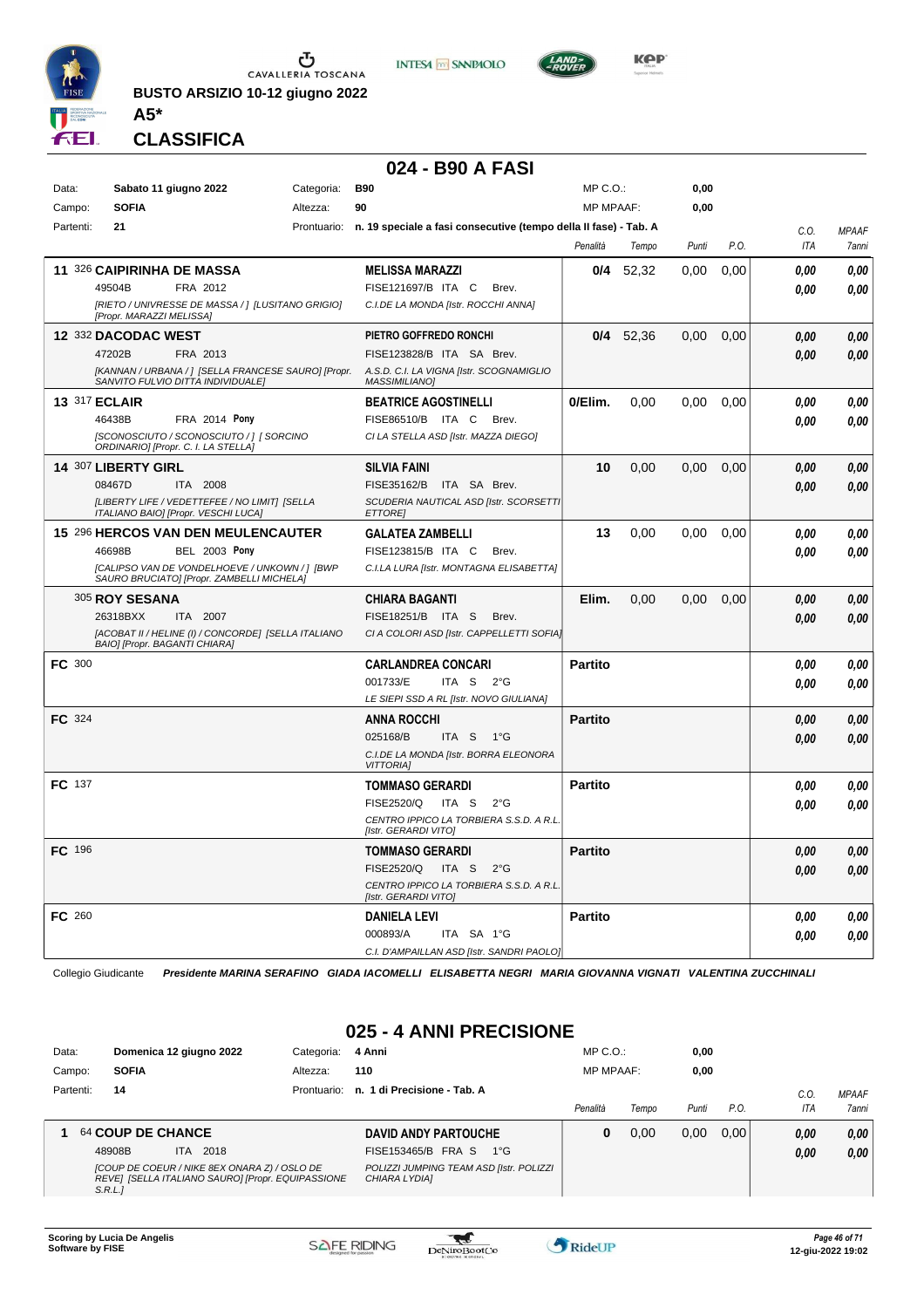

**INTESA M** SANPAOLO



**Kep** 

**CLASSIFICA**

**A5\***

## **025 - 4 ANNI PRECISIONE**

| Data:         |      | Domenica 12 giugno 2022                                                                                           | Categoria: | 4 Anni                                                          | MP C.O.:       |       | 0,00  |      |             |                       |
|---------------|------|-------------------------------------------------------------------------------------------------------------------|------------|-----------------------------------------------------------------|----------------|-------|-------|------|-------------|-----------------------|
| Campo:        |      | <b>SOFIA</b>                                                                                                      | Altezza:   | 110                                                             | MP MPAAF:      |       | 0,00  |      |             |                       |
| Partenti:     |      | 14                                                                                                                |            | Prontuario: n. 1 di Precisione - Tab. A                         | Penalità       | Tempo | Punti | P.O. | C.O.<br>ITA | <b>MPAAF</b><br>7anni |
| 1.            |      | <b>68 KANTASIA Z</b>                                                                                              |            | <b>DAVID ANDY PARTOUCHE</b>                                     | 0              | 0,00  | 0,00  | 0,00 | 0.00        | 0,00                  |
|               |      | 30649K<br>FRA 2018                                                                                                |            | FISE153465/B FRA S 1°G                                          |                |       |       |      | 0.00        | 0.00                  |
|               |      | [X / X / ] [ZANGERSHEIDE BAIO SCURO] [Propr.]                                                                     |            | POLIZZI JUMPING TEAM ASD [Istr. POLIZZI<br>CHIARA LYDIA]        |                |       |       |      |             |                       |
|               |      | 1 71 BELLA MAIL                                                                                                   |            | OSCAR DALMIRO TUCCI TAGLE                                       | 0              | 0,00  | 0,00  | 0,00 | 0,00        | 0,00                  |
|               |      | 22560A<br>ITA 2018                                                                                                |            | FISE30967/A ARG S 2°G                                           |                |       |       |      | 0.00        | 0,00                  |
|               |      | [CATCHAR MAIL / BELLA DONNA DI VALLERANO /<br>BAEDEKER] [SELLA ITALIANO SAURO] [Propr. VIESTI<br><b>GIUSEPPE]</b> |            | PONTENUOVO SCUDERIA GHIDELLA [Istr.<br><b>GHIDELLA CLAUDIAI</b> |                |       |       |      |             |                       |
|               |      | 4 69 QUICK 193                                                                                                    |            | <b>CAMILLA VITTADINI</b>                                        | $\overline{7}$ | 0,00  | 0,00  | 0,00 | 0,00        | 0,00                  |
|               |      | 48157B<br>BEL 2016                                                                                                |            | 011001/B<br>ITA S<br>$2^{\circ}$ G                              |                |       |       |      | 0,00        | 0,00                  |
|               |      | [DIEU-MERCI VAN T&L / ESTEBANE VAN DEN<br>BERGAKKER /   [BWP GRIGIO] [Propr. DAY ALICE<br><b>REBEKAH]</b>         |            | CI SANT'ANNA ASD [Istr. MONETA LUCA<br><b>MARIA]</b>            |                |       |       |      |             |                       |
| FC 12         |      |                                                                                                                   |            | <b>GIACOMO MESSINA</b>                                          | <b>Partito</b> |       |       |      | 0,00        | 0,00                  |
|               |      |                                                                                                                   |            | 60392<br>ITA S<br>$1^{\circ}G$                                  |                |       |       |      | 0.00        | 0,00                  |
|               |      |                                                                                                                   |            | SCUDERIA NAUTICAL ASD [Istr. MESSINA<br>GIACOMO]                |                |       |       |      |             |                       |
| FC.           | -34  |                                                                                                                   |            | <b>FRANCESCA ANTONINI</b>                                       | <b>Partito</b> |       |       |      | 0,00        | 0,00                  |
|               |      |                                                                                                                   |            | 018082/B<br>ITA <sub>S</sub><br>$2^{\circ}$ G                   |                |       |       |      | 0.00        | 0.00                  |
|               |      |                                                                                                                   |            | C.I.LA LURA [Istr. CRAMAROSSA<br><b>ALESSANDRAI</b>             |                |       |       |      |             |                       |
| FC 37         |      |                                                                                                                   |            | <b>YVES PETER WINKELMOLEN</b>                                   | <b>Partito</b> |       |       |      | 0,00        | 0,00                  |
|               |      |                                                                                                                   |            | FISE27733/C NED S<br>$2^{\circ}G$                               |                |       |       |      | 0,00        | 0,00                  |
|               |      |                                                                                                                   |            | CI VARASE SSD A RL [Istr. LOPEZ DE LA<br>OSA ESCRIBANO INIGO]   |                |       |       |      |             |                       |
| FC.           | - 44 |                                                                                                                   |            | <b>FRANCESCO AONDIO BERTERO</b>                                 | <b>Partito</b> |       |       |      | 0,00        | 0,00                  |
|               |      |                                                                                                                   |            | 006317/A<br>ITA S<br>1°G                                        |                |       |       |      | 0,00        | 0.00                  |
|               |      |                                                                                                                   |            | TENUTA LA MANDRIA SSD A RL [Istr.<br><b>MAZZIA FILIPPO]</b>     |                |       |       |      |             |                       |
| FC.           | - 50 |                                                                                                                   |            | <b>YVES PETER WINKELMOLEN</b>                                   | <b>Partito</b> |       |       |      | 0,00        | 0,00                  |
|               |      |                                                                                                                   |            | FISE27733/C NED S 2°G                                           |                |       |       |      | 0,00        | 0,00                  |
|               |      |                                                                                                                   |            | CI VARASE SSD A RL [Istr. LOPEZ DE LA<br>OSA ESCRIBANO INIGO]   |                |       |       |      |             |                       |
| FC.           | 66   |                                                                                                                   |            | <b>LORIS CAVALLO</b>                                            | <b>Partito</b> |       |       |      | 0,00        | 0,00                  |
|               |      |                                                                                                                   |            | 007104/A<br>ITA S<br>$2^{\circ}$ G                              |                |       |       |      | 0,00        | 0.00                  |
|               |      |                                                                                                                   |            | S. SETTE SALTI [Istr. MULATTIERI<br><b>GIUSEPPEI</b>            |                |       |       |      |             |                       |
| FC 314        |      |                                                                                                                   |            | GIULIA CARLOTTA GRASSO                                          | <b>Partito</b> |       |       |      | 0,00        | 0,00                  |
|               |      |                                                                                                                   |            | FISE92037/K ITA S 1°G                                           |                |       |       |      | 0,00        | 0,00                  |
|               |      |                                                                                                                   |            | C.I.LOMBARDO [Istr. FRIGERIO GIOVANNI]                          |                |       |       |      |             |                       |
| <b>FC</b> 332 |      |                                                                                                                   |            | PIETRO GOFFREDO RONCHI                                          | <b>Partito</b> |       |       |      | 0,00        | 0,00                  |
|               |      |                                                                                                                   |            | FISE123828/B ITA SA Brev.                                       |                |       |       |      | 0,00        | 0,00                  |
|               |      |                                                                                                                   |            | A.S.D. C.I. LA VIGNA [Istr. SCOGNAMIGLIO                        |                |       |       |      |             |                       |
| FC 250        |      |                                                                                                                   |            | <b>MASSIMILIANO]</b><br><b>CARLOTTA MOCARELLI</b>               | <b>Partito</b> |       |       |      | 0,00        | 0,00                  |
|               |      |                                                                                                                   |            | FISE59869/B ITA Y 1°G                                           |                |       |       |      |             | 0,00                  |
|               |      |                                                                                                                   |            | C.I.LOMBARDO [Istr. FRIGERIO GIOVANNI]                          |                |       |       |      | 0,00        |                       |
| FC 31         |      |                                                                                                                   |            | <b>MARTA COSTA</b>                                              | <b>Partito</b> |       |       |      | 0,00        | 0,00                  |
|               |      |                                                                                                                   |            | FISE79115/B ITA Y 1°G                                           |                |       |       |      | 0,00        | 0,00                  |
|               |      |                                                                                                                   |            | CLUB IPPICO MONZESE ASD [Istr.                                  |                |       |       |      |             |                       |
|               |      |                                                                                                                   |            | CHIORLIN ALESSIA]                                               |                |       |       |      |             |                       |

Collegio Giudicante *Presidente MARINA SERAFINO GIADA IACOMELLI ELISABETTA NEGRI MARIA GIOVANNA VIGNATI VALENTINA ZUCCHINALI*

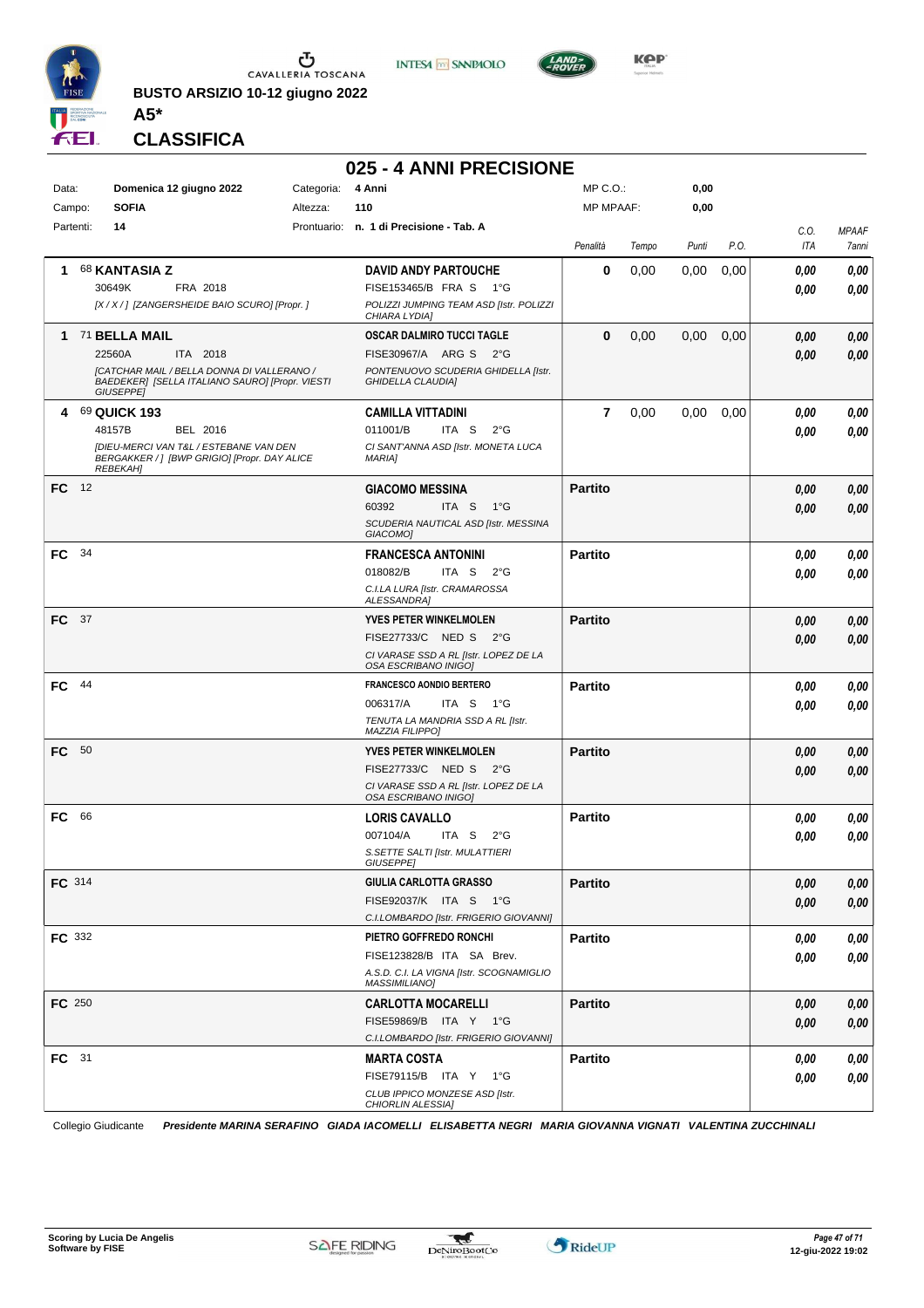

**BUSTO ARSIZIO 10-12 giugno 2022 A5\***





**CLASSIFICA**

### **026 - 5 ANNI PRECISIONE**

| Data:<br>Campo: | Domenica 12 giugno 2022<br><b>SOFIA</b>                                                                                                                                             | Categoria: 5 Anni<br>Altezza: | 120                                                                                                                               | MP C. O.<br><b>MP MPAAF:</b> |       | 0,00<br>0,00  |      |              |                       |
|-----------------|-------------------------------------------------------------------------------------------------------------------------------------------------------------------------------------|-------------------------------|-----------------------------------------------------------------------------------------------------------------------------------|------------------------------|-------|---------------|------|--------------|-----------------------|
| Partenti:       | 31                                                                                                                                                                                  |                               | Prontuario: n. 1 di Precisione - Tab. A                                                                                           |                              |       |               |      |              |                       |
|                 |                                                                                                                                                                                     |                               |                                                                                                                                   | Penalità                     | Tempo | Punti         | P.O. | C.O.<br>ITA  | <b>MPAAF</b><br>7anni |
| 1               | 43 MELIANA G<br>48966B<br>NED 2017<br>[HARLEY VDL / FANTURA / CANTURANO] [KWPN BAIO<br>SCURO] [Propr. RISARDI ISABELLA]                                                             |                               | <b>SOFIA CAPPELLETTI</b><br>014884/B<br>ITA S<br>$2^{\circ}$ G<br>CI A COLORI ASD [Istr. CAPPELLETTI SOFIA]                       | 0                            | 0,00  | 0,00          | 0,00 | 0.00<br>0.00 | 0,00<br>0,00          |
| 1               | 46 U-ELECTRA VAN OVERIS Z<br>47068B<br><b>BEL 2017</b><br>[UNTOUCHABLE / PATTY / CALVADOS] [ZANGERSHEIDE<br>ROANO] [Propr. WHITES SOC. A RESP LIMITATA SEMPL.]                      |                               | <b>MATILDE GIORGIA BIANCHI</b><br>023286/B<br>ITA S<br>$2^{\circ}G$<br>IL GHIRO SSARLD [Istr. CARBONELLI<br><b>VALENTINA1</b>     | 0                            | 0,00  | 0,00          | 0,00 | 0.00<br>0.00 | 0,00<br>0,00          |
| 1               | 47 ZODIACH<br>22997A<br>ITA 2017<br>[LOTUS VDL / VJEMMAH / NIVEAU] [AES BAIO] [Propr.<br>GIMA SRL1                                                                                  |                               | <b>NICOLO' MONTINI</b><br><b>FISE9884/A</b><br>ITA <sub>S</sub><br>$2^{\circ}$ G<br>I TULIPANI ASD [Istr. ZOJA MATTEO]            | $\bf{0}$                     | 0,00  | 0,00          | 0,00 | 0.00<br>0.00 | 0,00<br>0,00          |
|                 | 48 HIROSHIMA DU SUD<br>47954B<br>FRA 2017<br>[WINDOWS VH COSTERSVELD / ORIELE DE KEOS /<br>DIAMANT DE SEMILLY] [SELLA FRANCESE SAURO<br>ORDINARIO] [Propr. M.G. INTERNATIONAL LTD]  |                               | <b>SAMUELE MAESTRI</b><br>FISE14041/B ITA S<br>$2^{\circ}$ G<br>LUCKY HORSE SRL SSD [Istr.<br>DOUKHOVSKAIA OXANA]                 | 0                            | 0,00  | 0,00          | 0,00 | 0.00<br>0.00 | 0,00<br>0,00          |
| 1.              | 52 ROCKABYE VAN HET DISTELHOF<br><b>BEL 2017</b><br>30672K<br>[X / X / ] [SELLA BELGA GRIGIO] [Propr. ]                                                                             |                               | <b>MARCO CALDERARO</b><br>FISE20763/B ITA S<br>$2^{\circ}$ G<br>C.I.LOMBARDO [Istr. FRIGERIO GIOVANNI]                            | $\bf{0}$                     | 0,00  | 0,00          | 0,00 | 0.00<br>0.00 | 0,00<br>0,00          |
|                 | 59 CARJO VAN KLEIN STATUM Z<br>48992B<br>NED 2017<br>[COR DE LA BRYERE / CHIN CHIN / ] [WARMBLUT BAIO]<br>[Propr. PALUMBO SALVATORE]                                                |                               | <b>JOSEPH FREIGE</b><br>FISE74466/B ITA S<br>1°G<br>C.I.BRIANTEO ASD [Istr. FREIGE JOSEPH]                                        | 0                            | 0,00  | 0.00          | 0,00 | 0.00<br>0.00 | 0,00<br>0,00          |
|                 | 1 61 DIONISO<br>29709T<br>ITA 2017<br>[DIACONTINUS / LOREANA / ] [SELLA ITALIANO GRIGIO]<br>[Propr. PECILE VERONICA]                                                                |                               | OSCAR DALMIRO TUCCI TAGLE<br>FISE30967/A ARG S<br>$2^{\circ}G$<br>PONTENUOVO SCUDERIA GHIDELLA [Istr.<br><b>GHIDELLA CLAUDIA]</b> | $\bf{0}$                     | 0,00  | 0,00          | 0,00 | 0.00<br>0.00 | 0,00<br>0,00          |
| 8               | 39 HAHORN VON WEG<br>22984A<br>ITA 2017<br>[BOTERO / AMBER / JOHNNY BOY II] [SELLA ITALIANO<br>GRIGIO] [Propr. DUSIO VALTER]                                                        |                               | OSCAR DALMIRO TUCCI TAGLE<br>FISE30967/A ARG S<br>$2^{\circ}G$<br>PONTENUOVO SCUDERIA GHIDELLA [Istr.<br><b>GHIDELLA CLAUDIA1</b> | 4                            | 0,00  | 0,00          | 0,00 | 0.00<br>0.00 | 0,00<br>0,00          |
| 8               | 40 LUSSO DELLE PALUDI<br>47791B<br>ITA 2017<br>[CASIRO / NIMPY / ] [SELLA ITALIANO BAIO] [Propr.<br>SOCIETA' AGRICOLA ALLEVAMENTO DELLA PALUDI<br>S.A.S. DI TYBERGIN DANIELLE & C.1 |                               | <b>MARIO GEORGES AGNES VERHEYDEN</b><br>002422/B<br>ITA SA 2°G<br>EURATOM [Istr. VERHEYDEN MARIO<br><b>GEORGES AGNES</b>          | 4                            | 0,00  | 0,00          | 0,00 | 0.00<br>0.00 | 0,00<br>0,00          |
|                 | 8 41 RAFFAELLO VH GEBERGTE<br>14599D<br>BEL 2017<br>[DENZEL V'T MEULENHOF / OLYMPIA JW VAN'T<br>MEULENHOF / ] [BWP SAURO] [Propr. SALA LUIGI]                                       |                               | ROSSELLA OLGIATI<br>002043/B<br>ITA SA 2°G<br>JUMPING VILLA SCHEIBLER ASD [Istr.<br><b>CROCE ALDOI</b>                            | $\overline{ }$               | 0,00  | $0,00$ $0,00$ |      | 0,00<br>0,00 | 0,00<br>0,00          |
|                 | 8 42 RADU STERREBORNEHOF<br>47057B<br>BEL 2017<br>[UTAH VAN ERPEKOM / GERDIE VAN DE VRIESPUT /<br>QUERLYBET HERO] [BEL. WARMBLOEDPAARD BAIO]<br>[Propr. LUDOVICA MINOLI]            |                               | <b>LUDOVICA MINOLI</b><br>008471/B<br>ITA S<br>$2^{\circ}$ G<br>SCUDERIA DELLA ROVERE SSD A RL [Istr.<br>BORROMEO LODOVICO]       | 4                            | 0,00  | 0,00          | 0,00 | 0,00<br>0.00 | 0,00<br>0,00          |
| 8.              | 53 COCONUT BRD<br>22734A<br>GER 2017<br>[CICERO Z / SANTA FE / ] [HANNOVER GRIGIO] [Propr.<br>AONDIO MARCO]                                                                         |                               | <b>FRANCESCO AONDIO BERTERO</b><br>006317/A<br>ITA S<br>1°G<br>TENUTA LA MANDRIA SSD A RL [Istr.<br><b>MAZZIA FILIPPO]</b>        | 4                            | 0,00  | 0,00          | 0,00 | 0.00<br>0.00 | 0,00<br>0,00          |
| 8               | 56 UPPER TOUCH JT Z<br>22714A<br>BEL 2017<br>[UNTOUCHED / CARTE BLANCHE / CARTHAGO Z]<br>[ZANGERSHEIDE BAIO] [Propr. LOZAR SAS]                                                     |                               | <b>TOMMASO GERARDI</b><br>FISE2520/Q<br>ITA S<br>$2^{\circ}$ G<br>CENTRO IPPICO LA TORBIERA S.S.D. A R.L.<br>[Istr. GERARDI VITO] | 4                            | 0,00  | 0,00          | 0,00 | 0,00<br>0,00 | 0,00<br>0,00          |
|                 | <b>36 AMATA</b><br>22438A<br>ITA 2017<br>[XXX / XXX /] [SCONOSCIUTA BAIO SCURO] [Propr.<br>SOCIETA' AGRICOLA LA FARETRA SRL]                                                        |                               | <b>CARLANDREA CONCARI</b><br>001733/E<br>ITA S 2°G<br>LE SIEPI SSD A RL [Istr. NOVO GIULIANA]                                     | Elim.                        | 0,00  | 0,00          | 0,00 | 0.00<br>0.00 | 0,00<br>0,00          |

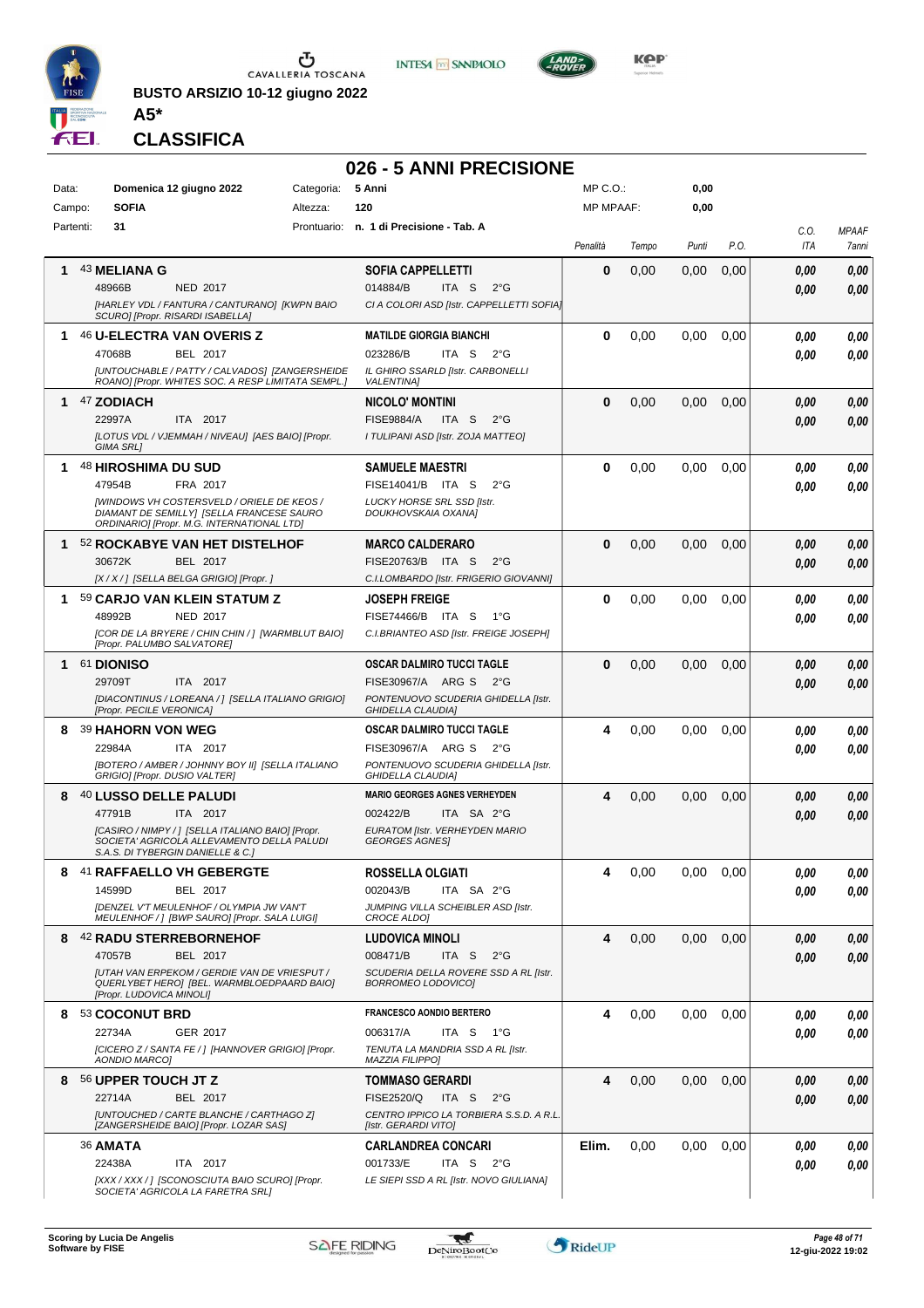

**INTESA M** SANPAOLO



**Kep** 

**CLASSIFICA**

**A5\***

#### **026 - 5 ANNI PRECISIONE**

| Data:          | Domenica 12 giugno 2022 | Categoria: | 5 Anni                                                 | MP C.O.:          | 0,00          |             |                                     |
|----------------|-------------------------|------------|--------------------------------------------------------|-------------------|---------------|-------------|-------------------------------------|
| Campo:         | <b>SOFIA</b>            | Altezza:   | 120                                                    | <b>MP MPAAF:</b>  | 0,00          |             |                                     |
| Partenti:      | 31                      |            | Prontuario: n. 1 di Precisione - Tab. A                | Penalità<br>Tempo | P.O.<br>Punti | C.O.<br>ITA | <b>MPAAF</b><br><i><b>7anni</b></i> |
| <b>FC</b><br>8 |                         |            | <b>LORIS CAVALLO</b>                                   | <b>Partito</b>    |               | 0,00        | 0,00                                |
|                |                         |            | 007104/A<br>ITA S<br>$2^{\circ}$ G                     |                   |               | 0,00        | 0,00                                |
|                |                         |            | S. SETTE SALTI [Istr. MULATTIERI                       |                   |               |             |                                     |
|                |                         |            | <b>GIUSEPPE]</b>                                       |                   |               |             |                                     |
| FC 10          |                         |            | <b>MARIO GEORGES AGNES VERHEYDEN</b>                   | <b>Partito</b>    |               | 0,00        | 0,00                                |
|                |                         |            | 002422/B<br>ITA SA 2°G                                 |                   |               | 0,00        | 0,00                                |
|                |                         |            | EURATOM [Istr. VERHEYDEN MARIO                         |                   |               |             |                                     |
|                |                         |            | <b>GEORGES AGNES</b>                                   |                   |               |             |                                     |
| FC 32          |                         |            | <b>MATTIA MARRAS</b>                                   | <b>Partito</b>    |               | 0,00        | 0,00                                |
|                |                         |            | FISE83865/B ITA J<br>− 1°G                             |                   |               | 0,00        | 0,00                                |
|                |                         |            | MARRAS ASD [Istr. MARRAS ANTONIO]                      |                   |               |             |                                     |
| FC 35          |                         |            | <b>FRANCESCO AONDIO BERTERO</b>                        | <b>Partito</b>    |               | 0,00        | 0,00                                |
|                |                         |            | 006317/A<br>ITA S 1°G                                  |                   |               | 0,00        | 0,00                                |
|                |                         |            | TENUTA LA MANDRIA SSD A RL [Istr.<br>MAZZIA FILIPPO]   |                   |               |             |                                     |
| FC 38          |                         |            | <b>LORIS CAVALLO</b>                                   | <b>Partito</b>    |               | 0,00        | 0,00                                |
|                |                         |            | 007104/A<br>ITA S<br>$2^{\circ}$ G                     |                   |               | 0,00        | 0,00                                |
|                |                         |            | S. SETTE SALTI [Istr. MULATTIERI                       |                   |               |             |                                     |
|                |                         |            | <b>GIUSEPPE</b>                                        |                   |               |             |                                     |
| FC 51          |                         |            | <b>MARTA GARLASCHELLI</b>                              | <b>Partito</b>    |               | 0,00        | 0,00                                |
|                |                         |            | FISE33766/B ITA S 1°G                                  |                   |               | 0,00        | 0,00                                |
|                |                         |            | CE VAL GARDENA ASD [Istr. MARKART                      |                   |               |             |                                     |
|                |                         |            | JOSEF1                                                 |                   |               |             |                                     |
| FC 156         |                         |            | <b>ELENA CODECASA</b>                                  | <b>Partito</b>    |               | 0,00        | 0,00                                |
|                |                         |            | FISE33115/B ITA S<br>$2^{\circ}$ G                     |                   |               | 0,00        | 0,00                                |
|                |                         |            | LA FORNACETTA ASD [Istr. CODECASA<br><b>OMAR LUCA]</b> |                   |               |             |                                     |
| <b>FC</b> 233  |                         |            | <b>NICOLO' MONTINI</b>                                 | <b>Partito</b>    |               | 0,00        | 0,00                                |
|                |                         |            | <b>FISE9884/A</b><br>ITA S $2^{\circ}$ G               |                   |               | 0,00        | 0,00                                |
|                |                         |            | I TULIPANI ASD [Istr. ZOJA MATTEO]                     |                   |               |             |                                     |
| FC 72          |                         |            | <b>VALENTINA FUSI</b>                                  | <b>Partito</b>    |               | 0,00        | 0,00                                |
|                |                         |            | FISE12655/B ITA S 1°G                                  |                   |               | 0,00        | 0,00                                |
|                |                         |            | SCUDERIA DELLA ROVERE SSD A RL [Istr.                  |                   |               |             |                                     |
|                |                         |            | <b>MILLA MARIA]</b>                                    |                   |               |             |                                     |
| FC 223         |                         |            | <b>FRANCESCO AONDIO BERTERO</b>                        | <b>Partito</b>    |               | 0,00        | 0,00                                |
|                |                         |            | 006317/A<br>ITA S 1°G                                  |                   |               | 0,00        | 0,00                                |
|                |                         |            | TENUTA LA MANDRIA SSD A RL [Istr.<br>MAZZIA FILIPPOJ   |                   |               |             |                                     |
| FC 49          |                         |            | <b>CARLANDREA CONCARI</b>                              | <b>Partito</b>    |               | 0,00        | 0,00                                |
|                |                         |            | 001733/E<br>ITA S $2^{\circ}G$                         |                   |               | 0,00        | 0,00                                |
|                |                         |            | LE SIEPI SSD A RL [Istr. NOVO GIULIANA]                |                   |               |             |                                     |
| <b>FC</b> 366  |                         |            | <b>SARA ONETA</b>                                      | <b>Partito</b>    |               | 0,00        | 0,00                                |
|                |                         |            | FISE104669/B ITA J 1°G                                 |                   |               | 0,00        | 0,00                                |
|                |                         |            | C.I.LE GINESTRE SSD A RL [Istr. TARANTINI              |                   |               |             |                                     |
|                |                         |            | GUIDO]                                                 |                   |               |             |                                     |
| FC 371         |                         |            | <b>SOFIA CAPPELLETTI</b>                               | <b>Partito</b>    |               | 0,00        | 0,00                                |
|                |                         |            | 014884/B<br>ITA S 2°G                                  |                   |               | 0,00        | 0,00                                |
|                |                         |            | CI A COLORI ASD [Istr. CAPPELLETTI SOFIA]              |                   |               |             |                                     |
| <b>FC</b> 70   |                         |            | <b>SARA CAMPIONE</b>                                   | <b>Partito</b>    |               | 0,00        | 0,00                                |
|                |                         |            | FISE100571/B ITA J 1°G                                 |                   |               | 0,00        | 0,00                                |
|                |                         |            | CI I SALICI ASD [Istr. COMENDULI<br>LORENZO]           |                   |               |             |                                     |
| $FC$ 12        |                         |            |                                                        | <b>Partito</b>    |               |             |                                     |
|                |                         |            | <b>GIACOMO MESSINA</b><br>60392<br>ITA S 1°G           |                   |               | 0,00        | 0,00                                |
|                |                         |            | SCUDERIA NAUTICAL ASD [Istr. MESSINA                   |                   |               | 0,00        | 0,00                                |
|                |                         |            | GIACOMO]                                               |                   |               |             |                                     |

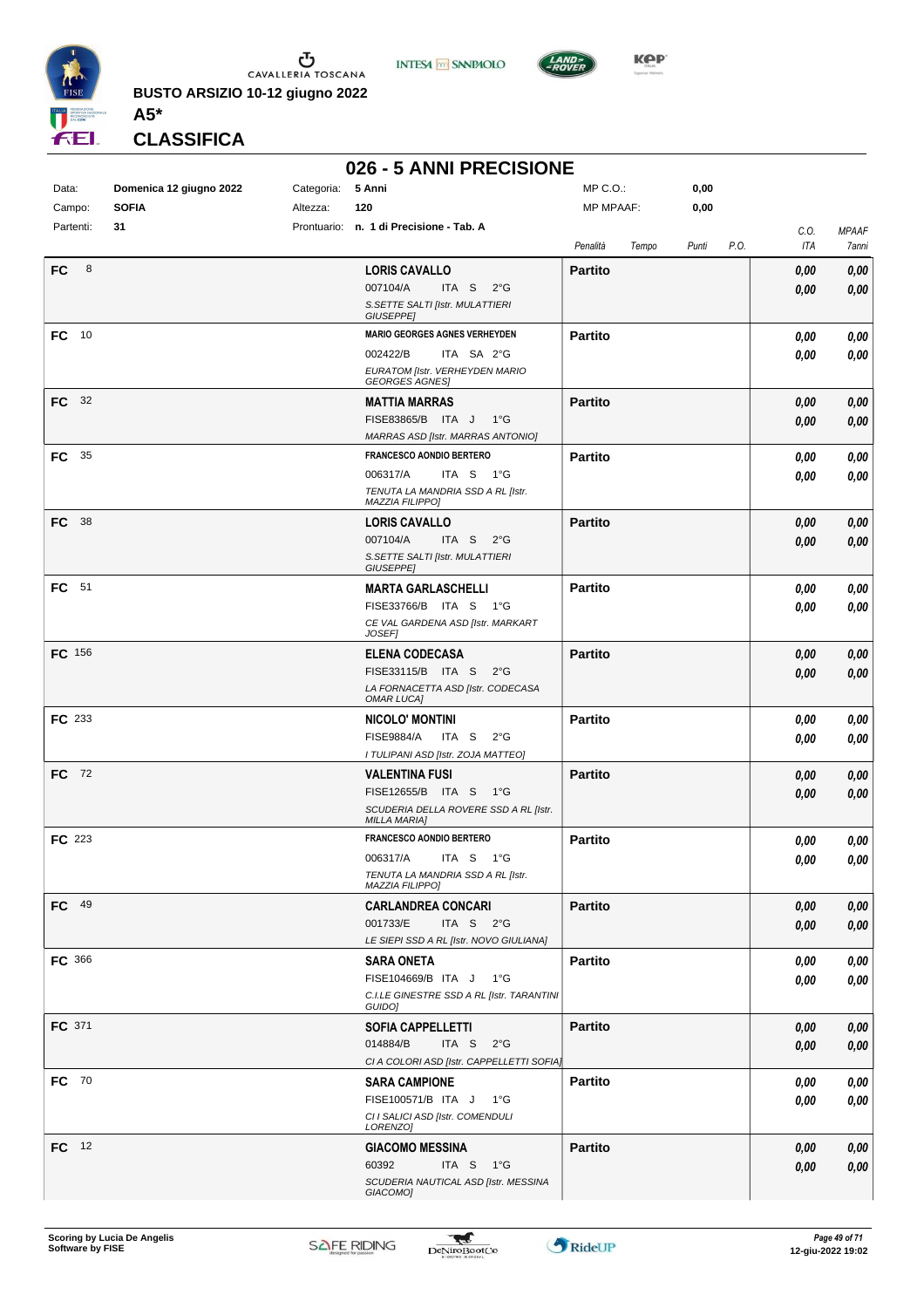

Ⴠ CAVALLERIA TOSCANA **BUSTO ARSIZIO 10-12 giugno 2022**

**INTESA** M SANPAOLO



MP C.O.:

**1.200,00**

**KPP** 

#### **CLASSIFICA**

**A5\***

Data: **Domenica 12 giugno 2022** Categoria: 6 Anni

#### **026 - 5 ANNI PRECISIONE**

| Data:        | Domenica 12 giugno 2022 | 5 Anni<br>Categoria: |                                             | $MP C. O.$ :     |       | 0,00  |      |            |              |
|--------------|-------------------------|----------------------|---------------------------------------------|------------------|-------|-------|------|------------|--------------|
| Campo:       | <b>SOFIA</b>            | Altezza:             | 120                                         | <b>MP MPAAF:</b> |       | 0,00  |      |            |              |
| Partenti:    | 31                      | Prontuario:          | n. 1 di Precisione - Tab. A                 |                  |       |       |      | C.0        | <b>MPAAF</b> |
|              |                         |                      |                                             | Penalità         | Tempo | Punti | P.O. | <b>ITA</b> | 7anni        |
| <b>FC</b> 54 |                         |                      | <b>ROBERTO NOCERINO</b>                     | <b>Partito</b>   |       |       |      | 0,00       | 0,00         |
|              |                         |                      | ITA S<br>$2^{\circ}G$<br><b>FISE27989/B</b> |                  |       |       |      | 0,00       | 0.00         |
|              |                         |                      | C.I.LA LURA [Istr. COLOMBO GIUSEPPE]        |                  |       |       |      |            |              |
| <b>FC</b> 58 |                         |                      | ALESSANDRO AGLIERI RINELLA                  | <b>Partito</b>   |       |       |      | 0,00       | 0,00         |
|              |                         |                      | FISE64202/KE ITA S<br>$1^{\circ}G$          |                  |       |       |      | 0,00       | 0,00         |
|              |                         |                      | LE SIEPI SSD A RL [Istr. NOVO GIULIANA]     |                  |       |       |      |            |              |

Collegio Giudicante *Presidente MARINA SERAFINO GIADA IACOMELLI ELISABETTA NEGRI MARIA GIOVANNA VIGNATI VALENTINA ZUCCHINALI*

#### **027 - 6 ANNI MISTA**

| Campo:    | <b>CLARISSA</b>                  | Altezza:                                                                                                                                         | 130                                                             | <b>MP MPAAF:</b> |             | 0.00  |      |            |              |
|-----------|----------------------------------|--------------------------------------------------------------------------------------------------------------------------------------------------|-----------------------------------------------------------------|------------------|-------------|-------|------|------------|--------------|
| Partenti: | 24                               |                                                                                                                                                  | Prontuario: n. 7 mista - Tab. A                                 |                  |             |       |      | C.0.       | <b>MPAAF</b> |
|           |                                  |                                                                                                                                                  |                                                                 | Penalità         | Tempo       | Punti | P.O. | <b>ITA</b> | <b>7anni</b> |
| 1.        | 27 QUINTO BRICK DC               |                                                                                                                                                  | <b>ANGELICA FIORE MARAZZI</b>                                   | 0/0              | 40.60       | 0,00  | 0.00 | 300,00     | 0.00         |
|           | 48604B                           | BEL 2016                                                                                                                                         | FISE40288/B ITA S<br>$2^{\circ}$ G                              |                  |             |       |      | 0.00       | 0.00         |
|           | RESPONSABILITA' LIMITATA]        | [BY CERA D' ICK / MY LADY CARTHAGO / ] [BEL.<br>WARMBLOEDPAARD BAIO] [Propr. ALTITUDE SOCIETA' A                                                 | IL GHIRO SSARLD [Istr. CARBONELLI<br><b>VALENTINA1</b>          |                  |             |       |      |            |              |
|           | 2 <sup>19</sup> LIVERPOOL TN     |                                                                                                                                                  | <b>MANUEL ROBERTI</b>                                           |                  | $0/0$ 41.39 | 0,00  | 0.00 | 216,00     | 0,00         |
|           | 49445B                           | <b>NED 2016</b>                                                                                                                                  | 005773/B<br>ITA S<br>$2^{\circ}$ G                              |                  |             |       |      | 0.00       | 0.00         |
|           |                                  | [GRANDORADO TN / PIA-GRATIA / GRATIANUS] [KWPN<br>BAIO SCURO] [Propr. EUROPA CAVALLI SAS]                                                        | C.I.SPORT.EQUUS CLUB [Istr. PERI GIAN<br>PAOLO <sub>1</sub>     |                  |             |       |      |            |              |
|           | 3 13 LISSAVORRA ROCCO            |                                                                                                                                                  | <b>GIANLUCA LUPINETTI</b>                                       | 0/0              | 42,44       | 0.00  | 0.00 | 180,00     | 0.00         |
|           | 48490B                           | IRL 2016                                                                                                                                         | ITA S<br>005791/B<br>$2^{\circ}$ G                              |                  |             |       |      | 0.00       | 0.00         |
|           |                                  | <b>[ZIROCCO BLUE VDL / LISSAVORRA TRIPLE C /</b><br>COEVERS DIAMOND BOYI [IRISH SPORT HORSE GRIGIO<br>ROANATO] [Propr. IRISH HORSES SERVICE SNC] | ASIM CLUB LA VISCONTEA AID [Istr.<br><b>LUPINETTI GIANLUCAI</b> |                  |             |       |      |            |              |
| 4         | <b>3 ALICANTES</b>               |                                                                                                                                                  | <b>MANUEL ROBERTI</b>                                           |                  | $0/0$ 43,90 | 0.00  | 0.00 | 144,00     | 0.00         |
|           | 17284P                           | ITA 2016                                                                                                                                         | 005773/B<br>ITA S<br>$2^{\circ}$ G                              |                  |             |       |      | 0.00       | 0.00         |
|           |                                  | [BABALOU DE LIGNY / JADE DES PAPERIES / ] [SELLA<br>ITALIANO SAURO] [Propr. SANNA ANTONIO]                                                       | C.I.SPORT.EQUUS CLUB [Istr. PERI GIAN<br>PAOLO1                 |                  |             |       |      |            |              |
| 5.        | <sup>18</sup> QUITO VAN DEN AARD |                                                                                                                                                  | <b>SILVIA BAZZANI</b>                                           |                  | $0/4$ 41,12 | 0,00  | 0,00 | 120,00     | 0.00         |
|           | 22391A                           | BEL 2016                                                                                                                                         | 002572/B<br>ITA S<br>$2^{\circ}$ G                              |                  |             |       |      | 0.00       | 0.00         |
|           | <b>LOZAR SASI</b>                | <b>ILE BLUE DIAMOND VAN'T RUYTERSHOF / CHANEL VAN</b><br>DE AARD Z / CORIAND] [BWP BAIO SCURO] [Propr.                                           | B.E.T. SSD A RL [Istr. DONATO LUISA]                            |                  |             |       |      |            |              |
| 6         | 2 CASAGRINO PS                   |                                                                                                                                                  | <b>SILVIA BAZZANI</b>                                           |                  | $0/4$ 42,87 | 0,00  | 0.00 | 48,00      | 0,00         |
|           | 21853A                           | GER 2016                                                                                                                                         | 002572/B<br>ITA S<br>$2^{\circ}$ G                              |                  |             |       |      | 0.00       | 0,00         |
|           | <b>LOZAR SASI</b>                | [CASANOVA / CHACCOGRINA / 1 [NPA BAIO] [Propr.                                                                                                   | B.E.T. SSD A RL [Istr. DONATO LUISA]                            |                  |             |       |      |            |              |
|           | 7 14 CELODY Z                    |                                                                                                                                                  | <b>ANDREA PIETRO MONTINI</b>                                    |                  | $0/4$ 45.48 | 0.00  | 0.00 | 0.00       | 0.00         |
|           | 21712A                           | ITA 2016                                                                                                                                         | 002826/B<br>ITA SA 1°G                                          |                  |             |       |      | 0.00       | 0.00         |
|           |                                  | [CORYDON VAN T&L / GRACELAND / GREY TOP]<br>[ZANGERSHEIDE GRIGIO] [Propr. YOLO STABLE SRL]                                                       | I TULIPANI ASD [Istr. ZOJA MATTEO]                              |                  |             |       |      |            |              |
|           | 8 25 LEGEND                      |                                                                                                                                                  | <b>TOMMASO LOMBARDI</b>                                         | 4                | 76,28       | 0,00  | 0.00 | 0.00       | 0,00         |
|           | 46061B                           | <b>NED 2016</b>                                                                                                                                  | FISE31405/B ITA S<br>$2^{\circ}$ G                              |                  |             |       |      | 0.00       | 0.00         |
|           |                                  | [CASCADELLO / GOXYNULA-N / INDOCTRO] [KWPN<br>BAIO] [Propr. LOMBARDI GIANPRIMO]                                                                  | CLUB IPPICO MONZESE ASD [Istr.<br>CHIORLIN ALESSIA]             |                  |             |       |      |            |              |
|           | 9 17 GULLI BELMANIERE            |                                                                                                                                                  | <b>VALENTINA MANGANIELLO</b>                                    |                  | 4 80,33     | 0.00  | 0,00 | 0.00       | 0,00         |
|           | 46289B                           | FRA 2016                                                                                                                                         | FISE11789/B ITA S<br>1°G                                        |                  |             |       |      | 0.00       | 0.00         |
|           | SARTORE ANTONIO]                 | [ANDIAMO SEMILLY / PHITOCYNE BELMANIERE / FIRST<br>DE LAUNAY] [SELLA FRANCESE SAURO] [Propr.                                                     | GARDEN HORSES ASD [Istr. MANGANIELLO<br><b>VALENTINA1</b>       |                  |             |       |      |            |              |

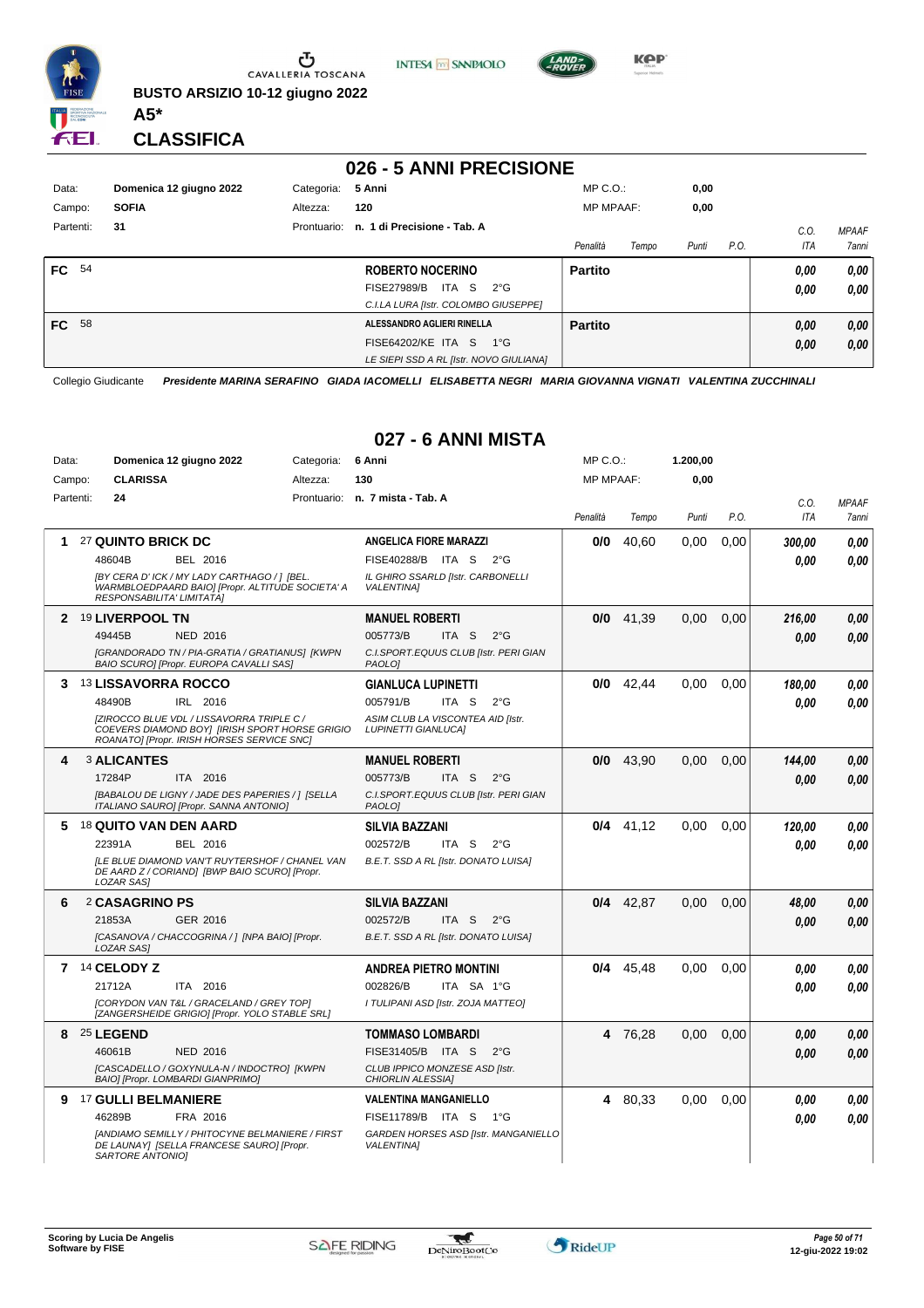

**BUSTO ARSIZIO 10-12 giugno 2022 A5\***





**CLASSIFICA**

#### **027 - 6 ANNI MISTA**

| Data:         |                                 | Domenica 12 giugno 2022        |                                                                                                     | Categoria: | 6 Anni                                                           | $MP C. O.$ :   |                  | 1.200,00 |      |             |                       |
|---------------|---------------------------------|--------------------------------|-----------------------------------------------------------------------------------------------------|------------|------------------------------------------------------------------|----------------|------------------|----------|------|-------------|-----------------------|
| Campo:        | <b>CLARISSA</b>                 |                                |                                                                                                     | Altezza:   | 130                                                              |                | <b>MP MPAAF:</b> | 0,00     |      |             |                       |
| Partenti:     | 24                              |                                |                                                                                                     |            | Prontuario: n. 7 mista - Tab. A                                  | Penalità       | Tempo            | Punti    | P.O. | C.O.<br>ITA | <b>MPAAF</b><br>7anni |
| 10            | <b>33 GOLDEN DIAMOND</b>        |                                |                                                                                                     |            | YVES PETER WINKELMOLEN                                           |                | 80,40<br>4       | 0,00     | 0,00 | 0,00        | 0,00                  |
|               | 04634C                          | FRA 2016                       |                                                                                                     |            | FISE27733/C NED S 2°G                                            |                |                  |          |      | 0,00        | 0,00                  |
|               | <b>ESCRIBANO INIGO)</b>         |                                | [DIAMANT DE SEMILLY / HYMNE VAN SPIEVELD / ]<br>[SELLA FRANCESE BAIO] [Propr. LOPEZ DE LA OSA       |            | CI VARASE SSD A RL [Istr. LOPEZ DE LA<br>OSA ESCRIBANO INIGOI    |                |                  |          |      |             |                       |
| 11            | 9 NON STOPPER                   |                                |                                                                                                     |            | <b>CARLOTTA GAIARA</b>                                           |                | 4 80,63          | 0,00     | 0,00 | 0,00        | 0,00                  |
|               | 21949A                          | ITA 2016                       |                                                                                                     |            | 013646/A<br>ITA S<br>$1^{\circ}G$                                |                |                  |          |      | 0.00        | 0,00                  |
|               |                                 | BAIO] [Propr. GAIARA GIUSEPPE] | <b>INONSTOP / PERLCHEN / ATHLET] ISELLA ITALIANO</b>                                                |            | CI LA SCOTTINA ASD [Istr. LO BUE ANGELO]                         |                |                  |          |      |             |                       |
|               | 12 21 CHA LA BAMBA PS           |                                |                                                                                                     |            | GIULIO CARPIGIANI                                                |                | 5 83,66          | 0,00     | 0,00 | 0,00        | 0,00                  |
|               | 30980K                          | GER 2016                       |                                                                                                     |            | <b>FISE7607/E</b><br>ITA S<br>$2^{\circ}$ G                      |                |                  |          |      | 0.00        | 0,00                  |
|               |                                 |                                | [X / X / ] [OLDENBURG SAURO] [Propr. ]                                                              |            | C.I.LE GINESTRE SSD A RL [Istr. BUSSU<br>ELEONORA]               |                |                  |          |      |             |                       |
|               | 13 26 BLUE BALLOON              |                                |                                                                                                     |            | <b>TOMMASO GERARDI</b>                                           |                | 7 85,17          | 0,00     | 0,00 | 0.00        | 0,00                  |
|               | 21795A                          | GER 2016                       |                                                                                                     |            | FISE2520/Q<br>ITA S<br>$2^{\circ}G$                              |                |                  |          |      | 0.00        | 0,00                  |
|               |                                 |                                | [BALOU DU ROUET / LARISSA / LONGCHAMP]<br>[WESTFALEN BAIO] [Propr. LOZAR SAS]                       |            | CENTRO IPPICO LA TORBIERA S.S.D. A R.L.<br>[Istr. GERARDI VITO]  |                |                  |          |      |             |                       |
|               | 14 <sup>29</sup> GIN DE MARIGNY |                                |                                                                                                     |            | <b>CECILIA BOSSI</b>                                             |                | 8 76,32          | 0,00     | 0,00 | 0.00        | 0,00                  |
|               | 22104A                          | FRA 2016                       |                                                                                                     |            | FISE85801/B ITA J<br>$2^{\circ}$ G                               |                |                  |          |      | 0,00        | 0,00                  |
|               |                                 |                                | [MALITO DE REVE / VODKA DE MARIGNY / CONTROE]                                                       |            | S.DELLA CAPINERA [Istr. CRISTOFOLETTI                            |                |                  |          |      |             |                       |
|               |                                 |                                | ISELLA FRANCESE GRIGIO] [Propr. ALVARO MATIAS]                                                      |            | ANGELO]                                                          |                |                  |          |      |             |                       |
| 15            | 6 GAZELLE<br>22025A             | <b>NED 2016</b>                |                                                                                                     |            | <b>FABRIZIO CAPUTO</b><br>ITA S<br>001619/A<br>$2^{\circ}G$      |                | 78,07<br>8       | 0,00     | 0,00 | 0.00        | 0,00                  |
|               |                                 |                                | [GHOST Z / NISTRIA Z / ] [AES BAIO] [Propr. VINEIS                                                  |            | PONTENUOVOHORSES ASD [Istr. ALBANES]                             |                |                  |          |      | 0.00        | 0,00                  |
|               | ANTEA]                          |                                |                                                                                                     |            | <b>BIANCA]</b>                                                   |                |                  |          |      |             |                       |
| 16            | <b>28 QUESTION MARK HCT</b>     |                                |                                                                                                     |            | <b>MARTA FASOLINI</b>                                            |                | 78,81<br>8       | 0,00     | 0,00 | 0,00        | 0,00                  |
|               | 48378B                          | BEL 2016                       | <b>ITANGELO VAN DE ZUUTHOEVE / DATABELLE DU</b>                                                     |            | FISE26837/E ITA Y 2°G<br>IL GHIRO SSARLD [Istr. CARBONELLI       |                |                  |          |      | 0.00        | 0,00                  |
|               |                                 |                                | SEIGNEUR / ] [BWP SAURO] [Propr. FASOLINI MARTA]                                                    |            | <b>VALENTINA1</b>                                                |                |                  |          |      |             |                       |
| 17            | 4 MUCH MORE                     |                                |                                                                                                     |            | <b>CARLANDREA CONCARI</b>                                        |                | 10 84,33         | 0,00     | 0,00 | 0.00        | 0,00                  |
|               | 17582P                          | ITA 2016                       |                                                                                                     |            | 001733/E<br>ITA S<br>$2^{\circ}G$                                |                |                  |          |      | 0.00        | 0.00                  |
|               | CARLANDREA]                     |                                | [BUTCH CASSIDY / CRIZIAH / ] [SELLA ITALIANO SAURO]<br>[Propr. AZ. AGR. CASAVECCHIA DI CONCARI      |            | LE SIEPI SSD A RL [Istr. NOVO GIULIANA]                          |                |                  |          |      |             |                       |
| 18            | 5 COMETA SWAN                   |                                |                                                                                                     |            | <b>GIULIANO PACIOTTI</b>                                         |                | 12 72,87         | 0,00     | 0,00 | 0,00        | 0,00                  |
|               | 21238A                          | ITA 2016                       |                                                                                                     |            | 001493/G<br>ITA S<br>$2^{\circ}$ G                               |                |                  |          |      | 0.00        | 0,00                  |
|               | <b>SRLS]</b>                    |                                | [CONTENDRO / CASSIOPEA DELLA CACCIA / CASCARI]<br>[SELLA ITALIANO BAIO SCURO] [Propr. SOC.AGR.ASTRI |            | CI MONTEORO ASD [Istr. PACIOTTI<br>GIULIANO]                     |                |                  |          |      |             |                       |
| 19            |                                 | 1 ZEUS DEL CASTEGNO            |                                                                                                     |            | <b>GIACOMO MESSINA</b>                                           |                | 22 88,24         | 0,00     | 0,00 | 0,00        | 0,00                  |
|               | 04521C                          | ITA 2016                       | [MAXIMO DEL CASTEGNO / CHEOPE / CASSINI] [SELLA                                                     |            | 60392<br>ITA S 1°G<br>SCUDERIA NAUTICAL ASD [Istr. MESSINA       |                |                  |          |      | 0,00        | 0,00                  |
|               |                                 |                                | ITALIANO BAIO] [Propr. MESSINA GIACOMO]                                                             |            | GIACOMO <sub>1</sub>                                             |                |                  |          |      |             |                       |
| <b>FC</b> 273 |                                 |                                |                                                                                                     |            | <b>GIANLUCA MILNER</b>                                           | <b>Partito</b> |                  |          |      | 0,00        | 0,00                  |
|               |                                 |                                |                                                                                                     |            | FISE121964/B ITA C 1°G                                           |                |                  |          |      | 0.00        | 0,00                  |
|               |                                 |                                |                                                                                                     |            | A.S.D. C.I. LA VIGNA [Istr. SCOGNAMIGLIO<br><b>MASSIMILIANO]</b> |                |                  |          |      |             |                       |
| <b>FC</b> 55  |                                 |                                |                                                                                                     |            | <b>ELENA CODECASA</b>                                            | <b>Partito</b> |                  |          |      | 0,00        | 0,00                  |
|               |                                 |                                |                                                                                                     |            | FISE33115/B ITA S<br>$2^{\circ}$ G                               |                |                  |          |      | 0.00        | 0,00                  |
|               |                                 |                                |                                                                                                     |            | LA FORNACETTA ASD [Istr. CODECASA<br><b>OMAR LUCAI</b>           |                |                  |          |      |             |                       |
| <b>FC</b> 263 |                                 |                                |                                                                                                     |            | <b>MARTINA BALCONI</b>                                           | <b>Partito</b> |                  |          |      | 0,00        | 0,00                  |
|               |                                 |                                |                                                                                                     |            | FISE76314/B ITA Y 1°G                                            |                |                  |          |      | 0,00        | 0,00                  |
|               |                                 |                                |                                                                                                     |            | A.S.D. C.I. LA VIGNA [Istr. SCOGNAMIGLIO<br><b>MASSIMILIANO]</b> |                |                  |          |      |             |                       |
| FC 364        |                                 |                                |                                                                                                     |            | <b>ANDREA LANZA</b>                                              | <b>Partito</b> |                  |          |      | 0,00        | 0,00                  |
|               |                                 |                                |                                                                                                     |            | FISE20234/C ITA J<br>1°G                                         |                |                  |          |      | 0,00        | 0,00                  |
|               |                                 |                                |                                                                                                     |            | C.I.COUNTRY CLUB ASD [Istr. AICARDI<br>LUCA]                     |                |                  |          |      |             |                       |
|               |                                 |                                |                                                                                                     |            |                                                                  |                |                  |          |      |             |                       |

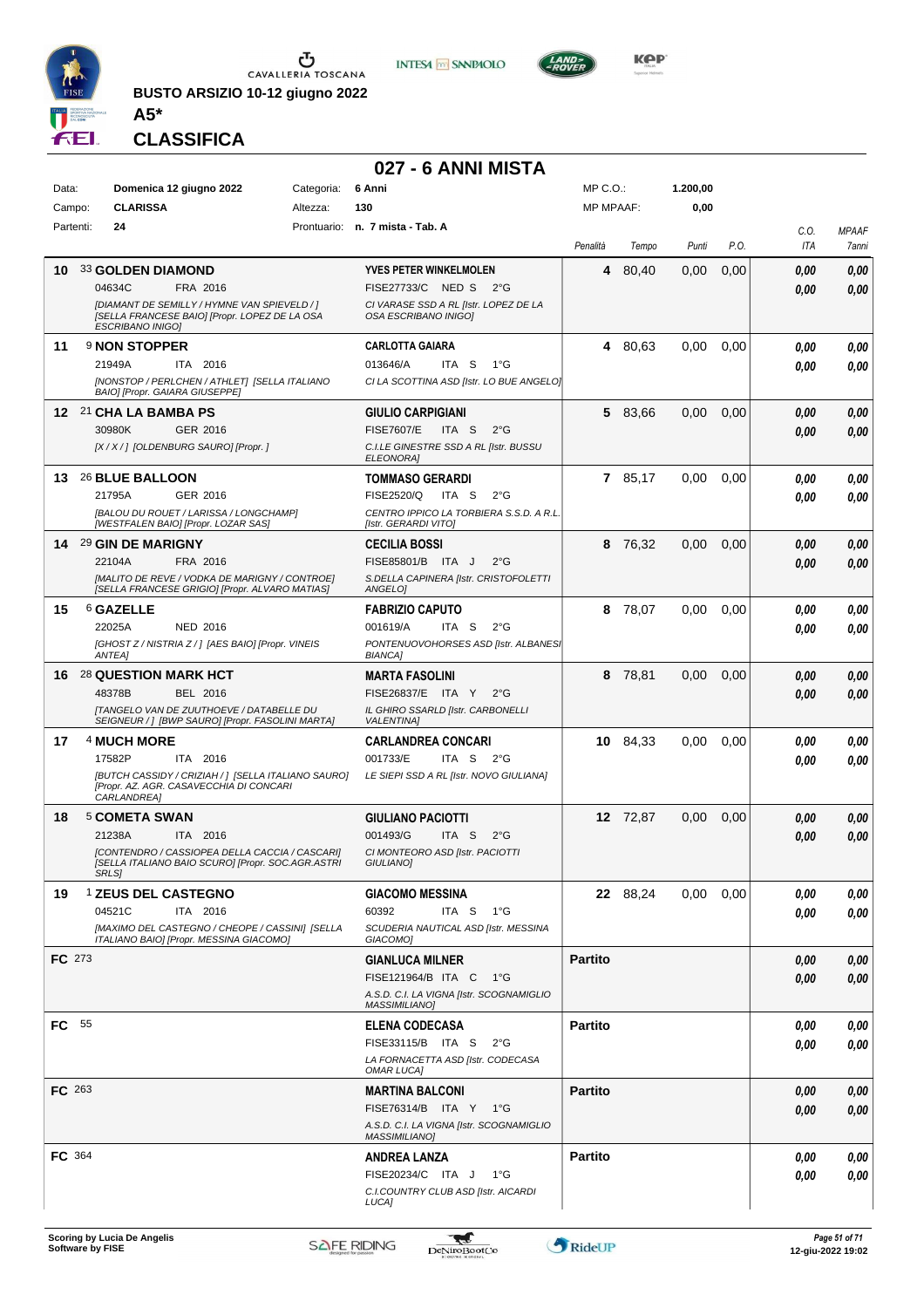

**BUSTO ARSIZIO 10-12 giugno 2022**





**CLASSIFICA**

**A5\***

ÆL.

|               |                         |                   | 027 - 6 ANNI MISTA                                     |                  |       |          |      |            |              |
|---------------|-------------------------|-------------------|--------------------------------------------------------|------------------|-------|----------|------|------------|--------------|
| Data:         | Domenica 12 giugno 2022 | Categoria: 6 Anni |                                                        | $MP C. O.$ :     |       | 1.200,00 |      |            |              |
| Campo:        | <b>CLARISSA</b>         | Altezza:          | 130                                                    | <b>MP MPAAF:</b> |       | 0,00     |      |            |              |
| Partenti:     | 24                      | Prontuario:       | n. 7 mista - Tab. A                                    |                  |       |          |      | $C_{0}$    | <b>MPAAF</b> |
|               |                         |                   |                                                        | Penalità         | Tempo | Punti    | P.O. | <b>ITA</b> | <b>7anni</b> |
| <b>FC</b> 249 |                         |                   | LUCREZIA ALLEGRA MEMÈ                                  | <b>Partito</b>   |       |          |      | 0.00       | 0,00         |
|               |                         |                   | ITA Y<br>FISE12423/P<br>$1^{\circ}G$                   |                  |       |          |      | 0.00       | 0,00         |
|               |                         |                   | IL GHIRO SSARLD [Istr. CARBONELLI<br><b>VALENTINA1</b> |                  |       |          |      |            |              |

Collegio Giudicante *Presidente MARINA SERAFINO GIADA IACOMELLI ELISABETTA NEGRI MARIA GIOVANNA VIGNATI VALENTINA ZUCCHINALI*

#### **028 - C120 A 2 MANCHES G.P. 1° GR. QUALIF. X ETREA MASTER RIDER**

| Data:     | Domenica 12 giugno 2022                                                                                                           | Categoria:  | C <sub>120</sub>                                             | MP C. O.         |             | 1.500,00 |      |        |              |
|-----------|-----------------------------------------------------------------------------------------------------------------------------------|-------------|--------------------------------------------------------------|------------------|-------------|----------|------|--------|--------------|
| Campo:    | <b>CLARISSA</b>                                                                                                                   | Altezza:    | 120                                                          | <b>MP MPAAF:</b> |             | 0,00     |      |        |              |
| Partenti: | 28                                                                                                                                | Prontuario: | n. 8 a due manches - Tab. A                                  |                  |             |          |      | C.0.   | <b>MPAAF</b> |
|           |                                                                                                                                   |             |                                                              | Penalità         | Tempo       | Punti    | P.O. | ITA    | 7anni        |
|           | 1 244 DADDY-GOLD                                                                                                                  |             | <b>ANDREA PISANI</b>                                         | 0/0              | 37,15       | 0,00     | 0,00 | 281,25 | 0.00         |
|           | 27972BXX<br><b>NED 2008</b>                                                                                                       |             | FISE104872/B ITA C<br>$1^{\circ}G$                           |                  |             |          |      | 0.00   | 0.00         |
|           | [ANDIAMO / NINA-GOLD / LUX] [KWPN BAIO] [Propr.<br><b>LUALDI LUCIA]</b>                                                           |             | B.E.T. SSD A RL [Istr. DONATO LUISA]                         |                  |             |          |      |        |              |
|           | 2 275 SIDDA                                                                                                                       |             | ANNA LISA GALEOTTI FERRI                                     | 0/0              | 39,99       | 0,00     | 0,00 | 202,50 | 0,00         |
|           | 08812D<br>ITA 2009                                                                                                                |             | FISE65559/B ITA J<br>$1^{\circ}G$                            |                  |             |          |      | 375,00 | 0.00         |
|           | [STAKKATO / EBORAS / QUICK STAR] [SELLA ITALIANO<br><b>BAIO] [Propr. ROSSI GIORGIA]</b>                                           |             | SCUDERIA NAUTICAL ASD [Istr. SCORSETTI<br><b>ETTOREI</b>     |                  |             |          |      |        |              |
|           | <b>3 287 HAMPTON VAN GROENHOVE</b>                                                                                                |             | <b>LUDOVICA FENAROLI</b>                                     | 0/0              | 40.26       | 0.00     | 0.00 | 168,75 | 0,00         |
|           | 49283B<br><b>BEL 2007</b>                                                                                                         |             | FISE94602/B ITA C<br>$1^{\circ}G$                            |                  |             |          |      | 0.00   | 0.00         |
|           | [CANADIAN RIVER / BAYWATCH VAN GROENHOVE /<br>CORLAND] [BWP BAIO] [Propr. FF JUMPING - ASS.<br>SPORTIVA DILETTANTISTICA EQUESTREI |             | FF JUMPING [Istr. FRANZONI ANNA MARIA]                       |                  |             |          |      |        |              |
|           | 4 245 DIAMANT-SLEUTEL                                                                                                             |             | <b>FILIPPO MATTHAES</b>                                      | 0/0              | 40,76       | 0,00     | 0,00 | 135,00 | 0,00         |
|           | 03798C<br><b>NED 2008</b>                                                                                                         |             | <b>FISE5212/Y</b><br>ITA Y 1°G                               |                  |             |          |      | 0.00   | 0.00         |
|           | [CARTANO / CARAMELLE Z / CARETANO Z] [KWPN<br>GRIGIO] [Propr. MATTHAES THOMAS]                                                    |             | C.I.LOMBARDO [Istr. FRIGERIO GIOVANNI]                       |                  |             |          |      |        |              |
|           | 5 281 JAPPELOUP                                                                                                                   |             | <b>GIADA LUNA MAIORANO</b>                                   | 0/4              | 39.19       | 0.00     | 0.00 | 112,50 | 0,00         |
|           | 48116B<br><b>NED 2014</b>                                                                                                         |             | FISE83307/B ITA J<br>− 1°G                                   |                  |             |          |      | 0.00   | 0.00         |
|           | [KANNAN / F / ] [KWPN BAIO] [Propr. MAIORANO COSIMO<br>AMBROGIO]                                                                  |             | EURATOM IIstr. VERHEYDEN MARIO<br><b>GEORGES AGNES!</b>      |                  |             |          |      |        |              |
|           | 6 256 CONBLUE                                                                                                                     |             | <b>BENEDETTA COSTA</b>                                       |                  | $0/4$ 42,13 | 0.00     | 0.00 | 45,00  | 0.00         |
|           | 46050B<br>GER 2014                                                                                                                |             | FISE86048/B ITA J<br>$1^{\circ}G$                            |                  |             |          |      | 0.00   | 0.00         |
|           | [CONTHARGOS / CHARENA / CHACCO-BLUE]<br>[OLDENBURG SAURO] [Propr. COSTA FABIO GIULIO]                                             |             | CLUB IPPICO MONZESE ASD [Istr.<br>CHIORLIN ALESSIA]          |                  |             |          |      |        |              |
|           | 7 276 UNGARO DU HEQUET                                                                                                            |             | <b>EMMA LA FERLA</b>                                         | 0/8              | 39,47       | 0.00     | 0.00 | 45,00  | 0.00         |
|           | 30453BXX<br>FRA 2008                                                                                                              |             | FISE65744/B ITA J<br>$1^{\circ}G$                            |                  |             |          |      | 0.00   | 0.00         |
|           | [ARIOSO DU THEILLET / ATALANTE V / MUGUET DU<br>MANOIR] [SELLA FRANCESE BAIO] [Propr. BUSS<br><b>VANESSAI</b>                     |             | FF JUMPING [Istr. FRANZONI ANNA MARIA]                       |                  |             |          |      |        |              |
|           | 8 243 QUEENSBERRY 23                                                                                                              |             | <b>VERA SENONER</b>                                          | 4                | 62,26       | 0.00     | 0.00 | 0.00   | 0.00         |
|           | 13049D<br>GER 2010                                                                                                                |             | FISE4023/V<br>ITA S<br>$1^{\circ}G$                          |                  |             |          |      | 0.00   | 0.00         |
|           | [QUINTENDER / CINZIA / CONTINUE] [HANNOVER BAIO]<br>[Propr. DIADEMA SRL]                                                          |             | CE VAL GARDENA ASD [Istr. MARKART<br><b>JOSEF1</b>           |                  |             |          |      |        |              |
|           | 9 242 VIGALIN                                                                                                                     |             | <b>GIULIA GRILLONE</b>                                       | 4                | 64,12       | 0.00     | 0.00 | 0.00   | 0.00         |
|           | 29649BXX<br>ITA 2011                                                                                                              |             | <b>FISE5199/Y</b><br>ITA S<br>$1^{\circ}G$                   |                  |             |          |      | 0.00   | 0.00         |
|           | <b>IEUROCOMMERCE BERLIN / GALINE PLATIERE /</b><br>LAUDANUM] [SELLA ITALIANO ROANO] [Propr. SALA<br>DANILO1                       |             | CERNUSCO RIDING S.S.D. A R.L. [Istr.<br>COLLECCHIA RICCARDO] |                  |             |          |      |        |              |
|           | 10 109 I LIKE IT VAN DE TOMBEELE                                                                                                  |             | <b>ELEONORA STRADA</b>                                       | 4                | 65,80       | 0.00     | 0.00 | 0.00   | 0.00         |
|           | 45793B<br><b>BEL 2008</b>                                                                                                         |             | FISE86197/B ITA Y 1°G                                        |                  |             |          |      | 0.00   | 0.00         |
|           | [NONSTOP / DEA VAN DE TOMBEELE / ] [BEL.<br>WARMBLOEDPAARD BAIO] [Propr. STRADA ELEONORA]                                         |             | SCUDERIA DELLA ROVERE SSD A RL [Istr.<br><b>MILLA MARIA]</b> |                  |             |          |      |        |              |

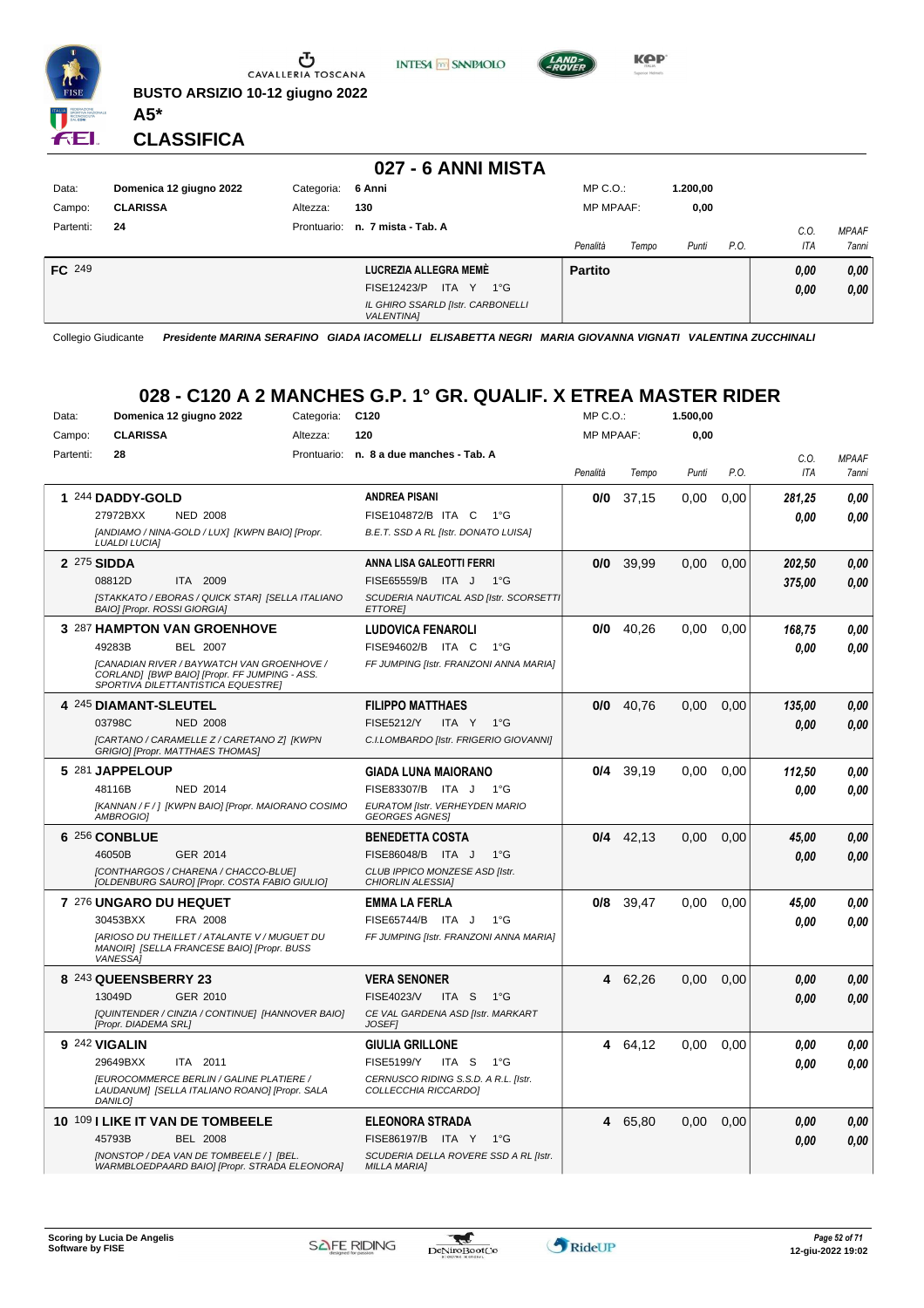

**BUSTO ARSIZIO 10-12 giugno 2022 A5\***



**KOP** 

**CLASSIFICA**

|                      |                                                                                                                                       |            | 028 - C120 A 2 MANCHES G.P. 1° GR. QUALIF. X ETREA MASTER RIDER |                  |          |          |      |             |                       |
|----------------------|---------------------------------------------------------------------------------------------------------------------------------------|------------|-----------------------------------------------------------------|------------------|----------|----------|------|-------------|-----------------------|
| Data:                | Domenica 12 giugno 2022                                                                                                               | Categoria: | C120                                                            | MP C.O.:         |          | 1.500.00 |      |             |                       |
| Campo:               | <b>CLARISSA</b>                                                                                                                       | Altezza:   | 120                                                             | <b>MP MPAAF:</b> |          | 0,00     |      |             |                       |
| Partenti:            | 28                                                                                                                                    |            | Prontuario: n. 8 a due manches - Tab. A                         | Penalità         | Tempo    | Punti    | P.O. | C.O.<br>ITA | <b>MPAAF</b><br>7anni |
| <b>11 293 NIETTA</b> |                                                                                                                                       |            | <b>ROBERTO CARNIO</b>                                           | 4                | 65,85    | 0.00     | 0,00 | 0.00        | 0,00                  |
|                      | 16832E<br>ITA 2016                                                                                                                    |            | 007068/B<br>ITA SA 1°G                                          |                  |          |          |      | 0.00        | 0,00                  |
|                      | [TEMPTATION VAN HERIKHAVE / LA FAVORITE D'ALADIN<br>Z / ALADIN Z] [SELLA ITALIANO BAIO SCURO] [Propr.<br><b>VALISI VALENTINO)</b>     |            | ASD SCUDERIA MUNEL [Istr. NEBULONI<br>ALESSIA]                  |                  |          |          |      |             |                       |
|                      | <b>12 229 UPSA D'ELB</b>                                                                                                              |            | <b>ARIANNA CAIRO</b>                                            |                  | 4 66,11  | 0,00     | 0,00 | 0.00        | 0,00                  |
|                      | 45624B<br><b>FRA 2008 Pony</b>                                                                                                        |            | FISE37452/A ITA J<br>1°G                                        |                  |          |          |      | 0.00        | 0,00                  |
|                      | [FRICOTIN / HEDGES DE LOUZES / ALFA VAN DE<br>FLUITHOEK] [PONY GRIGIO] [Propr. EQUIPASSIONE<br>S.R.L.                                 |            | POLIZZI JUMPING TEAM ASD [Istr. POLIZZI<br>CHIARA LYDIA]        |                  |          |          |      |             |                       |
|                      | <b>13 236 SANTAFE'</b>                                                                                                                |            | <b>FEDERICO LEGNANI</b>                                         |                  | 4 66,35  | 0,00     | 0,00 | 0.00        | 0,00                  |
|                      | ITA 2011<br>30371BXX                                                                                                                  |            | FISE84415/B ITA J<br>$1^{\circ}G$                               |                  |          |          |      | 0.00        | 0,00                  |
|                      | [CONCORAL / NAMIBIA / PIRADIN] [SELLA ITALIANO<br>GRIGIO] [Propr. LEGNANI FABIO]                                                      |            | C.I.SAN MARCO [Istr. LEGNANI FABIO]                             |                  |          |          |      |             |                       |
|                      | <b>14 247 INCA VAN DE WOLVENDRIES</b>                                                                                                 |            | <b>ALICE MOY</b>                                                |                  | 4 67,61  | 0,00     | 0,00 | 0.00        | 0,00                  |
|                      | 29159BXX<br><b>BEL 2008</b>                                                                                                           |            | FISE69149/KE ITA Y 1°G                                          |                  |          |          |      | 0.00        | 0,00                  |
|                      | <b>JELVIS TER PUTTE / BALLERINA VAN DE WOLVENDRIES /</b><br>KASHMIR VAN SCHUTTERSHOF] [BWP BAIO SCURO]<br>[Propr. CHIERICI VALENTINA] |            | LE SIEPI SSD A RL [Istr. NOVO GIULIANA]                         |                  |          |          |      |             |                       |
|                      | 15 280 MACHU PICCHU D'AMOUR                                                                                                           |            | <b>MARTA COSTA</b>                                              |                  | 4 69,02  | 0,00     | 0,00 | 0.00        | 0,00                  |
|                      | GER 2005<br>30372BXX                                                                                                                  |            | FISE79115/B ITA Y 1°G                                           |                  |          |          |      | 0.00        | 0,00                  |
|                      | <b>IBALOU DU ROUET / BINESS VAN OVERIS /</b><br>HEARTBREAKER] [OLDENBURG BAIO] [Propr.<br>EQUESTRIAN PROJECTS S.R.L.J                 |            | CLUB IPPICO MONZESE ASD [Istr.<br>CHIORLIN ALESSIA]             |                  |          |          |      |             |                       |
|                      | 16 257 NELSON VAN HET VOORTVELD                                                                                                       |            | <b>GIUSEPPE GANDOLFO</b>                                        |                  | 4 72,27  | 0,00     | 0,00 | 0.00        | 0,00                  |
|                      | 48121B<br>BEL 2013                                                                                                                    |            | 000890/A<br>ITA SA 1°G                                          |                  |          |          |      | 0.00        | 0,00                  |
|                      | <b>ITHUNDER VAN THE ZUUTHOEVE / QUERTY VAN</b><br>GENERHESE /   [BEL. WARMBLOEDPAARD GRIGIO]<br>[Propr. GUGLIELMOTTO MATTEO]          |            | EURATOM [Istr. VERHEYDEN MARIO<br><b>GEORGES AGNES</b>          |                  |          |          |      |             |                       |
|                      | 17 267 TAILORMADE STINA                                                                                                               |            | ANDREA PISANI                                                   | 8                | 65,03    | 0,00     | 0,00 | 0.00        | 0,00                  |
|                      | 22275A<br>GER 2009                                                                                                                    |            | FISE104872/B ITA C<br>1°G                                       |                  |          |          |      | 0.00        | 0,00                  |
|                      | ISTAKKATO / GRETA / GOODMAN] [HANNOVER BAIO<br>SCURO] [Propr. LOZAR SAS]                                                              |            | B.E.T. SSD A RL [Istr. DONATO LUISA]                            |                  |          |          |      |             |                       |
|                      | 18 288 CHINCHITA J.W.B.                                                                                                               |            | <b>FRANCESCA DI GIOVANNI</b>                                    | 8                | 65,34    | 0,00     | 0,00 | 0.00        | 0,00                  |
|                      | <b>NED 2007</b><br>27570BXX                                                                                                           |            | FISE98540/B ITA C<br>1°G                                        |                  |          |          |      | 0.00        | 0,00                  |
|                      | [CHIN CHIN / TIA.MARIA.VDL / MATTERHORN] [KWPN<br>BAIO] [Propr. PARACCIANI GIANLUCA]                                                  |            | C.I.LA LURA [Istr. COLOMBO GIUSEPPE]                            |                  |          |          |      |             |                       |
|                      | 19 269 OLIVIA DE ROULARD                                                                                                              |            | ALBIERA DOMITILLA RIMBOTTI                                      |                  | 8 67,91  | 0.00     | 0.00 | 0.00        | 0.00                  |
|                      | 33836BXX<br>BEL 2014                                                                                                                  |            | FISE101140/B ITA J 1°G                                          |                  |          |          |      | 0,00        | 0,00                  |
|                      | [IVORY DE ROULARD / JAVELLE DE ROULARD / EXPLOIT<br>DE ROULARD] [ANGLO NORMANNO BAIO] [Propr.<br>CASTELLINI LAVINIA]                  |            | EURATOM [Istr. VERHEYDEN MARIO<br><b>GEORGES AGNES</b>          |                  |          |          |      |             |                       |
|                      | 20 272 KEMBOL                                                                                                                         |            | <b>AURORA CARUGO</b>                                            |                  | 17 76,28 | 0,00     | 0,00 | 0.00        | 0,00                  |
|                      | 18590G<br>ITA 2006                                                                                                                    |            | FISE104702/B ITA Y 1°G                                          |                  |          |          |      | 0.00        | 0,00                  |
|                      | [HATTRICK / KRIMHILDE / SILVANO] [SELLA ITALIANO<br>SAURO] [Propr. CARUGO ALBERTO]                                                    |            | C.I.LA LURA [Istr. COLOMBO GIUSEPPE]                            |                  |          |          |      |             |                       |
|                      | <b>253 FURIOSO Z</b>                                                                                                                  |            | <b>FEDERICA ASCIA</b>                                           | Elim.            | 0,00     | 0,00     | 0,00 | 0.00        | 0,00                  |
|                      | 48652B<br>BEL 2010                                                                                                                    |            | FISE75133/B ITA J<br>1°G                                        |                  |          |          |      | 0.00        | 0,00                  |
|                      | [FOR PLEASURE / GOLDENBURG / ] [ZANGERSHEIDE<br>SAURO] [Propr. ASCIA FEDERICA]                                                        |            | C.I.LE GINESTRE SSD A RL [Istr. TARANTINI<br>GUIDO]             |                  |          |          |      |             |                       |
|                      | 268 ATLANTIDE                                                                                                                         |            | <b>SARA CAMPIONE</b>                                            | Elim.            | 0,00     | 0,00     | 0,00 | 0.00        | 0,00                  |
|                      | 29203BXX<br><b>SCN 2008</b>                                                                                                           |            | FISE100571/B ITA J<br>1°G                                       |                  |          |          |      | 0,00        | 0,00                  |
|                      | [-/-/] [SCONOSCIUTA BAIO] [Propr. ROBERTI MANUEL]                                                                                     |            | CI I SALICI ASD [Istr. COMENDULI<br>LORENZO]                    |                  |          |          |      |             |                       |
|                      | <b>283 INSPIRE-S</b>                                                                                                                  |            | <b>MATTIA MARRAS</b>                                            | Rit.             | 0,00     | 0,00     | 0,00 | 0.00        | 0,00                  |
|                      | 16990P<br>NED 2013                                                                                                                    |            | FISE83865/B ITA J<br>1°G                                        |                  |          |          |      | 0.00        | 0,00                  |
|                      | [ELDORADO VAN DE ZESHOEK / E-CAPITOLA-S / S-<br>509954 QUAPRICE ZJ [KWPN BAIO] [Propr. ZENOBI<br><b>FILIPPO]</b>                      |            | MARRAS ASD [Istr. MARRAS ANTONIO]                               |                  |          |          |      |             |                       |

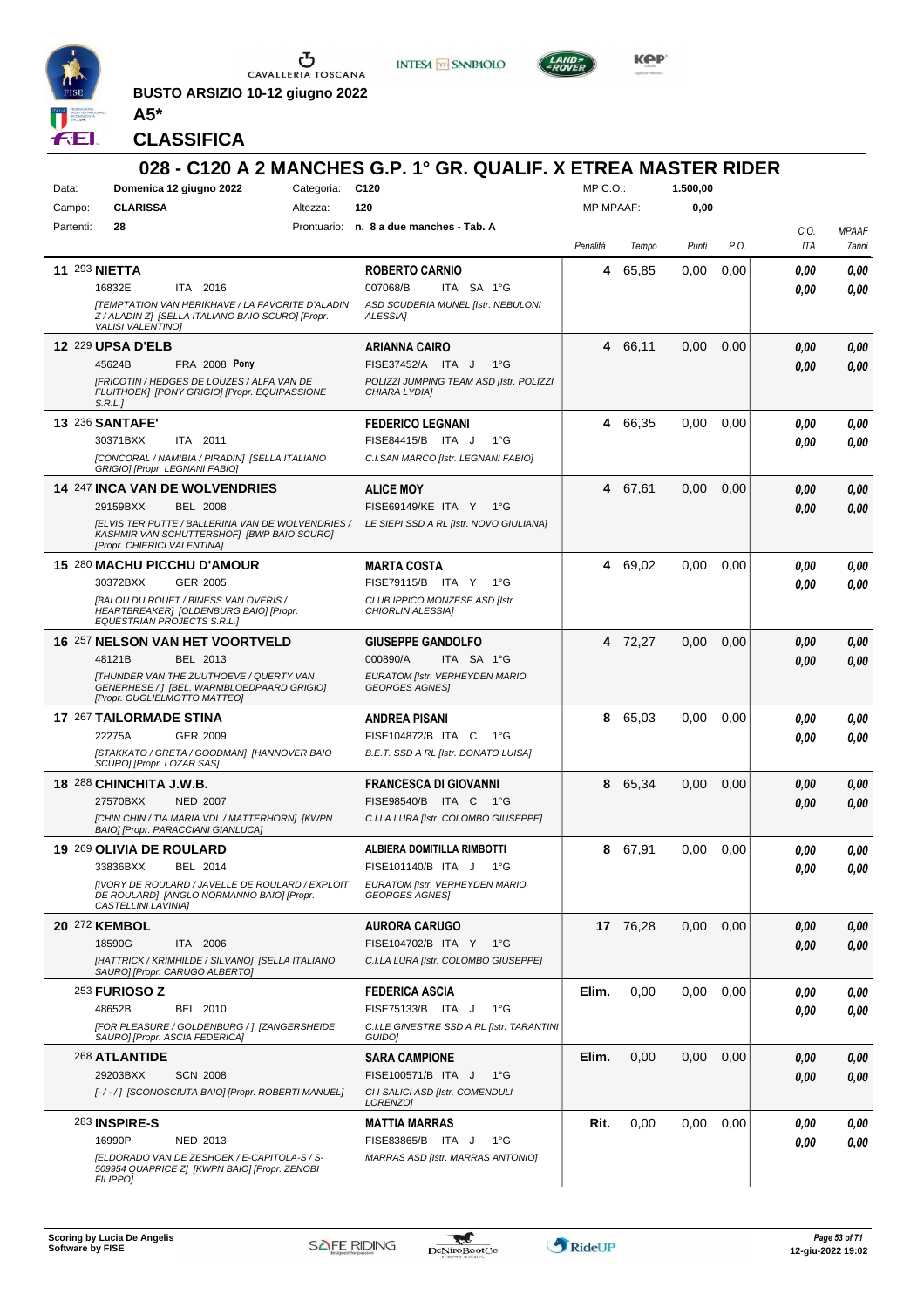

**BUSTO ARSIZIO 10-12 giugno 2022 A5\***





**CLASSIFICA**

#### **028 - C120 A 2 MANCHES G.P. 1° GR. QUALIF. X ETREA MASTER RIDER**

| Data:<br>Campo: | Domenica 12 giugno 2022<br><b>CLARISSA</b> | Categoria:<br>Altezza: | C120<br>120                                                                                                       | $MP C. O.$ :<br><b>MP MPAAF:</b> |       | 1.500,00<br>0,00 |      |                    |                              |
|-----------------|--------------------------------------------|------------------------|-------------------------------------------------------------------------------------------------------------------|----------------------------------|-------|------------------|------|--------------------|------------------------------|
| Partenti:       | 28                                         | Prontuario:            | n. 8 a due manches - Tab. A                                                                                       | Penalità                         | Tempo | Punti            | P.O. | C.O.<br><b>ITA</b> | <b>MPAAF</b><br><b>7anni</b> |
| FC  <br>85      |                                            |                        | <b>MATHILDA VIRGINIA ADELE COLOMBO</b><br><b>FISE44439/B</b><br>ITA Y 2°G<br>C.I.LA LURA [Istr. COLOMBO GIUSEPPE] | <b>Partito</b>                   |       |                  |      | 0,00<br>0,00       | 0,00<br>0,00                 |
| FC 285          |                                            |                        | ABDULLAH ALYAMANI<br>FISE123111/K KSA S<br>$2^{\circ}G$<br>[Istr. RAGIONE FRANCESCO]                              | <b>Partito</b>                   |       |                  |      | 0,00<br>0,00       | 0,00<br>0,00                 |
| 24<br><b>FC</b> |                                            |                        | <b>ROBERTO NOCERINO</b><br><b>FISE27989/B</b><br>ITA S<br>$2^{\circ}G$<br>C.I.LA LURA [Istr. COLOMBO GIUSEPPE]    | <b>Partito</b>                   |       |                  |      | 0,00<br>0,00       | 0,00<br>0,00                 |
| <b>FC</b> 113   |                                            |                        | <b>ROBERTO NOCERINO</b><br><b>FISE27989/B</b><br>ITA S 2°G<br>C.I.LA LURA [Istr. COLOMBO GIUSEPPE]                | <b>Partito</b>                   |       |                  |      | 0,00<br>0,00       | 0,00<br>0,00                 |
| FC 368          |                                            |                        | <b>ABDULLAH ALYAMANI</b><br>FISE123111/K KSA S<br>$2^{\circ}G$<br>[Istr. RAGIONE FRANCESCO]                       | <b>Partito</b>                   |       |                  |      | 0,00<br>0,00       | 0,00<br>0,00                 |

Collegio Giudicante *Presidente MARINA SERAFINO GIADA IACOMELLI ELISABETTA NEGRI MARIA GIOVANNA VIGNATI VALENTINA ZUCCHINALI*

## **029 - C130 A TEMP RISERV. 2° GR.**

| Data:     | Domenica 12 giugno 2022                                                                                                   | Categoria:  | C <sub>130</sub>                                                | $MP C. O.$ :     |         | 1.300,00 |      |            |              |
|-----------|---------------------------------------------------------------------------------------------------------------------------|-------------|-----------------------------------------------------------------|------------------|---------|----------|------|------------|--------------|
| Campo:    | <b>CLARISSA</b>                                                                                                           | Altezza:    | 130                                                             | <b>MP MPAAF:</b> |         | 0,00     |      |            |              |
| Partenti: | 24                                                                                                                        | Prontuario: | n. 3 a tempo - Tab. A                                           |                  |         |          |      | C.O.       | <b>MPAAF</b> |
|           |                                                                                                                           |             |                                                                 | Penalità         | Tempo   | Punti    | P.O. | <b>ITA</b> | 7 anni       |
|           | 1 164 EQUATORIA DU SUD                                                                                                    |             | <b>SAMUELE MAESTRI</b>                                          | 0                | 61.44   | 0.00     | 0.00 | 260,00     | 0,00         |
|           | 33447BXX<br>FRA 2014                                                                                                      |             | FISE14041/B ITA S<br>$2^{\circ}$ G                              |                  |         |          |      | 0.00       | 0.00         |
|           | [LANDO / ORIELE DE KEOS / DIAMANT DE SEMILLY]<br>[SELLA FRANCESE SAURO] [Propr. M.G. INTERNATIONAL<br>L.T.D.1             |             | <b>LUCKY HORSE SRL SSD [Istr.</b><br>DOUKHOVSKAIA OXANA]        |                  |         |          |      |            |              |
|           | 2 92 EDELVONA                                                                                                             |             | <b>SYRIA MARA STELLA CARNIO</b>                                 |                  | 0 63,03 | 0,00     | 0.00 | 187,20     | 0,00         |
|           | 17222A<br><b>NED 2009</b>                                                                                                 |             | FISE96439/B<br>ITA J<br>$2^{\circ}G$                            |                  |         |          |      | 0.00       | 0.00         |
|           | [DIARADO / PASSIVONA / VOLTAIRE] [KWPN BAIO<br>SCURO] [Propr. AZ. AGR. MA. VI - MACCHI ORNELLA]                           |             | ASD SCUDERIA MUNEL [Istr. NEBULONI<br>ALESSIA]                  |                  |         |          |      |            |              |
|           | 3 200 ZOE FZ                                                                                                              |             | <b>OSCAR DALMIRO TUCCI TAGLE</b>                                | 0                | 64.25   | 0.00     | 0.00 | 156.00     | 0.00         |
|           | GER 2015<br>14051D                                                                                                        |             | FISE30967/A ARG S<br>$2^{\circ}G$                               |                  |         |          |      | 0.00       | 0.00         |
|           | [ZIROCCO BLUE / CREOLA D / QUINAR] [OLDENBURG<br>BAIO] [Propr. AZ. AGR. ZANETTI FRANCA]                                   |             | PONTENUOVO SCUDERIA GHIDELLA [Istr.<br><b>GHIDELLA CLAUDIA1</b> |                  |         |          |      |            |              |
| 4         | <b>81 EL CLINTIBRO</b>                                                                                                    |             | <b>MANUEL ROBERTI</b>                                           | 0                | 64,87   | 0.00     | 0.00 | 124,80     | 0,00         |
|           | 02998R<br>ITA 2009                                                                                                        |             | 005773/B<br>ITA S<br>$2^{\circ}G$                               |                  |         |          |      | 130.00     | 0.00         |
|           | [CLINTON / LAILA Z / RAMIRO Z] [SELLA ITALIANO<br>GRIGIO] [Propr. CONESTABILE DELLA STAFFA ALESSIO]                       |             | C.I.SPORT.EQUUS CLUB [Istr. PERI GIAN<br>PAOLO1                 |                  |         |          |      |            |              |
|           | 5 170 DILETTA MIA                                                                                                         |             | <b>GIULIA NEIROTTI</b>                                          | 0                | 66,54   | 0.00     | 0.00 | 104.00     | 0.00         |
|           | ITA 2014<br>33656BXX                                                                                                      |             | 013817/A<br>ITA S<br>$2^{\circ}$ G                              |                  |         |          |      | 78.00      | 0.00         |
|           | <b>ITANGELO VAN DE ZUUTHOEVE / COMTESSE 113 /</b><br>CENTURYO] [SELLA ITALIANO BAIO] [Propr. SOCIETA'<br>AGR. DONJA S.S.] |             | PONTENUOVOHORSES ASD [Istr. ALBANES]<br><b>BIANCA1</b>          |                  |         |          |      |            |              |
|           | 6 188 ECUADOR DELLE ROANE                                                                                                 |             | <b>FABIO BROTTO</b>                                             | 0                | 69,80   | 0.00     | 0.00 | 41,60      | 0,00         |
|           | 13833D<br>ITA 2014                                                                                                        |             | 001294/D<br>ITA S<br>$2^{\circ}$ G                              |                  |         |          |      | 52,00      | 0.00         |
|           | [CANSTAKKO / REALTA' DELLE ROANE / AHORN Z]<br>[SELLA ITALIANO BAIO] [Propr. ALLEV.TO EQUINI LE<br>ROANE DI BROTTO PAOLOJ |             | LE ROANE [Istr. MAGATON GIOVANNI]                               |                  |         |          |      |            |              |
|           | 7 100 KATHLEEN R.S.                                                                                                       |             | <b>GABRIELE SERAFIN</b>                                         |                  | 4 61,18 | 0,00     | 0.00 | 41,60      | 0,00         |
|           | ITA 2012<br>16673P                                                                                                        |             | 012601/B<br>ITA S<br>$2^{\circ}$ G                              |                  |         |          |      | 0.00       | 0.00         |
|           | [KALASKA DE SEMILLY / W-CASSIA R.S. / CASSINI]<br>[SELLA ITALIANO GRIGIO] [Propr. ROSSINI ELISA]                          |             | CERNUSCO RIDING S.S.D. A R.L. [Istr.<br>COLLECCHIA RICCARDO]    |                  |         |          |      |            |              |

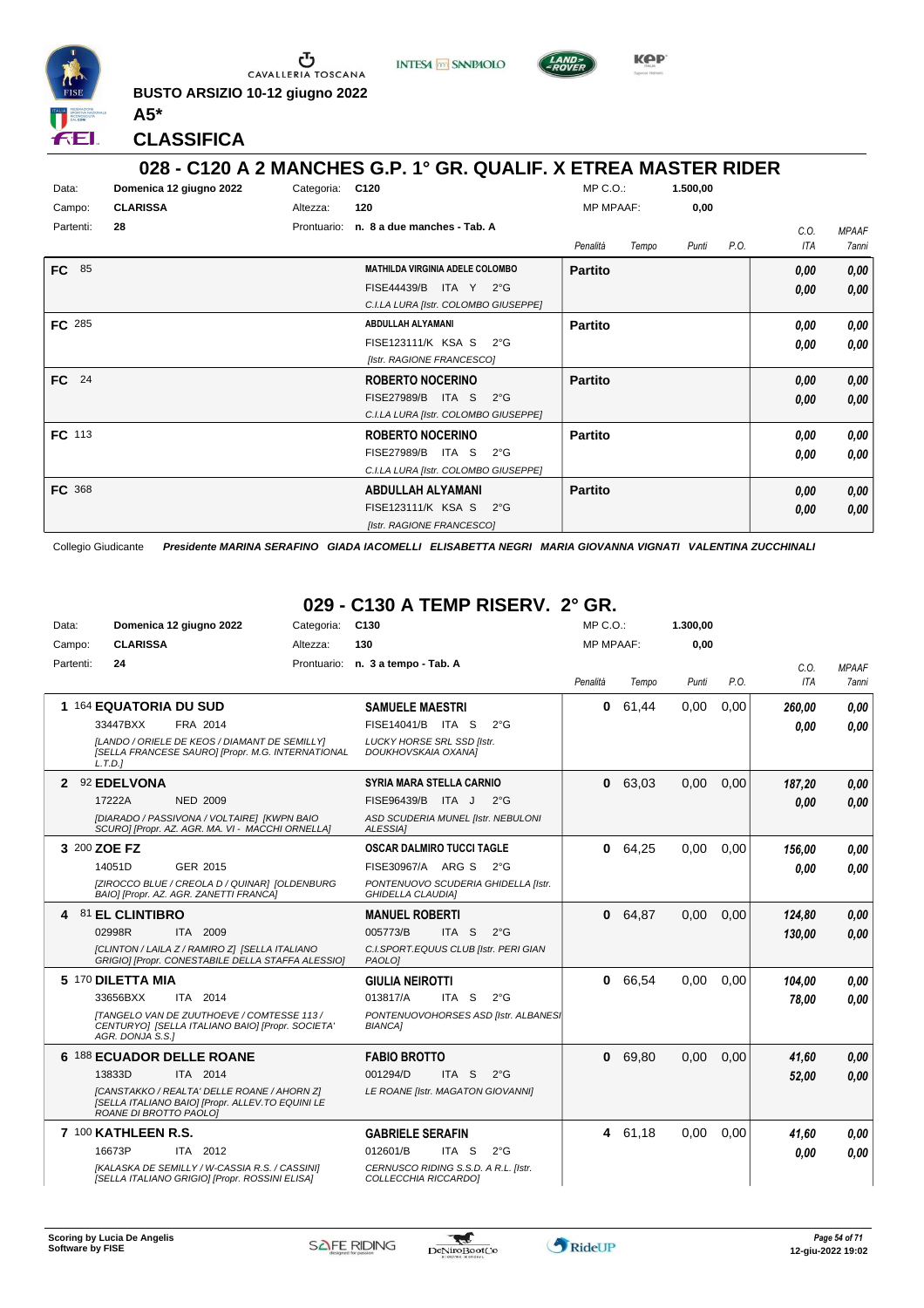

**BUSTO ARSIZIO 10-12 giugno 2022 A5\***





**KOP** 

#### **CLASSIFICA**

|              |                                                                                                                      |            | 029 - C130 A TEMP RISERV. 2° GR.                                    |                  |          |          |      |                    |                       |
|--------------|----------------------------------------------------------------------------------------------------------------------|------------|---------------------------------------------------------------------|------------------|----------|----------|------|--------------------|-----------------------|
| Data:        | Domenica 12 giugno 2022                                                                                              | Categoria: | C <sub>130</sub>                                                    | $MP C. O.$ :     |          | 1.300,00 |      |                    |                       |
| Campo:       | <b>CLARISSA</b>                                                                                                      | Altezza:   | 130                                                                 | <b>MP MPAAF:</b> |          | 0,00     |      |                    |                       |
| Partenti:    | 24                                                                                                                   |            | Prontuario: n. 3 a tempo - Tab. A                                   |                  |          |          |      |                    |                       |
|              |                                                                                                                      |            |                                                                     | Penalità         | Tempo    | Punti    | P.O. | C.O.<br><b>ITA</b> | <b>MPAAF</b><br>7anni |
|              | 8 212 CHAMPION W                                                                                                     |            | LUCREZIA MARIA NICOLA                                               |                  | 4 61,68  | 0,00     | 0,00 | 0.00               | 0,00                  |
|              | 45866B<br>GER 2015                                                                                                   |            | FISE42455/B ITA Y<br>$2^{\circ}G$                                   |                  |          |          |      | 0.00               | 0,00                  |
|              | [CARRERA VDL / ACHILLA / ACHILL - LIBERO H]<br>[WESTFALEN BAIO] [Propr. ZENERE ALESSANDRA MARIA]                     |            | MARRAS ASD [Istr. MARRAS ANTONIO]                                   |                  |          |          |      |                    |                       |
|              | 9 180 ESMIR VAN POTTELBERG                                                                                           |            | <b>TOMMASO LOMBARDI</b>                                             |                  | 4 67,46  | 0,00     | 0,00 | 0.00               | 0,00                  |
|              | 30913BXX<br>BEL 2010                                                                                                 |            | FISE31405/B ITA S<br>$2^{\circ}G$                                   |                  |          |          |      | 0.00               | 0.00                  |
|              | <b>IKASHMIR VAN SCHUTTERSHOF / SAN'TA FE VAN DE</b>                                                                  |            | CLUB IPPICO MONZESE ASD [Istr.                                      |                  |          |          |      |                    |                       |
|              | OLMRANCH / RANDEL-Z] [SELLA BELGA BAIO] [Propr.<br>CORTESI GAIA]                                                     |            | CHIORLIN ALESSIA]                                                   |                  |          |          |      |                    |                       |
|              | <b>10 191 INDACO</b>                                                                                                 |            | <b>MASSIMILIANO FERRARIO</b>                                        |                  | 4 69,27  | 0,00     | 0,00 | 0.00               | 0,00                  |
|              | 34894BXX<br>ITA 2015                                                                                                 |            | 007958/B<br>ITA S<br>$2^{\circ}$ G                                  |                  |          |          |      | 0.00               | 0.00                  |
|              | [INDOCTRO / ASJY VAN BERKENBROEK / PERHAPS VAN<br>HETI [SELLA ITALIANO APPALOOSA NERO] [Propr.                       |            | TREKKING H.C.AMICI DEL CAVALLO ASD<br>[Istr. FERRARIO MASSIMILIANO] |                  |          |          |      |                    |                       |
|              | <b>OLGIATI ROSSELLAI</b>                                                                                             |            |                                                                     |                  |          |          |      |                    |                       |
|              | <b>11 177 C JAMES WS Z</b>                                                                                           |            | <b>FEDERICA NULLI</b>                                               |                  | 4 75,98  | 0,00     | 0,00 | 0.00               | 0,00                  |
|              | 31068K<br><b>NED 2014</b>                                                                                            |            | FISE52123/B ITA Y<br>$2^{\circ}G$                                   |                  |          |          |      | 0.00               | 0.00                  |
|              | [X / X / ] [ZANGERSHEIDE BAIO] [Propr. ]                                                                             |            | C.I.LA LURA [Istr. COLOMBO GIUSEPPE]                                |                  |          |          |      |                    |                       |
|              | 12 144 DEA DI SAN GIOVANNI                                                                                           |            | <b>SYRIA MARA STELLA CARNIO</b>                                     | 8                | 63,77    | 0,00     | 0,00 | 0.00               | 0,00                  |
|              | 35365BXX<br>ITA 2013                                                                                                 |            | FISE96439/B ITA J<br>$2^{\circ}$ G                                  |                  |          |          |      | 0.00               | 0,00                  |
|              | [CARDENTO / ZAIRA DI SAN GIOVANNI / CONTENDRO]<br>[SELLA ITALIANO BAIO] [Propr. SASSI MARISA]                        |            | ASD SCUDERIA MUNEL [Istr. NEBULONI<br>ALESSIA]                      |                  |          |          |      |                    |                       |
|              | <b>13 173 QUEEN R</b>                                                                                                |            | <b>GABRIELE SERAFIN</b>                                             | 8                | 65,82    | 0,00     | 0,00 | 0.00               | 0,00                  |
|              | 35384BXX<br>GER 2012                                                                                                 |            | 012601/B<br>ITA S<br>$2^{\circ}$ G                                  |                  |          |          |      | 0.00               | 0.00                  |
|              | [QUAID / GINGER R / GRAF GRANNUS] [HANNOVER<br>BAIO] [Propr. MARZARI MARZIA]                                         |            | CERNUSCO RIDING S.S.D. A R.L. [Istr.<br>COLLECCHIA RICCARDO]        |                  |          |          |      |                    |                       |
|              | 14 174 VALENTINA Z                                                                                                   |            | SOFIA CAPPELLETTI                                                   | 8                | 65,84    | 0,00     | 0,00 | 0.00               | 0,00                  |
|              | 48773B<br>CAN 2015                                                                                                   |            | 014884/B<br>ITA S<br>$2^{\circ}$ G                                  |                  |          |          |      | 0.00               | 0.00                  |
|              | [VIGO D'ARSOUILLES / WINIA VAN'T VENNEHOF /<br>KANNAN] [ZANGERSHEIDE BAIO] [Propr. GEOBORDES<br>SPORT HORSES S.R.L.] |            | CI A COLORI ASD [Istr. CAPPELLETTI SOFIA]                           |                  |          |          |      |                    |                       |
|              | 15 125 KISS ME VAN HET BEYKENSVELD                                                                                   |            | <b>VITTORIA SCOGNAMIGLIO</b>                                        | 8                | 66,14    | 0,00     | 0,00 | 0.00               | 0,00                  |
|              | 25610G<br><b>BEL 2010 Pony</b>                                                                                       |            | FISE70953/B ITA J<br>$2^{\circ}G$                                   |                  |          |          |      | 0.00               | 0.00                  |
|              | [//////] [SELLA BELGA PEZZATO BAIO] [Propr. PUCCETTI<br>STEFANO]                                                     |            | A.S.D. C.I. LA VIGNA [Istr. SCOGNAMIGLIO<br><b>MASSIMILIANO1</b>    |                  |          |          |      |                    |                       |
|              | <b>16 136 CAMPARI</b>                                                                                                |            | <b>GIULIO CARPIGIANI</b>                                            | 8                | 69,77    | 0,00     | 0,00 | 0,00               | 0,00                  |
|              | 30571K<br>GER 2012                                                                                                   |            | <b>FISE7607/E</b><br>ITA S<br>$2^{\circ}$ G                         |                  |          |          |      | 0.00               | 0,00                  |
|              | [X / X / ] [HOLSTEINER BAIO] [Propr. ]                                                                               |            | C.I.LE GINESTRE SSD A RL [Istr. BUSSU                               |                  |          |          |      |                    |                       |
|              | 17 210 HERCULES                                                                                                      |            | <b>ELEONORA]</b><br><b>DENISE BONACINI</b>                          |                  | 8 71,72  | 0,00     | 0,00 | 0,00               | 0,00                  |
|              | 31816BXX<br>NED 2012                                                                                                 |            | FISE31791/B ITA S<br>$2^{\circ}G$                                   |                  |          |          |      | 0,00               | 0,00                  |
|              | [BALTIC / DONANDA / DOUGLAS] [KWPN BAIO] [Propr.                                                                     |            | MDS SPORT HORSES [Istr. DEL SIGNORE                                 |                  |          |          |      |                    |                       |
|              | <b>BONACINI DENISE]</b>                                                                                              |            | MICHOL]                                                             |                  |          |          |      |                    |                       |
|              | <b>18 362 KANE EB</b>                                                                                                |            | <b>MASSIMILIANO FERRARIO</b>                                        |                  | 10 79,28 | 0,00     | 0,00 | 0,00               | 0,00                  |
|              | 49355B<br>NED 2015                                                                                                   |            | ITA S<br>007958/B<br>$2^{\circ}G$                                   |                  |          |          |      | 0,00               | 0,00                  |
|              | [KAFKA VD HEFFINCK / CASCADO E.B. / LUCKY BOY]<br>[KWPN BAIO] [Propr. CIROCCHI VIVIANO FELICIANO]                    |            | TREKKING H.C.AMICI DEL CAVALLO ASD<br>[Istr. FERRARIO MASSIMILIANO] |                  |          |          |      |                    |                       |
|              | 19 16 JACOBA STUD GANNIE                                                                                             |            | <b>NICOLO' MONTINI</b>                                              |                  | 10 83,38 | 0,00     | 0.00 | 0,00               | 0,00                  |
|              | 16684E<br><b>NED 2011</b>                                                                                            |            | <b>FISE9884/A</b><br>ITA S<br>$2^{\circ}$ G                         |                  |          |          |      | 0.00               | 0,00                  |
|              | [UP TO DATE / BEGANNIE / CAVALIER] [KWPN GRIGIO]<br>[Propr. GRUBER GEBHARD]                                          |            | I TULIPANI ASD [Istr. ZOJA MATTEO]                                  |                  |          |          |      |                    |                       |
| 20 140 CHOBE |                                                                                                                      |            | <b>RICCARDO PISANI</b>                                              |                  | 24 93,02 | 0,00     | 0,00 | 0,00               | 0,00                  |
|              | 21796A<br>GER 2015                                                                                                   |            | 002627/B<br>ITA S<br>$2^{\circ}$ G                                  |                  |          |          |      | 0.00               | 0.00                  |
|              | [CHACCO BLUE / STAKKIARA / STAKKATOL]<br>[OLDENBURG BAIO] [Propr. LOZAR SAS]                                         |            | B.E.T. SSD A RL [Istr. DONATO LUISA]                                |                  |          |          |      |                    |                       |
|              | 159 TIRELLA DELLA CACCIA                                                                                             |            | <b>SARA CEOLA</b>                                                   | Elim.            | 0,00     | 0,00     | 0.00 | 0,00               | 0,00                  |
|              | 31305BXX<br>ITA 2009                                                                                                 |            | 021538/B<br>ITA S<br>$2^{\circ}G$                                   |                  |          |          |      | 0.00               | 0.00                  |
|              | [TOULON / BABELLE / ACOBAT II] [SELLA ITALIANO BAIO]                                                                 |            | MONARCA STABLE ASD [Istr. GERARDI                                   |                  |          |          |      |                    |                       |
|              | [Propr. CEOLA SARA]                                                                                                  |            | VITO]                                                               |                  |          |          |      |                    |                       |

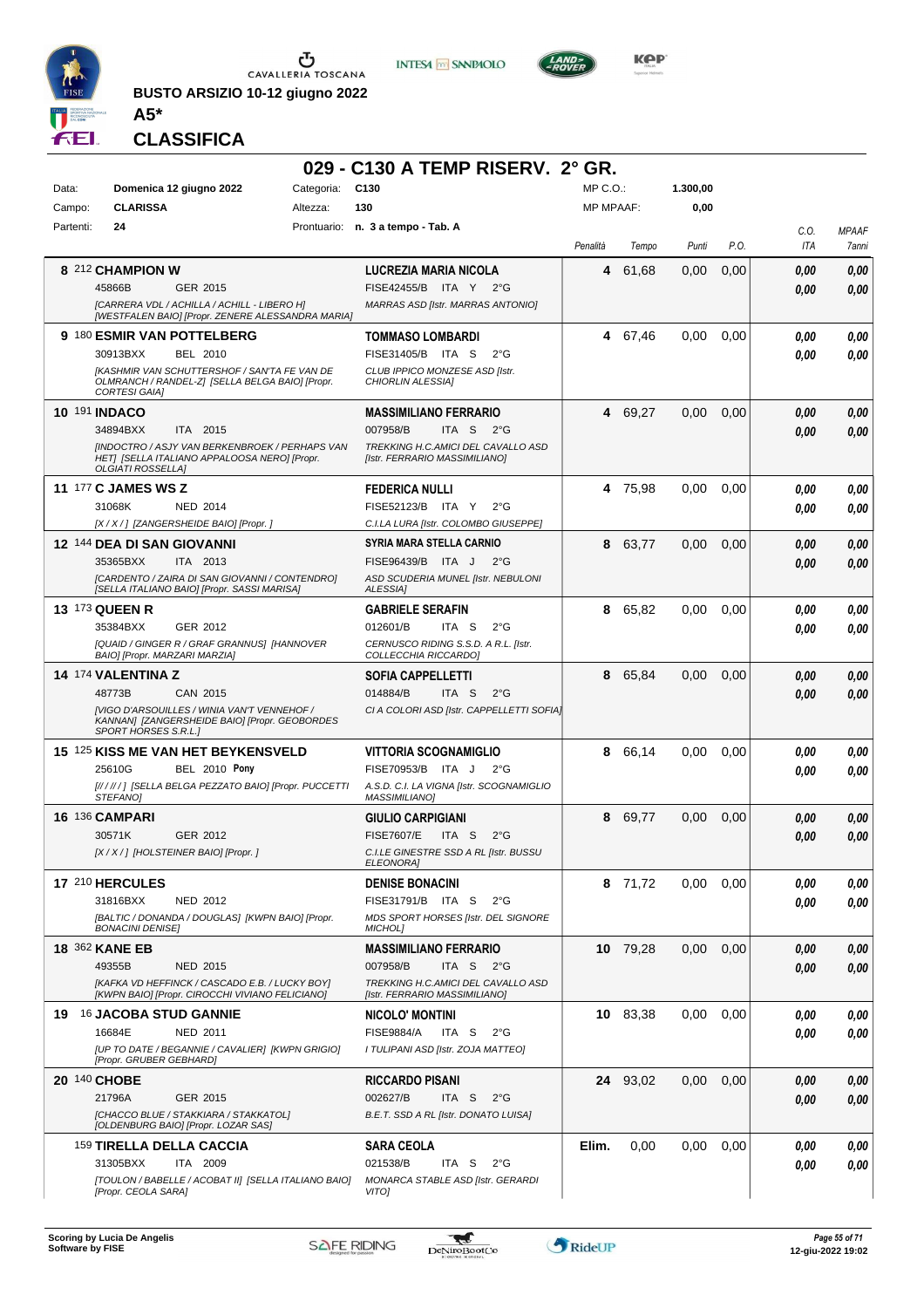

**BUSTO ARSIZIO 10-12 giugno 2022**





**KPP** 

#### **CLASSIFICA**

**A5\***

|           |                                                                                                               |             | 029 - C130 A TEMP RISERV. 2° GR.                            |                  |       |          |      |      |              |
|-----------|---------------------------------------------------------------------------------------------------------------|-------------|-------------------------------------------------------------|------------------|-------|----------|------|------|--------------|
| Data:     | Domenica 12 giugno 2022                                                                                       | Categoria:  | C130                                                        | $MP C. O.$ :     |       | 1.300,00 |      |      |              |
| Campo:    | <b>CLARISSA</b>                                                                                               | Altezza:    | 130                                                         | <b>MP MPAAF:</b> |       | 0,00     |      |      |              |
| Partenti: | 24                                                                                                            | Prontuario: | n. 3 a tempo - Tab. A                                       |                  |       |          |      | C.O. | <b>MPAAF</b> |
|           |                                                                                                               |             |                                                             | Penalità         | Tempo | Punti    | P.O. | ITA  | 7anni        |
|           | <b>151 PATCHINA VAN'T MERELSNEST</b>                                                                          |             | <b>LUDOVICA MINOLI</b>                                      | Rit.             | 0,00  | 0,00     | 0,00 | 0,00 | 0,00         |
|           | 14880D<br>BEL 2015                                                                                            |             | -S<br><b>ITA</b><br>$2^{\circ}$ G<br>008471/B               |                  |       |          |      | 0,00 | 0,00         |
|           | [KANNAN / WENDELINA V'T MERELSNEST / DARCO]<br>[BEL. WARMBLOEDPAARD BAIO] [Propr. AZ. AGR.<br>ZANETTI FRANCAI |             | SCUDERIA DELLA ROVERE SSD A RL [Istr.<br>BORROMEO LODOVICO] |                  |       |          |      |      |              |
| FC 107    |                                                                                                               |             | <b>GIULIO CARPIGIANI</b>                                    | <b>Partito</b>   |       |          |      | 0.00 | 0,00         |
|           |                                                                                                               |             | <b>FISE7607/E</b><br>ITA S<br>$2^{\circ}G$                  |                  |       |          |      | 0.00 | 0.00         |
|           |                                                                                                               |             | C.I.LE GINESTRE SSD A RL [Istr. BUSSU<br>ELEONORA]          |                  |       |          |      |      |              |
| FC 131    |                                                                                                               |             | <b>VITTORIA FENAROLI</b>                                    | <b>Partito</b>   |       |          |      | 0.00 | 0,00         |
|           |                                                                                                               |             | <b>FISE49429/B</b><br>ITA Y<br>$2^{\circ}G$                 |                  |       |          |      | 0,00 | 0.00         |
|           |                                                                                                               |             | FF JUMPING [Istr.]                                          |                  |       |          |      |      |              |

Collegio Giudicante *Presidente MARINA SERAFINO GIADA IACOMELLI ELISABETTA NEGRI MARIA GIOVANNA VIGNATI VALENTINA ZUCCHINALI*

#### **030 - C130 A TEMPO RISERVATA 1° GR.**

| Data:     |                                  | Domenica 12 giugno 2022                                                                         | Categoria: | C <sub>130</sub>                                       | $MP C. O.$ :     |         | 1.000,00 |      |        |              |
|-----------|----------------------------------|-------------------------------------------------------------------------------------------------|------------|--------------------------------------------------------|------------------|---------|----------|------|--------|--------------|
| Campo:    | <b>CLARISSA</b>                  |                                                                                                 | Altezza:   | 130                                                    | <b>MP MPAAF:</b> |         | 0,00     |      |        |              |
| Partenti: | 11                               |                                                                                                 |            | Prontuario: n. 3 a tempo - Tab. A                      |                  |         |          |      | C.O.   | <b>MPAAF</b> |
|           |                                  |                                                                                                 |            |                                                        | Penalità         | Tempo   | Punti    | P.O. | ITA    | 7anni        |
|           | 1 289 ORKANDO HR                 |                                                                                                 |            | <b>MADDALENA RIGHETTO</b>                              | 0                | 65,17   | 0,00     | 0.00 | 250,00 | 0.00         |
|           | 48659B                           | <b>BEL 2014</b>                                                                                 |            | FISE104790/B ITA C<br>$1^{\circ}G$                     |                  |         |          |      | 0.00   | 0.00         |
|           | SPORT HORSES S.R.L.1             | [KANNAN / DREAM LADY / CANADIAN RIVER] [BEL.<br>WARMBLOEDPAARD BAIO BRUNO] [Propr. GEOBORDES    |            | CI A COLORI ASD [Istr. CAPPELLETTI SOFIA]              |                  |         |          |      |        |              |
|           | 2 259 JUNE                       |                                                                                                 |            | <b>ANDREA PIETRO MONTINI</b>                           |                  | 0 66,97 | 0,00     | 0,00 | 180,00 | 0,00         |
|           | 01856/V                          | <b>NED 2014</b>                                                                                 |            | 002826/B<br>ITA SA 1°G                                 |                  |         |          |      | 0.00   | 0.00         |
|           | [Propr. GRUBER GEBHARD]          | [HARLEY VDL / LUGANA / GOODWILL] [KWPN SAURO]                                                   |            | I TULIPANI ASD [Istr. ZOJA MATTEO]                     |                  |         |          |      |        |              |
|           |                                  | 3 225 QUADEXCO VAN'T GROESKE                                                                    |            | <b>FRANCESCA ANDREA CORTI</b>                          | 0                | 73,25   | 0,00     | 0,00 | 150.00 | 0.00         |
|           | 25977BXX                         | <b>NED 2006</b>                                                                                 |            | 014009/B<br>ITA S<br>1°G                               |                  |         |          |      | 0.00   | 0.00         |
|           | <b>FRANCESCA ANDREA1</b>         | [QUASIMODO Z / RATSIRA-DJENTJE / CODEXCO]<br>[NEDERLANDS RIJPAAR. BAIO] [Propr. CORTI           |            | C.I. D'AMPAILLAN ASD [Istr. LEVI DANIELA]              |                  |         |          |      |        |              |
|           | 4 87 NELSON VAN'T SMISVELD       |                                                                                                 |            | <b>FRANCESCA DI GIOVANNI</b>                           |                  | 4 61,86 | 0.00     | 0.00 | 120,00 | 0.00         |
|           | 30352K                           | BEL 2013                                                                                        |            | FISE98540/B<br>ITA C 1°G                               |                  |         |          |      | 0.00   | 0.00         |
|           | [X / X / ] [BWP SAURO] [Propr. ] |                                                                                                 |            | C.I.LA LURA [Istr. COLOMBO GIUSEPPE]                   |                  |         |          |      |        |              |
|           | 5 171 ODEON                      |                                                                                                 |            | <b>FABIO LEGNANI</b>                                   |                  | 4 65,40 | 0.00     | 0.00 | 0.00   | 0,00         |
|           | 25582BXX                         | ITA 2007                                                                                        |            | 002493/B<br>ITA SA 1°G                                 |                  |         |          |      | 0.00   | 0.00         |
|           | SAURO] [Propr. LEGNANI FABIO]    | [AVENIR / LATTANZIA / DESTAIN] [SELLA ITALIANO                                                  |            | C.I.SAN MARCO [Istr. AGOSTINI LORIS<br>GIOVANNI]       |                  |         |          |      |        |              |
|           | 6 241 ACAJOU DELLE ROANE         |                                                                                                 |            | <b>CAMILLA FERRARI</b>                                 |                  | 4 65,54 | 0,00     | 0,00 | 0.00   | 0,00         |
|           | 29804BXX                         | ITA 2010                                                                                        |            | FISE22995/B ITA S<br>$1^{\circ}$ G                     |                  |         |          |      | 0.00   | 0.00         |
|           |                                  | [CANSTAKKO / MELASA DELLE ROANE / ANIMO] [SELLA<br>ITALIANO BAIO] [Propr. CORTESE MARIACAMILLA] |            | LA FORNACETTA ASD [Istr. CODECASA<br><b>OMAR LUCAI</b> |                  |         |          |      |        |              |
|           | 7 266 VAGABOND DE CAUX           |                                                                                                 |            | <b>EMILY D'APOLITO</b>                                 | 4                | 70,29   | 0,00     | 0,00 | 0.00   | 0,00         |
|           | 49107B                           | FRA 2009 Pony                                                                                   |            | FISE86276/B ITA J<br>$1^{\circ}G$                      |                  |         |          |      | 0.00   | 0.00         |
|           | D'APOLITO EMILY]                 | [NIRVANA V (NL) / KASHMIRE DE CAUX / ] [ BAIO] [Propr.                                          |            | C.I.DE LA MONDA [Istr. ROCCHI ANNA]                    |                  |         |          |      |        |              |
|           |                                  | 8 221 HOPE VAN DE HORTHOEVE                                                                     |            | <b>ANDREA PISANI</b>                                   | 8                | 61,69   | 0,00     | 0,00 | 0,00   | 0,00         |
|           | 05259H                           | <b>BEL 2007</b>                                                                                 |            | FISE104872/B ITA C<br>$1^{\circ}G$                     |                  |         |          |      | 0.00   | 0.00         |
|           | CLUB ASD]                        | [CABRIO VAN DE HEFFINCK / UNIANA / FANTASTIQUE]<br>[BEL. WARMBLOEDPAARD GRIGIO] [Propr. JUMPING |            | B.E.T. SSD A RL [Istr. DONATO LUISA]                   |                  |         |          |      |        |              |

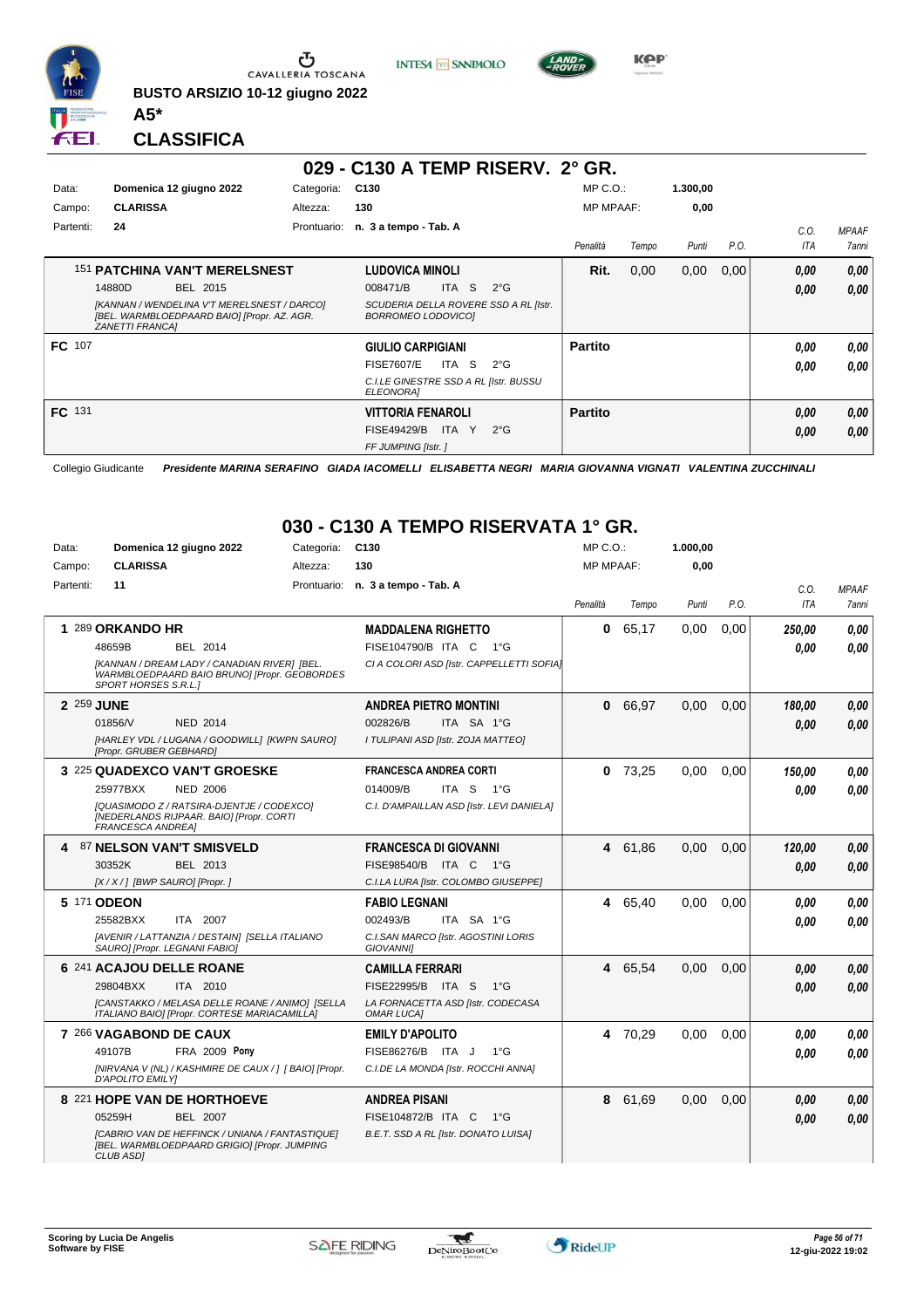

**BUSTO ARSIZIO 10-12 giugno 2022 A5\***





**Kep** 

#### **CLASSIFICA**

|               |                                                                                                                      |             | 030 - C130 A TEMPO RISERVATA 1° GR.                       |                  |                                            |                  |       |          |      |      |              |
|---------------|----------------------------------------------------------------------------------------------------------------------|-------------|-----------------------------------------------------------|------------------|--------------------------------------------|------------------|-------|----------|------|------|--------------|
| Data:         | Domenica 12 giugno 2022                                                                                              | Categoria:  | C130                                                      |                  |                                            | $MP C. O.$ :     |       | 1.000,00 |      |      |              |
| Campo:        | <b>CLARISSA</b>                                                                                                      | Altezza:    | 130                                                       |                  |                                            | <b>MP MPAAF:</b> |       | 0,00     |      |      |              |
| Partenti:     | 11                                                                                                                   | Prontuario: | n. 3 a tempo - Tab. A                                     |                  |                                            |                  |       |          |      | C.O. | <b>MPAAF</b> |
|               |                                                                                                                      |             |                                                           |                  |                                            | Penalità         | Tempo | Punti    | P.O. | ITA  | 7anni        |
|               | 9 284 BRISE D'ANGELS                                                                                                 |             | <b>PRISCILLA GIUSSANI</b>                                 |                  |                                            | 8                | 65,80 | 0,00     | 0,00 | 0.00 | 0,00         |
|               | <b>FRA 2011 Pony</b><br>47314B                                                                                       |             | FISE92420/B                                               | ITA C            | $1^{\circ}G$                               |                  |       |          |      | 0.00 | 0.00         |
|               | [TYGANA D'ANGELS / SURPRISE / ] [PONY BAIO] [Propr.<br>AZ. AGR. SCACCABAROZZI DI SCACCABAROZZI SARA<br><b>MARIA1</b> |             | SCUD DEL PRINCIPE [Istr.<br>SCACCABAROZZI SARA MARIA]     |                  |                                            |                  |       |          |      |      |              |
|               | 10 239 ULYSSE DES CHENES                                                                                             |             | <b>ELENA REBORA</b>                                       |                  |                                            | 13               | 86,92 | 0,00     | 0.00 | 0,00 | 0,00         |
|               | FRA 2008<br>48092B                                                                                                   |             | 010658/B                                                  | <b>ITA</b><br>-S | $1^{\circ}$ G                              |                  |       |          |      | 0.00 | 0.00         |
|               | [NORTON D'EOLE / ADELINE VAN'T PARADIJS / ] [SELLA<br>FRANCESE BAIO] [Propr. REBORA ELENA]                           |             | C.I.IL QUADRIFOGLIO [Istr. BATTAGLINO<br>TERESA LOREDANA] |                  |                                            |                  |       |          |      |      |              |
| <b>FC</b> 187 |                                                                                                                      |             | <b>MICHOL DEL SIGNORE</b>                                 |                  |                                            | <b>Partito</b>   |       |          |      | 0.00 | 0,00         |
|               |                                                                                                                      |             | 34382                                                     | -S<br>ITA        | $2^{\circ}$ G                              |                  |       |          |      | 0.00 | 0.00         |
|               |                                                                                                                      |             | <b>MICHOLI</b>                                            |                  | <b>MDS SPORT HORSES [Istr. DEL SIGNORE</b> |                  |       |          |      |      |              |

Collegio Giudicante *Presidente MARINA SERAFINO GIADA IACOMELLI ELISABETTA NEGRI MARIA GIOVANNA VIGNATI VALENTINA ZUCCHINALI*

#### **031 - C135 A TEMPO QUALIFICANTE**

| Data:            | Domenica 12 giugno 2022                                                                                                                                                 | Categoria: | C <sub>135</sub>                                                                                                                  | MP C.O.:         |           | 2.200,00 |      |                    |                                    |
|------------------|-------------------------------------------------------------------------------------------------------------------------------------------------------------------------|------------|-----------------------------------------------------------------------------------------------------------------------------------|------------------|-----------|----------|------|--------------------|------------------------------------|
| Campo:           | <b>CLARISSA</b>                                                                                                                                                         | Altezza:   | 135                                                                                                                               | <b>MP MPAAF:</b> |           | 0.00     |      |                    |                                    |
| Partenti:        | 65                                                                                                                                                                      |            | Prontuario: n. 3 a tempo - Tab. A                                                                                                 | Penalità         | Tempo     | Punti    | P.O. | C.O.<br><b>ITA</b> | <b>MPAAF</b><br>7anni              |
|                  | <b>1 105 RED BULL</b><br>34105BXX<br>ITA 2013<br>[VAN HELSING / ISAURA DI SAN PATRIGNANO / AVENIR]<br>[SELLA ITALIANO SAURO] [Propr. PALMA ALESSIA]                     |            | <b>FILIPPO CODECASA</b><br>018453/B<br>ITA S<br>$2^{\circ}$ G<br>C.S.CARABINIERI [Istr. BRECCIAROLI<br><b>STEFANOI</b>            | 0                | 58.45     | 0.00     | 0.00 | 453,46<br>220,00   | 0.00<br>0.00                       |
|                  | 2 93 VALSEUSE DE TERLONG<br>26904K<br>FRA 2009<br>[X / X / ] [SELLA FRANCESE BAIO] [Propr. ]                                                                            |            | <b>PATRICIA SEGURA</b><br>FISE113941/K ESP S<br>$2^{\circ}$ G<br>FISE [Istr.]                                                     | 0                | 58,70     | 0.00     | 0,00 | 330,26<br>0.00     | 0.00<br>0.00                       |
|                  | 3 190 EVEREST DU MILON<br>48196B<br>FRA 2014<br>[AIR JORDAN / HIMALAYA III / ] [SELLA FRANCESE BAIO]<br>[Propr. RIDERS SRL]                                             |            | <b>LUCA MARIA MONETA</b><br>002708/B<br>ITA <sub>S</sub><br>$2^{\circ}$ G<br>CI SANT'ANNA ASD [Istr. MONETA LUCA<br><b>MARIAI</b> | 0                | 59,58     | 0.00     | 0,00 | 277,46<br>0.00     | 0,00<br>0.00                       |
|                  | 4 370 CARPACCE<br>34879BXX<br>GER 2011<br>[CAPISTRANO / LADYKRACHER / LARENCO]<br>[WESTFALEN GRIGIO] [Propr. MANISHA SRL]                                               |            | <b>MATTEO CHECCHI</b><br>004393/B<br>ITA S<br>$2^{\circ}$ G<br>A.S.ETREA [Istr. CHECCHI MATTEO]                                   | 0                | 59,72     | 0.00     | 0.00 | 224,66<br>0.00     | 0.00<br>0.00                       |
|                  | 5 76 GETORIA B<br>33597BXX<br><b>NED 2011</b><br>[ALICANTE HBC / VICTORIA M / AHORN] [KWPN GRIGIO]<br>[Propr. GIARDINI SAN ROCCO S.R.L.]                                |            | <b>FILIPPO CODECASA</b><br>018453/B<br>ITA S<br>$2^{\circ}G$<br>C.S.CARABINIERI [Istr. BRECCIAROLI<br><b>STEFANOI</b>             | 0                | 61,01     | 0.00     | 0.00 | 189,46<br>0.00     | 0.00<br>0.00                       |
|                  | 6 189 D-DAY VAN DE KEIHOEVE Z<br>46987B<br>FRA 2015<br>IDON'T TOUCH TIJI HERO / QUEL DAME Z / QUINAR ZI<br>[ZANGERSHEIDE BAIO] [Propr. EUROPA CAVALLI SAS]              |            | <b>MANUEL ROBERTI</b><br>005773/B<br>ITA S<br>$2^{\circ}G$<br>C.I.SPORT.EQUUS CLUB [Istr. PERI GIAN<br>PAOLO]                     | 0                | 61,51     | 0,00     | 0,00 | 83,86<br>0.00      | 0.00<br>250,00                     |
|                  | 7 82 BEAUTY STAR PH Z<br>34592BXX<br>BEL 2014<br>[BIG STAR JR KZ / MRS. BLUE Z / MR. BLUE]<br>[ZANGERSHEIDE BAIO] [Propr. INTERNATIONAL HORSES<br><b>SRL1</b>           |            | <b>MATTEO CHECCHI</b><br>004393/B<br>ITA S<br>$2^{\circ}$ G<br>A.S.ETREA [Istr. CHECCHI MATTEO]                                   | 0                | 61,84     | 0.00     | 0.00 | 83,86<br>0.00      | 0.00<br>0.00                       |
|                  | 8 215 I'M SAYING SO D'ACHERONTE<br>35089BXX<br>ITA 2015<br>ITOULON / DOUBLE BARONESS D'ACHERONTE / CALIDO]<br>[SELLA ITALIANO GRIGIO] [Propr. SEVESO MARIA<br>CRISTINA] |            | <b>MARTA FASOLINI</b><br>FISE26837/E ITA Y<br>$2^{\circ}$ G<br>IL GHIRO SSARLD [Istr. CARBONELLI<br><b>VALENTINA1</b>             | 0                | 62.45     | 0.00     | 0.00 | 83,86<br>132,00    | 0,00<br>150,00                     |
|                  | 9 214 TOM D'RUFFOSSE<br>34553BXX<br>FRA 2007<br>[ONCLE POL / GIRODYNE / QUOUGLOF ROUGE] [SELLA<br>FRANCESE BAIO] [Propr. EQUIPASSIONE S.R.L.]                           |            | <b>MILLA LOU JANY POLIZZI</b><br>FISE47702/B ITA Y<br>$2^{\circ}G$<br>POLIZZI JUMPING TEAM ASD [Istr. POLIZZI<br>CHIARA LYDIA]    |                  | 0, 64, 10 | 0,00     | 0,00 | 83,86<br>0.00      | 0,00<br>0.00                       |
| Software by FISE | Scoring by Lucia De Angelis                                                                                                                                             |            | ليب<br><b>SAFE RIDING</b><br>DeNiroBootCo                                                                                         | RideUP           |           |          |      |                    | Page 57 of 71<br>12-giu-2022 19:02 |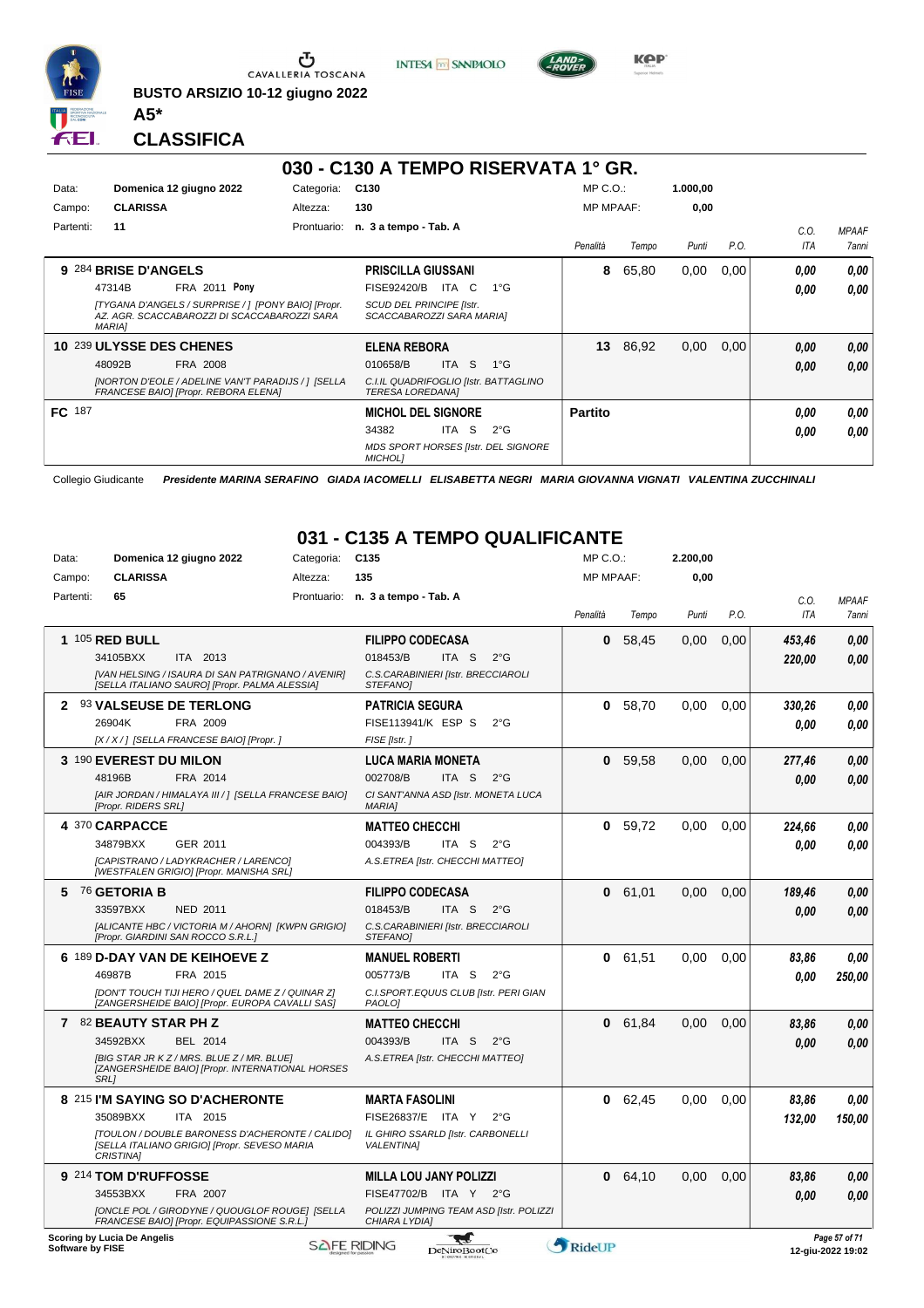

**BUSTO ARSIZIO 10-12 giugno 2022 A5\***





 $LAND =$ 

**CLASSIFICA**

|           |                                                                                                      |            | 031 - C135 A TEMPO QUALIFICANTE                                  |                  |           |          |      |       |              |
|-----------|------------------------------------------------------------------------------------------------------|------------|------------------------------------------------------------------|------------------|-----------|----------|------|-------|--------------|
| Data:     | Domenica 12 giugno 2022                                                                              | Categoria: | C <sub>135</sub>                                                 | $MP C. O.$ :     |           | 2.200,00 |      |       |              |
| Campo:    | <b>CLARISSA</b>                                                                                      | Altezza:   | 135                                                              | <b>MP MPAAF:</b> |           | 0,00     |      |       |              |
| Partenti: | 65                                                                                                   |            | Prontuario: n. 3 a tempo - Tab. A                                |                  |           |          |      | C.O.  | <b>MPAAF</b> |
|           |                                                                                                      |            |                                                                  | Penalità         | Tempo     | Punti    | P.O. | ITA   | 7anni        |
|           | 10 161 GREAT MOVIESTAR                                                                               |            | <b>LUCA MARIA MONETA</b>                                         | 0                | 64,34     | 0.00     | 0,00 | 83,86 | 0,00         |
|           | 47619B<br>BEL 2012                                                                                   |            | 002708/B<br>ITA S<br>$2^{\circ}$ G                               |                  |           |          |      | 0.00  | 0.00         |
|           | [SISLEY DE LA TOUR VIDAL / VIRABELLA / ] [CHEVAL DE                                                  |            | CI SANT'ANNA ASD [Istr. MONETA LUCA                              |                  |           |          |      |       |              |
|           | SPORT BELG BAIO  [Propr. DI FRANCO VERONICA]                                                         |            | <b>MARIA]</b>                                                    |                  |           |          |      |       |              |
|           | <b>11 167 DOLCE VITA 222</b>                                                                         |            | <b>CHIARA RUZZIER</b>                                            | 0                | 64,68     | 0,00     | 0,00 | 70,40 | 0,00         |
|           | 15515E<br>GER 2012                                                                                   |            | 005461/D<br>ITA <sub>S</sub><br>$2^{\circ}$ G                    |                  |           |          |      | 0.00  | 0.00         |
|           | <b>IDANKESCHON / CESSNA / COUNT GRANNUSI</b><br>[WESTFALEN BAIO] [Propr. SOC.AGR.RIOLA STABLE SRL]   |            | LE ROANE [Istr. MAGATON GIOVANNI]                                |                  |           |          |      |       |              |
|           | <b>12 155 EDANA 6</b>                                                                                |            | <b>CAMILLA VITTADINI</b>                                         |                  | 0 65,52   | 0.00     | 0,00 | 70,40 | 0,00         |
|           | 49288B<br>GER 2012                                                                                   |            | 011001/B<br>ITA S<br>$2^{\circ}$ G                               |                  |           |          |      | 0.00  | 0.00         |
|           | [CASTELAN II / ASKANIA / CASALL] [HOLSTEINER BAIO]                                                   |            | CI SANT'ANNA ASD [Istr. MONETA LUCA                              |                  |           |          |      |       |              |
|           | [Propr. BERGADANO ALESSANDRA]                                                                        |            | <b>MARIAI</b>                                                    |                  |           |          |      |       |              |
|           | 13 219 SULTAN DE BEAUFOUR                                                                            |            | <b>YVES PETER WINKELMOLEN</b>                                    | 0                | 66,35     | 0.00     | 0.00 | 70,40 | 0,00         |
|           | 03785C<br>FRA 2006<br>[CARDENTO / PIN UP DE BEAUFOUR / FOR PLEASURE]                                 |            | FISE27733/C NED S<br>$2^{\circ}G$                                |                  |           |          |      | 0.00  | 0.00         |
|           | [SELLA FRANCESE BAIO] [Propr. LO & F HORSES DI<br>INIGO LOPEZ DE LA OSA ESCRIBANO]                   |            | CI VARASE SSD A RL [Istr. LOPEZ DE LA<br>OSA ESCRIBANO INIGOI    |                  |           |          |      |       |              |
|           | 14 90 VARIUS COT CHAT                                                                                |            | <b>VALENTINA ROSSINI</b>                                         | 0                | 66,73     | 0.00     | 0,00 | 70,40 | 0,00         |
|           | 25565K<br>FRA 2009                                                                                   |            | GL000076<br>SUI S<br>$2^{\circ}$ G                               |                  |           |          |      | 0.00  | 0.00         |
|           | [X / X / ] [SELLA FRANCESE SAURO] [Propr. ]                                                          |            | FISE [Istr.]                                                     |                  |           |          |      |       |              |
|           | 14 183 CHACCO'S LAWITO PS                                                                            |            | <b>RICCARDO PISANI</b>                                           | 0                | 66,73     | 0,00     | 0.00 | 70,40 | 0,00         |
|           | 22530A<br>GER 2015                                                                                   |            | 002627/B<br>ITA S<br>$2^{\circ}G$                                |                  |           |          |      | 0.00  | 100,00       |
|           | [CHACCO BLUE / LAWITOUNA / LAWITO] [OLDENBURG<br>BAIO] [Propr. LOZAR SAS]                            |            | B.E.T. SSD A RL [Istr. DONATO LUISA]                             |                  |           |          |      |       |              |
|           | <b>16 130 VANITY Z</b>                                                                               |            | <b>SILVIA BAZZANI</b>                                            | 0                | 67,89     | 0,00     | 0,00 | 70,40 | 0,00         |
|           | 22944A<br>BEL 2014                                                                                   |            | 002572/B<br>ITA S<br>$2^{\circ}$ G                               |                  |           |          |      | 0.00  | 0.00         |
|           | [VANTAST Z / PAGALUNA / BALOU DU ROUET]<br>[ZANGERSHEIDE BAIO] [Propr. LOZAR SAS]                    |            | B.E.T. SSD A RL [Istr. DONATO LUISA]                             |                  |           |          |      |       |              |
|           | 17 193 CHRISTIANO F                                                                                  |            | <b>DOMENICO MOROSOLI</b>                                         | 0                | 68,10     | 0.00     | 0,00 | 70,40 | 0,00         |
|           | 30005K<br>GER 2014                                                                                   |            | GL000136<br>SUI S<br>$2^{\circ}G$                                |                  |           |          |      | 0.00  | 0.00         |
|           | [X / X / ] [OLDENBURG SAURO] [Propr. ]                                                               |            | FISE [Istr.]                                                     |                  |           |          |      |       |              |
|           | <b>18 160 FULVIA D' ARVOR</b>                                                                        |            | <b>MATILDE GIORGIA BIANCHI</b>                                   | 0                | 68,16     | 0,00     | 0.00 | 0.00  | 0,00         |
|           | 49455B<br>FRA 2015                                                                                   |            | 023286/B<br>ITA S<br>$2^{\circ}$ G                               |                  |           |          |      | 0.00  | 0.00         |
|           | [QUID DE TALMA / KAOLAZE DE RUMENOU / ] [SELLA<br>FRANCESE BAIO] [Propr. WHITES SOC. A RESP LIMITATA |            | IL GHIRO SSARLD [Istr. CARBONELLI<br><b>VALENTINA1</b>           |                  |           |          |      |       |              |
|           | SEMPL.]                                                                                              |            |                                                                  |                  |           |          |      |       |              |
|           | 19 126 STAKKALITA PS                                                                                 |            | <b>GUIDO TARANTINI</b>                                           |                  | 0 68,17   | 0,00     | 0,00 | 0,00  | 0,00         |
|           | 17272E<br>GER 2012                                                                                   |            | 008884/G<br>ITA S<br>$2^{\circ}$ G                               |                  |           |          |      | 0,00  | 0,00         |
|           | [STAKKATOL / LEONA / LITERAT] [OLDENBURG BAIO]<br>[Propr. ANAF CLEMENT YVES]                         |            | C.I.LE GINESTRE SSD A RL [Istr. SCOTTI<br>SARA]                  |                  |           |          |      |       |              |
|           | 20 96 AGATA                                                                                          |            | <b>GIULIA NEIROTTI</b>                                           |                  | 0 68,33   | 0,00     | 0,00 | 0,00  | 0,00         |
|           | ITA 2011<br>19363A                                                                                   |            | 013817/A<br>ITA S<br>$2^{\circ}$ G                               |                  |           |          |      | 88,00 | 0,00         |
|           | [CASCARI / KISS ME DE SEMILLY / VOLTAIRE] [SELLA                                                     |            | PONTENUOVOHORSES ASD [Istr. ALBANES]                             |                  |           |          |      |       |              |
|           | ITALIANO BAIO] [Propr. EQUIN'OZIO SOCIETÀ SEMPLICE<br>AGRICOLA]                                      |            | <b>BIANCA]</b>                                                   |                  |           |          |      |       |              |
|           | 21 148 BACH DES COEURIES Z                                                                           |            | <b>MASSIMILIANO SCOGNAMIGLIO</b>                                 | 0                | 68,96     | 0,00     | 0,00 | 0,00  | 0,00         |
|           | FRA 2015<br>45952B                                                                                   |            | 004119/B<br>ITA S $2^{\circ}G$                                   |                  |           |          |      | 0,00  | 0,00         |
|           | [BERTIL DU BARY / POMMELLINA / BURGGRAAF]<br>[ZANGERSHEIDE BAIO] [Propr. AZ. AG.DEI PRATI DI         |            | A.S.D. C.I. LA VIGNA [Istr. SCOGNAMIGLIO<br><b>MASSIMILIANO]</b> |                  |           |          |      |       |              |
|           | STEFANO DONATI]<br>22 169 PARIS                                                                      |            | <b>DOMENICO MOROSOLI</b>                                         |                  | 0 69,47   | 0,00     | 0,00 | 0,00  | 0,00         |
|           | 29522K<br>BEL 2015                                                                                   |            | GL000136<br>SUI S<br>$2^{\circ}$ G                               |                  |           |          |      | 0,00  | 0,00         |
|           | [X / X / ] [BWP SAURO] [Propr. ]                                                                     |            | FISE [Istr.]                                                     |                  |           |          |      |       |              |
|           | 23 224 VIPOLYTE Z                                                                                    |            | <b>ANDREA PIETRO MONTINI</b>                                     |                  | $0$ 70,02 | 0,00     | 0,00 | 0,00  | 0,00         |
|           | 21826A<br>BEL 2011                                                                                   |            | 002826/B<br>ITA SA 1°G                                           |                  |           |          |      | 0,00  | 0,00         |
|           | [VA-VITE / HIPOLYTE / CHIN CHIN] [ZANGERSHEIDE                                                       |            | I TULIPANI ASD [Istr. ZOJA MATTEO]                               |                  |           |          |      |       |              |
|           | BAIO] [Propr. GIMA SRL]                                                                              |            |                                                                  |                  |           |          |      |       |              |

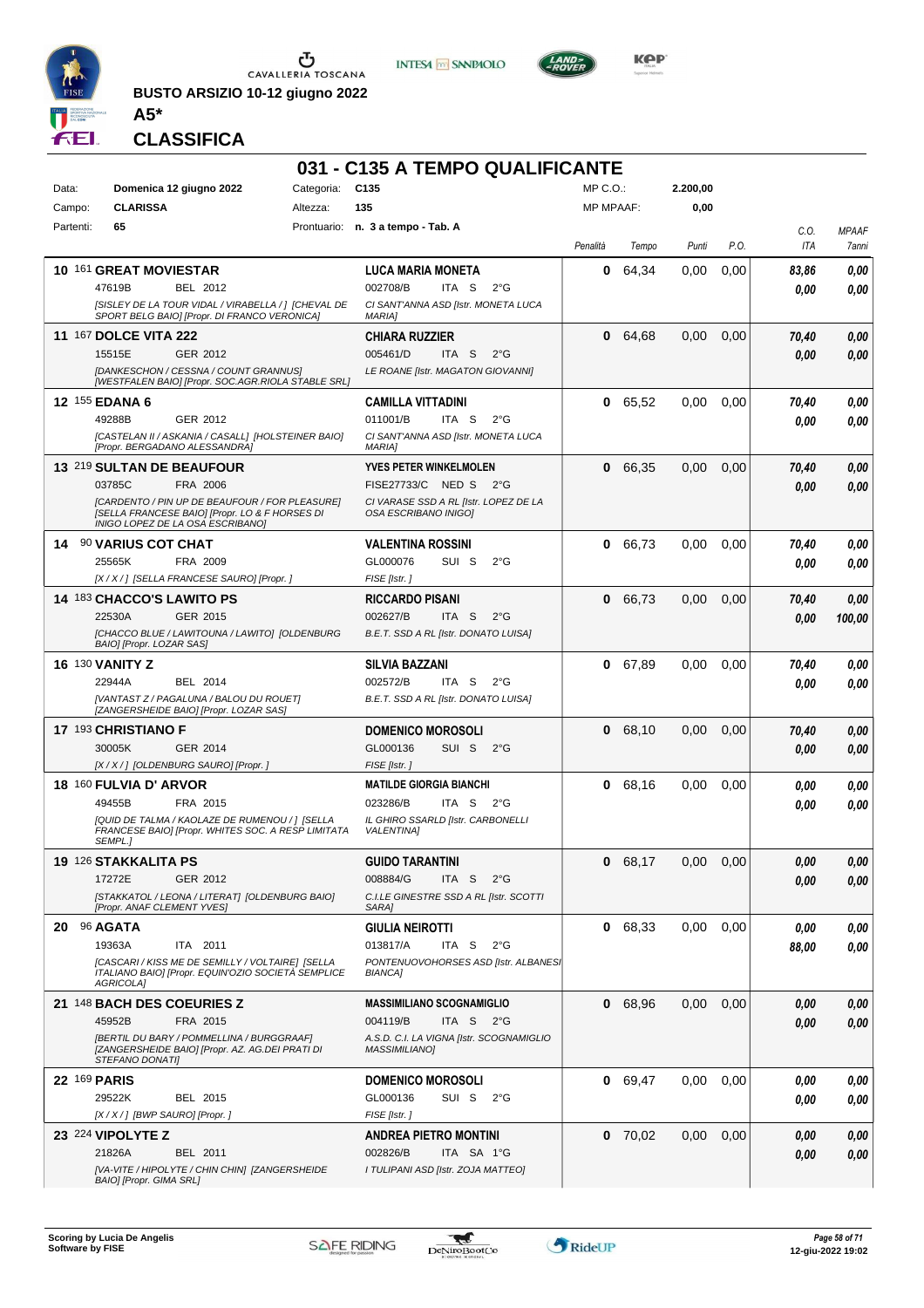

**BUSTO ARSIZIO 10-12 giugno 2022 A5\***





**KOP** 

**CLASSIFICA**

|                      |                                                                                                          |            | 031 - C135 A TEMPO QUALIFICANTE                               |                  |           |          |      |                |              |
|----------------------|----------------------------------------------------------------------------------------------------------|------------|---------------------------------------------------------------|------------------|-----------|----------|------|----------------|--------------|
| Data:                | Domenica 12 giugno 2022                                                                                  | Categoria: | C <sub>135</sub>                                              | MP C.O.:         |           | 2.200,00 |      |                |              |
| Campo:               | <b>CLARISSA</b>                                                                                          | Altezza:   | 135                                                           | <b>MP MPAAF:</b> |           | 0,00     |      |                |              |
| Partenti:            | 65                                                                                                       |            | Prontuario: n. 3 a tempo - Tab. A                             |                  |           |          |      | C.O.           | <b>MPAAF</b> |
|                      |                                                                                                          |            |                                                               | Penalità         | Tempo     | Punti    | P.O. | ITA            | 7anni        |
|                      | 24 203 HUMPHREY                                                                                          |            | <b>GIORGIA DE LORENZI</b>                                     | 0                | 70,73     | 0.00     | 0,00 | 0,00           | 0,00         |
|                      | 47836B<br>NED 2012                                                                                       |            | FISE56428/B ITA Y<br>$2^{\circ}G$                             |                  |           |          |      | 0,00           | 0,00         |
|                      | [THUNDER VAN DE ZUUTHOEVE / BINGLY / 01.07028                                                            |            | LA FORNACETTA ASD [Istr. CODECASA                             |                  |           |          |      |                |              |
|                      | HARLEY VDLJ [KWPN BAIO] [Propr. ALUSTUD S.R.L.]                                                          |            | OMAR LUCA]                                                    |                  |           |          |      |                |              |
|                      | 25 80 VANITA' DELLE ROANE                                                                                |            | <b>FABIO BROTTO</b>                                           |                  | $0$ 71,28 | 0,00     | 0,00 | 0,00           | 0,00         |
|                      | 09183D<br>ITA 2008                                                                                       |            | 001294/D<br>ITA <sub>S</sub><br>$2^{\circ}G$                  |                  |           |          |      | 0,00           | 0,00         |
|                      | <b>[EUROCOMMERCE BERLIN / REALTA' DELLE ROANE /</b><br>AHORN Z] [SELLA ITALIANO GRIGIO] [Propr. ALLEV.TO |            | LE ROANE [Istr. MAGATON GIOVANNI]                             |                  |           |          |      |                |              |
|                      | EQUINI LE ROANE DI BROTTO PAOLO]                                                                         |            |                                                               |                  |           |          |      |                |              |
| 25 213 HOLIDAY       |                                                                                                          |            | <b>MATHILDA VIRGINIA ADELE COLOMBO</b>                        | 0                | 71,28     | 0.00     | 0.00 | 0,00           | 0,00         |
|                      | 45986B<br>NED 2012                                                                                       |            | FISE44439/B ITA Y 2°G                                         |                  |           |          |      | 0,00           | 0,00         |
|                      | [ELDORADO VAN DE ZESHOEK / BRESCIA / P<br>VANCOUVER] [KWPN BAIO MARRONE] [Propr. CENTRO                  |            | C.I.LA LURA [Istr. COLOMBO GIUSEPPE]                          |                  |           |          |      |                |              |
|                      | <b>IPPICO LA LURA ASDI</b>                                                                               |            |                                                               |                  |           |          |      |                |              |
| 27 277 TEXAS Z       |                                                                                                          |            | <b>ILARIA MASSETTI</b>                                        |                  | $0$ 71,43 | 0,00     | 0,00 | 0,00           | 0,00         |
|                      | 46894B<br>NED 2012                                                                                       |            | FISE66826/B ITA S 1°G                                         |                  |           |          |      | 0,00           | 0,00         |
|                      | [THUNDER VD ZUUTHOEVE / BELOUKA / ]<br>[ZANGERSHEIDE BAIO] [Propr. MEDICI LUDOVICA]                      |            | C.I.SPORT.EQUUS CLUB [Istr. PERI GIAN<br>PAOLO1               |                  |           |          |      |                |              |
|                      | 28 116 CAIO LARGO                                                                                        |            | <b>FABIO BROTTO</b>                                           | 0                | 71,48     | 0,00     | 0.00 | 0,00           | 0,00         |
|                      | 12678D<br>ITA 2011                                                                                       |            | 001294/D<br>ITA S<br>$2^{\circ}G$                             |                  |           |          |      | 0,00           | 0,00         |
|                      | [CRISTO / CACHARELL VT WINKENSHOF Z / CASMIR Z]                                                          |            | LE ROANE [Istr. MAGATON GIOVANNI]                             |                  |           |          |      |                |              |
|                      | [SELLA ITALIANO BAIO] [Propr. ONGARO GIOVANNI<br>PAOLO1                                                  |            |                                                               |                  |           |          |      |                |              |
|                      | <b>29 129 CUPIDO VG Z</b>                                                                                |            | <b>STEFANO NICOLODI</b>                                       |                  | $0$ 72,10 | 0,00     | 0,00 | 0,00           | 0,00         |
|                      | 30534K<br><b>BEL 2015</b>                                                                                |            | 002690/A<br>ITA S<br>$2^{\circ}G$                             |                  |           |          |      | 0.00           | 0,00         |
|                      | [X / X / ] [ZANGERSHEIDE SAURO] [Propr. ]                                                                |            | CENTRO IPPICO LA TORBIERA S.S.D. A R.L.                       |                  |           |          |      |                |              |
|                      |                                                                                                          |            | [Istr. NICOLODI STEFANO]                                      |                  |           |          |      |                |              |
|                      | 30 218 DAKOTA VAN SCHUTTERSHOF<br>33093BXX<br><b>BEL 2009</b>                                            |            | <b>MARTINA SCHIRINZI</b><br>FISE69623/B ITA J<br>$2^{\circ}G$ |                  | $0$ 72,70 | 0,00     | 0,00 | 0.00           | 0,00         |
|                      | <b>JUSTINOV / FREE STYLE VH POLDERHOF / KASHMIR VAN</b>                                                  |            | SCUDERIA SIBILIA ASD [Istr. SIBILIA RINO]                     |                  |           |          |      | 0.00           | 0,00         |
|                      | SCHUTTERSHOF  [SELLA BELGA BAIO] [Propr. SCHIRINZI<br><b>MARTINAI</b>                                    |            |                                                               |                  |           |          |      |                |              |
| <b>31 195 IRINDI</b> |                                                                                                          |            | <b>GIULIO CARPIGIANI</b>                                      | 0                | 72,74     | 0,00     |      |                |              |
|                      | <b>SCN 2013</b><br>31131K                                                                                |            | <b>FISE7607/E</b><br>ITA S<br>$2^{\circ}$ G                   |                  |           |          | 0,00 | 0,00           | 0,00         |
|                      | $[X/X']$ [KWPN GRIGIO] [Propr.]                                                                          |            | C.I.LE GINESTRE SSD A RL [Istr. BUSSU                         |                  |           |          |      | 0,00           | 0,00         |
|                      |                                                                                                          |            | ELEONORA]                                                     |                  |           |          |      |                |              |
|                      | 32 372 JOLIE COEUR D'AVRIL                                                                               |            | <b>LUCA MARIA MONETA</b>                                      |                  | 4 59,22   | 0.00     | 0.00 | 0,00           | 0,00         |
|                      | 26997K<br>SUI 2014                                                                                       |            | 002708/B<br>ITA S<br>$2^{\circ}$ G                            |                  |           |          |      | $\pmb{0,\!00}$ | $\it 0,00$   |
|                      | [X / X / ] [SELLA SVIZZERO BAIO] [Propr. ]                                                               |            | CI SANT'ANNA ASD [Istr. MONETA LUCA<br><b>MARIA1</b>          |                  |           |          |      |                |              |
|                      | 33 175 URLO DEL CASTEGNO                                                                                 |            | <b>GIANLUCA CLERICO</b>                                       |                  | 4 62,61   | 0,00     | 0,00 | 0,00           | 0,00         |
|                      | 20289A<br>ITA 2014                                                                                       |            | FISE13785/A ITA S<br>$2^{\circ}$ G                            |                  |           |          |      | 0,00           | 0,00         |
|                      | [ECO DEL CASTEGNO / CHEOPE / CASSINI] [SELLA                                                             |            | CE CAPRICORNO SSD A RL [Istr. CLERICO                         |                  |           |          |      |                |              |
|                      | ITALIANO BAIO] [Propr. SSD CENTRO EQUESTRE<br>CAPRICORNO ARLI                                            |            | GIANLUCA]                                                     |                  |           |          |      |                |              |
| 34 207 FLEUR         |                                                                                                          |            | <b>CHIARA LYDIA POLIZZI</b>                                   |                  | 4 65,08   | 0,00     | 0,00 | 0,00           | 0,00         |
|                      | 46815B<br>NED 2010                                                                                       |            | 023383/B<br>ITA S<br>$2^{\circ}$ G                            |                  |           |          |      | 0,00           | 0,00         |
|                      | [STARTREK / VALENCIA / NOBILITY] [KWPN BAIO] [Propr.<br>EQUIPASSIONE S.R.L.J                             |            | POLIZZI JUMPING TEAM ASD [Istr. POLIZZI<br>CHIARA LYDIA]      |                  |           |          |      |                |              |
|                      | 35 165 CHACCO-BROWN 3                                                                                    |            | <b>GIULIO CARPIGIANI</b>                                      |                  | 4 65,15   | 0,00     | 0,00 | 0,00           | 0,00         |
|                      | 30671K<br>GER 2009                                                                                       |            | <b>FISE7607/E</b><br>ITA S<br>$2^{\circ}$ G                   |                  |           |          |      | 0,00           | 0,00         |
|                      | [X / X / ] [OLDENBURG BAIO] [Propr. ]                                                                    |            | C.I.LE GINESTRE SSD A RL [Istr. BUSSU                         |                  |           |          |      |                |              |
|                      |                                                                                                          |            | ELEONORA]                                                     |                  |           |          |      |                |              |
|                      | 36 163 S.M. VIGOMIE                                                                                      |            | <b>FILIPPO CODECASA</b>                                       |                  | 4 65,58   | 0,00     | 0,00 | 0,00           | 0,00         |
|                      | 29051K<br>SUI 2015                                                                                       |            | 018453/B<br>ITA S<br>$2^{\circ}$ G                            |                  |           |          |      | 0,00           | 0,00         |
|                      | [X / X / ] [SELLA SVIZZERO SAURO] [Propr. ]                                                              |            | C.S.CARABINIERI [Istr. BRECCIAROLI<br>STEFANO]                |                  |           |          |      |                |              |
|                      | 37 211 CORNELIA DU RUISSEAU                                                                              |            | <b>FILIPPO FRIGERIO</b>                                       |                  | 4 67,61   | 0,00     | 0,00 | 0,00           | 0,00         |
|                      | 30629K<br>FRA 2012                                                                                       |            | FISE37069/B ITA S<br>$2^{\circ}G$                             |                  |           |          |      | 0,00           | 0,00         |
|                      | [X / X / ] [SELLA FRANCESE BAIO] [Propr. ]                                                               |            | C.I.LOMBARDO [Istr. FRIGERIO GIOVANNI]                        |                  |           |          |      |                |              |
|                      |                                                                                                          |            |                                                               |                  |           |          |      |                |              |

**Scoring by Lucia De Angelis Software by FISE 12-giu-2022 19:02**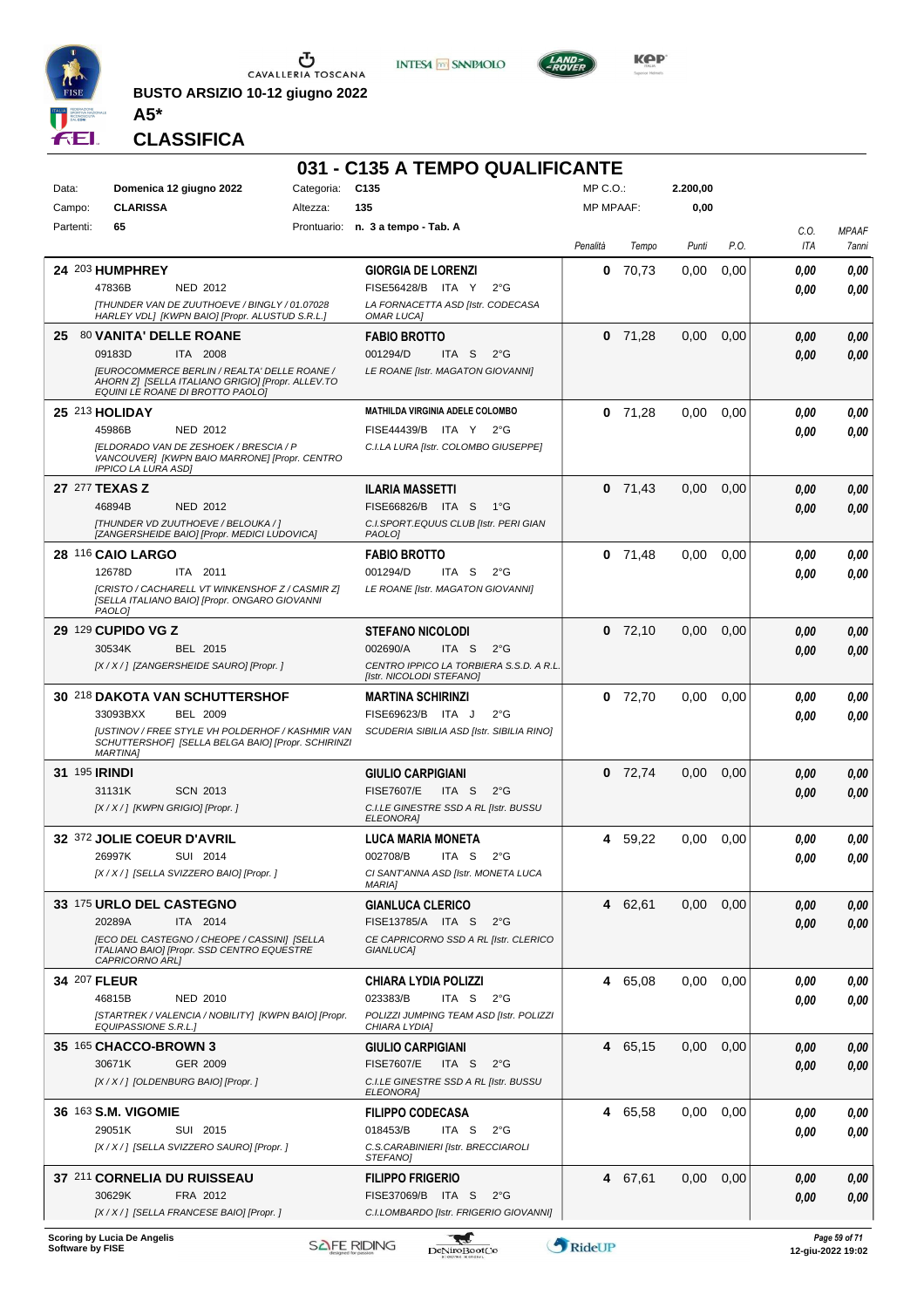

**BUSTO ARSIZIO 10-12 giugno 2022**





 $LAND =$ 

**CLASSIFICA**

**A5\***

|           |                                                                                                                                          |            | 031 - C135 A TEMPO QUALIFICANTE                                                              |                  |         |          |      |                |                       |
|-----------|------------------------------------------------------------------------------------------------------------------------------------------|------------|----------------------------------------------------------------------------------------------|------------------|---------|----------|------|----------------|-----------------------|
| Data:     | Domenica 12 giugno 2022                                                                                                                  | Categoria: | C <sub>135</sub>                                                                             | MP C. O.         |         | 2.200,00 |      |                |                       |
| Campo:    | <b>CLARISSA</b>                                                                                                                          | Altezza:   | 135                                                                                          | <b>MP MPAAF:</b> |         | 0,00     |      |                |                       |
| Partenti: | 65                                                                                                                                       |            | Prontuario: n. 3 a tempo - Tab. A                                                            | Penalità         | Tempo   | Punti    | P.O. | C.O.<br>ITA    | <b>MPAAF</b><br>7anni |
|           | <b>38 162 CASANOVA DELLA FLORIDA</b><br>ITA 2014<br>34495BXX                                                                             |            | <b>MASSIMILIANO FERRARIO</b><br>007958/B<br>ITA S<br>$2^{\circ}$ G                           | 4                | 68,61   | 0,00     | 0,00 | 0.00<br>0.00   | 0,00<br>0,00          |
|           | [EMILION / PERLA DELLA FLORIDA / DOHITZUN<br>GUERNICA] [SELLA ITALIANO BAIO] [Propr. AZ. AGR.<br>PRATO ROTONDO DI FERRARIO MASSIMILIANO] |            | TREKKING H.C.AMICI DEL CAVALLO ASD<br>[Istr. FERRARIO MASSIMILIANO]                          |                  |         |          |      |                |                       |
|           | 39 115 BARLEY DE BLONDEL                                                                                                                 |            | <b>GIORGIA DE LORENZI</b>                                                                    |                  | 4 68,79 | 0,00     | 0,00 | 0,00           | 0,00                  |
|           | 16898F<br>FRA 2011<br>[HARLEY / TAHITI DE BLONDEL / LUCCIANNO] [SELLA<br>FRANCESE BAIO] [Propr. ALUSTUD S.R.L.]                          |            | FISE56428/B ITA Y<br>$2^{\circ}$ G<br>LA FORNACETTA ASD [Istr. CODECASA<br><b>OMAR LUCAI</b> |                  |         |          |      | 0.00           | 0,00                  |
|           | 40 110 IGOR VAN HET LINDEBOS                                                                                                             |            | TOMMASO LOMBARDI                                                                             |                  | 4 68,85 | 0,00     | 0.00 | 0.00           | 0,00                  |
|           | 30911BXX<br><b>BEL 2008</b>                                                                                                              |            | FISE31405/B ITA S<br>$2^{\circ}$ G                                                           |                  |         |          |      | 0.00           | 0.00                  |
|           | [DON QUICHOT / RATINA VAN HET LINDEBOS /<br>PAVAROTTI V/DE HELLE] [BWP BAIO] [Propr. LOMBARDI<br><b>TOMMASOI</b>                         |            | CLUB IPPICO MONZESE ASD [Istr.<br>CHIORLIN ALESSIA]                                          |                  |         |          |      |                |                       |
| 41        | 89 BORNEO GERY                                                                                                                           |            | <b>EDOARDO INGRA'</b>                                                                        |                  | 4 69,18 | 0,00     | 0,00 | 0,00           | 0,00                  |
|           | 23978G<br>FRA 2011<br>[OUTSIDER / JAEE DES ORES / ] [SELLA FRANCESE                                                                      |            | FISE16026/G ITA S<br>$2^{\circ}G$<br>ASD SCUDERIE DELLA PICCHETTA [Istr.                     |                  |         |          |      | 0.00           | 0,00                  |
|           | GRIGIO] [Propr. GRIMALDI GUIDO]                                                                                                          |            | <b>VILLOTTI ELIA]</b>                                                                        |                  |         |          |      |                |                       |
|           | 42 91 IVOLI                                                                                                                              |            | OSCAR DALMIRO TUCCI TAGLE                                                                    | 4                | 70,46   | 0.00     | 0,00 | 0.00           | 0,00                  |
|           | 19851A<br>NED 2013<br>[DIAMANT DE SEMILLY / CIVOLI / QUIDAM DE REVEL]                                                                    |            | FISE30967/A ARG S<br>$2^{\circ}G$<br>PONTENUOVO SCUDERIA GHIDELLA [Istr.                     |                  |         |          |      | 0.00           | 0,00                  |
|           | [KWPN BAIO] [Propr. DRAGO CHIARA]                                                                                                        |            | <b>GHIDELLA CLAUDIA1</b>                                                                     |                  |         |          |      |                |                       |
|           | 43 133 FRANC PARLER DEW-DROP                                                                                                             |            | <b>MASSIMILIANO FERRARIO</b>                                                                 |                  | 4 70,94 | 0,00     | 0,00 | 0,00           | 0,00                  |
|           | 33362BXX<br>BEL 2011                                                                                                                     |            | 007958/B<br>ITA S<br>$2^{\circ}$ G                                                           |                  |         |          |      | 0,00           | 0,00                  |
|           | [ALBATROS DU PACHIS / FIRST LADY VAN TER HULST /<br>QUIDAM DE REVEL] [SELLA BELGA BAIO] [Propr.<br><b>BUCEFALO SRL1</b>                  |            | TREKKING H.C.AMICI DEL CAVALLO ASD<br>[Istr. FERRARIO MASSIMILIANO]                          |                  |         |          |      |                |                       |
|           | 44 205 OTELLA VAN DE MEERSE                                                                                                              |            | <b>VALENTINA CARLINO</b>                                                                     |                  | 4 71,27 | 0,00     | 0,00 | 0.00           | 0,00                  |
|           | BEL 2014<br>48411B<br>[BAMAKO DE MUZE / CESTELLA / CON AIR] [BEL.                                                                        |            | FISE88746/B ITA J<br>$2^{\circ}G$<br>LA FORNACETTA ASD [Istr. CODECASA                       |                  |         |          |      | 0.00           | 0.00                  |
|           | WARMBLOEDPAARD BAIO] [Propr. FC JUMPING HORSES<br><b>SRL1</b>                                                                            |            | OMAR LUCA]                                                                                   |                  |         |          |      |                |                       |
|           | 45 186 CELKIS D'OUILLY                                                                                                                   |            | <b>CAMILLA VITTADINI</b>                                                                     | 4                | 71,64   | 0.00     | 0,00 | 0,00           | 0,00                  |
|           | 31130K<br>FRA 2012<br>[X / X / ] [SELLA FRANCESE GRIGIO] [Propr. ]                                                                       |            | 011001/B<br>ITA <sub>S</sub><br>$2^{\circ}$ G<br>CI SANT'ANNA ASD [Istr. MONETA LUCA         |                  |         |          |      | 0,00           | 0,00                  |
|           |                                                                                                                                          |            | <b>MARIAI</b>                                                                                |                  |         |          |      |                |                       |
|           | <b>46 206 CARSTO WI RO Z</b>                                                                                                             |            | <b>VITTORIA SCOGNAMIGLIO</b>                                                                 | 4                | 72,30   | 0,00     | 0.00 | 0,00           | 0,00                  |
|           | 49427B<br>BEL 2014<br>[CARMENA Z / STAKKATA / STAKKATO] [ZANGERSHEIDE                                                                    |            | FISE70953/B ITA J 2°G<br>A.S.D. C.I. LA VIGNA [Istr. SCOGNAMIGLIO                            |                  |         |          |      | $\pmb{0,\!00}$ | $\it 0,00$            |
|           | GRIGIO] [Propr. ASS. IPPICA LA VIGNA]                                                                                                    |            | <b>MASSIMILIANO]</b>                                                                         |                  |         |          |      |                |                       |
|           | 47 141 MYSTIC                                                                                                                            |            | <b>EDOARDO INGRA'</b>                                                                        |                  | 4 75,32 | 0,00     | 0,00 | 0,00           | 0,00                  |
|           | 29762K<br>BEL 2013                                                                                                                       |            | FISE16026/G ITA S<br>$2^{\circ}$ G                                                           |                  |         |          |      | 0.00           | 0,00                  |
|           | $[X/X/$ ] [AES SAURO] [Propr.]                                                                                                           |            | ASD SCUDERIE DELLA PICCHETTA [Istr.<br><b>VILLOTTI ELIA]</b>                                 |                  |         |          |      |                |                       |
|           | 48 154 CORNETON PS                                                                                                                       |            | <b>MICHOL DEL SIGNORE</b>                                                                    |                  | 4 75,86 | 0.00     | 0,00 | 0.00           | 0,00                  |
|           | 46649B<br>GER 2015                                                                                                                       |            | 34382<br>ITA S<br>$2^{\circ}$ G                                                              |                  |         |          |      | 0.00           | 0,00                  |
|           | [CORNET OBOLENSKY / CHANITA / 1 [OLDENBURG<br>GRIGIO POMELLATO] [Propr. INTERNATIONAL HORSES<br>SRL]                                     |            | MDS SPORT HORSES [Istr. DEL SIGNORE<br><b>MICHOLI</b>                                        |                  |         |          |      |                |                       |
|           | 49 120 CONTE TACCHIA                                                                                                                     |            | <b>ELENA CODECASA</b>                                                                        |                  | 4 76,98 | 0,00     | 0,00 | 0.00           | 0,00                  |
|           | 31663BXX<br>ITA 2012                                                                                                                     |            | FISE33115/B ITA S<br>$2^{\circ}$ G                                                           |                  |         |          |      | 0,00           | 0,00                  |
|           | [CONTENDROS / ALMOST FAMOUS / ARGENTINUS]<br>[HANNOVER BAIO] [Propr. CODECASA EQUISPORT]                                                 |            | LA FORNACETTA ASD [Istr. CODECASA<br>OMAR LUCA]                                              |                  |         |          |      |                |                       |
|           | 50 102 ERLUIS                                                                                                                            |            | <b>GIANLUCA CLERICO</b>                                                                      |                  | 8 60,99 | 0,00     | 0.00 | 0.00           | 0,00                  |
|           | 04054C<br>ITA 2010                                                                                                                       |            | FISE13785/A ITA S<br>$2^{\circ}$ G                                                           |                  |         |          |      | 0.00           | 0.00                  |
|           | [DIAMANT DE SEMILLY / MARWARINA / AHORN] [SELLA<br>ITALIANO BAIO] [Propr. SSD CENTRO EQUESTRE<br>CAPRICORNO ARL1                         |            | CE CAPRICORNO SSD A RL [Istr. CLERICO<br>GIANLUCA]                                           |                  |         |          |      |                |                       |

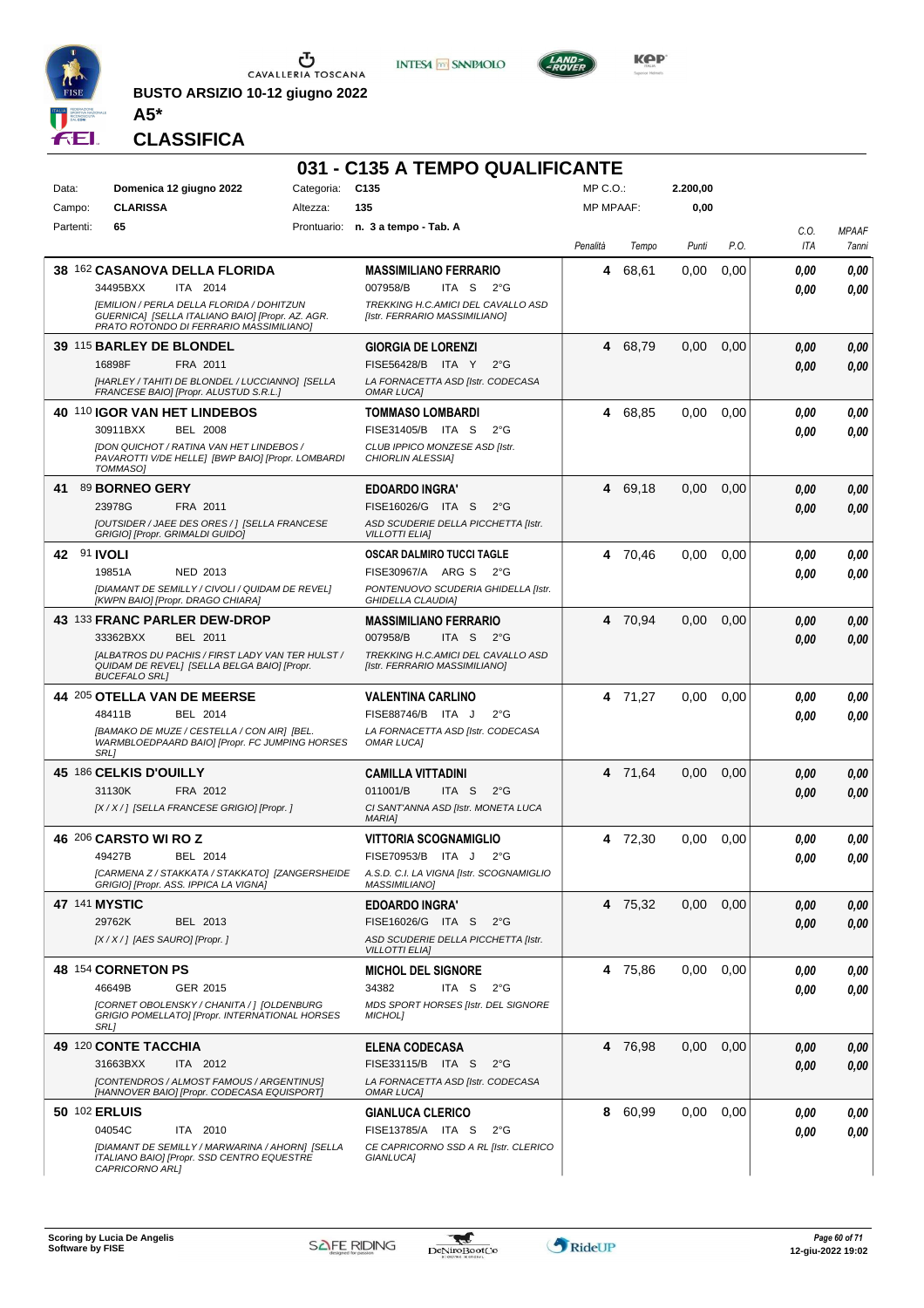

**BUSTO ARSIZIO 10-12 giugno 2022**





**KOP** 

**A5\* CLASSIFICA**

|           |                                                                                                                                                                                                |            | 031 - C135 A TEMPO QUALIFICANTE                                                                                               |                  |          |          |      |                    |                       |
|-----------|------------------------------------------------------------------------------------------------------------------------------------------------------------------------------------------------|------------|-------------------------------------------------------------------------------------------------------------------------------|------------------|----------|----------|------|--------------------|-----------------------|
| Data:     | Domenica 12 giugno 2022                                                                                                                                                                        | Categoria: | C <sub>135</sub>                                                                                                              | MP C.O.          |          | 2.200,00 |      |                    |                       |
| Campo:    | <b>CLARISSA</b>                                                                                                                                                                                | Altezza:   | 135                                                                                                                           | <b>MP MPAAF:</b> |          | 0,00     |      |                    |                       |
| Partenti: | 65                                                                                                                                                                                             |            | Prontuario: n. 3 a tempo - Tab. A                                                                                             | Penalità         | Tempo    | Punti    | P.O. | C.O.<br><b>ITA</b> | <b>MPAAF</b><br>7anni |
| 51        | 62 BOBBY BROWN<br>32432BXX<br>GER 2012<br>[BOB / WINNIE / WALDSTAR] [HANNOVER BAIO] [Propr.<br><b>EQUESTRIAN PROJECTS S.R.L.1</b>                                                              |            | <b>EDOARDO PIOVANI</b><br>FISE34027/A ITA Y<br>$2^{\circ}G$<br>SCUDERIA DELLA ROVERE SSD A RL [Istr.<br><b>MILLA MARIA]</b>   | 8                | 74,39    | 0,00     | 0,00 | 0,00<br>0.00       | 0,00<br>0.00          |
|           | 52 153 EBBLINGHEM<br>33330BXX<br><b>NED 2009</b><br>[ZURICH / BALIA-V / JUMBO-JET] [KWPN GRIGIO] [Propr.<br><b>ROBERTI MANUELI</b>                                                             |            | <b>MANUEL ROBERTI</b><br>005773/B<br>ITA S<br>$2^{\circ}$ G<br>C.I.SPORT.EQUUS CLUB [Istr. PERI GIAN<br>PAOLO]                | 9                | 82,16    | 0.00     | 0,00 | 0,00<br>0.00       | 0,00<br>0.00          |
|           | 53 258 FEDELMA KERNAT<br>21707A<br>FRA 2015<br><b>JUN CAPRICE DECHALUSSE / PRETANIA KERNAT /</b><br>HELIOS DE LA COUR II] [SELLA FRANCESE BAIO] [Propr.<br><b>AONDIO MARCO]</b>                |            | <b>FRANCESCO AONDIO BERTERO</b><br>006317/A<br>ITA S<br>− 1°G<br>TENUTA LA MANDRIA SSD A RL [Istr.<br><b>MAZZIA FILIPPO]</b>  |                  | 12 65,50 | 0,00     | 0,00 | 0.00<br>0.00       | 0,00<br>0,00          |
|           | 54 201 DORA DI SAN GIOVANNI<br>35366BXX<br>ITA 2013<br>[CARDENTO / ZAIA DI SAN GIOVANNI / CORNET<br>OBOLENSKY] [SELLA ITALIANO GRIGIO] [Propr. SASSI<br><b>MARISA1</b>                         |            | <b>SYRIA MARA STELLA CARNIO</b><br>FISE96439/B ITA J<br>$2^{\circ}G$<br>ASD SCUDERIA MUNEL [Istr. NEBULONI<br>ALESSIA]        | 12               | 66,20    | 0.00     | 0,00 | 0.00<br>0.00       | 0,00<br>0.00          |
|           | 55 282 CANTENDER<br>33005BXX<br>GER 2008<br>[CANCARA / ORDELIA / CONTENDER] [HOLSTEINER<br>BAIO] [Propr. ASD CENTRO IPPICO LE RONDINI]                                                         |            | <b>MARTA MARELLI</b><br>FISE83436/B ITA J<br>$1^{\circ}G$<br>C.I. LA CAMILLA ASD [Istr. PALMA MARIA<br><b>CRISTINA1</b>       |                  | 12 73,65 | 0,00     | 0,00 | 0,00<br>0.00       | 0,00<br>0,00          |
|           | 56 232 DONDER BOY<br>32787BXX<br><b>NED 2008</b><br>[KING KOLIBRI / WILGENROOSJE / POOR BOY] [KWPN<br>BAIO SCURO] [Propr. PINTO OLIVIA]                                                        |            | <b>OLIVIA PINTO</b><br>003892/E<br>ITA S<br>1°G<br>CERNUSCO RIDING S.S.D. A R.L. [Istr.<br>COLLECCHIA RICCARDO]               |                  | 12 85,59 | 0,00     | 0,00 | 0.00<br>0.00       | 0,00<br>0.00          |
|           | 57 271 CSF NICE GUY<br>20658A<br>IRL 2009<br>[ARS VIVENDI / CUMMER CLOVER / CLOVER BILL] [IRISH<br>HORSE BAIO] [Propr. SIGOLO ERIKA]                                                           |            | <b>MATTIA CRISTIANI</b><br>FISE47366/A ITA Y 1°G<br>PONTENUOVOHORSES ASD [Istr. ALBANES]<br><b>BIANCA]</b>                    |                  | 16 89,50 | 0,00     | 0,00 | 0.00<br>0.00       | 0,00<br>0.00          |
|           | 58 367 NINJA 126<br>04767C<br>GER 2010<br>[NUMERO UNO / FOR LOVELY / ] [HANNOVER BAIO]<br>[Propr. SANTAITI VERONICA]                                                                           |            | <b>VERONICA SANTAITI</b><br>FISE13670/C ITA S<br>1°G<br>CE VAL NERVIA ASD [Istr. GARANCINI<br><b>GRETAI</b>                   | 18               | 79.38    | 0.00     | 0,00 | 0.00<br>0.00       | 0,00<br>0.00          |
|           | 59 265 VELINE VH GLEMHOF Z<br>16515E<br>BEL 2012<br>[VERDI / CACHAREL Z / CAROLUS II] [ZANGERSHEIDE<br>GRIGIO] [Propr. VITALI ISOTTA MARIA]                                                    |            | <b>GIULIA TARÓ</b><br>FISE96510/B<br>ITA J<br>1°G<br>LA CASTELLANA LIBERTAS ASD<br><b>EQUESTRE [Istr. PIACENTINI ALBERTO]</b> | 19               | 88,33    | 0,00     | 0,00 | 0,00<br>0.00       | 0,00<br>0.00          |
|           | 60 228 DIATY FORTUNA<br>35179BXX<br><b>NED 2008</b><br>[VERDI / WAMANTHA FORTUNA / SILVESTONE] [KWPN<br>BAIO] [Propr. BALCONI MAURIZIO]                                                        |            | <b>MARTINA BALCONI</b><br>FISE76314/B ITA Y 1°G<br>A.S.D. C.I. LA VIGNA [Istr. SCOGNAMIGLIO<br><b>MASSIMILIANO]</b>           |                  | 24 70.29 | 0,00     | 0,00 | 0,00<br>0.00       | 0,00<br>0,00          |
|           | 61 230 JOLI BOY V/H DINGENSHOF<br><b>BEL 2009</b><br>33021BXX<br>[LORD CHIN / FINE CERA V/H DINGESHOF / FELICIANO]<br>[BEL. WARMBLOEDPAARD BAIO] [Propr. AZ. AGR.<br><b>BRESSANELLI DENIS]</b> |            | <b>GIULIA TARÓ</b><br>FISE96510/B ITA J<br>1°G<br>LA CASTELLANA LIBERTAS ASD<br><b>EQUESTRE [Istr. PIACENTINI ALBERTO]</b>    | 26               | 91,97    | 0,00     | 0,00 | 0,00<br>0.00       | 0,00<br>0,00          |
|           | 142 ARSOUIL DE LA CHAPEL<br>26417K<br>FRA 2010<br>[X / X / ] [SELLA FRANCESE BAIO] [Propr. ]                                                                                                   |            | <b>VALENTINA ROSSINI</b><br>GL000076<br>SUI S<br>$2^{\circ}$ G<br>FISE [Istr.]                                                | Elim.            | 0,00     | 0,00     | 0,00 | 0,00<br>0.00       | 0,00<br>0,00          |
|           | 128 IZZY VAN'T LOZERHOF<br><b>BEL 2008</b><br>19026A<br>[CONTACT VD HEFFINCK / ELECTRA VAN'T LOZERHOF /<br>ACALETTO] [BWP BAIO] [Propr. PONTENUOVOHORSES<br>ASD APS]                           |            | <b>FABRIZIO CAPUTO</b><br>001619/A<br>ITA S<br>$2^{\circ}$ G<br>PONTENUOVOHORSES ASD [Istr. ALBANES]<br><b>BIANCA]</b>        | Rit.             | 0.00     | 0,00     | 0,00 | 0,00<br>0,00       | 0,00<br>0.00          |
|           | 150 APRIL FLOWER DEL BARONCIO<br>ITA 2012<br>33386BXX<br>[DIARADO / ICE FLOWER DEL BARONCIO / ] [SELLA<br>ITALIANO BAIO] [Propr. BORRA ELEONORA VITTORIA]                                      |            | <b>ELEONORA VITTORIA BORRA</b><br>007736/B<br>ITA S<br>$2^{\circ}$ G<br>C.I.DE LA MONDA [Istr.]                               | Rit.             | 0,00     | 0,00     | 0,00 | 0.00<br>0.00       | 0,00<br>0,00          |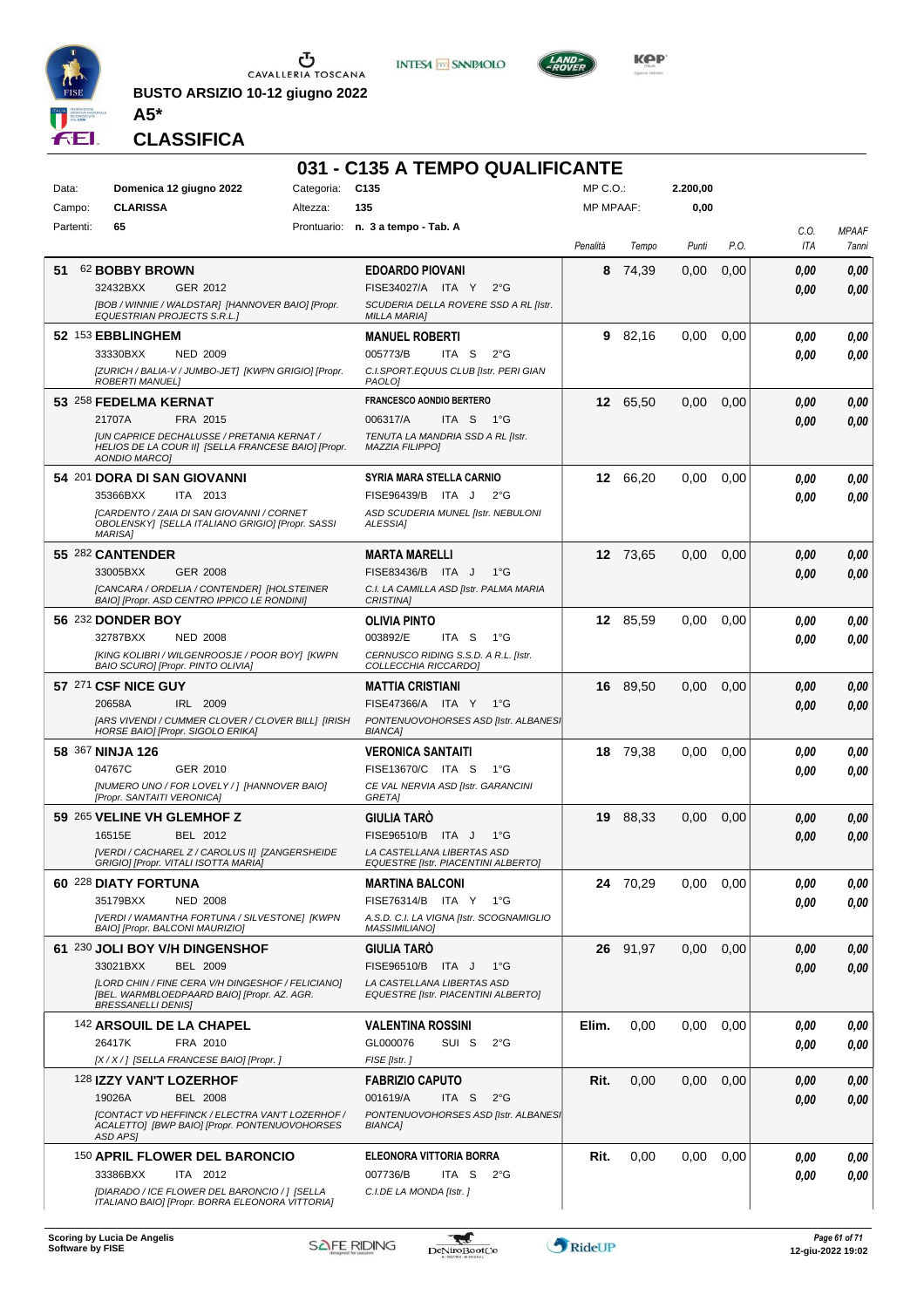

**BUSTO ARSIZIO 10-12 giugno 2022**



**KPP** 

#### **CLASSIFICA**

**A5\***

FEI.

|           |                                                                              |             | 031 - C135 A TEMPO QUALIFICANTE        |              |                  |       |          |      |            |              |
|-----------|------------------------------------------------------------------------------|-------------|----------------------------------------|--------------|------------------|-------|----------|------|------------|--------------|
| Data:     | Domenica 12 giugno 2022                                                      | Categoria:  | C135                                   |              | $MP C. O.$ :     |       | 2.200.00 |      |            |              |
| Campo:    | <b>CLARISSA</b>                                                              | Altezza:    | 135                                    |              | <b>MP MPAAF:</b> |       | 0,00     |      |            |              |
| Partenti: | 65                                                                           | Prontuario: | n. 3 a tempo - Tab. A                  |              |                  |       |          |      | C.O.       | <b>MPAAF</b> |
|           |                                                                              |             |                                        |              | Penalità         | Tempo | Punti    | P.O. | <b>ITA</b> | <b>7anni</b> |
|           | 208 CAPTAIN JACK SPARROW VS                                                  |             | <b>MARCO CALDERARO</b>                 |              | Rit.             | 0.00  | 0.00     | 0.00 | 0.00       | 0,00         |
|           | 30006BXX<br>GER 2007                                                         |             | <b>ITA</b><br>FISE20763/B<br>-S        | $2^{\circ}G$ |                  |       |          |      | 0,00       | 0,00         |
|           | [CONTENDRO I / LAURA / LAGOHEIDOR G] [BADW BAIO]<br>[Propr. CALDERARO PAOLO] |             | C.I.LOMBARDO [Istr. FRIGERIO GIOVANNI] |              |                  |       |          |      |            |              |

Collegio Giudicante *Presidente MARINA SERAFINO GIADA IACOMELLI ELISABETTA NEGRI MARIA GIOVANNA VIGNATI VALENTINA ZUCCHINALI*

#### **032 - C145 GRAN PREMIO A 2 MANCHES - QUALIFICA X ETREA MASTER RIDER 2°**

| Data:            | Domenica 12 giugno 2022                                                                                                       | Categoria:  | C <sub>145</sub>                                                 | MP C. O.         |           | 9.000,00 |      |          |                                    |
|------------------|-------------------------------------------------------------------------------------------------------------------------------|-------------|------------------------------------------------------------------|------------------|-----------|----------|------|----------|------------------------------------|
| Campo:           | <b>CLARISSA</b>                                                                                                               | Altezza:    | 145                                                              | <b>MP MPAAF:</b> |           | 0,00     |      |          |                                    |
| Partenti:        | 31                                                                                                                            | Prontuario: | n. 8 a due manches - Tab. A                                      |                  |           |          |      | C.O.     | <b>MPAAF</b>                       |
|                  |                                                                                                                               |             |                                                                  | Penalità         | Tempo     | Punti    | P.O. | ITA      | 7anni                              |
|                  | 1 149 OZZY TER LEYDONCK                                                                                                       |             | <b>ANGELICA FIORE MARAZZI</b>                                    | 0/0              | 39,31     | 0.00     | 0,00 | 1.800.00 | 0,00                               |
|                  | BEL 2014<br>29533K                                                                                                            |             | <b>FISE40288/B</b><br>ITA S<br>2°G                               |                  |           |          |      | 0.00     | 0.00                               |
|                  | [X / X / ] [BWP SAURO] [Propr. ]                                                                                              |             | IL GHIRO SSARLD [Istr. CARBONELLI<br><b>VALENTINA]</b>           |                  |           |          |      |          |                                    |
|                  | 2 152 DOHA DELLE ROANE                                                                                                        |             | <b>FABIO BROTTO</b>                                              | 0/0              | 39,81     | 0,00     | 0,00 | 1.296,00 | 0,00                               |
|                  | 13584D<br>ITA 2013                                                                                                            |             | 001294/D<br>ITA S<br>$2^{\circ}$ G                               |                  |           |          |      | 900,00   | 0,00                               |
|                  | [CRISTO / REALTA' DELLE ROANE / AHORN Z] [SELLA<br>ITALIANO BAIO] [Propr. ALLEV.TO EQUINI LE ROANE DI<br><b>BROTTO PAOLO]</b> |             | LE ROANE [Istr. MAGATON GIOVANNI]                                |                  |           |          |      |          |                                    |
|                  | 3 202 VOISINE DE NORMANDIE                                                                                                    |             | <b>PATRICIA SEGURA</b>                                           | 4/0              | 37,05     | 0,00     | 0,00 | 1.080,00 | 0,00                               |
|                  | 28819K<br>FRA 2009                                                                                                            |             | FISE113941/K ESP S<br>$2^{\circ}$ G                              |                  |           |          |      | 0.00     | 0,00                               |
|                  | [X / X / ] [SELLA FRANCESE BAIO SCURO] [Propr. ]                                                                              |             | FISE [Istr.]                                                     |                  |           |          |      |          |                                    |
|                  | 4 123 CARPINETI AUTO SITTA                                                                                                    |             | GIULIA PIZZOCARO                                                 | 4/0              | 38,68     | 0,00     | 0,00 | 864,00   | 0,00                               |
|                  | CZE 2008<br>14285F                                                                                                            |             | FISE75429/B ITA J<br>$2^{\circ}$ G                               |                  |           |          |      | 0.00     | 0,00                               |
|                  | [CASSINI II / SHEILA AUTO SITTA / CHAMBERTIN]<br>[ SAURO] [Propr. ZARAFFI SIMONE]                                             |             | IL GHIRO SSARLD [Istr. NUTI PAOLO]                               |                  |           |          |      |          |                                    |
|                  | 5 197 JAMES DE MUZE                                                                                                           |             | ELENA CODECASA                                                   | 4/0              | 40,78     | 0,00     | 0,00 | 720,00   | 0,00                               |
|                  | 45823B<br>BEL 2009                                                                                                            |             | FISE33115/B ITA S<br>$2^{\circ}G$                                |                  |           |          |      | 0.00     | 0,00                               |
|                  | [NABAB DE REVE / EXELLENTIA DE MUZE / FOR<br>PLEASURE] [BWP BAIO] [Propr. AMICO LARA]                                         |             | LA FORNACETTA ASD [Istr. CODECASA<br><b>OMAR LUCA]</b>           |                  |           |          |      |          |                                    |
|                  | 6 179 CAID DE YARSAY Z                                                                                                        |             | <b>GIANLUCA MARIO PIROVANO</b>                                   | 4/0              | 44,00     | 0,00     | 0,00 | 288,00   | 0,00                               |
|                  | 48215B<br><b>BEL 2010</b>                                                                                                     |             | FISE37835/B ITA S<br>$2^{\circ}G$                                |                  |           |          |      | 0.00     | 0.00                               |
|                  | [CLINTON / WYSAN / ] [ZANGERSHEIDE GRIGIO] [Propr.<br>BATTAGLINO TERESA LOREDANA]                                             |             | C.I.IL QUADRIFOGLIO [Istr. BATTAGLINO<br><b>TERESA LOREDANA]</b> |                  |           |          |      |          |                                    |
|                  | 7 75 RIGOLETTO DELLA FLORIDA                                                                                                  |             | MASSIMILIANO FERRARIO                                            | 4/4              | 37,96     | 0,00     | 0,00 | 288,00   | 0,00                               |
|                  | ITA 2006<br>24738BXX                                                                                                          |             | 007958/B<br>ITA S 2°G                                            |                  |           |          |      | 540,00   | 0.00                               |
|                  | [FOR PLEASURE / LUNA DELLA FLORIDA / QUIDAM DE                                                                                |             | TREKKING H.C.AMICI DEL CAVALLO ASD                               |                  |           |          |      |          |                                    |
|                  | REVEL] [SELLA ITALIANO BAIO] [Propr. AZ. AGR. PRATO<br>ROTONDO]                                                               |             | [Istr. FERRARIO MASSIMILIANO]                                    |                  |           |          |      |          |                                    |
|                  | 8 117 SHANON                                                                                                                  |             | <b>MANUEL ROBERTI</b>                                            |                  | 0/8 38,78 | 0,00     | 0,00 | 288,00   | 0,00                               |
|                  | 18338A<br><b>HUN 2010</b>                                                                                                     |             | 005773/B<br>ITA S<br>$2^{\circ}$ G                               |                  |           |          |      | 0,00     | 0,00                               |
|                  | [CASSUCCI / SHEILA / STAUFFENBERG] [UNGHERESE<br>BAIO] [Propr. DUSIO VALTER]                                                  |             | C.I.SPORT.EQUUS CLUB [Istr. PERI GIAN<br><b>PAOLOI</b>           |                  |           |          |      |          |                                    |
|                  | 9 79 CARTHJONK                                                                                                                |             | <b>TOMMASO GERARDI</b>                                           |                  | 4/4 40,69 | 0,00     | 0,00 | 288,00   | 0,00                               |
|                  | 13194F<br>ITA 2007                                                                                                            |             | FISE2520/Q<br>ITA S<br>$2^{\circ}$ G                             |                  |           |          |      | 360,00   | 0.00                               |
|                  | [COPITO / JONKVROUWE / RAMIRO] [SELLA ITALIANO<br>GRIGIO] [Propr. PEILA MARCO]                                                |             | CENTRO IPPICO LA TORBIERA S.S.D. A R.L.<br>[Istr. GERARDI VITO]  |                  |           |          |      |          |                                    |
| 10               | <b>84 GOMES VAN DE SMEETS</b>                                                                                                 |             | <b>ELENA CODECASA</b>                                            |                  | 4 77,03   | 0,00     | 0,00 | 0.00     | 0.00                               |
|                  | 28130BXX<br>BEL 2006                                                                                                          |             | FISE33115/B ITA S<br>$2^{\circ}$ G                               |                  |           |          |      | 0,00     | 0,00                               |
|                  | [CLINTON / D'ULIEN VAN DE SMEETS / THUNDER VAN DE<br>ZUUTHOEVE] [BWP GRIGIO POMELLATO] [Propr.<br>CODECASA EQUISPORT]         |             | LA FORNACETTA ASD [Istr. CODECASA<br>OMAR LUCA]                  |                  |           |          |      |          |                                    |
|                  | 11 134 ON TOP VAN'T GELUTT                                                                                                    |             | <b>FILIPPO CODECASA</b>                                          |                  | 8 71,40   | 0.00     | 0,00 | 0,00     | 0,00                               |
|                  | 46066B<br>BEL 2014                                                                                                            |             | 018453/B<br>ITA S<br>$2^{\circ}$ G                               |                  |           |          |      | 0.00     | 0.00                               |
|                  | [OKIDOKI VAN'T GELUTT Z / CADENZA VAN'T GELUTT / ]<br>[BWP BAIO SCURO] [Propr. ALUSTUD S.R.L.]                                |             | C.S.CARABINIERI [Istr. BRECCIAROLI<br>STEFANO]                   |                  |           |          |      |          |                                    |
| Software by FISE | Scoring by Lucia De Angelis                                                                                                   |             | ₩<br><b>SAFE RIDING</b><br>DeNiroBootCo                          | RideUP           |           |          |      |          | Page 62 of 71<br>12-giu-2022 19:02 |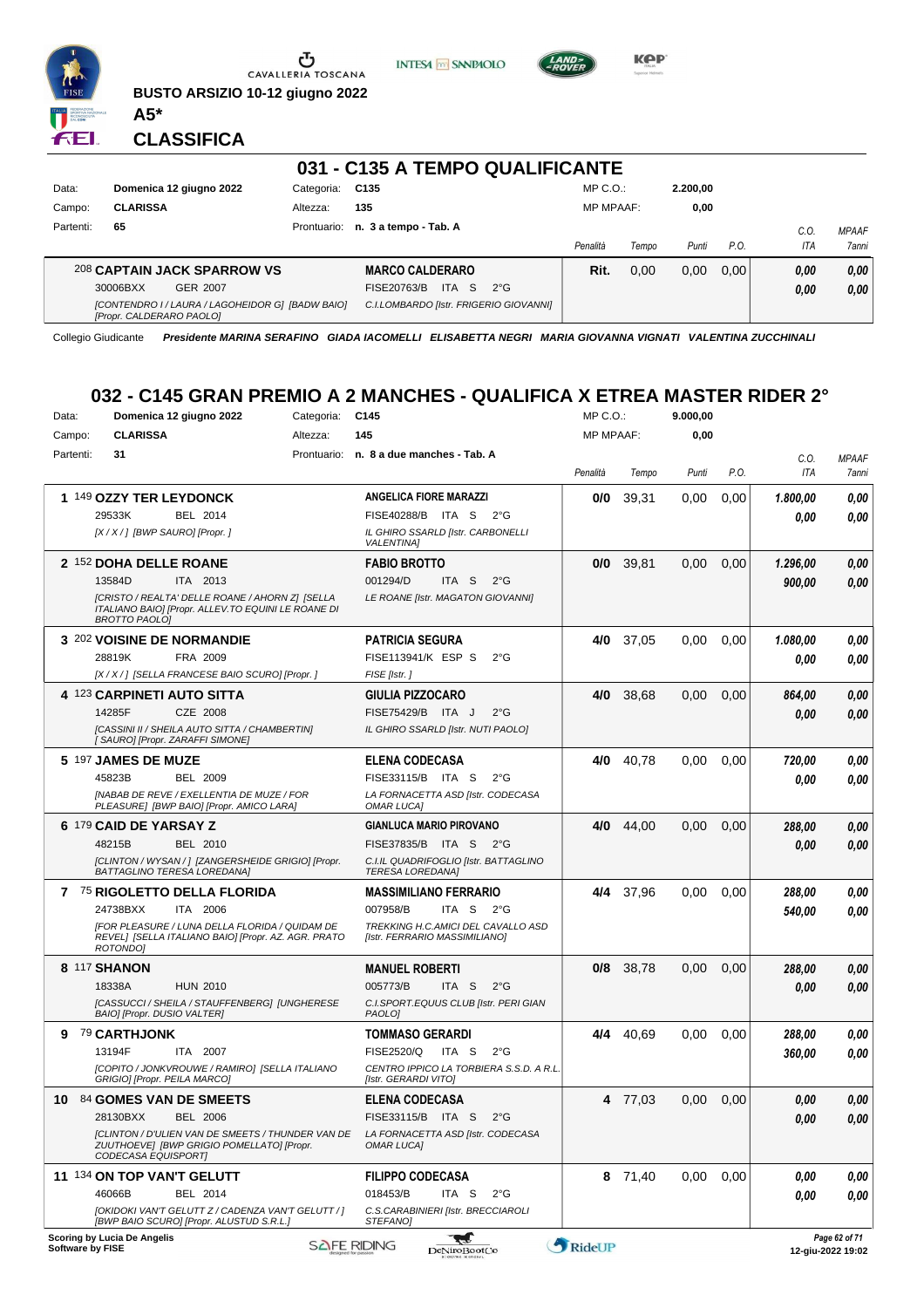

**BUSTO ARSIZIO 10-12 giugno 2022 A5\***





**CLASSIFICA**

| Data:     | Domenica 12 giugno 2022                                                                                               | Categoria:                                       | 032 - C145 GRAN PREMIO A 2 MANCHES - QUALIFICA X ETREA MASTER RIDER 2°<br>C145 |                  |          | 9.000,00 |      |              |              |
|-----------|-----------------------------------------------------------------------------------------------------------------------|--------------------------------------------------|--------------------------------------------------------------------------------|------------------|----------|----------|------|--------------|--------------|
| Campo:    | <b>CLARISSA</b>                                                                                                       | Altezza:                                         | 145                                                                            | <b>MP MPAAF:</b> |          | 0,00     |      |              |              |
| Partenti: | 31                                                                                                                    |                                                  | Prontuario: n. 8 a due manches - Tab. A                                        |                  |          |          |      | C.O.         | <b>MPAAF</b> |
|           |                                                                                                                       |                                                  |                                                                                | Penalità         | Tempo    | Punti    | P.O. | ITA          | 7anni        |
|           | 12 88 OLIVER VAN'T HEIKE                                                                                              |                                                  | <b>RICCARDO PISANI</b>                                                         | 8                | 71,86    | 0,00     | 0,00 | 0.00         | 0,00         |
|           | 21221A<br>BEL 2014                                                                                                    |                                                  | 002627/B<br>ITA S<br>$2^{\circ}$ G                                             |                  |          |          |      | 0.00         | 0.00         |
|           | <b>IEPLEASER VAN'T HEIKE / GELLA VAN'T HEIKE /</b><br>ARGENTINUS] [BWP BAIO] [Propr. LOZAR SAS]                       |                                                  | B.E.T. SSD A RL [Istr. DONATO LUISA]                                           |                  |          |          |      |              |              |
|           | 13 114 RG CAN CARRIO                                                                                                  |                                                  | <b>CLINT SULMONI</b>                                                           | 8                | 72.55    | 0,00     | 0,00 | 0.00         | 0,00         |
|           | 35021BXX<br>GER 2013                                                                                                  |                                                  | FISE54195/B SUI S<br>$2^{\circ}$ G                                             |                  |          |          |      | 0.00         | 0.00         |
|           | [CORNET DE LUX / RAMINA AS / ROCKWELL] [WUR BAIO]<br>[Propr. TURATI PIERO]                                            |                                                  | C.I.BREGNANO [Istr. CATTANEO ANTONIO]                                          |                  |          |          |      |              |              |
|           | <b>14 192 LACOSTE III</b>                                                                                             |                                                  | <b>FILIPPO CODECASA</b>                                                        | 8                | 73,35    | 0.00     | 0,00 | 0.00         | 0,00         |
|           | 48403B<br>BEL 2011                                                                                                    |                                                  | 018453/B<br>ITA S<br>$2^{\circ}$ G                                             |                  |          |          |      | 0.00         | 0.00         |
|           | [HORION DE LIBERSART / ESTONIA III / OGANO SITTE]<br>[BEL. WARMBLOEDPAARD BAIO] [Propr. TOMASINI<br><b>RAFFAELLA1</b> |                                                  | C.S.CARABINIERI [Istr. BRECCIAROLI<br>STEFANO]                                 |                  |          |          |      |              |              |
|           | 15 103 ELECTRA DE CODRE                                                                                               |                                                  | <b>LUCA MARIA MONETA</b>                                                       | 8                | 73,76    | 0.00     | 0,00 | 0.00         | 0,00         |
|           | 49420B<br>FRA 2014                                                                                                    |                                                  | 002708/B<br>ITA S<br>$2^{\circ}$ G                                             |                  |          |          |      | 0.00         | 0.00         |
|           | [VAGABOND DE LA POMME / TSAATANE SEMILLY / ]<br>[SELLA FRANCESE BAIO SCURO] [Propr. RIDERS SRL]                       |                                                  | CI SANT'ANNA ASD [Istr. MONETA LUCA<br><b>MARIAI</b>                           |                  |          |          |      |              |              |
| 16        | 83 GUGANO DEL BEIRO                                                                                                   |                                                  | <b>CAMILLA VITTADINI</b>                                                       | 8                | 74,83    | 0,00     | 0,00 | 0.00         | 0,00         |
|           | 33172BXX<br>BEL 2012                                                                                                  |                                                  | 011001/B<br>ITA S<br>$2^{\circ}$ G                                             |                  |          |          |      | 0.00         | 0.00         |
|           | <b>IUGANO SITTE / UNIVERS / HEARTBREAKERI ISELLA</b><br>BELGA BAIO] [Propr. ARIMANE ANNA]                             |                                                  | CI SANT'ANNA ASD [Istr. MONETA LUCA<br><b>MARIA]</b>                           |                  |          |          |      |              |              |
|           | 17 104 BARBY DELLA FLORIDA                                                                                            |                                                  | <b>MASSIMILIANO FERRARIO</b>                                                   | 8                | 76,29    | 0,00     | 0,00 | 0.00         | 0,00         |
|           | 32942BXX<br>ITA 2013                                                                                                  |                                                  | 007958/B<br>ITA S<br>$2^{\circ}G$                                              |                  |          |          |      | 0.00         | 0.00         |
|           | [CANTURO / LUNA DELLA FLORIDA / QUIDAM DE REVEL]<br>[SELLA ITALIANO BAIO] [Propr. AZ. AGR. PRATO                      |                                                  | TREKKING H.C.AMICI DEL CAVALLO ASD<br>[Istr. FERRARIO MASSIMILIANO]            |                  |          |          |      |              |              |
|           | ROTONDO1                                                                                                              |                                                  |                                                                                |                  |          |          |      |              |              |
| 18.       | 94 QUIRITA Z                                                                                                          |                                                  | CHIARA RUZZIER                                                                 | 8                | 78,71    | 0.00     | 0.00 | 0.00         | 0,00         |
|           | 13030D<br>BEL 2012<br>[QUALITY TIME / ZOUVELLE / CLINTON] [ZANGERSHEIDE                                               |                                                  | 005461/D<br>ITA S<br>$2^{\circ}$ G<br>LE ROANE [Istr. MAGATON GIOVANNI]        |                  |          |          |      | 0.00         | 0.00         |
|           | GRIGIO] [Propr. AZIENDA AGRICOLA RUZZIER CHIARA]                                                                      |                                                  |                                                                                |                  |          |          |      |              |              |
|           | 19 166 ELDORADO LONGANE                                                                                               |                                                  | <b>TOMMASO GERARDI</b>                                                         |                  | 12 70.56 | 0,00     | 0,00 | 0.00         | 0,00         |
|           | 48291B<br>FRA 2014                                                                                                    |                                                  | FISE2520/Q<br>ITA S<br>$2^{\circ}$ G                                           |                  |          |          |      |              |              |
|           |                                                                                                                       |                                                  |                                                                                |                  |          |          |      | 0.00         | 0.00         |
|           | FRANCESE SAURO] [Propr. GERARDI VITO]                                                                                 | [QUEBRACHO SEMILLY / UKRAINE DE LAUME / ] [SELLA | CENTRO IPPICO LA TORBIERA S.S.D. A R.L.<br>[Istr. GERARDI VITO]                |                  |          |          |      |              |              |
|           | 20 74 BEAUVOIR DE PONTACQ                                                                                             |                                                  | <b>LUCA MARIA MONETA</b>                                                       |                  | 12 70.92 | 0,00     | 0,00 | 0.00         | 0,00         |
|           | 48146B<br>FRA 2011                                                                                                    |                                                  | 002708/B<br>ITA S<br>$2^{\circ}$ G                                             |                  |          |          |      | 0.00         | 0.00         |
|           | [DIAMANT DE SEMILLY / OXALIS ENCHANTEE / ] [SELLA<br>FRANCESE BAIO] [Propr. RIDERS SRL]                               |                                                  | CI SANT'ANNA ASD [Istr. MONETA LUCA<br><b>MARIA]</b>                           |                  |          |          |      |              |              |
|           | 21 145 CERESA B                                                                                                       |                                                  | <b>DOMENICO MOROSOLI</b>                                                       |                  | 12 71,05 | 0,00     | 0,00 | 0,00         | 0,00         |
|           | 28978K<br>GER 2011                                                                                                    |                                                  | SUI S<br>GL000136<br>$2^{\circ}$ G                                             |                  |          |          |      | 0,00         | 0,00         |
|           | [X / X / ] [HANNOVER BAIO] [Propr. ]                                                                                  |                                                  | FISE [Istr.]                                                                   |                  |          |          |      |              |              |
|           | 22 176 NAVARO DE LAUBRY Z                                                                                             |                                                  | <b>CLINT SULMONI</b>                                                           |                  | 12 71,72 | 0,00     | 0,00 | 0,00         | 0,00         |
|           | 47125B<br>BEL 2014<br><b>INABAB DE REVE / COMANCHE PRACHT / 1</b>                                                     |                                                  | FISE54195/B SUI S<br>$2^{\circ}G$<br>C.I.BREGNANO [Istr. CATTANEO ANTONIO]     |                  |          |          |      | 0.00         | 0,00         |
|           | [ZANGERSHEIDE BAIO] [Propr. SULMONI CLINT]                                                                            |                                                  |                                                                                |                  |          |          |      |              |              |
|           | 23 <sup>132</sup> BERTIL DU BARY                                                                                      |                                                  | <b>LUCA MARIA MONETA</b>                                                       |                  | 12 76,59 | 0,00     | 0,00 | 0.00         | 0,00         |
|           | 34850BXX<br>FRA 2011                                                                                                  |                                                  | 002708/B<br>ITA S<br>$2^{\circ}$ G                                             |                  |          |          |      | 0,00         | 0,00         |
|           | [SALTO DE L'ISLE / POMMERY / LATANO] [SELLA<br>FRANCESE SAURO] [Propr. RIDERS S.R.L.]                                 |                                                  | CI SANT'ANNA ASD [Istr. MONETA LUCA<br><b>MARIA]</b>                           |                  |          |          |      |              |              |
|           | 24 184 BILLY ARCTIC                                                                                                   |                                                  | <b>GIANLUCA PARACCIANI</b>                                                     |                  | 12 77,98 | 0,00     | 0,00 | 0,00         | 0,00         |
|           | 31059K<br>GBR 2014                                                                                                    |                                                  | ITA S<br>000463/B<br>$2^{\circ}$ G                                             |                  |          |          |      | 0,00         | 0,00         |
|           | $[X/X/$ ] [AES BAIO] [Propr.]                                                                                         |                                                  | C.I.LA LURA [Istr. COLOMBO GIUSEPPE]                                           |                  |          |          |      |              |              |
|           | 25 95 I FOR ALL D'ACHERONTE<br>15123E<br>ITA 2012                                                                     |                                                  | <b>CLAUDIO CASELLA</b><br>001173/E<br>ITA S<br>$2^{\circ}G$                    |                  | 16 71,68 | 0,00     | 0,00 | 0.00<br>0.00 | 0,00<br>0,00 |

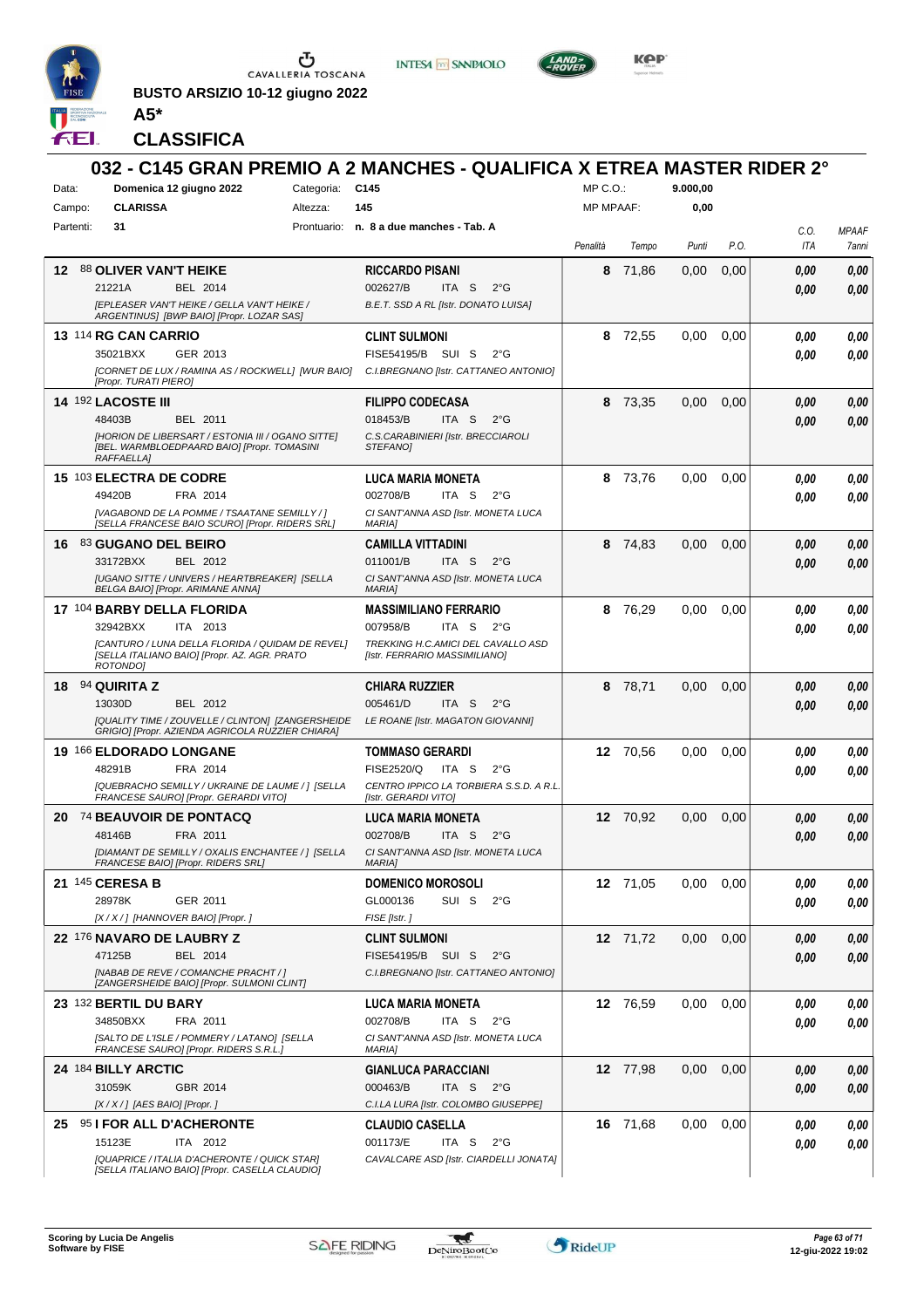

CAVALLERIA TOSCANA

**BUSTO ARSIZIO 10-12 giugno 2022**





**CLASSIFICA**

**A5\***

#### **032 - C145 GRAN PREMIO A 2 MANCHES - QUALIFICA X ETREA MASTER RIDER 2°** Data: **Domenica 12 giugno 2022** Categoria: C145 Prontuario: **n. 8 a due manches - Tab. A** Campo: **CLARISSA** Partenti: **31** Altezza: **145** MP C.O.: MP MPAAF: **9.000,00 0,00** *Penalità Tempo Punti P.O. C.O. ITA MPAAF 7anni* **26** 204 **CANANI S** GER 2008 **GIULIA PIZZOCARO** *[CHACCO BLUE / QUELLCHEN S / ] [DEUTSCHE FEDERATION SAURO] [Propr. FIDIA FARMACEUTICI SPA] IL GHIRO SSARLD [Istr. NUTI PAOLO]* 48147B GER 2008 FISE75429/B ITA J 2°G **0,00 0,00 16** 73,69 0,00 0,00 *0,00 0,00 0,00* **27** 121 **FAELZENS DOROTHE** GER 2013 **DOMENICO MOROSOLI** *[X / X / ] [HOLSTEINER GRIGIO] [Propr. ] FISE [Istr. ]* SUI S 2°G **16** 77,36 0,00 0,00 *0,00 0,00 0,00* 28795K GER\_2013 GL000136 SUI S 2°G *0,00 0,00* **28** 86 **FIGO D'ACCEGLIO** ITA 2012 **LORIS CAVALLO** *[CALVARO / QUELINDA MAIL / DOLLAR DU MURIER] [SELLA ITALIANO BAIO] [Propr. BROCCHIERO GABRIELLA] S.SETTE SALTI [Istr. MULATTIERI* ITA S 2°G **18** 80,29 0,00 0,00 *0,00 0,00* 19324A 007104/A *0,00*

#### *GIUSEPPE]* **29** 168 **CHAVELLE OF THE LOWLANDS Z** BEL 2013 **CLAUDIO CASELLA** *[CHAPULTEPEC LA SILLA / NOELLE OF THE LOWLANDS / ] [ZANGERSHEIDE BAIO] [Propr. PISANI ALESSANDRA] CAVALCARE ASD [Istr. CIARDELLI JONATA]* ITA S 2°G **20** 67,06 0,00 0,00 *0,00 0,00 0,00* 35085BXX BEL 2013 001173/E ITA S 2°G **0,00 0,00 30** 139 **GURFEE** NED 2011 **GIANLUCA PARACCIANI** *[X / X / ] [SELLA OLANDESE BAIO SCURO] [Propr. ] C.I.LA LURA [Istr. COLOMBO GIUSEPPE]* ITA S 2°G **20** 94,42 0,00 0,00 *0,00 0,00 0,00* 31057K NED 2011 000463/B ITA S 2°G <mark> 0,00 0,00</mark> 77 **AZARUS DI SABUCI** ITA 2006 **SAMUELE MAESTRI** *[ANIMO / PASQUA DI SABUCI / ROBIN Z] [SELLA ITALIANO BAIO] [Propr. M.G. INTERNATIONAL L.T.D.] LUCKY HORSE SRL SSD [Istr. DOUKHOVSKAIA OXANA]* ITA S 2°G 24923M FISE14041/B *0,00* **Rit.** 0,00 0,00 0,00 *0,00 0,00 0,00*

Collegio Giudicante *Presidente MARINA SERAFINO GIADA IACOMELLI ELISABETTA NEGRI MARIA GIOVANNA VIGNATI VALENTINA ZUCCHINALI*

#### **033 - C115 A FASI**

| Data:            | Domenica 12 giugno 2022                                                                                                          | Categoria:  | C <sub>115</sub>                                                | $MP C. O.$ :     |       | 600.00 |      |            |                                    |
|------------------|----------------------------------------------------------------------------------------------------------------------------------|-------------|-----------------------------------------------------------------|------------------|-------|--------|------|------------|------------------------------------|
| Campo:           | <b>SOFIA</b>                                                                                                                     | Altezza:    | 115                                                             | <b>MP MPAAF:</b> |       | 0,00   |      |            |                                    |
| Partenti:        | 27                                                                                                                               | Prontuario: | n. 19.2 speciale a fasi consecutive - Tab. A                    |                  |       |        |      | C.O.       | <b>MPAAF</b>                       |
|                  |                                                                                                                                  |             |                                                                 | Penalità         | Tempo | Punti  | P.O. | <b>ITA</b> | <b>7anni</b>                       |
|                  | 1 227 QUINTINAS                                                                                                                  |             | <b>GIADA BRAGA</b>                                              | 0/0              | 26,72 | 0,00   | 0,00 | 75,00      | 0,00                               |
|                  | 12527E<br>ITA 2009                                                                                                               |             | FISE35818/A ITA J<br>$1^{\circ}G$                               |                  |       |        |      | 150.00     | 0.00                               |
|                  | [ROBINE / LA BIRBA / S'ARCHITTU] [SELLA ITALIANO<br>SAURO] [Propr. CENTRO IPPICO IL TORRIONE]                                    |             | IL ROSIGNOLO [Istr. RUFFINO SIMONE]                             |                  |       |        |      |            |                                    |
|                  | 2 262 GRID GIRL                                                                                                                  |             | <b>GIADA BRAGA</b>                                              | 0/0              | 29,31 | 0,00   | 0,00 | 54.00      | 0.00                               |
|                  | ITA 2013<br>32516BXX                                                                                                             |             | FISE35818/A ITA J<br>$1^{\circ}G$                               |                  |       |        |      | 90.00      | 0.00                               |
|                  | [KANNAN / SIBILLA DI VALMARINA / ROBIN Z II] [SELLA<br>ITALIANO BAIO] [Propr. AZIENDA AGRICOLA ESPOSITO<br><b>CLAUDIAI</b>       |             | IL ROSIGNOLO [Istr. RUFFINO SIMONE]                             |                  |       |        |      |            |                                    |
|                  | 3 108 COMEDIE D'HOUTVELD (E.T.)                                                                                                  |             | <b>VIOLA TRAMONTANA</b>                                         | 0/0              | 30,11 | 0.00   | 0.00 | 45,00      | 0.00                               |
|                  | 14365D<br><b>BEL 2008</b>                                                                                                        |             | FISE98011/B<br>$1^{\circ}$ G<br>ITA J                           |                  |       |        |      | 0.00       | 0.00                               |
|                  | IRADCO D'HOUTVELD / CAPRICE VAN HET LINDENHOF /<br>CODEX] [SELLA BELGA SAURO] [Propr. A-TEAM HORSES<br><b>SRL1</b>               |             | CENTRO IPPICO LA TORBIERA S.S.D. A R.L.<br>[Istr. GERARDI VITO] |                  |       |        |      |            |                                    |
|                  | 4 248 GINEVRA FOR EVER                                                                                                           |             | <b>MATTEO FRACASSI</b>                                          | 0/0              | 30,49 | 0,00   | 0,00 | 36,00      | 0.00                               |
|                  | 21478A<br>ITA 2013                                                                                                               |             | FISE28293/A ITA J<br>$1^{\circ}$ G                              |                  |       |        |      | 60.00      | 0.00                               |
|                  | [SILVANER DC / DILLA / AHORN] [SELLA ITALIANO BAIO]<br>[Propr. MAGNI S.R.L.]                                                     |             | IL ROSIGNOLO [Istr. RUFFINO SIMONE]                             |                  |       |        |      |            |                                    |
|                  | 5 246 CAIMAN DU SEY                                                                                                              |             | <b>SAMANTHA ELENA SORMANI</b>                                   | 0/0              | 35,29 | 0,00   | 0,00 | 30.00      | 0,00                               |
|                  | FRA 2012<br>34585BXX                                                                                                             |             | FISE20616/A ITA Y 1°G                                           |                  |       |        |      | 0.00       | 0,00                               |
|                  | <b>IROCK'N ROLL SEMILLY / OLYMPE DE CAVERIE /</b><br>SOCRATE DE CHIVRE] [SELLA FRANCESE BAIO] [Propr.<br>SORMANI SAMANTHA ELENA] |             | C.I.LOMBARDO [Istr. FRIGERIO GIOVANNI]                          |                  |       |        |      |            |                                    |
|                  | 6 354 DANGER TIME                                                                                                                |             | <b>LINDA CARRUCCIU</b>                                          | 0/0              | 35.76 | 0.00   | 0.00 | 12.00      | 0.00                               |
|                  | 46608B<br>ITA 2014                                                                                                               |             | FISE121258/K SUI J<br>Brev.                                     |                  |       |        |      | 0.00       | 0.00                               |
|                  | [-/-/] [SCONOSCIUTA GRIGIO] [Propr. TAGLIABUE<br><b>VALENTINA1</b>                                                               |             | FISE [Istr.]                                                    |                  |       |        |      |            |                                    |
| Software by FISE | Scoring by Lucia De Angelis                                                                                                      |             | <b>SAFE RIDING</b><br>DeNiroBootCo                              | RideUP           |       |        |      |            | Page 64 of 71<br>12-aiu-2022 19:02 |

*0,00*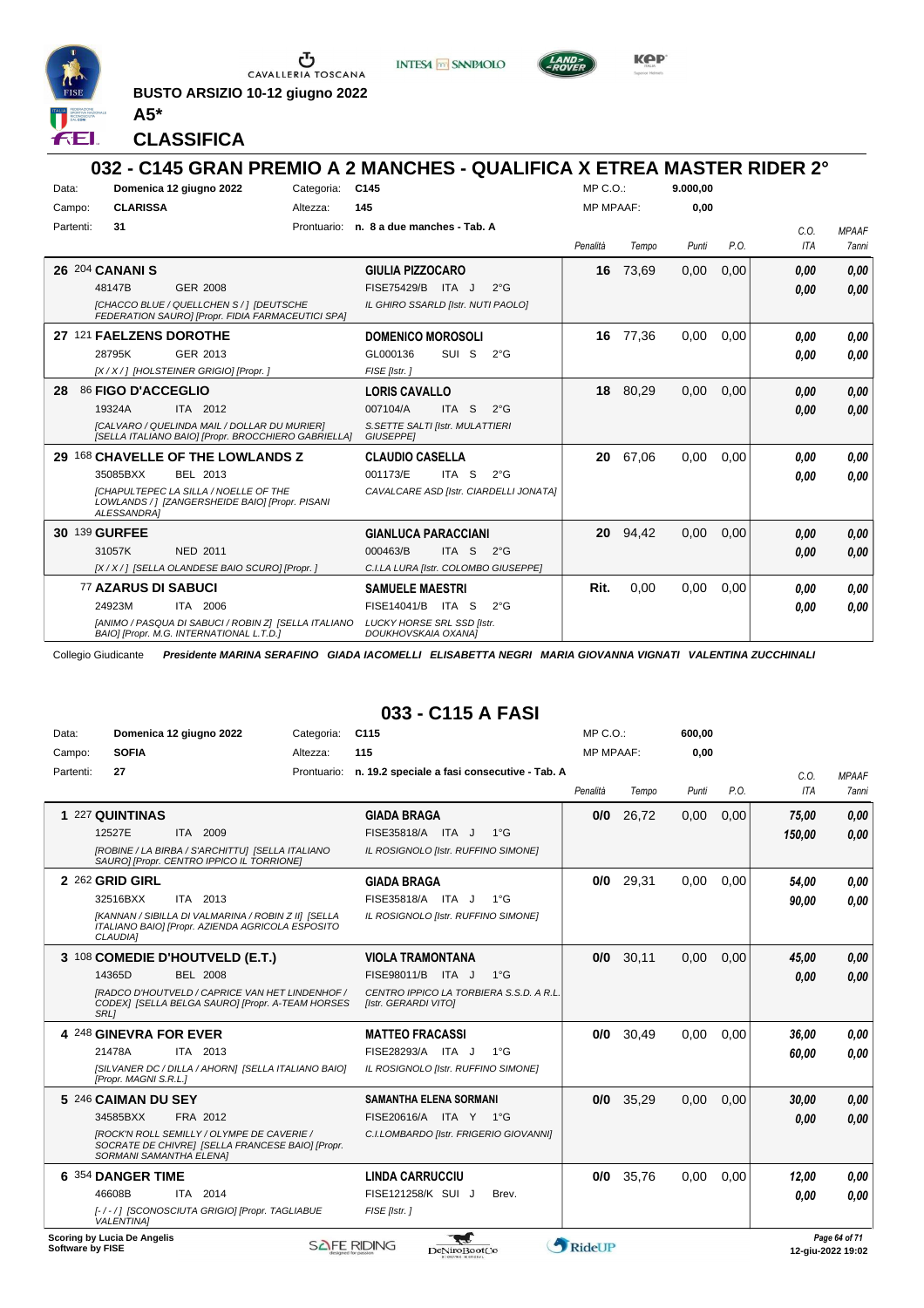

**BUSTO ARSIZIO 10-12 giugno 2022 A5\***





#### **CLASSIFICA**

#### **033 - C115 A FASI**

| Data:       | Domenica 12 giugno 2022                                                                   | Categoria: | C <sub>115</sub>                                              | $MP C. O.$ :     |             | 600,00 |      |       |              |
|-------------|-------------------------------------------------------------------------------------------|------------|---------------------------------------------------------------|------------------|-------------|--------|------|-------|--------------|
| Campo:      | <b>SOFIA</b>                                                                              | Altezza:   | 115                                                           | <b>MP MPAAF:</b> |             | 0,00   |      |       |              |
| Partenti:   | 27                                                                                        |            | Prontuario: n. 19.2 speciale a fasi consecutive - Tab. A      |                  |             |        |      | C.O.  | <b>MPAAF</b> |
|             |                                                                                           |            |                                                               | Penalità         | Tempo       | Punti  | P.O. | ITA   | 7anni        |
|             | 7 264 SAPHIR DE CORMEILLES                                                                |            | <b>ARIANNA CAIRO</b>                                          | 0/0              | 37,66       | 0,00   | 0,00 | 12,00 | 0,00         |
|             | FRA 2006 Pony<br>15388E                                                                   |            | FISE37452/A ITA J<br>$1^{\circ}G$                             |                  |             |        |      | 0,00  | 0,00         |
|             | [THUNDER DU BLIN / ANNINA DU THENNEY / ICARE]<br>[CONNEMARA BAIO] [Propr. CIOCCA ANTONIO] |            | POLIZZI JUMPING TEAM ASD [Istr. POLIZZI<br>CHIARA LYDIA]      |                  |             |        |      |       |              |
|             | 8 158 UNIVER DE FEE                                                                       |            | LUDOVICA LUPIDI                                               | 0/4              | 31,71       | 0.00   | 0,00 | 12,00 | 0,00         |
|             | 48689B<br>FRA 2008                                                                        |            | FISE75900/B ITA Y<br>Brev.                                    |                  |             |        |      | 0.00  | 0.00         |
|             | [GALOUBET DU MARAIS / FEE DE LA BASSE / ] [SELLA                                          |            | SCUDERIA DELLA ROVERE SSD A RL [Istr.                         |                  |             |        |      |       |              |
|             | FRANCESE BAIO BRUCIATO] [Propr. LUPIDI NICOLA]                                            |            | <b>MILLA MARIA]</b>                                           |                  |             |        |      |       |              |
|             | 9 290 UNDIGO DE PRESLE                                                                    |            | <b>NINA SONDERGELD</b>                                        |                  | $0/4$ 34,01 | 0,00   | 0,00 | 0,00  | 0,00         |
|             | 29999K<br>FRA 2008                                                                        |            | <b>FISE122849/K FRA Y</b><br>Brev.                            |                  |             |        |      | 0,00  | 0,00         |
|             | [X / X / ] [SELLA FRANCESE SAURO] [Propr. ]                                               |            | [Istr. RAGIONE FRANCESCO]                                     |                  |             |        |      |       |              |
|             | 10 279 NASHI DEL SOLE<br>16897P<br>ITA 2010                                               |            | <b>CAROLINA BOTTELLI</b><br>FISE76205/B ITA J<br>$1^{\circ}G$ | 0/4              | 34,45       | 0,00   | 0,00 | 0.00  | 0,00         |
|             | <b>ICANTURO / HISTOIRE D'ISIGNY / PAGE DE PAULSTRAI</b>                                   |            | MDS SPORT HORSES [Istr. DEL SIGNORE                           |                  |             |        |      | 0.00  | 0,00         |
|             | [SELLA ITALIANO BAIO] [Propr. MONTALBETTI ROBERTA]                                        |            | MICHOL]                                                       |                  |             |        |      |       |              |
|             | 11 238 GRANADA                                                                            |            | <b>GIULIANO PERETTI</b>                                       | 0/4              | 46,93       | 0,00   | 0,00 | 0,00  | 0,00         |
|             | 26472BXX<br><b>BEL 2006</b>                                                               |            | 005973/B<br>ITA SA 1°G                                        |                  |             |        |      | 0,00  | 0,00         |
|             | [NONSTOP / STARLETTE "P" / ELANVILLE] [BWP GRIGIO]<br>[Propr. GOLLA PAOLO]                |            | CERNUSCO RIDING S.S.D. A R.L. [Istr.<br>COLLECCHIA RICCARDO]  |                  |             |        |      |       |              |
|             | 12 286 CARLA D'HYRENCOURT                                                                 |            | <b>MATILDE DE LORENZI</b>                                     | 0/5              | 48,59       | 0.00   | 0,00 | 0.00  | 0,00         |
|             | 31120BXX<br><b>BEL 2008</b>                                                               |            | FISE94601/B ITA J<br>$1^{\circ}G$                             |                  |             |        |      | 0.00  | 0.00         |
|             | [QUERLYBET HERO / SISI D'HYRENCOURT / OGANO                                               |            | LA FORNACETTA ASD [Istr. CODECASA                             |                  |             |        |      |       |              |
|             | SITTE] [SELLA BELGA BAIO] [Propr. ALUSTUD SRL]                                            |            | <b>OMAR LUCA]</b>                                             |                  |             |        |      |       |              |
|             | 13 255 CANDITA<br>ITA 2015<br>14791D                                                      |            | <b>CARLOTTA CAIRO</b><br>FISE85639/B ITA J<br>1°G             | 0/8              | 34,77       | 0.00   | 0,00 | 0,00  | 0,00         |
|             | [CANDITO / CURLEY SUE / CALYPSO II] [SELLA ITALIANO                                       |            | C.I.DE LA MONDA [Istr. BORRA ELEONORA                         |                  |             |        |      | 0.00  | 0.00         |
|             | BAIO] [Propr. CENTRO EQUESTRE NATURALE PAGLIARO<br>ASD1                                   |            | <b>VITTORIAI</b>                                              |                  |             |        |      |       |              |
|             | <b>14 313 FARO DE L'ISLE</b>                                                              |            | <b>MARTA GAION</b>                                            | 1.               | 66,50       | 0.00   | 0,00 | 0.00  | 0,00         |
|             | 46919B<br>FRA 2015                                                                        |            | FISE72770/B ITA J<br>Brev.                                    |                  |             |        |      | 0.00  | 0.00         |
|             | [QUANTUM / FLORE DE LAUNY / ] [SELLA FRANCESE                                             |            | POLIZZI JUMPING TEAM ASD [Istr. POLIZZI                       |                  |             |        |      |       |              |
|             | BAIO CHIARO] [Propr. GAION MARTA]                                                         |            | CHIARA LYDIA]                                                 |                  |             |        |      |       |              |
|             | 15 334 QUEEN OF STYLE B                                                                   |            | <b>MELANIE BETTONI</b>                                        | 4                | 55.25       | 0,00   | 0,00 | 0,00  | 0,00         |
|             | 28521K<br>IRL 2005<br>[X / X / ] [IRISH HORSE SAURO] [Propr. ]                            |            | FISE117512/K SUI S<br>Brev.<br>FISE [Istr.]                   |                  |             |        |      | 0,00  | 0,00         |
|             | <b>16 312 ANEMONE</b>                                                                     |            | <b>CLARETTA PORTU</b>                                         | 4                | 55,92       | 0.00   | 0,00 | 0.00  | 0,00         |
|             | 31440BXX<br>ITA 2010                                                                      |            | FISE72482/B ITA J<br>$1^{\circ}G$                             |                  |             |        |      | 0.00  | 0.00         |
|             | [ATHLETICO I / U2 / LESTER] [SELLA ITALIANO BAIO]                                         |            | LE SCUDERIE DI MUSTONATE E.C.ASD [Istr.                       |                  |             |        |      |       |              |
|             | [Propr. AZ. AGR. BARONCHELLI LUIGI NATALE]                                                |            | <b>SOLDI ESTERI</b>                                           |                  |             |        |      |       |              |
|             | 17 347 HARVESTER UKATO SSK                                                                |            | <b>BEATRICE BAROZZI</b>                                       |                  | 4 61,41     | 0,00   | 0,00 | 0.00  | 0,00         |
|             | 32167BXX<br><b>NED 2012</b>                                                               |            | FISE109392/B ITA J<br>Brev.                                   |                  |             |        |      | 0,00  | 0,00         |
|             | [UKATO / ILLUSION / CALYPSO] [KWPN SAURO] [Propr.<br>T.C. COMMERCIO CAVALLI SPORTIVII     |            | C.I. LA CAMILLA ASD [Istr. PALMA MARIA<br><b>CRISTINA1</b>    |                  |             |        |      |       |              |
|             | <b>18 356 MARLBORO Z</b>                                                                  |            | <b>CHIARA JELMINI</b>                                         |                  | 4 61,54     | 0,00   | 0,00 | 0.00  | 0,00         |
|             | 04312C<br><b>NED 2009</b>                                                                 |            | FISE121264/K SUI J<br>Brev.                                   |                  |             |        |      | 0.00  | 0.00         |
|             | [MAROME NW / CONTIKI / CARTHAGO Z]<br>[ZANGERSHEIDE GRIGIO] [Propr. ASD 3 EMME]           |            | FISE [Istr.]                                                  |                  |             |        |      |       |              |
|             | 19 20 RED NOBLE VAN HET HEIDEHOF Z                                                        |            | <b>DANIELE FACCOLI</b>                                        | 4                | 69,46       | 0,00   | 0,00 | 0.00  | 0,00         |
|             | 49149B<br>BEL 2016                                                                        |            | FISE12995/B ITA S<br>1°G                                      |                  |             |        |      | 0,00  | 0,00         |
|             | [RED STAR M / S-GITTA Z / VERELST SPOTLIGHT Z]                                            |            | C.I.SPORT.EQUUS CLUB [Istr. PACE                              |                  |             |        |      |       |              |
|             | [ZANGERSHEIDE BAIO SCURO] [Propr. EUROPA CAVALLI<br>SAS]                                  |            | <b>PASQUALE</b>                                               |                  |             |        |      |       |              |
| 20 254 JOEL |                                                                                           |            | <b>VITTORIA CARIA</b>                                         | 5                | 66,99       | 0,00   | 0,00 | 0.00  | 0,00         |
|             | <b>NED 2014</b><br>47986B                                                                 |            | FISE85070/B ITA J<br>$1^{\circ}G$                             |                  |             |        |      | 0.00  | 0,00         |
|             | [FLINSTONE / VARVILLE / ] [KWPN BAIO] [Propr.                                             |            | EURATOM [Istr. VERHEYDEN MARIO                                |                  |             |        |      |       |              |
|             | <b>QUATTROCIOCCHE ILARIA]</b>                                                             |            | <b>GEORGES AGNES</b>                                          |                  |             |        |      |       |              |

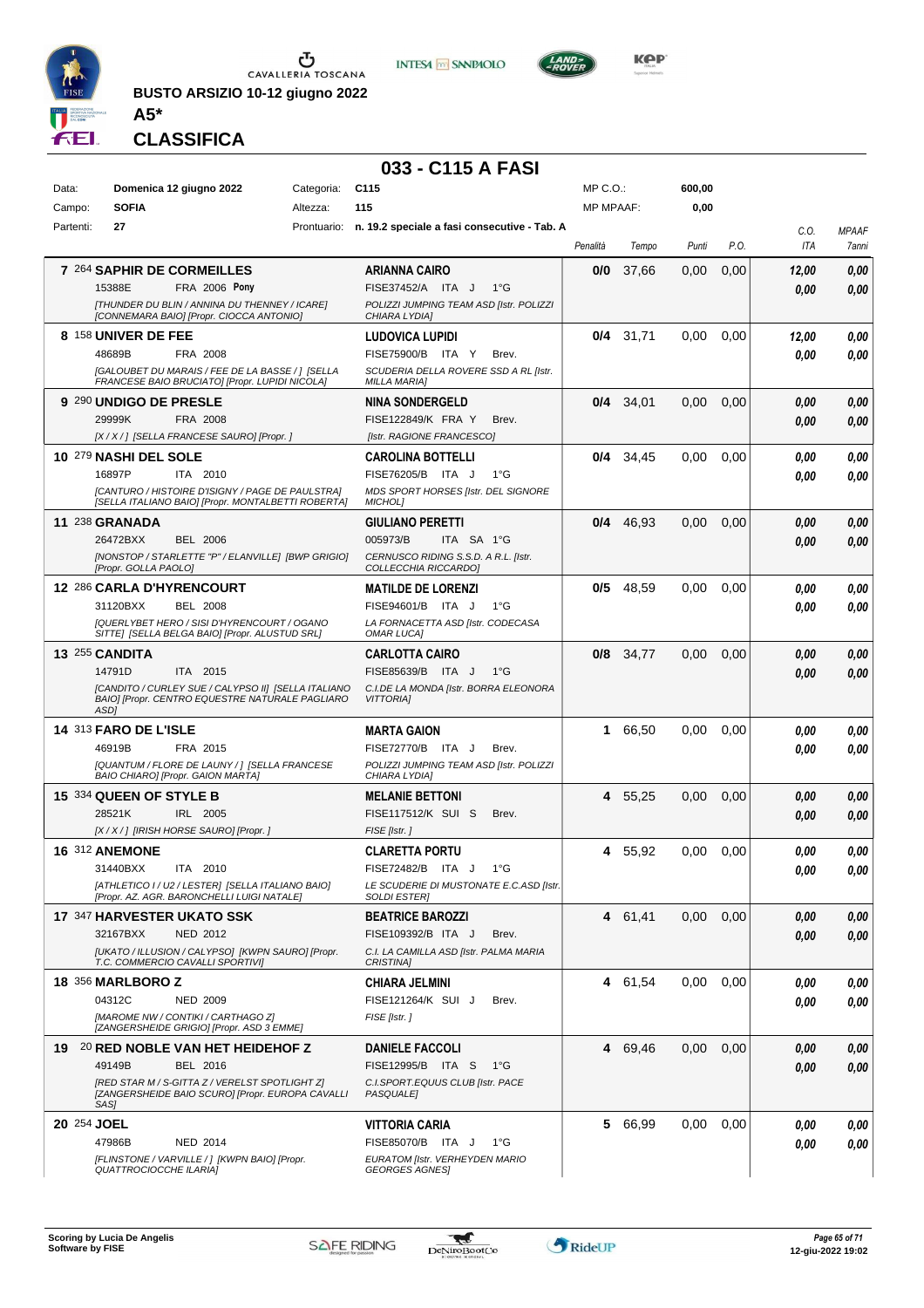

**BUSTO ARSIZIO 10-12 giugno 2022 A5\***





**Kep** 

#### **CLASSIFICA**

#### **033 - C115 A FASI**

| Data:<br>Campo: | <b>SOFIA</b>                                        | Domenica 12 giugno 2022                                                                                                          | Categoria:<br>Altezza: | C <sub>115</sub><br>115                                                                                                                 | $MP C. O.$ :<br><b>MP MPAAF:</b> |          | 600.00<br>0,00 |      |              |                              |
|-----------------|-----------------------------------------------------|----------------------------------------------------------------------------------------------------------------------------------|------------------------|-----------------------------------------------------------------------------------------------------------------------------------------|----------------------------------|----------|----------------|------|--------------|------------------------------|
| Partenti:       | 27                                                  |                                                                                                                                  | Prontuario:            | n. 19.2 speciale a fasi consecutive - Tab. A                                                                                            | Penalità                         | Tempo    | Punti          | P.O. | C.O.<br>ITA  | <b>MPAAF</b><br><b>7anni</b> |
|                 | 21 240 BREZZA<br>04574C<br>[Propr. CANOPOLI GAVINO] | ITA 2015<br>[CANTO / VICTORY / PACIFIC] [SELLA ITALIANO BAIO]                                                                    |                        | <b>ANNA ROCCHI</b><br>025168/B<br>ITA S<br>$1^{\circ}G$<br>C.I.DE LA MONDA [Istr. BORRA ELEONORA<br><b>VITTORIAI</b>                    | $\mathbf{7}$                     | 68,16    | 0,00           | 0,00 | 0,00<br>0.00 | 0.00<br>0,00                 |
|                 | 21121A<br>BAIO] [Propr. AONDIO MARCO]               | 22 235 MOLDAVA DEL BARONCIO<br>ITA 2014<br>[USTINOV / MONELLA ZETA / FAUST Z] [SELLA ITALIANO                                    |                        | <b>GIUSEPPE VIESTI</b><br>006002/A<br>ITA SA 1°G<br>PONTENUOVO SCUDERIA GHIDELLA [Istr.<br><b>GHIDELLA CLAUDIA]</b>                     | 8                                | 63,61    | 0,00           | 0,00 | 0,00<br>0.00 | 0,00<br>0.00                 |
| 23              | 60 LA BERTA<br>48195B<br>RAMAZZINI SONIA ANNAI      | ITA 2014<br>[-/-/] [SCONOSCIUTA BAIO] [Propr. AZ. AGR. I SALICI DI                                                               |                        | <b>SARA CAMPIONE</b><br>FISE100571/B ITA J<br>$1^{\circ}$ G<br>CI I SALICI ASD [Istr. COMENDULI<br>LORENZO1                             |                                  | 24 85.28 | 0.00           | 0.00 | 0,00<br>0.00 | 0,00<br>0.00                 |
|                 | 329 VILNIUS<br>05428N                               | ITA 2014<br>[KSAR-SITTE / ILLELLA / PIRADIN] [SELLA ITALIANO<br>BAIO] [Propr. TOALDO VALENTINA]                                  |                        | <b>ANDREA SABELLA</b><br>FISE123235/B ITA S<br>Brev.<br>CI LA STELLA ASD [Istr. MAZZA DIEGO]                                            | Elim.                            | 0.00     | 0,00           | 0.00 | 0.00<br>0.00 | 0.00<br>0.00                 |
|                 | 47286B                                              | 338 STAKITA VH REUKENIS Z<br>BEL 2012<br>[STAKKATO / NIKITA ZELDENRUST / CONCORDE]<br>[ZANGERSHEIDE BAIO] [Propr. TESOL MARTINA] |                        | <b>MARTINA TESOL</b><br>FISE67820/B ITA Y<br>Brev.<br>MONARCA STABLE ASD [Istr. GERARDI<br><b>VITOI</b>                                 | Elim.                            | 0.00     | 0,00           | 0.00 | 0.00<br>0.00 | 0.00<br>0.00                 |
|                 | 342 ARDITO<br>31362BXX<br><b>LUIGI NATALEI</b>      | ITA 2011<br>[ATHLETICO I / ASIA DELLA MONICA / VOLTAIRE] [SELLA<br>ITALIANO BAIO SCUROI [Propr. AZ. AGR. BARONCHELLI             |                        | <b>ANASTASIA CALDIRONI</b><br>FISE80192/B ITA J<br>Brev.<br>C.I.DI CASTELLAZZO ASD Ilstr.<br>LAGOMARSINO PATRIZIAI                      | Elim.                            | 0.00     | 0,00           | 0.00 | 0,00<br>0,00 | 0.00<br>0.00                 |
| <b>FC</b> 111   |                                                     |                                                                                                                                  |                        | <b>GIANLUCA MARIO PIROVANO</b><br>FISE37835/B ITA S<br>$2^{\circ}G$<br>C.I.IL QUADRIFOGLIO [Istr. BATTAGLINO<br><b>TERESA LOREDANA1</b> | <b>Partito</b>                   |          |                |      | 0.00<br>0.00 | 0,00<br>0,00                 |

Collegio Giudicante *Presidente MARINA SERAFINO GIADA IACOMELLI ELISABETTA NEGRI MARIA GIOVANNA VIGNATI VALENTINA ZUCCHINALI*

#### **034 - B110 A FASI**

| Data:     | Domenica 12 giugno 2022             |                                                                                               | Categoria:  | <b>B110</b>                                                              | MP C. O.         |       | 0,00  |      |      |              |
|-----------|-------------------------------------|-----------------------------------------------------------------------------------------------|-------------|--------------------------------------------------------------------------|------------------|-------|-------|------|------|--------------|
| Campo:    | <b>SOFIA</b>                        |                                                                                               | Altezza:    | 110                                                                      | <b>MP MPAAF:</b> |       | 0.00  |      |      |              |
| Partenti: | 23                                  |                                                                                               | Prontuario: | n. 19.2 speciale a fasi consecutive - Tab. A                             |                  |       |       |      | C.0. | <b>MPAAF</b> |
|           |                                     |                                                                                               |             |                                                                          | Penalità         | Tempo | Punti | P.O. | ITA  | <b>7anni</b> |
|           |                                     | 1 299 HEINZ MEINZ BUSINESS                                                                    |             | <b>MAILA MANENTI</b>                                                     | 0/0              | 28,13 | 0,00  | 0,00 | 0.00 | 0,00         |
|           | 15683F                              | <b>GBR 2009 Pony</b>                                                                          |             | <b>FISE98779/B</b><br>ITA<br>C<br>Brev.                                  |                  |       |       |      | 0,00 | 0,00         |
|           |                                     | [ITS THE BUSINESS (ELITE) / SUNNORA / 1 [PONY<br>SAURO] [Propr. FERNANDEZ ELENA]              |             | FF JUMPING [Istr. FRANZONI ANNA MARIA]                                   |                  |       |       |      |      |              |
|           |                                     | 2 331 CHIC ET CHOU D'OTHON                                                                    |             | <b>MAILA MANENTI</b>                                                     | 0/0              | 28,60 | 0,00  | 0,00 | 0,00 | 0,00         |
|           | 47921B                              | FRA 2012 Pony                                                                                 |             | <b>FISE98779/B</b><br><b>ITA</b><br><sup>C</sup><br>Brev.                |                  |       |       |      | 0.00 | 0,00         |
|           | <b>BAIO] [Propr. MANENTI FABIO]</b> | [MON CHOU D'OTHON / JALOUISE DU JARDIN / ] [PONY                                              |             | FF JUMPING [Istr. FRANZONI ANNA MARIA]                                   |                  |       |       |      |      |              |
|           |                                     | 3 346 ATTYRORY BYE BYE LOVE                                                                   |             | <b>RICCARDO GIACOMO VERONESI</b>                                         | 0/0              | 31,48 | 0,00  | 0,00 | 0,00 | 0,00         |
|           | 33271BXX                            | <b>IRL 2008 Pony</b>                                                                          |             | FISE107938/B ITA<br>C<br>Brev.                                           |                  |       |       |      | 0,00 | 0,00         |
|           | <b>AGR. SEMPLICE AGRIVER1</b>       | [-/-/] ISCONOSCIUTA PEZZATO GRIGIO] [Propr. SOC.                                              |             | CI A COLORI ASD [Istr. CAPPELLETTI SOFIA]                                |                  |       |       |      |      |              |
|           | 4 297 DONAN                         |                                                                                               |             | <b>TOMMASO FERRARI</b>                                                   | 0/0              | 34,49 | 0,00  | 0.00 | 0,00 | 0,00         |
|           | 25702BXX                            | BEL 2003                                                                                      |             | FISE124545/B ITA C<br>Brev.                                              |                  |       |       |      | 0,00 | 0,00         |
|           | <b>MATTIAI</b>                      | [CONAN Z / UTAH / CORSAIRE DE VAUBAN] [BEL.<br>WARMBLOEDPAARD BAIO SCURO] [Propr. TURTURIELLO |             | LA CASTELLANA LIBERTAS ASD<br><b>EQUESTRE [Istr. PIACENTINI ALBERTO]</b> |                  |       |       |      |      |              |
|           | 5 359 MIRA                          |                                                                                               |             | <b>AMELIA BANKS CLARK</b>                                                | 0/4              | 32,86 | 0,00  | 0.00 | 0.00 | 0.00         |
|           | 30967K                              | BEL 2012                                                                                      |             | FISE122748/K MO C<br>Brev.                                               |                  |       |       |      | 0.00 | 0,00         |
|           | [X / X / 1 [BWP BAIO] [Propr. ]     |                                                                                               |             | FISE [Istr.]                                                             |                  |       |       |      |      |              |
|           |                                     |                                                                                               |             |                                                                          |                  |       |       |      |      |              |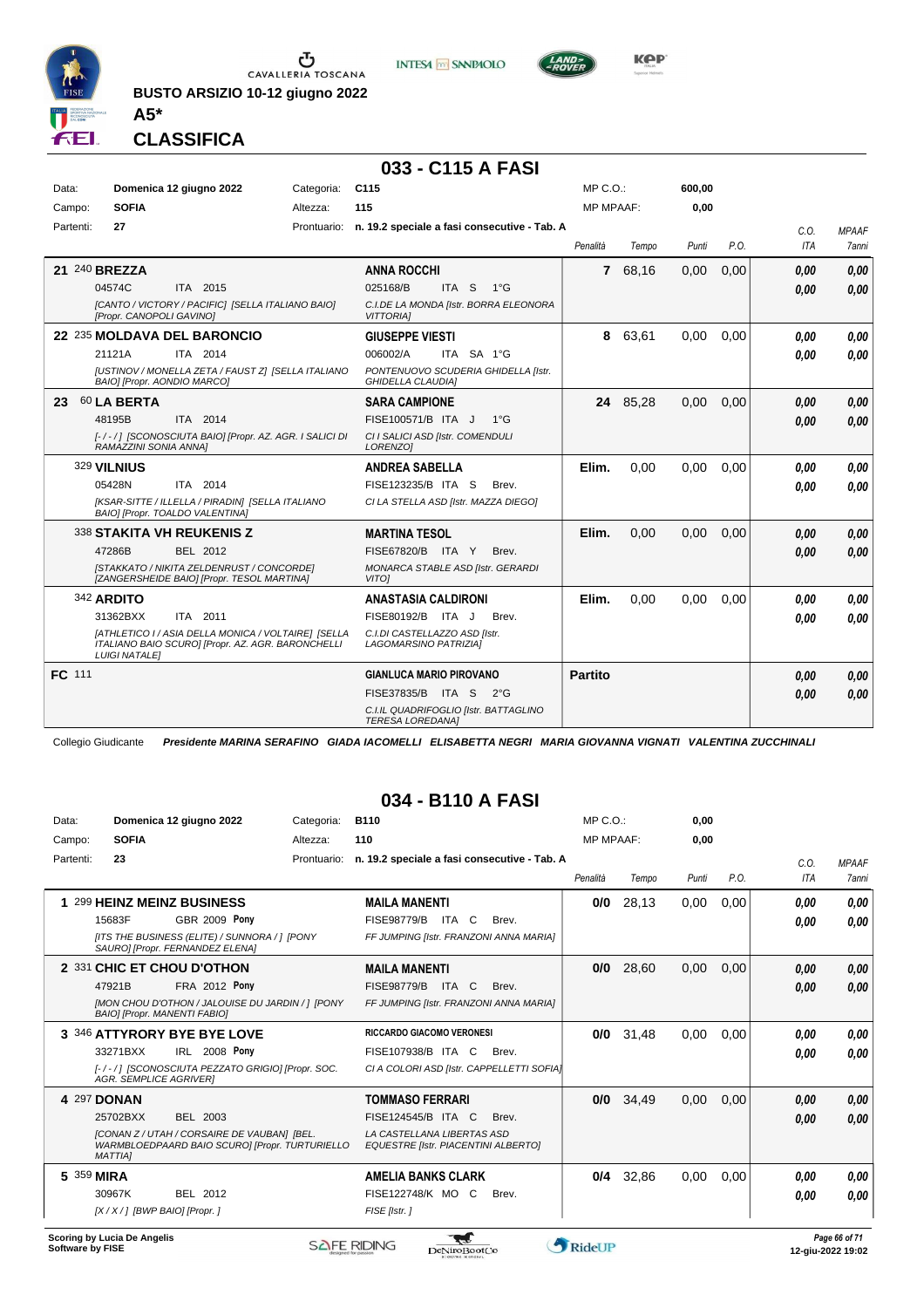

**BUSTO ARSIZIO 10-12 giugno 2022 A5\***





**KOP** 

**CLASSIFICA**

#### **034 - B110 A FASI**

| Data:     | Domenica 12 giugno 2022                                                                              | Categoria:  | <b>B110</b>                                                       | $MP C. O.$ :     |          | 0,00  |      |                    |                       |
|-----------|------------------------------------------------------------------------------------------------------|-------------|-------------------------------------------------------------------|------------------|----------|-------|------|--------------------|-----------------------|
| Campo:    | <b>SOFIA</b>                                                                                         | Altezza:    | 110                                                               | <b>MP MPAAF:</b> |          | 0,00  |      |                    |                       |
| Partenti: | 23                                                                                                   | Prontuario: | n. 19.2 speciale a fasi consecutive - Tab. A                      | Penalità         | Tempo    | Punti | P.O. | C.0.<br><b>ITA</b> | <b>MPAAF</b><br>7anni |
|           |                                                                                                      |             |                                                                   |                  |          |       |      |                    |                       |
|           | 6 292 CALIFORNIA DE SOULT                                                                            |             | SOFIA ODIERNA                                                     | 0/4              | 41,25    | 0.00  | 0,00 | 0.00               | 0,00                  |
|           | FRA 2012 Pony<br>47207B                                                                              |             | FISE105725/B ITA C<br>Brev.                                       |                  |          |       |      | 0.00               | 0,00                  |
|           | [ROSCO DE BELLEFONDE / DEMA / ] [SELLA FRANCESE<br>PALOMINO] [Propr. ODIERNA SOFIA]                  |             | C.I.LA LURA [Istr. COLOMBO GIUSEPPE]                              |                  |          |       |      |                    |                       |
|           | 7 341 COSMO                                                                                          |             | <b>SARA SOZZI</b>                                                 | 0/8              | 35,19    | 0,00  | 0,00 | 0.00               | 0,00                  |
|           | 47386B<br>SUI 2015                                                                                   |             | FISE76315/B<br>ITA J<br>Brev.                                     |                  |          |       |      | 0.00               | 0,00                  |
|           | <b>[COEUR DE NOBLESSM / CARLINA / CAROLUS] [SELLA</b>                                                |             | A.S.D. C.I. LA VIGNA [Istr. SCOGNAMIGLIO                          |                  |          |       |      |                    |                       |
|           | SVIZZERO GRIGIO] [Propr. ASS. IPPICA LA VIGNA]                                                       |             | <b>MASSIMILIANO]</b>                                              |                  |          |       |      |                    |                       |
|           | 8 349 WIZARD                                                                                         |             | <b>MARGHERITA MICHELOTTI</b>                                      |                  | 4 54,72  | 0,00  | 0,00 | 0.00               | 0,00                  |
|           | IRL 2009<br>34102BXX                                                                                 |             | FISE50831/A ITA J<br>Brev.                                        |                  |          |       |      | 0.00               | 0,00                  |
|           | [-/-/] [IRISH HORSE BAIO SCURO] [Propr. MYTHORSES<br>SRL]                                            |             | PONTENUOVOHORSES ASD [Istr. CAPUTO<br>FABRIZIO]                   |                  |          |       |      |                    |                       |
|           | 9 323 HARROWHILL PRINCE                                                                              |             | <b>MARTINA FIAMENGHI</b>                                          |                  | 4 58,32  | 0.00  | 0,00 | 0.00               | 0,00                  |
|           | 28384BXX<br>IRL 2005 Pony                                                                            |             | FISE104021/B ITA C<br>Brev.                                       |                  |          |       |      | 0.00               | 0,00                  |
|           | [-/-/] [SCONOSCIUTA SAURO] [Propr. ROCCA<br>LUCREZIA]                                                |             | FF JUMPING [Istr. FRANZONI ANNA MARIA]                            |                  |          |       |      |                    |                       |
|           | <b>10 316 ILLINOI</b>                                                                                |             | EMMA EUGENIA OLTOLINI                                             |                  | 4 59,71  | 0,00  | 0,00 | 0.00               | 0,00                  |
|           | 46237B<br>LUX 2009 Pony                                                                              |             | FISE84785/B ITA C<br>Brev.                                        |                  |          |       |      | 0.00               | 0,00                  |
|           | [ILLINOI / LANDES DE MOIRON / KANTJE'S ADMIRAL]                                                      |             | SCUD DEL PRINCIPE [Istr.                                          |                  |          |       |      |                    |                       |
|           | [CONNEMARA BAIO MARRONE] [Propr. OLTOLINI<br><b>MASSIMILIANO]</b>                                    |             | SCACCABAROZZI SARA MARIA]                                         |                  |          |       |      |                    |                       |
|           | 11 311 HARTEN DERMIE                                                                                 |             | <b>ALESSIA CUPIA</b>                                              |                  | 4 62,17  | 0.00  | 0,00 | 0.00               | 0,00                  |
|           | 48393B<br><b>NED 2012</b>                                                                            |             | FISE72211/B ITA J<br>Brev.                                        |                  |          |       |      | 0.00               | 0,00                  |
|           | [QUALITY TIME / RADERMIE V / ANIMO] [KWPN GRIGIO]                                                    |             | TREKKING H.C.AMICI DEL CAVALLO ASD                                |                  |          |       |      |                    |                       |
|           | [Propr. CUPIA ALESSIA]                                                                               |             | [Istr. FERRARIO MASSIMILIANO]                                     |                  |          |       |      |                    |                       |
|           | 12 355 COBALTO BLUE                                                                                  |             | <b>NINA CARRUCCIU</b>                                             |                  | 4 62,65  | 0,00  | 0,00 | 0,00               | 0,00                  |
|           | 46578B<br>ITA 2014                                                                                   |             | FISE121259/K SUI C<br>Brev.                                       |                  |          |       |      | 0.00               | 0,00                  |
|           | [ZIROCCO BLUE VDL / REGINELLA / ROYAL FLAY] [SELLA<br>ITALIANO GRIGIO] [Propr. CURTI SAMUELE]        |             | FISE [Istr.]                                                      |                  |          |       |      |                    |                       |
|           | 13 351 DJANGO DEL MARCO                                                                              |             | <b>ANDREE MUSICCO</b>                                             |                  | 4 65,34  | 0,00  | 0,00 | 0,00               | 0,00                  |
|           | 46006B<br>FRA 2013 Pony                                                                              |             | FISE117049/B ITA C<br>Brev.                                       |                  |          |       |      | 0.00               | 0,00                  |
|           | [ULK D'ETE / ORCHID 'S IVORY / KANSHEBBER] [PONY                                                     |             | CI A COLORI ASD [Istr. CAPPELLETTI SOFIA]                         |                  |          |       |      |                    |                       |
|           | PALOMINO] [Propr. CAPORALI MATTEO]                                                                   |             |                                                                   |                  |          |       |      |                    |                       |
|           | 14 343 EDOUARD DU RERE<br>FRA 2014<br>48692B                                                         |             | <b>INES MARIA GRAZIA MAGGIPINTO</b><br>FISE82799/B ITA J<br>Brev. |                  | 6 71,41  | 0,00  | 0,00 | 0,00               | 0,00                  |
|           | [CON AIR / ILEA DE LA FOLIE / ] [SELLA FRANCESE BAIO]                                                |             | C.I.LOMBARDO [Istr. FRIGERIO GIOVANNI]                            |                  |          |       |      | 0.00               | 0,00                  |
|           | [Propr. MG EQUISPORT]                                                                                |             |                                                                   |                  |          |       |      |                    |                       |
|           | 15 302 GOLDEN SOURCE                                                                                 |             | <b>EMMA ANNA GUIDA</b>                                            |                  | 9 70,90  | 0.00  | 0,00 | 0,00               | 0.00                  |
|           | ITA 2009<br>33313BXX                                                                                 |             | FISE73440/B ITA Y<br>Brev.                                        |                  |          |       |      | 0,00               | 0,00                  |
|           | [ACORLAND DELLA CACCIA / FIDJI DE LA COTE / TARZAN<br>MOUSSURE] [SELLA ITALIANO SAURO] [Propr. RIZZI |             | CERNUSCO RIDING S.S.D. A R.L. [Istr.<br>COLLECCHIA RICCARDO]      |                  |          |       |      |                    |                       |
|           | GABRIELLA]                                                                                           |             |                                                                   |                  |          |       |      |                    |                       |
|           | <b>16 361 HAIDA GP</b>                                                                               |             | <b>LUDOVICA IUORNO</b>                                            |                  | 10 71,60 | 0,00  | 0,00 | 0,00               | 0,00                  |
|           | 34376BXX<br>NED 2012                                                                                 |             | FISE100057/B ITA C<br>Brev.                                       |                  |          |       |      | 0.00               | 0,00                  |
|           | [VAN GOGH / VODARK FZ BZ / PACIFIC] [KWPN BAIO]<br>[Propr. S.A. JUMPING HORSES S.R.L.]               |             | BLUE HORSE ASD [Istr. ZAFFERRI JACOPO]                            |                  |          |       |      |                    |                       |
|           | 17 298 QUARANTA PASS                                                                                 |             | <b>JESSICA CATTANEO</b>                                           |                  | 11 72,16 | 0,00  | 0,00 | 0.00               | 0,00                  |
|           | 34489BXX<br>ITA 2011                                                                                 |             | 023661/B<br>ITA S<br>Brev.                                        |                  |          |       |      | 0.00               | 0,00                  |
|           | <b>IUSTINOV / DONNA GENTILE / VOLTAIRE] [SELLA</b>                                                   |             | TREKKING H.C.AMICI DEL CAVALLO ASD                                |                  |          |       |      |                    |                       |
|           | ITALIANO BAIO] [Propr. AZ. AGR. PRATO ROTONDO DI<br>FERRARIO MASSIMILIANO]                           |             | [Istr. FERRARIO MASSIMILIANO]                                     |                  |          |       |      |                    |                       |
|           | 18 325 BOMBE D'ARGENT                                                                                |             | <b>ALLEGRA SIDONIO</b>                                            |                  | 14 75,35 | 0,00  | 0,00 | 0.00               | 0,00                  |
|           | 35361BXX<br><b>FRA 2011 Pony</b>                                                                     |             | FISE53816/A ITA J<br>Brev.                                        |                  |          |       |      | 0.00               | 0,00                  |
|           | [SYSTEME D'ARGENT / GALAXIE DU VICOMTE / LOVE]                                                       |             | POLIZZI JUMPING TEAM ASD [Istr. POLIZZI                           |                  |          |       |      |                    |                       |
|           | [PONY BAIO] [Propr. EQUIPASSIONE S.R.L.]                                                             |             | CHIARA LYDIA]                                                     |                  |          |       |      |                    |                       |
|           | <b>329 VILNIUS</b><br>05428N<br>ITA 2014                                                             |             | <b>ANDREA SABELLA</b><br>FISE123235/B ITA S<br>Brev.              | Elim.            | 0,00     | 0.00  | 0,00 | 0.00               | 0,00                  |
|           | [KSAR-SITTE / ILLELLA / PIRADIN] [SELLA ITALIANO                                                     |             | CI LA STELLA ASD [Istr. MAZZA DIEGO]                              |                  |          |       |      | 0.00               | 0,00                  |
|           | BAIO] [Propr. TOALDO VALENTINA]                                                                      |             |                                                                   |                  |          |       |      |                    |                       |

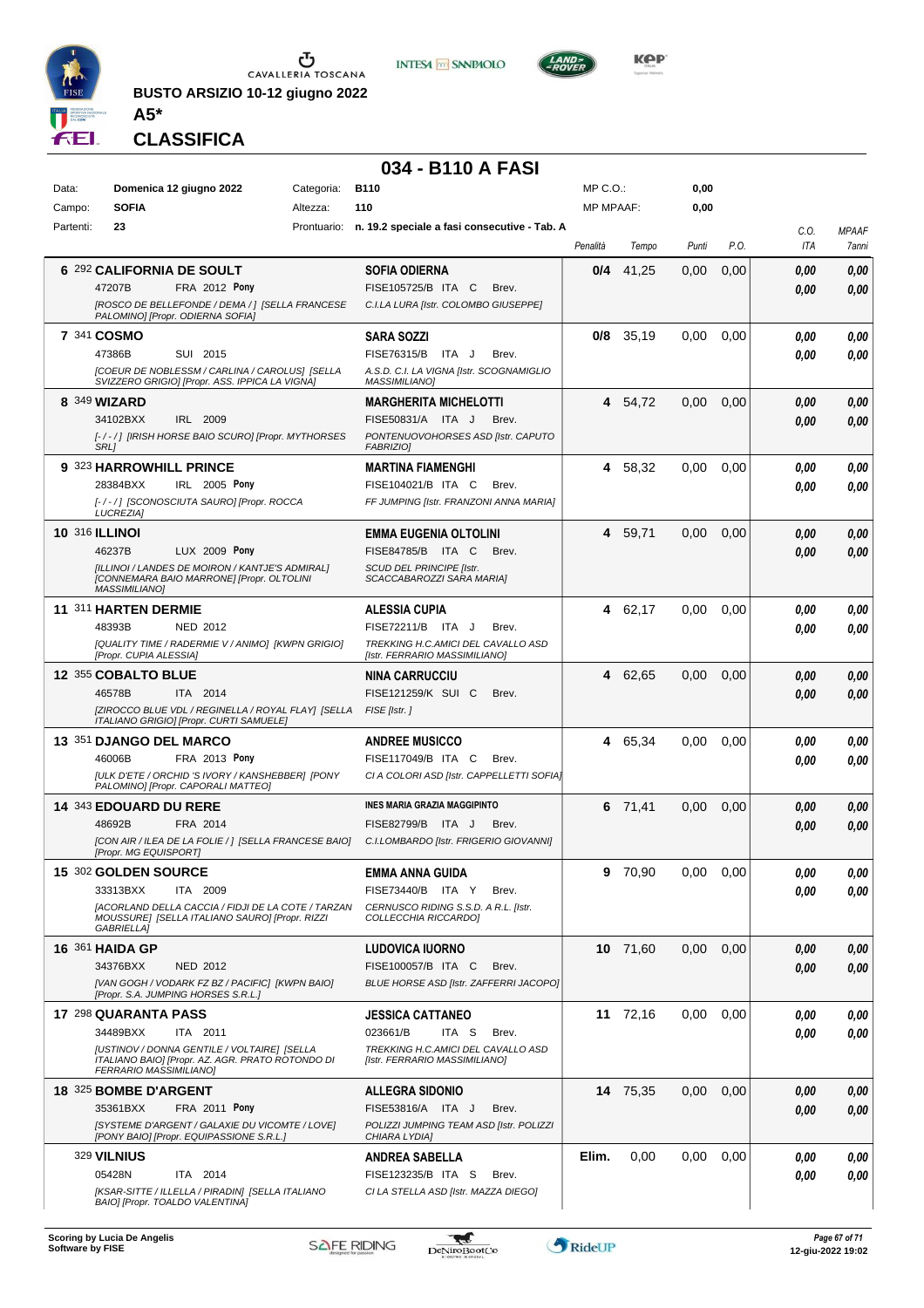

**INTESA** M SANPAOLO



**KPP** 

**CLASSIFICA**

**A5\***

#### **034 - B110 A FASI**

| Data:         |              | Domenica 12 giugno 2022                                                                               | Categoria:  | <b>B110</b>                                                          | $MP C. O.$ :     |       | 0,00  |      |      |              |
|---------------|--------------|-------------------------------------------------------------------------------------------------------|-------------|----------------------------------------------------------------------|------------------|-------|-------|------|------|--------------|
| Campo:        | <b>SOFIA</b> |                                                                                                       | Altezza:    | 110                                                                  | <b>MP MPAAF:</b> |       | 0,00  |      |      |              |
| Partenti:     | 23           |                                                                                                       | Prontuario: | n. 19.2 speciale a fasi consecutive - Tab. A                         |                  |       |       |      | C.O. | <b>MPAAF</b> |
|               |              |                                                                                                       |             |                                                                      | Penalità         | Tempo | Punti | P.O. | ITA  | 7anni        |
|               | 344 ULINA Z  |                                                                                                       |             | <b>MARIA GIULIA DELENDATI</b>                                        | Elim.            | 0,00  | 0,00  | 0,00 | 0,00 | 0,00         |
|               | 49287B       | <b>NED 2015</b>                                                                                       |             | <b>FISE44332/E</b><br>ITA J<br>Brev.                                 |                  |       |       |      | 0,00 | 0,00         |
|               |              | [UNTOUCHEDIN / CAROLINA Z / ] [ZANGERSHEIDE BAIO]<br>[Propr. SOCIETA AGRICOLA FERRETTI LUIGI S.S.]    |             | LE SIEPI SSD A RL [Istr. NOVO GIULIANA]                              |                  |       |       |      |      |              |
|               | 358 TYODOR   |                                                                                                       |             | <b>GIORGIA ASCANI</b>                                                | Elim.            | 0,00  | 0,00  | 0,00 | 0.00 | 0,00         |
|               | 32566BXX     | ITA 2012                                                                                              |             | FISE141391/B ITA J<br>Brev.                                          |                  |       |       |      | 0.00 | 0.00         |
|               |              | <b>ICASSIANO / EPLANTINE / RHEINGOLD DE LUYNET</b><br>[SELLA ITALIANO GRIGIO] [Propr. CIMA PIERLUIGI] |             | TREKKING H.C. AMICI DEL CAVALLO ASD<br>[Istr. FERRARIO MASSIMILIANO] |                  |       |       |      |      |              |
| <b>FC</b> 304 |              |                                                                                                       |             | <b>SAMUELE MAESTRI</b>                                               | <b>Partito</b>   |       |       |      | 0,00 | 0,00         |
|               |              |                                                                                                       |             | FISE14041/B<br>ITA S<br>$2^{\circ}G$                                 |                  |       |       |      | 0,00 | 0,00         |
|               |              |                                                                                                       |             | <b>LUCKY HORSE SRL SSD Ilstr.</b><br>DOUKHOVSKAIA OXANAI             |                  |       |       |      |      |              |
| <b>FC</b> 295 |              |                                                                                                       |             | <b>GIANLUCA LUPINETTI</b>                                            | <b>Partito</b>   |       |       |      | 0.00 | 0,00         |
|               |              |                                                                                                       |             | ITA S<br>005791/B<br>$2^{\circ}$ G                                   |                  |       |       |      | 0.00 | 0.00         |
|               |              |                                                                                                       |             | ASIM CLUB LA VISCONTEA AID [Istr.<br><b>LUPINETTI GIANLUCAI</b>      |                  |       |       |      |      |              |

Collegio Giudicante *Presidente MARINA SERAFINO GIADA IACOMELLI ELISABETTA NEGRI MARIA GIOVANNA VIGNATI VALENTINA ZUCCHINALI*

#### **035 - B100 A TEMPO**

| Data:     | Domenica 12 giugno 2022                                                                      | Categoria: | <b>B100</b>                                                              | $MP C. O.$ :     |           | 0,00  |      |            |              |
|-----------|----------------------------------------------------------------------------------------------|------------|--------------------------------------------------------------------------|------------------|-----------|-------|------|------------|--------------|
| Campo:    | <b>SOFIA</b>                                                                                 | Altezza:   | 100                                                                      | <b>MP MPAAF:</b> |           | 0,00  |      |            |              |
| Partenti: | 22                                                                                           |            | Prontuario: n. 3 a tempo - Tab. A                                        |                  |           |       |      | C.O.       | <b>MPAAF</b> |
|           |                                                                                              |            |                                                                          | Penalità         | Tempo     | Punti | P.O. | <b>ITA</b> | <b>7anni</b> |
|           | 1 361 HAIDA GP                                                                               |            | <b>LUDOVICA IUORNO</b>                                                   | 0                | 58,11     | 0,00  | 0,00 | 0.00       | 0,00         |
|           | 34376BXX<br><b>NED 2012</b>                                                                  |            | FISE100057/B ITA C<br>Brev.                                              |                  |           |       |      | 0.00       | 0.00         |
|           | [VAN GOGH / VODARK FZ BZ / PACIFIC] [KWPN BAIO]<br>[Propr. S.A. JUMPING HORSES S.R.L.]       |            | <b>BLUE HORSE ASD [Istr. ZAFFERRI JACOPO]</b>                            |                  |           |       |      |            |              |
|           | 2 324 DARIUS DU CAUROY                                                                       |            | <b>OLIVIA PICCINO</b>                                                    | 0                | 58.19     | 0.00  | 0.00 | 0.00       | 0.00         |
|           | <b>FRA 2013 Pony</b><br>48846B                                                               |            | FISE104692/B ITA G<br>Brev.                                              |                  |           |       |      | 0.00       | 0.00         |
|           | [IOWA / QUYRIELLE DU PINSON / ] [SELLA FRANCESE<br><b>BAIOI [Propr. URAS MONICA]</b>         |            | C.I.DE LA MONDA [Istr. ROCCHI ANNA]                                      |                  |           |       |      |            |              |
|           | 3 321 ELMY V.D. EEKHOEK                                                                      |            | <b>GINEVRA RUFFINO</b>                                                   | 0                | 62,06     | 0.00  | 0,00 | 0.00       | 0,00         |
|           | 34810BXX<br><b>NED 2011 Pony</b>                                                             |            | FISE46005/A ITA C<br>Brev.                                               |                  |           |       |      | 0.00       | 0.00         |
|           | [CHEWANO VAN DE LANGENIEUW / EVA / ] [APPALOOSA<br>SAURO] [Propr. GAREGNANI AURORA]          |            | IL ROSIGNOLO [Istr. RUFFINO SIMONE]                                      |                  |           |       |      |            |              |
|           | 4 328 SPARTA AK                                                                              |            | <b>ALESSIA DIASPARRA</b>                                                 | 0                | 67,86     | 0,00  | 0,00 | 0.00       | 0.00         |
|           | <b>HRV 2011</b><br>33575BXX                                                                  |            | FISE122227/B ITA Y<br>Brev.                                              |                  |           |       |      | 0.00       | 0.00         |
|           | [SPARTACUS / EMA / EL CANARO] [CROATIAN SPORT<br>HORSE SAURO] [Propr. PALMA MARIA CRISTINA]  |            | C.I. LA CAMILLA ASD [Istr. AMBROSETTI<br><b>FABRIZIOI</b>                |                  |           |       |      |            |              |
|           | 5 326 CAIPIRINHA DE MASSA                                                                    |            | <b>MELISSA MARAZZI</b>                                                   |                  | $0$ 82,04 | 0.00  | 0.00 | 0.00       | 0,00         |
|           | 49504B<br>FRA 2012                                                                           |            | FISE121697/B ITA C<br>Brev.                                              |                  |           |       |      | 0.00       | 0.00         |
|           | [RIETO / UNIVRESSE DE MASSA / ] [LUSITANO GRIGIO]<br>[Propr. MARAZZI MELISSA]                |            | C.I.DE LA MONDA [Istr. ROCCHI ANNA]                                      |                  |           |       |      |            |              |
|           | 6 318 KING ARTHUR BAIO                                                                       |            | <b>TOMMASO FERRARI</b>                                                   |                  | $0$ 82,44 | 0.00  | 0.00 | 0.00       | 0.00         |
|           | 01723X<br>ITA 2010                                                                           |            | FISE124545/B ITA C<br>Brev.                                              |                  |           |       |      | 0.00       | 0.00         |
|           | [ATHLETICO 1 / PUNTANERA / 1 [SELLA ITALIANO BAIO]<br>[Propr. PEDROTTI MICHELE]              |            | LA CASTELLANA LIBERTAS ASD<br><b>EQUESTRE [Istr. PIACENTINI ALBERTO]</b> |                  |           |       |      |            |              |
|           | 7 365 VALENTINA Z                                                                            |            | <b>ELENA GAIA PAGANELLI</b>                                              |                  | 4 58.55   | 0.00  | 0.00 | 0.00       | 0,00         |
|           | 33267BXX<br><b>BEL 2009 Pony</b>                                                             |            | FISE39832/A ITA J<br>Brev.                                               |                  |           |       |      | 0.00       | 0,00         |
|           | [VA-VITE / SENDIE VON H / LANDETTO] [ZANGERSHEIDE<br>BAIO SCURO] [Propr. PELLIZZARI GINEVRA] |            | IL ROSIGNOLO [Istr. RUFFINO SIMONE]                                      |                  |           |       |      |            |              |
|           | 8 306 BRANDON                                                                                |            | <b>VIVIANA BOSELLO</b>                                                   |                  | 4 72,21   | 0,00  | 0.00 | 0.00       | 0.00         |
|           | 22131A<br>ITA 2017                                                                           |            | FISE21017/B ITA S<br>Brev.                                               |                  |           |       |      | 0.00       | 0,00         |
|           | [KSRA-SITTE / SEVEN / FAVOLOSO BAIO] [SELLA<br>ITALIANO SAURO] [Propr. ARCA MARIO]           |            | TENUTA LA MANDRIA SSD A RL [Istr.<br><b>MAZZIA FILIPPOI</b>              |                  |           |       |      |            |              |

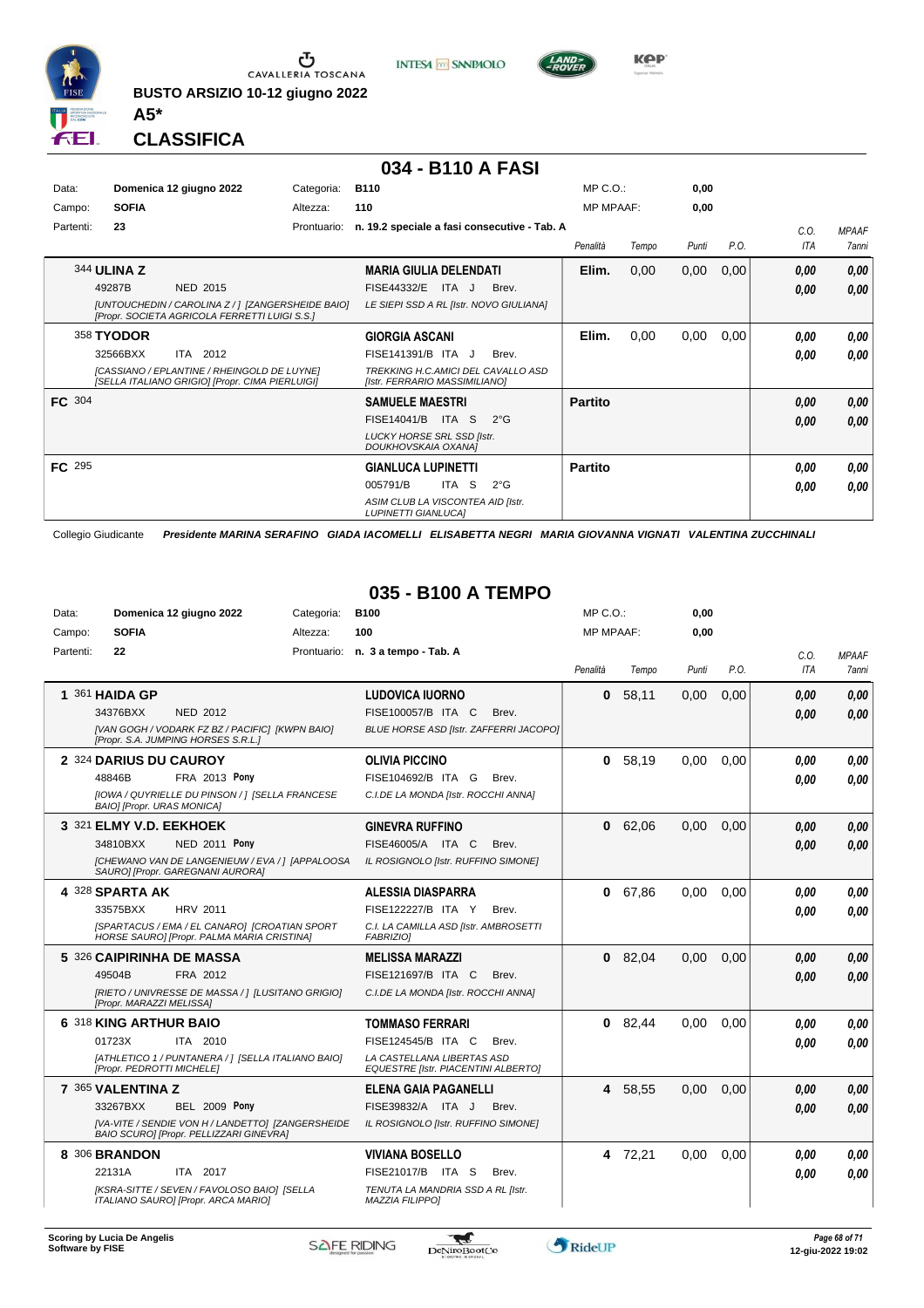

Campo: **SOFIA** Partenti: **22**

Ⴠ CAVALLERIA TOSCANA

**BUSTO ARSIZIO 10-12 giugno 2022**





**KPP** 

**0,00 0,00**

> *C.O. ITA*

*0,00*

*MPAAF 7anni*

*0,00*

#### **CLASSIFICA**

**A5\***

#### **035 - B100 A TEMPO**<br>Categoria: B100 Data: **Domenica 12 giugno 2022** Categoria: B100 Prontuario: **n. 3 a tempo - Tab. A** Altezza: **100** MP C.O.: MP MPAAF: *Penalità Tempo Punti P.O.* **9** 198 **ABBEYHILL MAMIE IRL** 2006 Pony **ALESSIO ARCAGNI** *[NEWGRANGE OISIN / GLENKYLE MIST / TULIRA SCUDERIA DELLA ROVERE SSD A RL [Istr. MARONGIU ALBERT]* ITA C Brev. 45959B FISE92412/B *0,00* **Pony 4** 78,20 0,00 0,00 *0,00*

|               | ROBUCK] [CONNEMARA GRIGIO] [Propr. ARCAGNI<br>ALESSIO]                                                                              | <b>MARONGIU ALBERTI</b>                                             |                |          |      |      |      |      |
|---------------|-------------------------------------------------------------------------------------------------------------------------------------|---------------------------------------------------------------------|----------------|----------|------|------|------|------|
|               | 10 307 LIBERTY GIRL                                                                                                                 | <b>SILVIA FAINI</b>                                                 |                | 4 80,20  | 0,00 | 0,00 | 0.00 | 0,00 |
|               | 08467D<br>ITA 2008                                                                                                                  | FISE35162/B<br>ITA SA Brev.                                         |                |          |      |      | 0.00 | 0.00 |
|               | [LIBERTY LIFE / VEDETTEFEE / NO LIMIT] [SELLA<br>ITALIANO BAIO] [Propr. VESCHI LUCA]                                                | SCUDERIA NAUTICAL ASD [Istr. SCORSETTI<br><b>ETTORE</b>             |                |          |      |      |      |      |
|               | 11 315 QUESTORE BUNNARESE                                                                                                           | <b>LUCREZIA FERRARIO</b>                                            |                | 4 80,37  | 0,00 | 0,00 | 0.00 | 0,00 |
|               | 03995C<br>ITA 2009                                                                                                                  | FISE36438/A ITA J<br>Brev.                                          |                |          |      |      | 0.00 | 0,00 |
|               | [CONCORAL / URSULEDDA / ARPEGE DU BOIS] [SELLA<br>ITALIANO BAIO] [Propr. PEDRAZZI COSIMO]                                           | CI IL VIGANO ASD [Istr. BIASIA MARCO]                               |                |          |      |      |      |      |
|               | <b>12 122 VINOLIA</b>                                                                                                               | <b>RICCARDO MUSAZZI</b>                                             | 4              | 89,35    | 0,00 | 0,00 | 0,00 | 0,00 |
|               | <b>NED 2012 Pony</b><br>46382B                                                                                                      | FISE104202/B ITA C<br>Brev.                                         |                |          |      |      | 0.00 | 0,00 |
|               | [VIVA LA BAM / IVANA / ] [PONY BAIO] [Propr. VERONELLI<br>CHIARA]                                                                   | C.I.LA LURA [Istr. COLOMBO GIUSEPPE]                                |                |          |      |      |      |      |
|               | 13 303 FOREVER DELLA CORTE                                                                                                          | <b>SOFIA GRIMOLDI</b>                                               | 8              | 74,31    | 0,00 | 0,00 | 0,00 | 0,00 |
|               | 32654BXX<br>ITA 2012                                                                                                                | FISE91093/B<br>ITA J<br>Brev.                                       |                |          |      |      | 0.00 | 0,00 |
|               | [GOLDFEVER / EMILY / ESCUDO I] [SELLA ITALIANO BAIO<br>SCURO] [Propr. AZ.AGR. RAINERI GIOVANNI]                                     | GARDEN HORSES ASD [Istr. MANGANIELLO<br><b>VALENTINA1</b>           |                |          |      |      |      |      |
|               | 14 330 ECLYPSE NOW                                                                                                                  | <b>JESSICA CATTANEO</b>                                             |                | 8 81,71  | 0,00 | 0,00 | 0,00 | 0,00 |
|               | 34912BXX<br>ITA 2015                                                                                                                | 023661/B<br>ITA S<br>Brev.                                          |                |          |      |      | 0.00 | 0.00 |
|               | [COLMANI / FAIR LADY / FANTASTICO] [SELLA ITALIANO<br>SAURO] [Propr. AZ. AGR. PRATO ROTONDO DI FERRARIO<br><b>MASSIMILIANO]</b>     | TREKKING H.C.AMICI DEL CAVALLO ASD<br>[Istr. FERRARIO MASSIMILIANO] |                |          |      |      |      |      |
|               | 15 322 TOSCA PLAISANCE                                                                                                              | <b>GIULIA GIACHERO</b>                                              |                | 12 66,87 | 0,00 | 0,00 | 0.00 | 0,00 |
|               | 47397B<br><b>FRA 2007 Pony</b>                                                                                                      | FISE103808/B ITA C<br>Brev.                                         |                |          |      |      | 0.00 | 0.00 |
|               | [ZODIAK / KALINE DU BOUTIL / ] [PONY BAIO] [Propr.<br><b>BETTONI EFREMI</b>                                                         | C.I.DI CASTELLAZZO ASD [Istr.<br>LAGOMARSINO PATRIZIA]              |                |          |      |      |      |      |
|               |                                                                                                                                     |                                                                     |                |          |      |      |      |      |
|               | 320 NICHILAS 'H'                                                                                                                    | <b>ANNA PETROLO</b>                                                 | Elim.          | 0,00     | 0,00 | 0,00 | 0.00 | 0,00 |
|               | 47307B<br>BEL 2013                                                                                                                  | FISE90708/B ITA J<br>Brev.                                          |                |          |      |      | 0.00 | 0.00 |
|               | [IRON MAN VAN T MEULENHOF / QUINCKE / MAJOR DE<br>LA COURI [BEL. WARMBLOEDPAARD BAIO BRUNO]<br>[Propr. BARALDI SCESI LAURA BARBARA] | C.I.DE LA MONDA [Istr. ROCCHI ANNA]                                 |                |          |      |      |      |      |
|               | 350 SLIGO LITTLE CRUISE                                                                                                             | <b>IRIS PISANI</b>                                                  | Elim.          | 0,00     | 0,00 | 0,00 | 0.00 | 0,00 |
|               | 21643A<br>IRL 2013 Pony                                                                                                             | FISE52312/A ITA G<br>Brev.                                          |                |          |      |      | 0.00 | 0,00 |
|               | [XXX / XXX / ] [IRISH HORSE GRIGIO] [Propr. LOZAR SAS]                                                                              | B.E.T. SSD A RL [Istr. PISANI RICCARDO]                             |                |          |      |      |      |      |
|               | 360 DEESSE EL ADJAN                                                                                                                 | AMELIA BANKS CLARK                                                  | Elim.          | 0,00     | 0,00 | 0,00 | 0.00 | 0,00 |
|               | 28027K<br>FRA 2013 Pony                                                                                                             | FISE122748/K MO C<br>Brev.                                          |                |          |      |      | 0,00 | 0.00 |
|               | [X / X / ] [PONY PALOMINO] [Propr. ]                                                                                                | FISE [Istr.]                                                        |                |          |      |      |      |      |
|               | <b>309 AMMONE</b>                                                                                                                   | <b>DAVIDE D'AQUANNO</b>                                             | Rit.           | 0,00     | 0,00 | 0,00 | 0.00 | 0,00 |
|               | 49186B<br>ITA 2012                                                                                                                  | FISE61620/B ITA SA Brev.                                            |                |          |      |      | 0.00 | 0.00 |
|               | [GOLD SPHINX / GIMBA / ] [PUROSANGUE INGLESE<br>BAIO] [Propr. BARGIGGIA BARBARA CAROLINA]                                           | CI IL VIGANO ASD [Istr. BIASIA MARCO]                               |                |          |      |      |      |      |
| <b>FC</b> 274 |                                                                                                                                     | <b>SUSANNA GAVINA</b>                                               | <b>Partito</b> |          |      |      | 0.00 | 0.00 |
|               |                                                                                                                                     | FISE64455/B ITA Y 1°G                                               |                |          |      |      | 0,00 | 0,00 |
|               |                                                                                                                                     | C.I.PEGASO [Istr. PINA GABRIELE]                                    |                |          |      |      |      |      |
| <b>FC</b> 308 |                                                                                                                                     | <b>SARA BOLLINI</b>                                                 | <b>Partito</b> |          |      |      | 0,00 | 0,00 |
|               |                                                                                                                                     | FISE38512/B ITA S 1°G                                               |                |          |      |      | 0,00 | 0,00 |
|               |                                                                                                                                     | A.S.D. C.I. LA VIGNA [Istr. SCOGNAMIGLIO<br><i>MASSIMILIANO]</i>    |                |          |      |      |      |      |
| FC 251        |                                                                                                                                     | GIULIA ANDREA ASCENSO                                               | <b>Partito</b> |          |      |      | 0.00 | 0,00 |
|               |                                                                                                                                     | FISE62798/B ITA S 1°G<br>C.I.LA LURA [Istr. COLOMBO GIUSEPPE]       |                |          |      |      | 0,00 | 0,00 |

Collegio Giudicante *Presidente MARINA SERAFINO GIADA IACOMELLI ELISABETTA NEGRI MARIA GIOVANNA VIGNATI VALENTINA ZUCCHINALI*

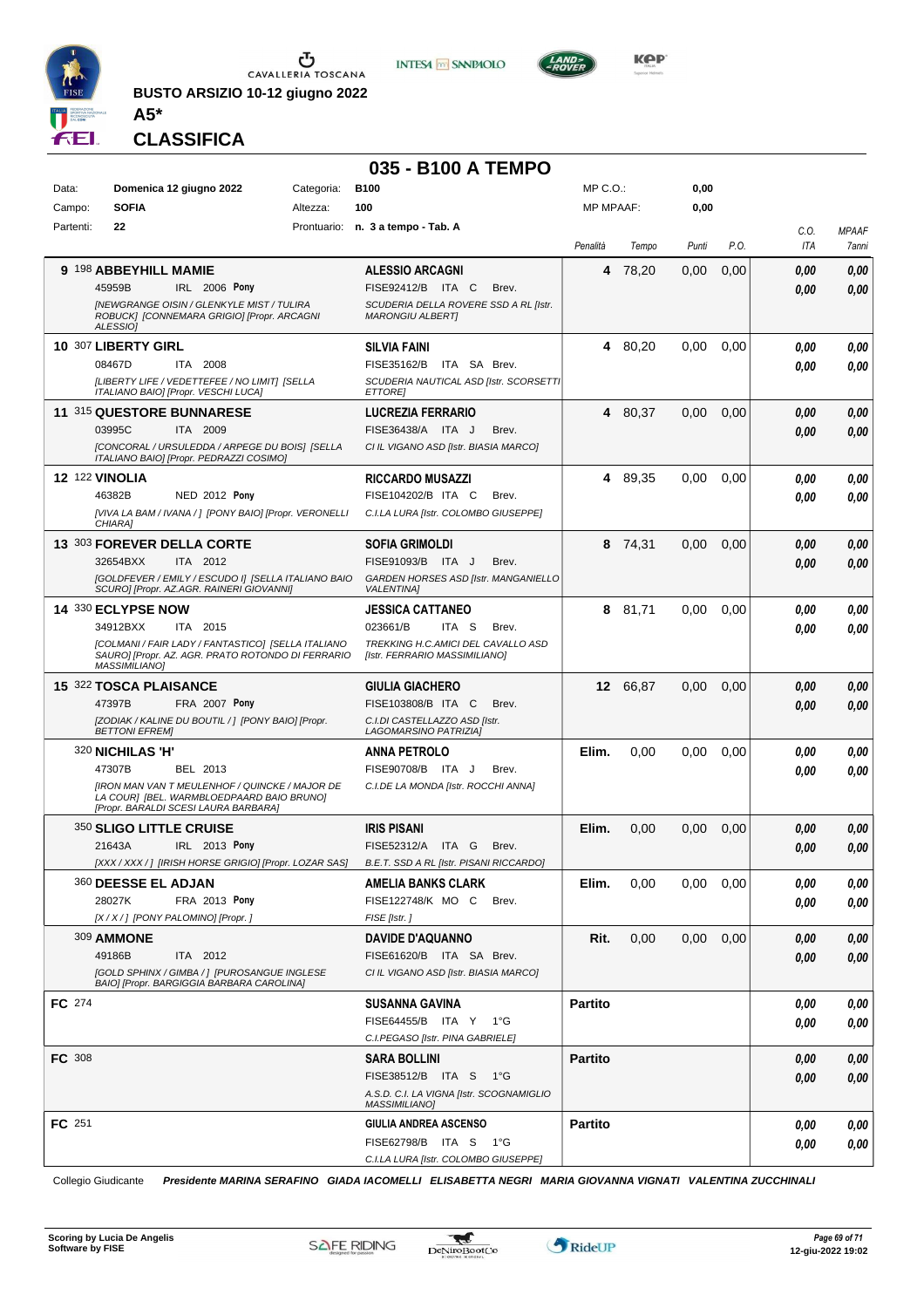

**BUSTO ARSIZIO 10-12 giugno 2022 A5\***



## **036 - B90 A TEMPO**

**INTESA M** SANPAOLO

| Data:               | Domenica 12 giugno 2022                                                                        | Categoria: | <b>B90</b>                                                          | MP C.O.:         |           | 0,00     |      |             |                                     |
|---------------------|------------------------------------------------------------------------------------------------|------------|---------------------------------------------------------------------|------------------|-----------|----------|------|-------------|-------------------------------------|
| Campo:<br>Partenti: | <b>SOFIA</b><br>16                                                                             | Altezza:   | 90<br>Prontuario: n. 3 a tempo - Tab. A                             | <b>MP MPAAF:</b> |           | 0,00     |      |             |                                     |
|                     |                                                                                                |            |                                                                     | Penalità         | Tempo     | Punti    | P.O. | C.O.<br>ITA | <b>MPAAF</b><br><i><b>7anni</b></i> |
|                     | 1 339 CABI DU SAULAY                                                                           |            | <b>TOMMASO FERRARI</b>                                              | 0                | 62,12     | 0,00     | 0,00 | 0.00        | 0,00                                |
|                     | <b>FRA 2012 Pony</b><br>45631B                                                                 |            | FISE124545/B ITA C<br>Brev.                                         |                  |           |          |      | 0.00        | 0.00                                |
|                     | [CARREGCOCH BLEDDYN (GB) / QUINA DE VILVERT /                                                  |            | LA CASTELLANA LIBERTAS ASD                                          |                  |           |          |      |             |                                     |
|                     | LINARO (DE)] [PONY BAIO] [Propr. EQUIPASSIONE S.R.L.]<br>2 301 KINGSHILLS FORMAL AFFAIR        |            | <b>EQUESTRE [Istr. PIACENTINI ALBERTO]</b><br><b>MARA BETTONI</b>   | 0                | 63,62     | 0.00     | 0,00 | 0.00        | 0,00                                |
|                     | 34671BXX<br>IRL 2014                                                                           |            | 006974/B<br>ITA SA Brev.                                            |                  |           |          |      | 0.00        | 0.00                                |
|                     | [LUIDAM / CURRANTARMUID BLACK TIE / SILVANO]                                                   |            | ASIM CLUB LA VISCONTEA AID [Istr.                                   |                  |           |          |      |             |                                     |
|                     | [IRISH HORSE BAIO] [Propr. BETTONI GIUSEPPE]                                                   |            | LUPINETTI GIANLUCAJ                                                 |                  |           |          |      |             |                                     |
|                     | 3 296 HERCOS VAN DEN MEULENCAUTER<br>46698B<br><b>BEL 2003 Pony</b>                            |            | <b>GALATEA ZAMBELLI</b><br>FISE123815/B ITA C<br>Brev.              |                  | 0 65,22   | 0,00     | 0,00 | 0.00        | 0,00<br>0,00                        |
|                     | [CALIPSO VAN DE VONDELHOEVE / UNKOWN / ] [BWP                                                  |            | C.I.LA LURA [Istr. MONTAGNA ELISABETTA]                             |                  |           |          |      | 0.00        |                                     |
|                     | SAURO BRUCIATO] [Propr. ZAMBELLI MICHELA]                                                      |            |                                                                     |                  |           |          |      |             |                                     |
|                     | 4 317 ECLAIR                                                                                   |            | <b>BEATRICE AGOSTINELLI</b>                                         |                  | 0 65,26   | 0.00     | 0,00 | 0.00        | 0,00                                |
|                     | <b>FRA 2014 Pony</b><br>46438B<br>[SCONOSCIUTO / SCONOSCIUTO / ] [ SORCINO                     |            | FISE86510/B ITA C<br>Brev.<br>CI LA STELLA ASD [Istr. MAZZA DIEGO]  |                  |           |          |      | 0.00        | 0.00                                |
|                     | ORDINARIO] [Propr. C. I. LA STELLA]                                                            |            |                                                                     |                  |           |          |      |             |                                     |
|                     | 5 220 TESSY 43                                                                                 |            | <b>MARTINA VILLA</b>                                                |                  | 0 65,56   | 0,00     | 0,00 | 0.00        | 0,00                                |
|                     | 34271BXX<br><b>GER 2006 Pony</b>                                                               |            | FISE124887/B ITA G<br>Brev.                                         |                  |           |          |      | 0.00        | 0.00                                |
|                     | [-/-/] [PONY SAURO] [Propr. SCUDERIA DELLA ROVERE<br>S.S.D. A.R.L.                             |            | SCUDERIA DELLA ROVERE SSD A RL [Istr.<br><b>MARONGIU ALBERTI</b>    |                  |           |          |      |             |                                     |
|                     | 6 352 KILLOSSERY KIRSCH                                                                        |            | <b>ANDREA PORAZZI</b>                                               |                  | 0 65,61   | 0.00     | 0,00 | 0.00        | 0,00                                |
|                     | IRL 2012<br>35102BXX                                                                           |            | FISE119374/B ITA J<br>Brev.                                         |                  |           |          |      | 0.00        | 0.00                                |
|                     | [FLEX A BILL / KILLOSSERY KRUELLA / BALLINVELLA]<br>[IRISH HORSE SAURO] [Propr. ALLI EMANUELA] |            | ASIM CLUB LA VISCONTEA AID [Istr.<br><b>LUPINETTI GIANLUCA]</b>     |                  |           |          |      |             |                                     |
|                     | 7 333 GASPAR DU ROSEMONT                                                                       |            | <b>LORENZO SACCHI</b>                                               |                  | 0 67,67   | 0,00     | 0,00 | 0.00        | 0,00                                |
|                     | <b>SCN 2016 Pony</b><br>30812K                                                                 |            | FISE124052/B ITA C<br>Brev.                                         |                  |           |          |      | 0.00        | 0.00                                |
|                     | [X / X / ] [ BAIO] [Propr. ]                                                                   |            | CI LA STELLA ASD [Istr. MAZZA DIEGO]                                |                  |           |          |      |             |                                     |
|                     | 8 357 CRISTALE<br>34957BXX<br>ITA 2014                                                         |            | <b>GIORGIA GIOVANNELLI</b><br>FISE132836/B ITA S<br>Brev.           |                  | $0$ 71,67 | 0.00     | 0,00 | 0.00        | 0.00                                |
|                     | [CRISTO / FAIRY TALE / CAYETANO L] [SELLA ITALIANO                                             |            | TREKKING H.C.AMICI DEL CAVALLO ASD                                  |                  |           |          |      | 0.00        | 0.00                                |
|                     | BAIO] [Propr. AZ. AGR. PRATO ROTONDO DI FERRARIO<br><b>MASSIMILIANO]</b>                       |            | [Istr. FERRARIO MASSIMILIANO]                                       |                  |           |          |      |             |                                     |
|                     | 9 350 SLIGO LITTLE CRUISE                                                                      |            | <b>IRIS PISANI</b>                                                  |                  | $0$ 87,17 | 0.00     | 0,00 | 0.00        | 0,00                                |
|                     | 21643A<br>IRL 2013 Pony                                                                        |            | FISE52312/A<br>ITA G<br>Brev.                                       |                  |           |          |      | 0.00        | 0.00                                |
|                     | [XXX / XXX /] [IRISH HORSE GRIGIO] [Propr. LOZAR SAS]                                          |            | B.E.T. SSD A RL [Istr. PISANI RICCARDO]                             |                  |           |          |      |             |                                     |
| <b>10 348 QUICO</b> | FRA 2004 Pony<br>34286BXX                                                                      |            | <b>BEATRICE MALACARNE</b><br>FISE111793/B ITA C<br>Brev.            | 4                | 54,15     | 0.00     | 0,00 | 0.00        | 0.00                                |
|                     | [DON JUAN V / FANCHON / BAR] [PONY GRIGIO] [Propr.                                             |            | <b>SCUD DEL PRINCIPE [Istr.</b>                                     |                  |           |          |      | 0,00        | 0,00                                |
|                     | <b>GIUSSANI PRISCILLA]</b>                                                                     |            | SCACCABAROZZI SARA MARIAI                                           |                  |           |          |      |             |                                     |
|                     | <b>11 335 HOPE'S DREAM</b>                                                                     |            | <b>EMMA MARIA CACIA</b>                                             |                  | 4 66,84   | $0.00\,$ | 0,00 | 0.00        | 0,00                                |
|                     | 30811K<br><b>SCN 2017 Pony</b><br>[X / X / ] [ BAIO] [Propr. ]                                 |            | FISE126279/B ITA C<br>Brev.<br>CI LA STELLA ASD [Istr. MAZZA DIEGO] |                  |           |          |      | 0.00        | 0,00                                |
|                     | <b>12 305 ROY SESANA</b>                                                                       |            | <b>CHIARA BAGANTI</b>                                               |                  | 6 97,16   | $0.00\,$ | 0,00 | 0.00        | 0,00                                |
|                     | 26318BXX<br>ITA 2007                                                                           |            | FISE18251/B ITA S<br>Brev.                                          |                  |           |          |      | 0.00        | 0,00                                |
|                     | [ACOBAT II / HELINE (I) / CONCORDE] [SELLA ITALIANO<br>BAIO] [Propr. BAGANTI CHIARA]           |            | CI A COLORI ASD [Istr. CAPPELLETTI SOFIA]                           |                  |           |          |      |             |                                     |
| <b>FC</b> 137       |                                                                                                |            | <b>TOMMASO GERARDI</b>                                              | <b>Partito</b>   |           |          |      | 0.00        | 0,00                                |
|                     |                                                                                                |            | FISE2520/Q<br>ITA S<br>$2^{\circ}$ G                                |                  |           |          |      | 0.00        | 0,00                                |
|                     |                                                                                                |            | CENTRO IPPICO LA TORBIERA S.S.D. A R.L.                             |                  |           |          |      |             |                                     |
|                     |                                                                                                |            | [Istr. GERARDI VITO]                                                |                  |           |          |      |             |                                     |
| FC 196              |                                                                                                |            | <b>TOMMASO GERARDI</b><br>FISE2520/Q<br>ITA S<br>$2^{\circ}G$       | <b>Partito</b>   |           |          |      | 0.00        | 0,00                                |
|                     |                                                                                                |            | CENTRO IPPICO LA TORBIERA S.S.D. A R.L.                             |                  |           |          |      | 0.00        | 0,00                                |
|                     |                                                                                                |            | [Istr. GERARDI VITO]                                                |                  |           |          |      |             |                                     |
| FC 260              |                                                                                                |            | <b>DANIELA LEVI</b>                                                 | <b>Partito</b>   |           |          |      | 0.00        | 0,00                                |
|                     |                                                                                                |            | 000893/A<br>ITA SA 1°G<br>C.I. D'AMPAILLAN ASD [Istr. SANDRI PAOLO] |                  |           |          |      | 0.00        | 0,00                                |
|                     |                                                                                                |            |                                                                     |                  |           |          |      |             |                                     |

$$
\sum_{\text{irro} \text{foot} \cup \text{co}}
$$